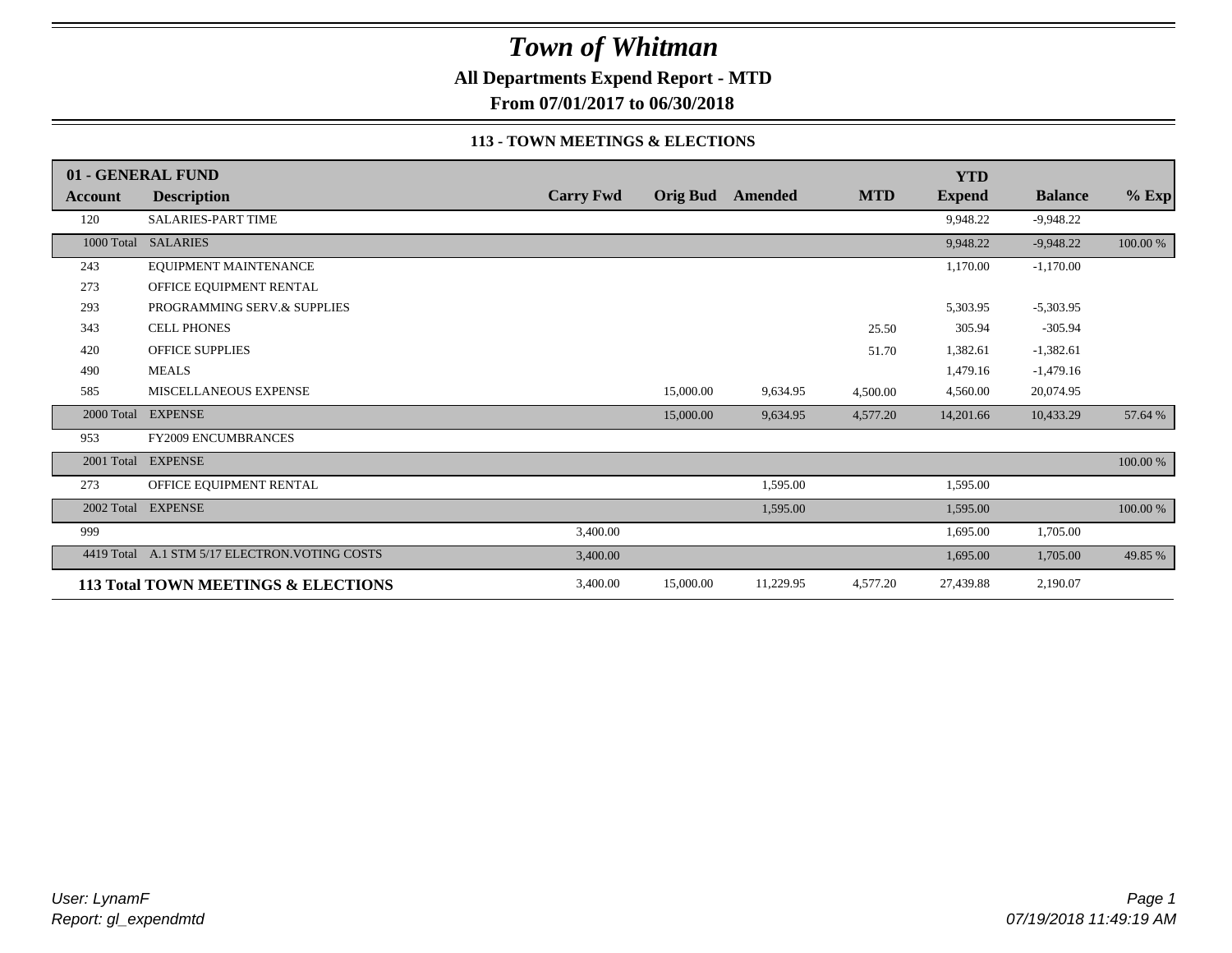### **All Departments Expend Report - MTD**

### **From 07/01/2017 to 06/30/2018**

#### **114 - MODERATOR**

|         | 01 - GENERAL FUND          |                  |                  |            | <b>YTD</b>    |                |          |
|---------|----------------------------|------------------|------------------|------------|---------------|----------------|----------|
| Account | <b>Description</b>         | <b>Carry Fwd</b> | Orig Bud Amended | <b>MTD</b> | <b>Expend</b> | <b>Balance</b> | $%$ Exp  |
| 120     | <b>SALARIES-PART TIME</b>  |                  |                  |            |               |                |          |
|         | 1000 Total SALARIES        |                  |                  |            |               |                | 100.00 % |
|         | <b>114 Total MODERATOR</b> |                  |                  |            |               |                |          |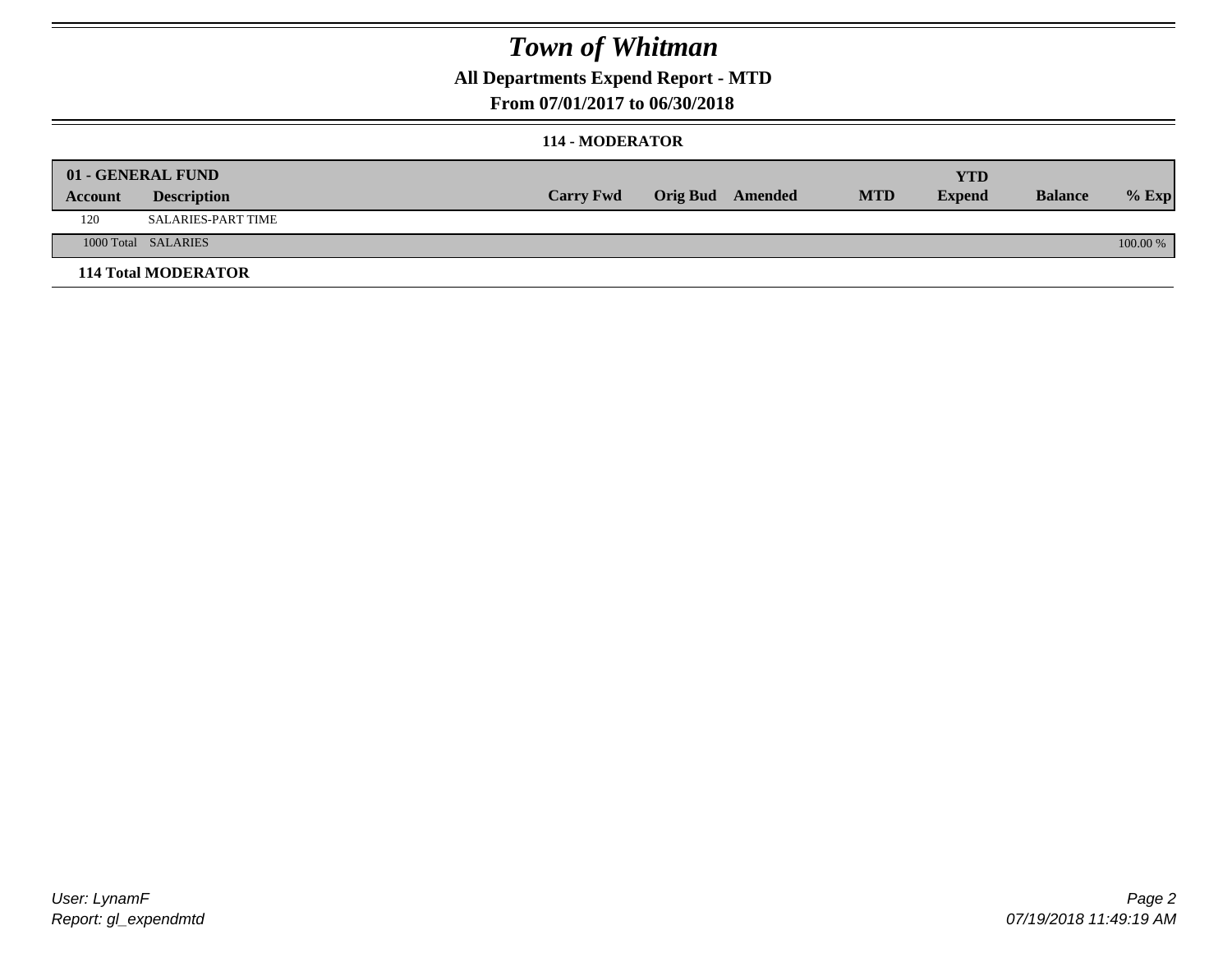## **All Departments Expend Report - MTD**

### **From 07/01/2017 to 06/30/2018**

#### **122 - SELECTMEN**

|                | 01 - GENERAL FUND            |                  |           |                         |            | <b>YTD</b>    |                |          |
|----------------|------------------------------|------------------|-----------|-------------------------|------------|---------------|----------------|----------|
| <b>Account</b> | <b>Description</b>           | <b>Carry Fwd</b> |           | <b>Orig Bud</b> Amended | <b>MTD</b> | <b>Expend</b> | <b>Balance</b> | $%$ Exp  |
| 110            | SALARIES-BOARD MEMBERS       |                  |           |                         |            |               |                |          |
| 111            | SALARIES-ADMINSTRATIVE       |                  |           |                         |            |               |                |          |
|                | 1000 Total SALARIES          |                  |           |                         |            |               |                | 100.00 % |
| 115            | SECRETARIAL                  |                  | 45,491.00 | 762.59                  | 4,434.70   | 46,253.59     |                |          |
|                | 1001 Total SALARIES          |                  | 45,491.00 | 762.59                  | 4,434.70   | 46,253.59     |                | 100.00 % |
| 121            | <b>CLERICAL I</b>            |                  |           |                         |            |               |                |          |
| 123            | RECORDING SECRETARY          |                  | 1,648.00  |                         | 162.13     | 1,071.92      | 576.08         |          |
|                | 1003 Total SALARIES          |                  | 1,648.00  |                         | 162.13     | 1,071.92      | 576.08         | 65.04 %  |
| 211            | MUNICIPAL HEARINGS OFFICER   |                  | 2,500.00  |                         | 208.37     | 2,500.00      |                |          |
|                | 1004 Total SALARIES          |                  | 2,500.00  |                         | 208.37     | 2,500.00      |                | 100.00 % |
| 244            | OFFICE EQUIPMENT MAINTENANCE |                  |           |                         |            |               |                |          |
| 304            | <b>ADVERTISING</b>           |                  |           |                         |            | 845.80        | $-845.80$      |          |
| 340            | <b>TELEPHONE</b>             |                  |           |                         |            |               |                |          |
| 605            | CONSULTING SERVICES          |                  |           |                         |            |               |                |          |
| 420            | <b>OFFICE SUPPLIES</b>       |                  |           |                         | 59.11      | 416.17        | $-416.17$      |          |
| 585            | MISCELLANEOUS EXPENSE        |                  | 10,400.00 | 1,148.90                | 351.75     | 1,015.75      | 10,533.15      |          |
| 710            | IN STATE TRAVEL              |                  |           |                         | 604.11     | 2,072.72      | $-2,072.72$    |          |
| 730            | <b>ASSOCIATION DUES</b>      |                  |           |                         |            | 3,158.00      | $-3,158.00$    |          |
| 731            | <b>MEETINGS</b>              |                  |           |                         | 33.00      | 3,690.46      | $-3,690.46$    |          |
| 870            | OFFICE EQUIPMENT             |                  |           |                         |            |               |                |          |
|                | 2000 Total EXPENSE           |                  | 10,400.00 | 1,148.90                | 1,047.97   | 11,198.90     | 350.00         | 96.96 %  |
| 304            | <b>ADVERTISING</b>           |                  |           |                         |            |               |                |          |
|                | 2001 Total EXPENSE           |                  |           |                         |            |               |                | 100.00 % |
| 306            | <b>BOOKBINDING</b>           |                  |           |                         |            |               |                |          |
| 946            | FY2010 ENCUMBRANCES          |                  |           |                         |            |               |                |          |
|                | 2002 Total EXPENSE           |                  |           |                         |            |               |                | 100.00 % |
| 711            | EDUC.EXP.-SELECTMEN'S OFFICE |                  |           |                         |            |               |                |          |
|                | 2003 Total EXPENSE           |                  |           |                         |            |               |                | 100.00 % |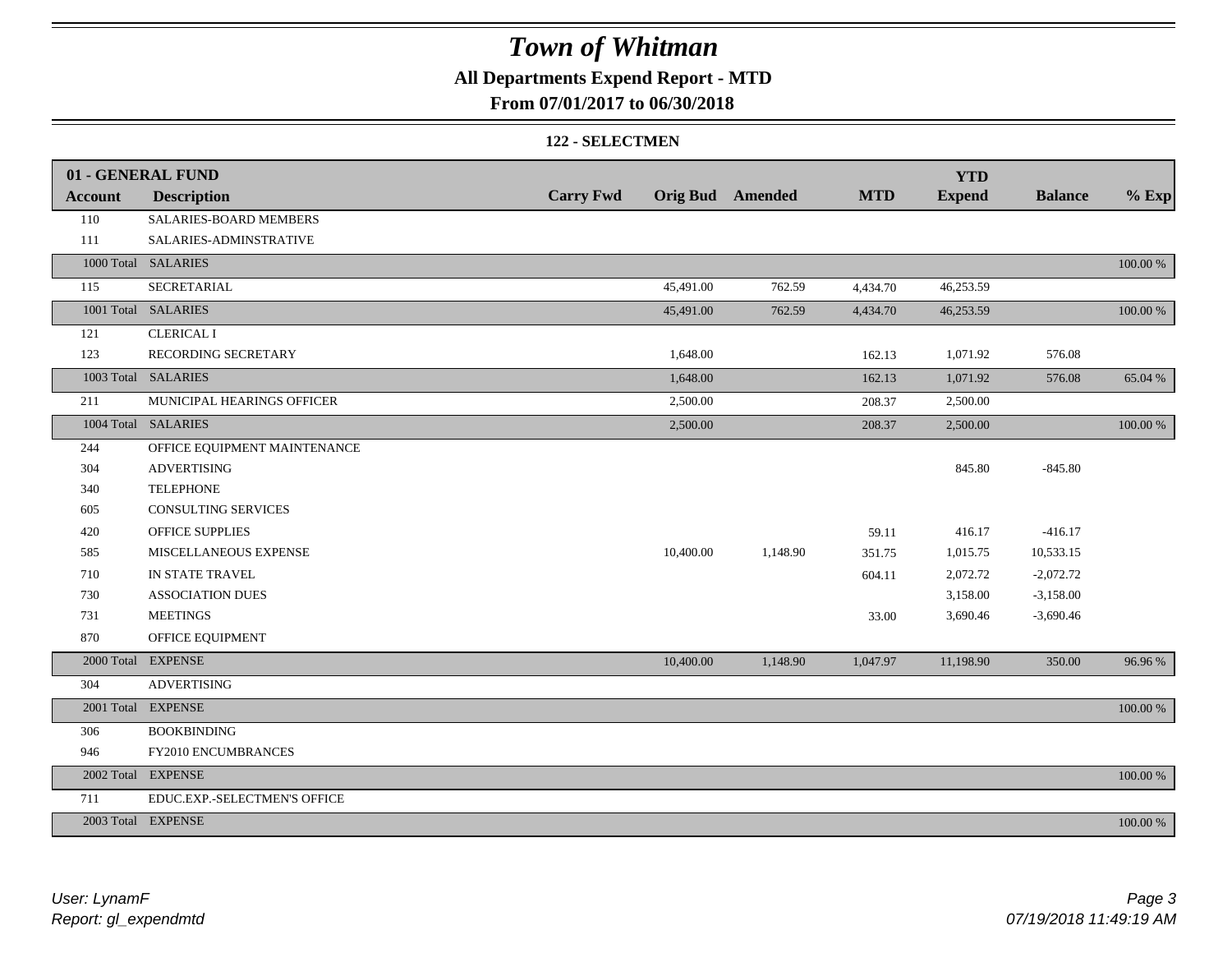### **All Departments Expend Report - MTD**

### **From 07/01/2017 to 06/30/2018**

#### **122 - SELECTMEN**

|                | 01 - GENERAL FUND                                   |                  |                 |          |            | <b>YTD</b>    |                |          |
|----------------|-----------------------------------------------------|------------------|-----------------|----------|------------|---------------|----------------|----------|
| <b>Account</b> | <b>Description</b>                                  | <b>Carry Fwd</b> | <b>Orig Bud</b> | Amended  | <b>MTD</b> | <b>Expend</b> | <b>Balance</b> | $%$ Exp  |
| 713            | SICK LEAVE BUY-BACK-ALL DEPTS                       |                  | 10,500.00       |          | 10,047.31  | 10,047.31     | 452.69         |          |
| 714            | SICK LEAVE BUY BACK -NON UNION                      |                  |                 |          |            |               |                |          |
| 715            | LONGEVITY-TOWN HALL & NON-UNIO                      |                  | 6,000.00        |          |            | 5,375.00      | 625.00         |          |
| 716            | ASST.DEPT.HEADS - STIPEND                           |                  | 2,500.00        |          |            | 2,500.00      |                |          |
| 712            | <b>EDUCATION EXPENSE - ALL DEPTS</b>                |                  | 8,000.00        |          | 2,131.20   | 7,014.65      | 985.35         |          |
| 949            | FY2014 ENCUMBRANCES                                 |                  |                 |          |            |               |                |          |
|                | 2004 Total EXPENSE                                  |                  | 27,000.00       |          | 12,178.51  | 24,936.96     | 2,063.04       | 92.35 %  |
| 940            | FY2016 ENCUMBRANCES                                 |                  |                 |          |            |               |                |          |
| 945            | FY2013 ENCUMBRANCES                                 |                  |                 |          |            |               |                |          |
| 948            | <b>FY07 ENCUMBRANCES</b>                            |                  |                 |          |            |               |                |          |
|                | 2006 Total EXPENSE                                  |                  |                 |          |            |               |                | 100.00 % |
| 999            |                                                     |                  |                 |          |            |               |                |          |
|                | 4403 Total A.14STM.5/16 DEMOLISH 215 SO.AVE.        |                  |                 |          |            |               |                | 100.00 % |
| 999            |                                                     |                  |                 |          |            |               |                |          |
|                | 4409 Total A.7 STM 1/12/15 DEMOLISH 36 EAST AVENUE  |                  |                 |          |            |               |                | 100.00 % |
| 123            | RECORDING SECRETARY                                 |                  |                 |          |            |               |                |          |
|                | 4424 Total ESTABLISH PETTY CASH - TOWN CLERK        |                  |                 |          |            |               |                | 100.00 % |
| 999            |                                                     |                  |                 |          |            |               |                |          |
|                | 4434 Total A45ATM5/06 MAINT/WHITMN ARMORY           |                  |                 |          |            |               |                | 100.00 % |
| 999            |                                                     |                  |                 |          |            |               |                |          |
|                | 4454 Total A20ATM5/14 PUR.PRNTR./SELECT.OFF.        |                  |                 |          |            |               |                | 100.00 % |
| 999            |                                                     | 20,000.00        |                 |          |            |               | 20,000.00      |          |
|                | 4549 Total A.22 ATM 5/16 cons.fees-solar ener.proj. | 20,000.00        |                 |          |            |               | 20,000.00      | 0.00 %   |
|                | <b>122 Total SELECTMEN</b>                          | 20,000.00        | 87,039.00       | 1,911.49 | 18,031.68  | 85,961.37     | 22,989.12      |          |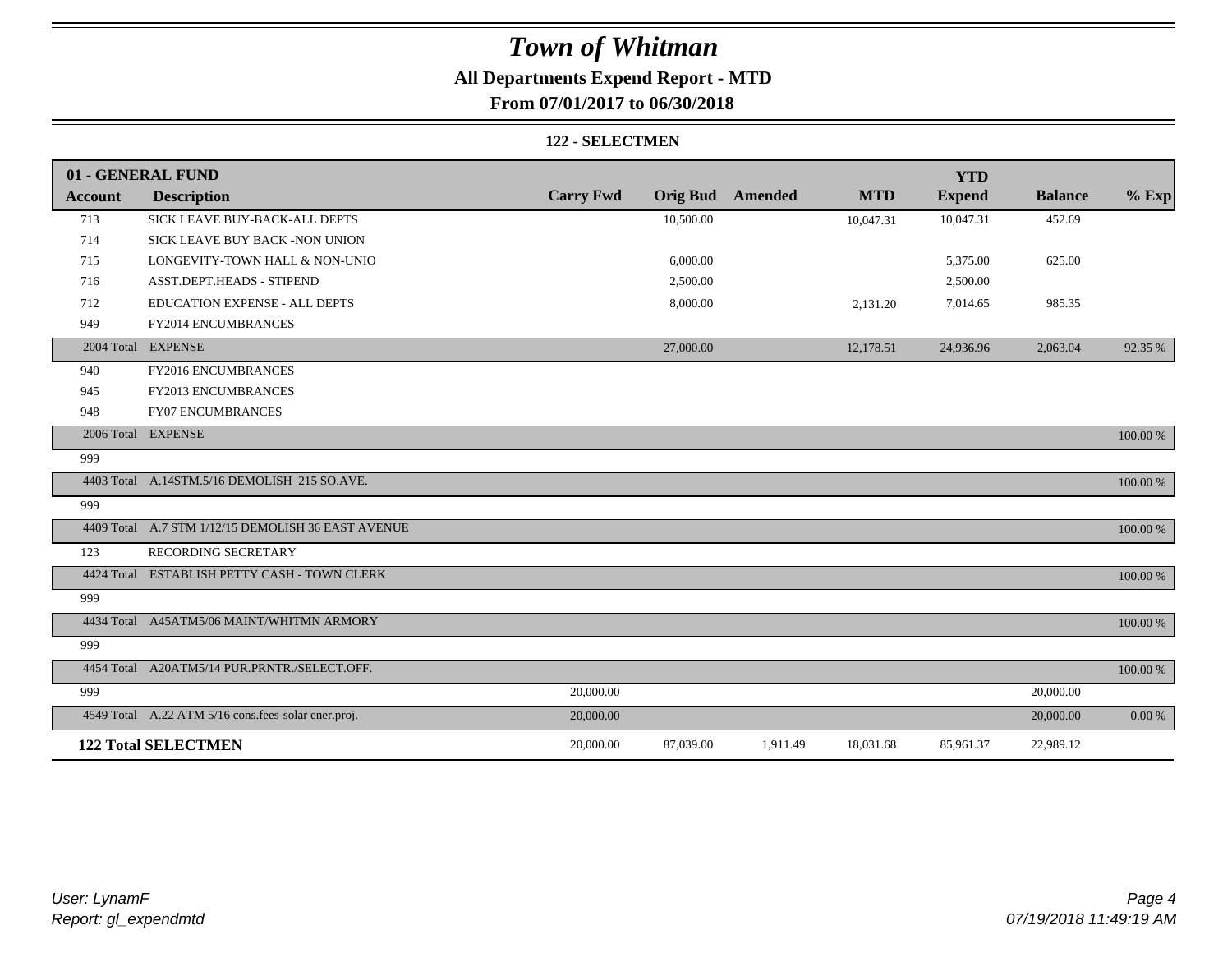**All Departments Expend Report - MTD**

**From 07/01/2017 to 06/30/2018**

#### **123 - TOWN ADMINISTRATOR**

|                | 01 - GENERAL FUND                                   |                  |                 |                |            | <b>YTD</b>    |                |             |
|----------------|-----------------------------------------------------|------------------|-----------------|----------------|------------|---------------|----------------|-------------|
| <b>Account</b> | <b>Description</b>                                  | <b>Carry Fwd</b> | <b>Orig Bud</b> | <b>Amended</b> | <b>MTD</b> | <b>Expend</b> | <b>Balance</b> | $%$ Exp     |
| 111            | SALARIES-ADMINSTRATIVE                              |                  | 122,000.00      |                | 11,730.95  | 122,000.00    |                |             |
|                | 1000 Total SALARIES                                 |                  | 122,000.00      |                | 11,730.95  | 122,000.00    |                | 100.00 %    |
| 133            | <b>ASSISTANT</b>                                    |                  | 86,000.00       |                | 8,269.05   | 86,000.00     |                |             |
|                | 1001 Total SALARIES                                 |                  | 86,000.00       |                | 8,269.05   | 86,000.00     |                | 100.00 %    |
| 420            | OFFICE SUPPLIES                                     |                  |                 |                |            |               |                |             |
| 585            | MISCELLANEOUS EXPENSE                               |                  |                 |                |            |               |                |             |
| 710            | IN STATE TRAVEL                                     |                  |                 |                |            |               |                |             |
| 730            | <b>ASSOCIATION DUES</b>                             |                  |                 |                |            |               |                |             |
| 731            | <b>MEETINGS</b>                                     |                  |                 |                |            |               |                |             |
|                | 2000 Total EXPENSE                                  |                  |                 |                |            |               |                | 100.00 %    |
| 945            | FY2013 ENCUMBRANCES                                 |                  |                 |                |            |               |                |             |
|                | 2001 Total EXPENSE                                  |                  |                 |                |            |               |                | 100.00 %    |
| 999            |                                                     |                  |                 |                |            |               |                |             |
|                | 4404 Total Res.Fnd. Board up Park Ave. School       |                  |                 |                |            |               |                | 100.00 %    |
| 999            |                                                     |                  |                 |                |            |               |                |             |
| 4405 Total     | RES.FND.TR-UPDATE STDY DPW BARN/GAR.                |                  |                 |                |            |               |                | $100.00~\%$ |
| 999            |                                                     |                  | 10,000.00       |                |            | 292.50        | 9,707.50       |             |
|                | 4406 Total A.37ATM5/17MAINTAIN T.T/FORECL.PROPERTIE |                  | 10,000.00       |                |            | 292.50        | 9,707.50       | 2.92 %      |
| 999            |                                                     |                  | 5,598.00        | 148.59         |            | 5,746.59      |                |             |
|                | 4407 Total PILOT PMT.TO ROCKLAND                    |                  | 5,598.00        | 148.59         |            | 5,746.59      |                | 100.00 %    |
| 999            |                                                     | 10,000.00        |                 |                |            |               | 10,000.00      |             |
|                | 4408 Total A.26ATM5/14SFTY.&COND.ASSESS.TN.BLDGS.   | 10,000.00        |                 |                |            |               | 10,000.00      | 0.00 %      |
| 999            |                                                     |                  | 28,000.00       |                | 1,400.00   | 27,803.65     | 196.35         |             |
|                | 4575 Total A35ATM5/17INSTL.CARD ACCESS TN.BLDGS     |                  | 28,000.00       |                | 1,400.00   | 27,803.65     | 196.35         | 99.29 %     |
| 999            |                                                     |                  |                 |                |            |               |                |             |
|                | 5620 Total A.31ATM5/07 WEB SITE DEVELOPMT           |                  |                 |                |            |               |                | 100.00 %    |
|                | <b>123 Total TOWN ADMINISTRATOR</b>                 | 10,000.00        | 251,598.00      | 148.59         | 21,400.00  | 241,842.74    | 19,903.85      |             |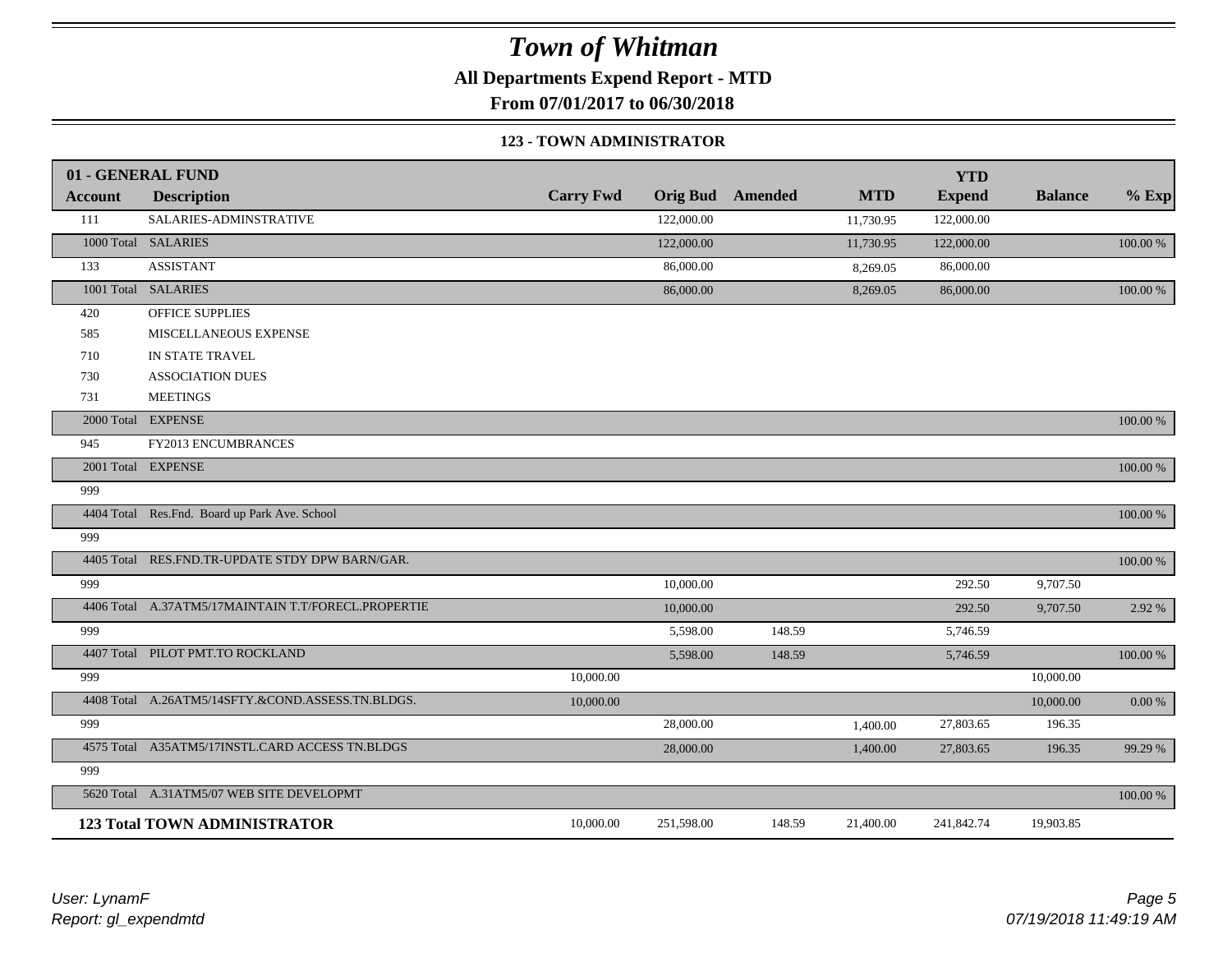### **All Departments Expend Report - MTD**

### **From 07/01/2017 to 06/30/2018**

#### **129 - BUSINESS MANAGER**

|            | 01 - GENERAL FUND                 |                  |                 |         |            | <b>YTD</b>    |                |          |
|------------|-----------------------------------|------------------|-----------------|---------|------------|---------------|----------------|----------|
| Account    | <b>Description</b>                | <b>Carry Fwd</b> | <b>Orig Bud</b> | Amended | <b>MTD</b> | <b>Expend</b> | <b>Balance</b> | $%$ Exp  |
| 111        | SALARIES-ADMINSTRATIVE            |                  |                 |         |            |               |                |          |
|            | 1000 Total SALARIES               |                  |                 |         |            |               |                | 100.00 % |
| 420        | OFFICE SUPPLIES                   |                  |                 |         |            |               |                |          |
| 585        | MISCELLANEOUS EXPENSE             |                  |                 |         |            |               |                |          |
| 710        | IN STATE TRAVEL                   |                  |                 |         |            |               |                |          |
| 730        | <b>ASSOCIATION DUES</b>           |                  |                 |         |            |               |                |          |
| 731        | <b>MEETINGS</b>                   |                  |                 |         |            |               |                |          |
| 2000 Total | <b>EXPENSE</b>                    |                  |                 |         |            |               |                | 100.00 % |
| 304        | <b>ADVERTISING</b>                |                  |                 |         |            |               |                |          |
| 2001 Total | <b>EXPENSE</b>                    |                  |                 |         |            |               |                | 100.00 % |
| 593        | <b>RECRUITING EXPENSE</b>         |                  |                 |         |            |               |                |          |
|            | 2002 Total EXPENSE                |                  |                 |         |            |               |                | 100.00 % |
| 948        | <b>FY07 ENCUMBRANCES</b>          |                  |                 |         |            |               |                |          |
|            | 2003 Total EXPENSE                |                  |                 |         |            |               |                | 100.00 % |
|            | <b>129 Total BUSINESS MANAGER</b> |                  |                 |         |            |               |                |          |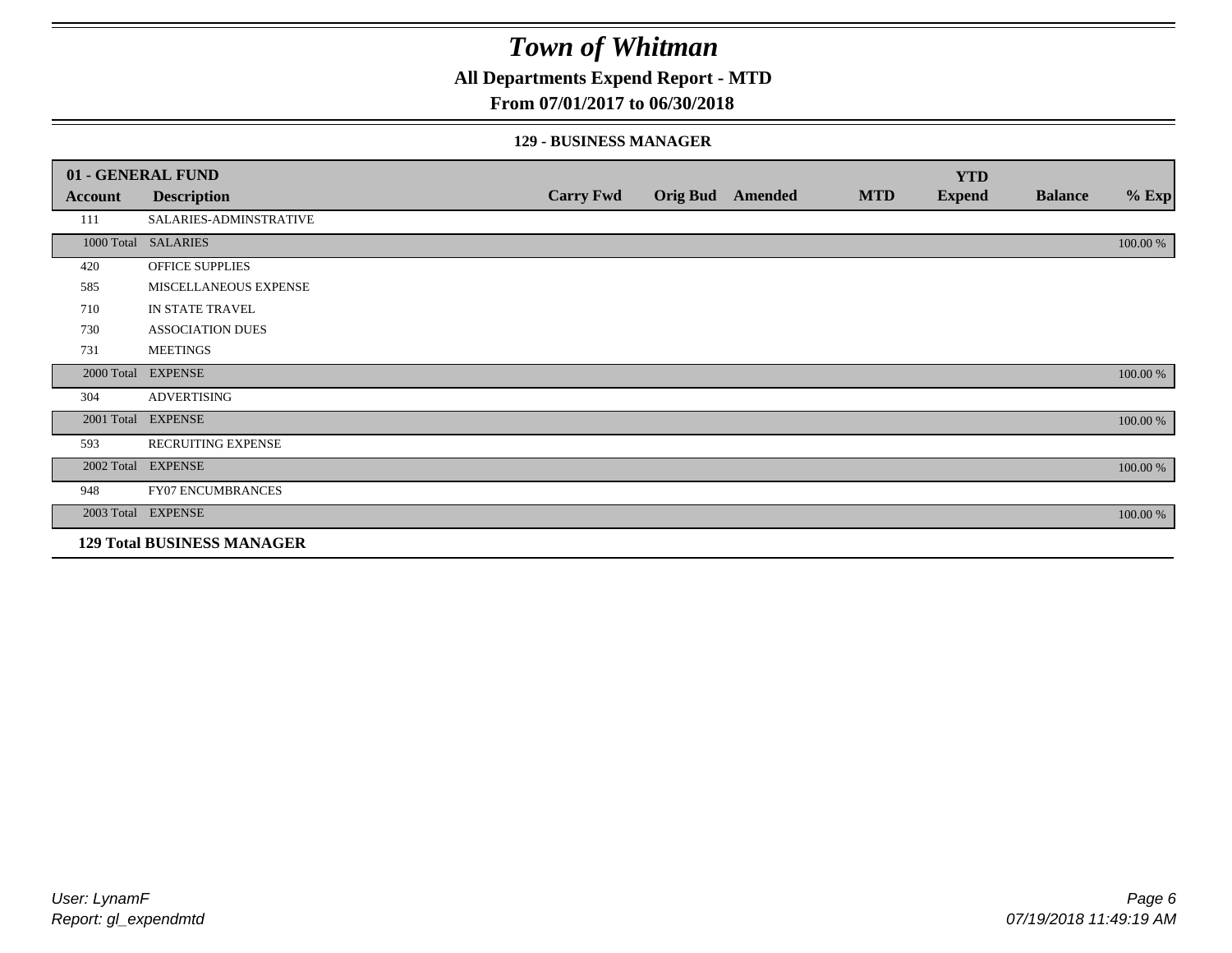**All Departments Expend Report - MTD**

**From 07/01/2017 to 06/30/2018**

#### **131 - FINANCE COMMITTEE**

|                | 01 - GENERAL FUND                  |                  |                 |          |            | <b>YTD</b>    |                |          |
|----------------|------------------------------------|------------------|-----------------|----------|------------|---------------|----------------|----------|
| <b>Account</b> | <b>Description</b>                 | <b>Carry Fwd</b> | <b>Orig Bud</b> | Amended  | <b>MTD</b> | <b>Expend</b> | <b>Balance</b> | $%$ Exp  |
| 116            | <b>CLERICAL</b>                    |                  | 3,447.00        | $-40.15$ | 126.56     | 2,345.48      | 1,061.37       |          |
|                | 1000 Total SALARIES                |                  | 3,447.00        | $-40.15$ | 126.56     | 2,345.48      | 1,061.37       | 68.84 %  |
| 949            | <b>FY2014 ENCUMBRANCES</b>         |                  |                 |          |            |               |                |          |
|                | 1001 Total SALARIES                |                  |                 |          |            |               |                | 100.00 % |
| 420            | <b>OFFICE SUPPLIES</b>             |                  |                 |          | 92.98      | 415.15        | $-415.15$      |          |
| 585            | <b>MISCELLANEOUS EXPENSE</b>       |                  | 695.00          | 40.15    |            |               | 735.15         |          |
| 730            | <b>ASSOCIATION DUES</b>            |                  |                 |          |            | 210.00        | $-210.00$      |          |
| 731            | <b>MEETINGS</b>                    |                  |                 |          |            | 110.00        | $-110.00$      |          |
|                | 2000 Total EXPENSE                 |                  | 695.00          | 40.15    | 92.98      | 735.15        |                | 100.00 % |
|                | <b>131 Total FINANCE COMMITTEE</b> |                  | 4,142.00        |          | 219.54     | 3,080.63      | 1,061.37       |          |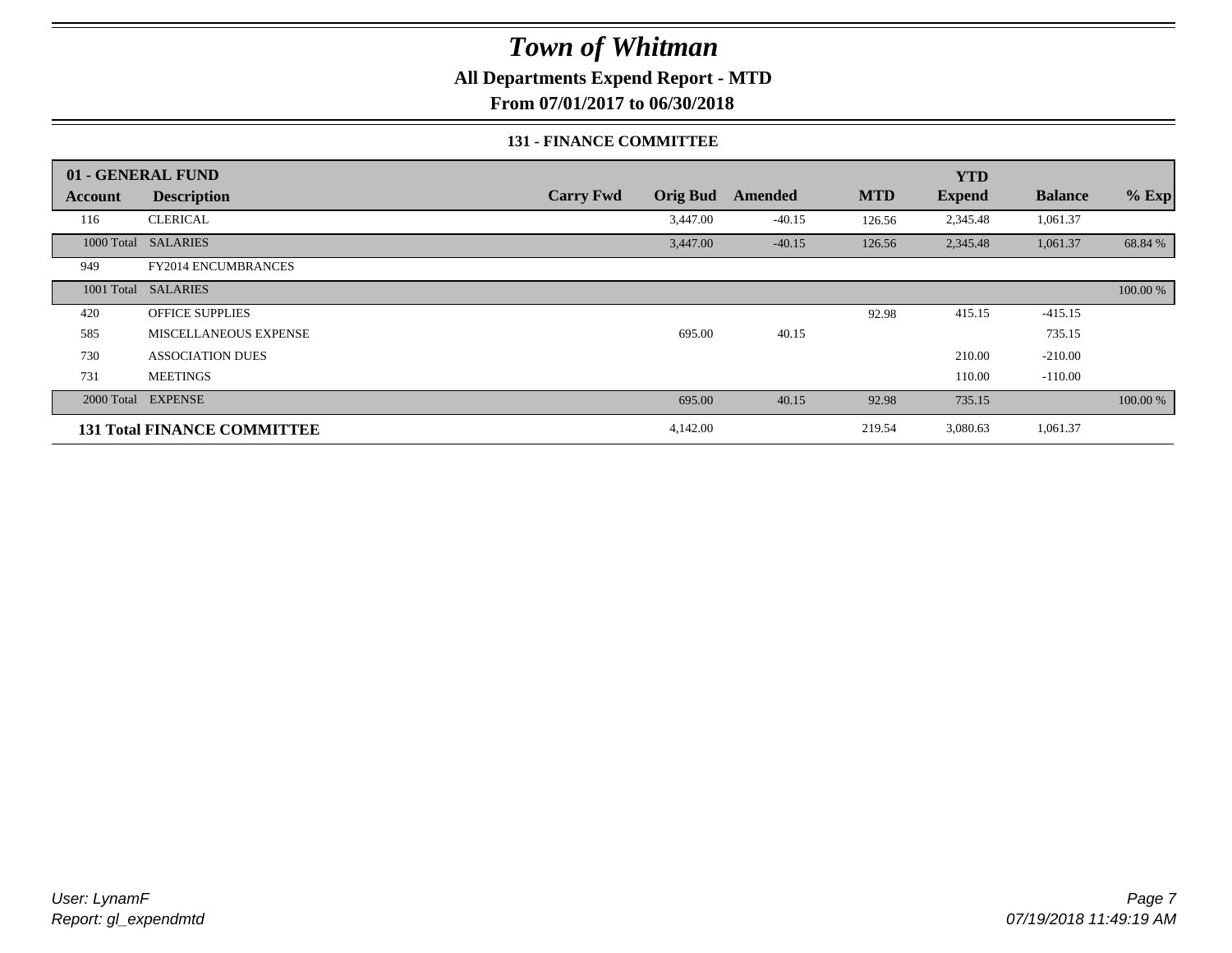### **All Departments Expend Report - MTD**

**From 07/01/2017 to 06/30/2018**

#### **132 - RESERVE FUND**

| 01 - GENERAL FUND                 |                  |                 |              |            | <b>YTD</b>    |                |          |
|-----------------------------------|------------------|-----------------|--------------|------------|---------------|----------------|----------|
| <b>Description</b><br>Account     | <b>Carry Fwd</b> | <b>Orig Bud</b> | Amended      | <b>MTD</b> | <b>Expend</b> | <b>Balance</b> | $%$ Exp  |
| 999                               |                  | 50,000.00       | $-33.746.57$ |            |               | 16,253.43      |          |
| 4301 Total RESERVE FUND TRANSFERS |                  | 50,000.00       | $-33.746.57$ |            |               | 16.253.43      | $0.00\%$ |
| <b>132 Total RESERVE FUND</b>     |                  | 50,000.00       | $-33,746.57$ |            |               | 16,253.43      |          |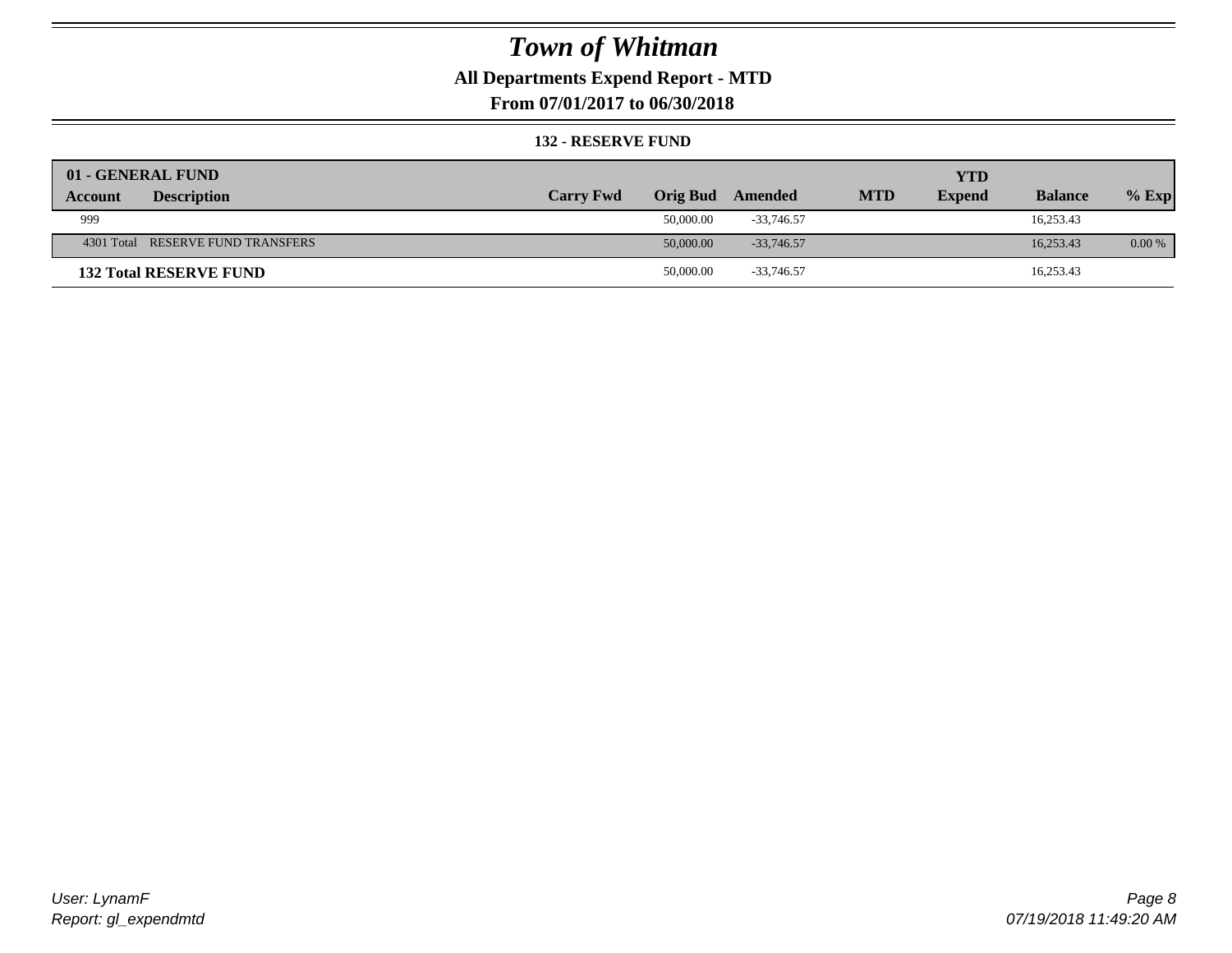### **All Departments Expend Report - MTD**

**From 07/01/2017 to 06/30/2018**

### **135 - ACCOUNTANT**

|                | 01 - GENERAL FUND            |                  |                                       | <b>YTD</b>    |                |          |
|----------------|------------------------------|------------------|---------------------------------------|---------------|----------------|----------|
| <b>Account</b> | <b>Description</b>           | <b>Carry Fwd</b> | <b>MTD</b><br><b>Orig Bud</b> Amended | <b>Expend</b> | <b>Balance</b> | $%$ Exp  |
| 112            | <b>SALARIES</b>              | 66,127.00        | 5,922.90                              | 65,042.38     | 1,084.62       |          |
| 146            | SALARIES-LONGEVITY           |                  |                                       |               |                |          |
|                | 1000 Total SALARIES          | 66,127.00        | 5,922.90                              | 65,042.38     | 1,084.62       | 98.35 %  |
| 121            | <b>CLERICAL I</b>            |                  |                                       |               |                |          |
|                | 1001 Total SALARIES          |                  |                                       |               |                | 100.00 % |
| 116            | <b>CLERICAL</b>              | 40,409.00        | 3,885.45                              | 40,193.40     | 215.60         |          |
|                | 1002 Total SALARIES          | 40,409.00        | 3,885.45                              | 40,193.40     | 215.60         | 99.46 %  |
| 130            | <b>SALARIES-OVERTIME</b>     |                  |                                       |               |                |          |
|                | 1004 Total SALARIES          |                  |                                       |               |                | 100.00 % |
| 143            | SALARIES-COLLEGE INCENTIVE   |                  |                                       |               |                |          |
| 186            | <b>CERTIFICATION STIPEND</b> | 1,000.00         |                                       | 1,000.00      |                |          |
|                | 1005 Total SALARIES          | 1,000.00         |                                       | 1,000.00      |                | 100.00 % |
| 244            | OFFICE EQUIPMENT MAINTENANCE |                  |                                       |               |                |          |
| 304            | <b>ADVERTISING</b>           |                  |                                       |               |                |          |
| 340            | <b>TELEPHONE</b>             |                  |                                       |               |                |          |
| 420            | <b>OFFICE SUPPLIES</b>       |                  |                                       | 164.30        | $-164.30$      |          |
| 585            | MISCELLANEOUS EXPENSE        | 1,100.00         |                                       | 54.77         | 1,045.23       |          |
| 710            | IN STATE TRAVEL              |                  |                                       | 123.17        | $-123.17$      |          |
| 730            | <b>ASSOCIATION DUES</b>      |                  |                                       | 215.00        | $-215.00$      |          |
| 731            | <b>MEETINGS</b>              |                  |                                       | 40.00         | $-40.00$       |          |
| 870            | OFFICE EQUIPMENT             |                  |                                       |               |                |          |
|                | 2000 Total EXPENSE           | 1,100.00         |                                       | 597.24        | 502.76         | 54.29 %  |
|                | <b>135 Total ACCOUNTANT</b>  | 108,636.00       | 9,808.35                              | 106,833.02    | 1,802.98       |          |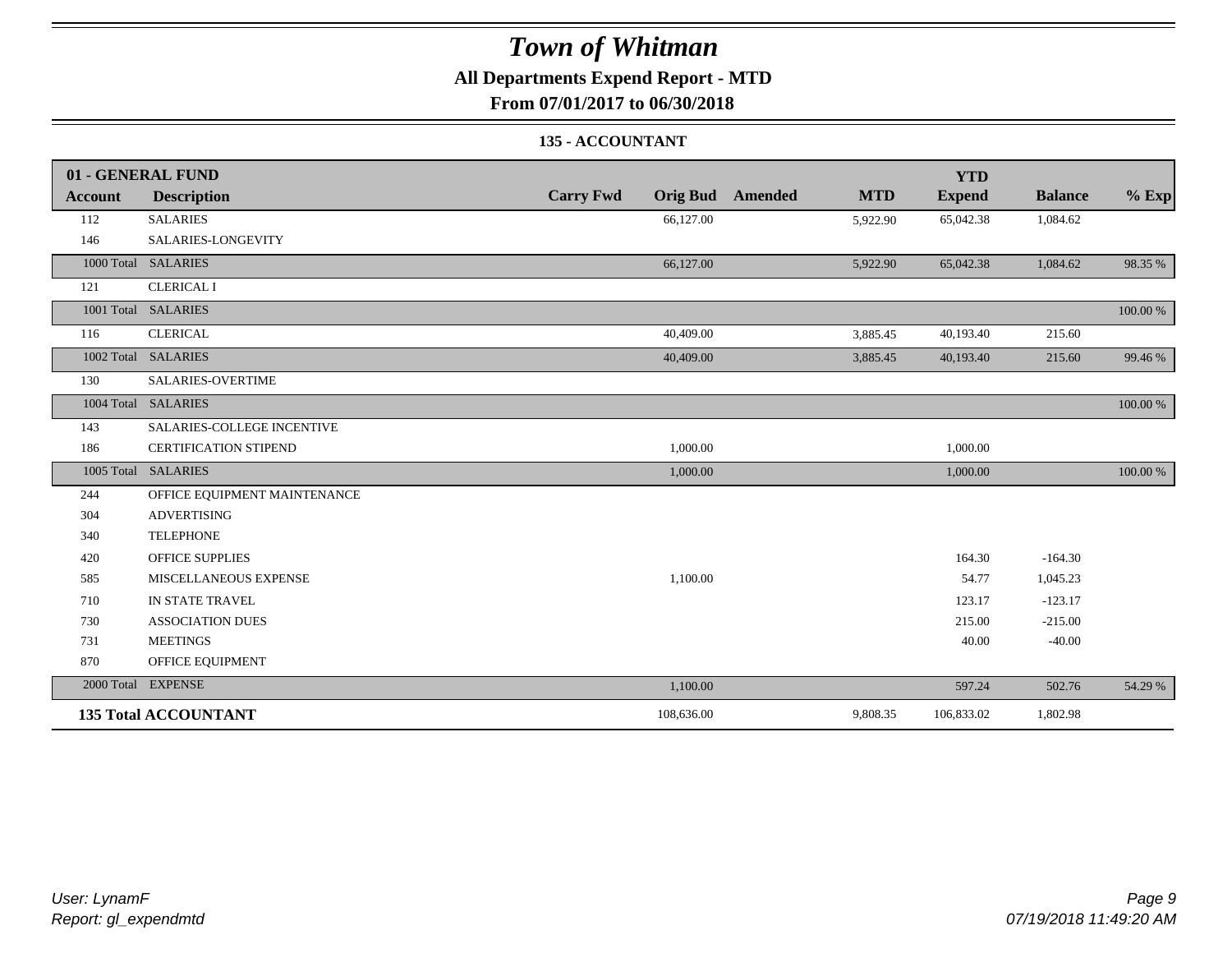**All Departments Expend Report - MTD**

**From 07/01/2017 to 06/30/2018**

### **136 - AUDIT MUNICIPAL ACCOUNTS**

|                | 01 - GENERAL FUND                         |                  |                 |                |            | <b>YTD</b>    |                |          |
|----------------|-------------------------------------------|------------------|-----------------|----------------|------------|---------------|----------------|----------|
| <b>Account</b> | <b>Description</b>                        | <b>Carry Fwd</b> | <b>Orig Bud</b> | <b>Amended</b> | <b>MTD</b> | <b>Expend</b> | <b>Balance</b> | $%$ Exp  |
| 252            | <b>SERVICES</b>                           |                  | 45,000.00       |                |            | 34,755.00     | 10,245.00      |          |
| 2000 Total     | <b>EXPENSE</b>                            |                  | 45,000.00       |                |            | 34,755.00     | 10,245.00      | 77.23 %  |
| 939            | FY2015 ENCUMBRANCES                       | 2,215.00         |                 |                |            | 2,215.00      |                |          |
| 940            | FY2016 ENCUMBRANCES                       | 6,190.00         |                 |                |            | 6,190.00      |                |          |
| 945            | FY2013 ENCUMBRANCES                       |                  |                 |                |            |               |                |          |
| 948            | <b>FY07 ENCUMBRANCES</b>                  |                  |                 |                |            |               |                |          |
| 949            | <b>FY2014 ENCUMBRANCES</b>                |                  |                 |                |            |               |                |          |
| 953            | <b>FY2009 ENCUMBRANCES</b>                |                  |                 |                |            |               |                |          |
| 958            | <b>FY2005 ENCUMBRANCES</b>                |                  |                 |                |            |               |                |          |
| 959            | <b>FY2006 ENCUMBRANCES</b>                |                  |                 |                |            |               |                |          |
| 2001 Total     | <b>EXPENSE</b>                            | 8,405.00         |                 |                |            | 8,405.00      |                | 100.00 % |
| 999            |                                           |                  |                 |                |            |               |                |          |
| 4421 Total     | A.39ATM5/02GASB34FIX.ASSET SYS            |                  |                 |                |            |               |                | 100.00 % |
| 999            |                                           |                  |                 |                |            |               |                |          |
|                | 4552 Total A.11 STM 5/05 GASB34 FIX.ASSET |                  |                 |                |            |               |                | 100.00 % |
|                | <b>136 Total AUDIT MUNICIPAL ACCOUNTS</b> | 8,405.00         | 45,000.00       |                |            | 43,160.00     | 10,245.00      |          |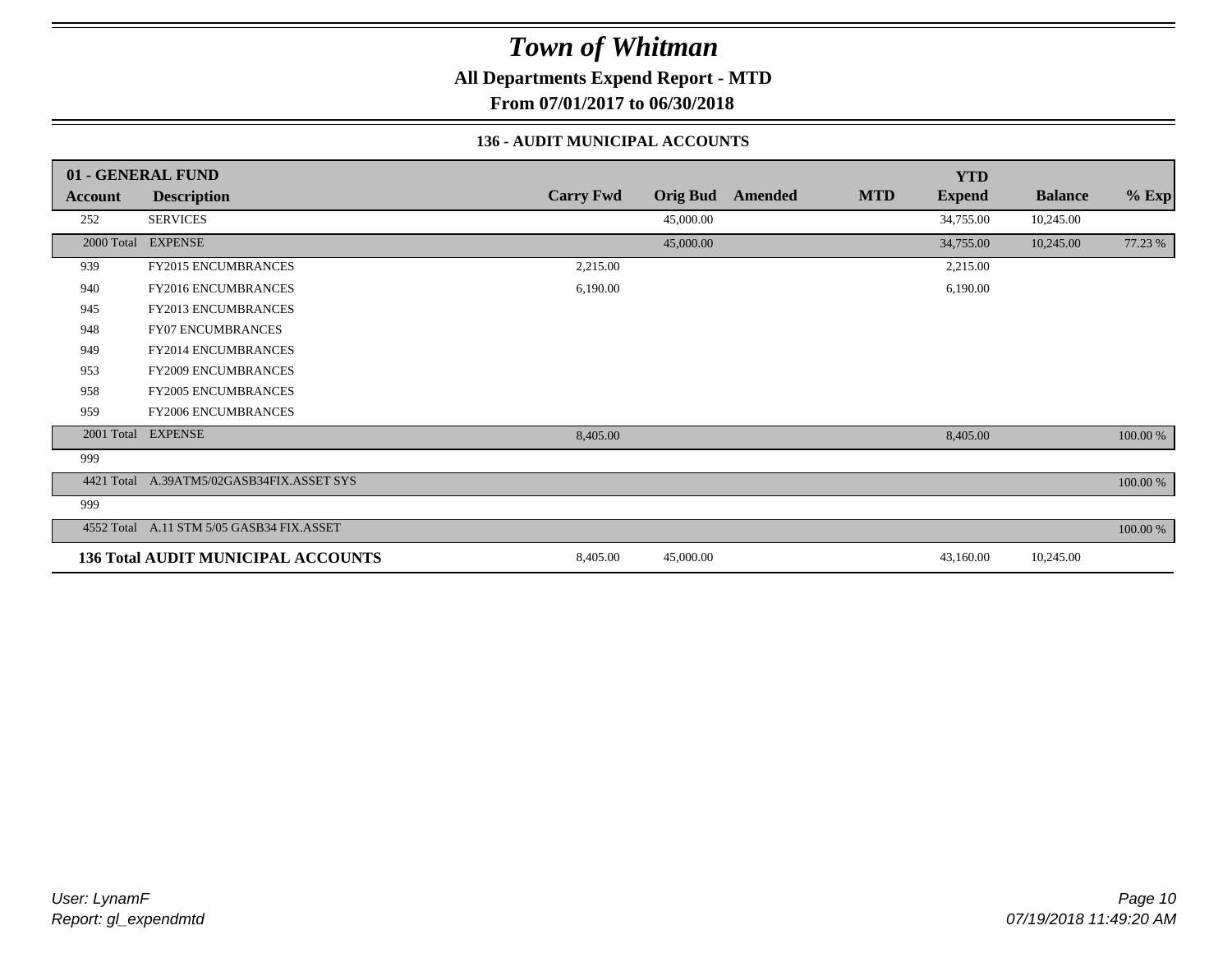**All Departments Expend Report - MTD**

**From 07/01/2017 to 06/30/2018**

#### **137 - CAPITAL IMPROV.ADVISORY COMM.**

|            | 01 - GENERAL FUND                       |                                     |         |            | <b>YTD</b>    |                |          |
|------------|-----------------------------------------|-------------------------------------|---------|------------|---------------|----------------|----------|
| Account    | <b>Description</b>                      | <b>Orig Bud</b><br><b>Carry Fwd</b> | Amended | <b>MTD</b> | <b>Expend</b> | <b>Balance</b> | $%$ Exp  |
| 123        | <b>RECORDING SECRETARY</b>              | 1,500.00                            |         |            |               | 1,500.00       |          |
| 959        | <b>FY2006 ENCUMBRANCES</b>              |                                     |         |            |               |                |          |
| 1001 Total | <b>SALARIES</b>                         | 1,500.00                            |         |            |               | 1,500.00       | 0.00 %   |
| 585        | MISCELLANEOUS EXPENSE                   | 200.00                              |         |            |               | 200.00         |          |
|            | 2000 Total EXPENSE                      | 200.00                              |         |            |               | 200.00         | 0.00 %   |
| 940        | <b>FY2016 ENCUMBRANCES</b>              |                                     |         |            |               |                |          |
|            | 2001 Total EXPENSE                      |                                     |         |            |               |                | 100.00 % |
|            | 137 Total CAPITAL IMPROV.ADVISORY COMM. | 1,700.00                            |         |            |               | 1,700.00       |          |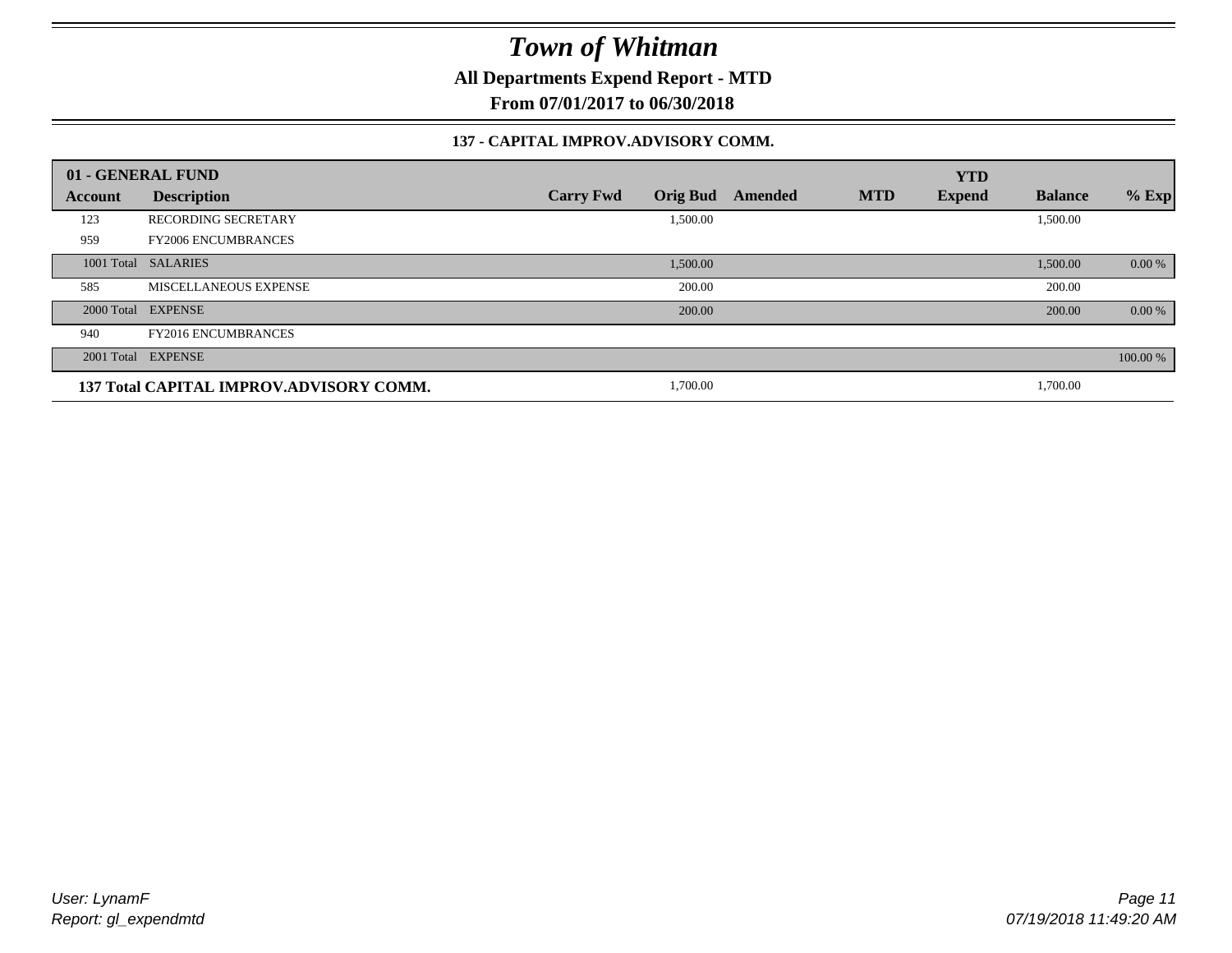**All Departments Expend Report - MTD**

**From 07/01/2017 to 06/30/2018**

#### **138 - BY-LAW STUDY COMMITTEE**

|         | 01 - GENERAL FUND                         |                  |                 |         |            | <b>YTD</b>    |                |          |
|---------|-------------------------------------------|------------------|-----------------|---------|------------|---------------|----------------|----------|
| Account | <b>Description</b>                        | <b>Carry Fwd</b> | <b>Orig Bud</b> | Amended | <b>MTD</b> | <b>Expend</b> | <b>Balance</b> | $%$ Exp  |
| 585     | MISCELLANEOUS EXPENSE                     |                  | 800.00          |         |            |               | 800.00         |          |
|         | 2000 Total EXPENSE                        |                  | 800.00          |         |            |               | 800.00         | $0.00\%$ |
| 999     |                                           |                  |                 |         |            |               |                |          |
|         | 4516 Total A.13 ATM 5/00 PUR.BY-LAW BOOKS |                  |                 |         |            |               |                | 100.00 % |
|         | <b>138 Total BY-LAW STUDY COMMITTEE</b>   |                  | 800.00          |         |            |               | 800.00         |          |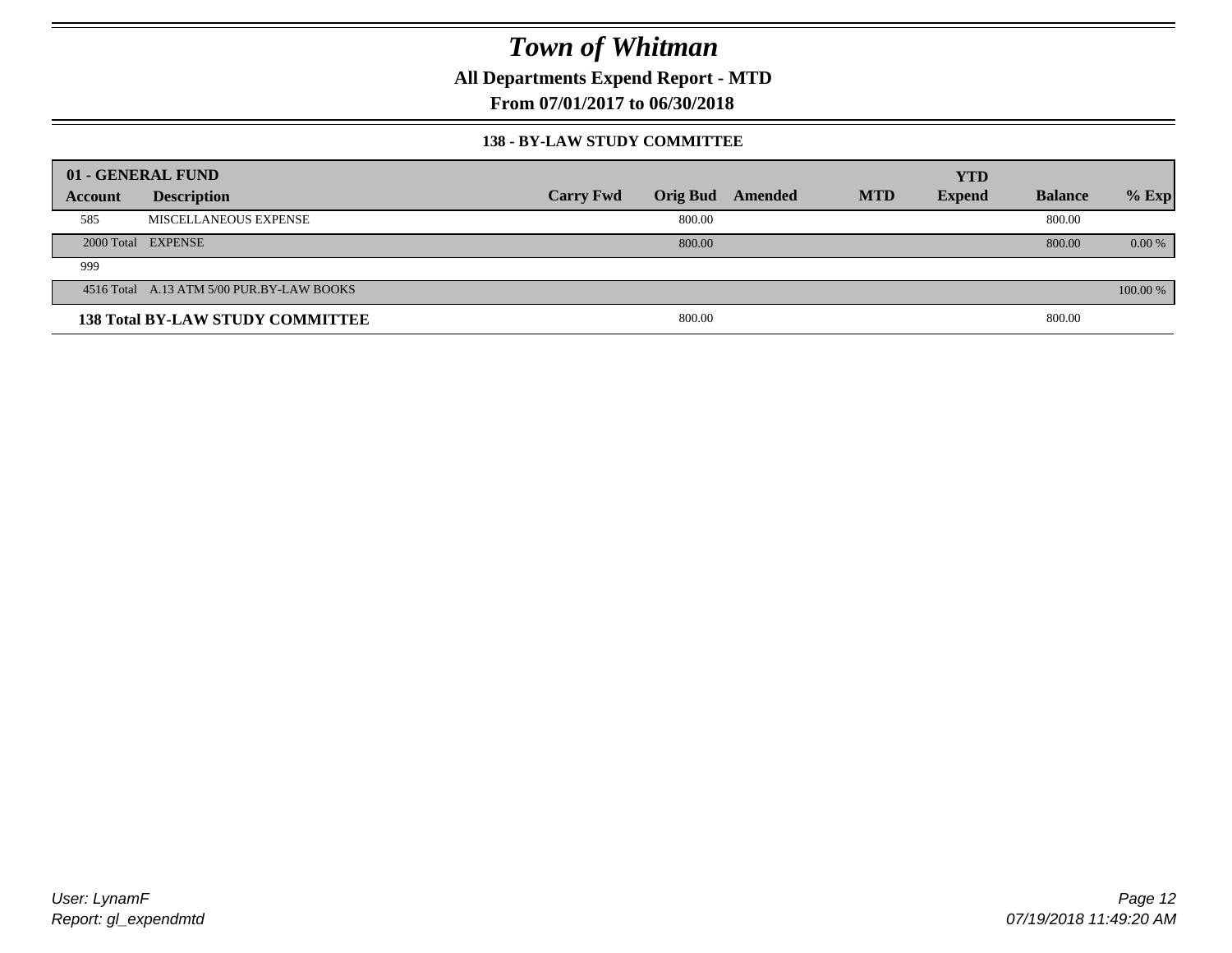### **All Departments Expend Report - MTD**

### **From 07/01/2017 to 06/30/2018**

#### **141 - ASSESSORS**

|                | 01 - GENERAL FUND            |                  |           |                  |            | <b>YTD</b>    |                |          |
|----------------|------------------------------|------------------|-----------|------------------|------------|---------------|----------------|----------|
| <b>Account</b> | <b>Description</b>           | <b>Carry Fwd</b> |           | Orig Bud Amended | <b>MTD</b> | <b>Expend</b> | <b>Balance</b> | $%$ Exp  |
| 110            | SALARIES-BOARD MEMBERS       |                  |           |                  |            |               |                |          |
|                | 1000 Total SALARIES          |                  |           |                  |            |               |                | 100.00 % |
| 112            | <b>SALARIES</b>              |                  | 66,127.00 |                  | 6,358.51   | 66,127.00     |                |          |
| 146            | SALARIES-LONGEVITY           |                  |           |                  |            |               |                |          |
|                | 1001 Total SALARIES          |                  | 66,127.00 |                  | 6,358.51   | 66,127.00     |                | 100.00 % |
| 116            | <b>CLERICAL</b>              |                  | 40,409.00 |                  | 3,885.45   | 40,157.52     | 251.48         |          |
|                | 1002 Total SALARIES          |                  | 40,409.00 |                  | 3,885.45   | 40,157.52     | 251.48         | 99.37 %  |
| 121            | <b>CLERICAL I</b>            |                  | 37,707.00 |                  | 3,662.75   | 37,505.62     | 201.38         |          |
|                | 1003 Total SALARIES          |                  | 37,707.00 |                  | 3,662.75   | 37,505.62     | 201.38         | 99.46 %  |
| 123            | RECORDING SECRETARY          |                  |           |                  |            |               |                |          |
| 126            | <b>CLERICAL II</b>           |                  |           |                  |            |               |                |          |
|                | 1004 Total SALARIES          |                  |           |                  |            |               |                | 100.00 % |
| 123            | RECORDING SECRETARY          |                  |           |                  |            |               |                |          |
|                | 1005 Total SALARIES          |                  |           |                  |            |               |                | 100.00 % |
| 186            | CERTIFICATION STIPEND        |                  |           |                  |            |               |                |          |
|                | 1006 Total SALARIES          |                  |           |                  |            |               |                | 100.00 % |
| 244            | OFFICE EQUIPMENT MAINTENANCE |                  |           |                  |            |               |                |          |
| 306            | <b>BOOKBINDING</b>           |                  |           |                  |            | 303.50        | $-303.50$      |          |
| 311            | <b>COMPUTER SERVICES</b>     |                  |           |                  |            |               |                |          |
| 313            | <b>DEEDS &amp; PROBATE</b>   |                  |           |                  | 3.00       | 32.00         | $-32.00$       |          |
| 340            | <b>TELEPHONE</b>             |                  |           |                  |            |               |                |          |
| 420            | <b>OFFICE SUPPLIES</b>       |                  |           |                  | 559.93     | 1,363.09      | $-1,363.09$    |          |
| 585            | MISCELLANEOUS EXPENSE        |                  | 4,500.00  |                  | 56.06      | 235.72        | 4,264.28       |          |
| 710            | IN STATE TRAVEL              |                  |           |                  | 60.65      | 306.30        | $-306.30$      |          |
| 730            | <b>ASSOCIATION DUES</b>      |                  |           |                  |            | 420.00        | $-420.00$      |          |
| 731            | <b>MEETINGS</b>              |                  |           |                  |            | 1,175.96      | $-1,175.96$    |          |
| 2000 Total     | <b>EXPENSE</b>               |                  | 4,500.00  |                  | 679.64     | 3,836.57      | 663.43         | 85.25 %  |
| 312            | <b>REVALUATION</b>           |                  | 24,700.00 |                  |            | 24,700.00     |                |          |
|                | 2001 Total EXPENSE           |                  | 24,700.00 |                  |            | 24,700.00     |                | 100.00 % |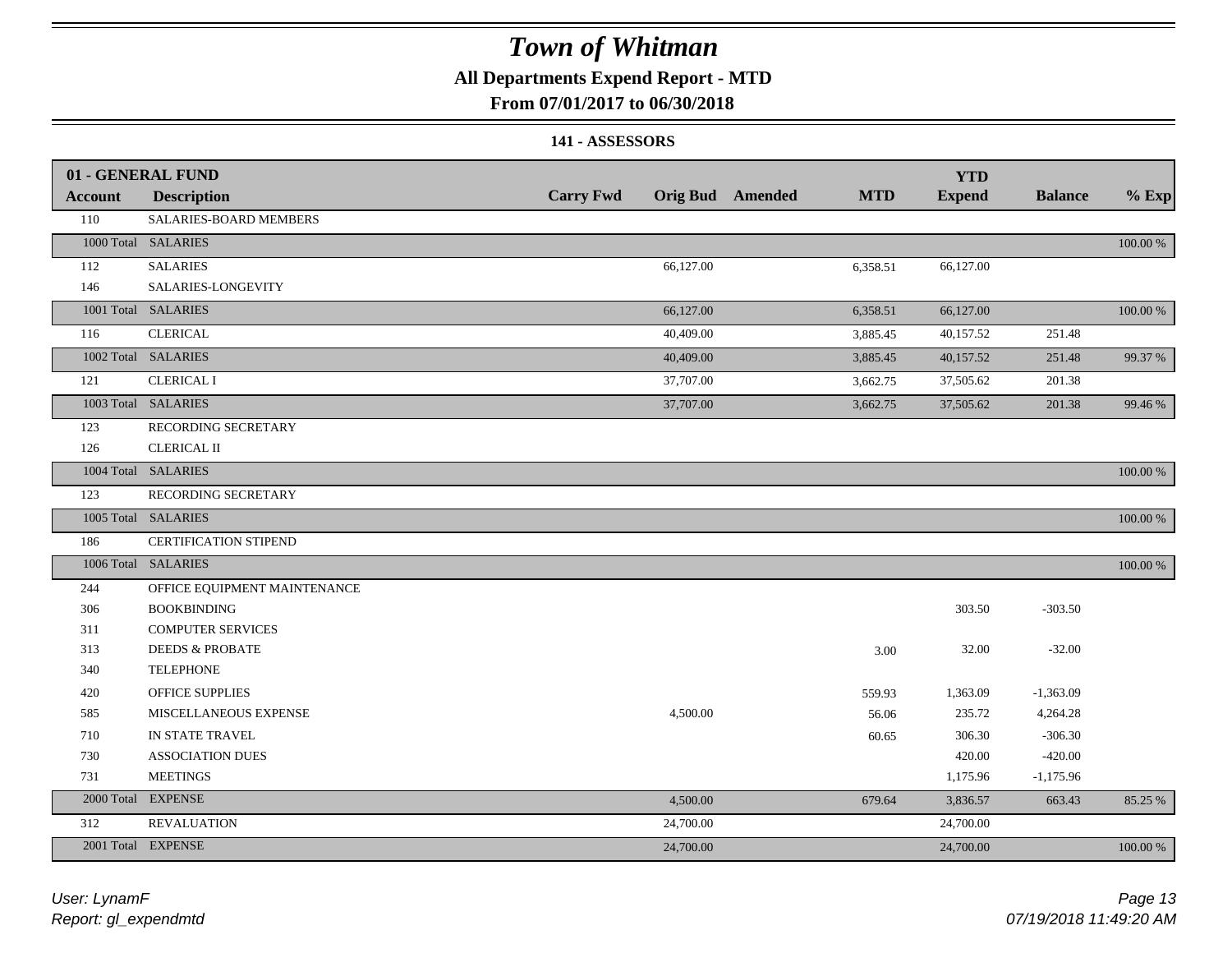### **All Departments Expend Report - MTD**

### **From 07/01/2017 to 06/30/2018**

#### **141 - ASSESSORS**

|                | 01 - GENERAL FUND                                  |                  |                 |         |            | <b>YTD</b>    |                |          |
|----------------|----------------------------------------------------|------------------|-----------------|---------|------------|---------------|----------------|----------|
| <b>Account</b> | <b>Description</b>                                 | <b>Carry Fwd</b> | <b>Orig Bud</b> | Amended | <b>MTD</b> | <b>Expend</b> | <b>Balance</b> | $%$ Exp  |
| 939            | <b>FY2015 ENCUMBRANCES</b>                         |                  |                 |         |            |               |                |          |
| 943            | <b>FY2012 ENCUMBRANCES</b>                         |                  |                 |         |            |               |                |          |
| 946            | <b>FY2010 ENCUMBRANCES</b>                         |                  |                 |         |            |               |                |          |
| 949            | <b>FY2014 ENCUMBRANCES</b>                         |                  |                 |         |            |               |                |          |
|                | 2002 Total EXPENSE                                 |                  |                 |         |            |               |                | 100.00 % |
| 999            |                                                    |                  |                 |         |            |               |                |          |
|                | 4410 Total A.15 ATM 5/16 PUR.COPIER-ASSESSORS OFF. |                  |                 |         |            |               |                | 100.00 % |
|                | 141 Total ASSESSORS                                |                  | 173,443.00      |         | 14,586.35  | 172,326.71    | 1,116.29       |          |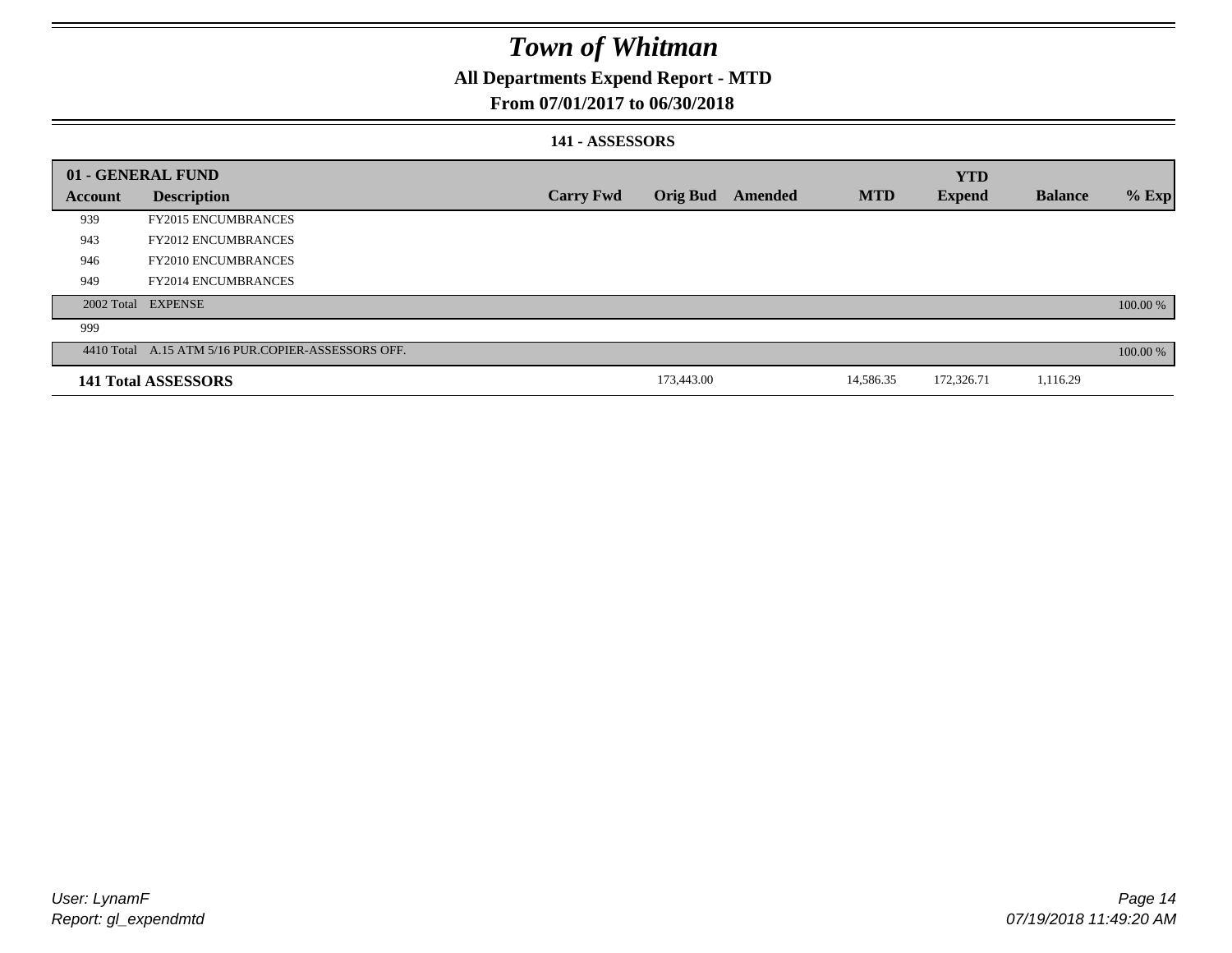### **All Departments Expend Report - MTD**

**From 07/01/2017 to 06/30/2018**

#### **145 - TREASURER**

|                | 01 - GENERAL FUND            |                  |                                       | <b>YTD</b>    |                |             |
|----------------|------------------------------|------------------|---------------------------------------|---------------|----------------|-------------|
| <b>Account</b> | <b>Description</b>           | <b>Carry Fwd</b> | <b>Orig Bud</b> Amended<br><b>MTD</b> | <b>Expend</b> | <b>Balance</b> | $%$ Exp     |
| 112            | <b>SALARIES</b>              | 88,717.00        | 8,530.30                              | 88,717.00     |                |             |
| 146            | SALARIES-LONGEVITY           |                  |                                       |               |                |             |
|                | 1000 Total SALARIES          | 88,717.00        | 8,530.30                              | 88,717.00     |                | 100.00 %    |
| 116            | <b>CLERICAL</b>              | 35,740.00        | 3,454.75                              | 35,486.21     | 253.79         |             |
|                | 1001 Total SALARIES          | 35,740.00        | 3,454.75                              | 35,486.21     | 253.79         | 99.28 %     |
| 121            | <b>CLERICAL I</b>            | 30,687.00        | 3,263.81                              | 30,686.98     | 0.02           |             |
|                | 1002 Total SALARIES          | 30,687.00        | 3,263.81                              | 30,686.98     | 0.02           | 99.99 %     |
| 126            | <b>CLERICAL II</b>           | 39,260.00        | 3,774.95                              | 39,027.08     | 232.92         |             |
|                | 1003 Total SALARIES          | 39,260.00        | 3,774.95                              | 39,027.08     | 232.92         | 99.40 %     |
| 139            | <b>CERTIFICATION STIPEND</b> | 2,000.00         |                                       | 2,000.00      |                |             |
|                | 1004 Total SALARIES          | 2,000.00         |                                       | 2,000.00      |                | 100.00 %    |
| 244            | OFFICE EQUIPMENT MAINTENANCE |                  |                                       |               |                |             |
| 310            | NOTE CERTIFICATION           |                  |                                       |               |                |             |
| 311            | <b>COMPUTER SERVICES</b>     |                  | 1,371.63                              | 8,128.17      | $-8,128.17$    |             |
| 340            | <b>TELEPHONE</b>             |                  |                                       |               |                |             |
| 343            | <b>CELL PHONES</b>           |                  | 50.99                                 | 611.88        | $-611.88$      |             |
| 420            | <b>OFFICE SUPPLIES</b>       |                  | 474.30                                | 2,641.21      | $-2,641.21$    |             |
| 585            | MISCELLANEOUS EXPENSE        | 19,200.00        | 615.25                                | 1,922.33      | 17,277.67      |             |
| 710            | IN STATE TRAVEL              |                  | 188.89                                | 507.54        | $-507.54$      |             |
| 730            | <b>ASSOCIATION DUES</b>      |                  |                                       | 75.00         | $-75.00$       |             |
| 731            | <b>MEETINGS</b>              |                  | $-161.97$                             | 331.97        | $-331.97$      |             |
| 741            | <b>SURETY BONDS</b>          |                  |                                       |               |                |             |
| 870            | OFFICE EQUIPMENT             |                  |                                       | 450.00        | $-450.00$      |             |
|                | 2000 Total EXPENSE           | 19,200.00        | 2,539.09                              | 14,668.10     | 4,531.90       | 76.39 %     |
| 308            | <b>BANK CHARGES</b>          | 500.00           |                                       |               | 500.00         |             |
| 953            | FY2009 ENCUMBRANCES          |                  |                                       |               |                |             |
|                | 2001 Total EXPENSE           | 500.00           |                                       |               | 500.00         | $0.00~\%$   |
| 946            | FY2010 ENCUMBRANCES          |                  |                                       |               |                |             |
| 959            | FY2006 ENCUMBRANCES          |                  |                                       |               |                |             |
|                | 2002 Total EXPENSE           |                  |                                       |               |                | $100.00~\%$ |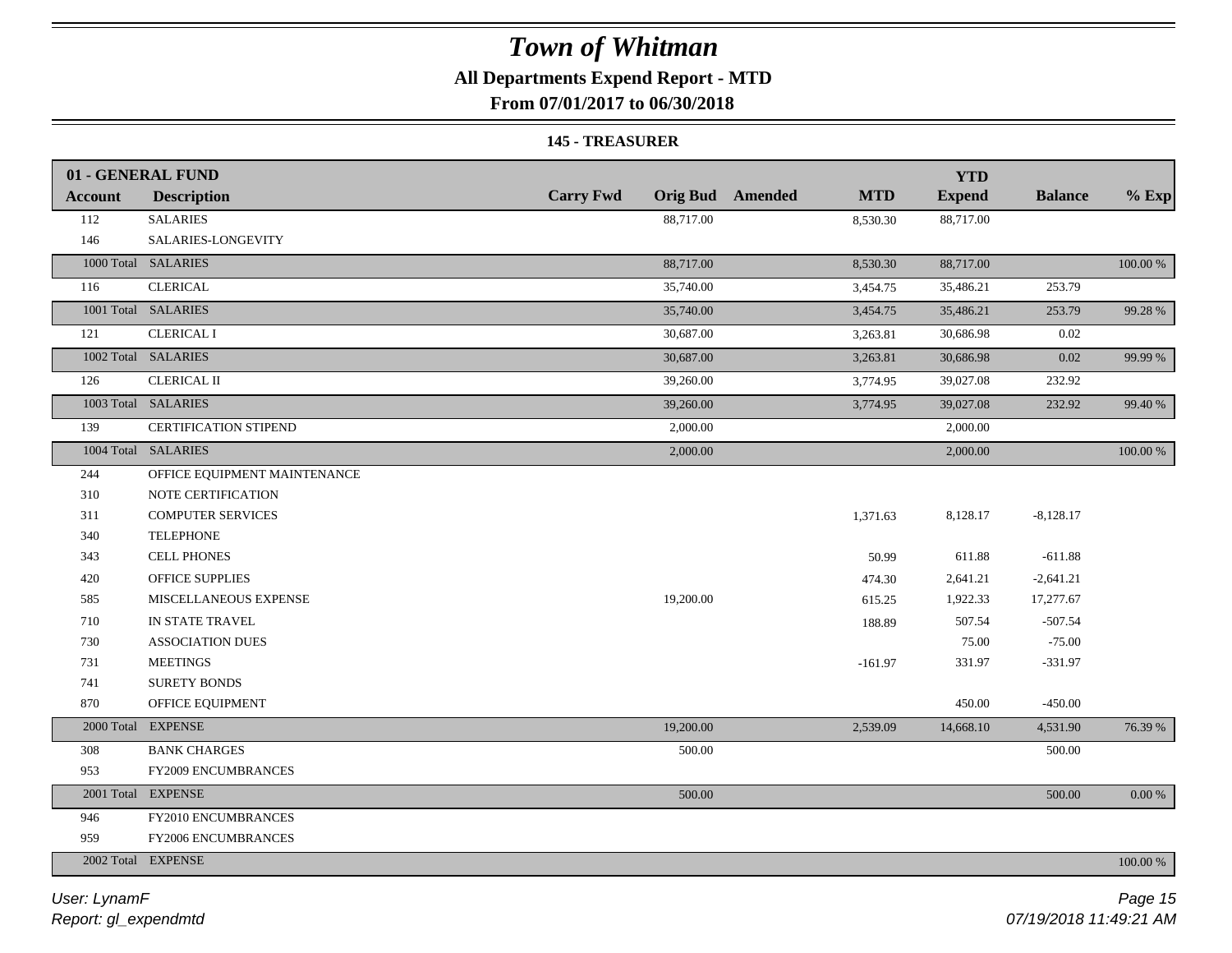## **All Departments Expend Report - MTD**

### **From 07/01/2017 to 06/30/2018**

#### **145 - TREASURER**

| 01 - GENERAL FUND<br><b>YTD</b>                                                                                                  |          |
|----------------------------------------------------------------------------------------------------------------------------------|----------|
|                                                                                                                                  |          |
| <b>MTD</b><br><b>Orig Bud</b><br><b>Carry Fwd</b><br><b>Expend</b><br><b>Balance</b><br>Amended<br><b>Description</b><br>Account | $%$ Exp  |
| 744<br>PENALTY & INTEREST ON PR TAXES                                                                                            |          |
| 2003 Total EXPENSE                                                                                                               | 100.00 % |
| 7.100.00<br>7,100.00<br>999                                                                                                      |          |
| 4572 Total A13ATM5/17 GASB45 ACTUARY SERV.<br>7,100.00<br>7,100.00                                                               | 100.00 % |
| 223,204.00<br>21,562.90<br>217,685.37<br>5,518.63<br><b>145 Total TREASURER</b>                                                  |          |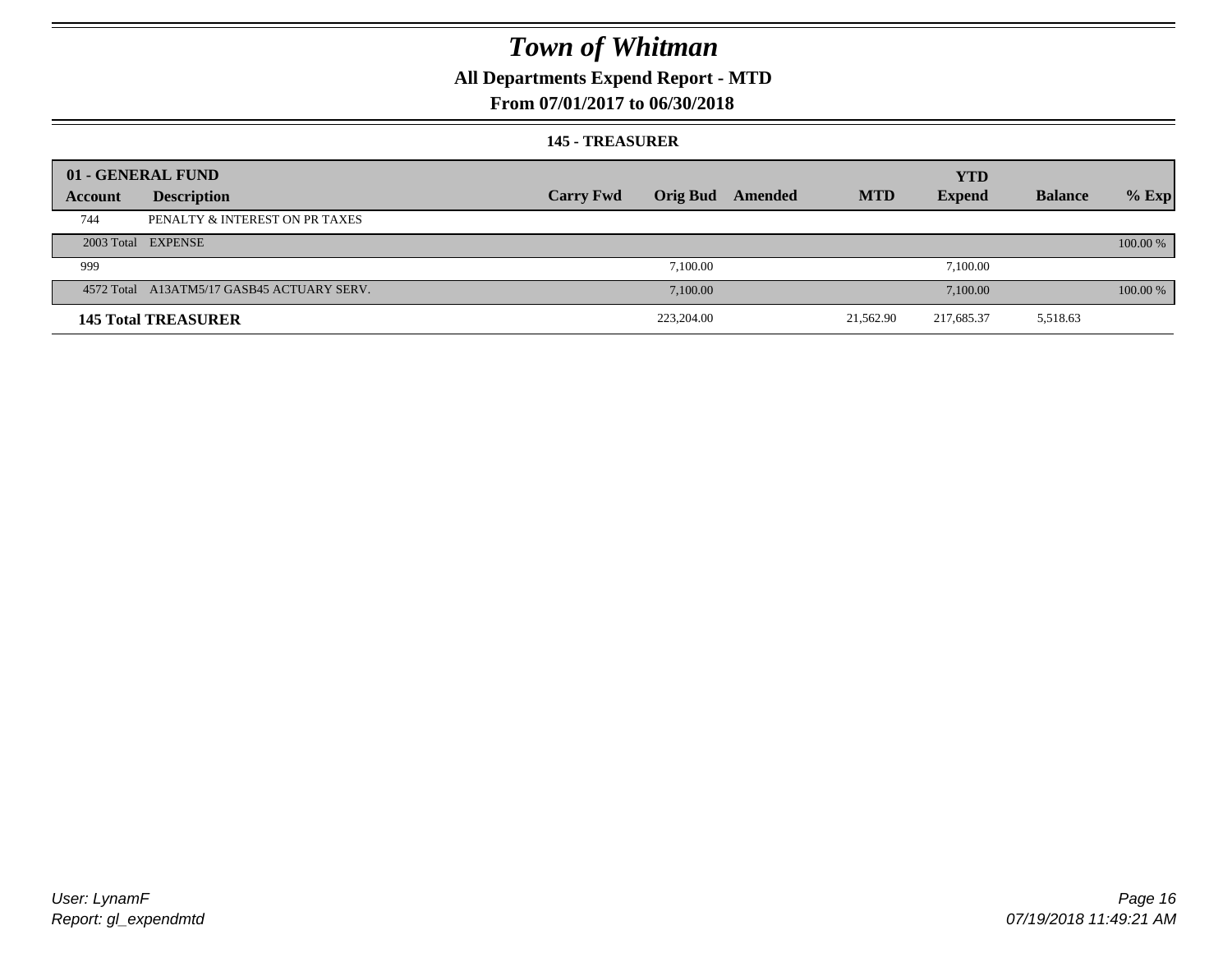## **All Departments Expend Report - MTD**

### **From 07/01/2017 to 06/30/2018**

#### **146 - COLLECTOR**

|                | 01 - GENERAL FUND            |                  |           |                         |            | <b>YTD</b>    |                |             |
|----------------|------------------------------|------------------|-----------|-------------------------|------------|---------------|----------------|-------------|
| <b>Account</b> | <b>Description</b>           | <b>Carry Fwd</b> |           | <b>Orig Bud</b> Amended | <b>MTD</b> | <b>Expend</b> | <b>Balance</b> | $%$ Exp     |
| 112            | <b>SALARIES</b>              |                  |           |                         |            |               |                |             |
| 146            | SALARIES-LONGEVITY           |                  |           |                         |            |               |                |             |
|                | 1000 Total SALARIES          |                  |           |                         |            |               |                | $100.00~\%$ |
| 116            | <b>CLERICAL</b>              |                  | 40,409.00 |                         | 3,813.69   | 40,014.00     | 395.00         |             |
|                | 1001 Total SALARIES          |                  | 40,409.00 |                         | 3,813.69   | 40,014.00     | 395.00         | 99.02 %     |
| 121            | <b>CLERICAL I</b>            |                  | 39,260.00 |                         | 3,984.02   | 39,224.53     | 35.47          |             |
|                | 1002 Total SALARIES          |                  | 39,260.00 |                         | 3,984.02   | 39,224.53     | 35.47          | 99.90 %     |
| 126            | <b>CLERICAL II</b>           |                  |           |                         |            |               |                |             |
|                | 1003 Total SALARIES          |                  |           |                         |            |               |                | 100.00 %    |
| 130            | SALARIES-OVERTIME            |                  | 2,000.00  |                         | 415.62     | 1,973.21      | 26.79          |             |
|                | 1004 Total SALARIES          |                  | 2,000.00  |                         | 415.62     | 1,973.21      | 26.79          | 98.66%      |
| 186            | CERTIFICATION STIPEND        |                  |           |                         |            |               |                |             |
|                | 1005 Total SALARIES          |                  |           |                         |            |               |                | 100.00 %    |
| 244            | OFFICE EQUIPMENT MAINTENANCE |                  |           |                         |            |               |                |             |
| 340            | <b>TELEPHONE</b>             |                  |           |                         |            |               |                |             |
| 343            | <b>CELL PHONES</b>           |                  |           |                         |            |               |                |             |
| 420            | OFFICE SUPPLIES              |                  |           |                         |            |               |                |             |
| 585            | MISCELLANEOUS EXPENSE        |                  |           |                         |            |               |                |             |
| 710            | IN STATE TRAVEL              |                  |           |                         |            |               |                |             |
| 730            | <b>ASSOCIATION DUES</b>      |                  |           |                         |            |               |                |             |
| 731            | <b>MEETINGS</b>              |                  |           |                         |            |               |                |             |
| 741            | <b>SURETY BONDS</b>          |                  |           |                         |            |               |                |             |
| 870            | OFFICE EQUIPMENT             |                  |           |                         |            |               |                |             |
|                | 2000 Total EXPENSE           |                  |           |                         |            |               |                | 100.00 %    |
| 311            | <b>COMPUTER SERVICES</b>     |                  |           |                         |            |               |                |             |
|                | 2001 Total EXPENSE           |                  |           |                         |            |               |                | $100.00~\%$ |
| 958            | FY2005 ENCUMBRANCES          |                  |           |                         |            |               |                |             |
| 939            | FY2015 ENCUMBRANCES          |                  |           |                         |            |               |                |             |
| 943            | FY2012 ENCUMBRANCES          |                  |           |                         |            |               |                |             |
| 948            | FY07 ENCUMBRANCES            |                  |           |                         |            |               |                |             |
|                |                              |                  |           |                         |            |               |                |             |

*Report: gl\_expendmtd User: LynamF*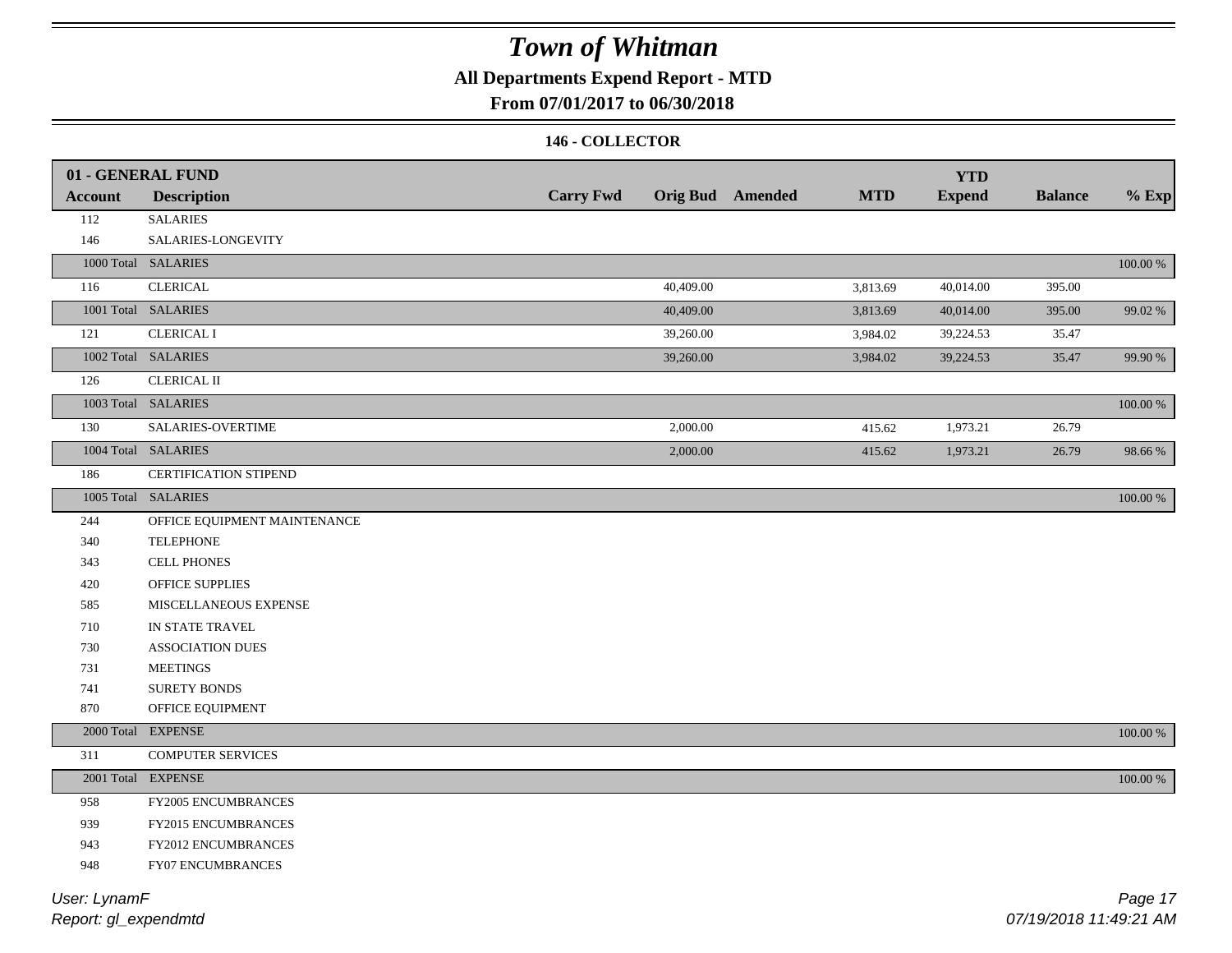### **All Departments Expend Report - MTD**

### **From 07/01/2017 to 06/30/2018**

#### **146 - COLLECTOR**

|         | 01 - GENERAL FUND                     |                  |           |                  |            | <b>YTD</b>    |                |          |
|---------|---------------------------------------|------------------|-----------|------------------|------------|---------------|----------------|----------|
| Account | <b>Description</b>                    | <b>Carry Fwd</b> |           | Orig Bud Amended | <b>MTD</b> | <b>Expend</b> | <b>Balance</b> | $%$ Exp  |
| 959     | <b>FY2006 ENCUMBRANCES</b>            |                  |           |                  |            |               |                |          |
|         | 2002 Total EXPENSE                    |                  |           |                  |            |               |                | 100.00 % |
| 999     |                                       |                  |           |                  |            |               |                |          |
|         | 4570 Total A.1 STM 5/07 THEFT REFUNDS |                  |           |                  |            |               |                | 100.00 % |
|         | <b>146 Total COLLECTOR</b>            |                  | 81,669.00 |                  | 8,213.33   | 81,211.74     | 457.26         |          |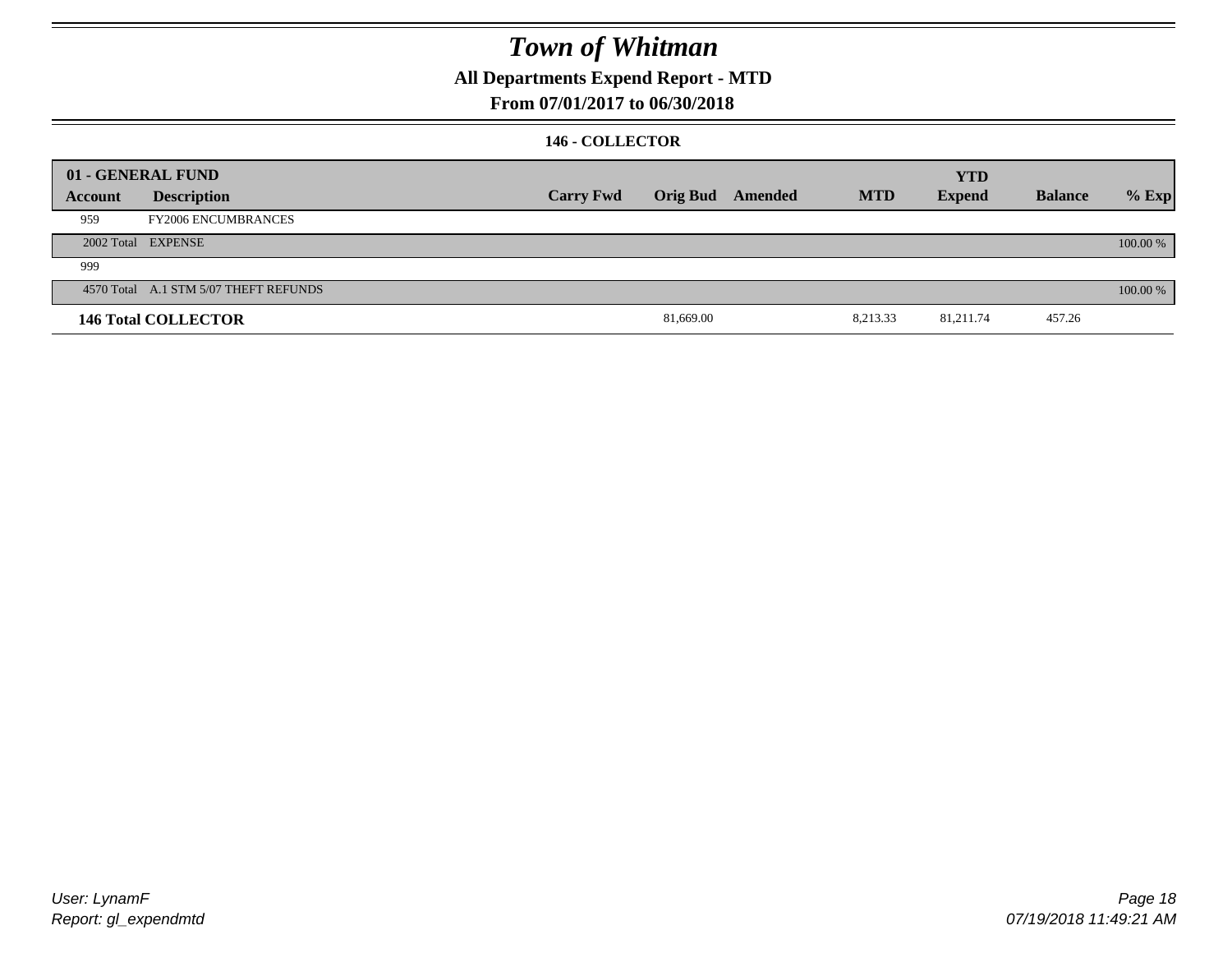### **All Departments Expend Report - MTD**

**From 07/01/2017 to 06/30/2018**

#### **151 - LAW DEPARTMENT**

|         | 01 - GENERAL FUND               |                  |                 |           |            | <b>YTD</b>    |                |          |
|---------|---------------------------------|------------------|-----------------|-----------|------------|---------------|----------------|----------|
| Account | <b>Description</b>              | <b>Carry Fwd</b> | <b>Orig Bud</b> | Amended   | <b>MTD</b> | <b>Expend</b> | <b>Balance</b> | $%$ Exp  |
| 301     | <b>LEGAL SERVICES</b>           |                  | 145,000.00      | 44,000.00 | 41,328.00  | 185,076.09    | 3,923.91       |          |
| 585     | <b>MISCELLANEOUS EXPENSE</b>    |                  | 15,000.00       |           | 577.61     | 7,275.87      | 7,724.13       |          |
|         | 2000 Total EXPENSE              |                  | 160,000.00      | 44,000.00 | 41,905.61  | 192,351.96    | 11,648.04      | 94.29 %  |
| 302     | <b>CLAIMS SETTLEMENT</b>        |                  | 5,000.00        |           |            |               | 5,000.00       |          |
|         | 2001 Total EXPENSE              |                  | 5,000.00        |           |            |               | 5,000.00       | 0.00 %   |
| 943     | <b>FY2012 ENCUMBRANCES</b>      |                  |                 |           |            |               |                |          |
| 940     | <b>FY2016 ENCUMBRANCES</b>      |                  |                 |           |            |               |                |          |
| 945     | <b>FY2013 ENCUMBRANCES</b>      |                  |                 |           |            |               |                |          |
|         | 2002 Total EXPENSE              |                  |                 |           |            |               |                | 100.00 % |
|         | <b>151 Total LAW DEPARTMENT</b> |                  | 165,000.00      | 44,000.00 | 41,905.61  | 192,351.96    | 16,648.04      |          |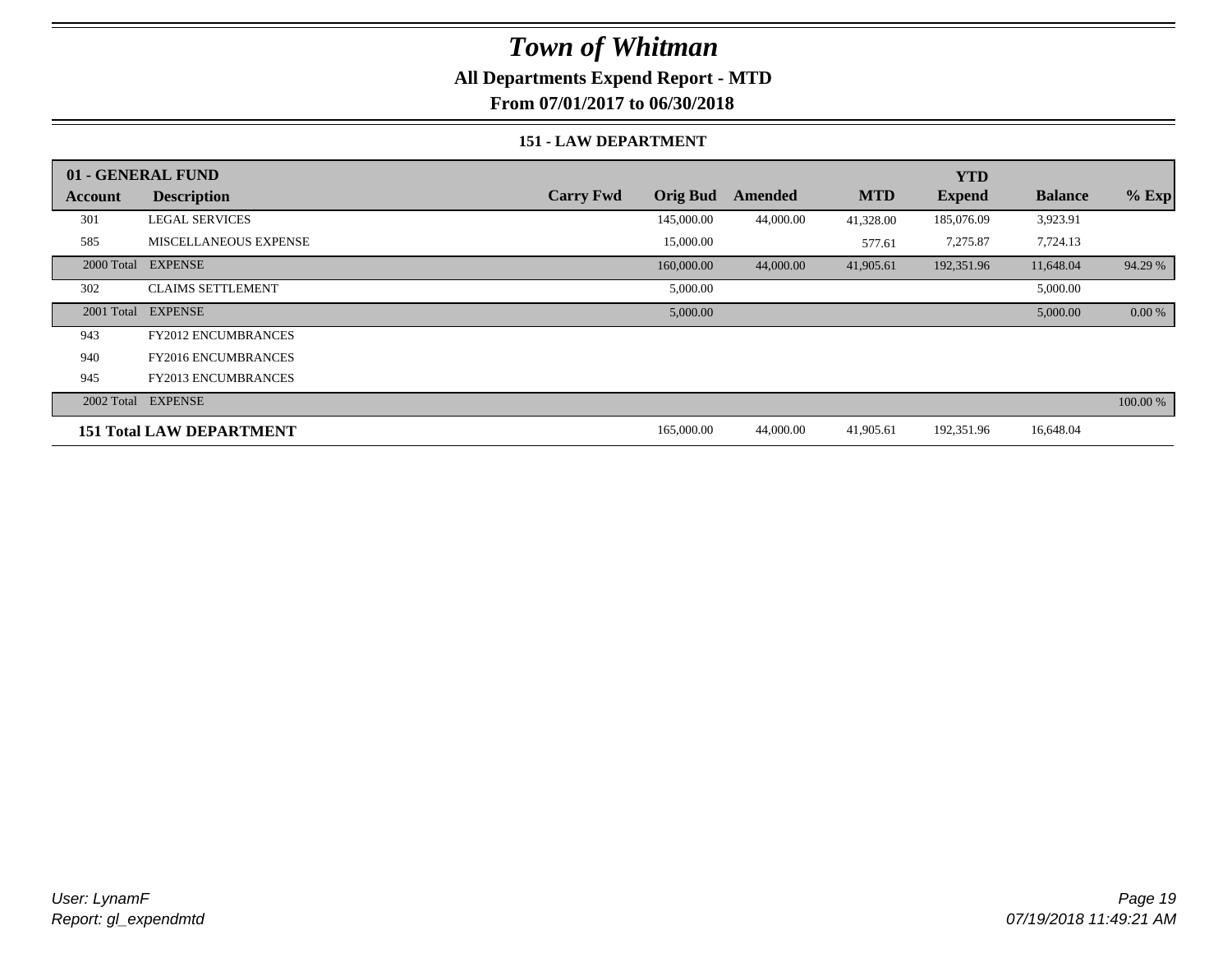### **All Departments Expend Report - MTD**

**From 07/01/2017 to 06/30/2018**

#### **155 - TECHNOLOGY**

|                | 01 - GENERAL FUND                               |                  |                 |         |            | <b>YTD</b>    |                |             |
|----------------|-------------------------------------------------|------------------|-----------------|---------|------------|---------------|----------------|-------------|
| <b>Account</b> | <b>Description</b>                              | <b>Carry Fwd</b> | <b>Orig Bud</b> | Amended | <b>MTD</b> | <b>Expend</b> | <b>Balance</b> | $%$ Exp     |
| 112            | <b>SALARIES</b>                                 |                  | 123,850.00      |         | 11,908.69  | 123,850.00    |                |             |
|                | 1000 Total SALARIES                             |                  | 123,850.00      |         | 11,908.69  | 123,850.00    |                | $100.00~\%$ |
| 116            | <b>CLERICAL</b>                                 |                  |                 |         |            |               |                |             |
|                | 1001 Total SALARIES                             |                  |                 |         |            |               |                | $100.00~\%$ |
| 243            | EQUIPMENT MAINTENANCE                           |                  |                 |         | 1,820.00   | 7,820.93      | $-7,820.93$    |             |
| 280            | SUPPORT SERVICES                                |                  |                 |         |            |               |                |             |
| 311            | <b>COMPUTER SERVICES</b>                        |                  |                 |         | 1,251.30   | 60,280.20     | $-60,280.20$   |             |
| 340            | <b>TELEPHONE</b>                                |                  |                 |         |            | 1,062.80      | $-1,062.80$    |             |
| 343            | <b>CELL PHONES</b>                              |                  |                 |         | 90.98      | 1,531.95      | $-1,531.95$    |             |
| 420            | OFFICE SUPPLIES                                 |                  |                 |         |            |               |                |             |
| 585            | MISCELLANEOUS EXPENSE                           |                  | 172,427.00      |         | 142.31     | 2,062.40      | 170,364.60     |             |
| 269            | DATA PROCESSING SOFTWARE                        |                  |                 |         | 4,936.93   | 65,304.29     | $-65,304.29$   |             |
| 276            | DATA PROCESSING EQUIP.                          |                  |                 |         | 21,909.33  | 33,186.38     | $-33,186.38$   |             |
|                | 2000 Total EXPENSE                              |                  | 172,427.00      |         | 30,150.85  | 171,248.95    | 1,178.05       | 99.31 %     |
| 940            | FY2016 ENCUMBRANCES                             |                  |                 |         |            |               |                |             |
| 941            | FY 2017 ENCUMBRANCES                            | 850.28           |                 |         |            | 850.28        |                |             |
| 943            | FY2012 ENCUMBRANCES                             |                  |                 |         |            |               |                |             |
| 948            | <b>FY07 ENCUMBRANCES</b>                        |                  |                 |         |            |               |                |             |
| 949            | FY2014 ENCUMBRANCES                             |                  |                 |         |            |               |                |             |
| 953            | FY2009 ENCUMBRANCES                             |                  |                 |         |            |               |                |             |
| 958            | FY2005 ENCUMBRANCES                             |                  |                 |         |            |               |                |             |
| 945            | FY2013 ENCUMBRANCES                             |                  |                 |         |            |               |                |             |
| 946            | FY2010 ENCUMBRANCES                             |                  |                 |         |            |               |                |             |
|                | 2001 Total EXPENSE                              | 850.28           |                 |         |            | 850.28        |                | 100.00 %    |
| 281            | <b>GIS SYSTEM MAINTENANCE</b>                   |                  | 15,000.00       |         | 4,900.00   | 15,000.00     |                |             |
| 941            | FY 2017 ENCUMBRANCES                            |                  |                 |         |            |               |                |             |
|                | 2002 Total EXPENSE                              |                  | 15,000.00       |         | 4,900.00   | 15,000.00     |                | 100.00 %    |
| 999            |                                                 |                  |                 |         |            |               |                |             |
|                | 4402 Total A.16ATM5/16 PUR.WIRELESS NTWK CNTRLR |                  |                 |         |            |               |                | 100.00 %    |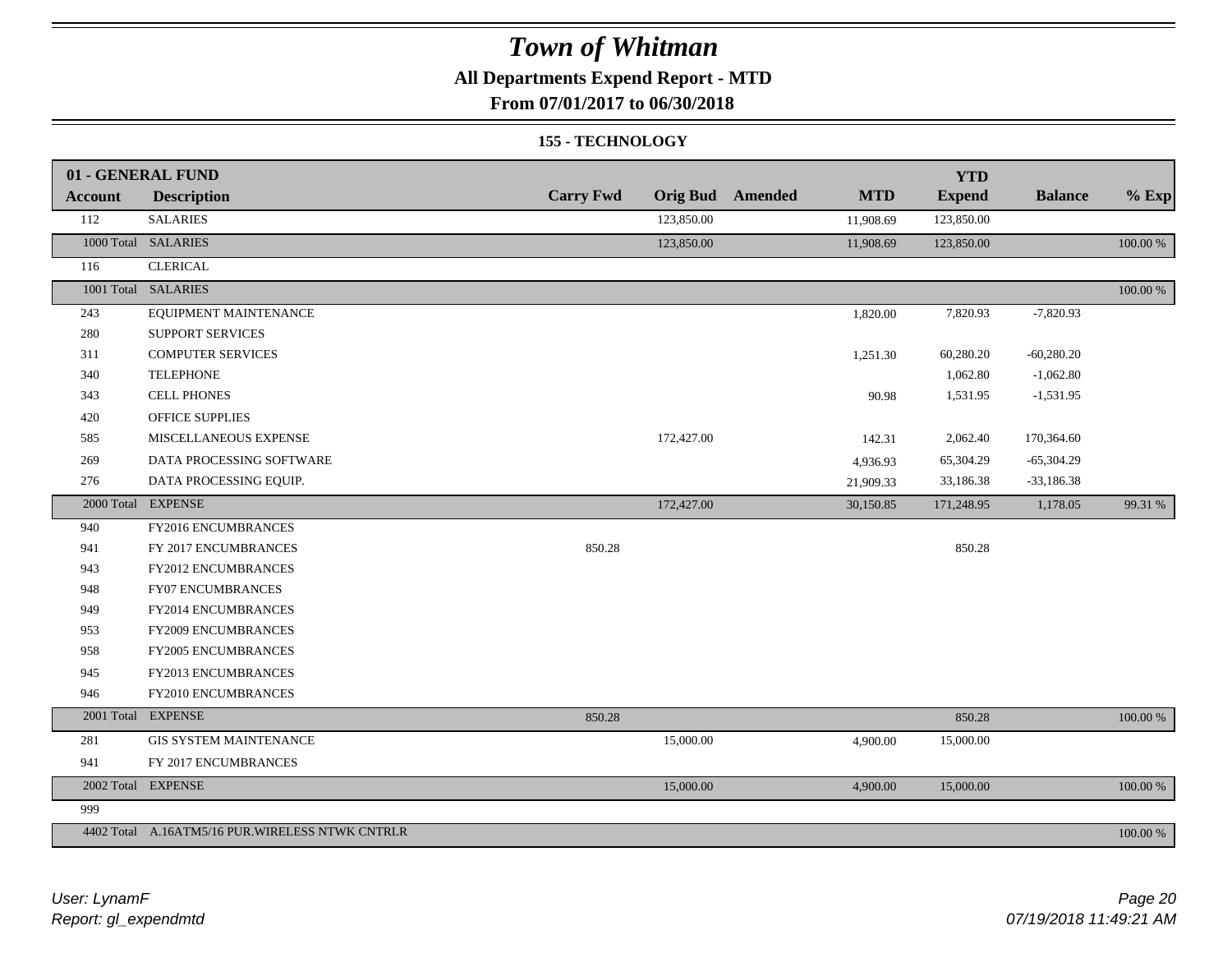### **All Departments Expend Report - MTD**

**From 07/01/2017 to 06/30/2018**

#### **155 - TECHNOLOGY**

|            | 01 - GENERAL FUND                       |                  |                 |         |            | <b>YTD</b>    |                |           |
|------------|-----------------------------------------|------------------|-----------------|---------|------------|---------------|----------------|-----------|
| Account    | <b>Description</b>                      | <b>Carry Fwd</b> | <b>Orig Bud</b> | Amended | <b>MTD</b> | <b>Expend</b> | <b>Balance</b> | $%$ Exp   |
| 999        |                                         | 1,455.00         |                 |         | 369.00     | 816.42        | 638.58         |           |
| 4411 Total | A.17ATM5/16 PUR.BATT.-POLICE NTWRK      | 1,455.00         |                 |         | 369.00     | 816.42        | 638.58         | 56.11 %   |
| 999        |                                         |                  |                 |         |            |               |                |           |
| 4512 Total | A.37ATM 5/15 PUR.2 COPIERS/TOWN OFFICES |                  |                 |         |            |               |                | 100.00 %  |
| 999        |                                         |                  | 11,000.00       |         |            | 10,995.00     | 5.00           |           |
| 4519 Total | A.34ATM 5/17 PUR.MULTI-FUNCTION PRINTER |                  | 11,000.00       |         |            | 10,995.00     | 5.00           | 99.95 %   |
| 999        |                                         |                  | 3,500.00        |         |            | 3,500.00      |                |           |
| 4520 Total | A33ATM 5/17 PUR.FIREWALLS               |                  | 3,500.00        |         |            | 3,500.00      |                | 100.00 %  |
| 999        |                                         | 3,413.38         |                 |         |            |               | 3,413.38       |           |
| 4526 Total | A.36 ATM5/15PUR.POW.SUPPLY/NETWK.EQ.    | 3,413.38         |                 |         |            |               | 3,413.38       | $0.00 \%$ |
| 999        |                                         | 8,000.00         |                 |         | 2,636.25   | 6,981.35      | 1,018.65       |           |
| 4527 Total | A.14ATM5/16 PUR.SFTWR NET.SECURITY      | 8,000.00         |                 |         | 2,636.25   | 6,981.35      | 1,018.65       | 87.26 %   |
| 999        |                                         |                  | 15,000.00       |         |            | 2,699.85      | 12,300.15      |           |
| 4564 Total | A36ATM5/17PUR.COMP.EQ.TN.BLDGS          |                  | 15,000.00       |         |            | 2,699.85      | 12,300.15      | 17.99 %   |
|            | <b>155 Total TECHNOLOGY</b>             | 13,718.66        | 340,777.00      |         | 49,964.79  | 335,941.85    | 18,553.81      |           |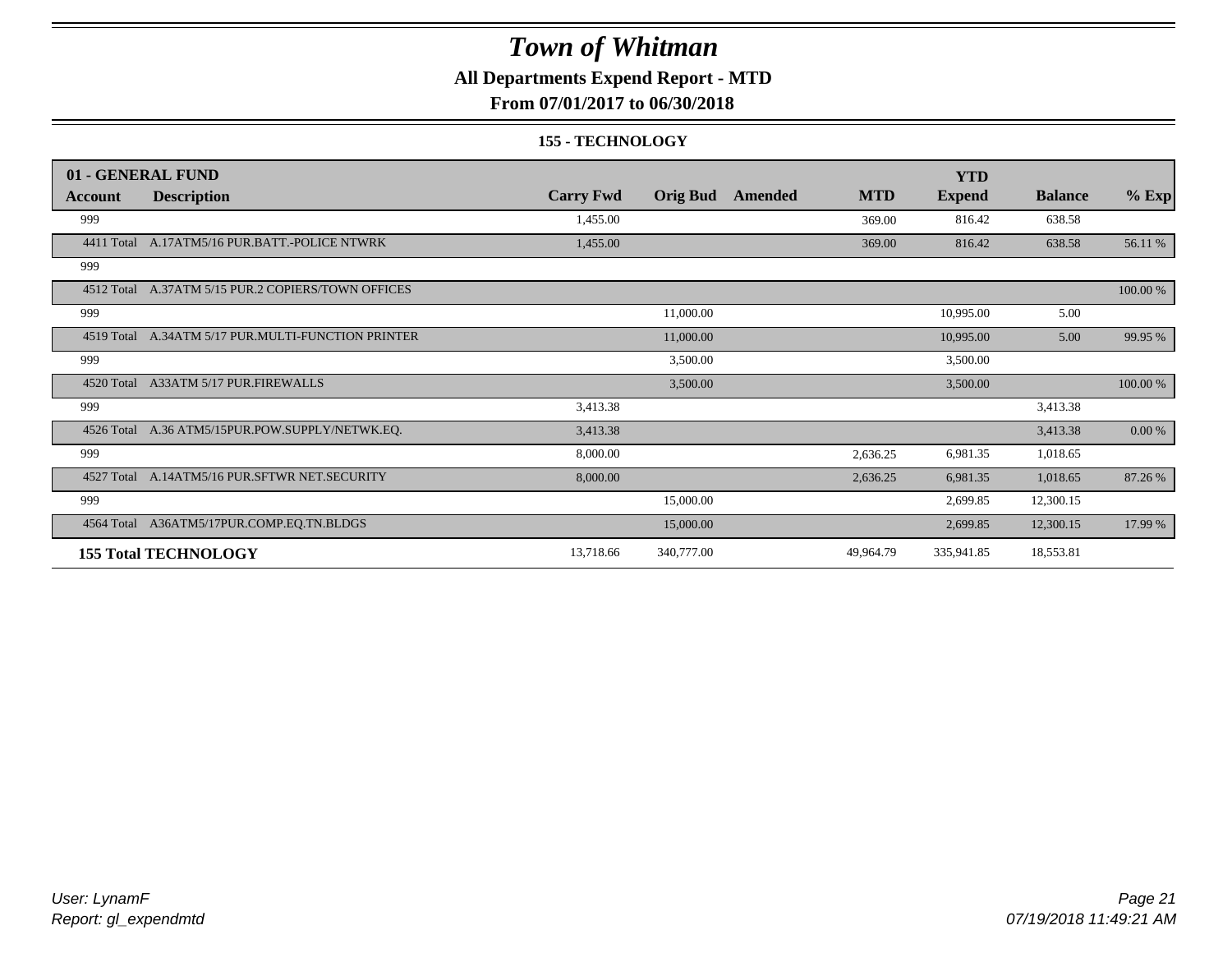**All Departments Expend Report - MTD**

**From 07/01/2017 to 06/30/2018**

#### **158 - TAX TITLE FORECLOSURE-TREAS.**

|         | 01 - GENERAL FUND                             |                  |                 |         |            | <b>YTD</b>    |                |          |
|---------|-----------------------------------------------|------------------|-----------------|---------|------------|---------------|----------------|----------|
| Account | <b>Description</b>                            | <b>Carry Fwd</b> | <b>Orig Bud</b> | Amended | <b>MTD</b> | <b>Expend</b> | <b>Balance</b> | $%$ Exp  |
| 252     | <b>SERVICES</b>                               |                  | 40,000.00       |         | 4.840.66   | 30.895.74     | 9,104.26       |          |
|         | 2000 Total EXPENSE                            |                  | 40,000,00       |         | 4,840.66   | 30,895.74     | 9.104.26       | 77.23 %  |
| 948     | <b>FY07 ENCUMBRANCES</b>                      |                  |                 |         |            |               |                |          |
|         | 2001 Total EXPENSE                            |                  |                 |         |            |               |                | 100.00 % |
|         | <b>158 Total TAX TITLE FORECLOSURE-TREAS.</b> |                  | 40,000.00       |         | 4.840.66   | 30,895.74     | 9,104.26       |          |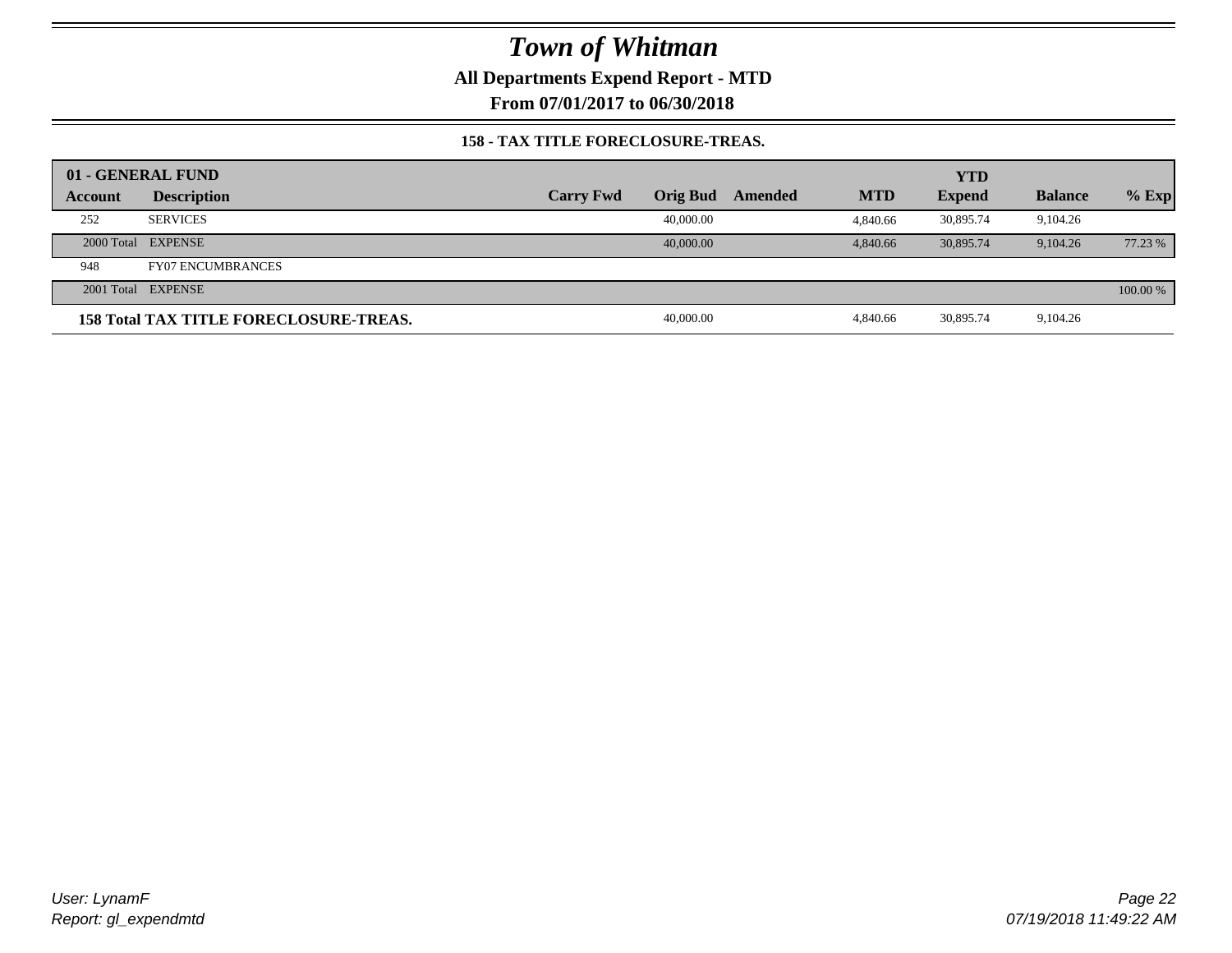**All Departments Expend Report - MTD**

**From 07/01/2017 to 06/30/2018**

#### **159 - TAX TITLE EXPENSE-COLLECTOR**

|         | 01 - GENERAL FUND                            |                  |                         |            | YTD           |                |          |
|---------|----------------------------------------------|------------------|-------------------------|------------|---------------|----------------|----------|
| Account | <b>Description</b>                           | <b>Carry Fwd</b> | <b>Orig Bud</b> Amended | <b>MTD</b> | <b>Expend</b> | <b>Balance</b> | $%$ Exp  |
| 252     | <b>SERVICES</b>                              |                  |                         |            |               |                |          |
|         | 2000 Total EXPENSE                           |                  |                         |            |               |                | 100.00 % |
|         | <b>159 Total TAX TITLE EXPENSE-COLLECTOR</b> |                  |                         |            |               |                |          |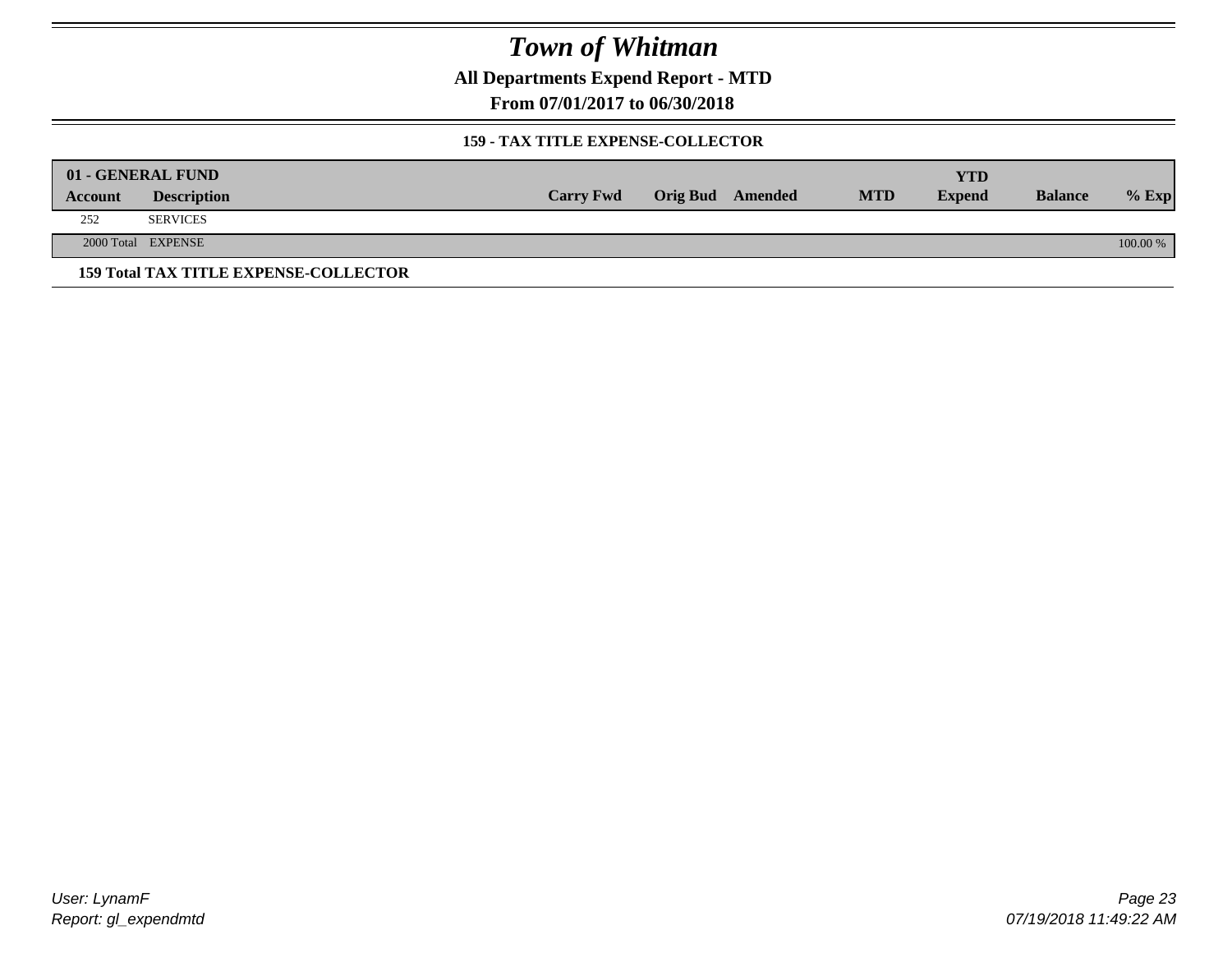### **All Departments Expend Report - MTD**

**From 07/01/2017 to 06/30/2018**

#### **161 - TOWN CLERK**

|                | 01 - GENERAL FUND            |                  |                         |            | <b>YTD</b>    |                |          |
|----------------|------------------------------|------------------|-------------------------|------------|---------------|----------------|----------|
| <b>Account</b> | <b>Description</b>           | <b>Carry Fwd</b> | <b>Orig Bud</b> Amended | <b>MTD</b> | <b>Expend</b> | <b>Balance</b> | $%$ Exp  |
| 112            | <b>SALARIES</b>              | 66,127.00        |                         | 6,358.51   | 66,127.00     |                |          |
| 146            | SALARIES-LONGEVITY           |                  |                         |            |               |                |          |
|                | 1000 Total SALARIES          | 66,127.00        |                         | 6,358.51   | 66,127.00     |                | 100.00 % |
| 116            | <b>CLERICAL</b>              | 40,409.00        |                         | 3,849.57   | 40,061.84     | 347.16         |          |
|                | 1001 Total SALARIES          | 40,409.00        |                         | 3,849.57   | 40,061.84     | 347.16         | 99.14 %  |
| 126            | <b>CLERICAL II</b>           | 38,663.00        |                         | 3,763.33   | 38,416.87     | 246.13         |          |
|                | 1002 Total SALARIES          | 38,663.00        |                         | 3,763.33   | 38,416.87     | 246.13         | 99.36 %  |
| 130            | SALARIES-OVERTIME            | 1,000.00         |                         | 58.08      | 994.45        | 5.55           |          |
|                | 1004 Total SALARIES          | 1,000.00         |                         | 58.08      | 994.45        | 5.55           | 99.44 %  |
| 142            | <b>CERTIFICATION STIPEND</b> |                  | 1,000.00                |            | 1,000.00      |                |          |
|                | 1005 Total SALARIES          |                  | 1,000.00                |            | 1,000.00      |                | 100.00 % |
| 244            | OFFICE EQUIPMENT MAINTENANCE |                  |                         |            | 184.80        | $-184.80$      |          |
| 306            | <b>BOOKBINDING</b>           |                  |                         |            |               |                |          |
| 314            | MICRO FILM STORAGE           |                  |                         |            | 264.00        | $-264.00$      |          |
| 340            | <b>TELEPHONE</b>             |                  |                         |            |               |                |          |
| 343            | <b>CELL PHONES</b>           |                  |                         | 25.49      | 305.94        | $-305.94$      |          |
| 736            | TOWN RECORDS RESTORATION     |                  |                         |            |               |                |          |
| 420            | <b>OFFICE SUPPLIES</b>       |                  |                         | 85.48      | 482.18        | $-482.18$      |          |
| 585            | MISCELLANEOUS EXPENSE        | 3,950.00         | 165.05                  | 53.95      | 147.90        | 3,967.15       |          |
| 732            | DOG LICENSES & SUPPLIES      |                  |                         |            | 376.84        | $-376.84$      |          |
| 710            | IN STATE TRAVEL              |                  |                         | 25.62      | 399.87        | $-399.87$      |          |
| 730            | <b>ASSOCIATION DUES</b>      |                  |                         |            | 420.00        | $-420.00$      |          |
| 731            | <b>MEETINGS</b>              |                  |                         |            | 1,511.90      | $-1,511.90$    |          |
| 741            | <b>SURETY BONDS</b>          |                  |                         |            |               |                |          |
| 870            | OFFICE EQUIPMENT             |                  |                         |            |               |                |          |
|                | 2000 Total EXPENSE           | 3,950.00         | 165.05                  | 190.54     | 4,093.43      | 21.62          | 99.47 %  |
| 736            | TOWN RECORDS RESTORATION     | 2,500.00         |                         | 2,500.00   | 2,500.00      |                |          |
|                | 2001 Total EXPENSE           | 2,500.00         |                         | 2,500.00   | 2,500.00      |                | 100.00 % |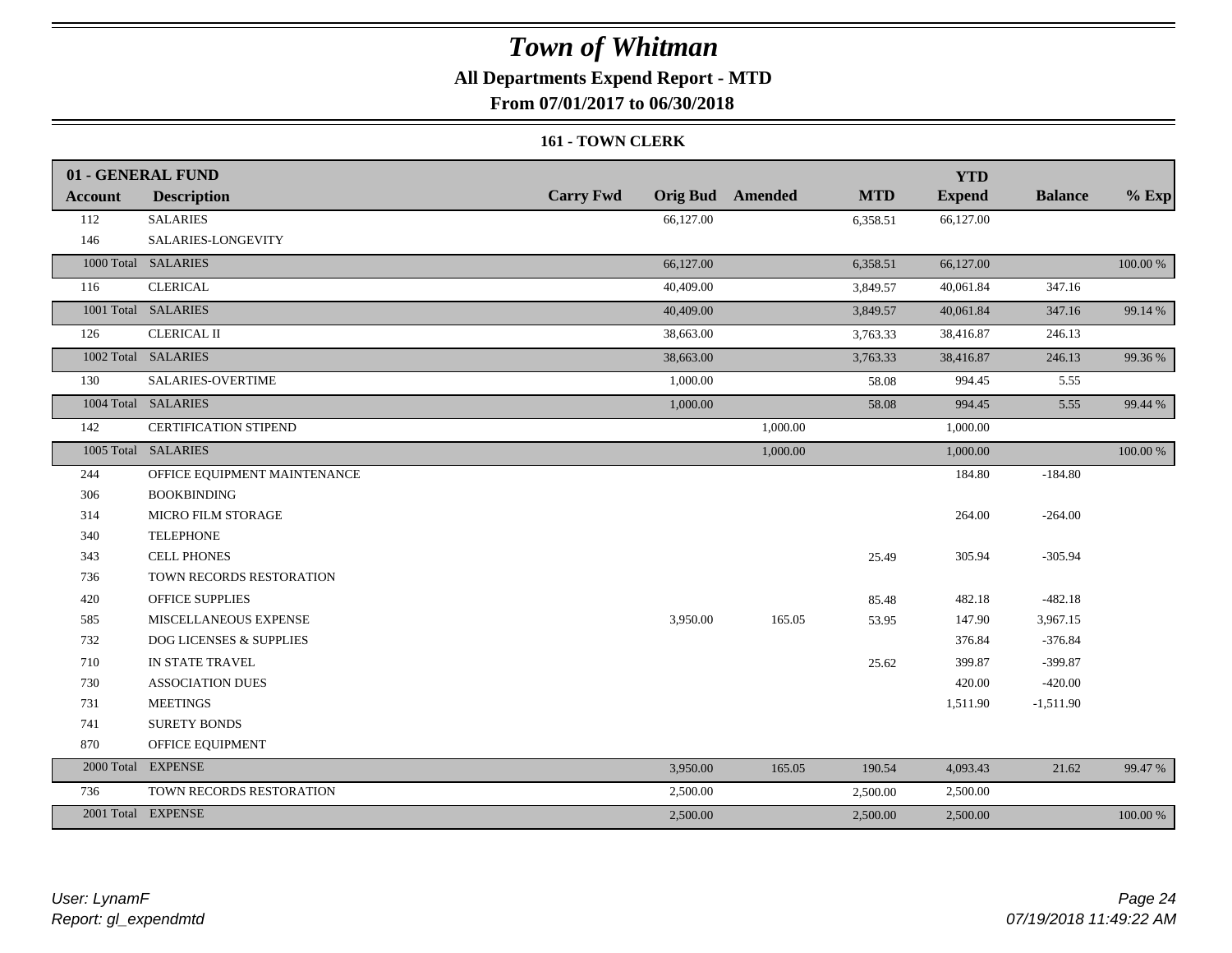## **All Departments Expend Report - MTD**

### **From 07/01/2017 to 06/30/2018**

#### **161 - TOWN CLERK**

|            | 01 - GENERAL FUND                  |                  |                 |          |            | <b>YTD</b>    |                |          |
|------------|------------------------------------|------------------|-----------------|----------|------------|---------------|----------------|----------|
| Account    | <b>Description</b>                 | <b>Carry Fwd</b> | <b>Orig Bud</b> | Amended  | <b>MTD</b> | <b>Expend</b> | <b>Balance</b> | $%$ Exp  |
| 946        | FY2010 ENCUMBRANCES                |                  |                 |          |            |               |                |          |
| 953        | FY2009 ENCUMBRANCES                |                  |                 |          |            |               |                |          |
| 2002 Total | <b>EXPENSE</b>                     |                  |                 |          |            |               |                | 100.00 % |
| 732        | <b>DOG LICENSES &amp; SUPPLIES</b> |                  |                 |          |            |               |                |          |
|            | 2003 Total EXPENSE                 |                  |                 |          |            |               |                | 100.00 % |
| 999        |                                    |                  |                 |          |            |               |                |          |
| 4422 Total | A30ATM5/07PURCHASE PRINTER         |                  |                 |          |            |               |                | 100.00 % |
| 999        |                                    |                  |                 |          |            |               |                |          |
| 4424 Total | ESTABLISH PETTY CASH - TOWN CLERK  |                  |                 |          |            |               |                | 100.00 % |
| 999        |                                    |                  |                 |          |            |               |                |          |
| 4425 Total | A.36ATM5/06MICROF.TN.REC.93-05     |                  |                 |          |            |               |                | 100.00 % |
|            | <b>161 Total TOWN CLERK</b>        |                  | 152,649.00      | 1,165.05 | 16,720.03  | 153,193.59    | 620.46         |          |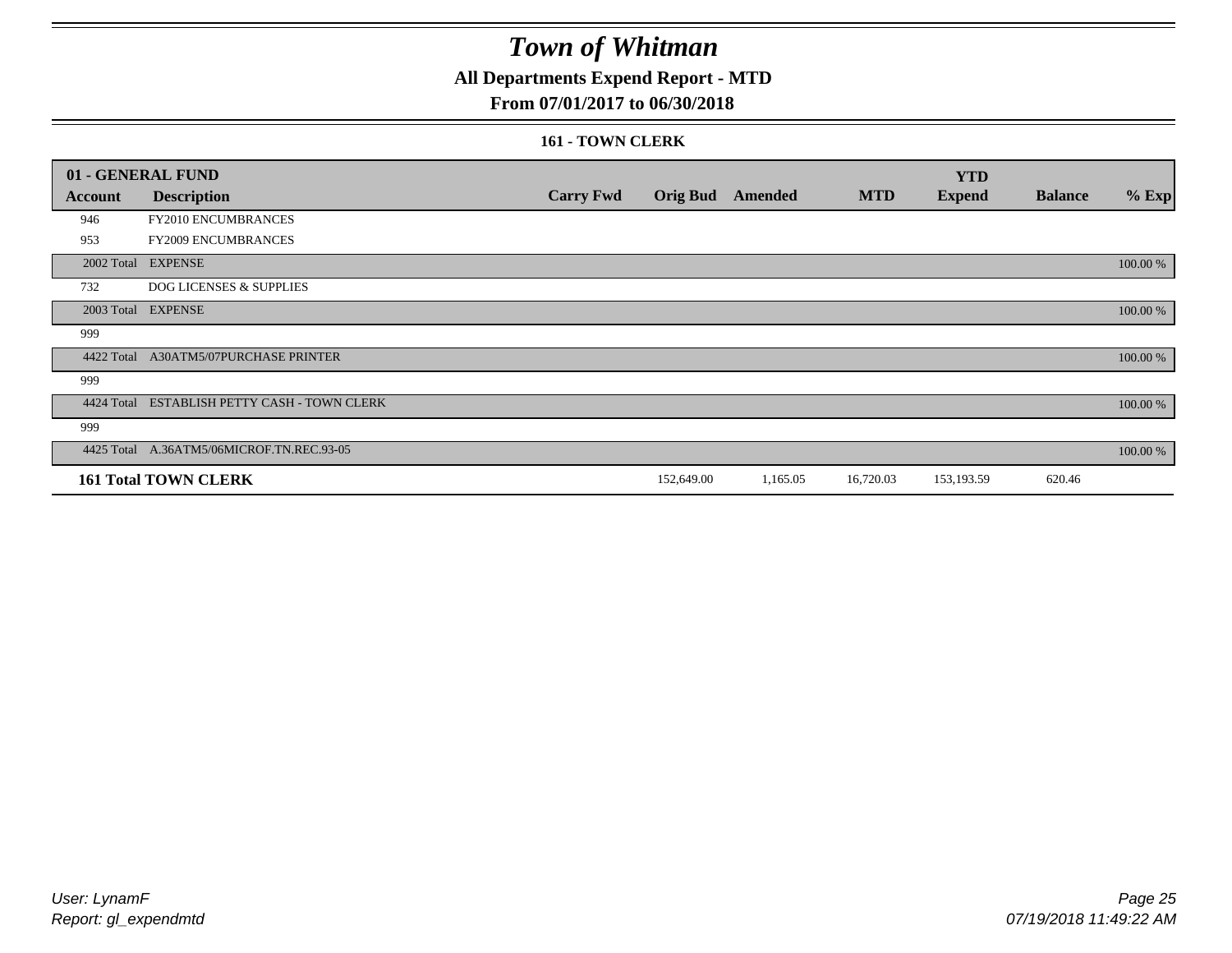## **All Departments Expend Report - MTD**

### **From 07/01/2017 to 06/30/2018**

#### **163 - REGISTRARS**

|                | 01 - GENERAL FUND             |                                     |                       | <b>YTD</b>    |                |             |
|----------------|-------------------------------|-------------------------------------|-----------------------|---------------|----------------|-------------|
| <b>Account</b> | <b>Description</b>            | <b>Carry Fwd</b><br><b>Orig Bud</b> | <b>MTD</b><br>Amended | <b>Expend</b> | <b>Balance</b> | $\%$ Exp    |
| 110            | <b>SALARIES-BOARD MEMBERS</b> | 3,708.00                            | 309.00                | 3,708.00      |                |             |
| 128            | <b>TOWN CLERK</b>             | 709.00                              |                       | 709.00        |                |             |
| 1000 Total     | <b>SALARIES</b>               | 4,417.00                            | 309.00                | 4,417.00      |                | 100.00 %    |
| 121            | <b>CLERICAL I</b>             |                                     |                       |               |                |             |
|                | 1001 Total SALARIES           |                                     |                       |               |                | 100.00 %    |
| 122            | <b>CANVAS LIST SERVICES</b>   | 4,096.00                            |                       | 4,096.00      |                |             |
| 1002 Total     | <b>SALARIES</b>               | 4,096.00                            |                       | 4,096.00      |                | 100.00 %    |
| 244            | OFFICE EQUIPMENT MAINTENANCE  |                                     |                       |               |                |             |
| 340            | <b>TELEPHONE</b>              |                                     |                       |               |                |             |
| 420            | <b>OFFICE SUPPLIES</b>        | 400.00                              |                       | 142.00        | 258.00         |             |
| 731            | <b>MEETINGS</b>               |                                     |                       | 144.52        | $-144.52$      |             |
| 2000 Total     | <b>EXPENSE</b>                | 400.00                              |                       | 286.52        | 113.48         | 71.63%      |
| 342            | <b>PRINTING</b>               | 2,000.00                            |                       | 2,000.00      |                |             |
|                | 2001 Total EXPENSE            | 2,000.00                            |                       | 2,000.00      |                | $100.00~\%$ |
| 590            | <b>CENSUS SUPPLIES</b>        | 1,900.00                            | 549.00                | 1,899.10      | 0.90           |             |
| 2002 Total     | <b>EXPENSE</b>                | 1,900.00                            | 549.00                | 1,899.10      | 0.90           | 99.95 %     |
| 943            | FY2012 ENCUMBRANCES           |                                     |                       |               |                |             |
| 945            | <b>FY2013 ENCUMBRANCES</b>    |                                     |                       |               |                |             |
| 946            | FY2010 ENCUMBRANCES           |                                     |                       |               |                |             |
|                | 2003 Total EXPENSE            |                                     |                       |               |                | 100.00 %    |
|                | <b>163 Total REGISTRARS</b>   | 12,813.00                           | 858.00                | 12,698.62     | 114.38         |             |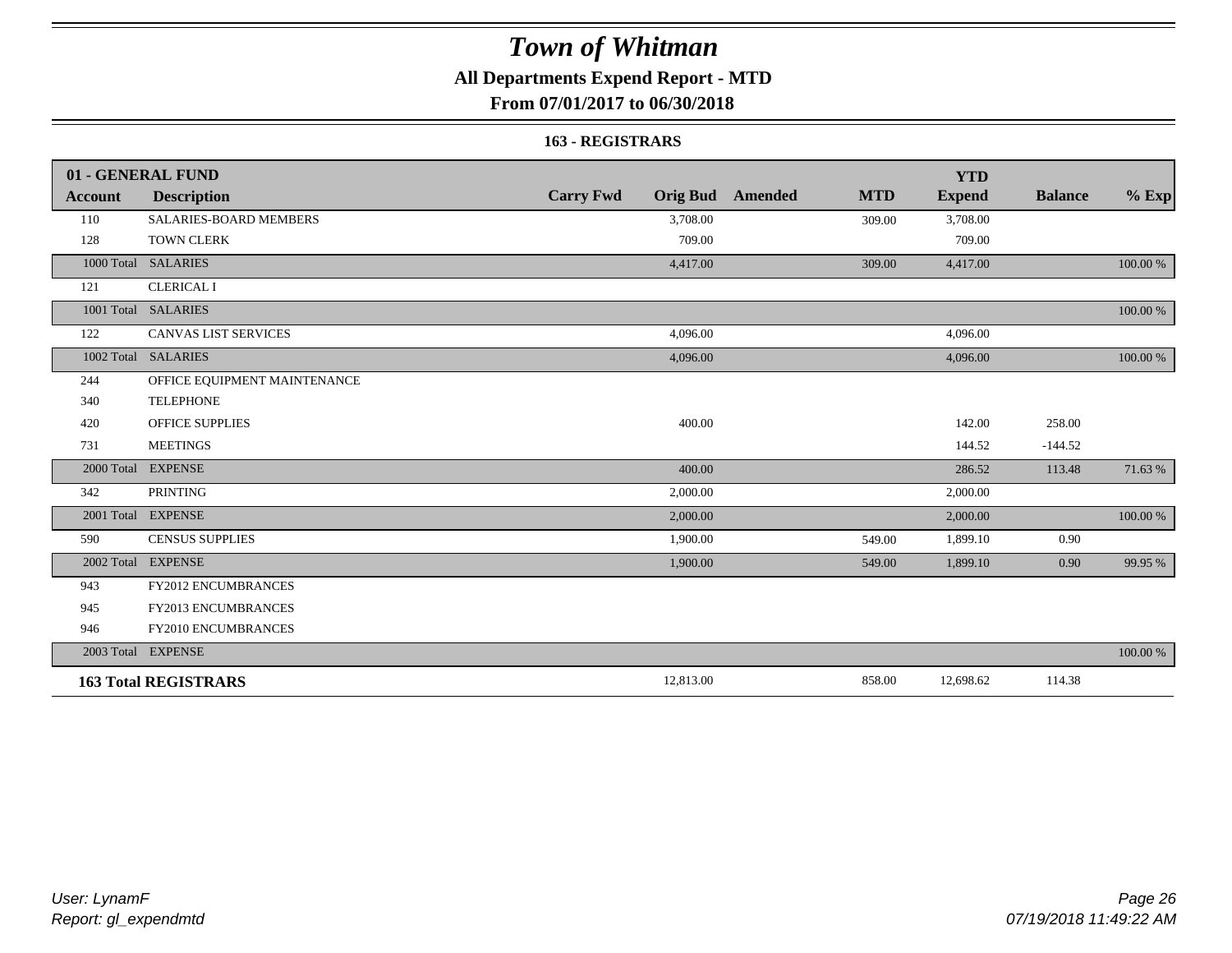**All Departments Expend Report - MTD**

**From 07/01/2017 to 06/30/2018**

### **171 - CONSERVATION COMMISSION**

|                | 01 - GENERAL FUND                              |                  |          |                         |            | <b>YTD</b>    |                |          |
|----------------|------------------------------------------------|------------------|----------|-------------------------|------------|---------------|----------------|----------|
| <b>Account</b> | <b>Description</b>                             | <b>Carry Fwd</b> |          | <b>Orig Bud</b> Amended | <b>MTD</b> | <b>Expend</b> | <b>Balance</b> | $%$ Exp  |
| 121            | <b>CLERICAL I</b>                              |                  | 1,340.00 |                         | 224.06     | 1,275.67      | 64.33          |          |
|                | 1000 Total SALARIES                            |                  | 1,340.00 |                         | 224.06     | 1,275.67      | 64.33          | 95.19 %  |
| 949            | FY2014 ENCUMBRANCES                            |                  |          |                         |            |               |                |          |
| 1001 Total     | <b>SALARIES</b>                                |                  |          |                         |            |               |                | 100.00 % |
| 304            | <b>ADVERTISING</b>                             |                  |          |                         |            |               |                |          |
| 307            | ENGINEERING/ARCHITECTURAL                      |                  |          |                         |            |               |                |          |
| 420            | <b>OFFICE SUPPLIES</b>                         |                  |          |                         |            |               |                |          |
| 585            | MISCELLANEOUS EXPENSE                          |                  | 580.00   |                         | 13.76      | 171.00        | 409.00         |          |
| 710            | IN STATE TRAVEL                                |                  |          |                         |            |               |                |          |
| 730            | <b>ASSOCIATION DUES</b>                        |                  |          |                         |            | 409.00        | $-409.00$      |          |
| 731            | <b>MEETINGS</b>                                |                  |          |                         |            |               |                |          |
| 2000 Total     | <b>EXPENSE</b>                                 |                  | 580.00   |                         | 13.76      | 580.00        |                | 100.00 % |
| 733            | CONS. N.O.I. FEES APPROPRIATED                 |                  |          |                         |            |               |                |          |
|                | 2001 Total EXPENSE                             |                  |          |                         |            |               |                | 100.00 % |
| 943            | FY2012 ENCUMBRANCES                            |                  |          |                         |            |               |                |          |
|                | 2002 Total EXPENSE                             |                  |          |                         |            |               |                | 100.00 % |
| 999            |                                                |                  |          | 5,000.00                |            | 2,900.00      | 2,100.00       |          |
|                | 4401 Total A.12STM12/17PHS1 ASSESS.HOBART POND |                  |          | 5,000.00                |            | 2,900.00      | 2,100.00       | 58.00 %  |
|                | 171 Total CONSERVATION COMMISSION              |                  | 1,920.00 | 5,000.00                | 237.82     | 4,755.67      | 2,164.33       |          |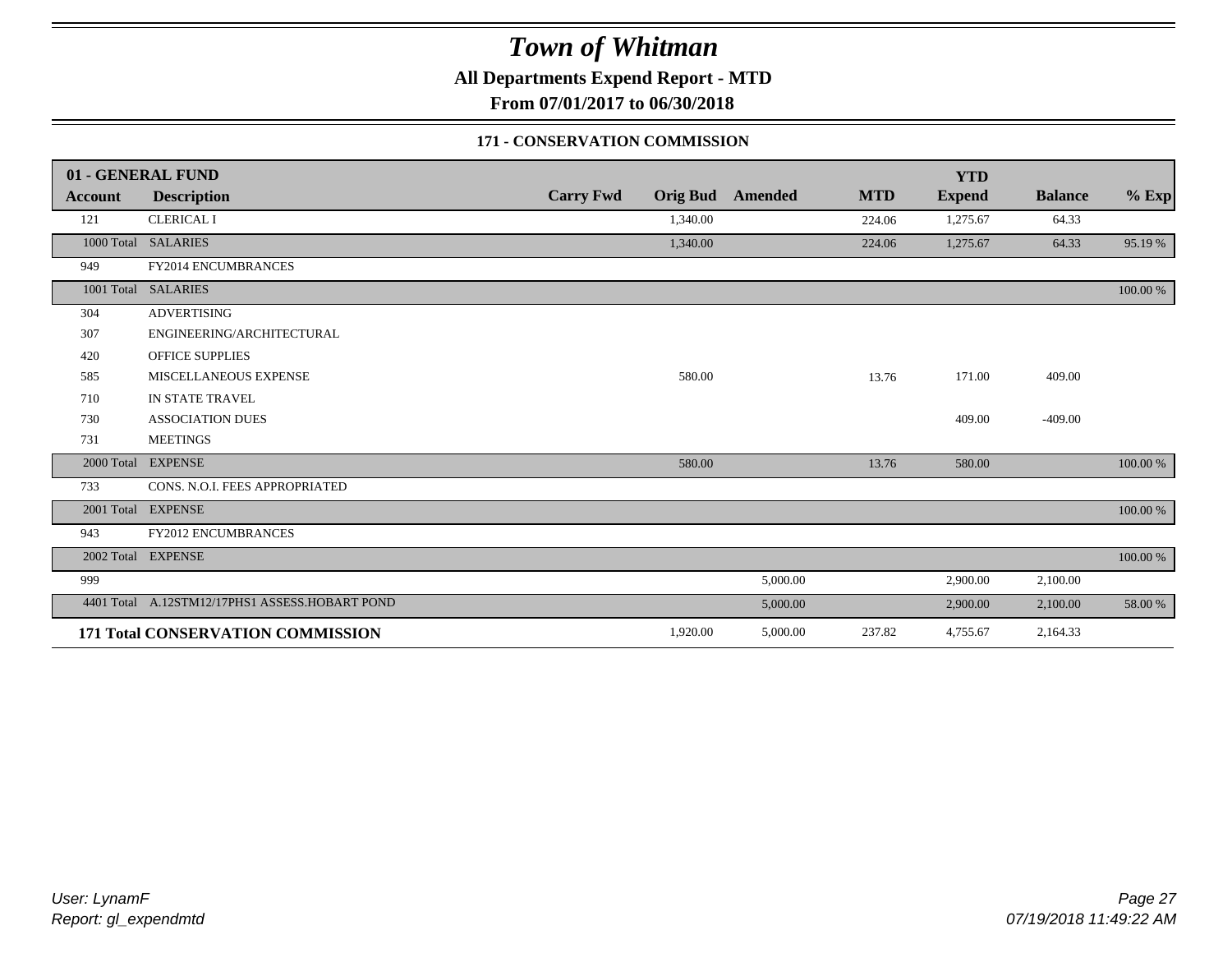### **All Departments Expend Report - MTD**

**From 07/01/2017 to 06/30/2018**

#### **175 - PLANNING BOARD**

|                | 01 - GENERAL FUND               |                                     |                       | <b>YTD</b>    |                |          |
|----------------|---------------------------------|-------------------------------------|-----------------------|---------------|----------------|----------|
| <b>Account</b> | <b>Description</b>              | <b>Carry Fwd</b><br><b>Orig Bud</b> | <b>MTD</b><br>Amended | <b>Expend</b> | <b>Balance</b> | $%$ Exp  |
| 121            | <b>CLERICAL I</b>               | 6,805.00                            | 157.95                | 2,158.65      | 4,646.35       |          |
| 1000 Total     | <b>SALARIES</b>                 | 6,805.00                            | 157.95                | 2,158.65      | 4,646.35       | 31.72 %  |
| 939            | <b>FY2015 ENCUMBRANCES</b>      |                                     |                       |               |                |          |
| 1001 Total     | <b>SALARIES</b>                 |                                     |                       |               |                | 100.00 % |
| 304            | <b>ADVERTISING</b>              |                                     |                       |               |                |          |
| 420            | <b>OFFICE SUPPLIES</b>          |                                     |                       |               |                |          |
| 585            | MISCELLANEOUS EXPENSE           | 400.00                              |                       | 325.60        | 74.40          |          |
| 730            | <b>ASSOCIATION DUES</b>         |                                     |                       |               |                |          |
| 2000 Total     | <b>EXPENSE</b>                  | 400.00                              |                       | 325.60        | 74.40          | 81.40 %  |
| 121            | <b>CLERICAL I</b>               |                                     |                       |               |                |          |
| 852            | A.21STM11/00 TOWN MASTER PLAN   |                                     |                       |               |                |          |
|                | 2001 Total EXPENSE              |                                     |                       |               |                | 100.00 % |
|                | <b>175 Total PLANNING BOARD</b> | 7,205.00                            | 157.95                | 2,484.25      | 4,720.75       |          |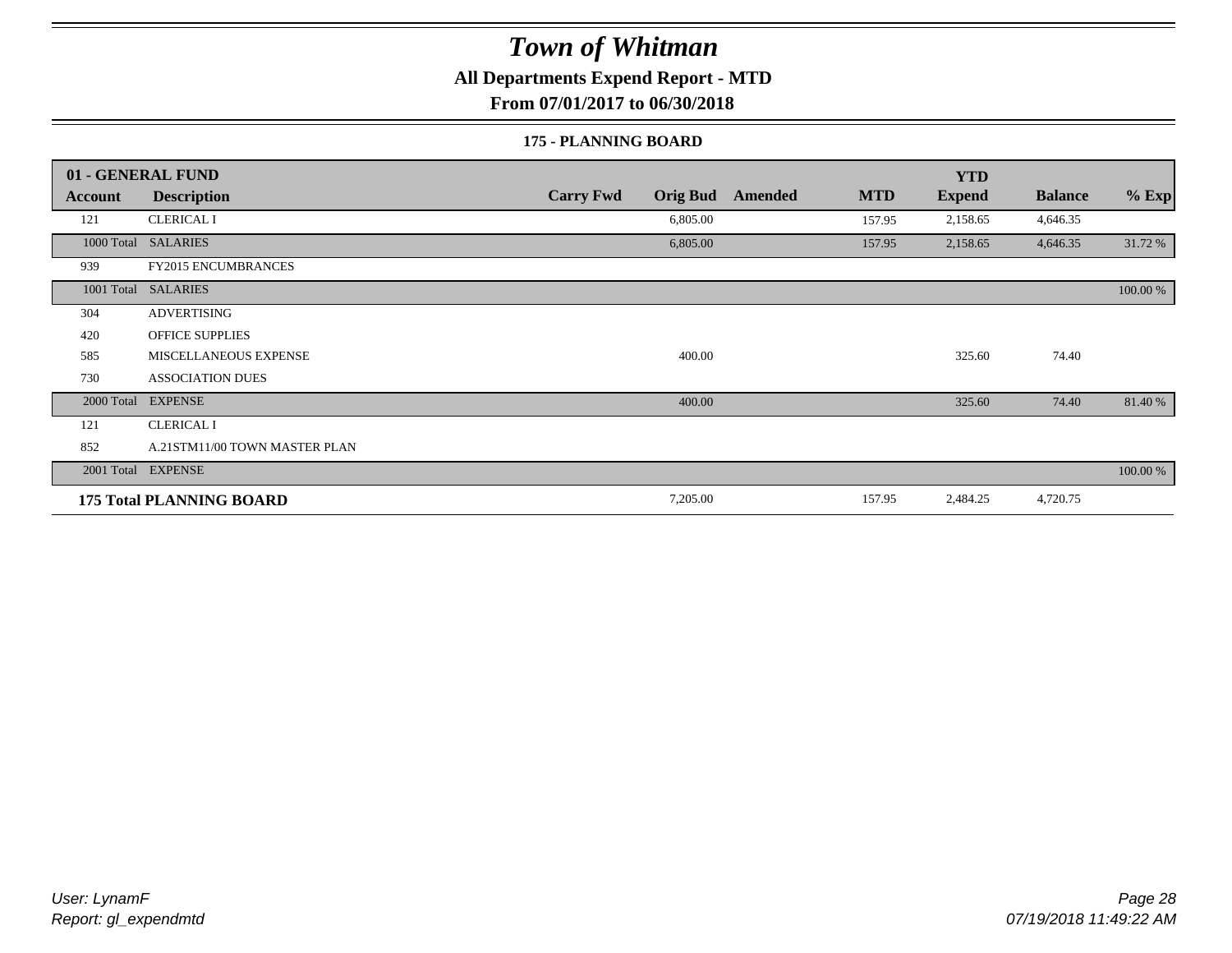**All Departments Expend Report - MTD**

**From 07/01/2017 to 06/30/2018**

### **176 - ZONING BOARD OF APPEALS**

|            | 01 - GENERAL FUND                 |                                     |                       | <b>YTD</b>    |                |          |
|------------|-----------------------------------|-------------------------------------|-----------------------|---------------|----------------|----------|
| Account    | <b>Description</b>                | <b>Carry Fwd</b><br><b>Orig Bud</b> | <b>MTD</b><br>Amended | <b>Expend</b> | <b>Balance</b> | $%$ Exp  |
| 110        | <b>SALARIES-BOARD MEMBERS</b>     |                                     |                       |               |                |          |
| 1000 Total | <b>SALARIES</b>                   |                                     |                       |               |                | 100.00 % |
| 121        | <b>CLERICAL I</b>                 | 5,100.00                            | 680.00                | 4,437.00      | 663.00         |          |
| 1001 Total | <b>SALARIES</b>                   | 5,100.00                            | 680.00                | 4,437.00      | 663.00         | 87.00 %  |
| 304        | <b>ADVERTISING</b>                |                                     |                       |               |                |          |
| 420        | <b>OFFICE SUPPLIES</b>            |                                     | 58.99                 | 261.98        | $-261.98$      |          |
| 585        | MISCELLANEOUS EXPENSE             | 500.00                              |                       | 32.95         | 467.05         |          |
| 710        | IN STATE TRAVEL                   |                                     |                       |               |                |          |
| 730        | <b>ASSOCIATION DUES</b>           |                                     |                       |               |                |          |
| 731        | <b>MEETINGS</b>                   |                                     |                       |               |                |          |
| 2000 Total | <b>EXPENSE</b>                    | 500.00                              | 58.99                 | 294.93        | 205.07         | 58.98 %  |
|            | 176 Total ZONING BOARD OF APPEALS | 5,600.00                            | 738.99                | 4,731.93      | 868.07         |          |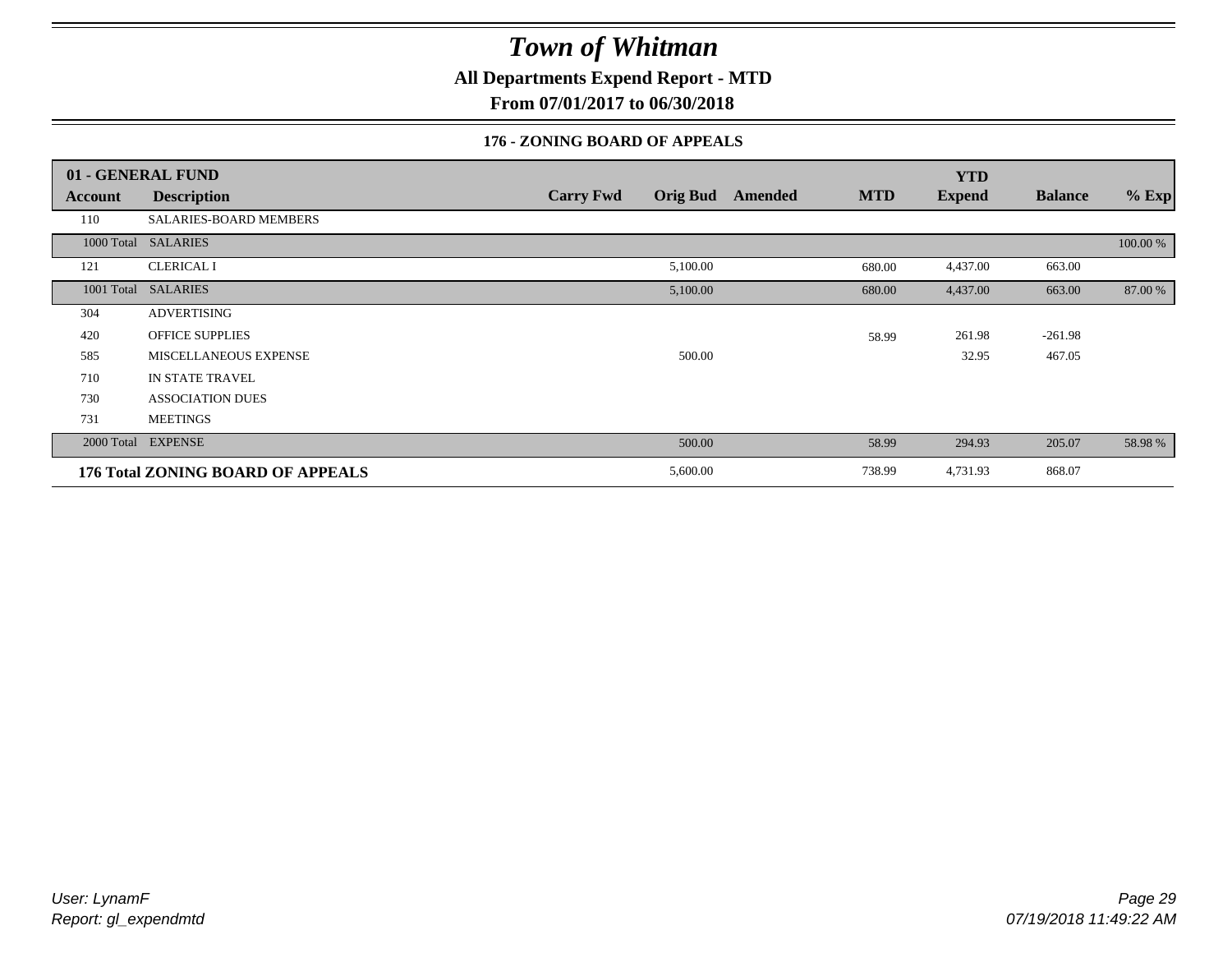**All Departments Expend Report - MTD**

**From 07/01/2017 to 06/30/2018**

#### **189 - AFFIRMATIVE ACTION OFFICER**

|         | 01 - GENERAL FUND                           |                  |        |                         |            | <b>YTD</b>    |                |          |
|---------|---------------------------------------------|------------------|--------|-------------------------|------------|---------------|----------------|----------|
| Account | <b>Description</b>                          | <b>Carry Fwd</b> |        | <b>Orig Bud</b> Amended | <b>MTD</b> | <b>Expend</b> | <b>Balance</b> | $%$ Exp  |
| 112     | <b>SALARIES</b>                             |                  |        |                         |            |               |                |          |
| 167     | <b>INTERPRETIVE SERVICES</b>                |                  |        |                         |            |               |                |          |
|         | 1000 Total SALARIES                         |                  |        |                         |            |               |                | 100.00 % |
| 167     | <b>INTERPRETIVE SERVICES</b>                |                  | 500.00 |                         |            |               | 500.00         |          |
|         | 2000 Total EXPENSE                          |                  | 500.00 |                         |            |               | 500.00         | $0.00\%$ |
|         | <b>189 Total AFFIRMATIVE ACTION OFFICER</b> |                  | 500.00 |                         |            |               | 500.00         |          |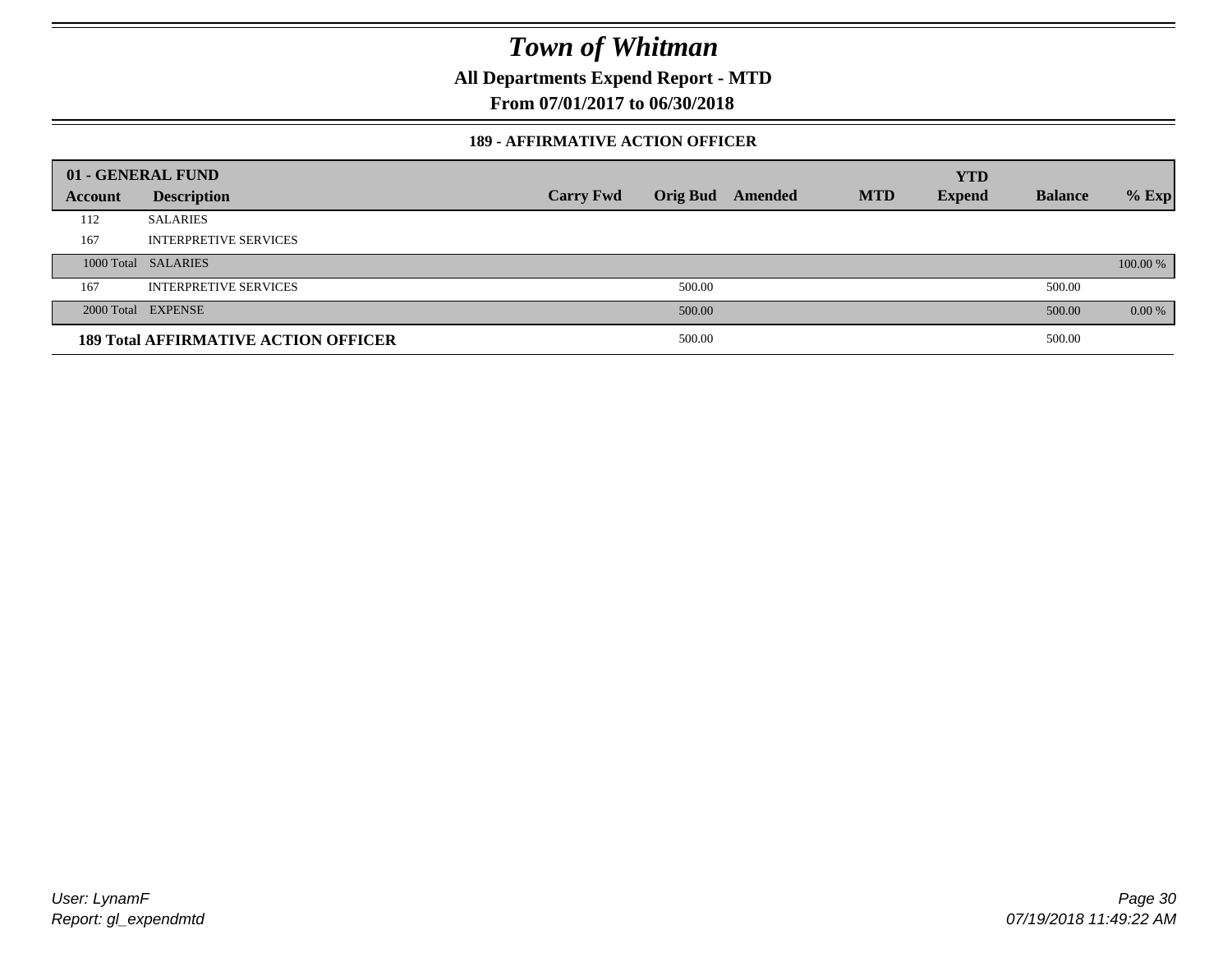**All Departments Expend Report - MTD**

**From 07/01/2017 to 06/30/2018**

### **192 - TOWN HALL MAINTENANCE**

|         | 01 - GENERAL FUND                        |                  |           |                         |            | <b>YTD</b>    |                |          |
|---------|------------------------------------------|------------------|-----------|-------------------------|------------|---------------|----------------|----------|
| Account | <b>Description</b>                       | <b>Carry Fwd</b> |           | <b>Orig Bud</b> Amended | <b>MTD</b> | <b>Expend</b> | <b>Balance</b> | $%$ Exp  |
| 112     | <b>SALARIES</b>                          |                  | 49,130.00 |                         | 4,724.00   | 49,129.60     | 0.40           |          |
| 117     | <b>CUSTODIAL</b>                         |                  |           |                         |            |               |                |          |
|         | 1000 Total SALARIES                      |                  | 49,130.00 |                         | 4,724.00   | 49,129.60     | 0.40           | 99.99 %  |
| 120     | SALARIES-PART TIME                       |                  | 5,000.00  | $-907.10$               |            | 1,179.15      | 2,913.75       |          |
| 130     | SALARIES-OVERTIME                        |                  | 4,000.00  |                         | 124.01     | 2,391.59      | 1,608.41       |          |
| 188     | MAINTENANCE TECHNICIAN                   |                  | 23,300.00 | 144.51                  | 2,252.00   | 23,444.51     |                |          |
|         | 1001 Total SALARIES                      |                  | 32,300.00 | $-762.59$               | 2,376.01   | 27,015.25     | 4,522.16       | 85.66 %  |
| 943     | <b>FY2012 ENCUMBRANCES</b>               |                  |           |                         |            |               |                |          |
|         | 1002 Total SALARIES                      |                  |           |                         |            |               |                | 100.00 % |
| 130     | SALARIES-OVERTIME                        |                  |           |                         |            |               |                |          |
|         | 1003 Total SALARIES                      |                  |           |                         |            |               |                | 100.00 % |
| 210     | <b>ELECTRICITY</b>                       |                  |           |                         | 2,134.47   | 40,488.88     | $-40,488.88$   |          |
| 212     | <b>GAS (NATURAL)</b>                     |                  |           |                         | 254.95     | 25,423.23     | $-25,423.23$   |          |
| 214     | OIL (HEATING)                            |                  |           |                         |            |               |                |          |
| 243     | EQUIPMENT MAINTENANCE                    |                  |           |                         |            | 2,343.53      | $-2,343.53$    |          |
| 340     | <b>TELEPHONE</b>                         |                  |           |                         |            |               |                |          |
| 343     | <b>CELL PHONES</b>                       |                  |           |                         | 50.99      | 761.87        | $-761.87$      |          |
| 430     | <b>BUILDING MAINTENANCE &amp; REPAIR</b> |                  |           |                         | 2,020.00   | 7,802.00      | $-7,802.00$    |          |
| 450     | <b>CUSTODIAL SUPPLIES</b>                |                  |           |                         | 646.74     | 7,116.17      | $-7,116.17$    |          |
| 481     | <b>GASOLINE</b>                          |                  |           |                         |            | 53.51         | $-53.51$       |          |
| 585     | <b>MISCELLANEOUS EXPENSE</b>             |                  | 90,000.00 |                         | 563.48     | 2,395.31      | 87,604.69      |          |
|         | 2000 Total EXPENSE                       |                  | 90,000.00 |                         | 5,670.63   | 86,384.50     | 3,615.50       | 95.98%   |
| 221     | <b>CUSTODIAL SERVICES</b>                |                  | 45,320.00 | $-1,175.00$             | 3,346.66   | 39,644.39     | 4,500.61       |          |
| 239     | ELEVATOR MAINTENANCE                     |                  | 7,000.00  |                         |            | 6,980.00      | 20.00          |          |
|         | 2001 Total EXPENSE                       |                  | 52,320.00 | $-1,175.00$             | 3,346.66   | 46,624.39     | 4,520.61       | 91.16%   |
| 948     | FY07 ENCUMBRANCES                        |                  |           |                         |            |               |                |          |
| 949     | <b>FY2014 ENCUMBRANCES</b>               |                  |           |                         |            |               |                |          |
| 941     | FY 2017 ENCUMBRANCES                     | 9.50             |           |                         |            | 9.50          |                |          |
| 939     | <b>FY2015 ENCUMBRANCES</b>               |                  |           |                         |            |               |                |          |
| 940     | FY2016 ENCUMBRANCES                      |                  |           |                         |            |               |                |          |
|         |                                          |                  |           |                         |            |               |                |          |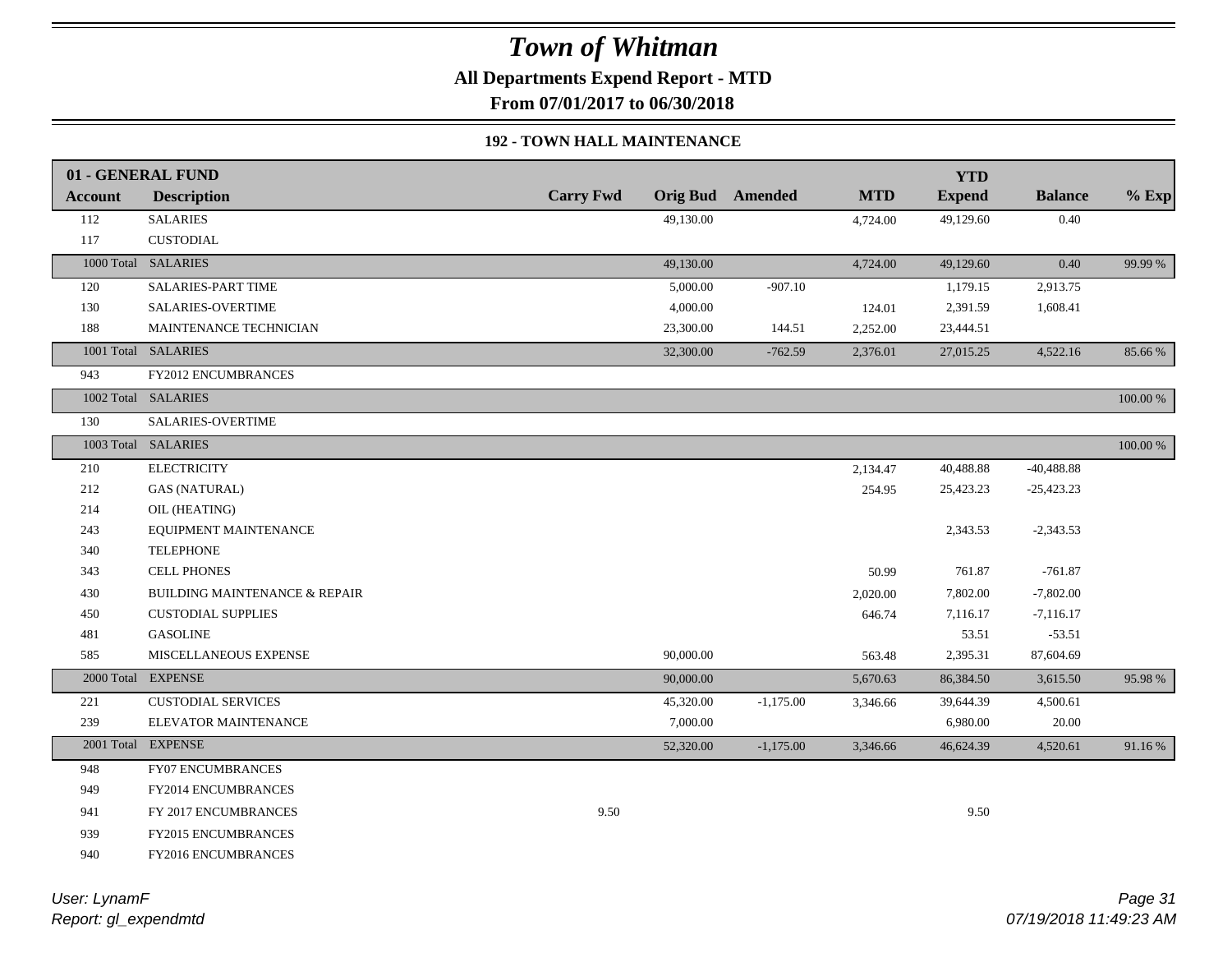**All Departments Expend Report - MTD**

**From 07/01/2017 to 06/30/2018**

#### **192 - TOWN HALL MAINTENANCE**

|         | 01 - GENERAL FUND                                   |                  |                         |             |            | <b>YTD</b>    |                |          |
|---------|-----------------------------------------------------|------------------|-------------------------|-------------|------------|---------------|----------------|----------|
| Account | <b>Description</b>                                  | <b>Carry Fwd</b> | <b>Orig Bud</b> Amended |             | <b>MTD</b> | <b>Expend</b> | <b>Balance</b> | $%$ Exp  |
| 943     | FY2012 ENCUMBRANCES                                 |                  |                         |             |            |               |                |          |
|         | 2002 Total EXPENSE                                  | 9.50             |                         |             |            | 9.50          |                | 100.00 % |
| 999     |                                                     |                  |                         |             |            |               |                |          |
|         | 4400 Total A.41ATM 5/05T.HALL BRICK REPOI           |                  |                         |             |            |               |                | 100.00 % |
| 999     |                                                     |                  | 18,000.00               |             |            | 18,000.00     |                |          |
|         | 4415 Total A.15ATM5/17REPLACE T.HALL FIRE PANEL     |                  | 18,000.00               |             |            | 18,000.00     |                | 100.00 % |
| 999     |                                                     |                  |                         |             |            |               |                |          |
|         | 4417 Total A.6STM9/15/03PAVE T.H.PKG.LOT            |                  |                         |             |            |               |                | 100.00 % |
| 999     |                                                     |                  |                         |             |            |               |                |          |
| 999     |                                                     |                  |                         |             |            |               |                |          |
|         | 4418 Total A.37B ATM5/03REPLACE T.H.DOOR            |                  |                         |             |            |               |                | 100.00 % |
| 999     |                                                     |                  |                         |             |            |               |                |          |
|         | 4420 Total A.2STM 5/6/02REPLACE T/H DOORS           |                  |                         |             |            |               |                | 100.00 % |
| 999     |                                                     |                  |                         |             |            |               |                |          |
|         | 4435 Total A27A ATM5/16TN.KEN.-REP.FLR.INST.FENC    |                  |                         |             |            |               |                | 100.00 % |
| 999     |                                                     |                  |                         |             |            |               |                |          |
|         | 4462 Total A.32ATM5/5/13 Pur/Install T.H. Generator |                  |                         |             |            |               |                | 100.00 % |
| 999     |                                                     |                  |                         |             |            |               |                |          |
|         | 4468 Total A.28ATM5/16PUR.DOCMT.STOR.SYS-TN.HALL    |                  |                         |             |            |               |                | 100.00 % |
| 999     |                                                     |                  |                         |             |            |               |                |          |
|         | 4553 Total A.16 STM 5/05 RE-KEY ACCESS TO           |                  |                         |             |            |               |                | 100.00 % |
|         | <b>192 Total TOWN HALL MAINTENANCE</b>              | 9.50             | 241,750.00              | $-1,937.59$ | 16,117.30  | 227,163.24    | 12,658.67      |          |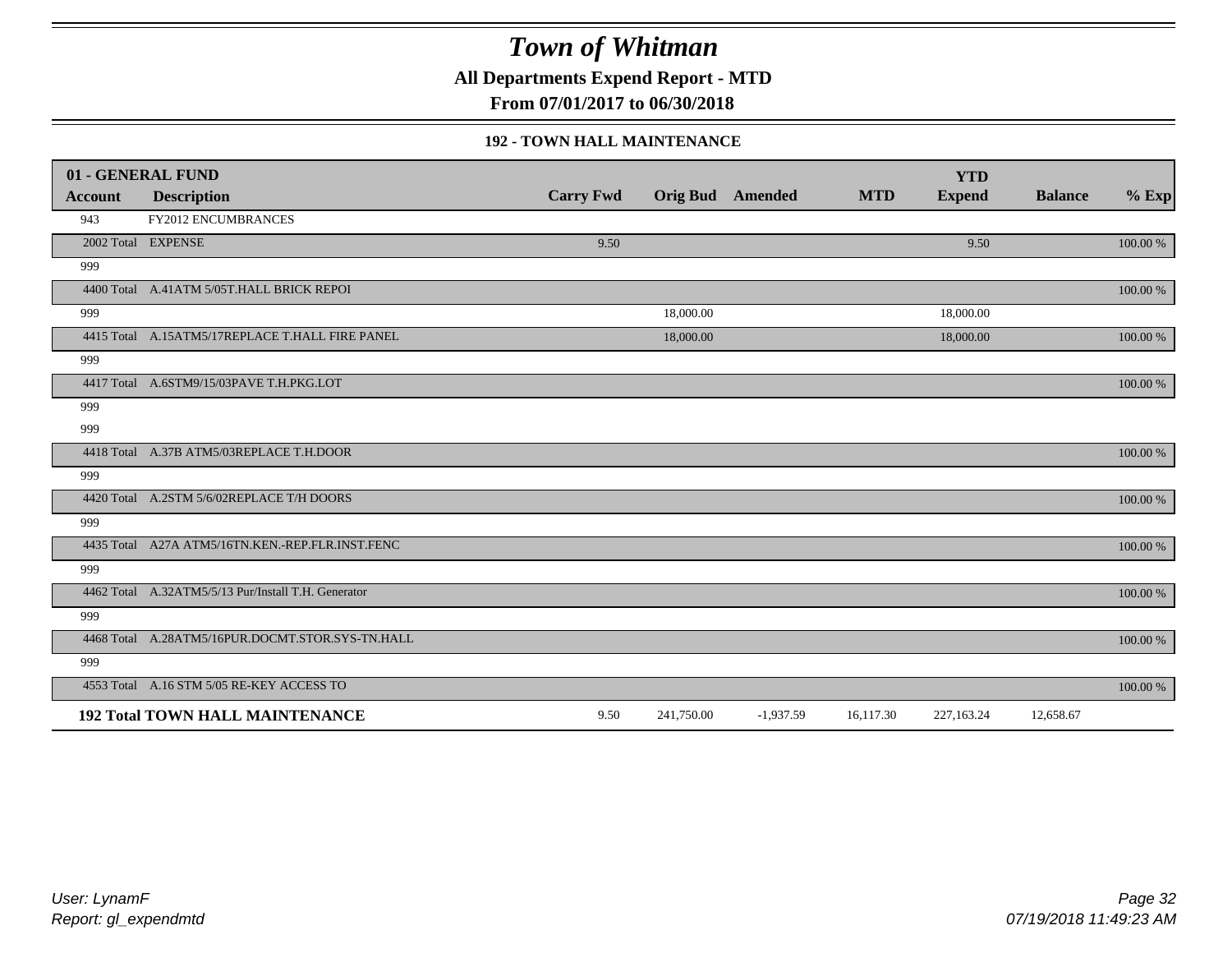**All Departments Expend Report - MTD**

**From 07/01/2017 to 06/30/2018**

#### **193 - FACILITIES MANAGER**

|         | 01 - GENERAL FUND                   |                  |           |                  |            | YTD           |                |          |
|---------|-------------------------------------|------------------|-----------|------------------|------------|---------------|----------------|----------|
| Account | <b>Description</b>                  | <b>Carry Fwd</b> |           | Orig Bud Amended | <b>MTD</b> | <b>Expend</b> | <b>Balance</b> | $%$ Exp  |
| 137     | <b>FACILITIES MANAGER</b>           |                  | 13,422.00 |                  | 1.290.36   | 13,422.00     |                |          |
|         | 1000 Total SALARIES                 |                  | 13,422.00 |                  | 1.290.36   | 13,422.00     |                | 100.00 % |
|         | <b>193 Total FACILITIES MANAGER</b> |                  | 13,422.00 |                  | 1,290.36   | 13,422.00     |                |          |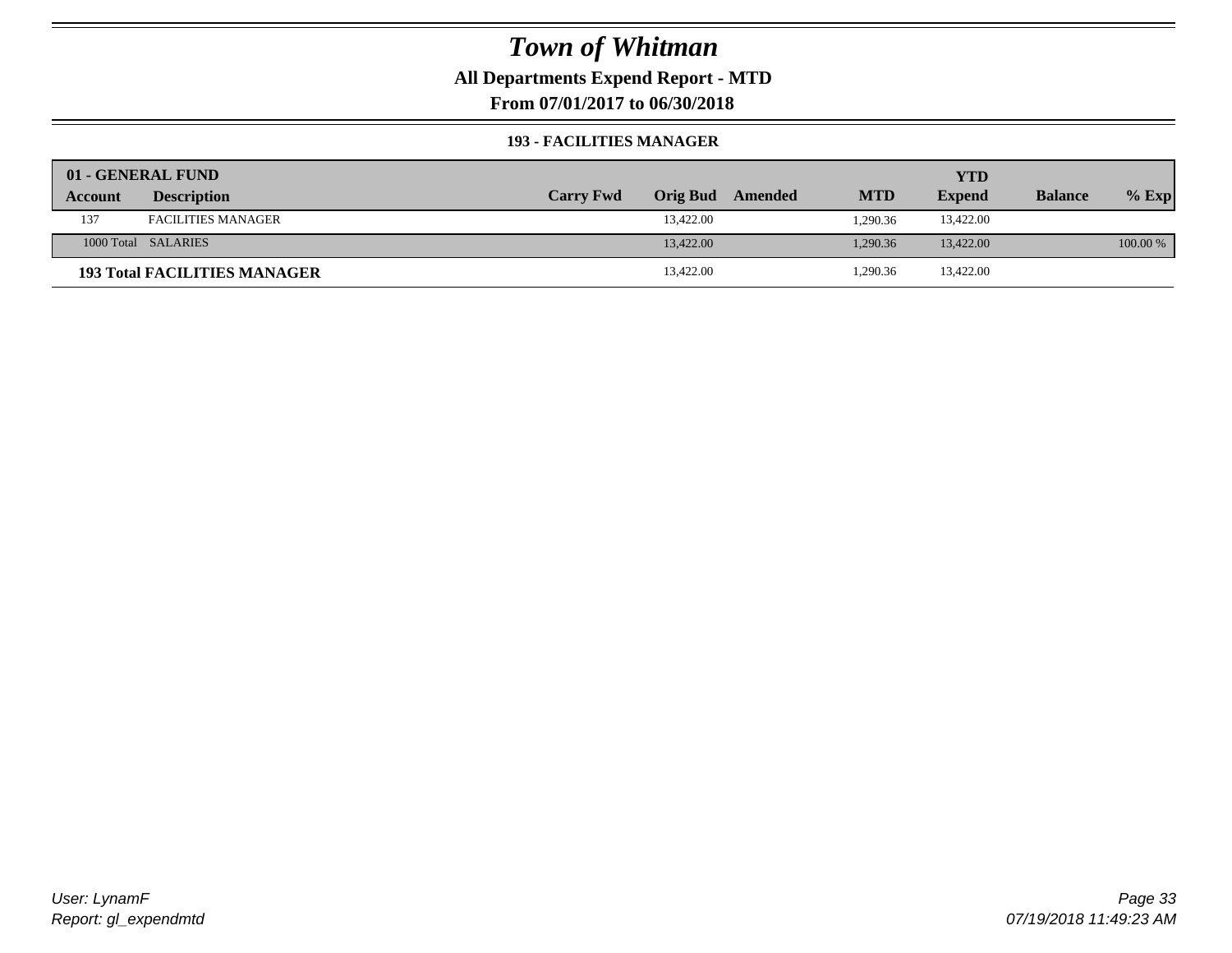### **All Departments Expend Report - MTD**

### **From 07/01/2017 to 06/30/2018**

#### **195 - TOWN REPORTS**

|         | 01 - GENERAL FUND             |                  |                 |         |            | <b>YTD</b>    |                |          |
|---------|-------------------------------|------------------|-----------------|---------|------------|---------------|----------------|----------|
| Account | <b>Description</b>            | <b>Carry Fwd</b> | <b>Orig Bud</b> | Amended | <b>MTD</b> | <b>Expend</b> | <b>Balance</b> | $%$ Exp  |
| 252     | <b>SERVICES</b>               |                  |                 |         |            |               |                |          |
| 342     | PRINTING                      |                  | 7,000.00        |         |            | 4,037.14      | 2,962.86       |          |
|         | 2000 Total EXPENSE            |                  | 7,000.00        |         |            | 4,037.14      | 2,962.86       | 57.67 %  |
| 945     | <b>FY2013 ENCUMBRANCES</b>    |                  |                 |         |            |               |                |          |
| 958     | <b>FY2005 ENCUMBRANCES</b>    |                  |                 |         |            |               |                |          |
|         | 2001 Total EXPENSE            |                  |                 |         |            |               |                | 100.00 % |
|         | <b>195 Total TOWN REPORTS</b> |                  | 7,000.00        |         |            | 4,037.14      | 2,962.86       |          |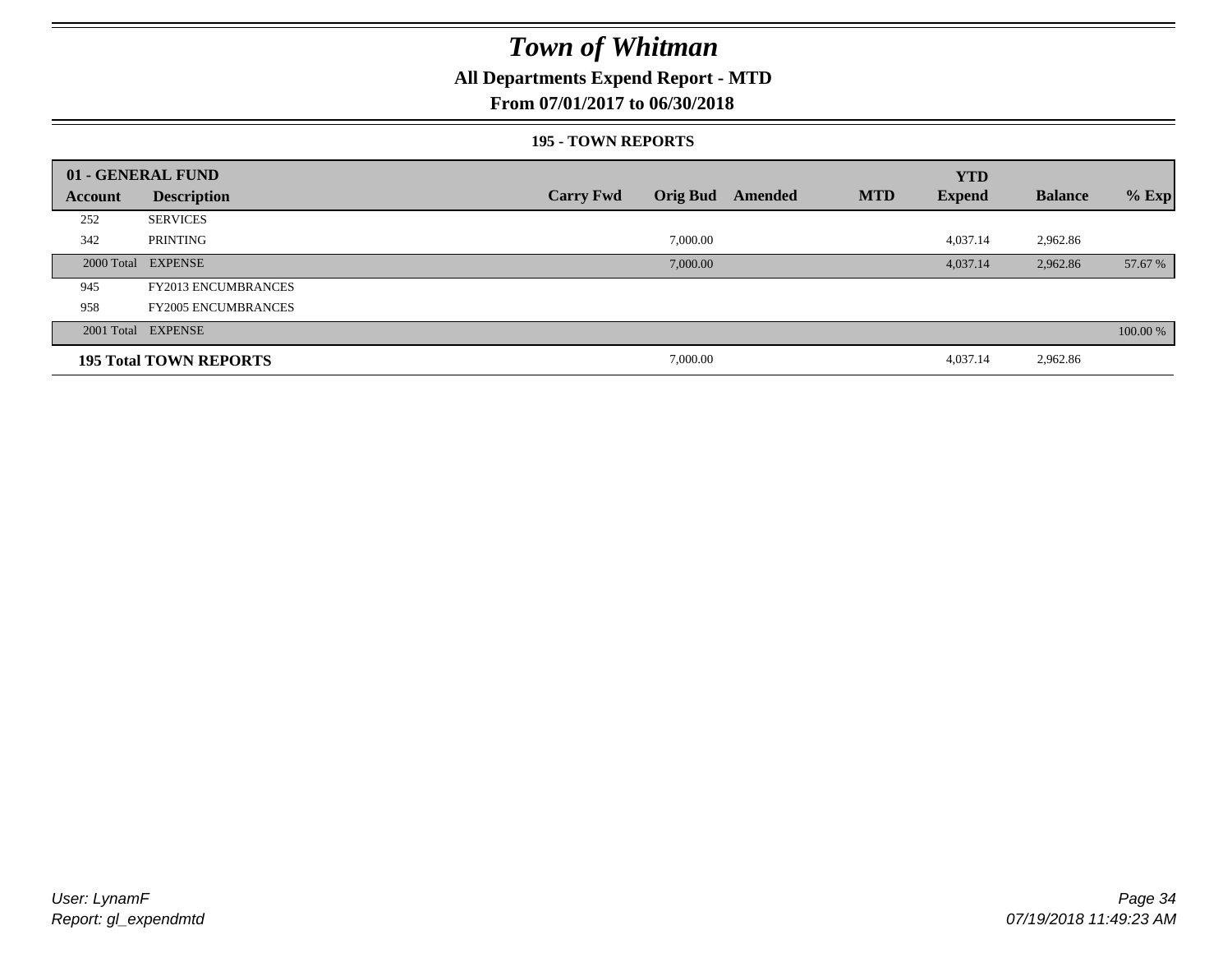### **All Departments Expend Report - MTD**

**From 07/01/2017 to 06/30/2018**

### **196 - MAILING & DUPLICATING**

|         | 01 - GENERAL FUND                          |                  |                 |         |            | <b>YTD</b>    |                |          |
|---------|--------------------------------------------|------------------|-----------------|---------|------------|---------------|----------------|----------|
| Account | <b>Description</b>                         | <b>Carry Fwd</b> | <b>Orig Bud</b> | Amended | <b>MTD</b> | <b>Expend</b> | <b>Balance</b> | $%$ Exp  |
| 277     | POSTAGE METER RENTAL                       |                  |                 |         |            |               |                |          |
| 279     | MAILING EQUIPMENT MAINTENANCE              |                  | 4,200.00        |         |            | 3,885.96      | 314.04         |          |
| 344     | <b>POSTAGE</b>                             |                  | 39,000.00       |         | 6,624.97   | 37,704.24     | 1,295.76       |          |
| 585     | MISCELLANEOUS EXPENSE                      |                  |                 |         |            | 528.72        | $-528.72$      |          |
|         | 2000 Total EXPENSE                         |                  | 43,200.00       |         | 6,624.97   | 42,118.92     | 1,081.08       | 97.49 %  |
| 278     | LEASE/PUR.MAINT.POSTAL METER               |                  |                 |         |            |               |                |          |
|         | 2001 Total EXPENSE                         |                  |                 |         |            |               |                | 100.00 % |
| 275     | PHOTOCOPIER MAINTENANCE                    |                  |                 |         |            | 2,355.00      | $-2,355.00$    |          |
| 421     | <b>DUPLICATING SUPPLIES</b>                |                  | 9,000.00        |         | 437.48     | 3,452.59      | 5,547.41       |          |
|         | 2002 Total EXPENSE                         |                  | 9,000.00        |         | 437.48     | 5,807.59      | 3,192.41       | 64.52 %  |
| 940     | FY2016 ENCUMBRANCES                        |                  |                 |         |            |               |                |          |
| 941     | FY 2017 ENCUMBRANCES                       |                  |                 |         |            |               |                |          |
|         | 2003 Total EXPENSE                         |                  |                 |         |            |               |                | 100.00 % |
|         | <b>196 Total MAILING &amp; DUPLICATING</b> |                  | 52,200.00       |         | 7,062.45   | 47,926.51     | 4,273.49       |          |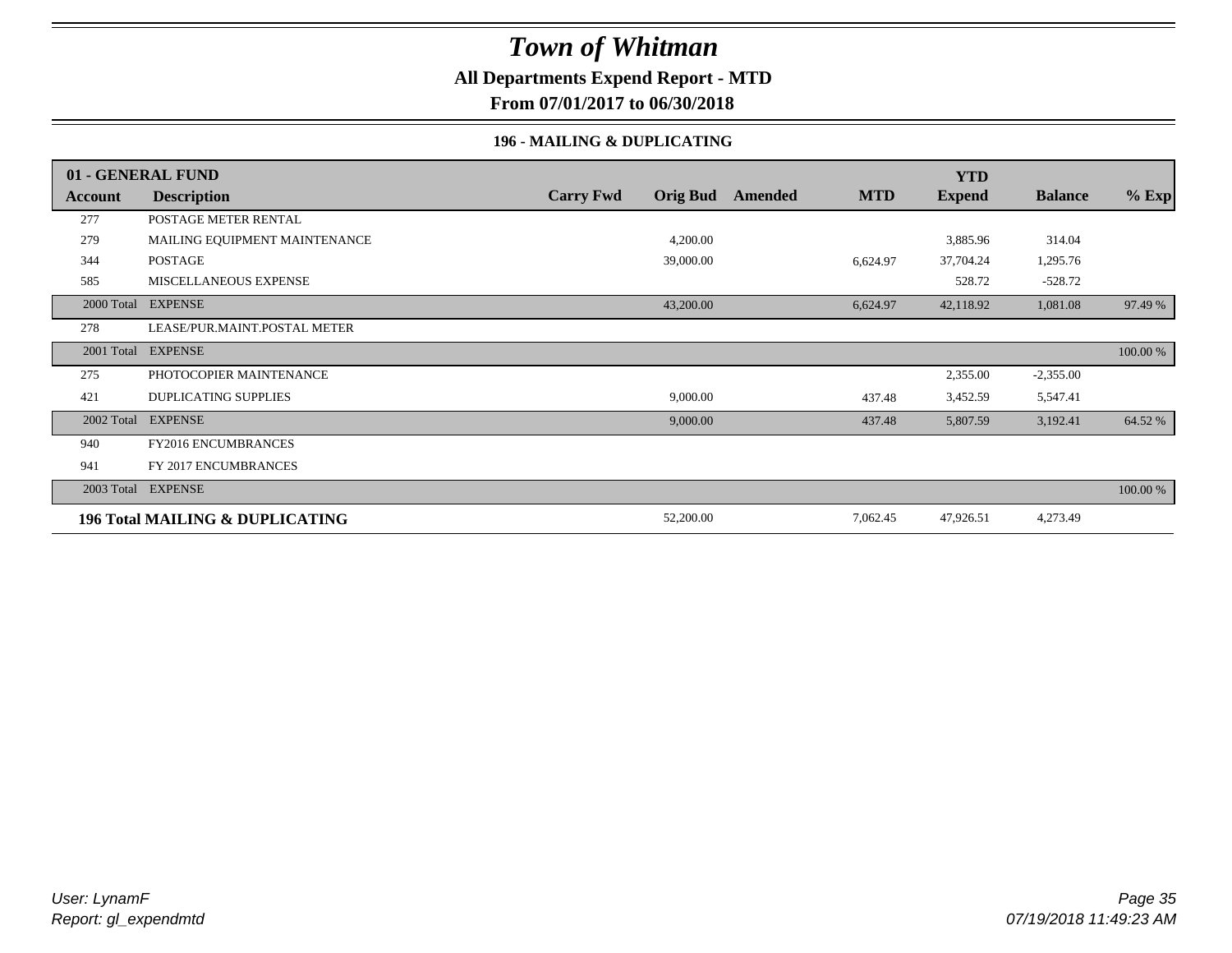**All Departments Expend Report - MTD**

**From 07/01/2017 to 06/30/2018**

### **197 - CENTRAL TELEPHONE SYSTEM**

|            | 01 - GENERAL FUND                         |                  |                 |         |            | <b>YTD</b>    |                |          |
|------------|-------------------------------------------|------------------|-----------------|---------|------------|---------------|----------------|----------|
| Account    | <b>Description</b>                        | <b>Carry Fwd</b> | <b>Orig Bud</b> | Amended | <b>MTD</b> | <b>Expend</b> | <b>Balance</b> | $%$ Exp  |
| 340        | <b>TELEPHONE</b>                          |                  | 36,000.00       |         | 2,639.02   | 25,232.49     | 10,767.51      |          |
| 343        | CELL PHONES                               |                  |                 |         | 190.96     | 1,245.30      | $-1,245.30$    |          |
| 2000 Total | <b>EXPENSE</b>                            |                  | 36,000.00       |         | 2,829.98   | 26,477.79     | 9,522.21       | 73.54 %  |
| 340        | <b>TELEPHONE</b>                          |                  |                 |         |            |               |                |          |
| 939        | FY2015 ENCUMBRANCES                       |                  |                 |         |            |               |                |          |
| 946        | FY2010 ENCUMBRANCES                       |                  |                 |         |            |               |                |          |
|            | 2001 Total EXPENSE                        |                  |                 |         |            |               |                | 100.00 % |
| 939        | FY2015 ENCUMBRANCES                       |                  |                 |         |            |               |                |          |
| 940        | <b>FY2016 ENCUMBRANCES</b>                |                  |                 |         |            |               |                |          |
| 943        | <b>FY2012 ENCUMBRANCES</b>                |                  |                 |         |            |               |                |          |
| 945        | <b>FY2013 ENCUMBRANCES</b>                |                  |                 |         |            |               |                |          |
| 948        | FY07 ENCUMBRANCES                         |                  |                 |         |            |               |                |          |
| 949        | FY2014 ENCUMBRANCES                       |                  |                 |         |            |               |                |          |
| 953        | <b>FY2009 ENCUMBRANCES</b>                |                  |                 |         |            |               |                |          |
| 959        | FY2006 ENCUMBRANCES                       |                  |                 |         |            |               |                |          |
| 941        | FY 2017 ENCUMBRANCES                      |                  |                 |         |            |               |                |          |
|            | 2002 Total EXPENSE                        |                  |                 |         |            |               |                | 100.00 % |
|            | <b>197 Total CENTRAL TELEPHONE SYSTEM</b> |                  | 36,000.00       |         | 2,829.98   | 26,477.79     | 9,522.21       |          |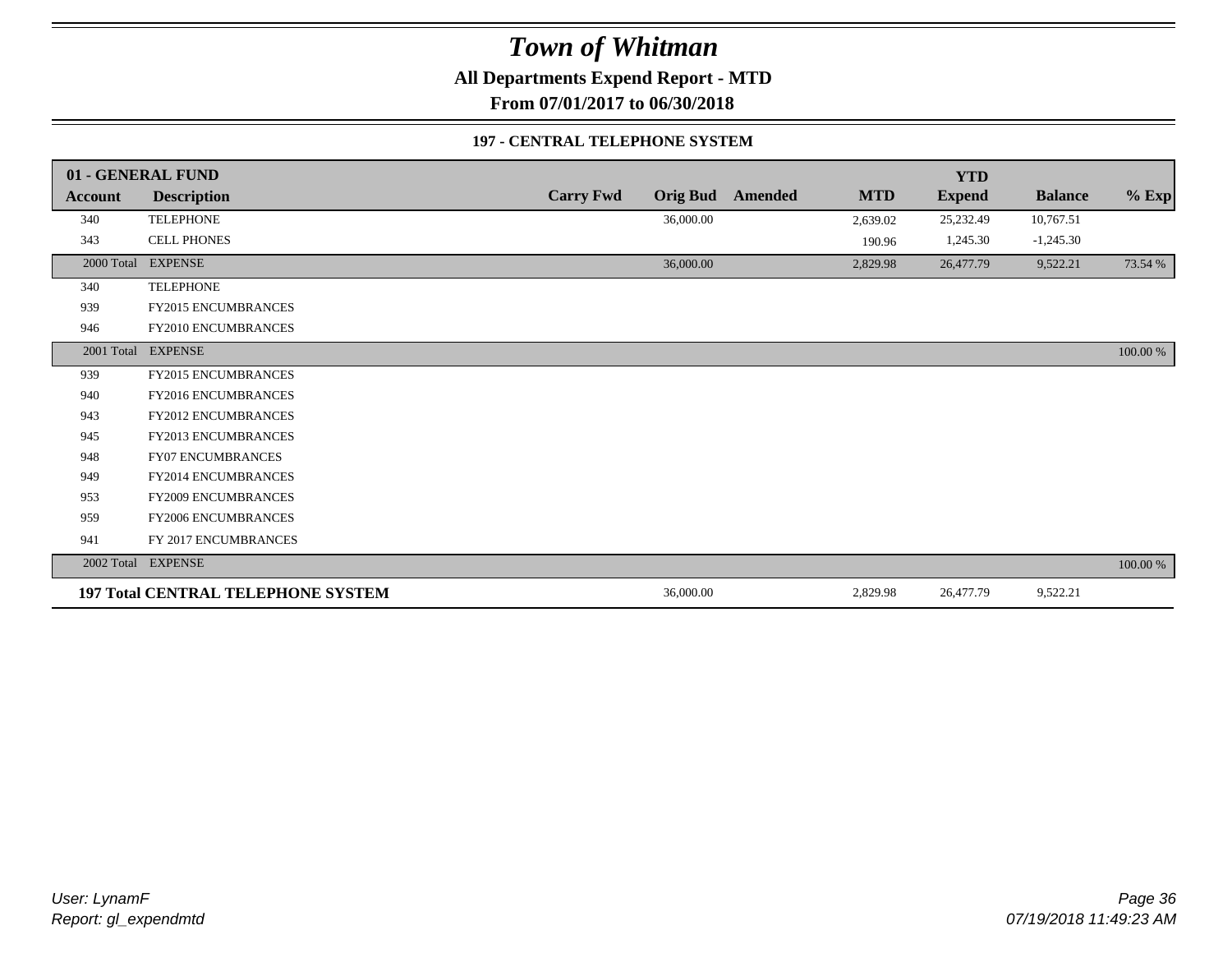**All Departments Expend Report - MTD**

### **From 07/01/2017 to 06/30/2018**

#### **199 - FAIR HOUSING COMMITTEE**

|         | 01 - GENERAL FUND                       |                  |                         |            | <b>YTD</b>    |                |          |
|---------|-----------------------------------------|------------------|-------------------------|------------|---------------|----------------|----------|
| Account | <b>Description</b>                      | <b>Carry Fwd</b> | <b>Orig Bud</b> Amended | <b>MTD</b> | <b>Expend</b> | <b>Balance</b> | $%$ Exp  |
| 111     | SALARIES-ADMINSTRATIVE                  |                  |                         |            |               |                |          |
|         | 1000 Total SALARIES                     |                  |                         |            |               |                | 100.00 % |
| 121     | <b>CLERICAL I</b>                       |                  |                         |            |               |                |          |
|         | 1001 Total SALARIES                     |                  |                         |            |               |                | 100.00 % |
| 420     | <b>OFFICE SUPPLIES</b>                  |                  |                         |            |               |                |          |
| 585     | MISCELLANEOUS EXPENSE                   |                  |                         |            |               |                |          |
|         | 2000 Total EXPENSE                      |                  |                         |            |               |                | 100.00 % |
|         | <b>199 Total FAIR HOUSING COMMITTEE</b> |                  |                         |            |               |                |          |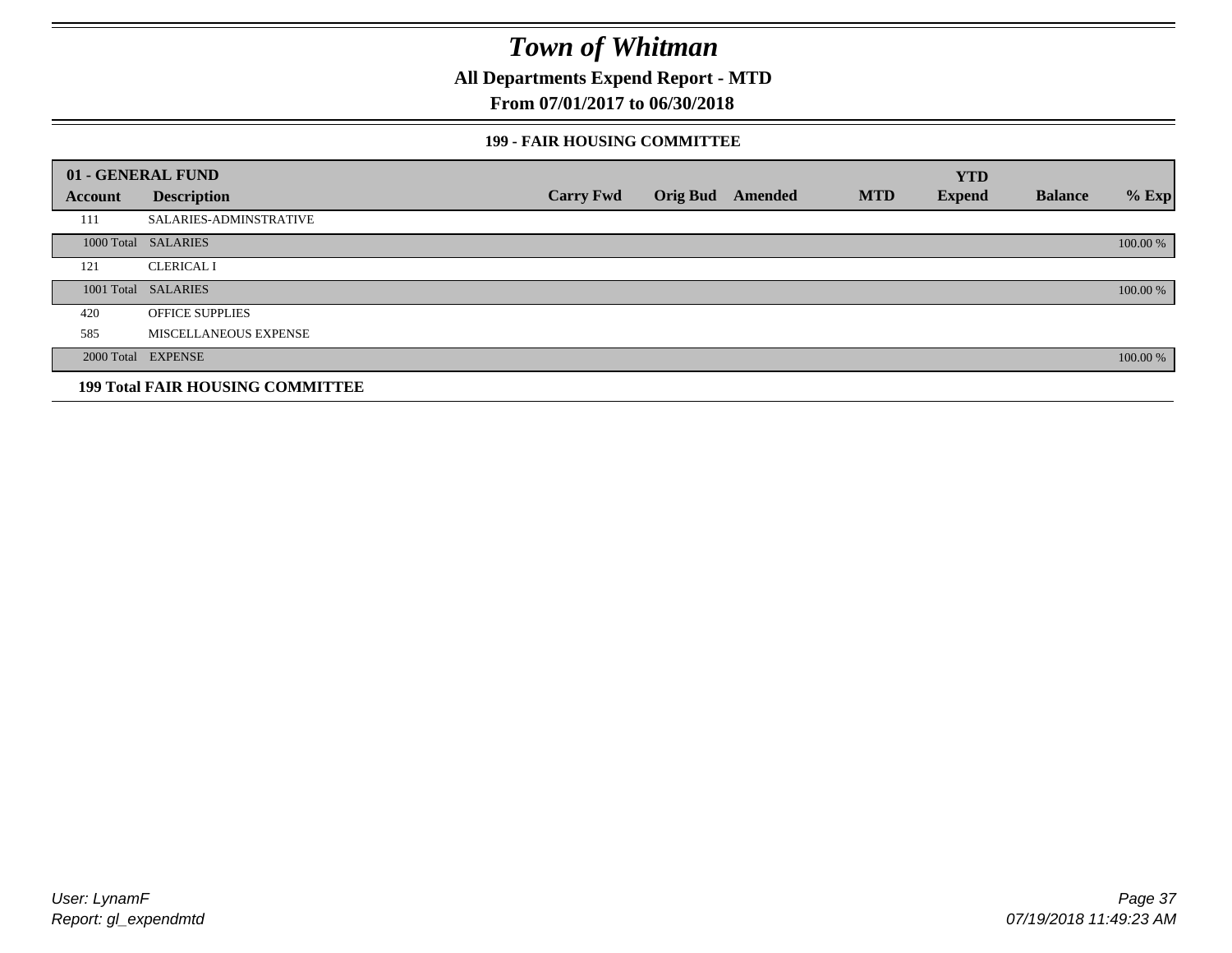## **All Departments Expend Report - MTD**

### **From 07/01/2017 to 06/30/2018**

|                | 01 - GENERAL FUND                |                  |                 |                |            | <b>YTD</b>    |                |             |
|----------------|----------------------------------|------------------|-----------------|----------------|------------|---------------|----------------|-------------|
| <b>Account</b> | <b>Description</b>               | <b>Carry Fwd</b> | <b>Orig Bud</b> | <b>Amended</b> | <b>MTD</b> | <b>Expend</b> | <b>Balance</b> | $%$ Exp     |
| 111            | SALARIES-ADMINSTRATIVE           |                  | 169,958.00      |                | 16,297.27  | 169,958.00    |                |             |
| 282            | DEPUTY CHIEF-SALARY              |                  | 133,551.00      |                | 12,806.36  | 133,551.00    |                |             |
|                | 1000 Total SALARIES              |                  | 303,509.00      |                | 29,103.63  | 303,509.00    |                | 100.00 %    |
| 112            | <b>SALARIES</b>                  |                  | 2,441,276.00    | 60,372.00      | 150,290.64 | 1,540,199.24  | 961,448.76     |             |
| 130            | <b>SALARIES-OVERTIME</b>         |                  |                 |                | 52,131.53  | 465,812.65    | $-465,812.65$  |             |
| 132            | <b>SALARIES-RESERVE SERVICES</b> |                  |                 |                |            |               |                |             |
| 134            | SALARIES-DPW COVERAGE            |                  |                 |                |            |               |                |             |
| 135            | SALARIES-COURT TIME              |                  |                 |                | 1,083.30   | 28,476.94     | $-28,476.94$   |             |
| 143            | SALARIES-COLLEGE INCENTIVE       |                  |                 |                | 23,836.44  | 217,326.07    | $-217,326.07$  |             |
| 145            | SALARIES-HOLIDAY                 |                  |                 |                | 35,285.02  | 64,835.32     | $-64,835.32$   |             |
| 146            | SALARIES-LONGEVITY               |                  |                 |                |            |               |                |             |
| 147            | SALARIES-SHIFT DIFFERENTIAL      |                  |                 |                | 9,167.86   | 91,926.42     | -91,926.42     |             |
| 148            | <b>SERVICE TRAINING</b>          |                  |                 |                | 9,079.75   | 90,152.94     | $-90,152.94$   |             |
| 149            | SERVICE TRAINING-COLLEGE INCEN   |                  |                 |                |            |               |                |             |
| 188            | MAINTENANCE TECHNICIAN           |                  |                 |                |            |               |                |             |
|                | 1001 Total SALARIES              |                  | 2,441,276.00    | 60,372.00      | 280,874.54 | 2,498,729.58  | 2,918.42       | 99.88%      |
| 130            | <b>SALARIES-OVERTIME</b>         |                  |                 |                |            |               |                |             |
|                | 1002 Total SALARIES              |                  |                 |                |            |               |                | $100.00~\%$ |
| 132            | SALARIES-RESERVE SERVICES        |                  |                 |                |            |               |                |             |
|                | 1003 Total SALARIES              |                  |                 |                |            |               |                | 100.00 %    |
| 134            | SALARIES-DPW COVERAGE            |                  |                 |                |            |               |                |             |
|                | 1004 Total SALARIES              |                  |                 |                |            |               |                | 100.00 %    |
| 135            | <b>SALARIES-COURT TIME</b>       |                  |                 |                |            |               |                |             |
|                | 1005 Total SALARIES              |                  |                 |                |            |               |                | 100.00 %    |
| 140            | SALARIES-CHIEF-COLLEGE INCENT.   |                  |                 |                |            |               |                |             |
| 284            | DEPUTY CHIEF-COLLEGE INCENTIVE   |                  |                 |                |            |               |                |             |
|                | 1006 Total SALARIES              |                  |                 |                |            |               |                | 100.00 %    |
| 141            | SALARIES-CHIEF-HOLIDAY           |                  |                 |                |            |               |                |             |
| 283            | DEPUTY CHIEF-HOLIDAY PAY         |                  |                 |                |            |               |                |             |
|                | 1007 Total SALARIES              |                  |                 |                |            |               |                | 100.00 %    |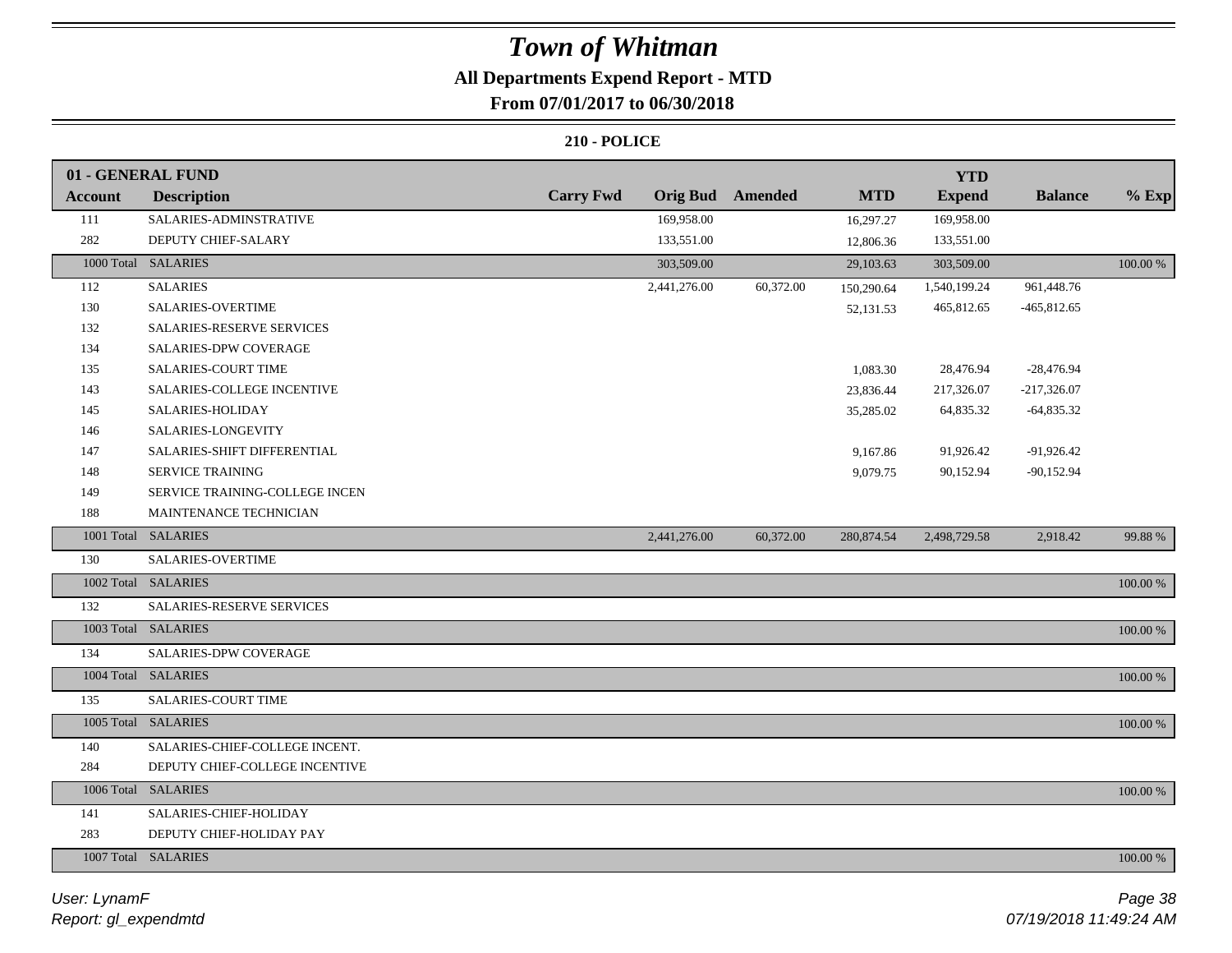### **All Departments Expend Report - MTD**

### **From 07/01/2017 to 06/30/2018**

|         | 01 - GENERAL FUND              |                  |           |                  |            | <b>YTD</b>    |                |          |
|---------|--------------------------------|------------------|-----------|------------------|------------|---------------|----------------|----------|
| Account | <b>Description</b>             | <b>Carry Fwd</b> |           | Orig Bud Amended | <b>MTD</b> | <b>Expend</b> | <b>Balance</b> | $%$ Exp  |
| 143     | SALARIES-COLLEGE INCENTIVE     |                  |           |                  |            |               |                |          |
|         | 1008 Total SALARIES            |                  |           |                  |            |               |                | 100.00 % |
| 145     | SALARIES-HOLIDAY               |                  |           |                  |            |               |                |          |
|         | 1009 Total SALARIES            |                  |           |                  |            |               |                | 100.00 % |
| 146     | SALARIES-LONGEVITY             |                  |           |                  |            |               |                |          |
|         | 1010 Total SALARIES            |                  |           |                  |            |               |                | 100.00 % |
| 147     | SALARIES-SHIFT DIFFERENTIAL    |                  |           |                  |            |               |                |          |
|         | 1011 Total SALARIES            |                  |           |                  |            |               |                | 100.00 % |
| 148     | SERVICE TRAINING               |                  |           |                  |            |               |                |          |
|         | 1012 Total SALARIES            |                  |           |                  |            |               |                | 100.00 % |
| 149     | SERVICE TRAINING-COLLEGE INCEN |                  |           |                  |            |               |                |          |
|         | 1013 Total SALARIES            |                  |           |                  |            |               |                | 100.00 % |
| 152     | <b>CELL WATCH</b>              |                  |           |                  |            |               |                |          |
|         | 1014 Total SALARIES            |                  |           |                  |            |               |                | 100.00 % |
| 158     | KEEPER OF THE JAILS            |                  |           |                  |            |               |                |          |
|         | 1015 Total SALARIES            |                  |           |                  |            |               |                | 100.00 % |
| 116     | <b>CLERICAL</b>                |                  | 47,015.00 |                  | 4,520.65   | 47,014.76     | 0.24           |          |
| 120     | <b>SALARIES-PART TIME</b>      |                  | 20,914.00 |                  | 2,023.90   | 20,913.71     | 0.29           |          |
|         | 1016 Total SALARIES            |                  | 67,929.00 |                  | 6,544.55   | 67,928.47     | 0.53           | 99.99 %  |
| 117     | <b>CUSTODIAL</b>               |                  |           |                  |            |               |                |          |
|         | 1017 Total SALARIES            |                  |           |                  |            |               |                | 100.00 % |
| 210     | <b>ELECTRICITY</b>             |                  |           |                  |            |               |                |          |
| 242     | <b>VEHICLE MAINTENANCE</b>     |                  |           |                  | 5,645.26   | 41,388.05     | $-41,388.05$   |          |
| 243     | EQUIPMENT MAINTENANCE          |                  |           |                  | 861.95     | 13,747.35     | $-13,747.35$   |          |
| 275     | PHOTOCOPIER MAINTENANCE        |                  |           |                  |            |               |                |          |
| 303     | RESERVE OFFICERS - STIPEND     |                  |           |                  | 6,028.00   | 30,783.82     | $-30,783.82$   |          |
| 305     | <b>INSTRUCTIONAL</b>           |                  |           |                  | 1,500.00   | 3,756.95      | $-3,756.95$    |          |
| 311     | <b>COMPUTER SERVICES</b>       |                  |           |                  | 776.35     | 16,071.38     | $-16,071.38$   |          |
| 340     | <b>TELEPHONE</b>               |                  |           |                  |            |               |                |          |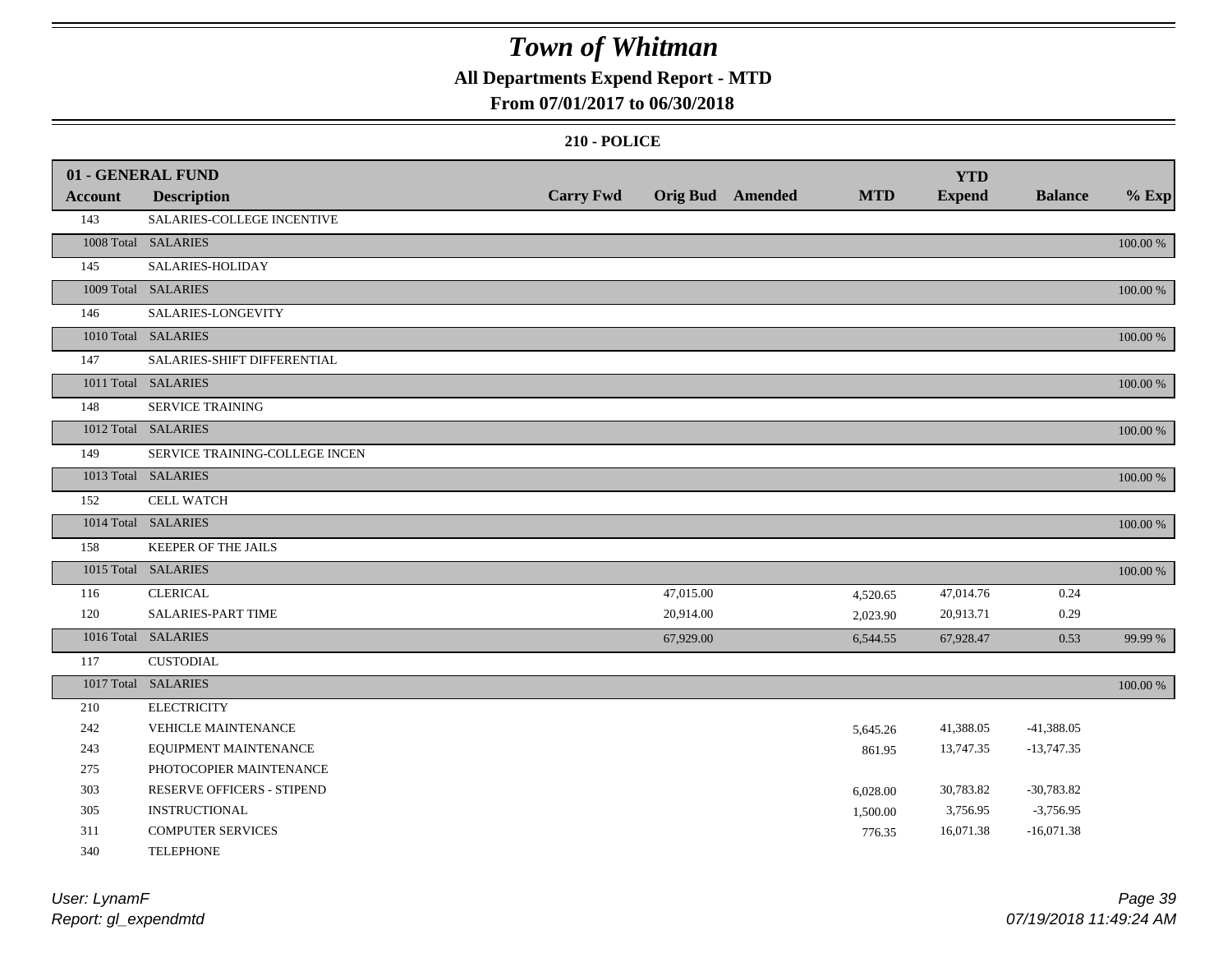### **All Departments Expend Report - MTD**

### **From 07/01/2017 to 06/30/2018**

|                | 01 - GENERAL FUND                                 |                  |            |                         |             | <b>YTD</b>    |                |             |
|----------------|---------------------------------------------------|------------------|------------|-------------------------|-------------|---------------|----------------|-------------|
| <b>Account</b> | <b>Description</b>                                | <b>Carry Fwd</b> |            | <b>Orig Bud</b> Amended | <b>MTD</b>  | <b>Expend</b> | <b>Balance</b> | $%$ Exp     |
| 343            | <b>CELL PHONES</b>                                |                  |            |                         | 1,127.86    | 11,939.28     | $-11,939.28$   |             |
| 420            | <b>OFFICE SUPPLIES</b>                            |                  |            |                         |             | 2,636.40      | $-2,636.40$    |             |
| 430            | <b>BUILDING MAINTENANCE &amp; REPAIR</b>          |                  |            |                         | $-6,905.55$ | 11,585.50     | $-11,585.50$   |             |
| 450            | <b>CUSTODIAL SUPPLIES</b>                         |                  |            |                         | 118.72      | 2,967.41      | $-2,967.41$    |             |
| 481            | <b>GASOLINE</b>                                   |                  |            |                         | 3,563.93    | 33,176.79     | $-33,176.79$   |             |
| 582            | <b>UNIFORMS</b>                                   |                  |            |                         | 6,190.97    | 31,649.44     | $-31,649.44$   |             |
| 583            | <b>CRIME PREVENTION</b>                           |                  |            |                         |             | 10,443.54     | $-10,443.54$   |             |
| 585            | MISCELLANEOUS EXPENSE                             |                  | 215,000.00 | 30,628.00               | 169.35      | 24,150.28     | 221,477.72     |             |
| 320            | HEALTH CLUB MEMBERSHIPS                           |                  |            |                         | 1,400.00    | 4,700.00      | $-4,700.00$    |             |
| 596            | <b>OCCUPANCY-UTILITIES</b>                        |                  |            |                         |             |               |                |             |
| 730            | <b>ASSOCIATION DUES</b>                           |                  |            |                         |             | 6,419.00      | $-6,419.00$    |             |
| 731            | <b>MEETINGS</b>                                   |                  |            |                         |             | 190.00        | $-190.00$      |             |
|                | 2000 Total EXPENSE                                |                  | 215,000.00 | 30,628.00               | 20,476.84   | 245,605.19    | 22.81          | 99.99 %     |
| 596            | OCCUPANCY-UTILITIES                               |                  | 57,200.00  |                         | 12,348.67   | 57,200.00     |                |             |
| 595            | DRUG ENFORCEMENT EXPENSE                          |                  |            |                         |             |               |                |             |
|                | 2001 Total EXPENSE                                |                  | 57,200.00  |                         | 12,348.67   | 57,200.00     |                | 100.00 %    |
| 939            | <b>FY2015 ENCUMBRANCES</b>                        |                  |            |                         |             |               |                |             |
| 953            | FY2009 ENCUMBRANCES                               |                  |            |                         |             |               |                |             |
| 958            | FY2005 ENCUMBRANCES                               |                  |            |                         |             |               |                |             |
| 948            | FY07 ENCUMBRANCES                                 |                  |            |                         |             |               |                |             |
| 959            | FY2006 ENCUMBRANCES                               |                  |            |                         |             |               |                |             |
| 949            | FY2014 ENCUMBRANCES                               |                  |            |                         |             |               |                |             |
| 940            | FY2016 ENCUMBRANCES                               |                  |            |                         |             |               |                |             |
| 945            | FY2013 ENCUMBRANCES                               |                  |            |                         |             |               |                |             |
|                | 2002 Total EXPENSE                                |                  |            |                         |             |               |                | $100.00~\%$ |
| 739            | <b>AUXILIARY POLICE</b>                           |                  | 3,833.00   |                         | 39.99       | 3,329.66      | 503.34         |             |
|                | 2003 Total EXPENSE                                |                  | 3,833.00   |                         | 39.99       | 3,329.66      | 503.34         | 86.86%      |
| 999            |                                                   |                  | 63,557.66  |                         |             | 62,355.12     | 1,202.54       |             |
|                | 4426 Total A.20ATM5/17PUR26MOTOROLA POLICE RADIOS |                  | 63,557.66  |                         |             | 62,355.12     | 1,202.54       | 98.10 %     |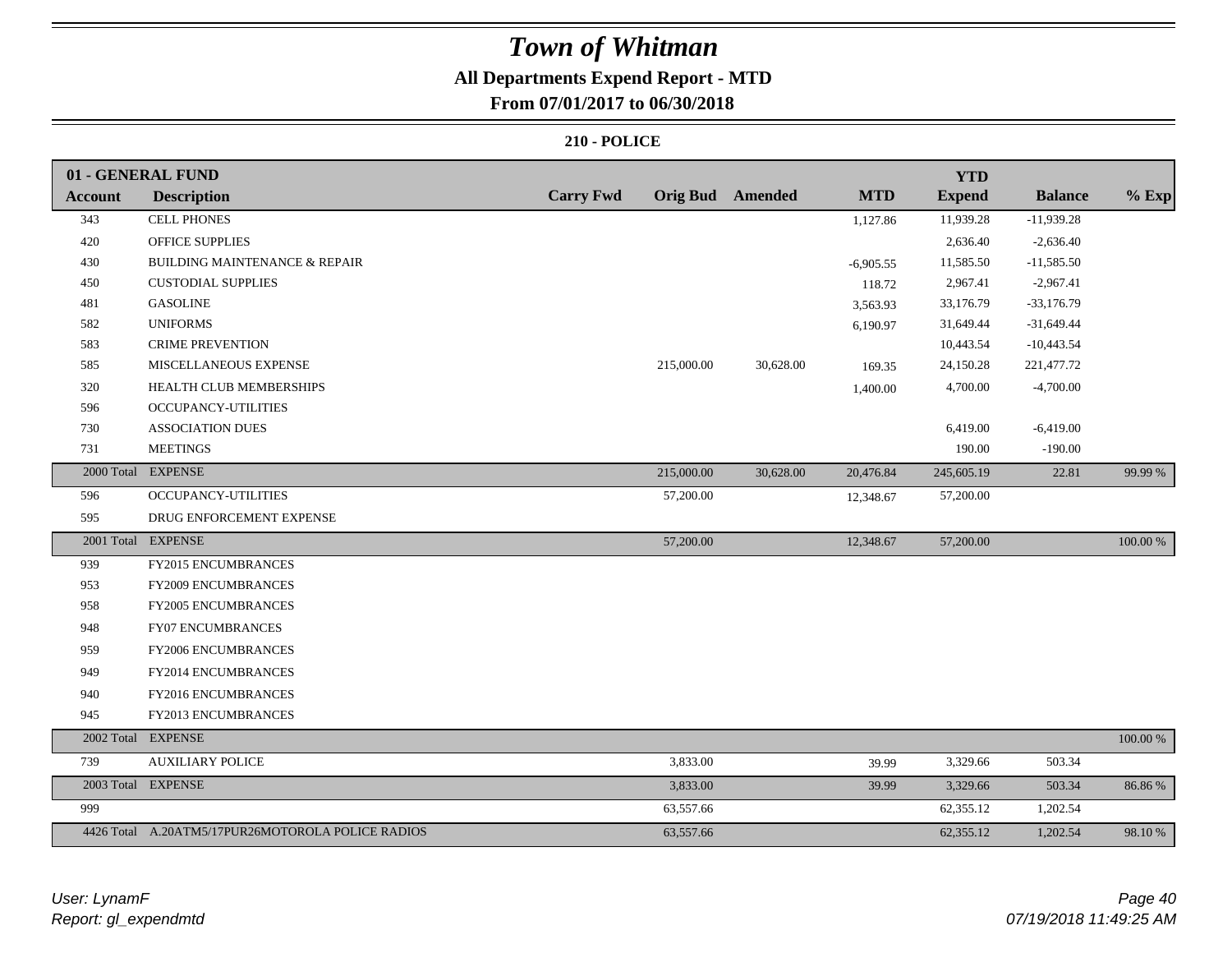### **All Departments Expend Report - MTD**

### **From 07/01/2017 to 06/30/2018**

|                | 01 - GENERAL FUND                                 |                  |                  |            | <b>YTD</b>    |                |             |
|----------------|---------------------------------------------------|------------------|------------------|------------|---------------|----------------|-------------|
| <b>Account</b> | <b>Description</b>                                | <b>Carry Fwd</b> | Orig Bud Amended | <b>MTD</b> | <b>Expend</b> | <b>Balance</b> | $%$ Exp     |
| 999            |                                                   |                  |                  |            |               |                |             |
|                | 4427 Total A24ATM5/15LEA/PUR CRUIS(3RD OF 3)      |                  |                  |            |               |                | 100.00 %    |
| 999            |                                                   |                  |                  |            |               |                |             |
|                | 4428 Total A25ATM5/15 LEA/PUR CRUIS.1OF3          |                  |                  |            |               |                | $100.00~\%$ |
| 999            |                                                   | 3,285.00         |                  |            | 3,285.00      |                |             |
|                | 4429 Total A34ATM5/16PUR.45 BULLET PROOF VESTS    | 3,285.00         |                  |            | 3,285.00      |                | 100.00 %    |
| 999            |                                                   |                  | 10,080.00        |            | 10,080.00     |                |             |
|                | 4430 Total A22ATM5/17 PUR.BODY ARMOR KITS         |                  | 10,080.00        |            | 10,080.00     |                | 100.00 %    |
| 999            |                                                   |                  |                  |            |               |                |             |
|                | 4431 Total A17 ATM5/11BULLET PROOF VESTS          |                  |                  |            |               |                | 100.00 %    |
| 999            |                                                   |                  |                  |            |               |                |             |
|                | 4432 Total A.14ATM5/14PUR.ELECTROSHOCK WEAPONS    |                  |                  |            |               |                | 100.00 %    |
| 999            |                                                   |                  |                  |            |               |                |             |
|                | 4433 Total A23ATM5/13 LEA/PUR AN.CNTRL.VEH.(3/3)  |                  |                  |            |               |                | 100.00 %    |
| 999            |                                                   |                  |                  |            |               |                |             |
|                | 4444 Total A25 ATM5/14 PUR. VOICE RECORD. SYS.    |                  |                  |            |               |                | 100.00 %    |
| 999            |                                                   |                  | 11,050.54        |            | 11,050.54     |                |             |
|                | 4445 Total A.21ATM5/17 PUR.6 TASERS-POLICE        |                  | 11,050.54        |            | 11,050.54     |                | 100.00 %    |
| 999            |                                                   |                  |                  |            |               |                |             |
|                | 4446 Total A12 ATM5/16 PUR.6 POLICE TASERS        |                  |                  |            |               |                | 100.00 %    |
| 999            |                                                   |                  |                  |            |               |                |             |
|                | 4513 Total A7 STM5/14PUR&INSTL.3VidTac VIDEO SYS. |                  |                  |            |               |                | 100.00 %    |
| 999            |                                                   |                  |                  |            |               |                |             |
|                | 4514 Total A26 ATM 5/15 LEASE MOTORCYCLE          |                  |                  |            |               |                | 100.00 %    |
| 999            |                                                   |                  | 4,400.00         |            | 4,400.00      |                |             |
|                | 4524 Total A18ATM5/17LEASE / HARLEY-DAV (1YR)     |                  | 4,400.00         |            | 4,400.00      |                | 100.00 %    |
| 999            |                                                   |                  | 30,260.77        |            | 30,260.57     | 0.20           |             |
|                | 4544 Total A.16ATM 5/17L/P 2016 FORD SUV(2)2ND/3  |                  | 30,260.77        |            | 30,260.57     | 0.20           | 99.99 %     |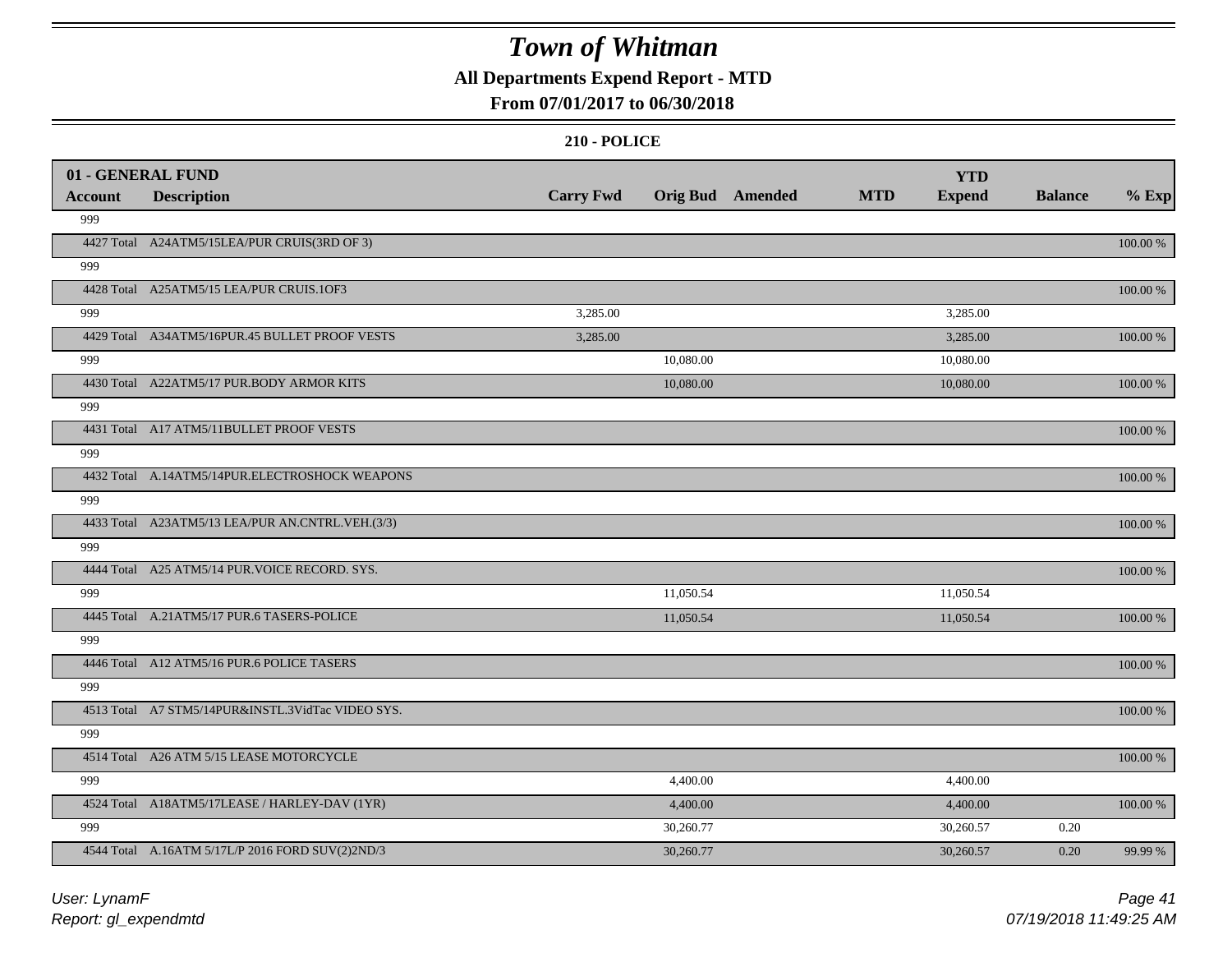### **All Departments Expend Report - MTD**

### **From 07/01/2017 to 06/30/2018**

|                  | 01 - GENERAL FUND                              |                  |                 |           |            | <b>YTD</b>    |                |          |
|------------------|------------------------------------------------|------------------|-----------------|-----------|------------|---------------|----------------|----------|
| Account          | <b>Description</b>                             | <b>Carry Fwd</b> | <b>Orig Bud</b> | Amended   | <b>MTD</b> | <b>Expend</b> | <b>Balance</b> | $%$ Exp  |
| 999              |                                                |                  |                 |           |            |               |                |          |
|                  | 4545 Total A.33ATM 5/16 L/P 2014CRUIS.3RD/3    |                  |                 |           |            |               |                | 100.00 % |
| 999              |                                                |                  |                 |           |            |               |                |          |
|                  | 4546 Total A13ATM5/16PUR 2 MOBILE DATA TERM    |                  |                 |           |            |               |                | 100.00 % |
| 999              |                                                |                  |                 |           |            |               |                |          |
|                  | 4550 Total A.24 ATM 5/15 L/P CRUISER 2ND 0F 3  |                  |                 |           |            |               |                | 100.00 % |
| 999              |                                                |                  | 13,732.91       |           |            | 13,732.91     |                |          |
|                  | 4551 Total A.19 ATM 5/17 L/P FORD EXPLORER 1/3 |                  | 13,732.91       |           |            | 13,732.91     |                | 100.00 % |
| 999              |                                                |                  | 11,332.69       |           |            | 11,332.69     |                |          |
|                  | 4571 Total A.17ATM5/17L/P 2015 CRUIS.3/3       |                  | 11,332.69       |           |            | 11,332.69     |                | 100.00 % |
| 210 Total POLICE |                                                | 3,285.00         | 3,233,161.57    | 91,000.00 | 349,388.22 | 3,322,798.73  | 4,647.84       |          |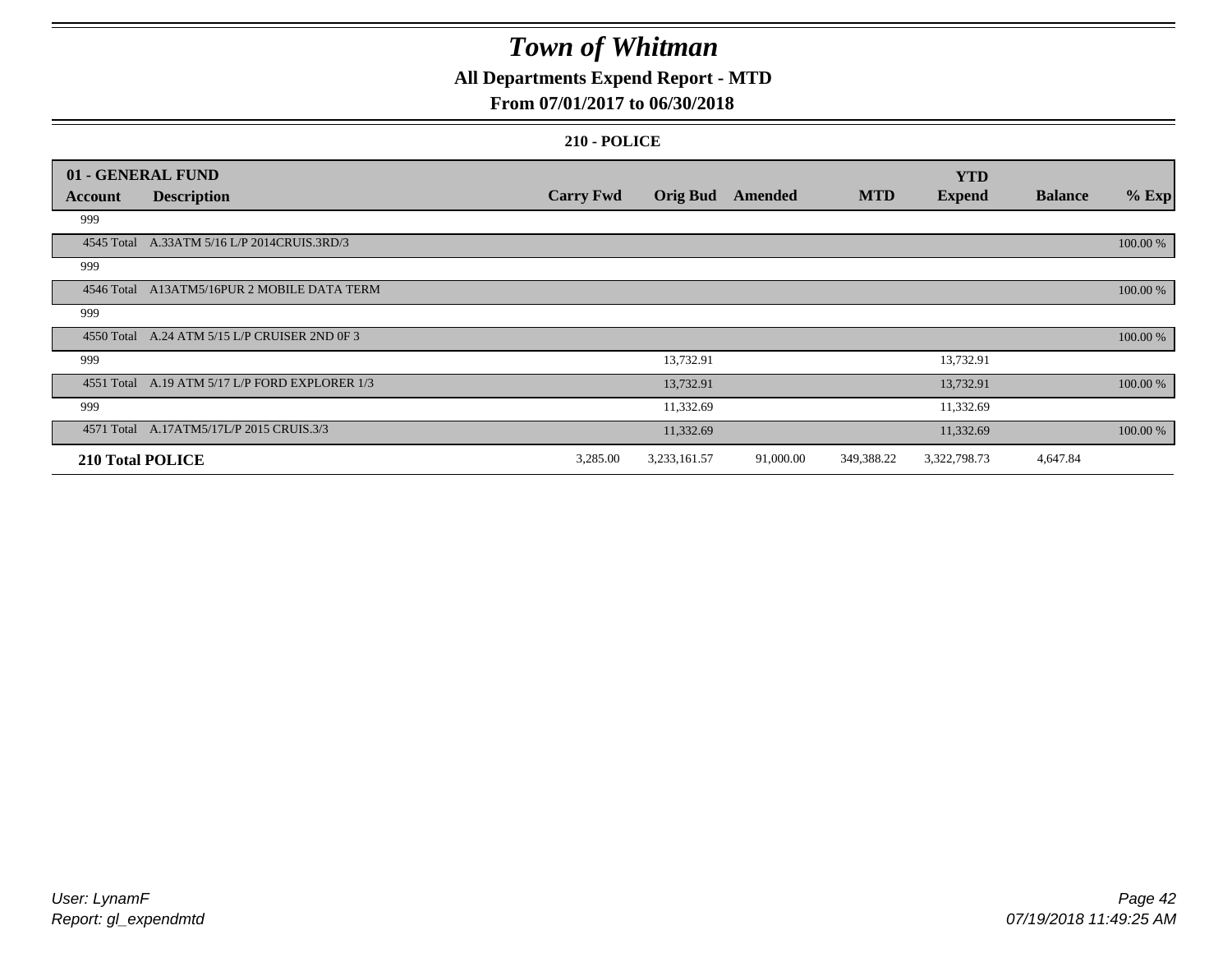## **All Departments Expend Report - MTD**

### **From 07/01/2017 to 06/30/2018**

|                | 01 - GENERAL FUND              |                  |              |                  |            | <b>YTD</b>    |                |          |
|----------------|--------------------------------|------------------|--------------|------------------|------------|---------------|----------------|----------|
| <b>Account</b> | <b>Description</b>             | <b>Carry Fwd</b> |              | Orig Bud Amended | <b>MTD</b> | <b>Expend</b> | <b>Balance</b> | $%$ Exp  |
| 111            | SALARIES-ADMINSTRATIVE         |                  | 157,500.00   |                  | 15,102.64  | 157,500.00    |                |          |
|                | 1000 Total SALARIES            |                  | 157,500.00   |                  | 15,102.64  | 157,500.00    |                | 100.00 % |
| 112            | <b>SALARIES</b>                |                  | 2,887,814.00 | 71,500.00        | 180,538.54 | 1,816,747.85  | 1,142,566.15   |          |
| 130            | <b>SALARIES-OVERTIME</b>       |                  |              |                  | 123,534.66 | 845,517.56    | $-845,517.56$  |          |
| 138            | SICK LEAVE BUY-BACK            |                  |              |                  |            |               |                |          |
| 143            | SALARIES-COLLEGE INCENTIVE     |                  |              |                  |            |               |                |          |
| 145            | SALARIES-HOLIDAY               |                  |              |                  | 45,029.98  | 80,334.48     | $-80,334.48$   |          |
| 146            | SALARIES-LONGEVITY             |                  |              |                  | 2,350.00   | 2,350.00      | $-2,350.00$    |          |
| 940            | FY2016 ENCUMBRANCES            |                  |              |                  |            |               |                |          |
| 941            | FY 2017 ENCUMBRANCES           | 18,645.62        |              |                  |            | 18,447.43     | 198.19         |          |
| 949            | FY2014 ENCUMBRANCES            |                  |              |                  |            |               |                |          |
| 959            | FY2006 ENCUMBRANCES            |                  |              |                  |            |               |                |          |
|                | 1001 Total SALARIES            | 18,645.62        | 2,887,814.00 | 71,500.00        | 351,453.18 | 2,763,397.32  | 214,562.30     | 92.79 %  |
| 140            | SALARIES-CHIEF-COLLEGE INCENT. |                  |              |                  |            |               |                |          |
|                | 1002 Total SALARIES            |                  |              |                  |            |               |                | 100.00 % |
| 141            | SALARIES-CHIEF-HOLIDAY         |                  |              |                  |            |               |                |          |
|                | 1003 Total SALARIES            |                  |              |                  |            |               |                | 100.00 % |
| 121            | <b>CLERICAL I</b>              |                  | 40,439.00    |                  | 3,888.00   | 40,435.20     | 3.80           |          |
|                | 1004 Total SALARIES            |                  | 40,439.00    |                  | 3,888.00   | 40,435.20     | 3.80           | 99.99 %  |
| 130            | SALARIES-OVERTIME              |                  |              |                  |            |               |                |          |
|                | 1005 Total SALARIES            |                  |              |                  |            |               |                | 100.00 % |
| 138            | <b>SICK LEAVE BUY-BACK</b>     |                  |              |                  |            |               |                |          |
|                | 1007 Total SALARIES            |                  |              |                  |            |               |                | 100.00 % |
| 210            | <b>ELECTRICITY</b>             |                  |              |                  | 1,316.32   | 16,595.61     | $-16,595.61$   |          |
| 212            | <b>GAS (NATURAL)</b>           |                  |              |                  | 231.11     | 7,588.45      | $-7,588.45$    |          |
| 214            | OIL (HEATING)                  |                  |              |                  |            |               |                |          |
| 242            | VEHICLE MAINTENANCE            |                  |              |                  | 4,975.54   | 50,142.95     | $-50,142.95$   |          |
| 243            | EQUIPMENT MAINTENANCE          |                  |              |                  | 2,374.98   | 7,435.20      | $-7,435.20$    |          |
| 271            | VEHICLE RENTAL                 |                  |              |                  |            |               |                |          |
| 305            | <b>INSTRUCTIONAL</b>           |                  |              |                  |            | 11,970.45     | $-11,970.45$   |          |

| User: LynamF         |  |
|----------------------|--|
| Report: gl_expendmtd |  |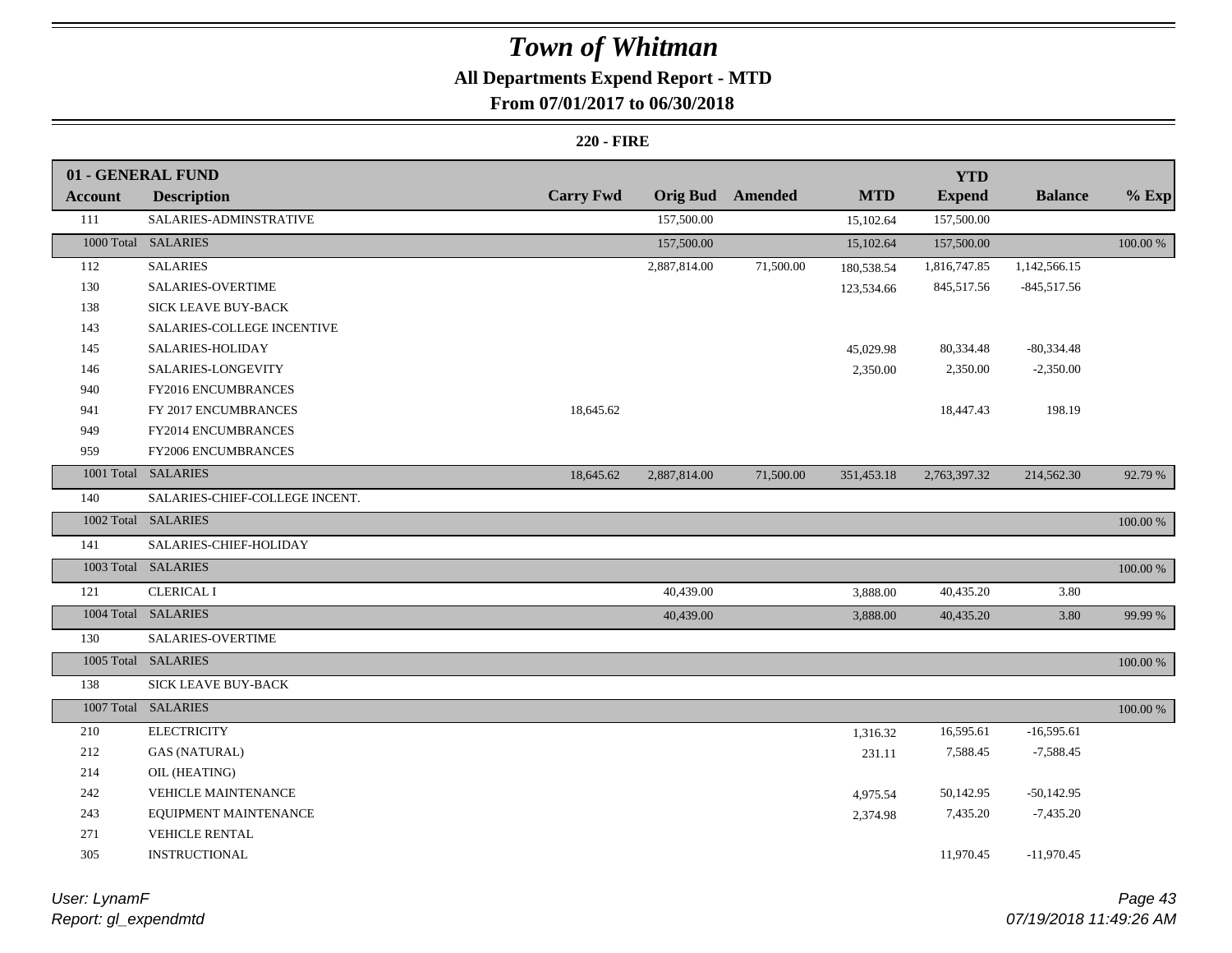## **All Departments Expend Report - MTD**

### **From 07/01/2017 to 06/30/2018**

|                | 01 - GENERAL FUND                        |                  |            |                         |            | <b>YTD</b>    |                |          |
|----------------|------------------------------------------|------------------|------------|-------------------------|------------|---------------|----------------|----------|
| <b>Account</b> | <b>Description</b>                       | <b>Carry Fwd</b> |            | <b>Orig Bud</b> Amended | <b>MTD</b> | <b>Expend</b> | <b>Balance</b> | $%$ Exp  |
| 340            | <b>TELEPHONE</b>                         |                  |            |                         |            |               |                |          |
| 341            | AMBULANCE LICENSES                       |                  |            |                         |            | 1,700.00      | $-1,700.00$    |          |
| 343            | <b>CELL PHONES</b>                       |                  |            |                         | 364.07     | 4,583.19      | $-4,583.19$    |          |
| 420            | OFFICE SUPPLIES                          |                  |            |                         | 72.19      | 418.74        | $-418.74$      |          |
| 430            | <b>BUILDING MAINTENANCE &amp; REPAIR</b> |                  |            |                         |            | 38,364.54     | -38,364.54     |          |
| 481            | <b>GASOLINE</b>                          |                  |            |                         | 1,568.90   | 18,342.17     | $-18,342.17$   |          |
| 580            | FIRE SUPPLIES/PROTECT GEAR               |                  |            |                         | 822.08     | 5,114.26      | $-5,114.26$    |          |
| 581            | AMBULANCE SUPPLIES & EXPENSE             |                  |            |                         | 336.63     | 11,361.03     | $-11,361.03$   |          |
| 582            | <b>UNIFORMS</b>                          |                  |            |                         | 3,685.98   | 31,546.64     | $-31,546.64$   |          |
| 585            | MISCELLANEOUS EXPENSE                    |                  | 200,000.00 | 38,000.00               | 1,384.64   | 24,334.83     | 213,665.17     |          |
| 320            | HEALTH CLUB MEMBERSHIPS                  |                  |            |                         | 5,865.20   | 5,865.20      | $-5,865.20$    |          |
| 717            | FIRE/SPRINKLER ALARM SYS.MAINT           |                  |            |                         |            |               |                |          |
| 730            | ASSOCIATION DUES                         |                  |            |                         |            | 1,724.00      | $-1,724.00$    |          |
| 731            | <b>MEETINGS</b>                          |                  |            |                         |            | 569.00        | $-569.00$      |          |
|                | 2000 Total EXPENSE                       |                  | 200,000.00 | 38,000.00               | 22,997.64  | 237,656.26    | 343.74         | 99.85 %  |
| 354            | FIRE / SPRINKLER ALARM SYSTEM            |                  | 12,500.00  |                         |            | 8,870.55      | 3,629.45       |          |
|                | 2001 Total EXPENSE                       |                  | 12,500.00  |                         |            | 8,870.55      | 3,629.45       | 70.96%   |
| 948            | <b>FY07 ENCUMBRANCES</b>                 |                  |            |                         |            |               |                |          |
| 939            | FY2015 ENCUMBRANCES                      |                  |            |                         |            |               |                |          |
| 940            | FY2016 ENCUMBRANCES                      |                  |            |                         |            |               |                |          |
| 941            | FY 2017 ENCUMBRANCES                     | 2,616.00         |            |                         |            | 2,616.00      |                |          |
| 943            | FY2012 ENCUMBRANCES                      |                  |            |                         |            |               |                |          |
| 945            | FY2013 ENCUMBRANCES                      |                  |            |                         |            |               |                |          |
| 946            | FY2010 ENCUMBRANCES                      |                  |            |                         |            |               |                |          |
| 949            | FY2014 ENCUMBRANCES                      |                  |            |                         |            |               |                |          |
| 953            | FY2009 ENCUMBRANCES                      |                  |            |                         |            |               |                |          |
| 958            | <b>FY2005 ENCUMBRANCES</b>               |                  |            |                         |            |               |                |          |
| 959            | FY2006 ENCUMBRANCES                      |                  |            |                         |            |               |                |          |
|                | 2002 Total EXPENSE                       | 2,616.00         |            |                         |            | 2,616.00      |                | 100.00 % |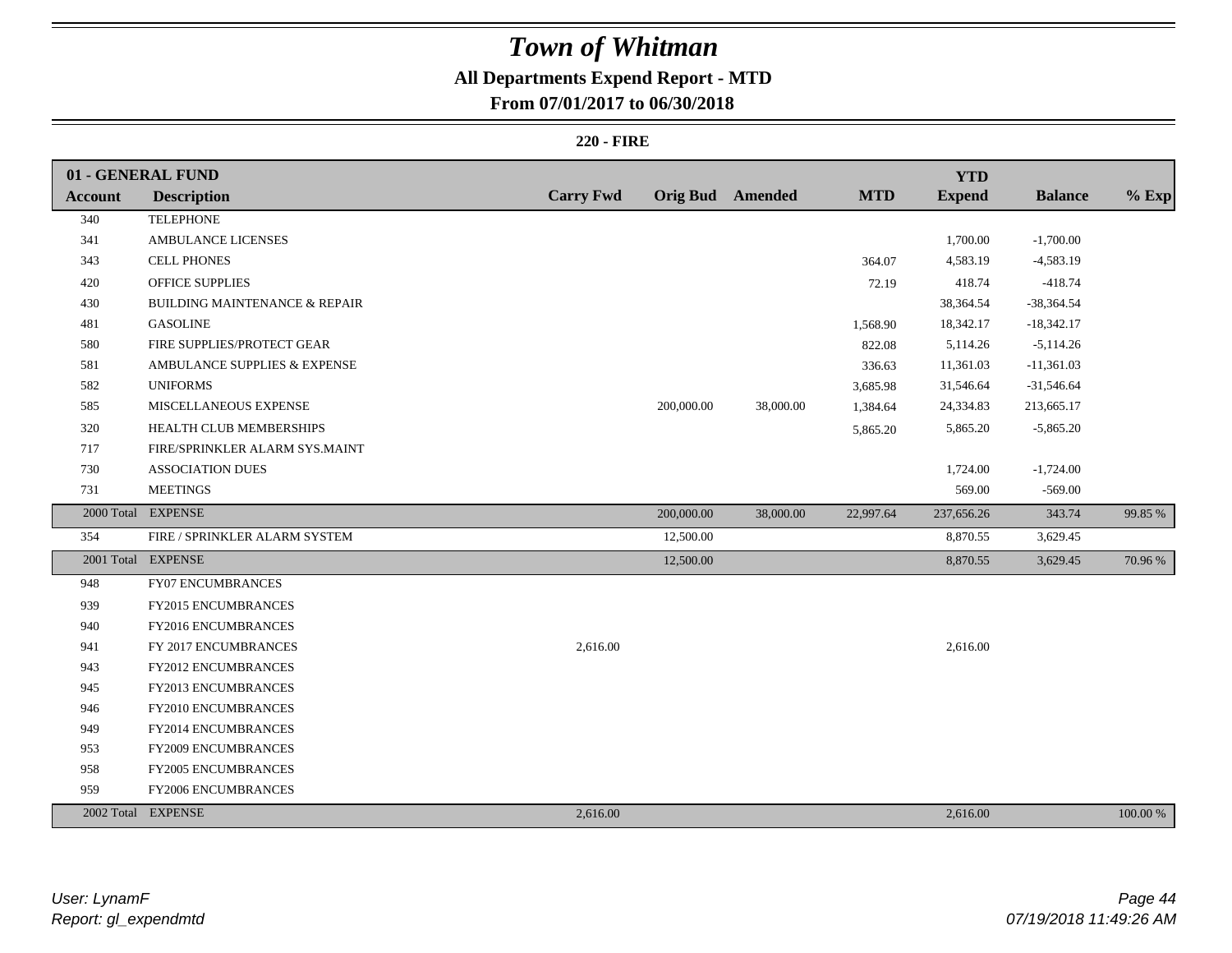### **All Departments Expend Report - MTD**

### **From 07/01/2017 to 06/30/2018**

|                | 01 - GENERAL FUND                                   |                  |                 |           |            | <b>YTD</b>    |                        |             |
|----------------|-----------------------------------------------------|------------------|-----------------|-----------|------------|---------------|------------------------|-------------|
| <b>Account</b> | <b>Description</b>                                  | <b>Carry Fwd</b> | <b>Orig Bud</b> | Amended   | <b>MTD</b> | <b>Expend</b> | <b>Balance</b>         | $%$ Exp     |
| 382            | ARMORY BUILDING MAINTENANCE                         |                  | 10,000.00       |           | 113.34     | 5,125.42      | 4,874.58               |             |
|                | 2003 Total EXPENSE                                  |                  | 10,000.00       |           | 113.34     | 5,125.42      | 4,874.58               | 51.25 %     |
| 353            | REGIONAL DISPATCH                                   |                  | 53,045.00       |           |            | 53,045.00     |                        |             |
|                | 2004 Total EXPENSE                                  |                  | 53,045.00       |           |            | 53,045.00     |                        | 100.00 %    |
| 999            |                                                     |                  |                 |           |            |               |                        |             |
|                | 4436 Total A.2 STM 5/4/15 PUR.FIRE/CHF AUTO         |                  |                 |           |            |               |                        | 100.00 %    |
| 999            |                                                     |                  |                 |           |            |               |                        |             |
|                | 4437 Total A20ATM5/15LEA/PUR2015PUMP.ENG.1/8        |                  |                 |           |            |               |                        | 100.00 %    |
| 580            | FIRE SUPPLIES/PROTECT GEAR                          |                  | 20,000.00       |           |            | 20,000.00     |                        |             |
|                | 4438 Total A.23ATM 5/17EQUIP NEW FIREFIGHTERS       |                  | 20,000.00       |           |            | 20,000.00     |                        | 100.00 %    |
| 999            |                                                     |                  | 70,926.90       |           |            | 70,926.90     |                        |             |
|                | 4439 Total A24ATM5/17L/P 2015 PUMP.ENG.3/8          |                  | 70,926.90       |           |            | 70,926.90     |                        | 100.00 %    |
| 999            |                                                     |                  |                 |           |            |               |                        |             |
|                | 4440 Total A21ATM 5/09 PUR.FIRE/CHF AUTO            |                  |                 |           |            |               |                        | $100.00~\%$ |
| 999            |                                                     |                  |                 |           |            |               |                        |             |
|                | 4441 Total A11ATM5/16 FUND REGIONAL DISPATCH        |                  |                 |           |            |               |                        | 100.00 %    |
| 999            |                                                     |                  |                 |           |            |               |                        |             |
|                | 4442 Total A.42 ATM5/16 PUR.PROT.EQ./FIRE DEPT      |                  |                 |           |            |               |                        | 100.00 %    |
| 999            |                                                     |                  | 22,204.00       |           |            |               | $\overline{2}2,204.00$ |             |
|                | 4443 Total A27ATM5/17 SELF CONT.BR.APPAR.10%MTCH    |                  | 22,204.00       |           |            |               | 22,204.00              | $0.00~\%$   |
| 999            |                                                     |                  |                 | 26,744.00 |            | 26,744.00     |                        |             |
|                | 4458 Total A.16STM12/17REPL.ROOFTOP UNITS-FIRE STA. |                  |                 | 26,744.00 |            | 26,744.00     |                        | 100.00 %    |
| 999            |                                                     |                  |                 |           |            |               |                        |             |
|                | 4502 Total A19ATM5/15 LEA/PUR&EQUIP. AMB. (5/5)     |                  |                 |           |            |               |                        | $100.00~\%$ |
| 999            |                                                     |                  |                 |           |            |               |                        |             |
|                | 4517 Total A.39ATM5/16PUR.DEFIBRILLATORS            |                  |                 |           |            |               |                        | 100.00 %    |
| 999            |                                                     |                  |                 |           |            |               |                        |             |
|                | 4518 Total A.29 ATM 5/14 FUND REGIONAL DISPATCH     |                  |                 |           |            |               |                        | 100.00 %    |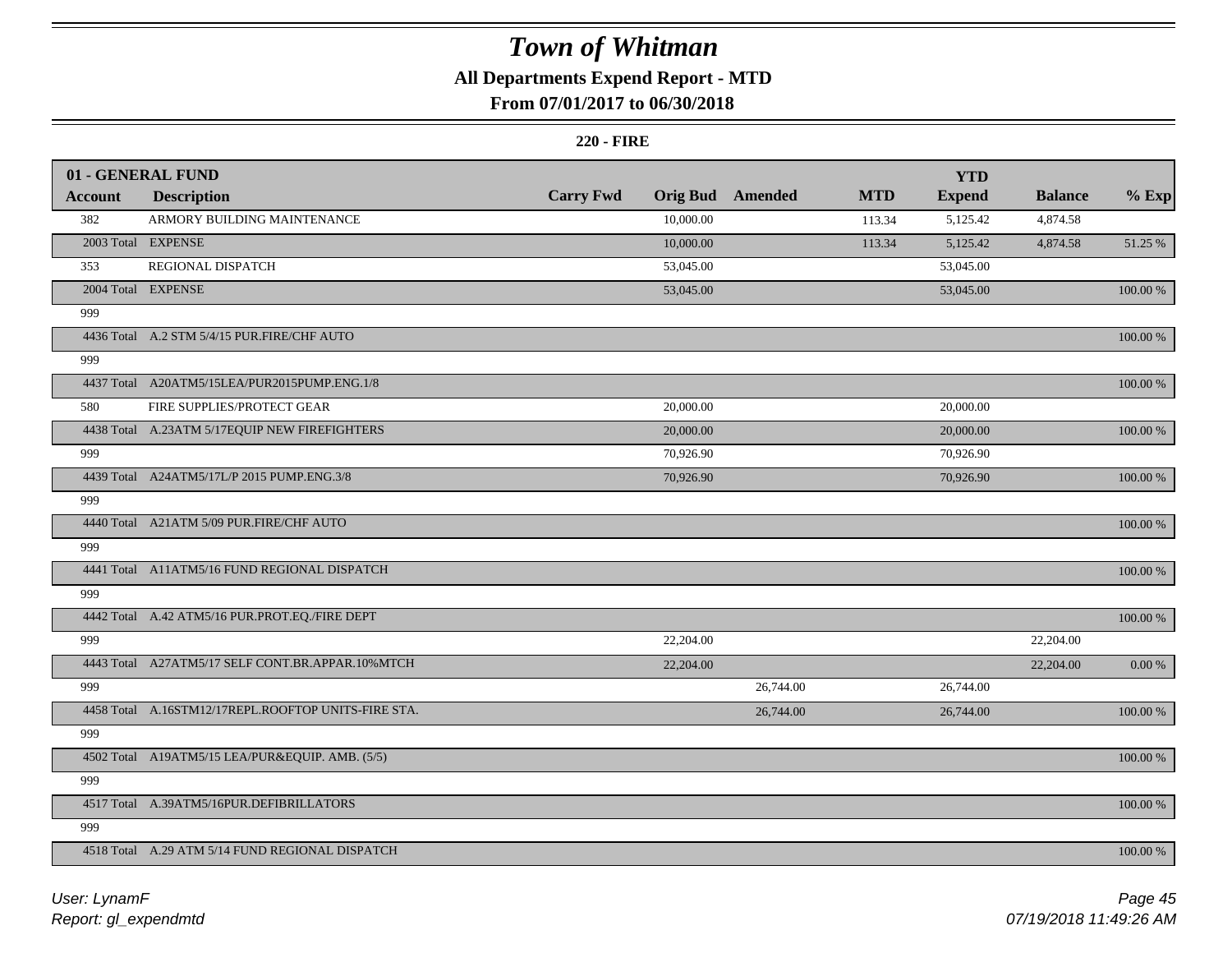### **All Departments Expend Report - MTD**

### **From 07/01/2017 to 06/30/2018**

|                | 01 - GENERAL FUND                                  |                  |                 |            |            | <b>YTD</b>    |                |             |
|----------------|----------------------------------------------------|------------------|-----------------|------------|------------|---------------|----------------|-------------|
| <b>Account</b> | <b>Description</b>                                 | <b>Carry Fwd</b> | <b>Orig Bud</b> | Amended    | <b>MTD</b> | <b>Expend</b> | <b>Balance</b> | $%$ Exp     |
| 999            |                                                    |                  | 60,000.00       | 15,000.00  |            | 11,832.07     | 63,167.93      |             |
|                | 4528 Total A25ATM5/17&19STM12/17REFURB1990PUMP.ENG |                  | 60,000.00       | 15,000.00  |            | 11,832.07     | 63,167.93      | 15.77 %     |
| 999            |                                                    |                  |                 |            |            |               |                |             |
|                | 4530 Total A.16ATM5/14 PUR EMS REPORTING SOFTWARE  |                  |                 |            |            |               |                | 100.00 %    |
| 999            |                                                    |                  | 40,050.28       |            |            | 39,955.74     | 94.54          |             |
| 4547 Total     | A.26 STM5/17 LEA/PUR.2017 AMB. 1/5                 |                  | 40,050.28       |            |            | 39,955.74     | 94.54          | 99.76 %     |
| 999            |                                                    |                  |                 |            |            |               |                |             |
|                | 4554 Total A.38ATM5/16PUR.JAWS OF LIFE TOOLS       |                  |                 |            |            |               |                | 100.00 %    |
| 999            |                                                    |                  |                 |            |            |               |                |             |
|                | 4558 Total A19ATM5/14 REPL. FIRE STA.HEAT UNITS    |                  |                 |            |            |               |                | 100.00 %    |
| 999            |                                                    |                  |                 |            |            |               |                |             |
|                | 4559 Total A.40ATM5/16LEA/PUR&EQ.2012.AMB.4/4      |                  |                 |            |            |               |                | 100.00 %    |
| 999            |                                                    |                  |                 | 50,000.00  |            | 19,391.14     | 30,608.86      |             |
|                | 4566 Total A.18STM12/17RADIO SYSTEM-FIRE DEPT      |                  |                 | 50,000.00  |            | 19,391.14     | 30,608.86      | 38.78%      |
| 999            |                                                    |                  |                 |            |            |               |                |             |
|                | 4567 Total A.37ATM 5/16PUR2.AMB.STRCHS&STRUC.SYS   |                  |                 |            |            |               |                | $100.00~\%$ |
| 999            |                                                    |                  |                 |            |            |               |                |             |
|                | 4568 Total A.18ATM 5/14 PUR/EQ.FIRE COMMAND VEH.   |                  |                 |            |            |               |                | 100.00 %    |
| 220 Total FIRE |                                                    | 21,261.62        | 3,574,479.18    | 201,244.00 | 393,554.80 | 3,457,495.60  | 339,489.20     |             |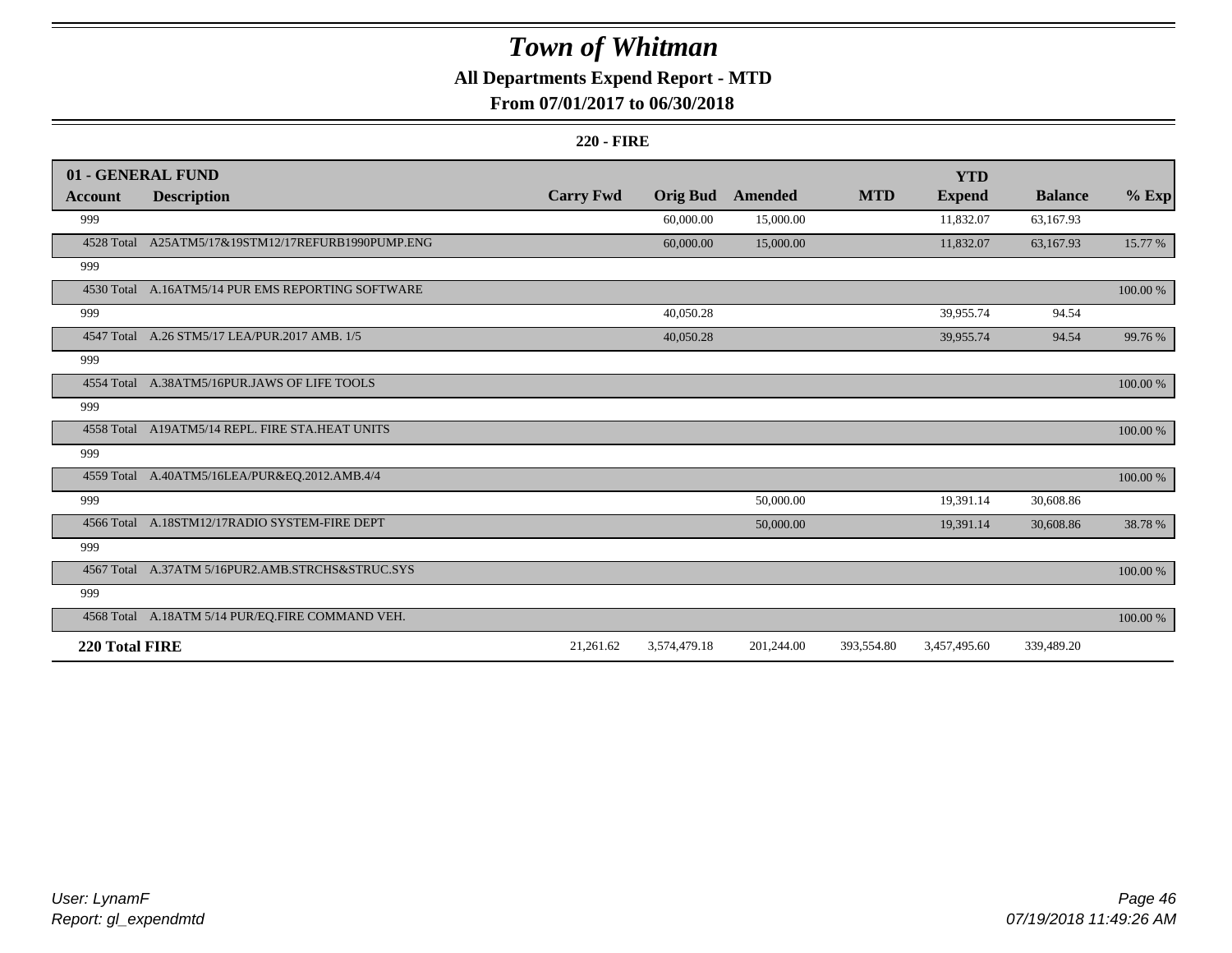**All Departments Expend Report - MTD**

### **From 07/01/2017 to 06/30/2018**

#### **221 - FIRE ALARM MAINTENANCE**

|         | 01 - GENERAL FUND                         |                  |                 |                |            | <b>YTD</b>    |                |          |
|---------|-------------------------------------------|------------------|-----------------|----------------|------------|---------------|----------------|----------|
| Account | <b>Description</b>                        | <b>Carry Fwd</b> | <b>Orig Bud</b> | <b>Amended</b> | <b>MTD</b> | <b>Expend</b> | <b>Balance</b> | $%$ Exp  |
| 585     | MISCELLANEOUS EXPENSE                     |                  |                 |                |            |               |                |          |
|         | 2000 Total EXPENSE                        |                  |                 |                |            |               |                | 100.00 % |
| 945     | FY2013 ENCUMBRANCES                       |                  |                 |                |            |               |                |          |
| 946     | FY2010 ENCUMBRANCES                       |                  |                 |                |            |               |                |          |
| 949     | <b>FY2014 ENCUMBRANCES</b>                |                  |                 |                |            |               |                |          |
|         | 2001 Total EXPENSE                        |                  |                 |                |            |               |                | 100.00 % |
| 999     |                                           |                  |                 |                |            |               |                |          |
|         | 4423 Total A.4STM5/6/02FIRE ALMS.TN.BLDGS |                  |                 |                |            |               |                | 100.00 % |
|         | <b>221 Total FIRE ALARM MAINTENANCE</b>   |                  |                 |                |            |               |                |          |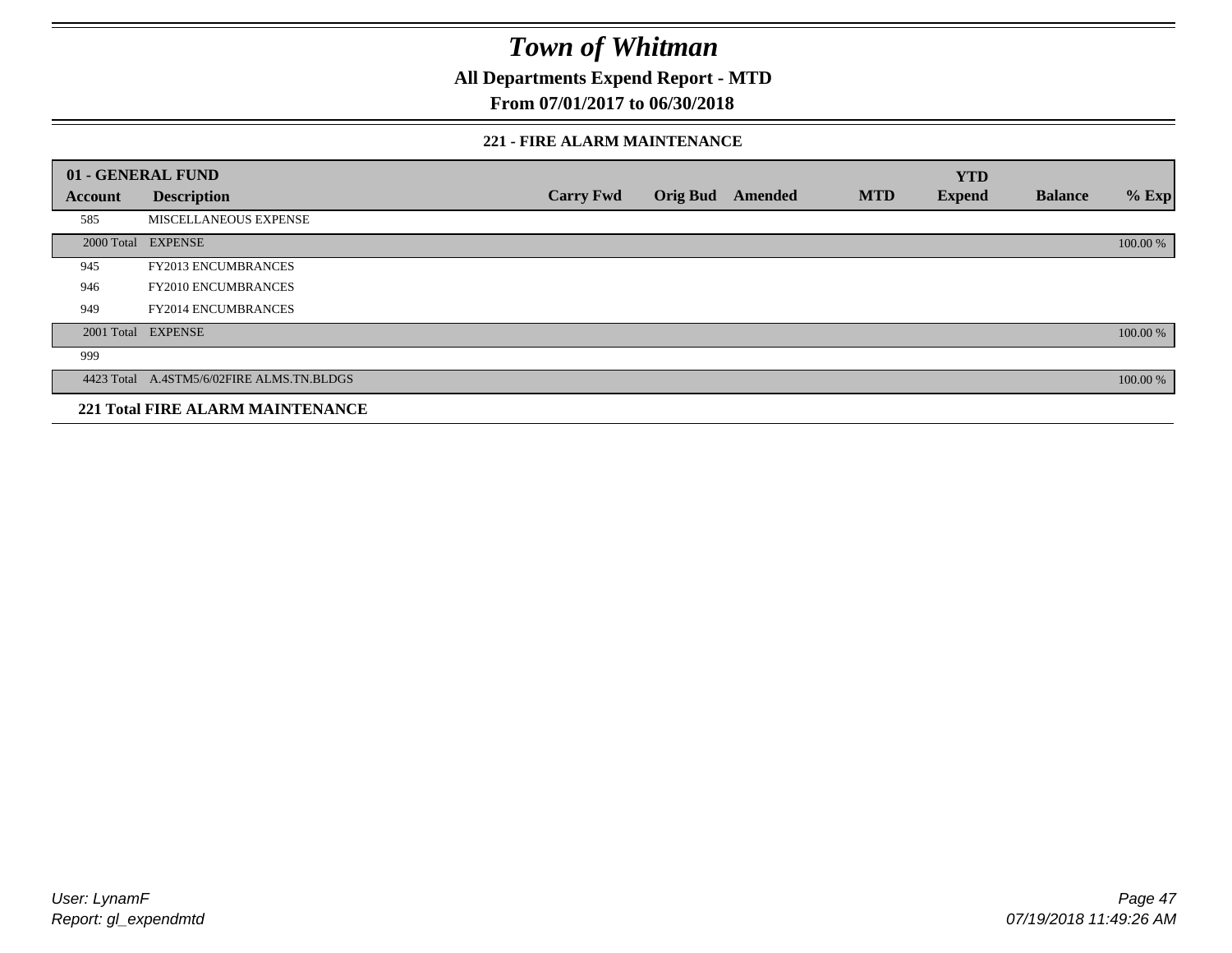### **All Departments Expend Report - MTD**

### **From 07/01/2017 to 06/30/2018**

#### **222 - FOREST FIRES**

|         | 01 - GENERAL FUND             |                  |          |                         |            | <b>YTD</b>    |                |          |
|---------|-------------------------------|------------------|----------|-------------------------|------------|---------------|----------------|----------|
| Account | <b>Description</b>            | <b>Carry Fwd</b> |          | <b>Orig Bud</b> Amended | <b>MTD</b> | <b>Expend</b> | <b>Balance</b> | $%$ Exp  |
| 112     | <b>SALARIES</b>               |                  |          |                         |            |               |                |          |
|         | 1000 Total SALARIES           |                  |          |                         |            |               |                | 100.00 % |
| 585     | MISCELLANEOUS EXPENSE         |                  | 2,000.00 |                         |            | 2,000.00      |                |          |
|         | 2000 Total EXPENSE            |                  | 2,000.00 |                         |            | 2,000.00      |                | 100.00 % |
| 943     | <b>FY2012 ENCUMBRANCES</b>    |                  |          |                         |            |               |                |          |
| 945     | <b>FY2013 ENCUMBRANCES</b>    |                  |          |                         |            |               |                |          |
| 946     | <b>FY2010 ENCUMBRANCES</b>    |                  |          |                         |            |               |                |          |
|         | 2001 Total EXPENSE            |                  |          |                         |            |               |                | 100.00 % |
|         | <b>222 Total FOREST FIRES</b> |                  | 2,000.00 |                         |            | 2,000.00      |                |          |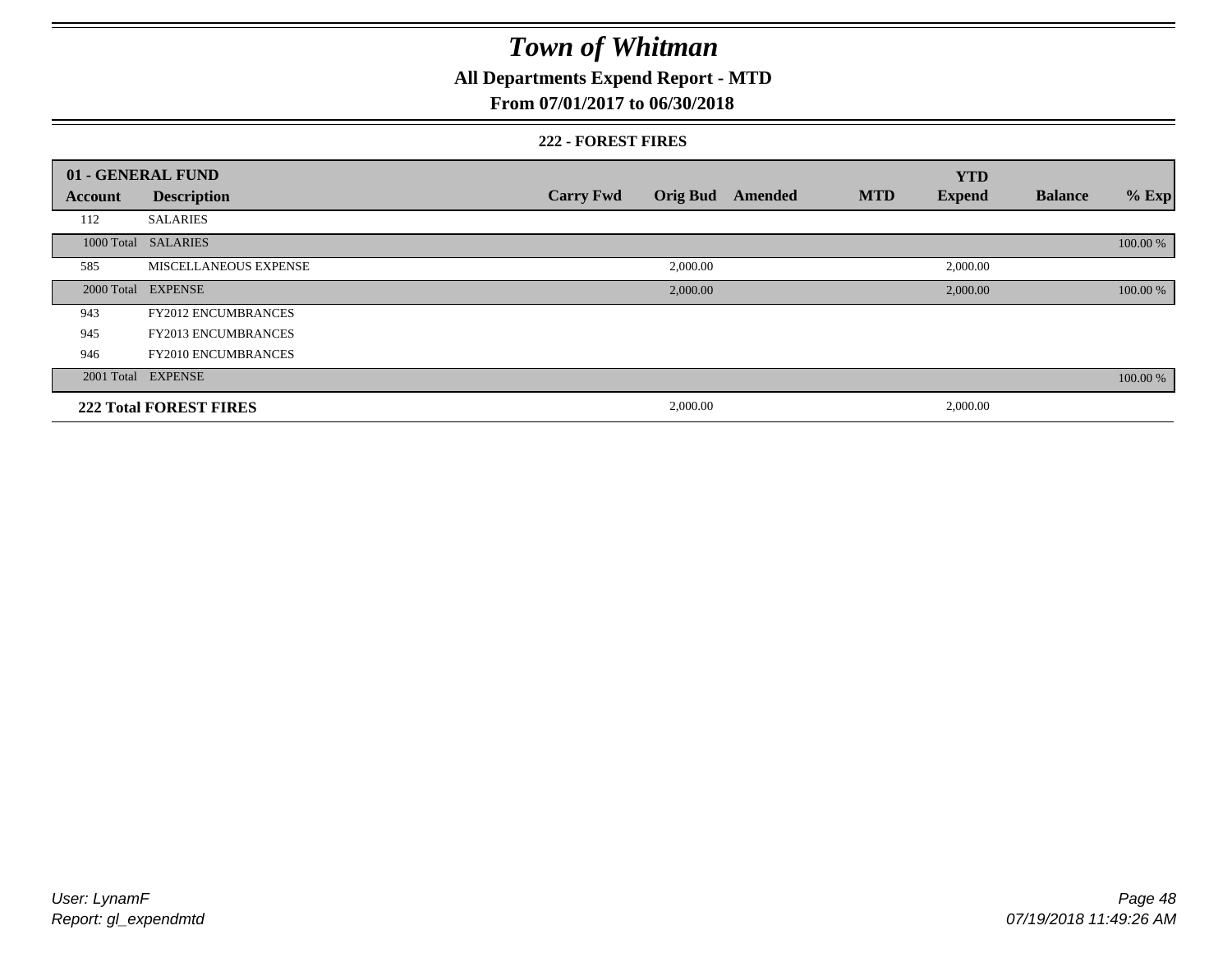**All Departments Expend Report - MTD**

**From 07/01/2017 to 06/30/2018**

#### **230 - RIGHT TO KNOW LAW BUDGET**

|         | 01 - GENERAL FUND                  |                  |                         |            | YTD           |                |            |
|---------|------------------------------------|------------------|-------------------------|------------|---------------|----------------|------------|
| Account | <b>Description</b>                 | <b>Carry Fwd</b> | <b>Orig Bud</b> Amended | <b>MTD</b> | <b>Expend</b> | <b>Balance</b> | $%$ Exp    |
| 585     | MISCELLANEOUS EXPENSE              |                  |                         |            |               |                |            |
|         | 2000 Total EXPENSE                 |                  |                         |            |               |                | $100.00\%$ |
|         | 230 Total RIGHT TO KNOW LAW BUDGET |                  |                         |            |               |                |            |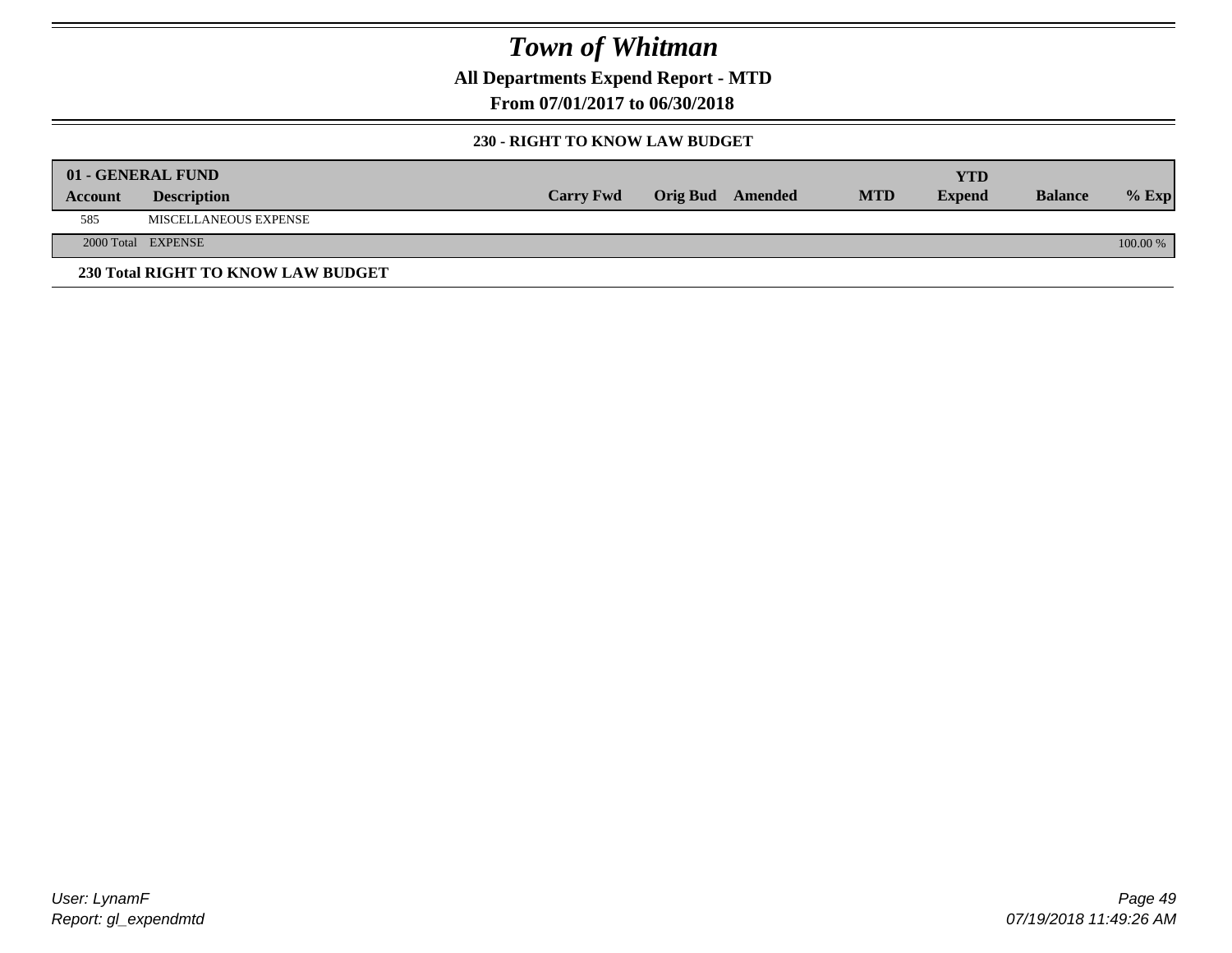**All Departments Expend Report - MTD**

**From 07/01/2017 to 06/30/2018**

#### **231 - AMBULANCE REPAIR**

| 01 - GENERAL FUND |                                   |                  |                 |         |            | <b>YTD</b>    |                |          |
|-------------------|-----------------------------------|------------------|-----------------|---------|------------|---------------|----------------|----------|
| Account           | <b>Description</b>                | <b>Carry Fwd</b> | <b>Orig Bud</b> | Amended | <b>MTD</b> | <b>Expend</b> | <b>Balance</b> | $%$ Exp  |
| 585               | MISCELLANEOUS EXPENSE             |                  | 25,000.00       |         | 855.52     | 25,000.00     |                |          |
|                   | 2000 Total EXPENSE                |                  | 25,000.00       |         | 855.52     | 25,000.00     |                | 100.00 % |
| 939               | <b>FY2015 ENCUMBRANCES</b>        |                  |                 |         |            |               |                |          |
|                   | 2001 Total EXPENSE                |                  |                 |         |            |               |                | 100.00 % |
|                   | <b>231 Total AMBULANCE REPAIR</b> |                  | 25,000.00       |         | 855.52     | 25,000.00     |                |          |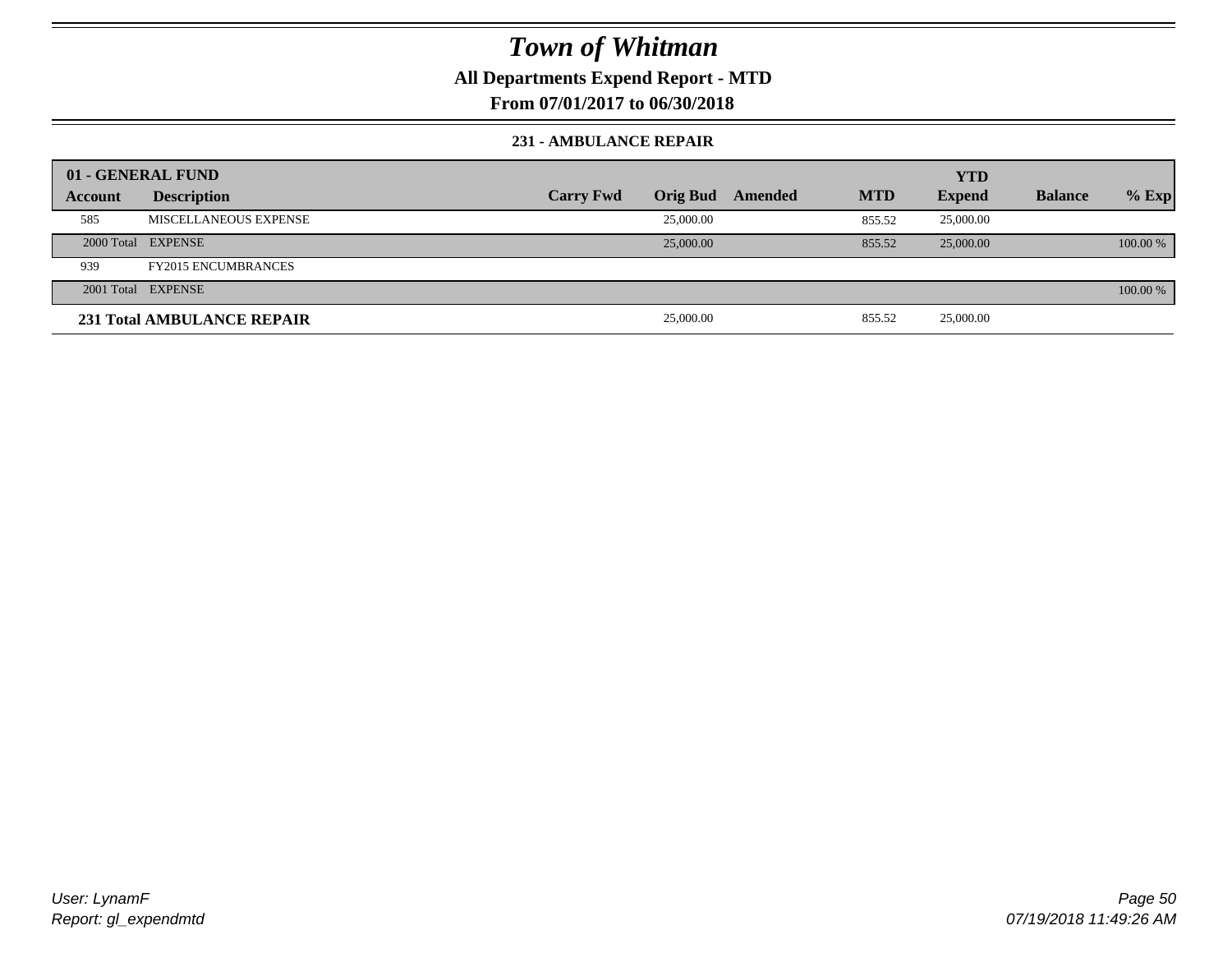**All Departments Expend Report - MTD**

**From 07/01/2017 to 06/30/2018**

#### **233 - AMBULANCE BILLING**

|         | 01 - GENERAL FUND                  |                  |                 |           |            | <b>YTD</b>    |                |          |
|---------|------------------------------------|------------------|-----------------|-----------|------------|---------------|----------------|----------|
| Account | <b>Description</b>                 | <b>Carry Fwd</b> | <b>Orig Bud</b> | Amended   | <b>MTD</b> | <b>Expend</b> | <b>Balance</b> | $%$ Exp  |
| 252     | <b>SERVICES</b>                    |                  | 28,000.00       | 12,000.00 | 3,448.47   | 35,399.94     | 4,600.06       |          |
|         | 2000 Total EXPENSE                 |                  | 28,000.00       | 12,000.00 | 3,448.47   | 35,399.94     | 4,600.06       | 88.49 %  |
| 941     | FY 2017 ENCUMBRANCES               | 3,254.58         |                 |           |            | 3,254.58      |                |          |
| 943     | <b>FY2012 ENCUMBRANCES</b>         |                  |                 |           |            |               |                |          |
| 945     | <b>FY2013 ENCUMBRANCES</b>         |                  |                 |           |            |               |                |          |
| 946     | <b>FY2010 ENCUMBRANCES</b>         |                  |                 |           |            |               |                |          |
| 949     | <b>FY2014 ENCUMBRANCES</b>         |                  |                 |           |            |               |                |          |
| 959     | <b>FY2006 ENCUMBRANCES</b>         |                  |                 |           |            |               |                |          |
|         | 2001 Total EXPENSE                 | 3,254.58         |                 |           |            | 3,254.58      |                | 100.00 % |
|         | <b>233 Total AMBULANCE BILLING</b> | 3,254.58         | 28,000.00       | 12,000.00 | 3,448.47   | 38,654.52     | 4,600.06       |          |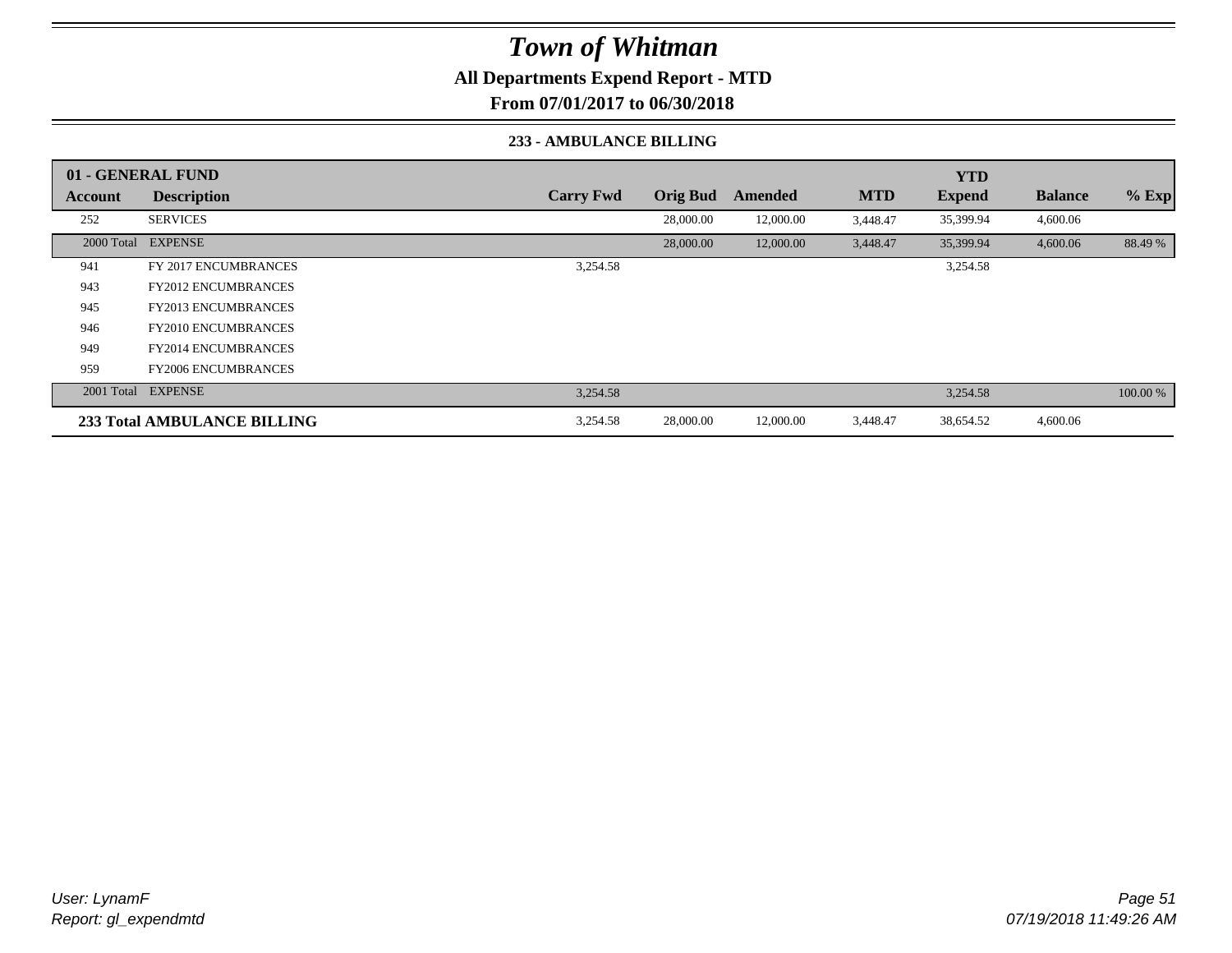**All Departments Expend Report - MTD**

**From 07/01/2017 to 06/30/2018**

#### **241 - BUILDING INSPECTOR**

|                | 01 - GENERAL FUND                   |                  |                                       | <b>YTD</b>    |                |          |
|----------------|-------------------------------------|------------------|---------------------------------------|---------------|----------------|----------|
| <b>Account</b> | <b>Description</b>                  | <b>Carry Fwd</b> | <b>Orig Bud</b> Amended<br><b>MTD</b> | <b>Expend</b> | <b>Balance</b> | $%$ Exp  |
| 120            | SALARIES-PART TIME                  | 64,201.00        | 6,173.39                              | 64,201.00     |                |          |
|                | 1000 Total SALARIES                 | 64,201.00        | 6,173.39                              | 64,201.00     |                | 100.00 % |
| 121            | <b>CLERICAL I</b>                   | 46,257.00        | 4,447.70                              | 46,009.66     | 247.34         |          |
|                | 1001 Total SALARIES                 | 46,257.00        | 4,447.70                              | 46,009.66     | 247.34         | 99.46 %  |
| 126            | <b>CLERICAL II</b>                  |                  |                                       |               |                |          |
|                | 1002 Total SALARIES                 |                  |                                       |               |                | 100.00 % |
| 133            | <b>ASSISTANT</b>                    | 1,700.00         |                                       | 350.00        | 1,350.00       |          |
|                | 1003 Total SALARIES                 | 1,700.00         |                                       | 350.00        | 1,350.00       | 20.58 %  |
| 242            | <b>VEHICLE MAINTENANCE</b>          |                  | 39.99                                 | 39.99         | $-39.99$       |          |
| 340            | <b>TELEPHONE</b>                    |                  |                                       |               |                |          |
| 343            | <b>CELL PHONES</b>                  |                  | 50.99                                 | 458.91        | $-458.91$      |          |
| 420            | <b>OFFICE SUPPLIES</b>              |                  | 358.53                                | 1,740.21      | $-1,740.21$    |          |
| 481            | <b>GASOLINE</b>                     |                  |                                       |               |                |          |
| 585            | MISCELLANEOUS EXPENSE               | 4,869.00         |                                       |               | 4,869.00       |          |
| 730            | <b>ASSOCIATION DUES</b>             |                  |                                       | 205.00        | $-205.00$      |          |
| 731            | <b>MEETINGS</b>                     |                  | 25.00                                 | 508.50        | $-508.50$      |          |
| 746            | <b>AUTO EXPENSE</b>                 |                  | 86.78                                 | 727.39        | $-727.39$      |          |
|                | 2000 Total EXPENSE                  | 4,869.00         | 561.29                                | 3,680.00      | 1,189.00       | 75.58 %  |
| 710            | IN STATE TRAVEL                     |                  |                                       |               |                |          |
| 746            | <b>AUTO EXPENSE</b>                 | 800.00           |                                       | 406.55        | 393.45         |          |
|                | 2001 Total EXPENSE                  | 800.00           |                                       | 406.55        | 393.45         | 50.81 %  |
| 940            | FY2016 ENCUMBRANCES                 |                  |                                       |               |                |          |
| 943            | FY2012 ENCUMBRANCES                 |                  |                                       |               |                |          |
| 939            | FY2015 ENCUMBRANCES                 |                  |                                       |               |                |          |
| 949            | FY2014 ENCUMBRANCES                 |                  |                                       |               |                |          |
|                | 2002 Total EXPENSE                  |                  |                                       |               |                | 100.00 % |
| 750            | RS.FD.-DEMO.BARN-655 WASHINGTON ST. |                  |                                       |               |                |          |
|                | 2003 Total EXPENSE                  |                  |                                       |               |                | 100.00 % |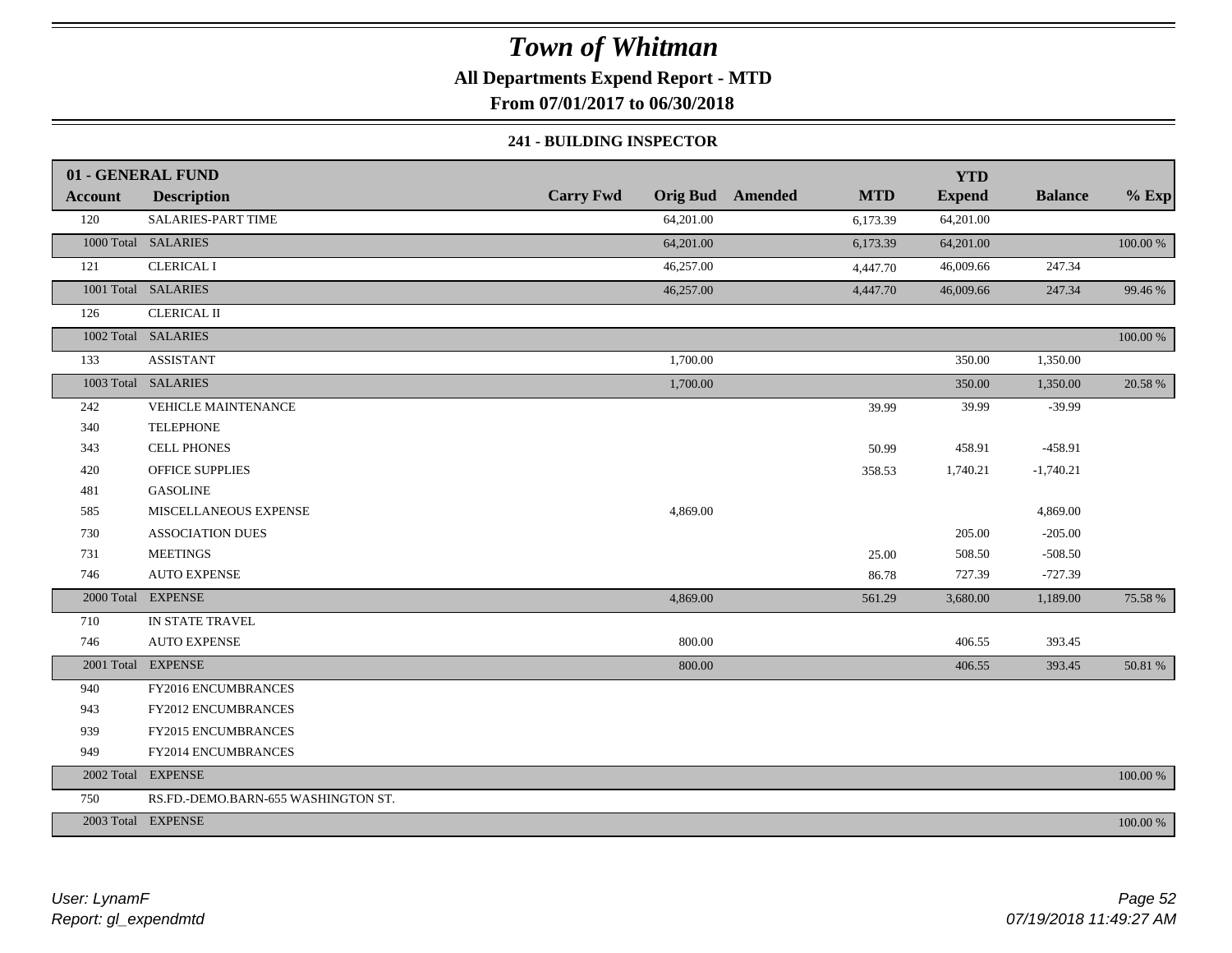### **All Departments Expend Report - MTD**

### **From 07/01/2017 to 06/30/2018**

#### **241 - BUILDING INSPECTOR**

|         | 01 - GENERAL FUND                     |                  |            |         |            | <b>YTD</b>    |                |            |
|---------|---------------------------------------|------------------|------------|---------|------------|---------------|----------------|------------|
| Account | <b>Description</b>                    | <b>Carry Fwd</b> | Orig Bud   | Amended | <b>MTD</b> | <b>Expend</b> | <b>Balance</b> | $%$ Exp    |
| 753     | RS.FD.-COND.PROP.- 64 STAR ST.        |                  |            |         |            |               |                |            |
| 754     | RES. FND. TR. - BOARD UP 35 EAST AVE. |                  |            |         |            |               |                |            |
|         | 2004 Total EXPENSE                    |                  |            |         |            |               |                | $100.00\%$ |
|         | 241 Total BUILDING INSPECTOR          |                  | 117,827.00 |         | 11,182.38  | 114,647.21    | 3,179.79       |            |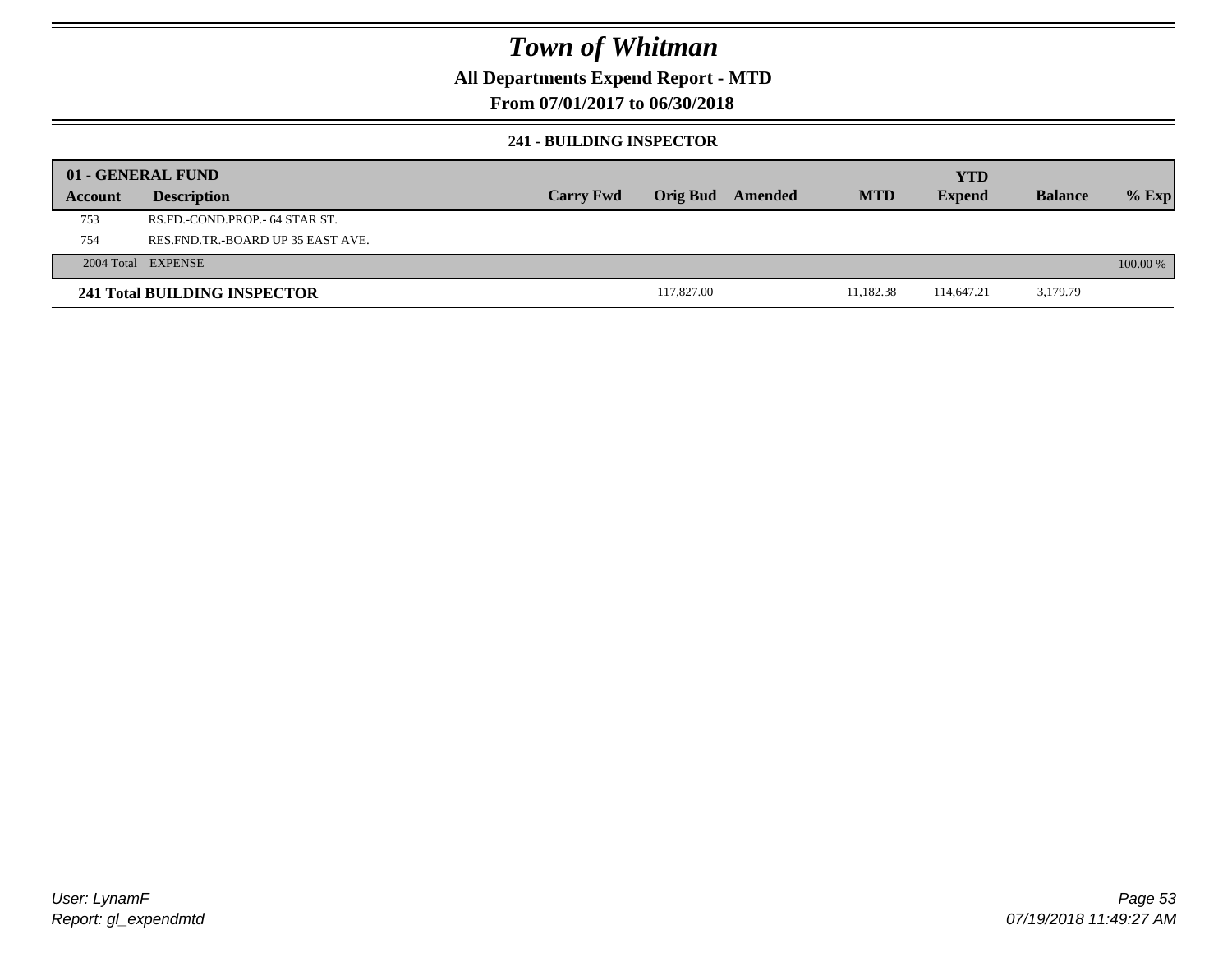### **All Departments Expend Report - MTD**

**From 07/01/2017 to 06/30/2018**

#### **242 - GAS INSPECTOR**

|                | 01 - GENERAL FUND              |                                     |                       | <b>YTD</b>    |                |          |
|----------------|--------------------------------|-------------------------------------|-----------------------|---------------|----------------|----------|
| <b>Account</b> | <b>Description</b>             | <b>Orig Bud</b><br><b>Carry Fwd</b> | <b>MTD</b><br>Amended | <b>Expend</b> | <b>Balance</b> | $%$ Exp  |
| 120            | <b>SALARIES-PART TIME</b>      | 4,571.00                            | 380.88                | 4,571.00      |                |          |
|                | 1000 Total SALARIES            | 4,571.00                            | 380.88                | 4,571.00      |                | 100.00 % |
| 420            | <b>OFFICE SUPPLIES</b>         |                                     |                       |               |                |          |
| 585            | MISCELLANEOUS EXPENSE          | 400.00                              |                       |               | 400.00         |          |
| 710            | IN STATE TRAVEL                |                                     |                       | 127.04        | $-127.04$      |          |
| 731            | <b>MEETINGS</b>                |                                     |                       | 270.00        | $-270.00$      |          |
|                | 2000 Total EXPENSE             | 400.00                              |                       | 397.04        | 2.96           | 99.26 %  |
|                | <b>242 Total GAS INSPECTOR</b> | 4,971.00                            | 380.88                | 4,968.04      | 2.96           |          |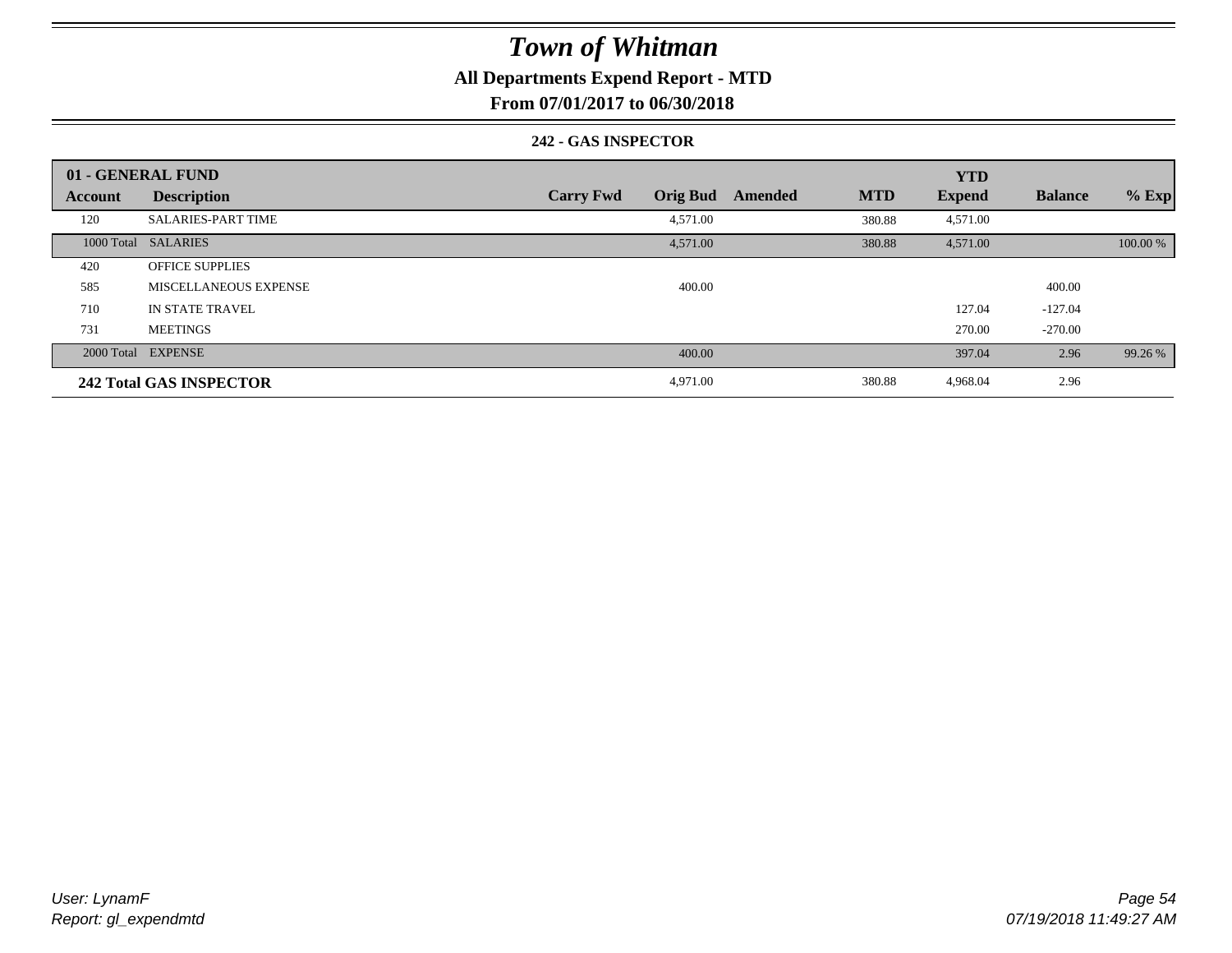### **All Departments Expend Report - MTD**

**From 07/01/2017 to 06/30/2018**

#### **243 - PLUMBING INSPECTOR**

|         | 01 - GENERAL FUND            |                                     |                       | <b>YTD</b>    |                |          |
|---------|------------------------------|-------------------------------------|-----------------------|---------------|----------------|----------|
| Account | <b>Description</b>           | <b>Orig Bud</b><br><b>Carry Fwd</b> | <b>MTD</b><br>Amended | <b>Expend</b> | <b>Balance</b> | $%$ Exp  |
| 120     | <b>SALARIES-PART TIME</b>    | 11.106.00                           | 925.50                | 11,106.00     |                |          |
|         | 1000 Total SALARIES          | 11,106.00                           | 925.50                | 11,106.00     |                | 100.00 % |
| 420     | <b>OFFICE SUPPLIES</b>       |                                     |                       |               |                |          |
| 585     | <b>MISCELLANEOUS EXPENSE</b> | 500.00                              |                       |               | 500.00         |          |
| 710     | IN STATE TRAVEL              |                                     | 21.25                 | 56.67         | $-56.67$       |          |
| 731     | <b>MEETINGS</b>              |                                     |                       | 365.00        | $-365.00$      |          |
|         | 2000 Total EXPENSE           | 500.00                              | 21.25                 | 421.67        | 78.33          | 84.33 %  |
|         | 243 Total PLUMBING INSPECTOR | 11,606.00                           | 946.75                | 11,527.67     | 78.33          |          |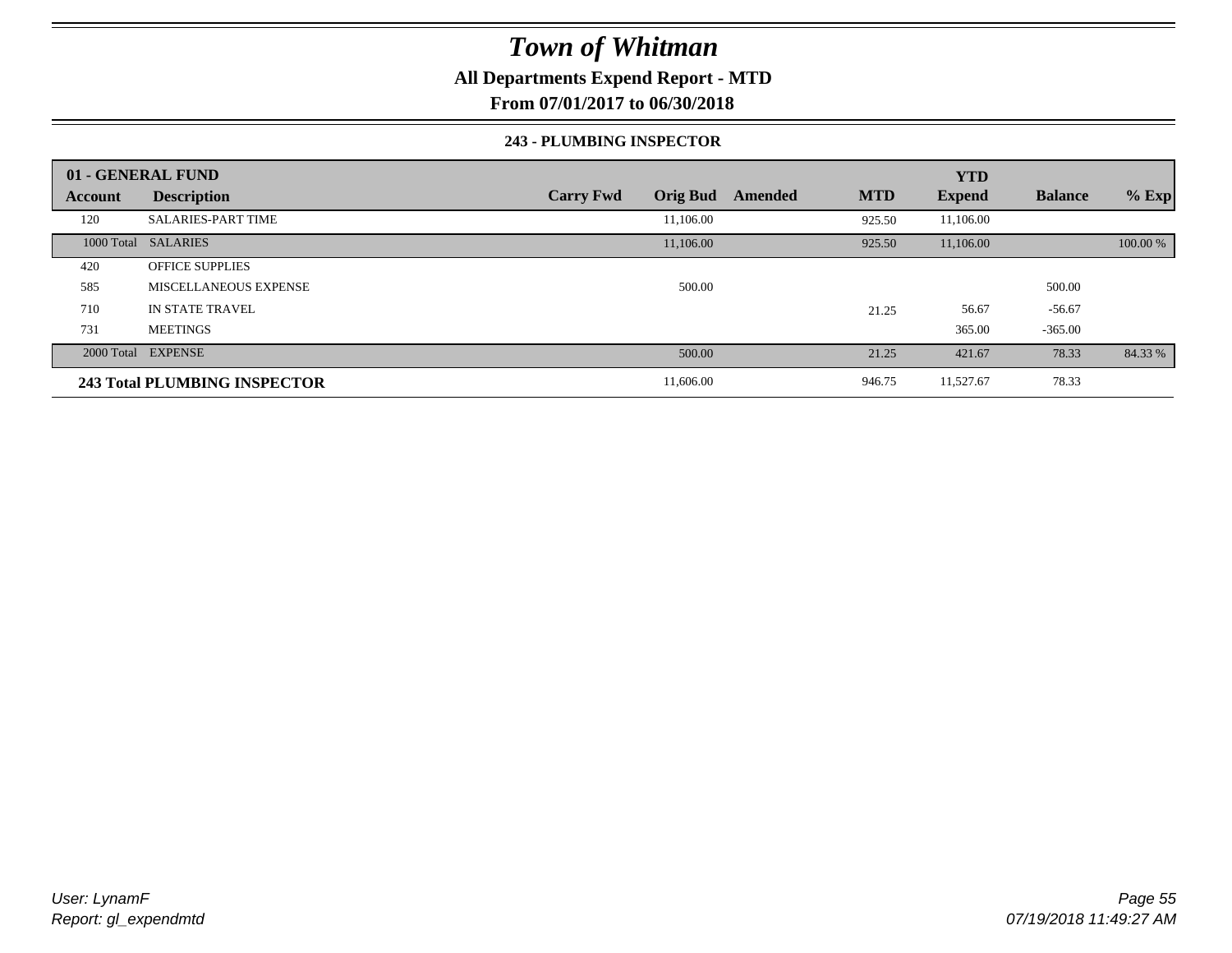**All Departments Expend Report - MTD**

**From 07/01/2017 to 06/30/2018**

#### **244 - SEALER OF WEIGHTS & MEASURES**

|         | 01 - GENERAL FUND                        |                  |                 |         |            | <b>YTD</b>    |                |          |
|---------|------------------------------------------|------------------|-----------------|---------|------------|---------------|----------------|----------|
| Account | <b>Description</b>                       | <b>Carry Fwd</b> | <b>Orig Bud</b> | Amended | <b>MTD</b> | <b>Expend</b> | <b>Balance</b> | $%$ Exp  |
| 120     | <b>SALARIES-PART TIME</b>                |                  | 4,526.00        |         | 377.16     | 3,960.18      | 565.82         |          |
|         | 1000 Total SALARIES                      |                  | 4,526.00        |         | 377.16     | 3,960.18      | 565.82         | 87.49 %  |
| 420     | <b>OFFICE SUPPLIES</b>                   |                  |                 |         |            | 145.00        | $-145.00$      |          |
| 585     | MISCELLANEOUS EXPENSE                    |                  | 550.00          |         |            | 58.00         | 492.00         |          |
| 710     | IN STATE TRAVEL                          |                  |                 |         |            |               |                |          |
| 730     | <b>ASSOCIATION DUES</b>                  |                  |                 |         |            |               |                |          |
| 731     | <b>MEETINGS</b>                          |                  |                 |         |            |               |                |          |
|         | 2000 Total EXPENSE                       |                  | 550.00          |         |            | 203.00        | 347.00         | 36.90 %  |
| 243     | EQUIPMENT MAINTENANCE                    |                  | 125.00          |         |            |               | 125.00         |          |
|         | 2001 Total EXPENSE                       |                  | 125.00          |         |            |               | 125.00         | 0.00 %   |
| 949     | <b>FY2014 ENCUMBRANCES</b>               |                  |                 |         |            |               |                |          |
|         | 2002 Total EXPENSE                       |                  |                 |         |            |               |                | 100.00 % |
| 999     |                                          |                  |                 |         |            |               |                |          |
|         | 3801 Total RESERVE FND.TRAN. - EQUIPMENT |                  |                 |         |            |               |                | 100.00 % |
|         | 244 Total SEALER OF WEIGHTS & MEASURES   |                  | 5,201.00        |         | 377.16     | 4,163.18      | 1,037.82       |          |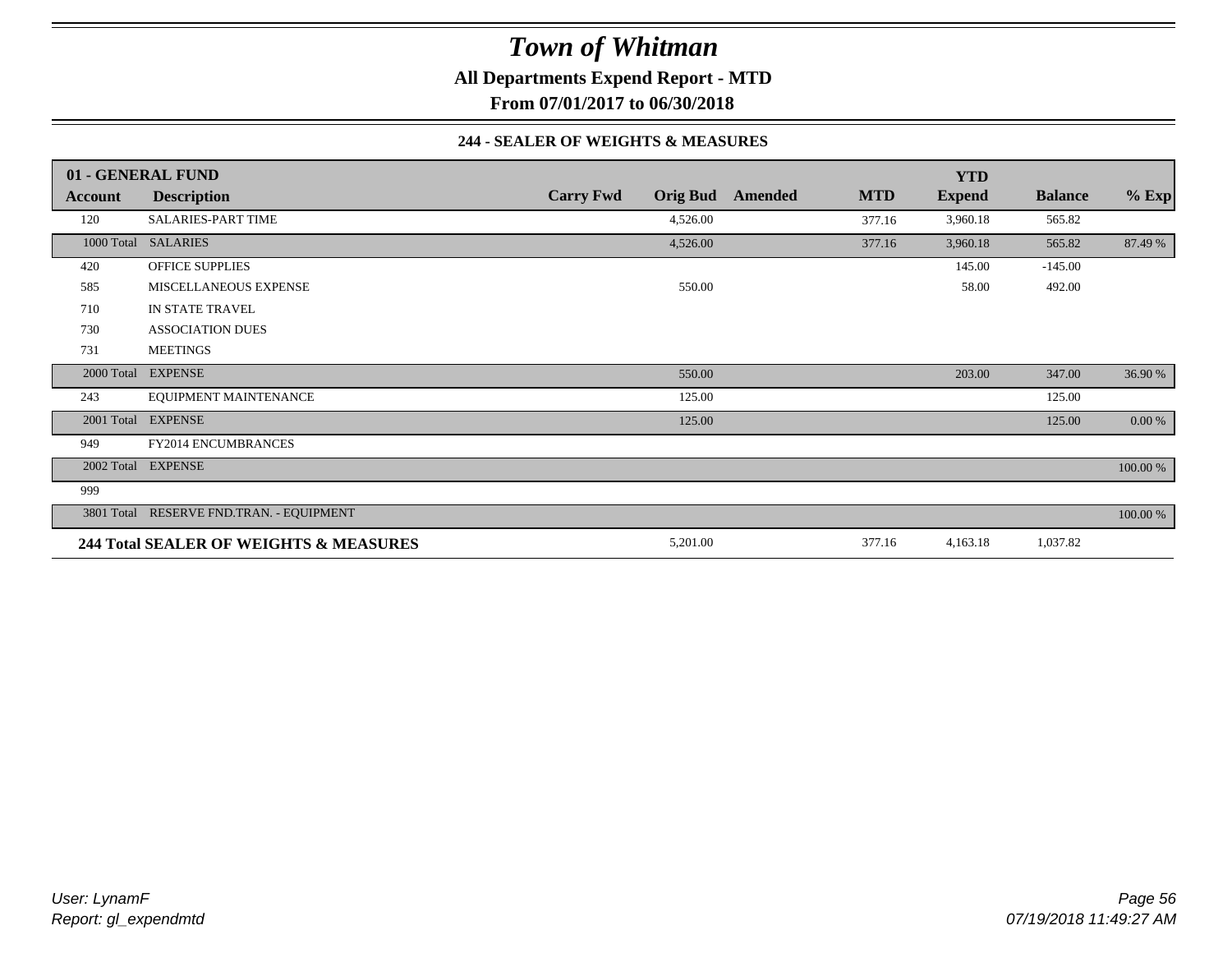**All Departments Expend Report - MTD**

**From 07/01/2017 to 06/30/2018**

#### **245 - ELECTRICAL INSPECTOR**

|         | 01 - GENERAL FUND                     |                  |                 |         |            | <b>YTD</b>    |                |          |
|---------|---------------------------------------|------------------|-----------------|---------|------------|---------------|----------------|----------|
| Account | <b>Description</b>                    | <b>Carry Fwd</b> | <b>Orig Bud</b> | Amended | <b>MTD</b> | <b>Expend</b> | <b>Balance</b> | $%$ Exp  |
| 120     | <b>SALARIES-PART TIME</b>             |                  | 16,454.00       |         | 1,371.13   | 16,454.00     |                |          |
| 219     | <b>EMERGENCY RESPONSE</b>             |                  | 1,200.00        | 300.00  | 120.00     | 1,500.00      |                |          |
|         | 1000 Total SALARIES                   |                  | 17,654.00       | 300.00  | 1,491.13   | 17,954.00     |                | 100.00 % |
| 340     | <b>TELEPHONE</b>                      |                  |                 |         |            |               |                |          |
| 343     | <b>CELL PHONES</b>                    |                  |                 |         |            |               |                |          |
| 420     | <b>OFFICE SUPPLIES</b>                |                  |                 |         |            |               |                |          |
| 585     | <b>MISCELLANEOUS EXPENSE</b>          |                  | 2,600.00        |         |            | 100.00        | 2,500.00       |          |
| 710     | <b>IN STATE TRAVEL</b>                |                  |                 |         |            | 53.90         | $-53.90$       |          |
| 948     | <b>FY07 ENCUMBRANCES</b>              |                  |                 |         |            |               |                |          |
|         | 2000 Total EXPENSE                    |                  | 2,600.00        |         |            | 153.90        | 2,446.10       | 5.91 %   |
| 948     | <b>FY07 ENCUMBRANCES</b>              |                  |                 |         |            |               |                |          |
|         | 2001 Total EXPENSE                    |                  |                 |         |            |               |                | 100.00 % |
|         | <b>245 Total ELECTRICAL INSPECTOR</b> |                  | 20,254.00       | 300.00  | 1,491.13   | 18,107.90     | 2,446.10       |          |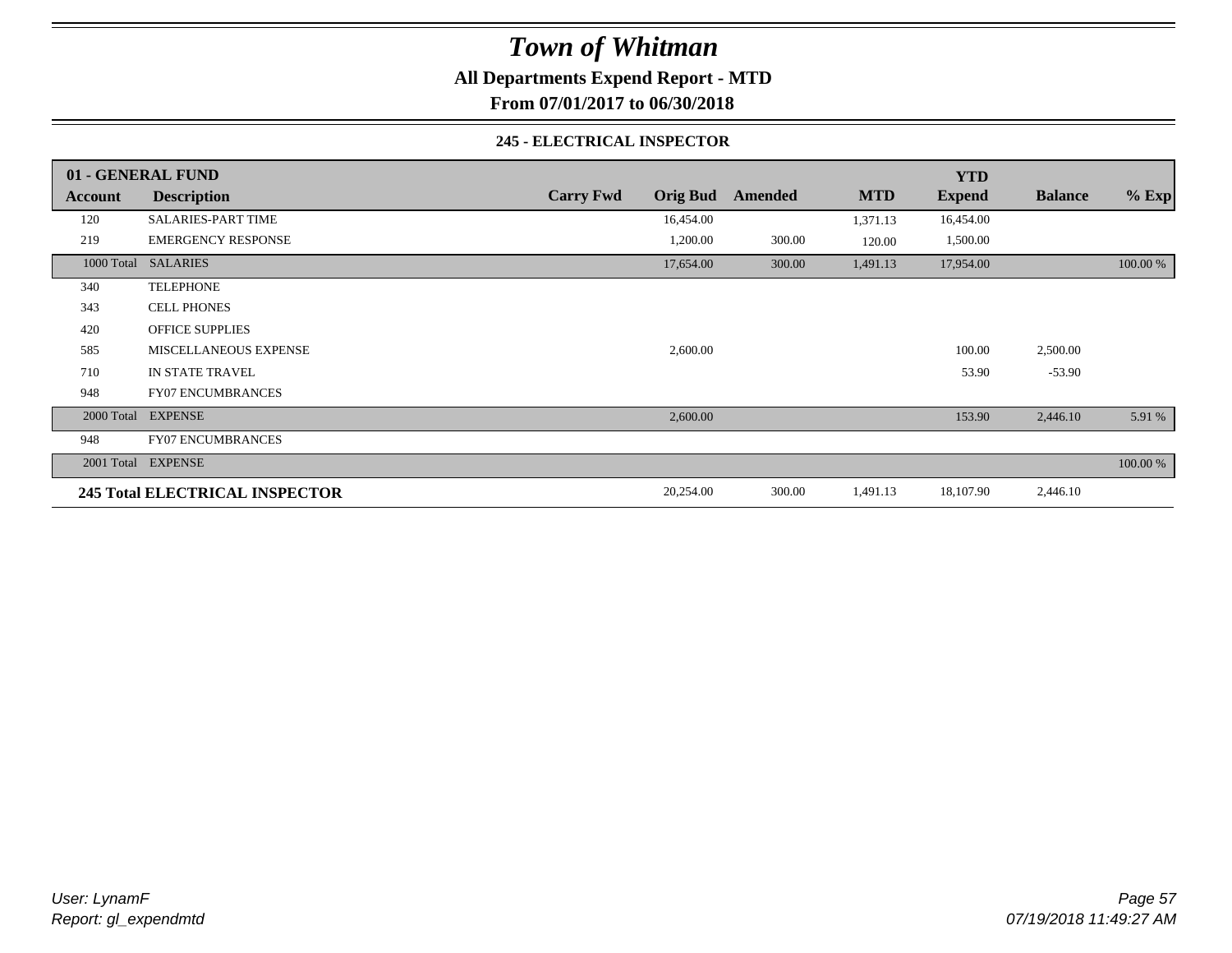### **All Departments Expend Report - MTD**

### **From 07/01/2017 to 06/30/2018**

#### **291 - CIVIL DEFENSE**

|                | 01 - GENERAL FUND              |                  |           |                         |            | <b>YTD</b>    |                |             |
|----------------|--------------------------------|------------------|-----------|-------------------------|------------|---------------|----------------|-------------|
| <b>Account</b> | <b>Description</b>             | <b>Carry Fwd</b> |           | <b>Orig Bud</b> Amended | <b>MTD</b> | <b>Expend</b> | <b>Balance</b> | $%$ Exp     |
| 112            | <b>SALARIES</b>                |                  |           |                         |            |               |                |             |
|                | 1000 Total SALARIES            |                  |           |                         |            |               |                | 100.00 %    |
| 116            | <b>CLERICAL</b>                |                  | 3,742.00  |                         | 935.50     | 3,742.00      |                |             |
|                | 1001 Total SALARIES            |                  | 3,742.00  |                         | 935.50     | 3,742.00      |                | 100.00 %    |
| 242            | <b>VEHICLE MAINTENANCE</b>     |                  |           |                         |            |               |                |             |
| 243            | EQUIPMENT MAINTENANCE          |                  |           |                         |            |               |                |             |
| 311            | <b>COMPUTER SERVICES</b>       |                  |           |                         |            |               |                |             |
| 340            | <b>TELEPHONE</b>               |                  |           |                         |            |               |                |             |
| 343            | <b>CELL PHONES</b>             |                  |           |                         | 39.99      | 479.88        | $-479.88$      |             |
| 748            | <b>GENERATOR MAINTENANCE</b>   |                  |           |                         |            |               |                |             |
| 420            | <b>OFFICE SUPPLIES</b>         |                  |           |                         |            |               |                |             |
| 582            | <b>UNIFORMS</b>                |                  |           |                         |            |               |                |             |
| 585            | MISCELLANEOUS EXPENSE          |                  | 3,500.00  |                         |            | 2,908.17      | 591.83         |             |
| 730            | <b>ASSOCIATION DUES</b>        |                  |           |                         |            |               |                |             |
| 740            | <b>INSURANCE PREMIUMS</b>      |                  |           |                         |            |               |                |             |
|                | 2000 Total EXPENSE             |                  | 3,500.00  |                         | 39.99      | 3,388.05      | 111.95         | 96.80%      |
| 311            | <b>COMPUTER SERVICES</b>       |                  |           |                         |            |               |                |             |
| 343            | <b>CELL PHONES</b>             |                  |           |                         |            |               |                |             |
| 739            | <b>AUXILIARY POLICE</b>        |                  |           |                         |            |               |                |             |
|                | 2001 Total EXPENSE             |                  |           |                         |            |               |                | 100.00 %    |
| 943            | FY2012 ENCUMBRANCES            |                  |           |                         |            |               |                |             |
| 946            | FY2010 ENCUMBRANCES            |                  |           |                         |            |               |                |             |
| 949            | FY2014 ENCUMBRANCES            |                  |           |                         |            |               |                |             |
|                | 2002 Total EXPENSE             |                  |           |                         |            |               |                | $100.00~\%$ |
| 748            | <b>GENERATOR MAINTENANCE</b>   |                  | 7,300.00  |                         |            | 7,248.05      | 51.95          |             |
|                | 2003 Total EXPENSE             |                  | 7,300.00  |                         |            | 7,248.05      | 51.95          | 99.28 %     |
|                | <b>291 Total CIVIL DEFENSE</b> |                  | 14,542.00 |                         | 975.49     | 14,378.10     | 163.90         |             |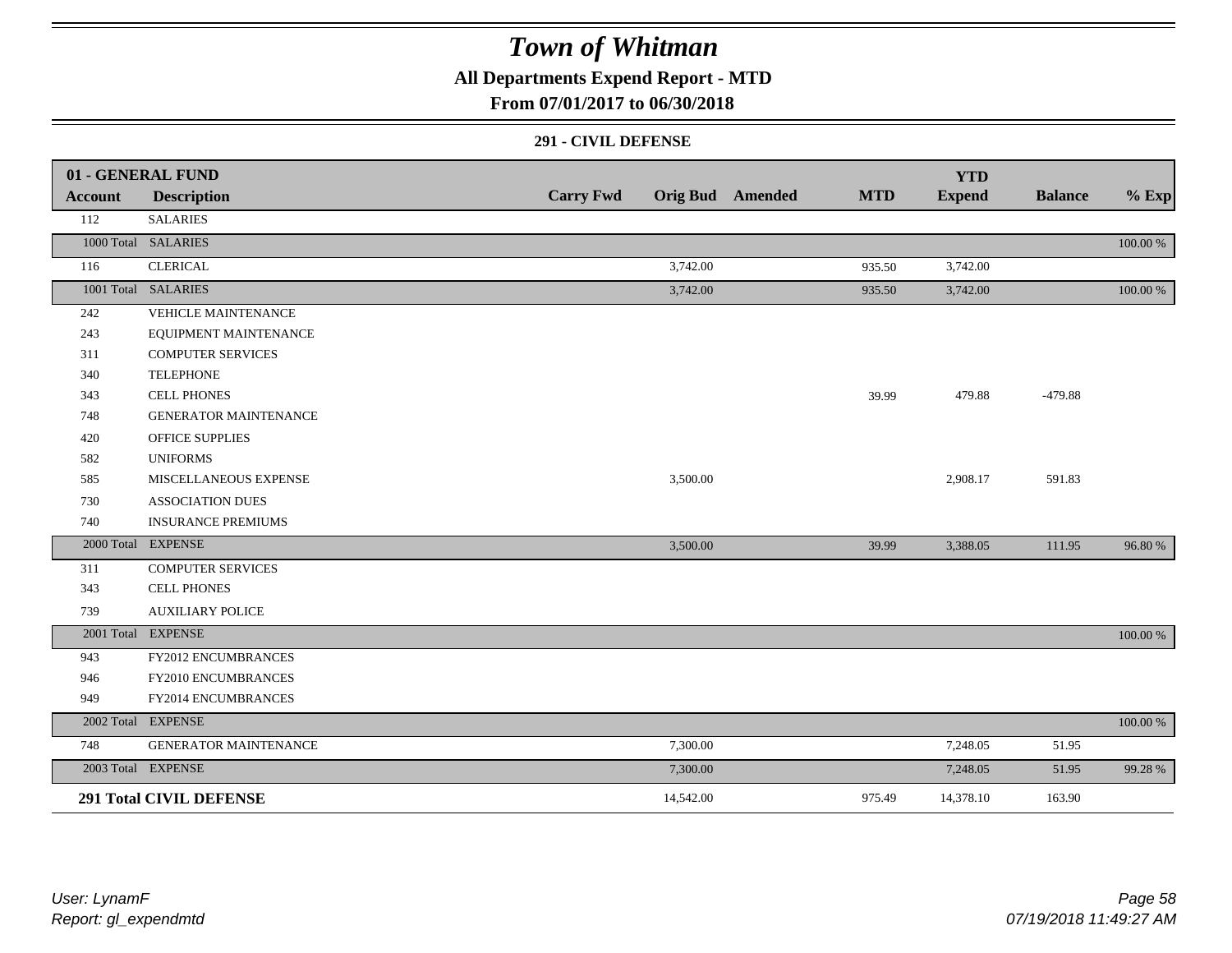**All Departments Expend Report - MTD**

**From 07/01/2017 to 06/30/2018**

### **292 - SMALL ANIMAL CONTROL**

|                | 01 - GENERAL FUND                                  |                  |           |                         |            | <b>YTD</b>    |                |          |
|----------------|----------------------------------------------------|------------------|-----------|-------------------------|------------|---------------|----------------|----------|
| <b>Account</b> | <b>Description</b>                                 | <b>Carry Fwd</b> |           | <b>Orig Bud</b> Amended | <b>MTD</b> | <b>Expend</b> | <b>Balance</b> | $%$ Exp  |
| 112            | <b>SALARIES</b>                                    |                  | 29,195.00 | 6,400.49                | 4,218.90   | 33,063.63     | 2,531.86       |          |
|                | 1000 Total SALARIES                                |                  | 29,195.00 | 6,400.49                | 4,218.90   | 33,063.63     | 2,531.86       | 92.88%   |
| 120            | SALARIES-PART TIME                                 |                  | 15,641.00 | $-6,400.49$             |            | 9,240.51      |                |          |
|                | 1001 Total SALARIES                                |                  | 15,641.00 | $-6,400.49$             |            | 9,240.51      |                | 100.00 % |
| 210            | <b>ELECTRICITY</b>                                 |                  |           |                         | 605.76     | 1,836.89      | $-1,836.89$    |          |
| 212            | <b>GAS (NATURAL)</b>                               |                  |           |                         | 848.62     | 1,424.40      | $-1,424.40$    |          |
| 242            | <b>VEHICLE MAINTENANCE</b>                         |                  |           |                         |            | 210.00        | $-210.00$      |          |
| 340            | <b>TELEPHONE</b>                                   |                  |           |                         |            |               |                |          |
| 343            | CELL PHONES                                        |                  |           |                         | 101.98     | 617.34        | $-617.34$      |          |
| 430            | <b>BUILDING MAINTENANCE &amp; REPAIR</b>           |                  |           |                         |            | 2,365.66      | $-2,365.66$    |          |
| 481            | <b>GASOLINE</b>                                    |                  |           |                         | 29.18      | 222.32        | $-222.32$      |          |
| 585            | MISCELLANEOUS EXPENSE                              |                  | 10,234.00 | 2,700.00                | 567.01     | 5,308.90      | 7,625.10       |          |
| 586            | <b>CARE OF ANIMALS</b>                             |                  |           |                         | 552.35     | 938.08        | $-938.08$      |          |
| 730            | <b>ASSOCIATION DUES</b>                            |                  |           |                         |            |               |                |          |
|                | 2000 Total EXPENSE                                 |                  | 10,234.00 | 2,700.00                | 2,704.90   | 12,923.59     | 10.41          | 99.91 %  |
| 200            | <b>BURIAL OF DEAD ANIMALS</b>                      |                  | 4,088.00  | $-2,700.00$             |            | 780.00        | 608.00         |          |
|                | 2001 Total EXPENSE                                 |                  | 4,088.00  | $-2,700.00$             |            | 780.00        | 608.00         | 56.19 %  |
| 941            | FY 2017 ENCUMBRANCES                               | 390.00           |           |                         |            | 390.00        |                |          |
| 945            | FY2013 ENCUMBRANCES                                |                  |           |                         |            |               |                |          |
| 940            | FY2016 ENCUMBRANCES                                |                  |           |                         |            |               |                |          |
|                | 2002 Total EXPENSE                                 | 390.00           |           |                         |            | 390.00        |                | 100.00 % |
| 999            |                                                    |                  |           |                         |            |               |                |          |
|                | 4433 Total A23ATM5/13 LEA/PUR AN.CNTRL.VEH.(3/3)   |                  |           |                         |            |               |                | 100.00 % |
| 999            |                                                    | 11,300.00        |           |                         |            |               | 11,300.00      |          |
|                | 4435 Total A27A ATM5/16TN.KEN.-REP.FLR.INST.FENC   | 11,300.00        |           |                         |            |               | 11,300.00      | 0.00 %   |
| 999            |                                                    |                  |           |                         |            |               |                |          |
|                | 4463 Total A.17ATM5/13 REP.TO ANIMAL CONT.FACILITY |                  |           |                         |            |               |                | 100.00 % |
| 999            |                                                    |                  |           |                         |            |               |                |          |
|                | 4464 Total A.9 STM 5/14 REWIRE TOWN KENNEL         |                  |           |                         |            |               |                | 100.00 % |
|                |                                                    |                  |           |                         |            |               |                |          |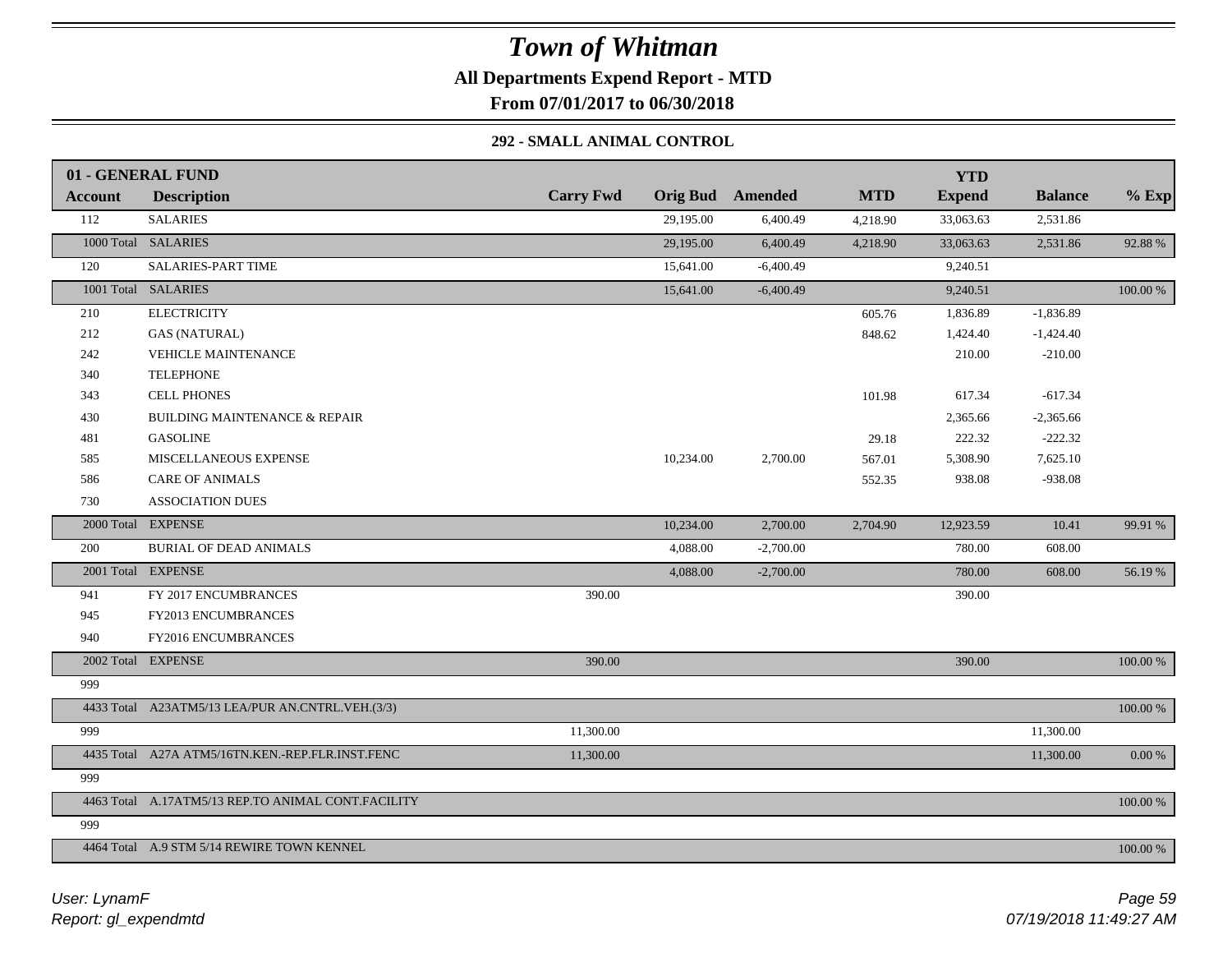**All Departments Expend Report - MTD**

**From 07/01/2017 to 06/30/2018**

#### **292 - SMALL ANIMAL CONTROL**

| 01 - GENERAL FUND                     |                  |                     |            | YTD           |                |         |
|---------------------------------------|------------------|---------------------|------------|---------------|----------------|---------|
| <b>Description</b><br><b>Account</b>  | <b>Carry Fwd</b> | Orig Bud<br>Amended | <b>MTD</b> | <b>Expend</b> | <b>Balance</b> | $%$ Exp |
| <b>292 Total SMALL ANIMAL CONTROL</b> | 1.690.00         | 59.158.00           | 6.923.80   | 56,397.73     | 14,450.27      |         |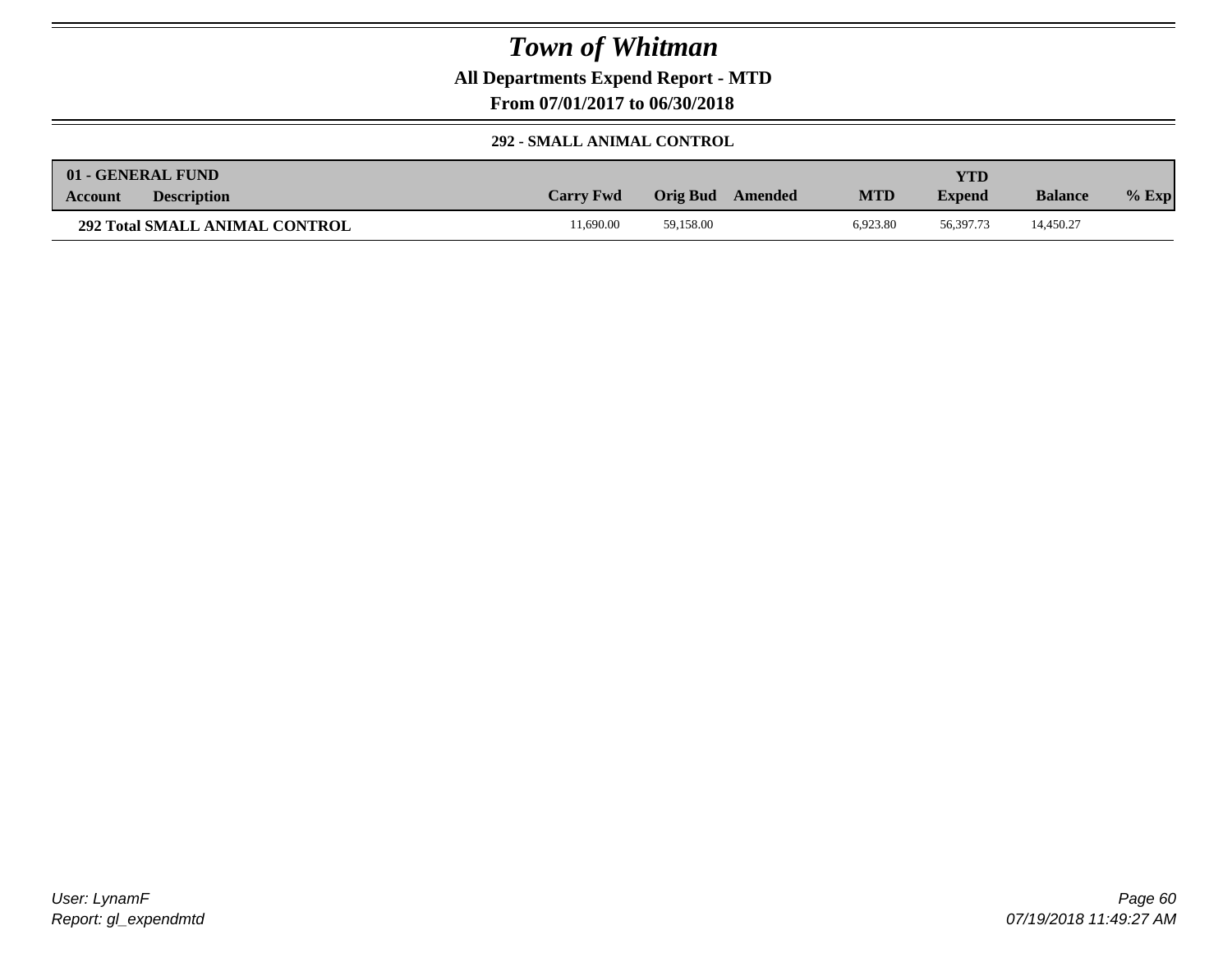**All Departments Expend Report - MTD**

### **From 07/01/2017 to 06/30/2018**

#### **300 - SCHOOL DEPARTMENT**

|                | 01 - GENERAL FUND                                   |                  |                         |            |            | <b>YTD</b>    |                |            |
|----------------|-----------------------------------------------------|------------------|-------------------------|------------|------------|---------------|----------------|------------|
| <b>Account</b> | <b>Description</b>                                  | <b>Carry Fwd</b> | <b>Orig Bud</b> Amended |            | <b>MTD</b> | <b>Expend</b> | <b>Balance</b> | $%$ Exp    |
| 718            | HOLT SCHOOL-MAINTENANCE & EXP.                      |                  |                         |            |            |               |                |            |
|                | 2000 Total EXPENSE                                  |                  |                         |            |            |               |                | 100.00 %   |
| 940            | FY2016 ENCUMBRANCES                                 |                  |                         |            |            |               |                |            |
| 945            | FY2013 ENCUMBRANCES                                 |                  |                         |            |            |               |                |            |
|                | 2001 Total EXPENSE                                  |                  |                         |            |            |               |                | 100.00 %   |
| 999            |                                                     | 300,000.00       |                         | 300,000.00 | 55,278.75  | 55,278.75     | 544,721.25     |            |
|                | 4447 Total A46BATM5/16&A15STM12/17REP.DUVAL ROOF    | 300,000.00       |                         | 300,000.00 | 55,278.75  | 55,278.75     | 544,721.25     | 9.21 %     |
| 999            |                                                     | 5,142.25         |                         |            |            |               | 5,142.25       |            |
|                | 4449 Total A46A ATM5/16ENG.&DESIGN DUVAL ROOF       | 5,142.25         |                         |            |            |               | 5,142.25       | 0.00%      |
| 999            |                                                     |                  |                         |            |            |               |                |            |
|                | 4450 Total A.51ATM5/16 PUR.ACOUST.MAT.CON&DUV       |                  |                         |            |            |               |                | 100.00 %   |
| 999            |                                                     | 8,000.00         |                         |            |            |               | 8,000.00       |            |
|                | 4458 Total A.16STM12/17REPL.ROOFTOP UNITS-FIRE STA. | 8,000.00         |                         |            |            |               | 8,000.00       | $0.00\,\%$ |
| 999            |                                                     |                  |                         | 15,000.00  | 11,629.00  | 11,629.00     | 3,371.00       |            |
|                | 4461 Total A.13STM12/17REPL2ROOFTOP UNITS-MID.SCH   |                  |                         | 15,000.00  | 11,629.00  | 11,629.00     | 3,371.00       | 77.52 %    |
| 999            |                                                     |                  |                         |            |            |               |                |            |
|                | 4540 Total A.50ATM5/16REPLACE CARPETS CONL&MID.     |                  |                         |            |            |               |                | $100.00\%$ |
| 999            |                                                     |                  | 25,000.00               |            |            | 24,799.96     | 200.04         |            |
|                | 4574 Total A.S2 ATM5/17 MIDDLE SCH.GYM FLOOR        |                  | 25,000.00               |            |            | 24,799.96     | 200.04         | 99.19 %    |
| 999            |                                                     |                  | 12,000.00               |            | 9,994.00   | 9,994.00      | 2,006.00       |            |
|                | 4580 Total A.S3ATM5/17PHS.ED.CURT.&PORT.BLCH.MID.SC |                  | 12,000.00               |            | 9,994.00   | 9,994.00      | 2,006.00       | 83.28 %    |
| 999            |                                                     |                  | 16,000.00               |            | 14,355.00  | 14,355.00     | 1,645.00       |            |
|                | 4581 Total A.S4ATM5/17EXT.DOORS-DUV,CON.MID.        |                  | 16,000.00               |            | 14,355.00  | 14,355.00     | 1,645.00       | 89.71 %    |
| 999            |                                                     |                  | 13,000.00               |            |            | 13,000.00     |                |            |
|                | 4582 Total A.S6ATM5/17 SEAL PLAYGRDS.DUV,CON,MID.   |                  | 13,000.00               |            |            | 13,000.00     |                | 100.00 %   |
| 999            |                                                     |                  | 20,000.00               |            | 15,430.00  | 15,430.00     | 4,570.00       |            |
|                | 4583 Total A.S7ATM5/17REPAIR SIDEWALKS-DUVAL        |                  | 20,000.00               |            | 15,430.00  | 15,430.00     | 4,570.00       | 77.15 %    |
|                | <b>300 Total SCHOOL DEPARTMENT</b>                  | 313,142.25       | 86,000.00               | 315,000.00 | 106,686.75 | 144,486.71    | 569,655.54     |            |
|                |                                                     |                  |                         |            |            |               |                |            |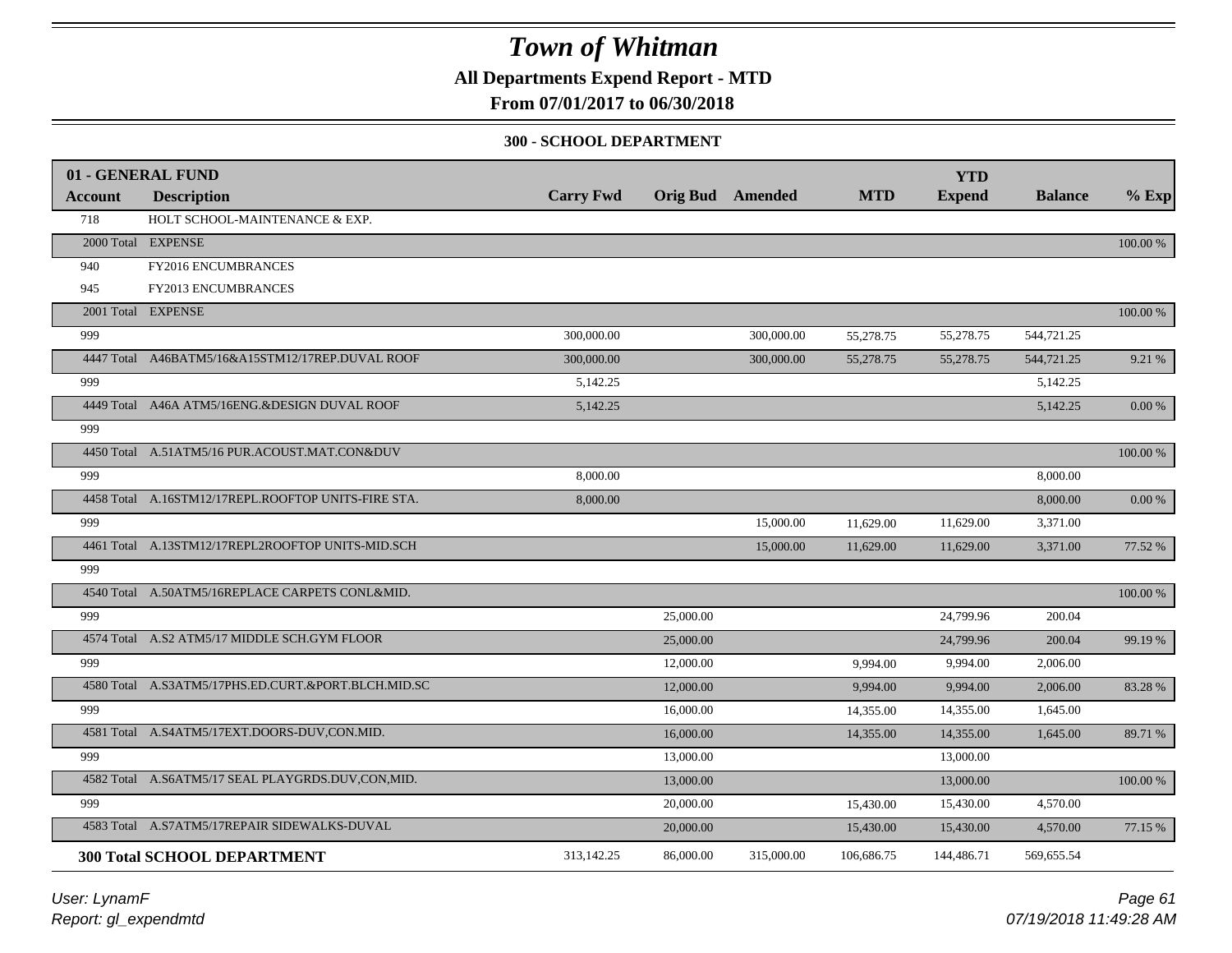### **All Departments Expend Report - MTD**

**From 07/01/2017 to 06/30/2018**

#### **301 - VOCATIONAL TRAINING**

|            | 01 - GENERAL FUND                    |                  |                 |                |              | <b>YTD</b>    |                |          |
|------------|--------------------------------------|------------------|-----------------|----------------|--------------|---------------|----------------|----------|
| Account    | <b>Description</b>                   | <b>Carry Fwd</b> | <b>Orig Bud</b> | <b>Amended</b> | <b>MTD</b>   | <b>Expend</b> | <b>Balance</b> | $%$ Exp  |
| 319        | SO.SH.VO.TEC.ADD'L APP.              |                  |                 |                | $-18,760.84$ | $-18,760.84$  | 18,760.84      |          |
| 321        | SOUTH SHORE VOCATIONAL-TECH.         |                  | 1,429,657.00    |                |              | 1,416,420.00  | 13,237.00      |          |
| 2000 Total | <b>EXPENSE</b>                       |                  | 1,429,657.00    |                | $-18,760.84$ | 1,397,659.16  | 31,997.84      | 97.76 %  |
| 112        | <b>SALARIES</b>                      |                  |                 |                |              |               |                |          |
| 322        | OTHER VOCATIONAL TUITION             |                  | 266,000.00      | $-66,000.00$   |              | 199,341.00    | 659.00         |          |
| 2001 Total | <b>EXPENSE</b>                       |                  | 266,000.00      | $-66,000.00$   |              | 199,341.00    | 659.00         | 99.67 %  |
| 710        | <b>IN STATE TRAVEL</b>               |                  | 49,000.00       |                | 6,916.00     | 44,072.00     | 4,928.00       |          |
| 2002 Total | <b>EXPENSE</b>                       |                  | 49,000.00       |                | 6,916.00     | 44,072.00     | 4,928.00       | 89.94 %  |
| 946        | <b>FY2010 ENCUMBRANCES</b>           |                  |                 |                |              |               |                |          |
| 2003 Total | <b>EXPENSE</b>                       |                  |                 |                |              |               |                | 100.00 % |
|            | <b>301 Total VOCATIONAL TRAINING</b> |                  | 1,744,657.00    | $-66,000.00$   | $-11,844.84$ | 1,641,072.16  | 37,584.84      |          |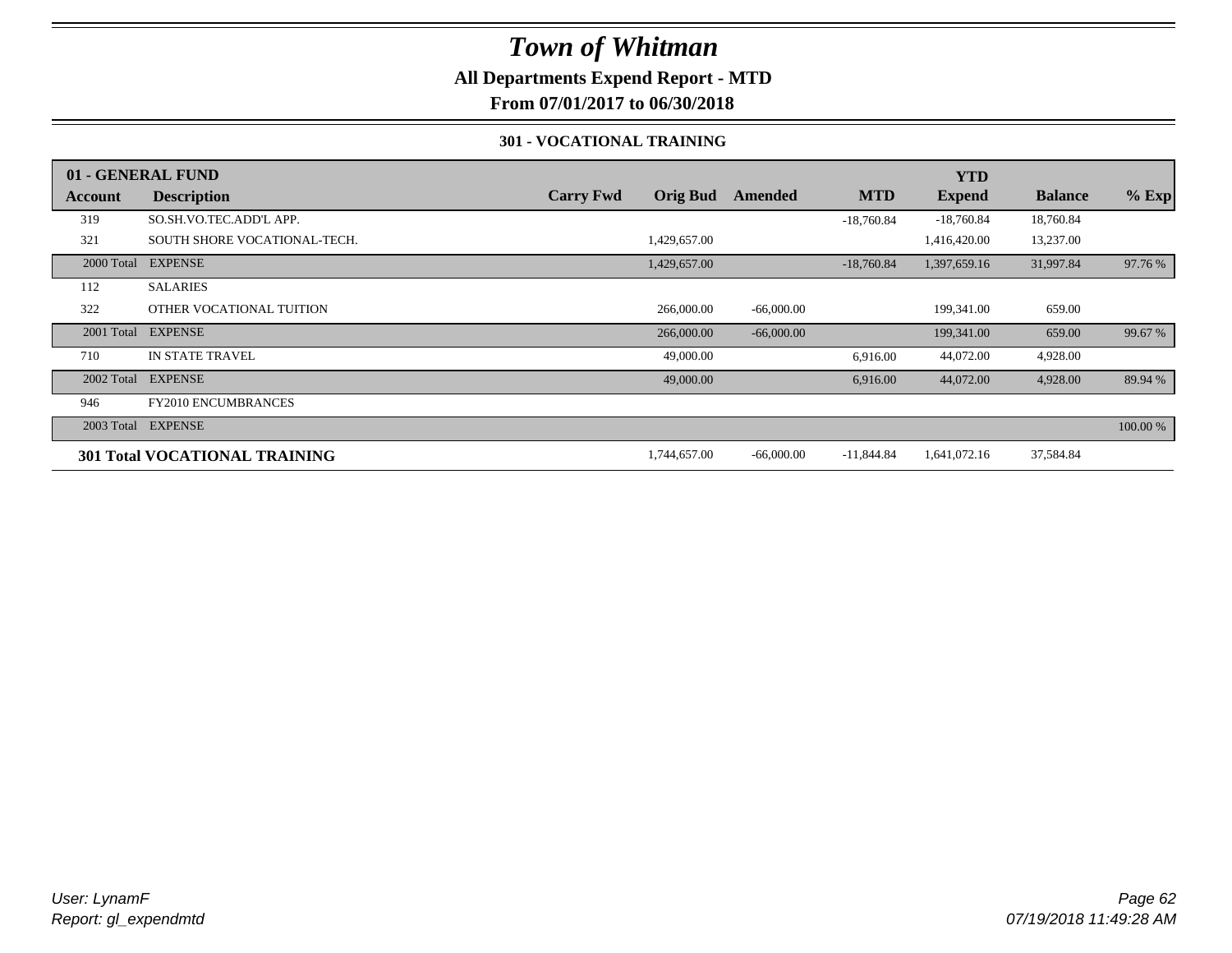**All Departments Expend Report - MTD**

**From 07/01/2017 to 06/30/2018**

#### **320 - WHITMAN-HANSON REGIONAL**

|                | 01 - GENERAL FUND                                |                  |               |                         |            | <b>YTD</b>    |                |             |
|----------------|--------------------------------------------------|------------------|---------------|-------------------------|------------|---------------|----------------|-------------|
| <b>Account</b> | <b>Description</b>                               | <b>Carry Fwd</b> |               | <b>Orig Bud</b> Amended | <b>MTD</b> | <b>Expend</b> | <b>Balance</b> | $%$ Exp     |
| 324            | <b>CROSSING GUARDS</b>                           |                  | 38,262.00     |                         | 4,944.24   | 37,663.38     | 598.62         |             |
|                | 1000 Total SALARIES                              |                  | 38,262.00     |                         | 4,944.24   | 37,663.38     | 598.62         | 98.43%      |
| 305            | <b>INSTRUCTIONAL</b>                             |                  | 12,064,192.00 |                         |            | 12,064,192.00 |                |             |
|                | 2000 Total EXPENSE                               |                  | 12,064,192.00 |                         |            | 12,064,192.00 |                | 100.00 %    |
| 323            | NON-MANDATED BUSSING                             |                  | 365,362.00    |                         |            | 365,362.00    |                |             |
| 943            | FY2012 ENCUMBRANCES                              |                  |               |                         |            |               |                |             |
|                | 2001 Total EXPENSE                               |                  | 365,362.00    |                         |            | 365,362.00    |                | $100.00~\%$ |
| 324            | <b>CROSSING GUARDS</b>                           |                  |               |                         | 4.00       | 192.47        | $-192.47$      |             |
|                | 2002 Total EXPENSE                               |                  |               |                         | 4.00       | 192.47        | $-192.47$      | 100.00 %    |
| 999            |                                                  |                  |               |                         |            |               |                |             |
|                | 4452 Total A.53ATM5/16REPAIR WALKWAYS -WHRS      |                  |               |                         |            |               |                | 100.00 %    |
| 999            |                                                  | 15,525.00        |               |                         |            |               | 15,525.00      |             |
|                | 4453 Total A54ATM5/16REPL.BLCHER CHAIR LIFT WHRS | 15,525.00        |               |                         |            |               | 15,525.00      | $0.00\ \%$  |
| 999            |                                                  |                  |               |                         |            |               |                |             |
|                | 4455 Total A7STM 5/16 REPL.HOT WTR. SYS.WHRHS    |                  |               |                         |            |               |                | 100.00 %    |
| 999            |                                                  |                  |               | 26,536.00               | 26,536.00  | 26,536.00     |                |             |
|                | 4457 Total A.14STM12/17MOVING P-K PROG.TO W-H    |                  |               | 26,536.00               | 26,536.00  | 26,536.00     |                | 100.00 %    |
| 999            |                                                  |                  |               |                         |            |               |                |             |
|                | 4459 Total A.8STM5/17 PUR.W.H.R.SCHL LUNCH VAN   |                  |               |                         |            |               |                | $100.00~\%$ |
| 999            |                                                  |                  |               | 8,754.08                | 8,754.08   | 8,754.08      |                |             |
|                | 4460 Total A.52ATM5/16RECONSTR.TENNIS CTS.WHRS   |                  |               | 8,754.08                | 8,754.08   | 8,754.08      |                | 100.00 %    |
| 999            |                                                  |                  |               |                         |            |               |                |             |
|                | 4465 Total A.23 ATM 5/16 DEBT SERV.HIGH SCH.     |                  |               |                         |            |               |                | 100.00 %    |
| 999            |                                                  |                  | 478,603.35    |                         |            | 478,603.35    |                |             |
|                | 4466 Total A.9 ATM 5/17 DEBT SERV. HIGH SCHOOL   |                  | 478,603.35    |                         |            | 478,603.35    |                | 100.00 %    |
| 999            |                                                  |                  |               |                         |            |               |                |             |
|                | 4467 Total A.6 ATM5/15 DEBT SERV. HIGH SCH       |                  |               |                         |            |               |                | 100.00 %    |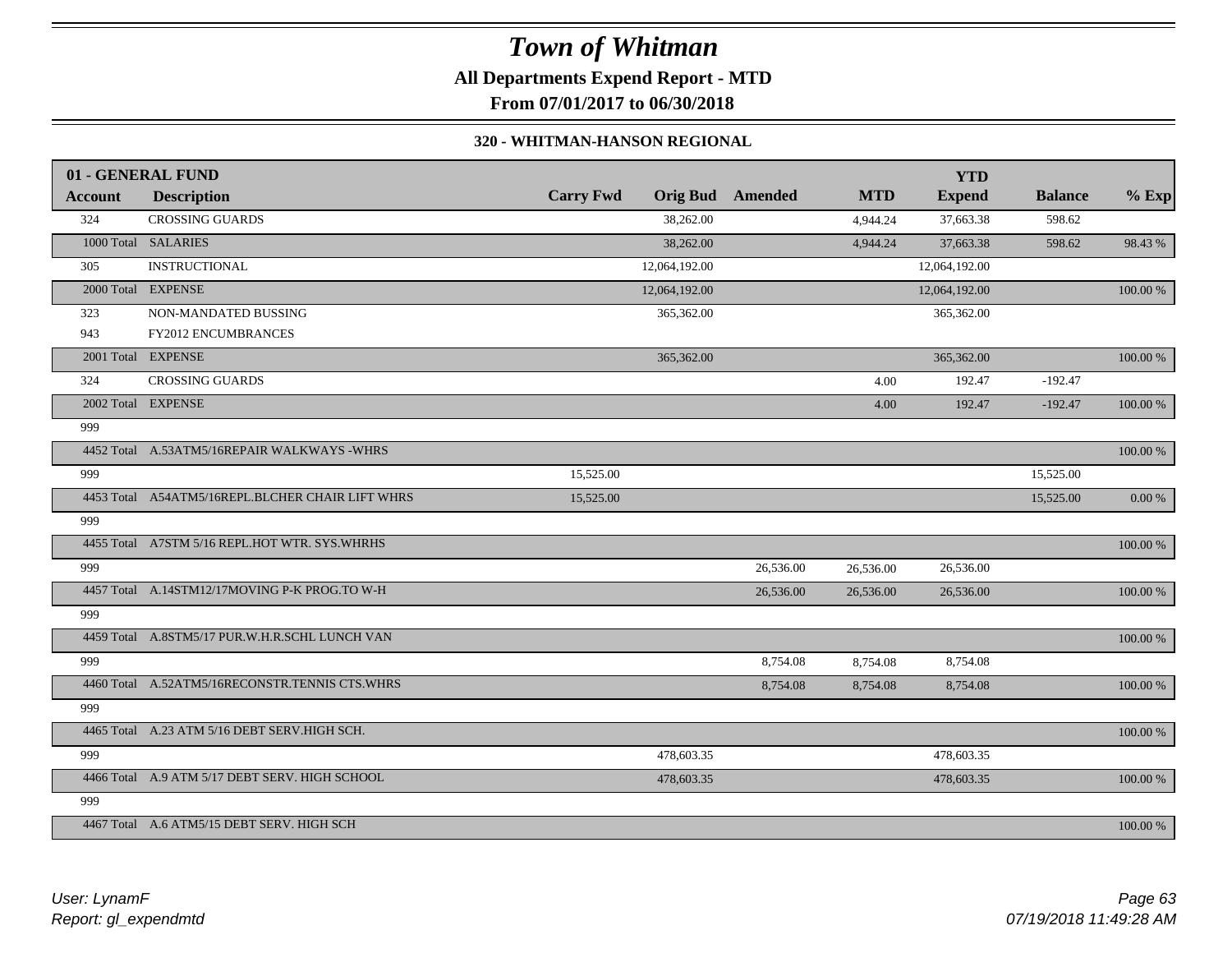### **All Departments Expend Report - MTD**

**From 07/01/2017 to 06/30/2018**

#### **320 - WHITMAN-HANSON REGIONAL**

|            | 01 - GENERAL FUND                    |                  |                 |            |            | YTD           |                |          |
|------------|--------------------------------------|------------------|-----------------|------------|------------|---------------|----------------|----------|
| Account    | <b>Description</b>                   | <b>Carry Fwd</b> | <b>Orig Bud</b> | Amended    | <b>MTD</b> | <b>Expend</b> | <b>Balance</b> | $%$ Exp  |
| 999        |                                      |                  |                 | 256,725.62 | 28,859.06  | 28,859.06     | 227,866.56     |          |
| 4584 Total | A1STM3/18 Mov.P-K Fr.Maquan to WHRHS |                  |                 | 256,725.62 | 28,859.06  | 28,859.06     | 227,866.56     | 11.24 %  |
| 999        |                                      |                  | 253,087.00      |            | 26,935.65  | 253,085.91    | 1.09           |          |
| 4590 Total | A.S8ATM5/17 RESTORE TURF-HIGH SCHOOL |                  | 253,087.00      |            | 26,935.65  | 253,085.91    | 1.09           | 99.99 %  |
| 999        |                                      |                  | 23,820.00       |            | 20,783.00  | 20,783.00     | 3,037.00       |          |
| 4591 Total | A.S10ATM 5/17REP.POTHOLES&CRAKS-H.S. |                  | 23,820.00       |            | 20,783.00  | 20,783.00     | 3,037.00       | 87.25 %  |
| 999        |                                      |                  | 11,910.00       |            |            | 11,910.00     |                |          |
| 4592 Total | A.S11ATM5/17CROSSING LIGHTS-H.S.     |                  | 11,910.00       |            |            | 11,910.00     |                | 100.00 % |
| 999        |                                      |                  | 14,887.00       |            |            |               | 14,887.00      |          |
| 4593 Total | A.S13ATM5/17ENVELOPE REPAIRS-H.S.    |                  | 14,887.00       |            |            |               | 14,887.00      | 0.00 %   |
| 999        |                                      |                  | 20,842.00       |            | 20,380.03  | 20,380.03     | 461.97         |          |
| 4594 Total | A.S14ATM5/17 HOT WATER HEATER -H.S.  |                  | 20,842.00       |            | 20,380.03  | 20,380.03     | 461.97         | 97.78 %  |
|            | 320 Total WHITMAN-HANSON REGIONAL    | 15,525.00        | 13,270,965.35   | 292,015.70 | 137,196.06 | 13,316,321.28 | 262,184.77     |          |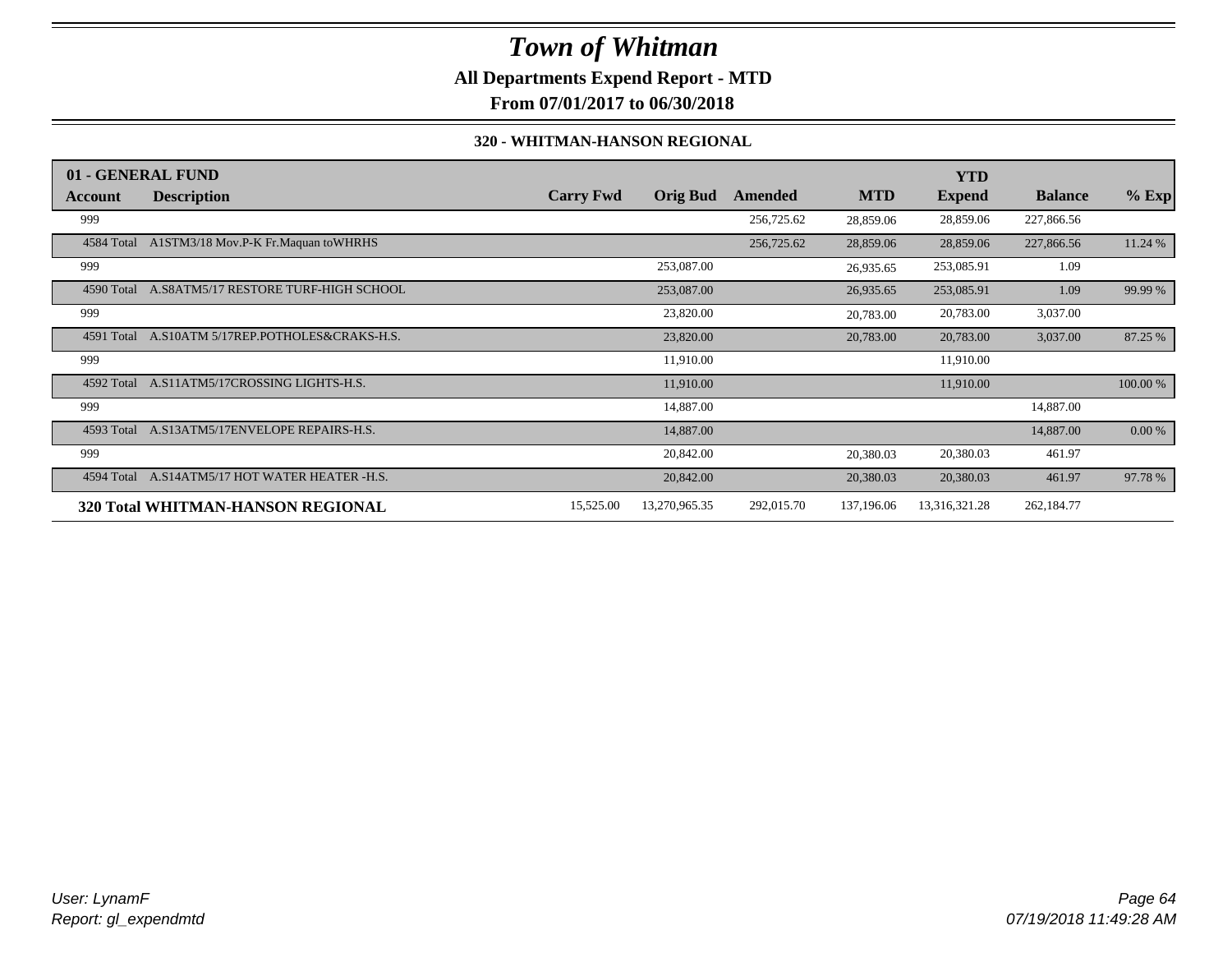### **All Departments Expend Report - MTD**

### **From 07/01/2017 to 06/30/2018**

#### **294 - DPW-TREE DEPARTMENT**

|         | 01 - GENERAL FUND              |                  |                         |            | <b>YTD</b>    |                |          |
|---------|--------------------------------|------------------|-------------------------|------------|---------------|----------------|----------|
| Account | <b>Description</b>             | <b>Carry Fwd</b> | <b>Orig Bud</b> Amended | <b>MTD</b> | <b>Expend</b> | <b>Balance</b> | $%$ Exp  |
| 247     | <b>INSECT CONTROL</b>          |                  |                         |            |               |                |          |
| 460     | <b>GROUNDSKEEPING SUPPLIES</b> |                  |                         |            |               |                |          |
| 585     | MISCELLANEOUS EXPENSE          |                  |                         |            |               |                |          |
|         | 2000 Total EXPENSE             |                  |                         |            |               |                | 100.00 % |
|         | 294 Total DPW-TREE DEPARTMENT  |                  |                         |            |               |                |          |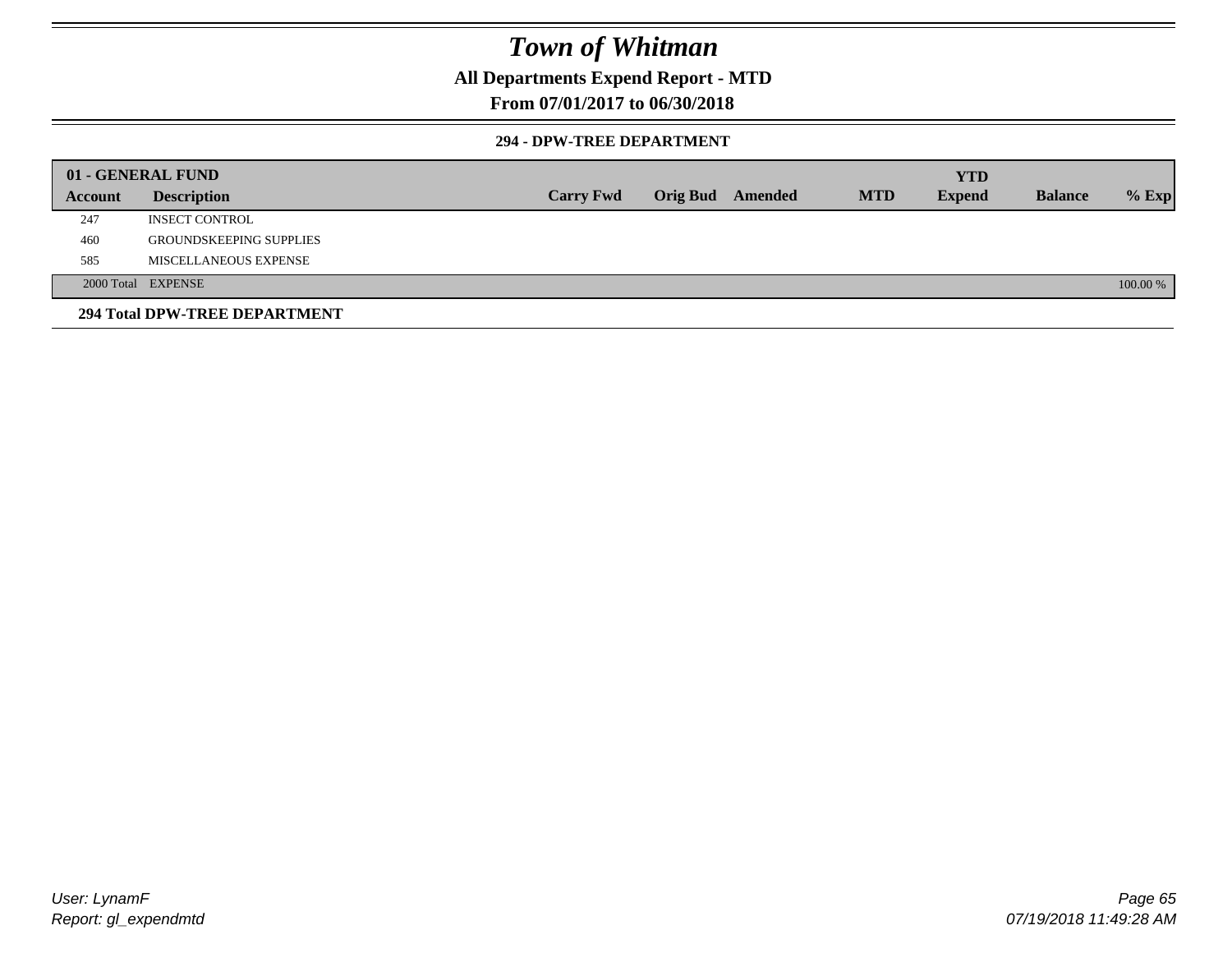### **All Departments Expend Report - MTD**

**From 07/01/2017 to 06/30/2018**

#### **400 - DPW SALARIES**

|            | 01 - GENERAL FUND                             |                                     |                       | <b>YTD</b>    |                |          |
|------------|-----------------------------------------------|-------------------------------------|-----------------------|---------------|----------------|----------|
| Account    | <b>Description</b>                            | <b>Carry Fwd</b><br><b>Orig Bud</b> | <b>MTD</b><br>Amended | <b>Expend</b> | <b>Balance</b> | $%$ Exp  |
| 113        | DIVISIONAL LABOR-REGULAR                      | 470,491.00                          | 35,827.59             | 409,349.22    | 61,141.78      |          |
| 114        | DIVISIONAL LABOR-O.T.                         |                                     | 3,690.43              | 36,799.78     | $-36,799.78$   |          |
| 116        | <b>CLERICAL</b>                               | 42,825.00                           | 4,117.75              | 42,824.60     | 0.40           |          |
| 123        | <b>RECORDING SECRETARY</b>                    | 1,666.00                            | 121.20                | 1,567.68      | 98.32          |          |
| 144        | <b>EDUCATION INCENTIVE</b>                    |                                     | 2,245.40              | 2,245.40      | $-2,245.40$    |          |
| 146        | SALARIES-LONGEVITY                            | 1,675.00                            | 475.00                | 1,675.00      |                |          |
| 222        | CDL LIC. / STIPEND                            |                                     |                       |               |                |          |
| 939        | <b>FY2015 ENCUMBRANCES</b>                    |                                     |                       |               |                |          |
| 1000 Total | <b>SALARIES</b>                               | 516,657.00                          | 46,477.37             | 494,461.68    | 22,195.32      | 95.70 %  |
| 119        | SALARY-ASSIST.SUPERINTENDENT                  | 96,458.00                           | 9,249.37              | 96,458.00     |                |          |
| 222        | CDL LIC. / STIPEND                            | 960.00                              |                       | 960.00        |                |          |
| 234        | <b>SALARIES - UNUSED SICK &amp; VAC. TIME</b> |                                     |                       |               |                |          |
| 1001 Total | <b>SALARIES</b>                               | 97,418.00                           | 9,249.37              | 97,418.00     |                | 100.00 % |
| 138        | <b>SICK LEAVE BUY-BACK</b>                    |                                     |                       |               |                |          |
|            | 1002 Total SALARIES                           |                                     |                       |               |                | 100.00 % |
|            | <b>400 Total DPW SALARIES</b>                 | 614,075.00                          | 55,726.74             | 591,879.68    | 22,195.32      |          |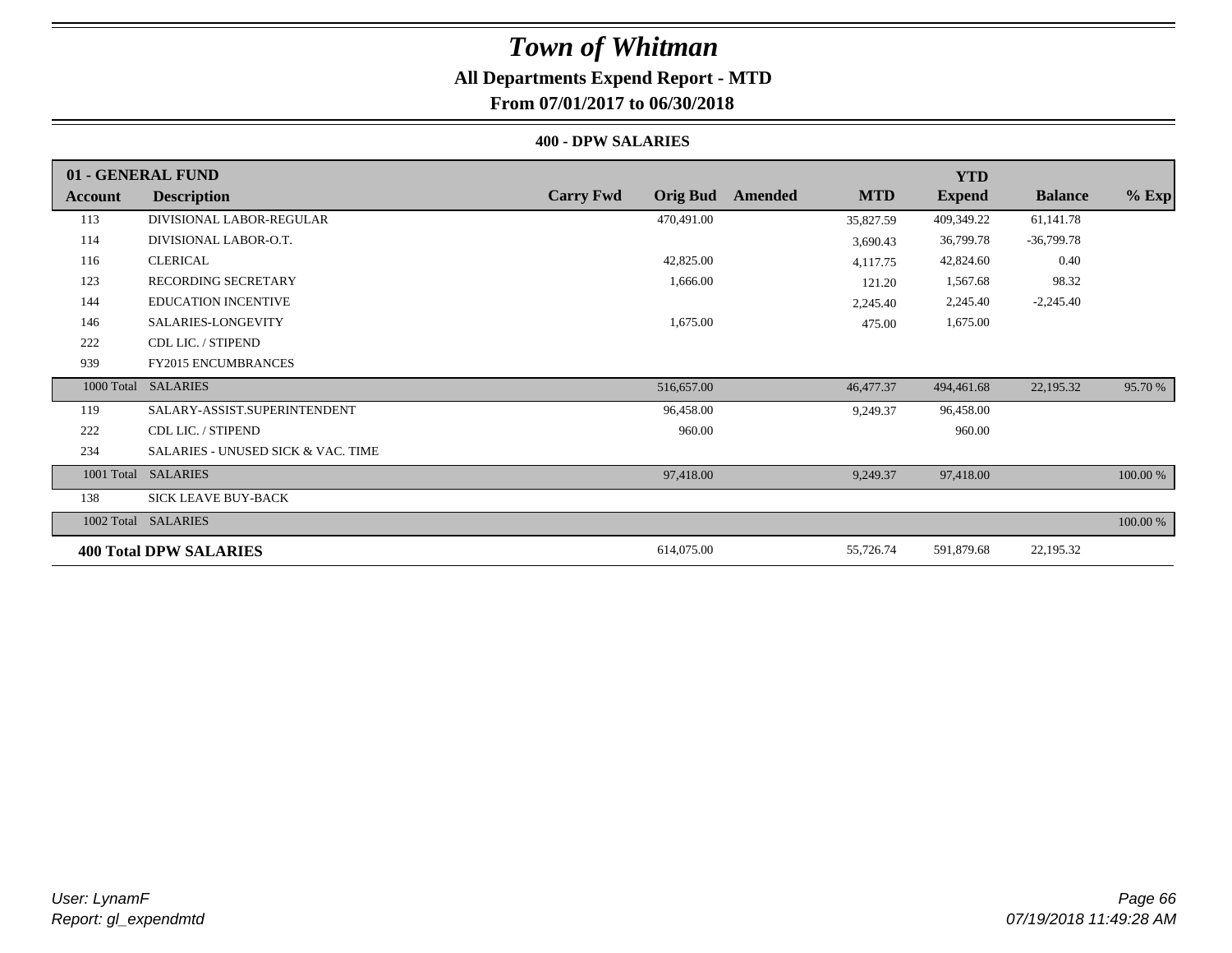### **All Departments Expend Report - MTD**

**From 07/01/2017 to 06/30/2018**

#### **402 - DPW-DIVISIONAL EXPENSE**

|                | 01 - GENERAL FUND              |                  |            |                         |            | <b>YTD</b>    |                |             |
|----------------|--------------------------------|------------------|------------|-------------------------|------------|---------------|----------------|-------------|
| <b>Account</b> | <b>Description</b>             | <b>Carry Fwd</b> |            | <b>Orig Bud</b> Amended | <b>MTD</b> | <b>Expend</b> | <b>Balance</b> | $%$ Exp     |
| 247            | <b>INSECT CONTROL</b>          |                  |            |                         |            |               |                |             |
| 460            | <b>GROUNDSKEEPING SUPPLIES</b> |                  |            |                         |            | 4,800.00      | $-4,800.00$    |             |
| 582            | <b>UNIFORMS</b>                |                  |            |                         | 119.96     | 119.96        | $-119.96$      |             |
| 585            | MISCELLANEOUS EXPENSE          |                  | 172,100.00 |                         |            | 1,742.10      | 170,357.90     |             |
| 2294 Total     | DPW-TREE DEPARTMENT            |                  | 172,100.00 |                         | 119.96     | 6,662.06      | 165,437.94     | 3.87 %      |
| 144            | EDUCATION INCENTIVE            |                  |            |                         |            |               |                |             |
| 244            | OFFICE EQUIPMENT MAINTENANCE   |                  |            |                         |            |               |                |             |
| 340            | <b>TELEPHONE</b>               |                  |            |                         | 77.60      | 465.60        | $-465.60$      |             |
| 343            | <b>CELL PHONES</b>             |                  |            |                         | 370.92     | 4,452.29      | $-4,452.29$    |             |
| 948            | FY07 ENCUMBRANCES              |                  |            |                         |            |               |                |             |
| 949            | FY2014 ENCUMBRANCES            |                  |            |                         |            |               |                |             |
| 420            | OFFICE SUPPLIES                |                  |            |                         | 28.90      | 1,840.68      | $-1,840.68$    |             |
| 422            | <b>COPY EXPENSE</b>            |                  |            |                         |            | 429.13        | $-429.13$      |             |
| 582            | <b>UNIFORMS</b>                |                  |            |                         |            | 400.00        | $-400.00$      |             |
| 585            | MISCELLANEOUS EXPENSE          |                  |            |                         | 64.30      | 632.29        | $-632.29$      |             |
| 939            | FY2015 ENCUMBRANCES            |                  |            |                         |            |               |                |             |
| 730            | ASSOCIATION DUES               |                  |            |                         |            |               |                |             |
| 870            | OFFICE EQUIPMENT               |                  |            |                         |            |               |                |             |
| 2405 Total     | DPW-ADMINISTRATION             |                  |            |                         | 541.72     | 8,219.99      | $-8,219.99$    | 100.00 %    |
| 530            | <b>CHEMICALS</b>               |                  |            |                         |            |               |                |             |
| 582            | <b>UNIFORMS</b>                |                  |            |                         |            |               |                |             |
| 585            | MISCELLANEOUS EXPENSE          |                  |            |                         |            |               |                |             |
| 730            | <b>ASSOCIATION DUES</b>        |                  |            |                         |            |               |                |             |
| 731            | <b>MEETINGS</b>                |                  |            |                         |            |               |                |             |
| 943            | <b>FY2012 ENCUMBRANCES</b>     |                  |            |                         |            |               |                |             |
|                | 2411 Total DPW-ENGINEERING     |                  |            |                         |            |               |                | $100.00~\%$ |
| 245            | ROADWAY MAINTENANCE            |                  |            |                         | 1,164.16   | 16,751.05     | $-16,751.05$   |             |
| 248            | STREET SIGNS & MARKINGS        |                  |            |                         | 1,134.70   | 6,299.72      | $-6,299.72$    |             |
| $250\,$        | <b>DRAINAGE</b>                |                  |            |                         | 32.55      | 168.75        | $-168.75$      |             |
| 272            | EQUIPMENT RENTAL               |                  |            |                         |            |               |                |             |
| 582            | <b>UNIFORMS</b>                |                  |            |                         | 109.28     | 6,606.30      | $-6,606.30$    |             |
|                |                                |                  |            |                         |            |               |                |             |

*Report: gl\_expendmtd User: LynamF*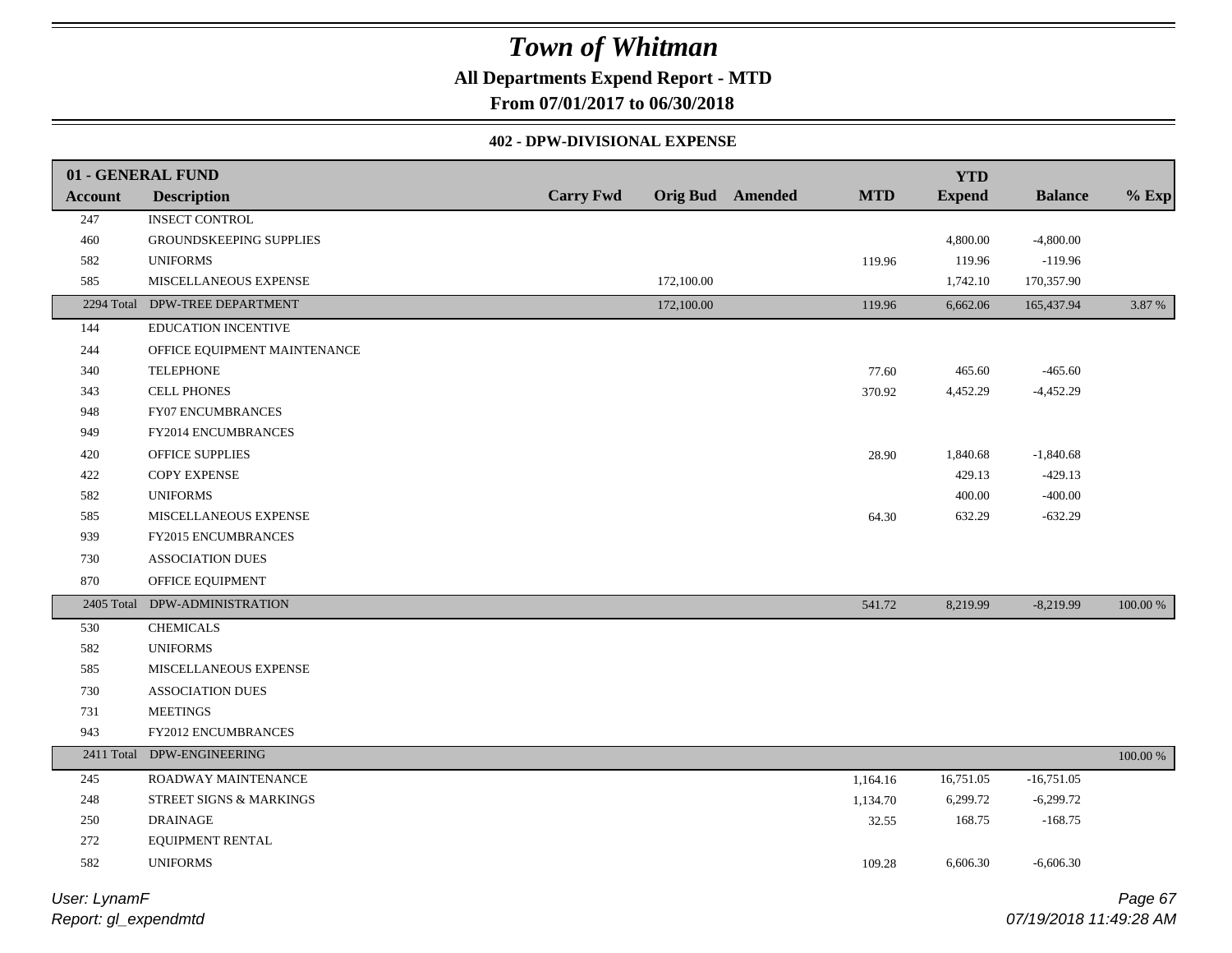**All Departments Expend Report - MTD**

**From 07/01/2017 to 06/30/2018**

#### **402 - DPW-DIVISIONAL EXPENSE**

|                | 01 - GENERAL FUND                        |                  |            |                         |            | <b>YTD</b>    |                |          |
|----------------|------------------------------------------|------------------|------------|-------------------------|------------|---------------|----------------|----------|
| <b>Account</b> | <b>Description</b>                       | <b>Carry Fwd</b> |            | <b>Orig Bud</b> Amended | <b>MTD</b> | <b>Expend</b> | <b>Balance</b> | $%$ Exp  |
| 585            | MISCELLANEOUS EXPENSE                    |                  |            |                         | 2,960.44   | 12,119.62     | $-12,119.62$   |          |
| 2422 Total     | DPW-HIGHWAY CONSTRUCT. & MAINT           |                  |            |                         | 5,401.13   | 41,945.44     | $-41,945.44$   | 100.00 % |
| 582            | <b>UNIFORMS</b>                          |                  |            |                         |            |               |                |          |
| 585            | MISCELLANEOUS EXPENSE                    |                  |            |                         |            |               |                |          |
|                | 2427 Total FUEL DEPOT MAINTENANCE        |                  |            |                         |            |               |                | 100.00 % |
| 210            | <b>ELECTRICITY</b>                       |                  |            |                         | 880.85     | 10,741.49     | $-10,741.49$   |          |
| 212            | <b>GAS (NATURAL)</b>                     |                  |            |                         | 102.66     | 5,958.24      | $-5,958.24$    |          |
| 214            | OIL (HEATING)                            |                  |            |                         |            |               |                |          |
| 430            | <b>BUILDING MAINTENANCE &amp; REPAIR</b> |                  |            |                         | 324.34     | 1,984.46      | $-1,984.46$    |          |
| 530            | <b>CHEMICALS</b>                         |                  |            |                         |            |               |                |          |
| 582            | <b>UNIFORMS</b>                          |                  |            |                         |            |               |                |          |
| 585            | MISCELLANEOUS EXPENSE                    |                  |            |                         | 74.62      | 1,089.84      | $-1,089.84$    |          |
|                | 2428 Total DPW-BUILDING & YARD MAINT.    |                  |            |                         | 1,382.47   | 19,774.03     | $-19,774.03$   | 100.00 % |
| 242            | <b>VEHICLE MAINTENANCE</b>               |                  |            |                         | 2,573.81   | 42,701.80     | $-42,701.80$   |          |
| 481            | <b>GASOLINE</b>                          |                  |            |                         | 3,022.16   | 30,722.33     | $-30,722.33$   |          |
| 582            | <b>UNIFORMS</b>                          |                  |            |                         |            |               |                |          |
| 585            | MISCELLANEOUS EXPENSE                    |                  |            |                         |            | 1,936.91      | $-1,936.91$    |          |
| 945            | FY2013 ENCUMBRANCES                      |                  |            |                         |            |               |                |          |
| 2429 Total     | DPW-EQUIPMENT MAINTENANCE                |                  |            |                         | 5,595.97   | 75,361.04     | $-75,361.04$   | 100.00 % |
| 272            | EQUIPMENT RENTAL                         |                  |            |                         |            |               |                |          |
| 311            | <b>COMPUTER SERVICES</b>                 |                  |            |                         |            |               |                |          |
| 2450 Total     | <b>DPW-WATER</b>                         |                  |            |                         |            |               |                | 100.00 % |
| 241            | RECREATIONAL FACILITIES MAINT.           |                  |            |                         |            |               |                |          |
| 460            | GROUNDSKEEPING SUPPLIES                  |                  |            |                         | 8,046.44   | 13,293.56     | $-13,293.56$   |          |
| 582            | <b>UNIFORMS</b>                          |                  |            |                         | 249.93     | 2,086.03      | $-2,086.03$    |          |
| 585            | MISCELLANEOUS EXPENSE                    |                  |            |                         | 183.55     | 1,710.57      | $-1,710.57$    |          |
|                | 2650 Total DPW-PARK MAINTENANCE          |                  |            |                         | 8,479.92   | 17,090.16     | $-17,090.16$   | 100.00 % |
|                | <b>402 Total DPW-DIVISIONAL EXPENSE</b>  |                  | 172,100.00 |                         | 21,521.17  | 169,052.72    | 3,047.28       |          |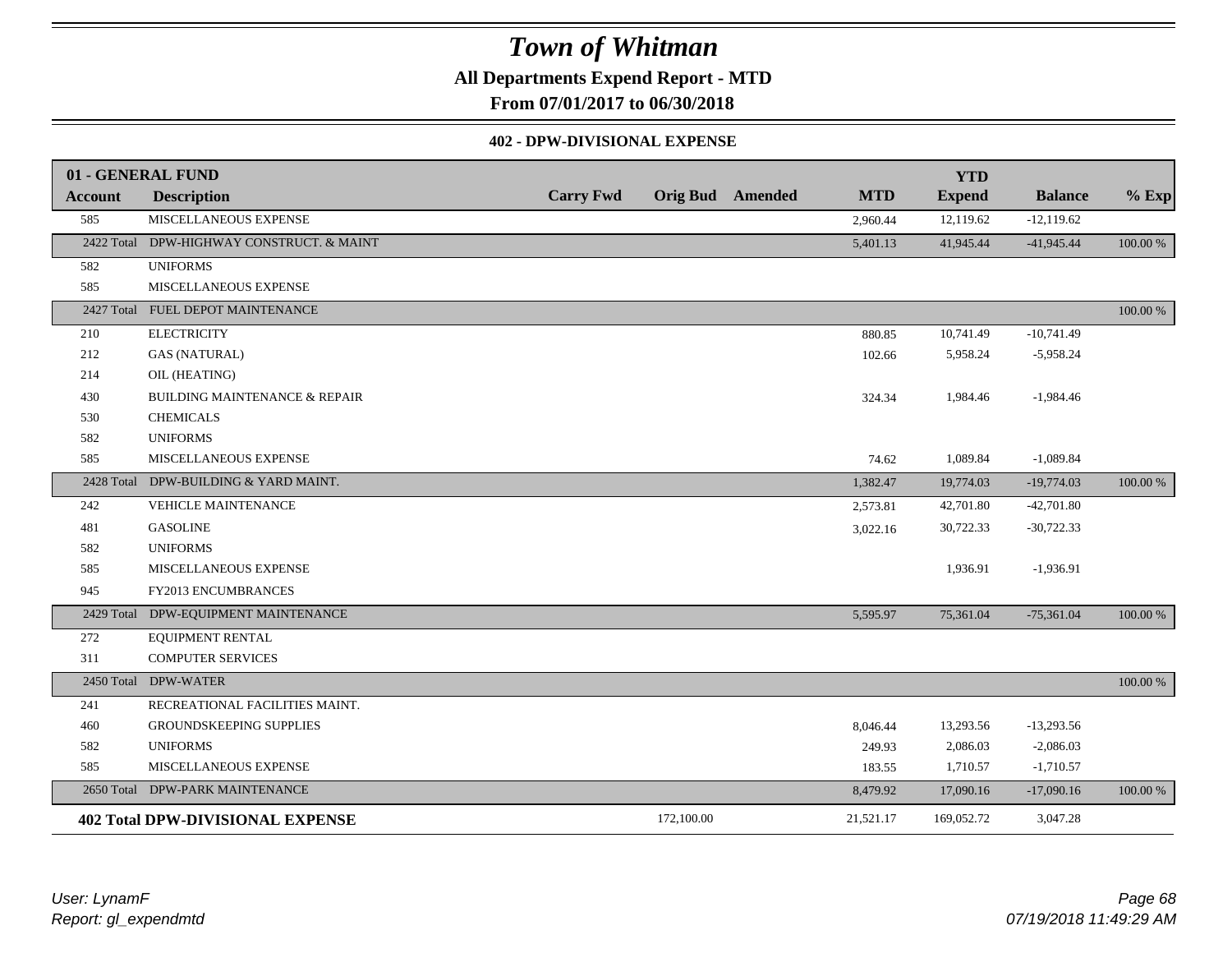**All Departments Expend Report - MTD**

**From 07/01/2017 to 06/30/2018**

#### **403 - DPW - SPECIAL ARTICLES**

| 01 - GENERAL FUND |                                                     |                  |           |                         |            | <b>YTD</b>    |                |             |
|-------------------|-----------------------------------------------------|------------------|-----------|-------------------------|------------|---------------|----------------|-------------|
| <b>Account</b>    | <b>Description</b>                                  | <b>Carry Fwd</b> |           | <b>Orig Bud</b> Amended | <b>MTD</b> | <b>Expend</b> | <b>Balance</b> | $%$ Exp     |
| 999               |                                                     |                  | 42,105.55 |                         |            | 42,105.55     |                |             |
|                   | 4498 Total A.32ATM5/17LEA/PUR.2017SDWALK PLOW       |                  | 42,105.55 |                         |            | 42,105.55     |                | 100.00 %    |
| 999               |                                                     |                  |           |                         |            |               |                |             |
|                   | 4503 Total A16ATM 5/15 PUR.PICKUP TRUCK W/PLOW      |                  |           |                         |            |               |                | 100.00 %    |
| 999               |                                                     |                  |           |                         |            |               |                |             |
|                   | 4504 Total A14ATM 5/15 INSTALL TRAFFIC CNTRL.SIGNAL |                  |           |                         |            |               |                | 100.00 %    |
| 999               |                                                     |                  |           |                         |            |               |                |             |
|                   | 4505 Total A17ATM 5/15 PUR.48" LAWN MOWER           |                  |           |                         |            |               |                | 100.00 %    |
| 999               |                                                     |                  |           |                         |            |               |                |             |
|                   | 4506 Total A.9ATM5/16 CH.90 REPAIR STS.& S/WALKS    |                  |           |                         |            |               |                | 100.00 %    |
| 999               |                                                     |                  |           |                         |            |               |                |             |
|                   | 4507 Total A10ATM5/16Pur&instdump trk.body&lift     |                  |           |                         |            |               |                | 100.00 %    |
| 999               |                                                     |                  |           |                         |            |               |                |             |
|                   | 4508 Total A.23ATM5/14PUR.3 SOLAR TRAFIC BEACONS    |                  |           |                         |            |               |                | 100.00 %    |
| 999               |                                                     |                  |           |                         |            |               |                |             |
|                   | 4509 Total A.27 ATM 5/09 PUR.11FT.POW.REV.PLOW      |                  |           |                         |            |               |                | 100.00 %    |
| 999               |                                                     |                  |           |                         |            |               |                |             |
|                   | 4525 Total A.25ATM5/13CONSTRUCT STS&SIDEWKS         |                  |           |                         |            |               |                | 100.00 %    |
| 999               |                                                     |                  |           |                         |            |               |                |             |
|                   | 4529 Total A31ATM 5/17CH90 REPAIR STS.& S/WALKS     |                  |           |                         |            |               |                | 100.00 %    |
| 999               |                                                     |                  |           |                         |            |               |                |             |
|                   | 4531 Total A13 ATM 5/15 CH90 REPAIR STS.& S/WALKS   |                  |           |                         |            |               |                | 100.00 %    |
| 999               |                                                     |                  |           |                         |            |               |                |             |
|                   | 4535 Total A24ATM5/10CH90PUR.PRE-MIX HEATER TRAILER |                  |           |                         |            |               |                | $100.00~\%$ |
| 999               |                                                     |                  |           |                         |            |               |                |             |
|                   | 4537 Total A15 ATM 5/15 CH 90 REPAIR STS.& S/WALKS  |                  |           |                         |            |               |                | 100.00 %    |
| 999               |                                                     |                  |           |                         |            |               |                |             |
|                   | 4541 Total A.39 ATM 5/04STS -WHIT.WDS               |                  |           |                         |            |               |                | 100.00 %    |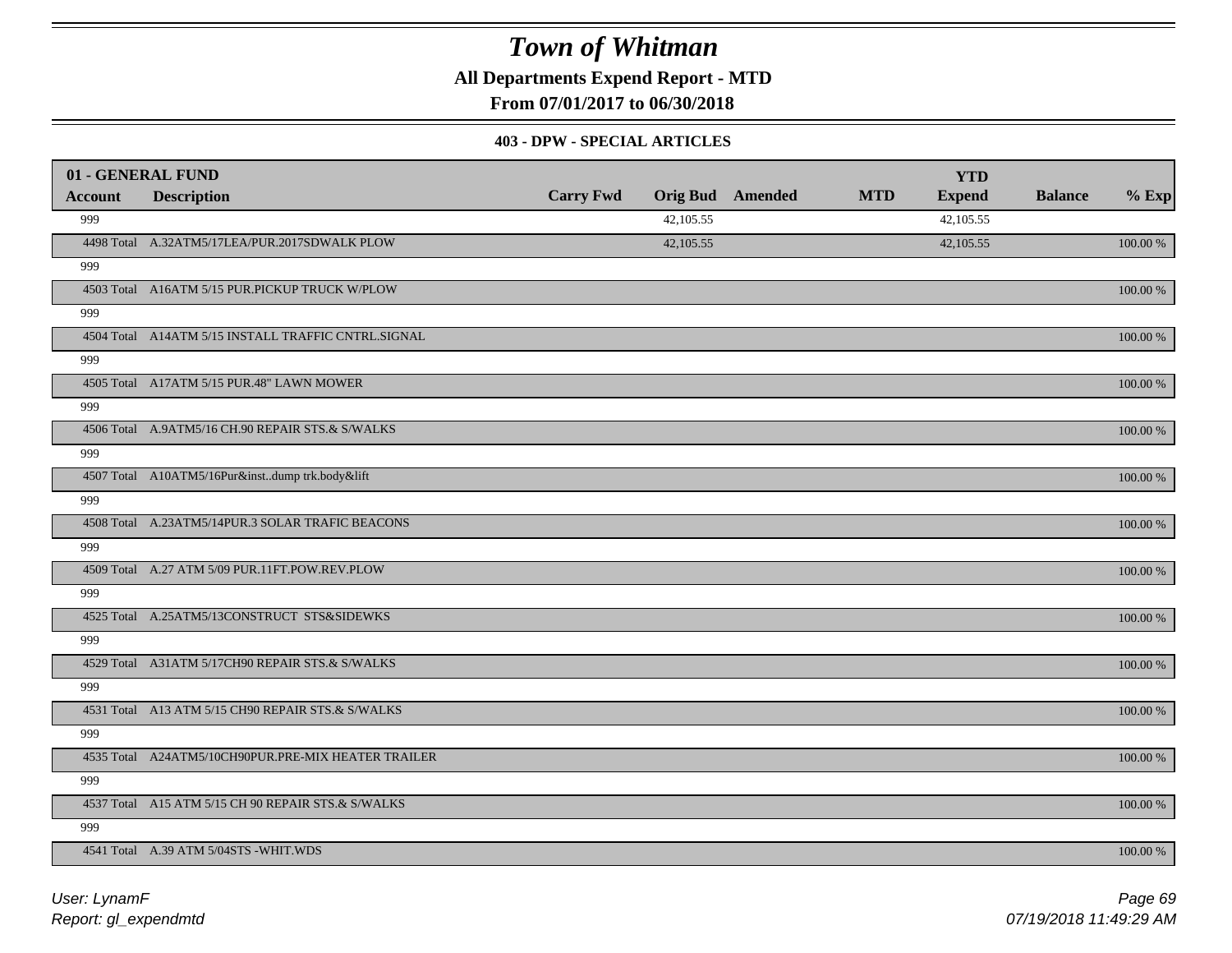**All Departments Expend Report - MTD**

### **From 07/01/2017 to 06/30/2018**

#### **403 - DPW - SPECIAL ARTICLES**

|            | 01 - GENERAL FUND                         |                  |                 |          |            | <b>YTD</b>    |                |          |
|------------|-------------------------------------------|------------------|-----------------|----------|------------|---------------|----------------|----------|
| Account    | <b>Description</b>                        | <b>Carry Fwd</b> | <b>Orig Bud</b> | Amended  | <b>MTD</b> | <b>Expend</b> | <b>Balance</b> | $%$ Exp  |
| 999        |                                           |                  |                 |          |            |               |                |          |
|            | 4542 Total A.40ATM5/04 PREP.STS.FOR ACCEP |                  |                 |          |            |               |                | 100.00 % |
| 999        |                                           | 15,690.50        |                 |          |            |               | 15,690.50      |          |
|            | 4561 Total A.27B ATM 5/16 DPW SITE EVAL.  | 15,690.50        |                 |          |            |               | 15,690.50      | 0.00 %   |
| 999        |                                           |                  |                 | 7,000.00 | 3,332.07   | 6,832.07      | 167.93         |          |
|            | 4569 Total A6 STM12/17INSTALL GEN.@ DPW   |                  |                 | 7,000.00 | 3,332.07   | 6,832.07      | 167.93         | 97.60 %  |
| 999        |                                           |                  |                 |          |            |               |                |          |
| 4576 Total | <b>ESTABLISH PETTY CASH-DPW</b>           |                  |                 |          |            |               |                | 100.00 % |
|            | <b>403 Total DPW - SPECIAL ARTICLES</b>   | 15,690.50        | 42,105.55       | 7,000.00 | 3,332.07   | 48,937.62     | 15,858.43      |          |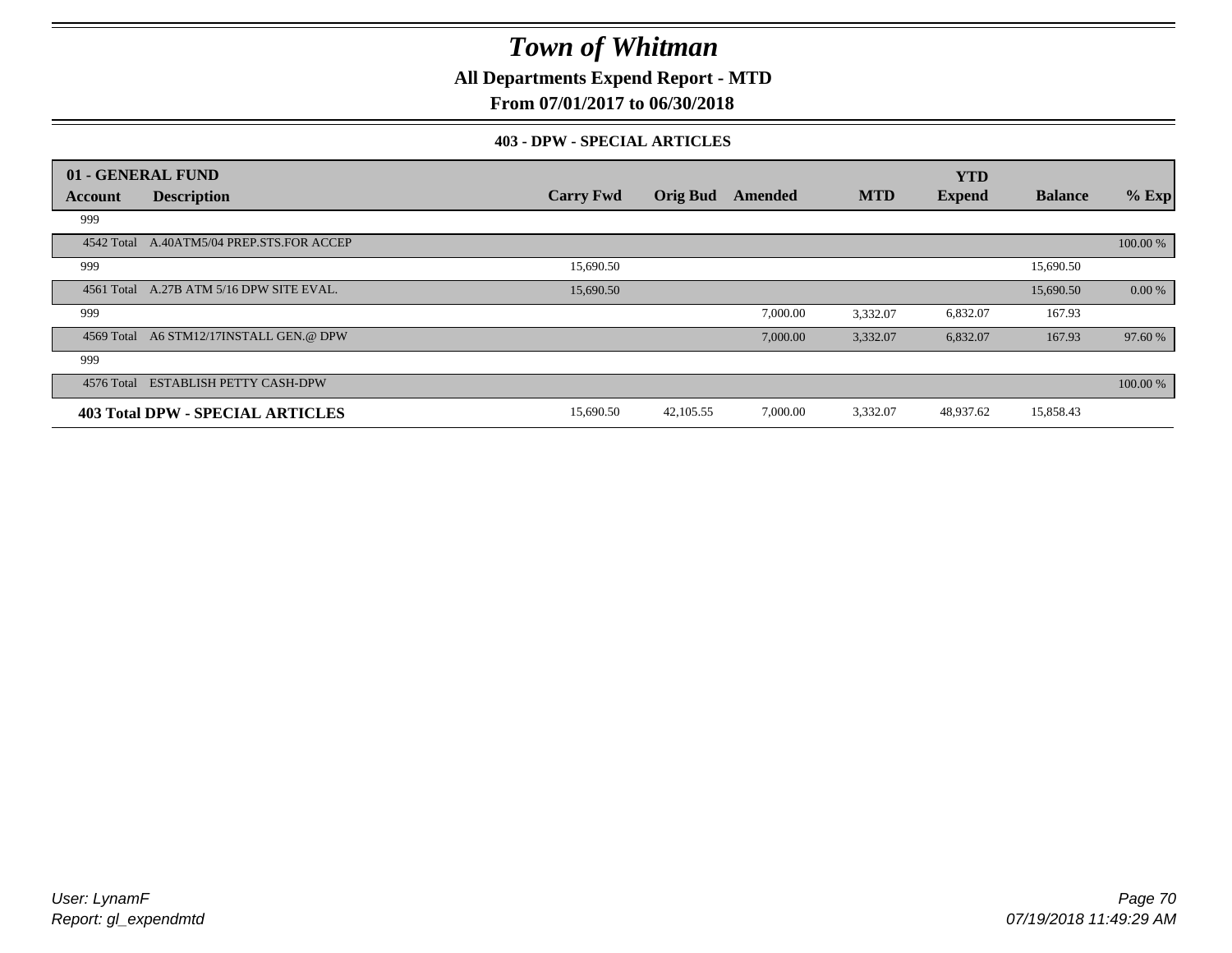**All Departments Expend Report - MTD**

### **From 07/01/2017 to 06/30/2018**

#### **405 - DPW-ADMINSTRATION**

|         | 01 - GENERAL FUND                  |                  |                  |            | <b>YTD</b>    |                |          |
|---------|------------------------------------|------------------|------------------|------------|---------------|----------------|----------|
| Account | <b>Description</b>                 | <b>Carry Fwd</b> | Orig Bud Amended | <b>MTD</b> | <b>Expend</b> | <b>Balance</b> | $%$ Exp  |
| 111     | SALARIES-ADMINSTRATIVE             |                  |                  |            |               |                |          |
|         | 1000 Total SALARIES                |                  |                  |            |               |                | 100.00 % |
| 244     | OFFICE EQUIPMENT MAINTENANCE       |                  |                  |            |               |                |          |
| 340     | <b>TELEPHONE</b>                   |                  |                  |            |               |                |          |
| 871     | OPERATING EQUIPMENT                |                  |                  |            |               |                |          |
| 877     | DEP ADMINISTRATIVE ASSESSMENT      |                  |                  |            |               |                |          |
| 420     | <b>OFFICE SUPPLIES</b>             |                  |                  |            |               |                |          |
| 422     | <b>COPY EXPENSE</b>                |                  |                  |            |               |                |          |
| 585     | MISCELLANEOUS EXPENSE              |                  |                  |            |               |                |          |
| 730     | <b>ASSOCIATION DUES</b>            |                  |                  |            |               |                |          |
| 870     | OFFICE EQUIPMENT                   |                  |                  |            |               |                |          |
|         | 2000 Total EXPENSE                 |                  |                  |            |               |                | 100.00 % |
|         | <b>405 Total DPW-ADMINSTRATION</b> |                  |                  |            |               |                |          |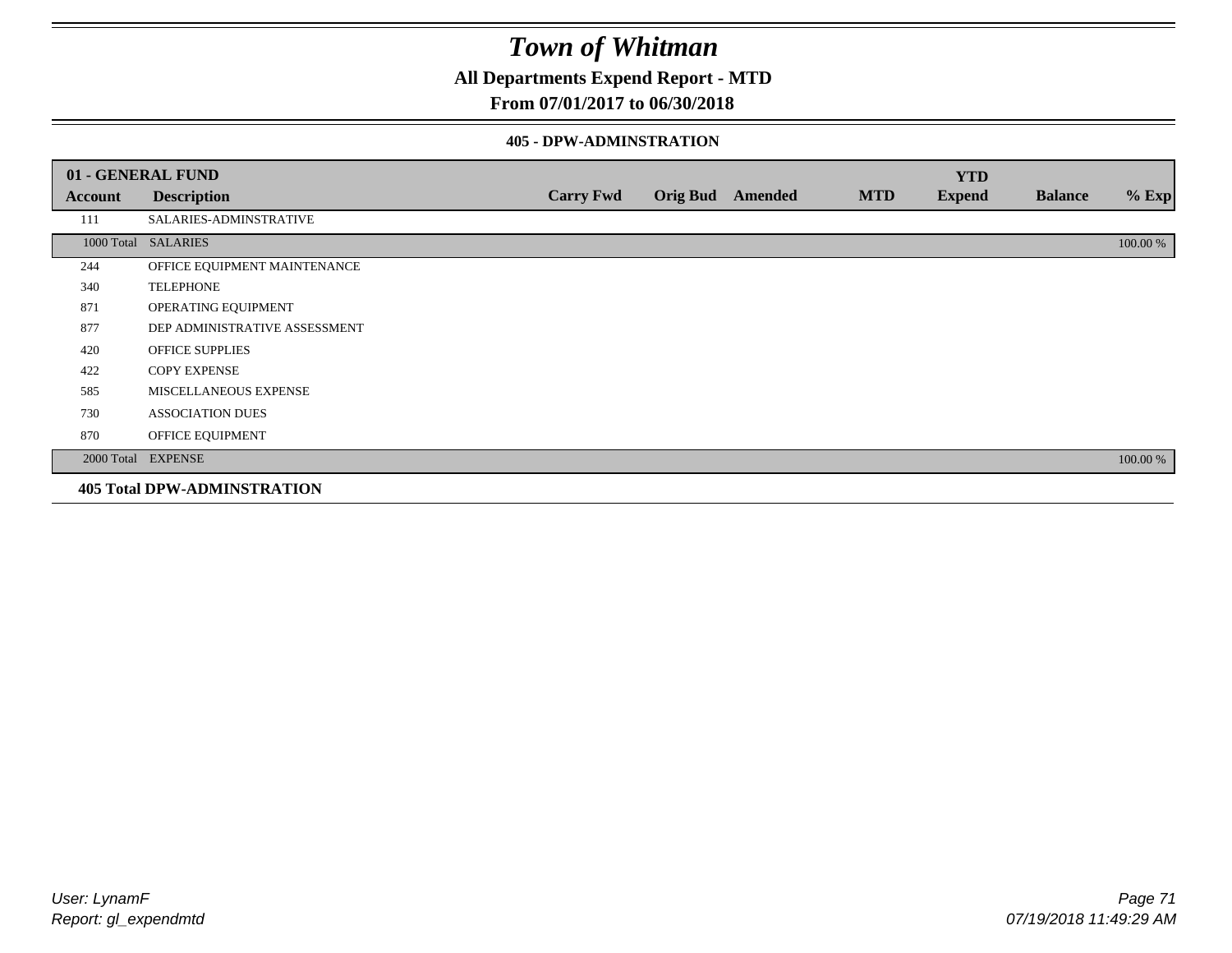**All Departments Expend Report - MTD**

**From 07/01/2017 to 06/30/2018**

### **414 - DPW-POLICE COVERAGE**

|         | 01 - GENERAL FUND             |                  |                 |         |            | <b>YTD</b>    |                |          |
|---------|-------------------------------|------------------|-----------------|---------|------------|---------------|----------------|----------|
| Account | <b>Description</b>            | <b>Carry Fwd</b> | <b>Orig Bud</b> | Amended | <b>MTD</b> | <b>Expend</b> | <b>Balance</b> | $%$ Exp  |
| 134     | <b>SALARIES-DPW COVERAGE</b>  |                  | 19,000.00       |         | 1,935.68   | 13,890.92     | 5,109.08       |          |
|         | 1000 Total SALARIES           |                  | 19,000.00       |         | 1,935.68   | 13,890.92     | 5,109.08       | 73.11 %  |
| 941     | FY 2017 ENCUMBRANCES          | 3.220.00         |                 |         |            | 3,220.00      |                |          |
|         | 2001 Total EXPENSE            | 3.220.00         |                 |         |            | 3.220.00      |                | 100.00 % |
|         | 414 Total DPW-POLICE COVERAGE | 3.220.00         | 19,000.00       |         | 1.935.68   | 17,110.92     | 5,109.08       |          |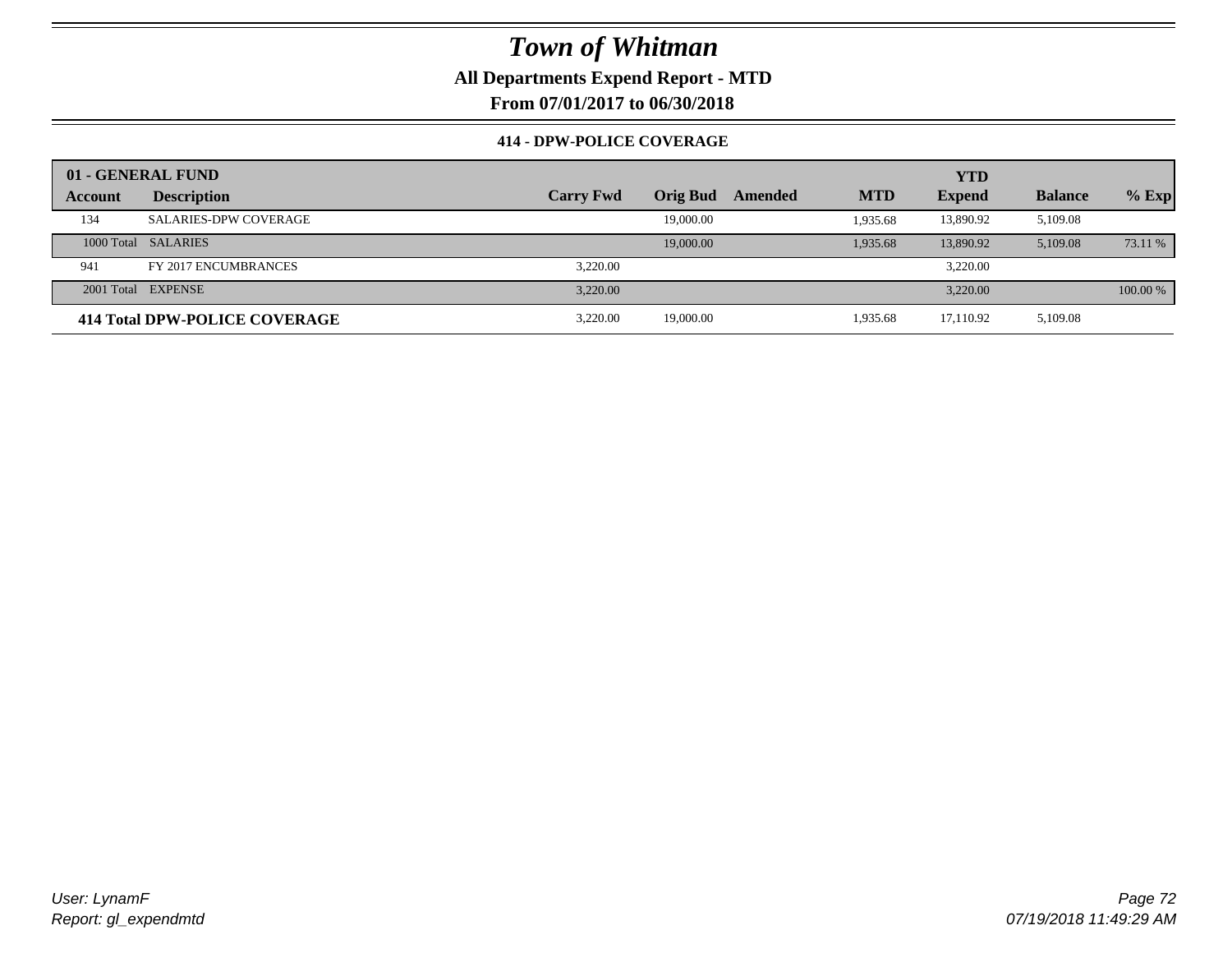## **All Departments Expend Report - MTD**

**From 07/01/2017 to 06/30/2018**

### **423 - SNOW & ICE CONTROL**

|         | 01 - GENERAL FUND            |                  |                 |         |            | <b>YTD</b>    |                |          |
|---------|------------------------------|------------------|-----------------|---------|------------|---------------|----------------|----------|
| Account | <b>Description</b>           | <b>Carry Fwd</b> | <b>Orig Bud</b> | Amended | <b>MTD</b> | <b>Expend</b> | <b>Balance</b> | $%$ Exp  |
| 114     | DIVISIONAL LABOR-O.T.        |                  |                 |         |            | 74,233.78     | -74,233.78     |          |
|         | 1000 Total SALARIES          |                  |                 |         |            | 74,233.78     | $-74,233.78$   | 100.00 % |
| 272     | <b>EQUIPMENT RENTAL</b>      |                  |                 |         | 1,232.00   | 73,966.00     | $-73,966.00$   |          |
| 530     | <b>CHEMICALS</b>             |                  |                 |         |            | 79.761.66     | $-79,761.66$   |          |
| 585     | MISCELLANEOUS EXPENSE        |                  | 120,000.00      |         |            | 38.739.31     | 81,260.69      |          |
|         | 2000 Total EXPENSE           |                  | 120,000.00      |         | 1,232.00   | 192,466.97    | $-72,466,97$   | 160.38 % |
|         | 423 Total SNOW & ICE CONTROL |                  | 120,000.00      |         | 1,232.00   | 266,700.75    | $-146,700.75$  |          |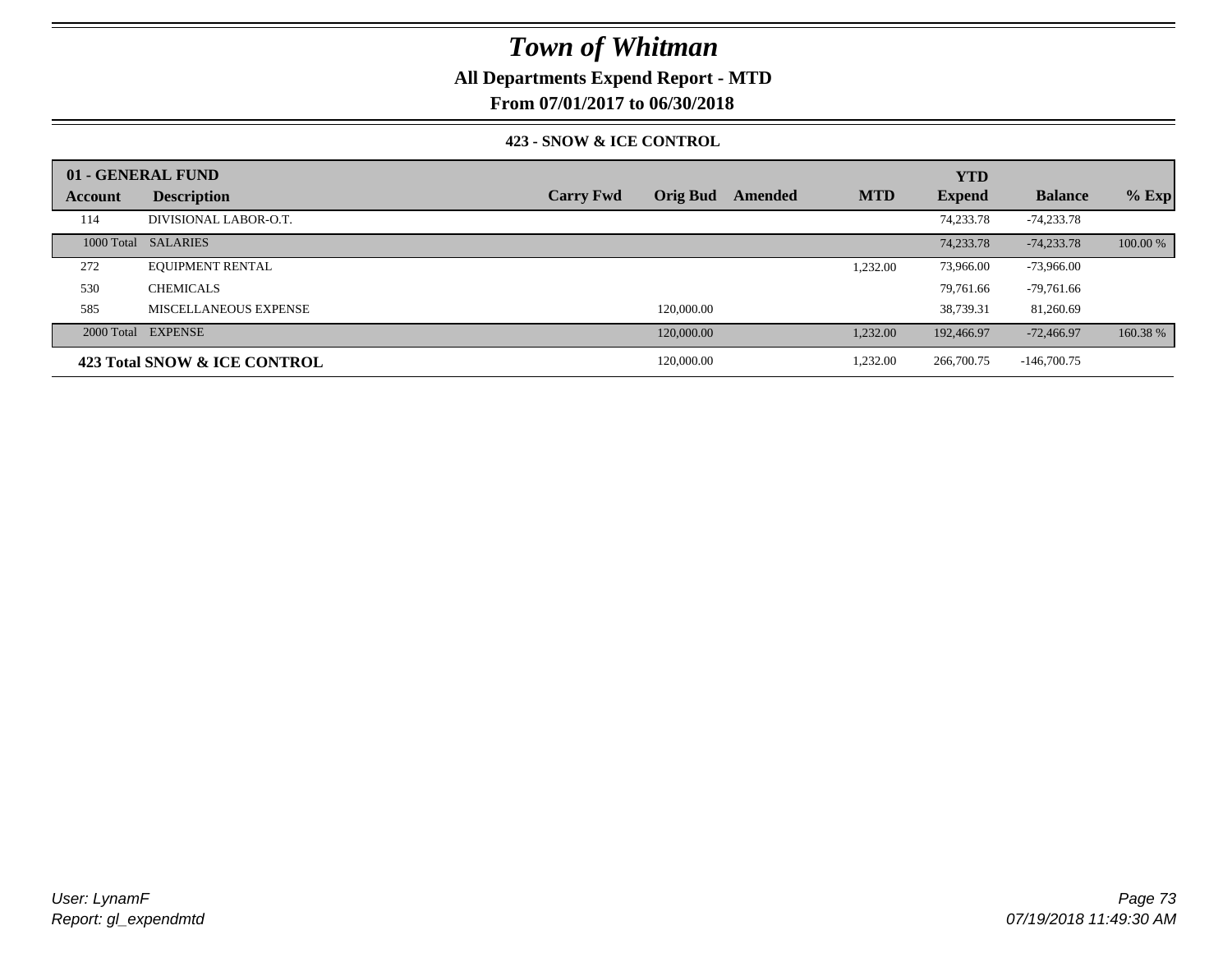## **All Departments Expend Report - MTD**

**From 07/01/2017 to 06/30/2018**

### **424 - STREET LIGHTS**

|         | 01 - GENERAL FUND              |                  |                 |           |            | <b>YTD</b>    |                |          |
|---------|--------------------------------|------------------|-----------------|-----------|------------|---------------|----------------|----------|
| Account | <b>Description</b>             | <b>Carry Fwd</b> | <b>Orig Bud</b> | Amended   | <b>MTD</b> | <b>Expend</b> | <b>Balance</b> | $%$ Exp  |
| 210     | <b>ELECTRICITY</b>             |                  | 140,000.00      | 22,000.00 | 24,396.28  | 162,000.00    |                |          |
|         | 2000 Total EXPENSE             |                  | 140,000.00      | 22,000.00 | 24,396.28  | 162,000.00    |                | 100.00 % |
| 940     | <b>FY2016 ENCUMBRANCES</b>     |                  |                 |           |            |               |                |          |
| 945     | <b>FY2013 ENCUMBRANCES</b>     |                  |                 |           |            |               |                |          |
| 953     | <b>FY2009 ENCUMBRANCES</b>     |                  |                 |           |            |               |                |          |
|         | 2001 Total EXPENSE             |                  |                 |           |            |               |                | 100.00 % |
|         | <b>424 Total STREET LIGHTS</b> |                  | 140,000.00      | 22,000.00 | 24.396.28  | 162,000.00    |                |          |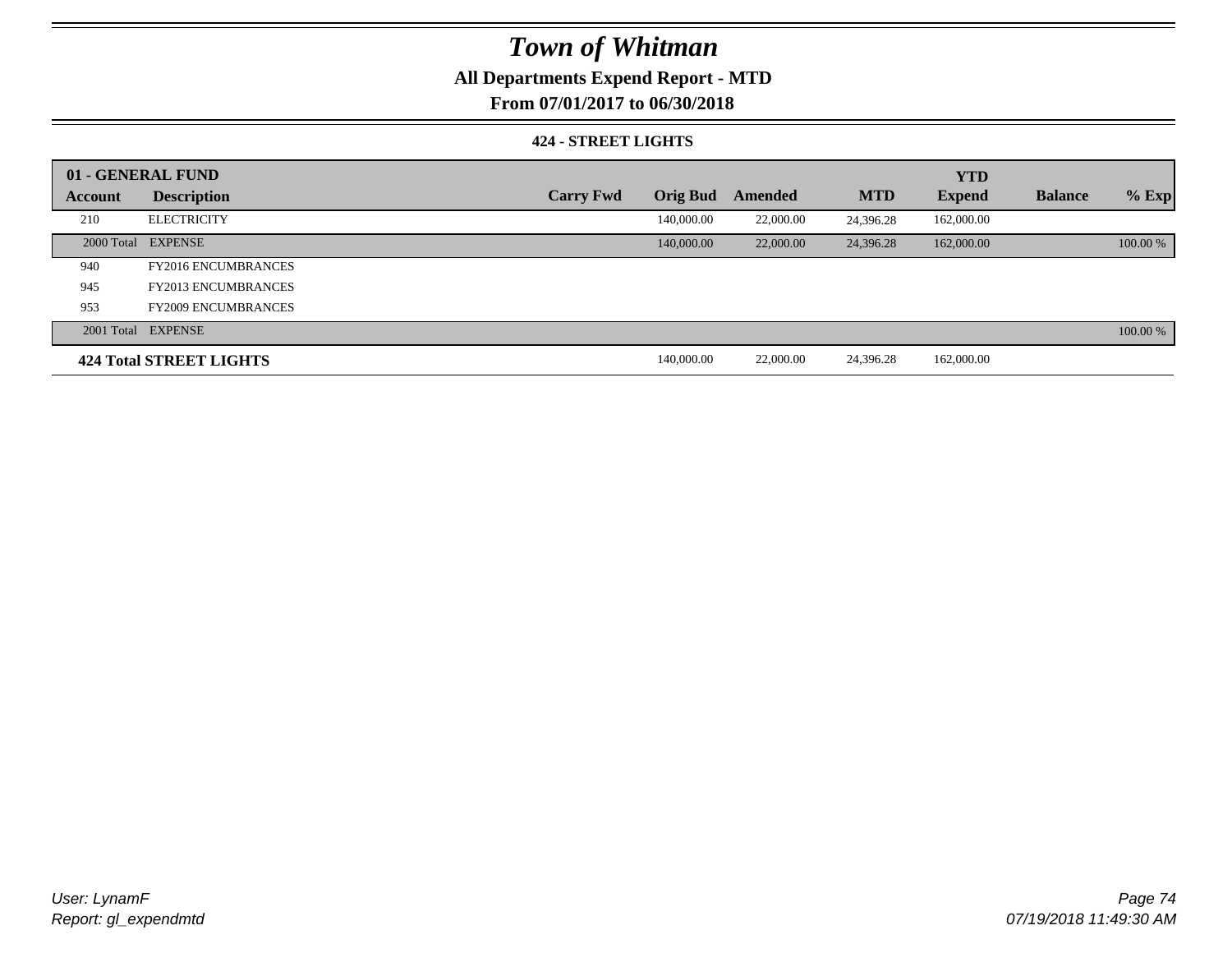**All Departments Expend Report - MTD**

**From 07/01/2017 to 06/30/2018**

### **433 - DPW-WASTE COLLECTION & DISP.**

|         | 01 - GENERAL FUND                         |                  |                 |                |            | <b>YTD</b>    |                |          |
|---------|-------------------------------------------|------------------|-----------------|----------------|------------|---------------|----------------|----------|
| Account | <b>Description</b>                        | <b>Carry Fwd</b> | <b>Orig Bud</b> | <b>Amended</b> | <b>MTD</b> | <b>Expend</b> | <b>Balance</b> | $%$ Exp  |
| 112     | <b>SALARIES</b>                           |                  |                 |                |            |               |                |          |
| 380     | <b>DISPOSAL COSTS</b>                     |                  | 1,121,059.00    |                | 108,422.39 | 966,763.56    | 154,295.44     |          |
| 585     | <b>MISCELLANEOUS EXPENSE</b>              |                  |                 |                |            | 14,400.40     | $-14,400.40$   |          |
|         | 2000 Total EXPENSE                        |                  | 1,121,059.00    |                | 108,422.39 | 981,163.96    | 139,895.04     | 87.52 %  |
| 939     | <b>FY2015 ENCUMBRANCES</b>                |                  |                 |                |            |               |                |          |
| 943     | <b>FY2012 ENCUMBRANCES</b>                |                  |                 |                |            |               |                |          |
| 945     | <b>FY2013 ENCUMBRANCES</b>                |                  |                 |                |            |               |                |          |
|         | 2001 Total EXPENSE                        |                  |                 |                |            |               |                | 100.00 % |
| 999     |                                           |                  |                 |                |            |               |                |          |
|         | 4496 Total A.9STM6/5/97PUR.RECYCLING BINS |                  |                 |                |            |               |                | 100.00 % |
|         | 433 Total DPW-WASTE COLLECTION & DISP.    |                  | 1,121,059.00    |                | 108,422.39 | 981,163.96    | 139,895.04     |          |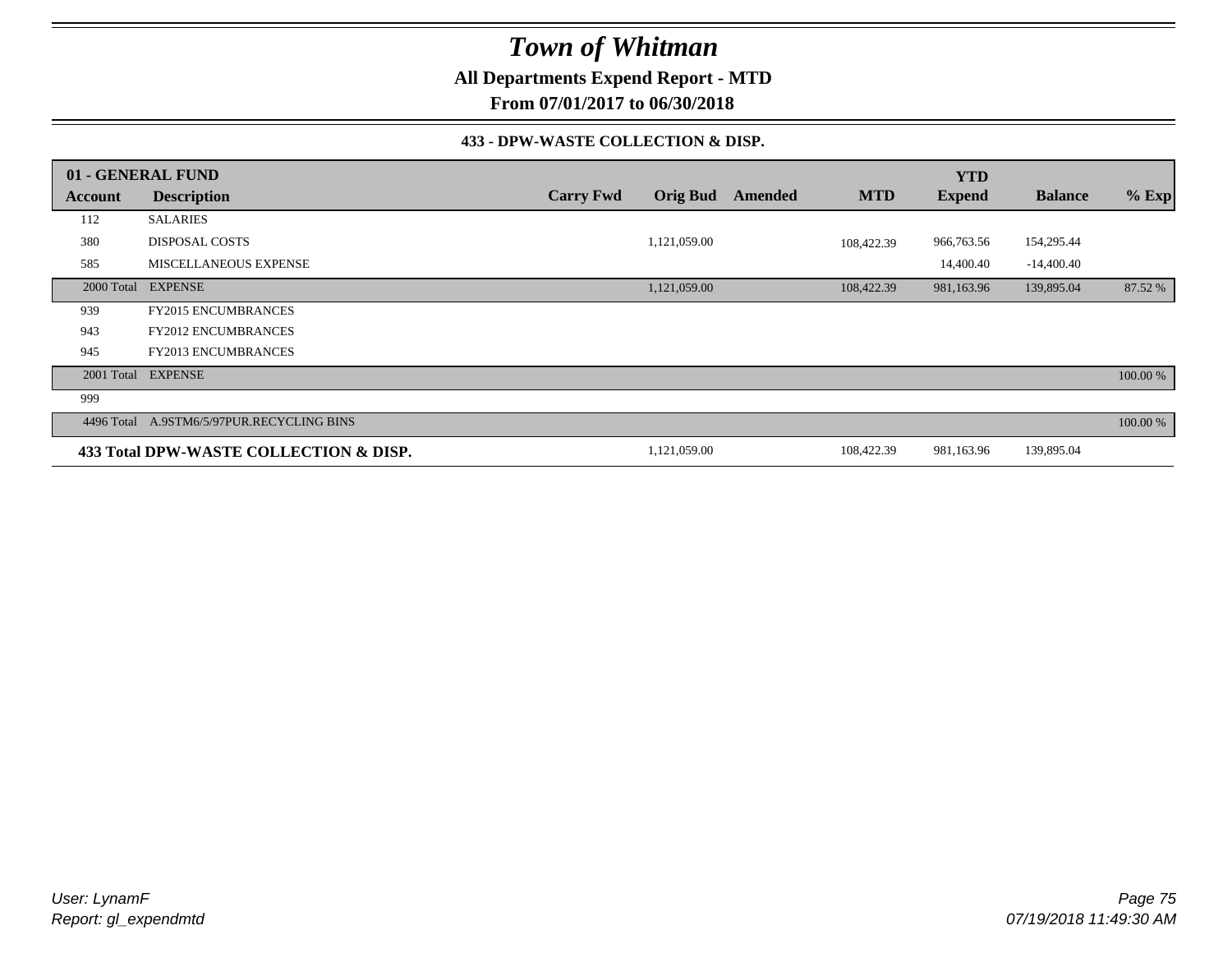## **All Departments Expend Report - MTD**

### **From 07/01/2017 to 06/30/2018**

### **452 - WATER PURCHASE**

|         | 01 - GENERAL FUND               |                  |                 |         |            | <b>YTD</b>    |                |          |
|---------|---------------------------------|------------------|-----------------|---------|------------|---------------|----------------|----------|
| Account | <b>Description</b>              | <b>Carry Fwd</b> | <b>Orig Bud</b> | Amended | <b>MTD</b> | <b>Expend</b> | <b>Balance</b> | $%$ Exp  |
| 230     | <b>WATER PURCHASE</b>           |                  |                 |         |            |               |                |          |
| 585     | MISCELLANEOUS EXPENSE           |                  |                 |         |            |               |                |          |
|         | 2000 Total EXPENSE              |                  |                 |         |            |               |                | 100.00 % |
| 940     | <b>FY2016 ENCUMBRANCES</b>      |                  |                 |         |            |               |                |          |
| 949     | <b>FY2014 ENCUMBRANCES</b>      |                  |                 |         |            |               |                |          |
|         | 2001 Total EXPENSE              |                  |                 |         |            |               |                | 100.00 % |
|         | <b>452 Total WATER PURCHASE</b> |                  |                 |         |            |               |                |          |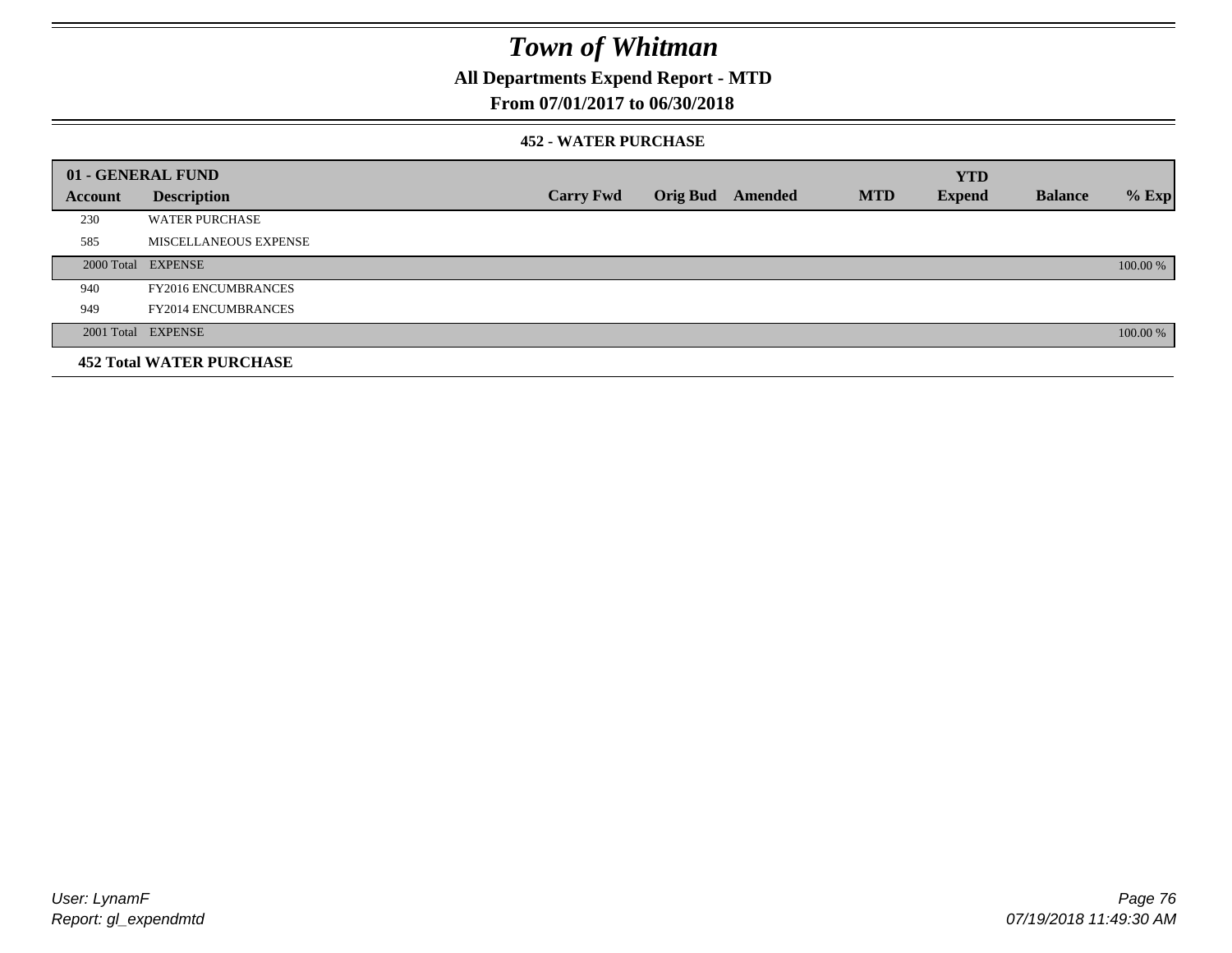**All Departments Expend Report - MTD**

**From 07/01/2017 to 06/30/2018**

### **492 - CARE OF SOLDIERS GRAVES**

|                | 01 - GENERAL FUND                 |                  |                  |            | YTD           |                |          |
|----------------|-----------------------------------|------------------|------------------|------------|---------------|----------------|----------|
| <b>Account</b> | <b>Description</b>                | <b>Carry Fwd</b> | Orig Bud Amended | <b>MTD</b> | <b>Expend</b> | <b>Balance</b> | $%$ Exp  |
| 240            | BUILDING & GROUNDS MAINT.         |                  | 1,500.00         |            | 1,500.00      |                |          |
|                | 2000 Total EXPENSE                |                  | 1,500.00         |            | 1,500.00      |                | 100.00 % |
|                | 492 Total CARE OF SOLDIERS GRAVES |                  | 1,500.00         |            | 1,500.00      |                |          |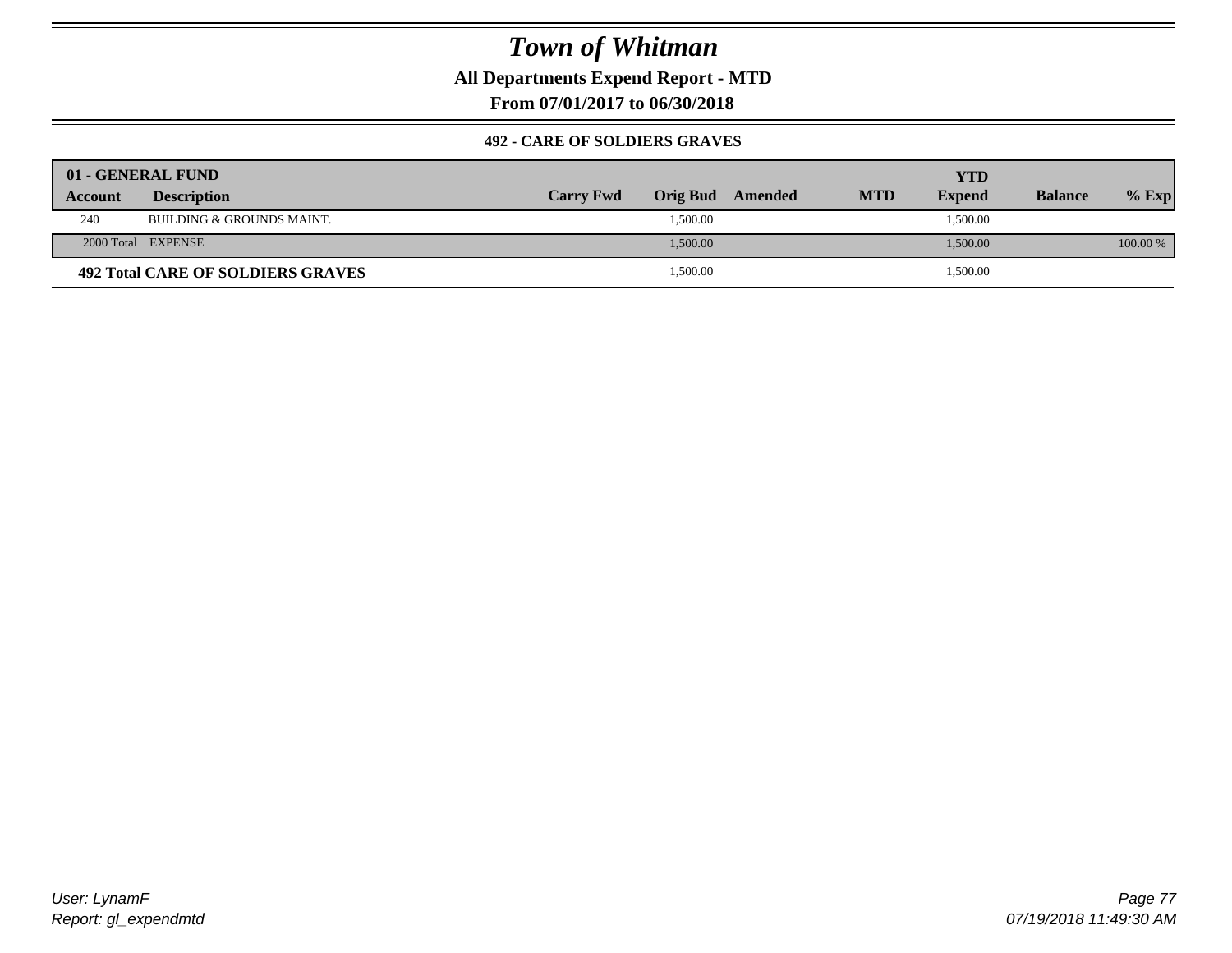## **All Departments Expend Report - MTD**

**From 07/01/2017 to 06/30/2018**

### **510 - BOARD OF HEALTH**

|                | 01 - GENERAL FUND            |                  |                         |            | <b>YTD</b>    |                |          |
|----------------|------------------------------|------------------|-------------------------|------------|---------------|----------------|----------|
| <b>Account</b> | <b>Description</b>           | <b>Carry Fwd</b> | <b>Orig Bud</b> Amended | <b>MTD</b> | <b>Expend</b> | <b>Balance</b> | $%$ Exp  |
| 110            | SALARIES-BOARD MEMBERS       |                  |                         |            |               |                |          |
|                | 1001 Total SALARIES          |                  |                         |            |               |                | 100.00 % |
| 120            | SALARIES-PART TIME           | 39,343.00        | 3,804.71                | 4,120.55   | 41,859.17     | 1,288.54       |          |
|                | 1002 Total SALARIES          | 39,343.00        | 3,804.71                | 4,120.55   | 41,859.17     | 1,288.54       | 97.01 %  |
| 121            | <b>CLERICAL I</b>            | 24,867.00        |                         | 2,355.14   | 24,806.63     | 60.37          |          |
|                | 1003 Total SALARIES          | 24,867.00        |                         | 2,355.14   | 24,806.63     | 60.37          | 99.75 %  |
| 123            | RECORDING SECRETARY          | 3,501.00         |                         | 194.18     | 2,543.75      | 957.25         |          |
|                | 1004 Total SALARIES          | 3,501.00         |                         | 194.18     | 2,543.75      | 957.25         | 72.65 %  |
| 133            | <b>ASSISTANT</b>             | 1,800.00         | $-116.00$               | 117.00     | 728.00        | 956.00         |          |
|                | 1005 Total SALARIES          | 1,800.00         | $-116.00$               | 117.00     | 728.00        | 956.00         | 43.23 %  |
| 126            | <b>CLERICAL II</b>           | 1,366.00         |                         | 107.60     | 1,070.01      | 295.99         |          |
|                | 1006 Total SALARIES          | 1,366.00         |                         | 107.60     | 1,070.01      | 295.99         | 78.33 %  |
| 482            | RESERVE FUND TRANS.-SALARIES |                  |                         |            |               |                |          |
| 483            | RESERVE FUND TRANS.-VACATION |                  |                         |            |               |                |          |
|                | 1019 Total SALARIES          |                  |                         |            |               |                | 100.00 % |
| 150            | <b>ANIMAL INSPECTOR</b>      | 804.00           | 516.00                  | 270.00     | 1,320.00      |                |          |
| 151            | <b>BURIAL DEAD ANIMALS</b>   |                  |                         |            |               |                |          |
| 315            | <b>BURIAL AGENT</b>          | 275.00           |                         | 137.50     | 275.00        |                |          |
| 316            | <b>LABORATORY FEES</b>       |                  |                         |            |               |                |          |
| 340            | <b>TELEPHONE</b>             |                  |                         |            |               |                |          |
| 343            | CELL PHONES                  |                  |                         |            |               |                |          |
| 420            | OFFICE SUPPLIES              |                  |                         | 366.98     | 728.08        | $-728.08$      |          |
| 501            | PREMIUM ON SALE OF BONDS     |                  |                         |            |               |                |          |
| 585            | MISCELLANEOUS EXPENSE        | 2,500.00         |                         |            | 675.87        | 1,824.13       |          |
| 730            | <b>ASSOCIATION DUES</b>      |                  |                         |            | 270.00        | $-270.00$      |          |
| 731            | <b>MEETINGS</b>              |                  |                         |            |               |                |          |
| 737            | RABID ANIMAL EXPENSE         | 200.00           |                         |            | 35.00         | 165.00         |          |
| 738            | HOUSEHOLD HAZARDOUS WASTE    | 3,000.00         |                         | 145.00     | 145.00        | 2,855.00       |          |
|                | 2000 Total EXPENSE           | 6,779.00         | 516.00                  | 919.48     | 3,448.95      | 3,846.05       | 47.27 %  |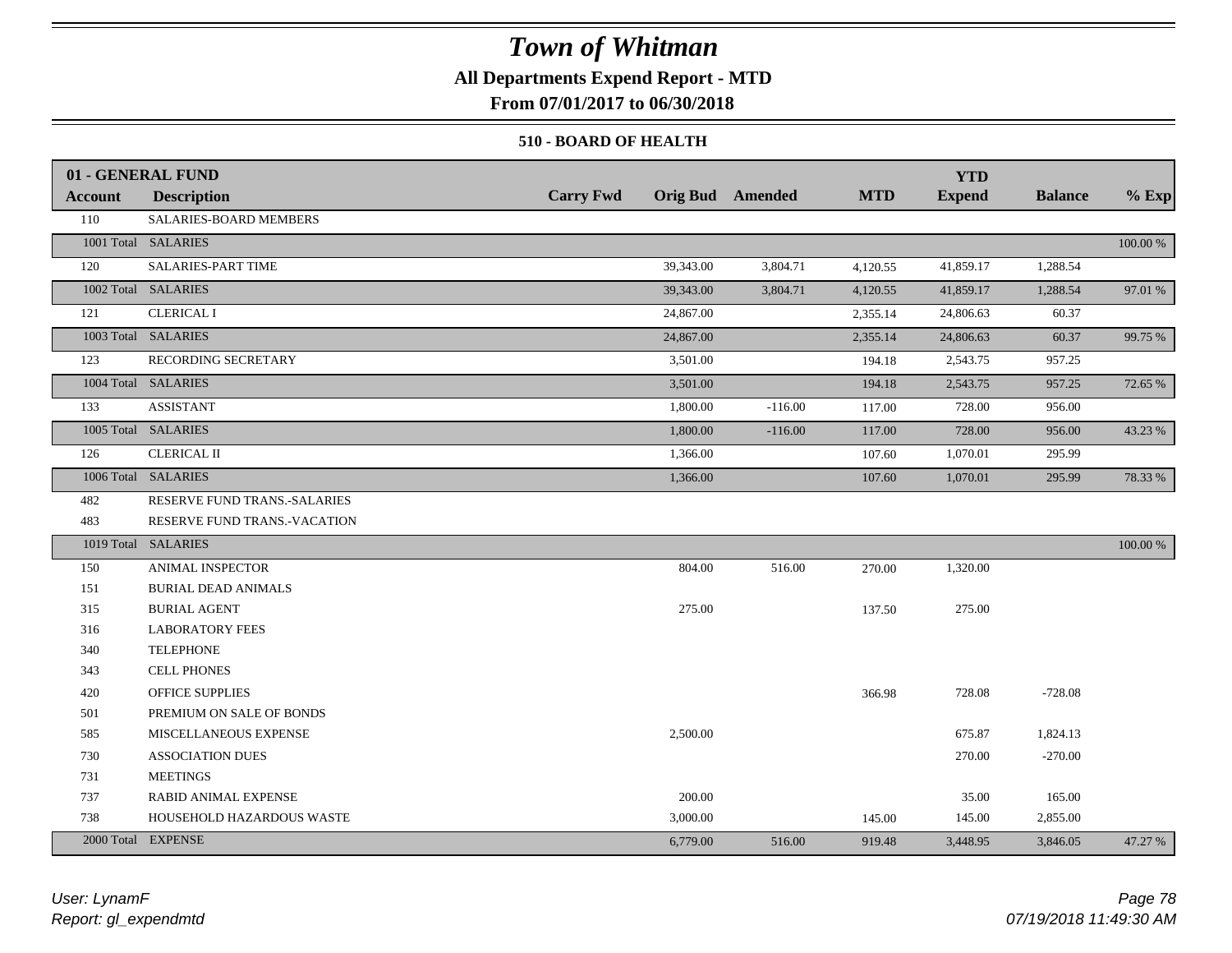## **All Departments Expend Report - MTD**

**From 07/01/2017 to 06/30/2018**

### **510 - BOARD OF HEALTH**

|            | 01 - GENERAL FUND                           |                  |                 |          |            | <b>YTD</b>    |                |          |
|------------|---------------------------------------------|------------------|-----------------|----------|------------|---------------|----------------|----------|
| Account    | <b>Description</b>                          | <b>Carry Fwd</b> | <b>Orig Bud</b> | Amended  | <b>MTD</b> | <b>Expend</b> | <b>Balance</b> | $%$ Exp  |
| 710        | IN STATE TRAVEL                             |                  | 1,443.00        |          | 40.99      | 309.47        | 1,133.53       |          |
|            | 2001 Total EXPENSE                          |                  | 1,443.00        |          | 40.99      | 309.47        | 1,133.53       | 21.44 %  |
| 940        | <b>FY2016 ENCUMBRANCES</b>                  |                  |                 |          |            |               |                |          |
|            | 2002 Total EXPENSE                          |                  |                 |          |            |               |                | 100.00 % |
| 999        |                                             |                  |                 |          |            |               |                |          |
|            | 4448 Total A5 ATM 5/15 HAZARDOUS WSTE.DAY   |                  |                 |          |            |               |                | 100.00 % |
| 999        |                                             | 2,648.96         |                 |          |            | 1,744.66      | 904.30         |          |
| 4451 Total | A.6 ATM 5/16 HAZ.WASTE.DAY                  | 2,648.96         |                 |          |            | 1,744.66      | 904.30         | 65.86%   |
| 999        |                                             |                  |                 |          |            |               |                |          |
|            | 4456 Total A.27ATM5/14 HAZ.WASTE DAY        |                  |                 |          |            |               |                | 100.00 % |
| 999        |                                             |                  | 1,500.00        |          |            |               | 1,500.00       |          |
|            | 4543 Total A.14 ATM5/17 B.O.H.SITE TRAINING |                  | 1,500.00        |          |            |               | 1,500.00       | 0.00 %   |
|            | <b>510 Total BOARD OF HEALTH</b>            | 2,648.96         | 80,599.00       | 4,204.71 | 7,854.94   | 76,510.64     | 10,942.03      |          |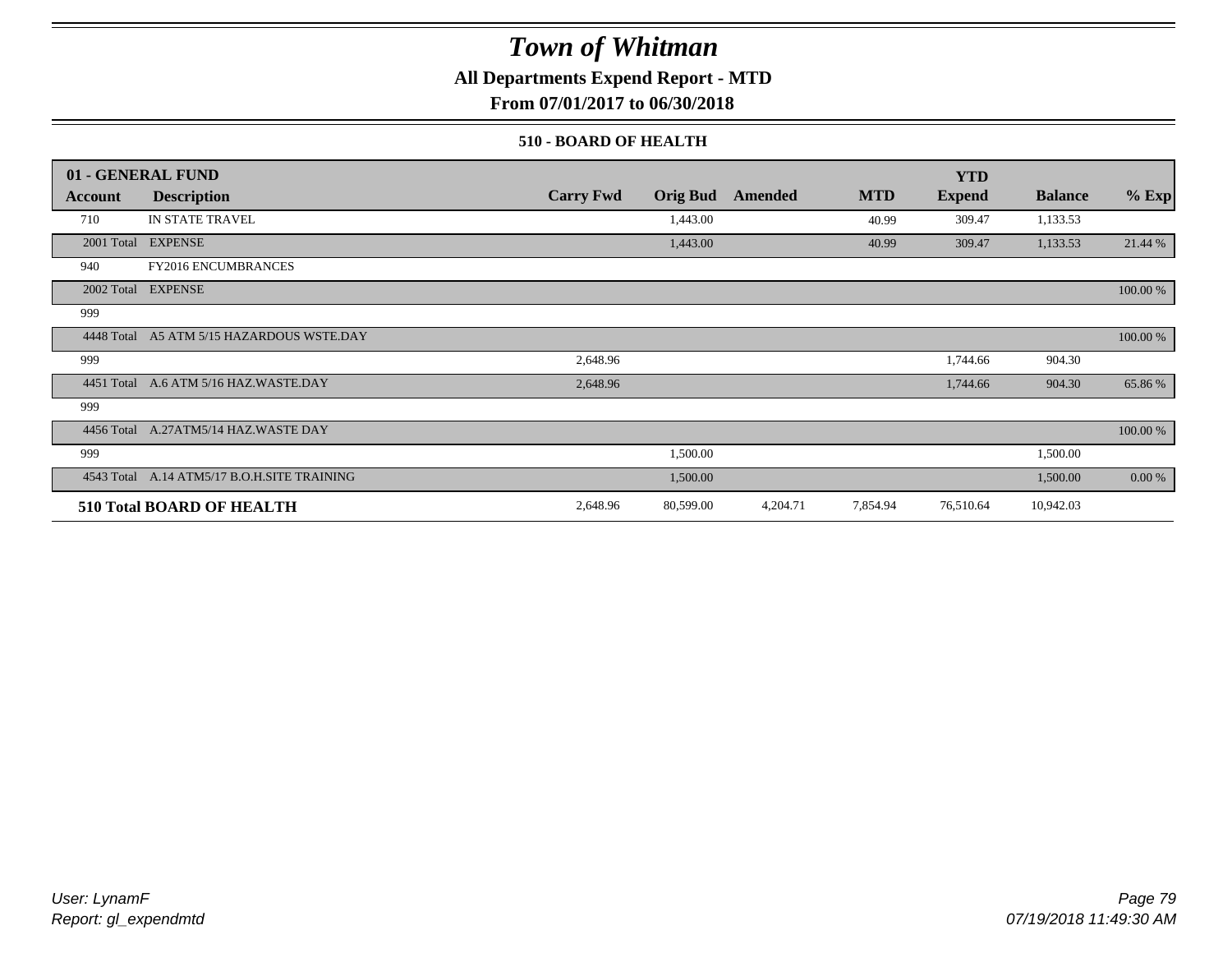**All Departments Expend Report - MTD**

**From 07/01/2017 to 06/30/2018**

### **519 - BOH-SEWER HOOK-UP INSPECTORS**

|         | 01 - GENERAL FUND                      |                  |                  |            | YTD           |                |          |
|---------|----------------------------------------|------------------|------------------|------------|---------------|----------------|----------|
| Account | <b>Description</b>                     | <b>Carry Fwd</b> | Orig Bud Amended | <b>MTD</b> | <b>Expend</b> | <b>Balance</b> | $%$ Exp  |
| 120     | SALARIES-PART TIME                     |                  |                  |            |               |                |          |
|         | 1000 Total SALARIES                    |                  |                  |            |               |                | 100.00 % |
|         | 519 Total BOH-SEWER HOOK-UP INSPECTORS |                  |                  |            |               |                |          |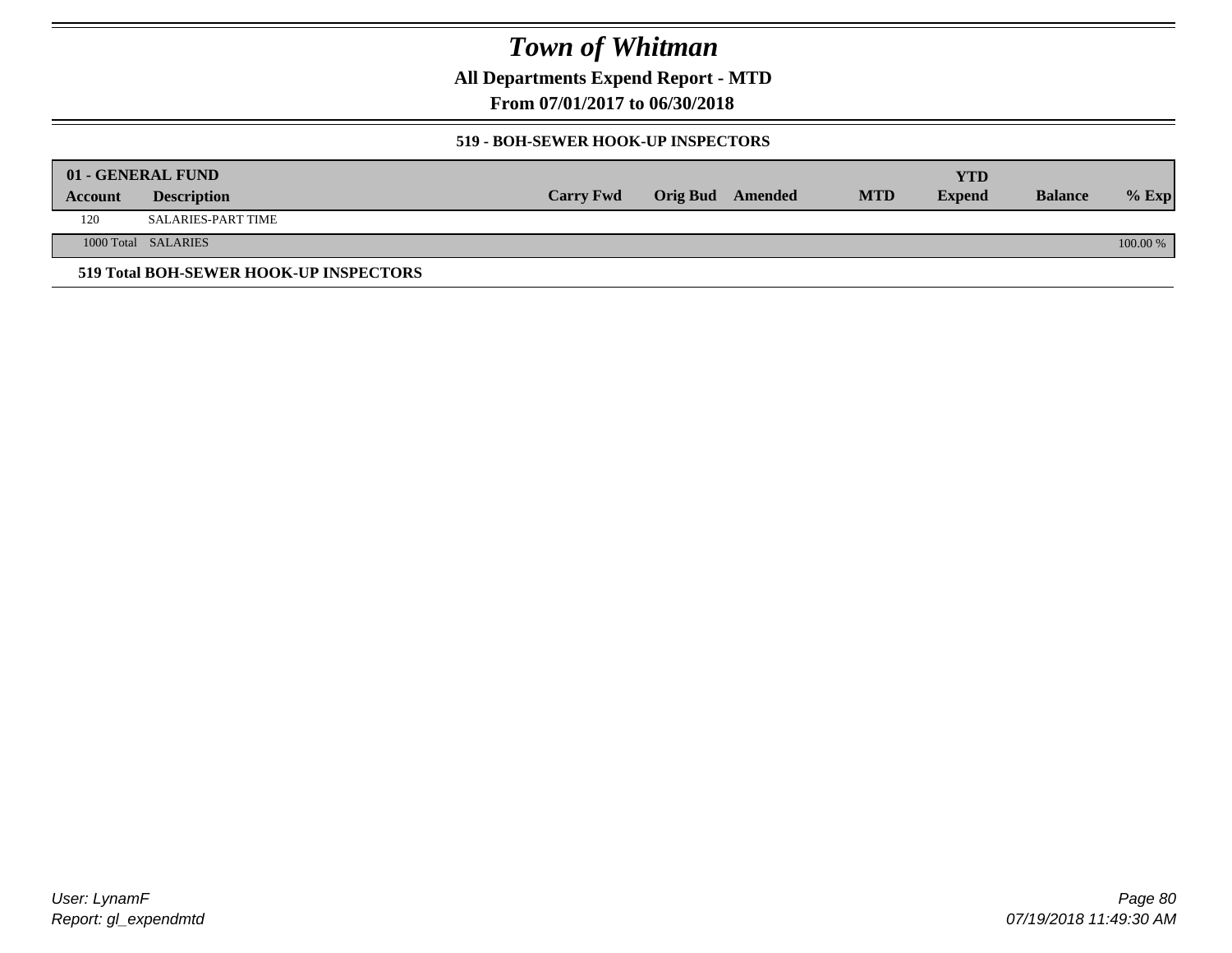## **All Departments Expend Report - MTD**

## **From 07/01/2017 to 06/30/2018**

### **522 - VISITING NURSE**

|         | 01 - GENERAL FUND          |                  |                 |         |            | <b>YTD</b>    |                |          |
|---------|----------------------------|------------------|-----------------|---------|------------|---------------|----------------|----------|
| Account | <b>Description</b>         | <b>Carry Fwd</b> | <b>Orig Bud</b> | Amended | <b>MTD</b> | <b>Expend</b> | <b>Balance</b> | $%$ Exp  |
| 300     | MEDICAL & DENTAL EXPENSE   |                  | 18,025.00       |         | 1.642.84   | 9.857.04      | 8,167.96       |          |
|         | 2000 Total EXPENSE         |                  | 18,025,00       |         | 1.642.84   | 9,857.04      | 8.167.96       | 54.68 %  |
| 946     | <b>FY2010 ENCUMBRANCES</b> |                  |                 |         |            |               |                |          |
|         | 2001 Total EXPENSE         |                  |                 |         |            |               |                | 100.00 % |
|         | 522 Total VISITING NURSE   |                  | 18,025.00       |         | 1,642.84   | 9.857.04      | 8,167.96       |          |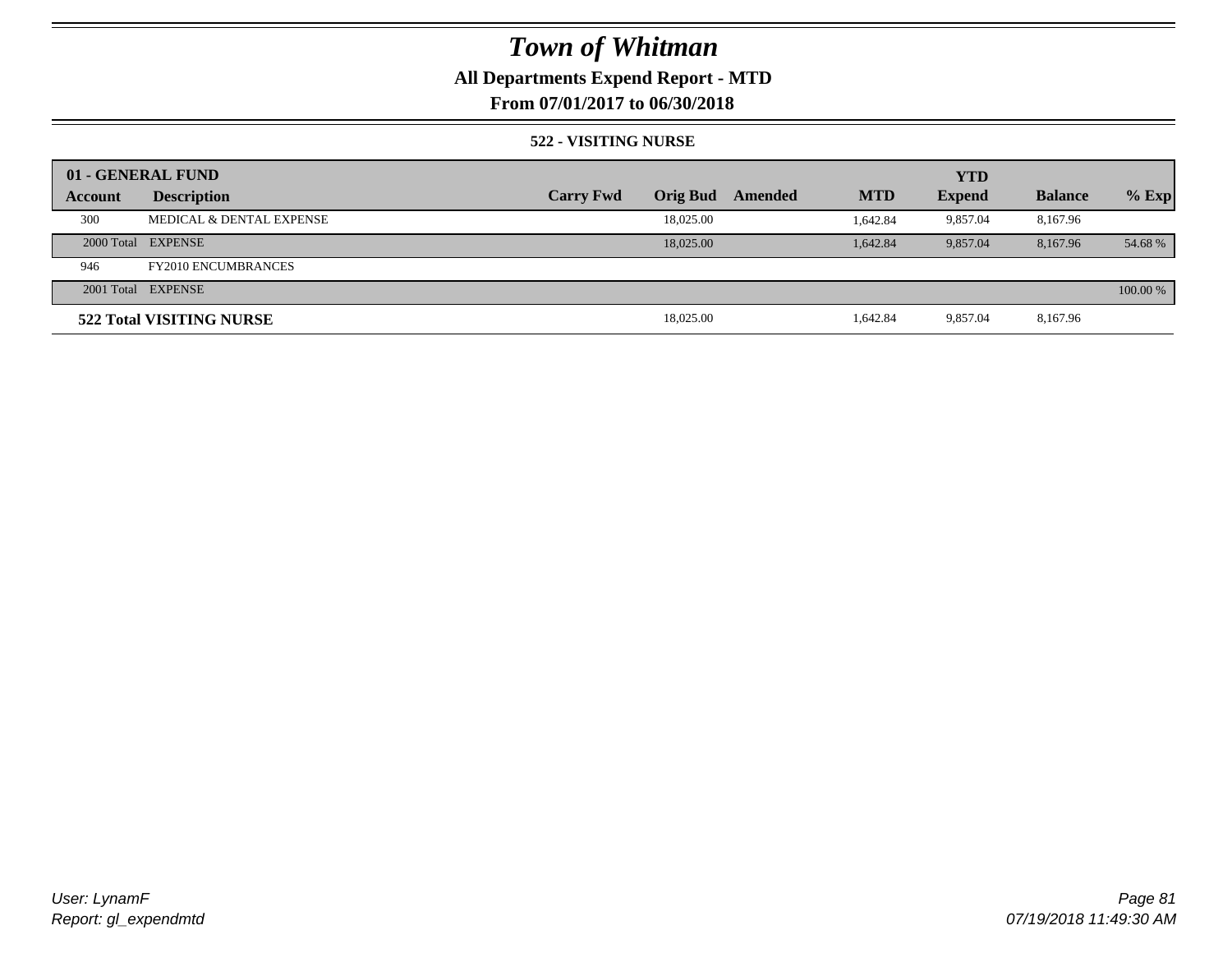## **All Departments Expend Report - MTD**

### **From 07/01/2017 to 06/30/2018**

### **524 - DENTAL**

|         | 01 - GENERAL FUND       |                  |                  |            | <b>YTD</b>    |                |          |
|---------|-------------------------|------------------|------------------|------------|---------------|----------------|----------|
| Account | <b>Description</b>      | <b>Carry Fwd</b> | Orig Bud Amended | <b>MTD</b> | <b>Expend</b> | <b>Balance</b> | $%$ Exp  |
| 730     | <b>ASSOCIATION DUES</b> |                  |                  |            |               |                |          |
|         | 2000 Total EXPENSE      |                  |                  |            |               |                | 100.00 % |
|         | <b>524 Total DENTAL</b> |                  |                  |            |               |                |          |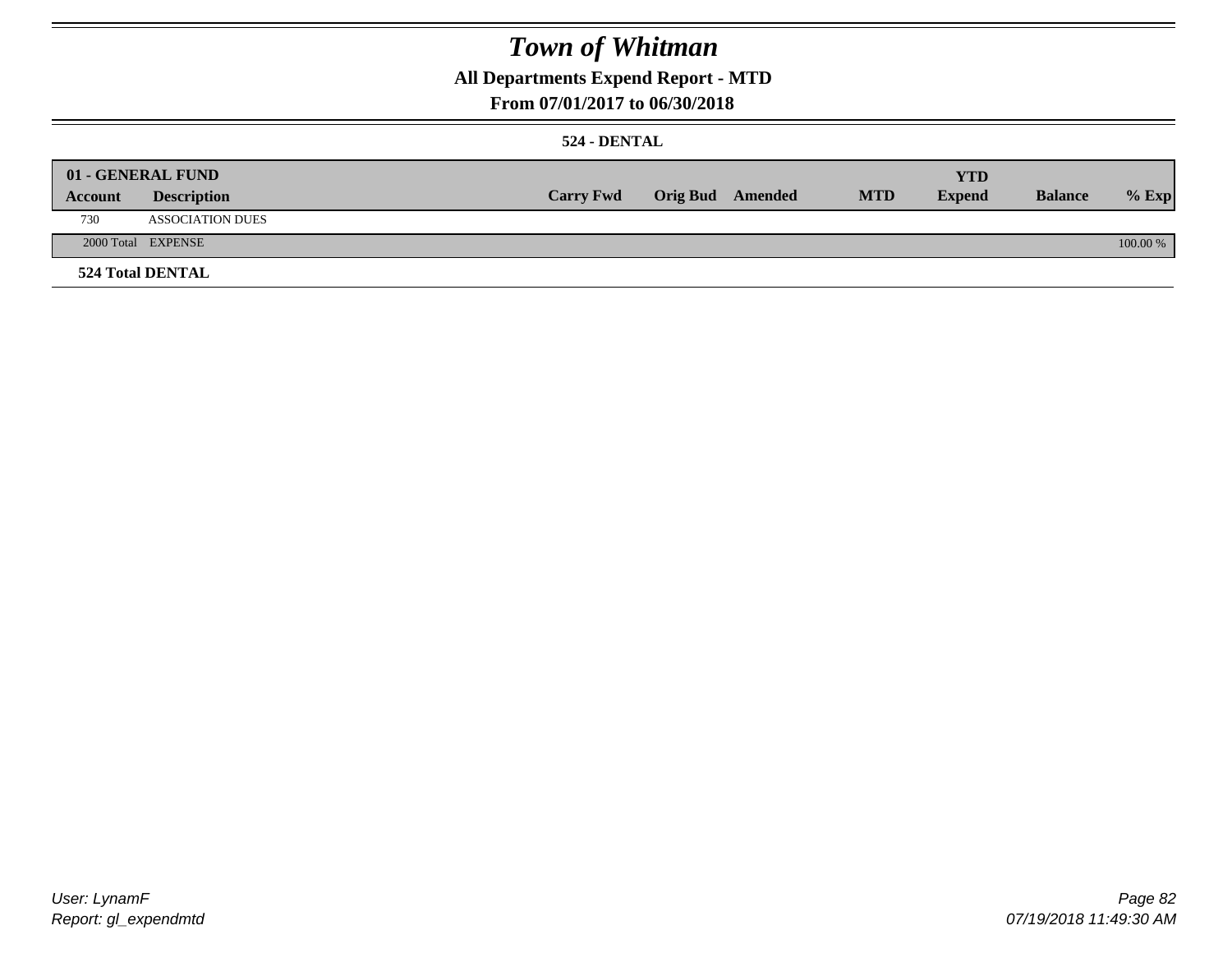## **All Departments Expend Report - MTD**

**From 07/01/2017 to 06/30/2018**

### **541 - COUNCIL ON AGING**

|         | 01 - GENERAL FUND                        |                                     |           |            | <b>YTD</b>    |                |             |
|---------|------------------------------------------|-------------------------------------|-----------|------------|---------------|----------------|-------------|
| Account | <b>Description</b>                       | <b>Carry Fwd</b><br><b>Orig Bud</b> | Amended   | <b>MTD</b> | <b>Expend</b> | <b>Balance</b> | $%$ Exp     |
| 111     | SALARIES-ADMINSTRATIVE                   | 66,127.00                           |           | 6,358.51   | 66,127.00     |                |             |
| 138     | SICK LEAVE BUY-BACK                      |                                     |           |            |               |                |             |
| 146     | SALARIES-LONGEVITY                       |                                     |           |            |               |                |             |
|         | 1000 Total SALARIES                      | 66,127.00                           |           | 6,358.51   | 66,127.00     |                | 100.00 %    |
| 121     | <b>CLERICAL I</b>                        | 41,001.00                           |           | 3,942.40   | 40,937.00     | 64.00          |             |
|         | 1001 Total SALARIES                      | 41,001.00                           |           | 3,942.40   | 40,937.00     | 64.00          | 99.84 %     |
| 117     | <b>CUSTODIAL</b>                         |                                     |           |            |               |                |             |
|         | 1002 Total SALARIES                      |                                     |           |            |               |                | $100.00~\%$ |
| 157     | <b>BUS DRIVER</b>                        | 35,051.00                           | $-234.96$ | 3,011.59   | 29,260.48     | 5,555.56       |             |
|         | 1003 Total SALARIES                      | 35,051.00                           | $-234.96$ | 3,011.59   | 29,260.48     | 5,555.56       | 84.04 %     |
| 129     | ADDITIONAL CLERICAL                      | 32,979.00                           | 234.96    | 3,171.00   | 33,213.96     |                |             |
|         | 1004 Total SALARIES                      | 32,979.00                           | 234.96    | 3,171.00   | 33,213.96     |                | $100.00~\%$ |
| 131     | SOCIAL WORKER                            | 32,466.00                           |           | 3,121.65   | 32,465.16     | 0.84           |             |
|         | 1005 Total SALARIES                      | 32,466.00                           |           | 3,121.65   | 32,465.16     | 0.84           | 99.99 %     |
| 210     | <b>ELECTRICITY</b>                       |                                     |           | 283.84     | 3,186.33      | $-3,186.33$    |             |
| 212     | <b>GAS (NATURAL)</b>                     |                                     |           | 48.45      | 2,043.55      | $-2,043.55$    |             |
| 242     | VEHICLE MAINTENANCE                      |                                     |           |            |               |                |             |
| 340     | <b>TELEPHONE</b>                         |                                     |           |            |               |                |             |
| 343     | <b>CELL PHONES</b>                       |                                     |           | 101.98     | 1,091.81      | $-1,091.81$    |             |
| 420     | <b>OFFICE SUPPLIES</b>                   |                                     |           | 694.43     | 2,699.26      | $-2,699.26$    |             |
| 481     | <b>GASOLINE</b>                          |                                     |           |            |               |                |             |
| 585     | MISCELLANEOUS EXPENSE                    | 15,157.00                           |           | 211.11     | 514.44        | 14,642.56      |             |
| 430     | <b>BUILDING MAINTENANCE &amp; REPAIR</b> |                                     |           |            | 1,938.69      | $-1,938.69$    |             |
| 710     | IN STATE TRAVEL                          |                                     |           | 29.44      | 251.24        | $-251.24$      |             |
| 730     | <b>ASSOCIATION DUES</b>                  |                                     |           |            |               |                |             |
| 731     | <b>MEETINGS</b>                          |                                     |           |            |               |                |             |
| 870     | OFFICE EQUIPMENT                         |                                     |           |            |               |                |             |
|         | 2000 Total EXPENSE                       | 15,157.00                           |           | 1,369.25   | 11,725.32     | 3,431.68       | 77.35 %     |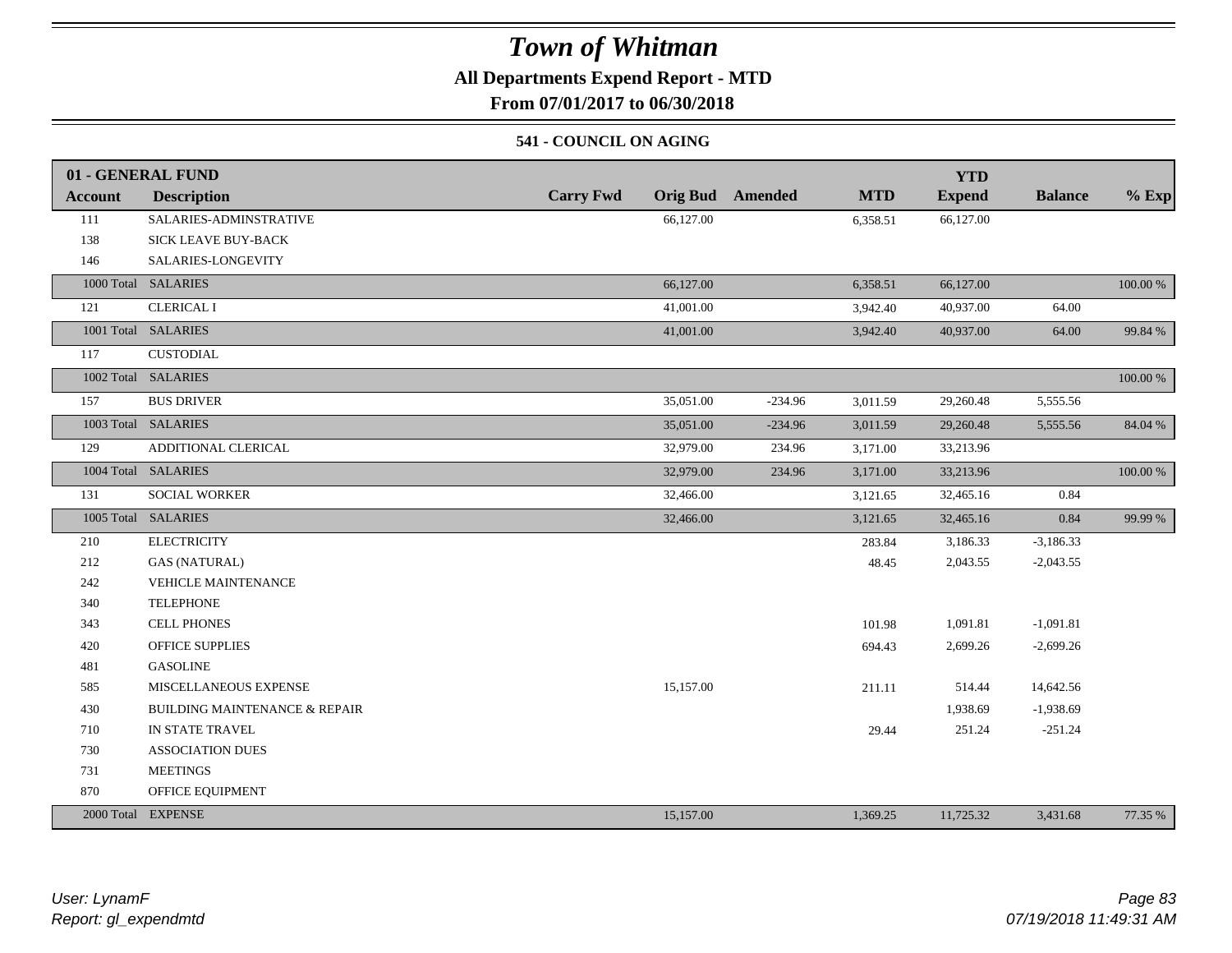## **All Departments Expend Report - MTD**

## **From 07/01/2017 to 06/30/2018**

### **541 - COUNCIL ON AGING**

|         | 01 - GENERAL FUND                                |                  |                 |         |            | <b>YTD</b>    |                |          |
|---------|--------------------------------------------------|------------------|-----------------|---------|------------|---------------|----------------|----------|
| Account | <b>Description</b>                               | <b>Carry Fwd</b> | <b>Orig Bud</b> | Amended | <b>MTD</b> | <b>Expend</b> | <b>Balance</b> | $%$ Exp  |
| 940     | <b>FY2016 ENCUMBRANCES</b>                       |                  |                 |         |            |               |                |          |
| 941     | FY 2017 ENCUMBRANCES                             |                  |                 |         |            |               |                |          |
| 943     | <b>FY2012 ENCUMBRANCES</b>                       |                  |                 |         |            |               |                |          |
| 945     | <b>FY2013 ENCUMBRANCES</b>                       |                  |                 |         |            |               |                |          |
|         | 2002 Total EXPENSE                               |                  |                 |         |            |               |                | 100.00 % |
| 999     |                                                  |                  |                 |         |            |               |                |          |
|         | 4492 Total A.6 STM 5/7/12 PUR.CHAIRS-SENIOR CTR. |                  |                 |         |            |               |                | 100.00 % |
| 999     |                                                  |                  |                 |         |            |               |                |          |
|         | 4493 Total A19 ATM 5/12 C.O.A. BUILDING REPAIRS  |                  |                 |         |            |               |                | 100.00 % |
| 999     |                                                  | 3,061.00         |                 |         |            | 3,061.00      |                |          |
|         | 4494 Total A.5STM5/17TOWN SHR.WHL CHR.EQ.BUS     | 3,061.00         |                 |         |            | 3,061.00      |                | 100.00 % |
| 999     |                                                  |                  |                 |         |            |               |                |          |
|         | 4557 Total A.17 ATM 5/13 REPAVE COA PARKING LOT  |                  |                 |         |            |               |                | 100.00 % |
| 999     |                                                  |                  |                 |         |            |               |                |          |
|         | 4563 Total A.27A ATM 5/16 AIR COND. SEN.CTR.     |                  |                 |         |            |               |                | 100.00 % |
|         | 541 Total COUNCIL ON AGING                       | 3,061.00         | 222,781.00      |         | 20,974.40  | 216,789.92    | 9,052.08       |          |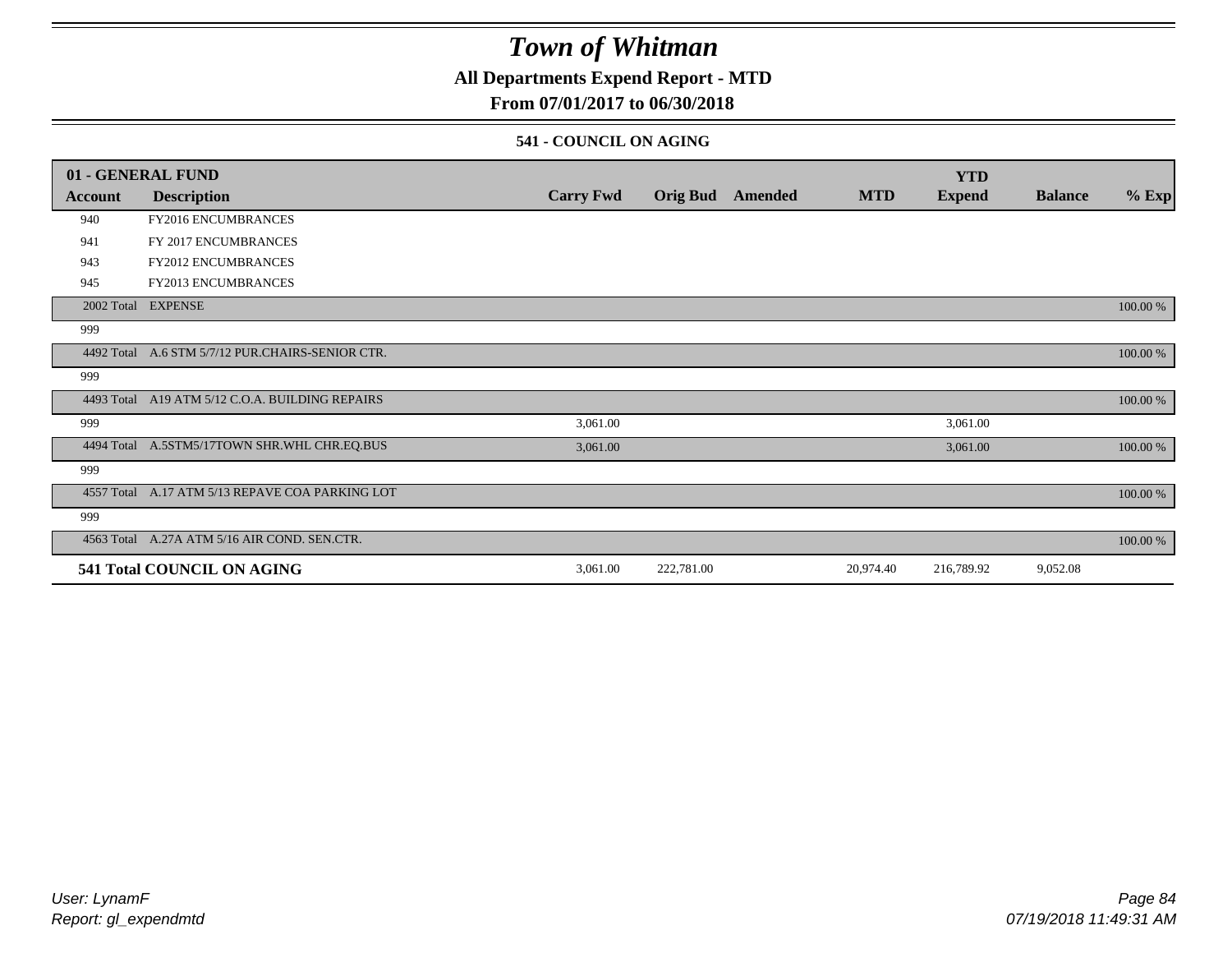**All Departments Expend Report - MTD**

## **From 07/01/2017 to 06/30/2018**

#### **543 - VETERANS SERVICES**

|            | 01 - GENERAL FUND                  |                  |                 |         |            | <b>YTD</b>    |                |          |
|------------|------------------------------------|------------------|-----------------|---------|------------|---------------|----------------|----------|
| Account    | <b>Description</b>                 | <b>Carry Fwd</b> | <b>Orig Bud</b> | Amended | <b>MTD</b> | <b>Expend</b> | <b>Balance</b> | $%$ Exp  |
| 112        | <b>SALARIES</b>                    |                  |                 |         |            |               |                |          |
|            | 1000 Total SALARIES                |                  |                 |         |            |               |                | 100.00 % |
| 120        | <b>SALARIES-PART TIME</b>          |                  |                 |         |            |               |                |          |
|            | 1001 Total SALARIES                |                  |                 |         |            |               |                | 100.00 % |
| 330        | <b>DISTRICT SERVICES</b>           |                  | 45,100.00       |         | 8,957.19   | 31,218.13     | 13,881.87      |          |
| 340        | <b>TELEPHONE</b>                   |                  |                 |         |            |               |                |          |
| 343        | <b>CELL PHONES</b>                 |                  |                 |         | 50.99      | 611.88        | $-611.88$      |          |
| 420        | <b>OFFICE SUPPLIES</b>             |                  |                 |         |            | 55.50         | $-55.50$       |          |
| 585        | MISCELLANEOUS EXPENSE              |                  | 1,500.00        |         |            | 140.00        | 1,360.00       |          |
| 730        | <b>ASSOCIATION DUES</b>            |                  |                 |         |            |               |                |          |
| 731        | <b>MEETINGS</b>                    |                  |                 |         |            |               |                |          |
| 2000 Total | <b>EXPENSE</b>                     |                  | 46,600.00       |         | 9,008.18   | 32,025.51     | 14,574.49      | 68.72%   |
| 710        | IN STATE TRAVEL                    |                  | 1,000.00        |         |            |               | 1,000.00       |          |
| 2001 Total | <b>EXPENSE</b>                     |                  | 1,000.00        |         |            |               | 1,000.00       | 0.00 %   |
| 999        |                                    |                  |                 |         |            |               |                |          |
| 4412 Total | <b>TRI-TOWN PARADE</b>             |                  |                 |         |            |               |                | 100.00 % |
|            | <b>543 Total VETERANS SERVICES</b> |                  | 47,600.00       |         | 9,008.18   | 32,025.51     | 15,574.49      |          |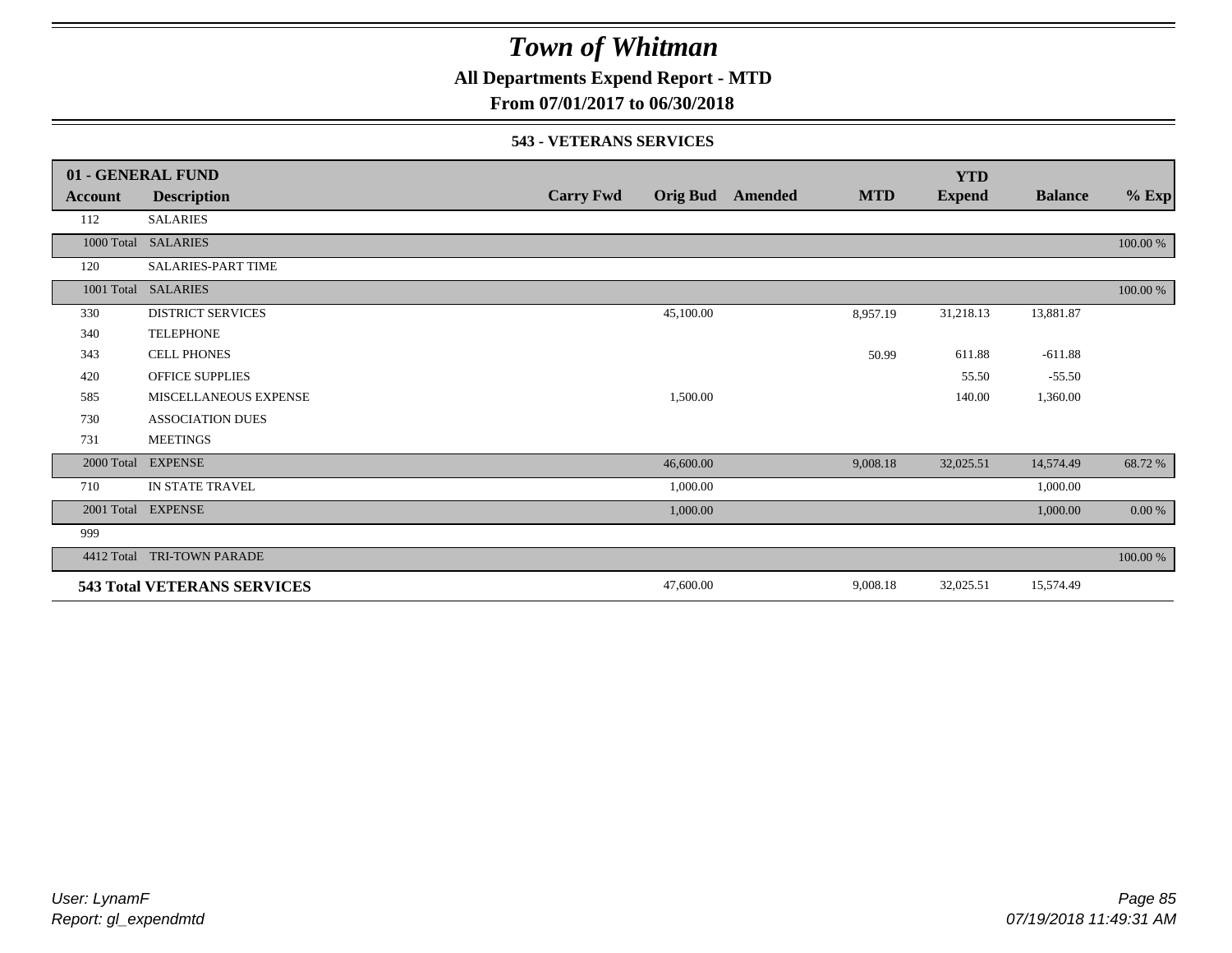## **All Departments Expend Report - MTD**

### **From 07/01/2017 to 06/30/2018**

### **544 - VETERANS BENEFITS**

|         | 01 - GENERAL FUND                  |                  |                 |              |            | <b>YTD</b>    |                |         |
|---------|------------------------------------|------------------|-----------------|--------------|------------|---------------|----------------|---------|
| Account | <b>Description</b>                 | <b>Carry Fwd</b> | <b>Orig Bud</b> | Amended      | <b>MTD</b> | <b>Expend</b> | <b>Balance</b> | $%$ Exp |
| 585     | MISCELLANEOUS EXPENSE              |                  |                 |              |            |               |                |         |
| 770     | <b>SUBSISTENCE</b>                 |                  | 200,000.00      | $-25,000.00$ | 12,965.26  | 169, 375. 15  | 5,624.85       |         |
| 771     | <b>FOOD</b>                        |                  |                 |              |            |               |                |         |
| 772     | <b>FUEL</b>                        |                  |                 |              |            |               |                |         |
| 773     | <b>HOSPITAL</b>                    |                  |                 |              |            |               |                |         |
| 774     | <b>MEDICAL CARE</b>                |                  |                 |              |            |               |                |         |
| 775     | <b>MEDICAL SUPPLIES</b>            |                  |                 |              |            |               |                |         |
| 776     | <b>HOUSING</b>                     |                  |                 |              |            |               |                |         |
|         | 2000 Total EXPENSE                 |                  | 200,000.00      | $-25,000.00$ | 12,965.26  | 169, 375. 15  | 5,624.85       | 96.78%  |
|         | <b>544 Total VETERANS BENEFITS</b> |                  | 200,000.00      | $-25,000.00$ | 12,965.26  | 169, 375. 15  | 5,624.85       |         |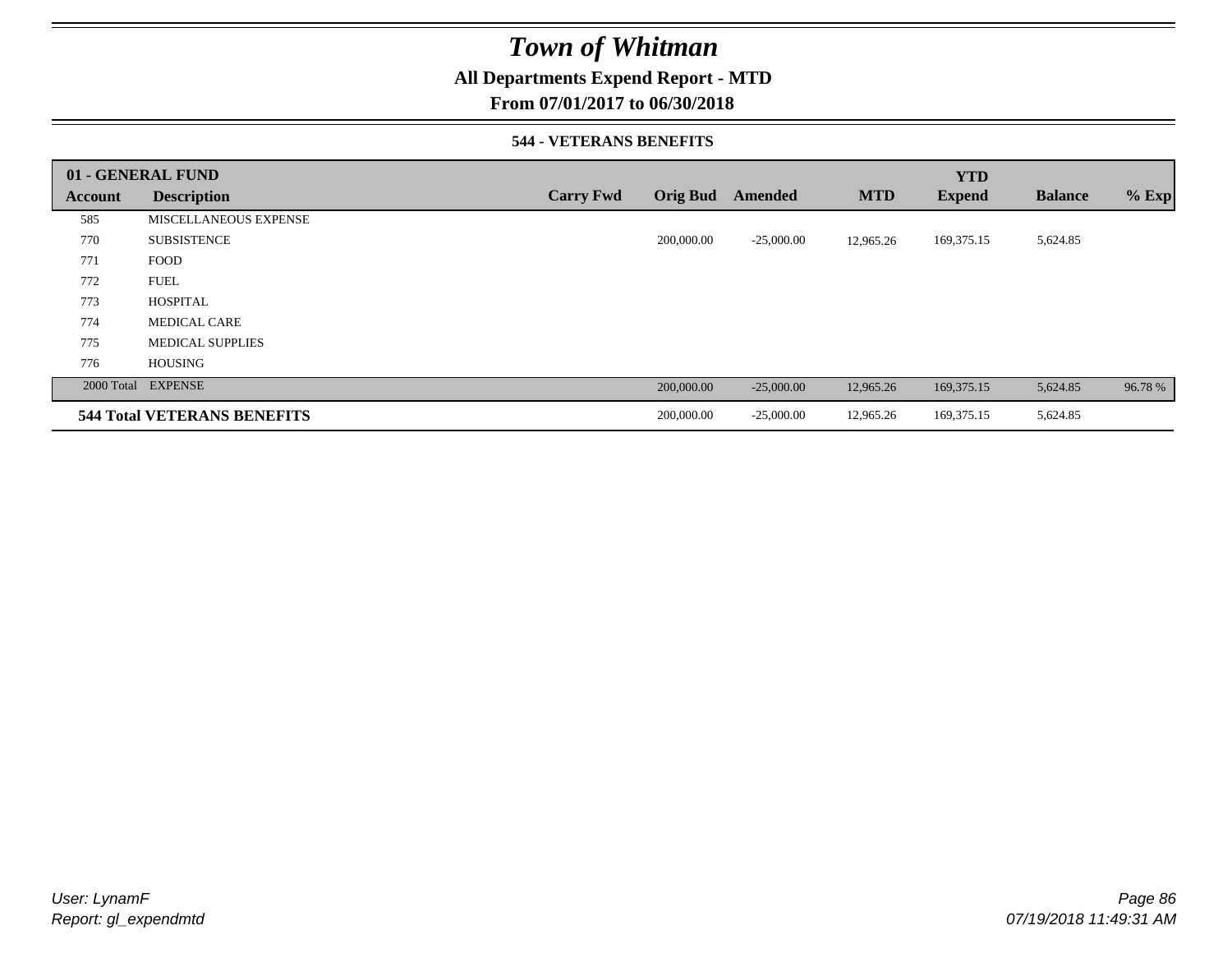## **All Departments Expend Report - MTD**

### **From 07/01/2017 to 06/30/2018**

### **545 - DAV RENTAL**

|         | 01 - GENERAL FUND           |                  |                         |            | <b>YTD</b>    |                |          |
|---------|-----------------------------|------------------|-------------------------|------------|---------------|----------------|----------|
| Account | <b>Description</b>          | <b>Carry Fwd</b> | <b>Orig Bud</b> Amended | <b>MTD</b> | <b>Expend</b> | <b>Balance</b> | $%$ Exp  |
| 270     | <b>BUILDING RENTAL</b>      |                  |                         |            |               |                |          |
|         | 2000 Total EXPENSE          |                  |                         |            |               |                | 100.00 % |
|         | <b>545 Total DAV RENTAL</b> |                  |                         |            |               |                |          |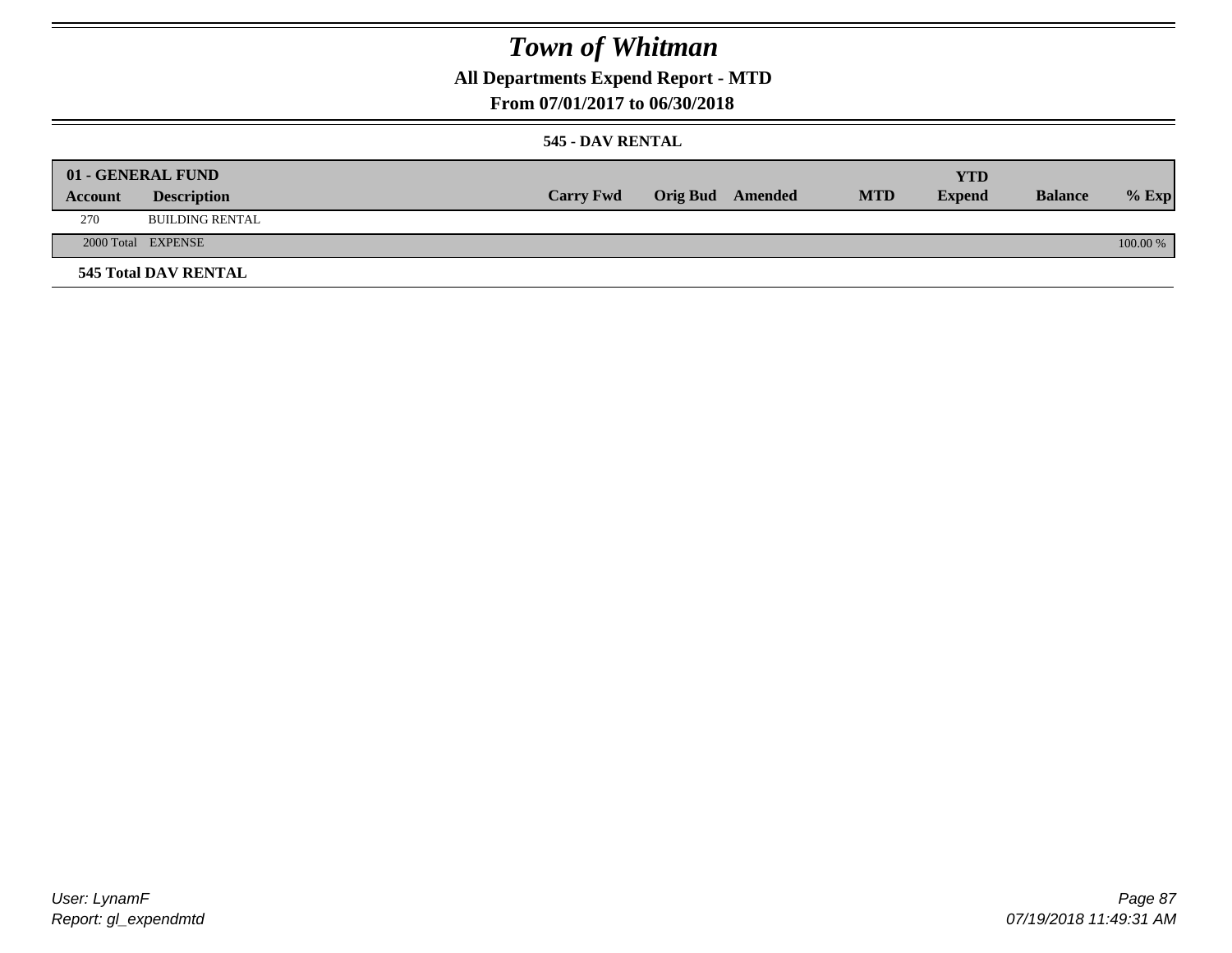**All Departments Expend Report - MTD**

**From 07/01/2017 to 06/30/2018**

### **550 - MISC. HUMAN SERVICES**

|            | 01 - GENERAL FUND                         |                  |                 |         |            | <b>YTD</b>    |                |          |
|------------|-------------------------------------------|------------------|-----------------|---------|------------|---------------|----------------|----------|
| Account    | <b>Description</b>                        | <b>Carry Fwd</b> | <b>Orig Bud</b> | Amended | <b>MTD</b> | <b>Expend</b> | <b>Balance</b> | $%$ Exp  |
| 939        | <b>FY2015 ENCUMBRANCES</b>                |                  |                 |         |            |               |                |          |
| 943        | <b>FY2012 ENCUMBRANCES</b>                |                  |                 |         |            |               |                |          |
| 945        | <b>FY2013 ENCUMBRANCES</b>                |                  |                 |         |            |               |                |          |
| 999        |                                           |                  | 12,000.00       |         | 3,000.00   | 12,000.00     |                |          |
| 4414 Total | ART.2 ATM 5/12 WHITMAN COUNS.             |                  | 12,000.00       |         | 3,000.00   | 12,000.00     |                | 100.00 % |
| 999        |                                           |                  | 500.00          |         |            |               | 500.00         |          |
|            | 4416 Total A.2 ATM 5/12 PLYMOUTH CTY.EXT. |                  | 500.00          |         |            |               | 500.00         | 0.00 %   |
| 999        |                                           |                  |                 |         |            |               |                |          |
| 4522 Total | <b>COMPLETE STREETS GRANT -TIER 2</b>     |                  |                 |         |            |               |                | 100.00 % |
|            | <b>550 Total MISC. HUMAN SERVICES</b>     |                  | 12,500.00       |         | 3,000.00   | 12,000.00     | 500.00         |          |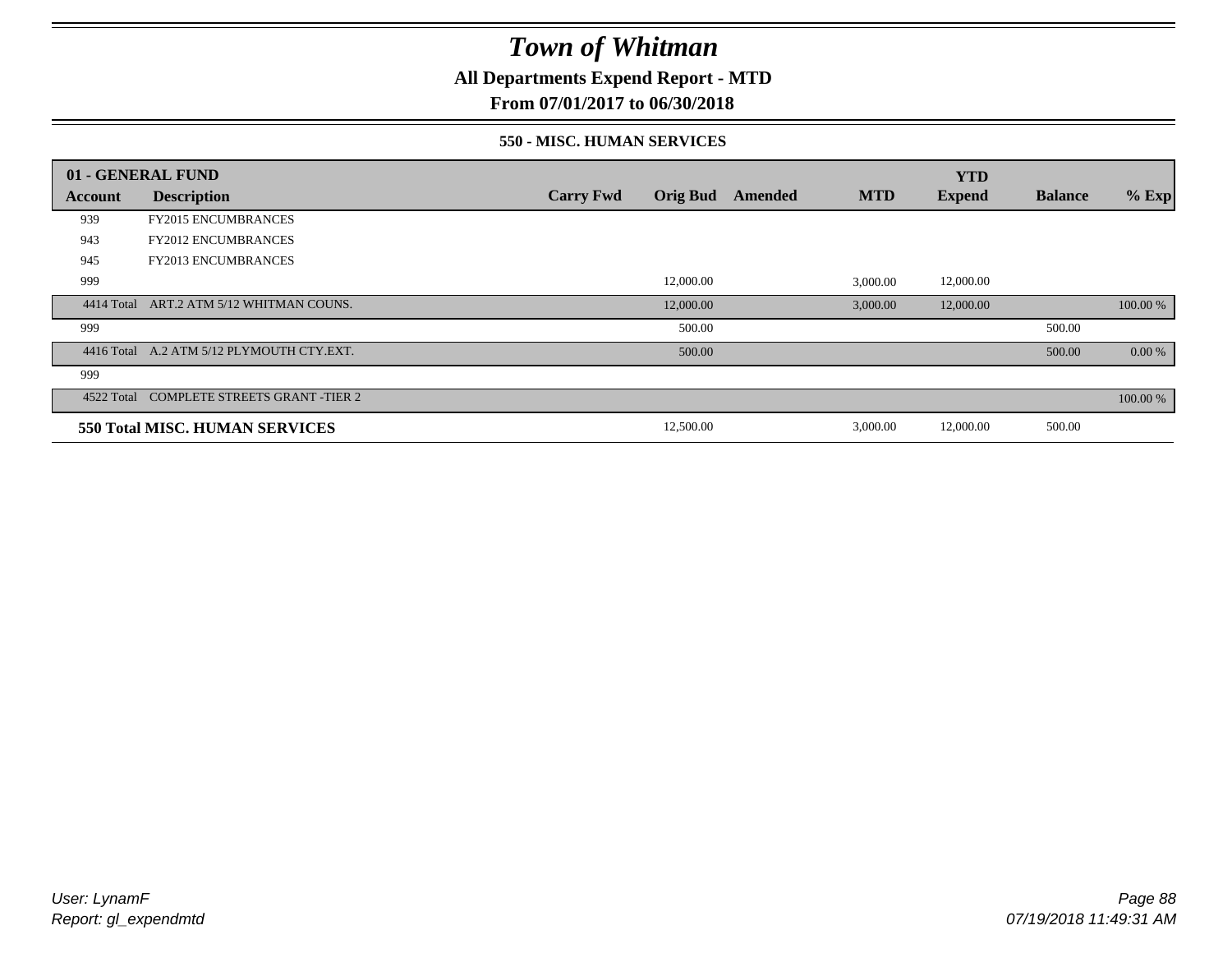## **All Departments Expend Report - MTD**

## **From 07/01/2017 to 06/30/2018**

#### **610 - LIBRARY**

|                | 01 - GENERAL FUND                                                                   |                  |                 |          |            | <b>YTD</b>    |                |          |
|----------------|-------------------------------------------------------------------------------------|------------------|-----------------|----------|------------|---------------|----------------|----------|
| <b>Account</b> | <b>Description</b>                                                                  | <b>Carry Fwd</b> | <b>Orig Bud</b> | Amended  | <b>MTD</b> | <b>Expend</b> | <b>Balance</b> | $%$ Exp  |
| 111            | SALARIES-ADMINSTRATIVE                                                              |                  | 67,095.00       |          | 6,451.37   | 67,095.00     |                |          |
| 138            | SICK LEAVE BUY-BACK                                                                 |                  |                 |          |            |               |                |          |
| 146            | SALARIES-LONGEVITY                                                                  |                  | 1,200.00        |          |            | 1,200.00      |                |          |
|                | 1000 Total SALARIES                                                                 |                  | 68,295.00       |          | 6,451.37   | 68,295.00     |                | 100.00 % |
| 153            | SALARY-REF.LIBRARIAN-P.T.                                                           |                  |                 |          |            |               |                |          |
|                | 1001 Total SALARIES                                                                 |                  |                 |          |            |               |                | 100.00 % |
| 154            | SALARY-ASSISTANT DIRECTOR                                                           |                  | 48,539.00       | 2,183.00 | 4,875.85   | 50,722.00     |                |          |
|                | 1002 Total SALARIES                                                                 |                  | 48,539.00       | 2,183.00 | 4,875.85   | 50,722.00     |                | 100.00 % |
| 155            | SALARY-CIRCULATION SUPERVISOR                                                       |                  | 45,751.00       | 2,825.00 | 4,670.75   | 48,575.80     | 0.20           |          |
|                | 1003 Total SALARIES                                                                 |                  | 45,751.00       | 2,825.00 | 4,670.75   | 48,575.80     | 0.20           | 99.99 %  |
| 156            | SALARY-YOUTH SERV. LIBRARIAN                                                        |                  | 44,032.00       | 977.18   | 4,231.87   | 44,922.52     | 86.66          |          |
|                | 1004 Total SALARIES                                                                 |                  | 44,032.00       | 977.18   | 4,231.87   | 44,922.52     | 86.66          | 99.80 %  |
| 159            | SALARY-LIBRARY TECHNICIANS-P.T.                                                     |                  | 71,975.00       | 2,873.82 | 6,833.22   | 74,848.82     |                |          |
|                | 1005 Total SALARIES                                                                 |                  | 71,975.00       | 2,873.82 | 6,833.22   | 74,848.82     |                | 100.00 % |
| 117            | $\begin{minipage}{.4\linewidth} \textbf{CUSTODIAL} \end{minipage} \vspace{-0.05cm}$ |                  |                 |          |            |               |                |          |
|                | 1006 Total SALARIES                                                                 |                  |                 |          |            |               |                | 100.00 % |
| 220            | SENIOR LIBRARY TECHNICIAN                                                           |                  | 40,179.00       | 1,245.00 | 3,983.00   | 41,423.20     | 0.80           |          |
|                | 1007 Total SALARIES                                                                 |                  | 40,179.00       | 1,245.00 | 3,983.00   | 41,423.20     | $0.80\,$       | 99.99 %  |
| 949            | FY2014 ENCUMBRANCES                                                                 |                  |                 |          |            |               |                |          |
|                | 1008 Total SALARIES                                                                 |                  |                 |          |            |               |                | 100.00 % |
| 210            | <b>ELECTRICITY</b>                                                                  |                  |                 |          |            |               |                |          |
| 212            | <b>GAS (NATURAL)</b>                                                                |                  |                 |          |            |               |                |          |
| 244            | OFFICE EQUIPMENT MAINTENANCE                                                        |                  |                 |          |            | 1,790.64      | $-1,790.64$    |          |
| 311            | <b>COMPUTER SERVICES</b>                                                            |                  |                 |          |            |               |                |          |
| 340            | <b>TELEPHONE</b>                                                                    |                  |                 |          |            |               |                |          |
| 589            | CATALOGING                                                                          |                  |                 |          |            |               |                |          |
| 420            | OFFICE SUPPLIES                                                                     |                  |                 |          |            | 4,429.11      | $-4,429.11$    |          |
| 430            | <b>BUILDING MAINTENANCE &amp; REPAIR</b>                                            |                  |                 |          | 2,169.97   | 2,169.97      | $-2,169.97$    |          |
| 585            | MISCELLANEOUS EXPENSE                                                               |                  | 44,094.00       | 2,500.00 |            | 46.62         | 46,547.38      |          |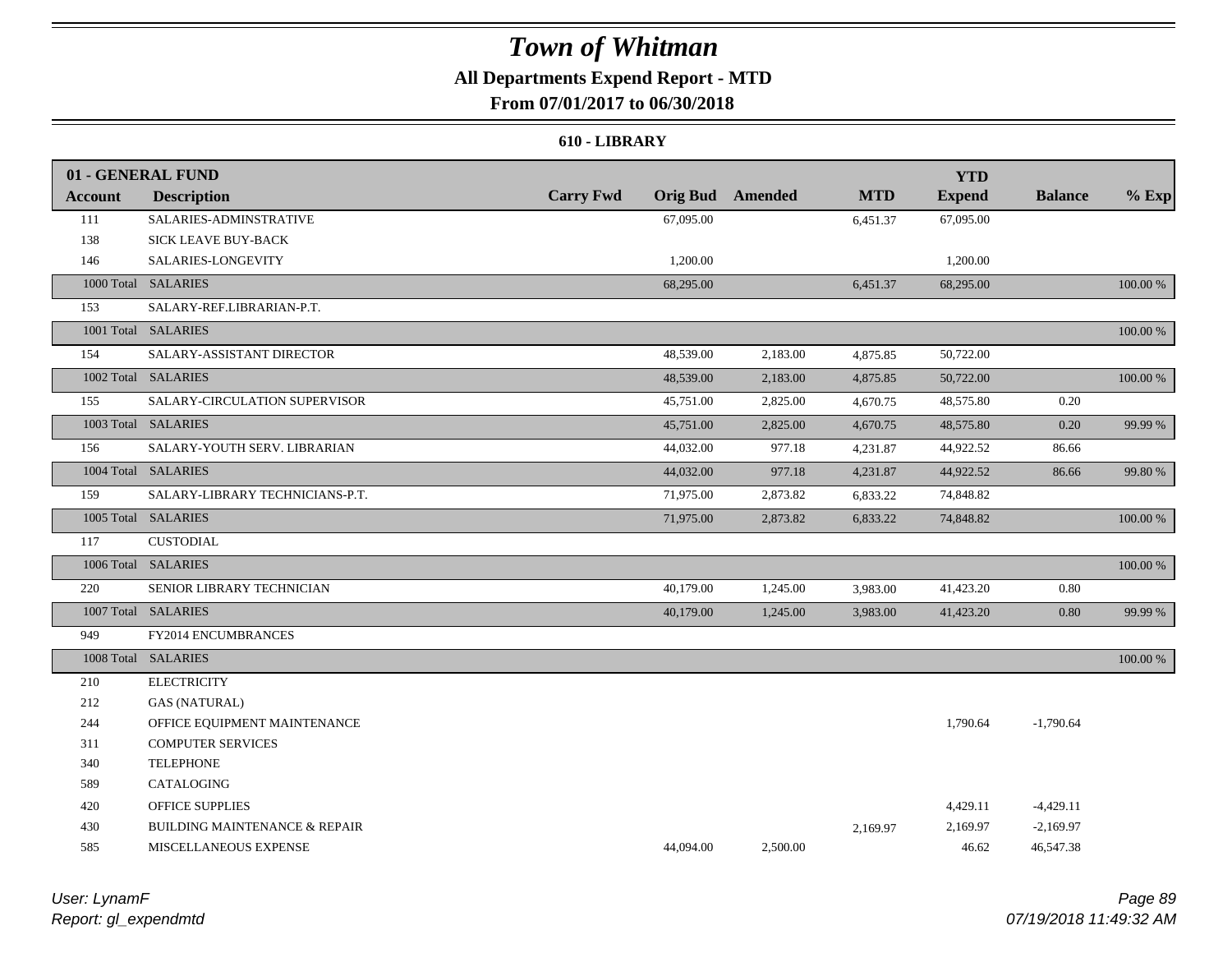## **All Departments Expend Report - MTD**

## **From 07/01/2017 to 06/30/2018**

### **610 - LIBRARY**

|                | 01 - GENERAL FUND                               |                  |           |                         |            | <b>YTD</b>    |                |             |
|----------------|-------------------------------------------------|------------------|-----------|-------------------------|------------|---------------|----------------|-------------|
| <b>Account</b> | <b>Description</b>                              | <b>Carry Fwd</b> |           | <b>Orig Bud</b> Amended | <b>MTD</b> | <b>Expend</b> | <b>Balance</b> | $%$ Exp     |
| 587            | <b>BOOKS</b>                                    |                  |           |                         |            | 33,718.27     | $-33,718.27$   |             |
| 588            | <b>PERIODICALS</b>                              |                  |           |                         |            | 4,098.05      | $-4,098.05$    |             |
| 939            | FY2015 ENCUMBRANCES                             |                  |           |                         |            |               |                |             |
| 710            | IN STATE TRAVEL                                 |                  |           |                         |            |               |                |             |
| 730            | <b>ASSOCIATION DUES</b>                         |                  |           |                         |            |               |                |             |
| 731            | <b>MEETINGS</b>                                 |                  |           |                         |            |               |                |             |
|                | 2000 Total EXPENSE                              |                  | 44,094.00 | 2,500.00                | 2,169.97   | 46,252.66     | 341.34         | 99.26 %     |
| 210            | <b>ELECTRICITY</b>                              |                  | 23,692.00 | 1,800.00                | 1,540.93   | 12,470.60     | 13,021.40      |             |
| 212            | <b>GAS (NATURAL)</b>                            |                  |           |                         | 244.19     | 5,688.90      | $-5,688.90$    |             |
| 213            | MAINTENANCE CONTRACTS                           |                  |           |                         |            |               |                |             |
| 240            | BUILDING & GROUNDS MAINT.                       |                  |           |                         | 41.63      | 7,332.50      | $-7,332.50$    |             |
|                | 2001 Total EXPENSE                              |                  | 23,692.00 | 1,800.00                | 1,826.75   | 25,492.00     |                | 100.00 %    |
| 940            | FY2016 ENCUMBRANCES                             |                  |           |                         |            |               |                |             |
| 946            | FY2010 ENCUMBRANCES                             |                  |           |                         |            |               |                |             |
|                | 2002 Total EXPENSE                              |                  |           |                         |            |               |                | 100.00 %    |
| 940            | FY2016 ENCUMBRANCES                             |                  |           |                         |            |               |                |             |
|                | 2003 Total EXPENSE                              |                  |           |                         |            |               |                | 100.00 %    |
| 215            | <b>OCLN MEMBERSHIP</b>                          |                  | 22,053.00 |                         |            | 22,052.59     | 0.41           |             |
| 943            | FY2012 ENCUMBRANCES                             |                  |           |                         |            |               |                |             |
|                | 2004 Total EXPENSE                              |                  | 22,053.00 |                         |            | 22,052.59     | 0.41           | 99.99 %     |
| 949            | FY2014 ENCUMBRANCES                             |                  |           |                         |            |               |                |             |
| 943            | FY2012 ENCUMBRANCES                             |                  |           |                         |            |               |                |             |
| 945            | FY2013 ENCUMBRANCES                             |                  |           |                         |            |               |                |             |
|                | 2009 Total EXPENSE                              |                  |           |                         |            |               |                | $100.00~\%$ |
| 999            |                                                 |                  |           |                         |            |               |                |             |
|                | 4490 Total A19 ATM 5/12 REPAIR&PAINT LIBRARY    |                  |           |                         |            |               |                | 100.00 %    |
| 999            |                                                 |                  |           |                         |            |               |                |             |
|                | 4501 Total A.17 ATM 5/13 PAINT & REPAIR LIBRARY |                  |           |                         |            |               |                | 100.00 %    |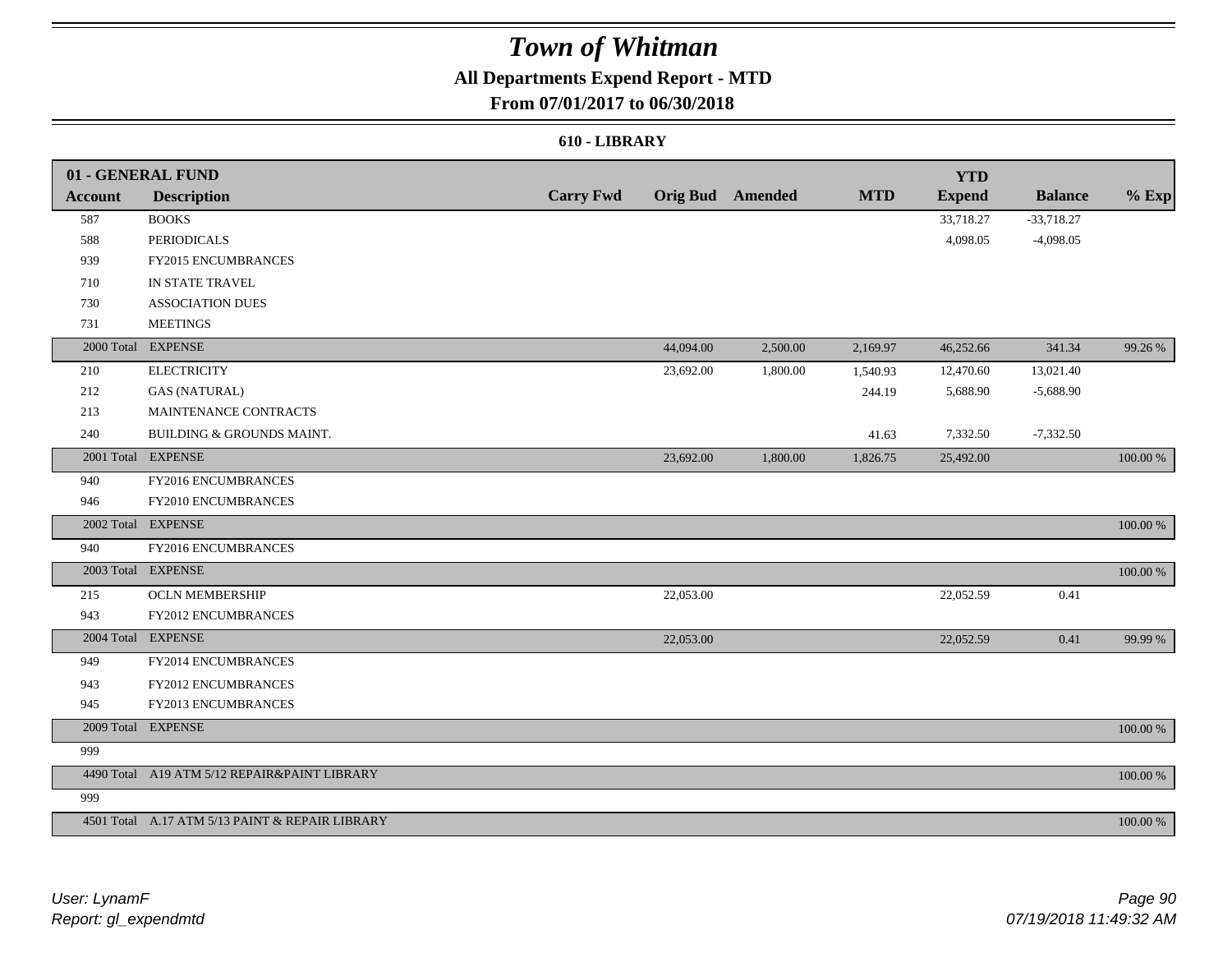## **All Departments Expend Report - MTD**

### **From 07/01/2017 to 06/30/2018**

#### **610 - LIBRARY**

| 01 - GENERAL FUND |                                              |                  |                 |           |            | <b>YTD</b>    |                |          |
|-------------------|----------------------------------------------|------------------|-----------------|-----------|------------|---------------|----------------|----------|
| Account           | <b>Description</b>                           | <b>Carry Fwd</b> | <b>Orig Bud</b> | Amended   | <b>MTD</b> | <b>Expend</b> | <b>Balance</b> | $%$ Exp  |
| 999               |                                              |                  |                 |           |            |               |                |          |
|                   | 4523 Total A.10STM5/2/11 REPAIR HEATING SYS. |                  |                 |           |            |               |                | 100.00 % |
| 999               |                                              |                  |                 |           |            |               |                |          |
|                   | 4573 Total A.10ATM5/14 PAVE LIB. PARKING LOT |                  |                 |           |            |               |                | 100.00 % |
|                   | <b>610 Total LIBRARY</b>                     |                  | 408,610.00      | 14,404.00 | 35,042.78  | 422,584.59    | 429.41         |          |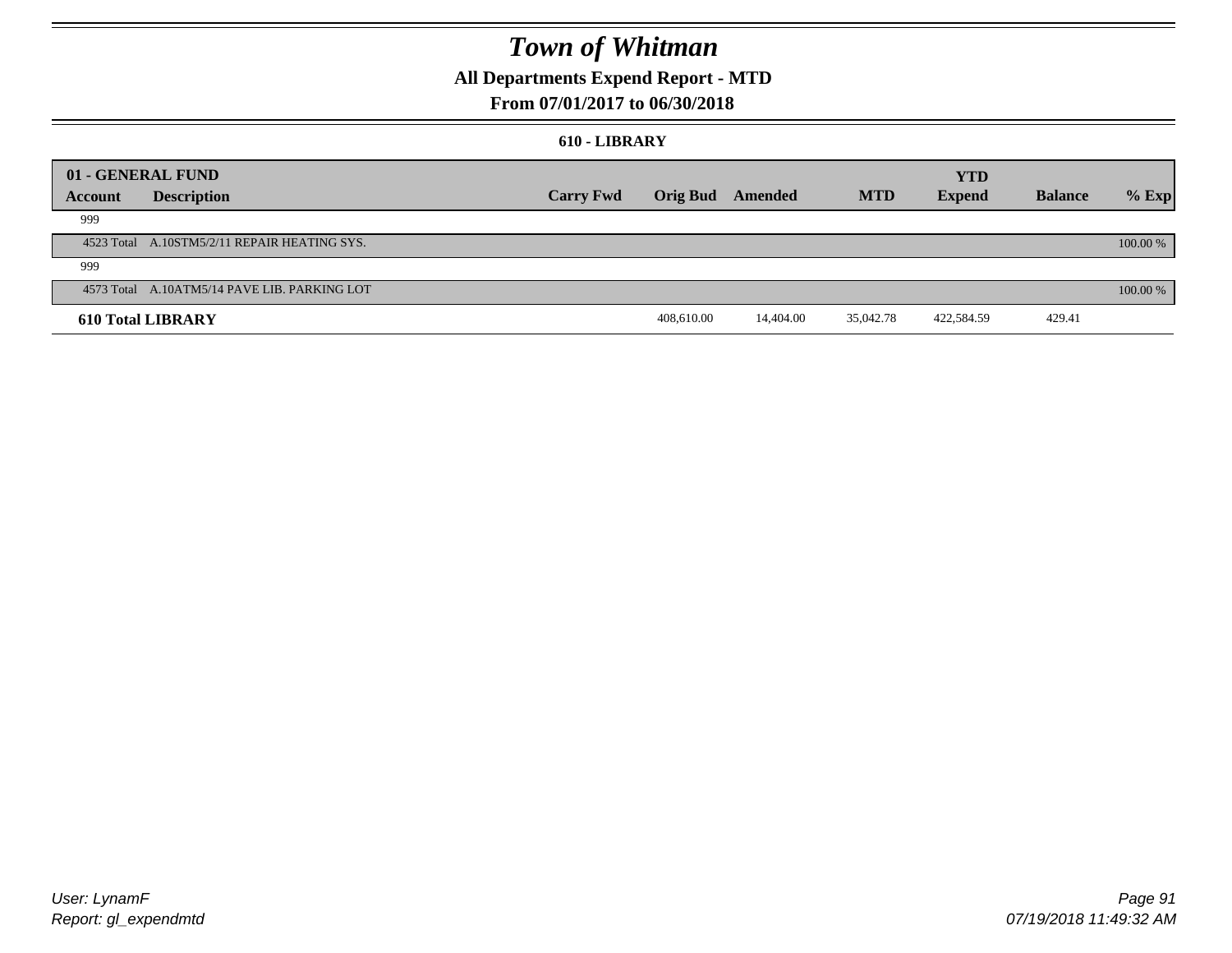## **All Departments Expend Report - MTD**

## **From 07/01/2017 to 06/30/2018**

### **630 - RECREATION**

|         | 01 - GENERAL FUND                        |                  |           |                         |            | <b>YTD</b>    |                |          |
|---------|------------------------------------------|------------------|-----------|-------------------------|------------|---------------|----------------|----------|
| Account | <b>Description</b>                       | <b>Carry Fwd</b> |           | <b>Orig Bud</b> Amended | <b>MTD</b> | <b>Expend</b> | <b>Balance</b> | $%$ Exp  |
| 111     | SALARIES-ADMINSTRATIVE                   |                  | 17,795.00 |                         | 1,482.88   | 17,795.00     |                |          |
|         | 1000 Total SALARIES                      |                  | 17,795.00 |                         | 1,482.88   | 17,795.00     |                | 100.00 % |
| 124     | SALARIES-POOL                            |                  | 8,000.00  |                         |            | 8,000.00      |                |          |
|         | 1001 Total SALARIES                      |                  | 8,000.00  |                         |            | 8,000.00      |                | 100.00 % |
| 120     | <b>SALARIES-PART TIME</b>                |                  |           |                         |            |               |                |          |
|         | 1002 Total SALARIES                      |                  |           |                         |            |               |                | 100.00 % |
| 125     | SALARIES-WINTER PROGRAM                  |                  |           |                         |            |               |                |          |
|         | 1003 Total SALARIES                      |                  |           |                         |            |               |                | 100.00 % |
| 127     | PARK PROGRAM                             |                  |           |                         |            |               |                |          |
|         | 1004 Total SALARIES                      |                  |           |                         |            |               |                | 100.00 % |
| 210     | <b>ELECTRICITY</b>                       |                  |           |                         |            | 667.25        | $-667.25$      |          |
| 340     | <b>TELEPHONE</b>                         |                  |           |                         |            | 195.53        | $-195.53$      |          |
| 430     | <b>BUILDING MAINTENANCE &amp; REPAIR</b> |                  |           |                         |            | 26.92         | $-26.92$       |          |
| 584     | RECREATIONAL SUPPLIES                    |                  |           |                         |            | 89.40         | $-89.40$       |          |
| 585     | MISCELLANEOUS EXPENSE                    |                  | 6,100.00  |                         |            | 920.54        | 5,179.46       |          |
| 591     | FOURTH OF JULY                           |                  |           |                         |            | 2,025.00      | $-2,025.00$    |          |
| 710     | IN STATE TRAVEL                          |                  |           |                         |            |               |                |          |
| 730     | <b>ASSOCIATION DUES</b>                  |                  |           |                         |            |               |                |          |
| 731     | <b>MEETINGS</b>                          |                  |           |                         |            |               |                |          |
| 749     | POOL MAINTENANCE                         |                  |           |                         |            | 2,174.82      | $-2,174.82$    |          |
|         | 2000 Total EXPENSE                       |                  | 6,100.00  |                         |            | 6,099.46      | 0.54           | 99.99 %  |
| 939     | FY2015 ENCUMBRANCES                      |                  |           |                         |            |               |                |          |
| 948     | FY07 ENCUMBRANCES                        |                  |           |                         |            |               |                |          |
| 959     | FY2006 ENCUMBRANCES                      |                  |           |                         |            |               |                |          |
|         | 2001 Total EXPENSE                       |                  |           |                         |            |               |                | 100.00 % |
| 999     |                                          |                  |           |                         |            |               |                |          |
|         | 4412 Total TRI-TOWN PARADE               |                  |           |                         |            |               |                | 100.00 % |
| 999     |                                          |                  |           |                         |            |               |                |          |
|         | 4413 Total RES.FD.TR.POOL FILTER REPAIRS |                  |           |                         |            |               |                | 100.00 % |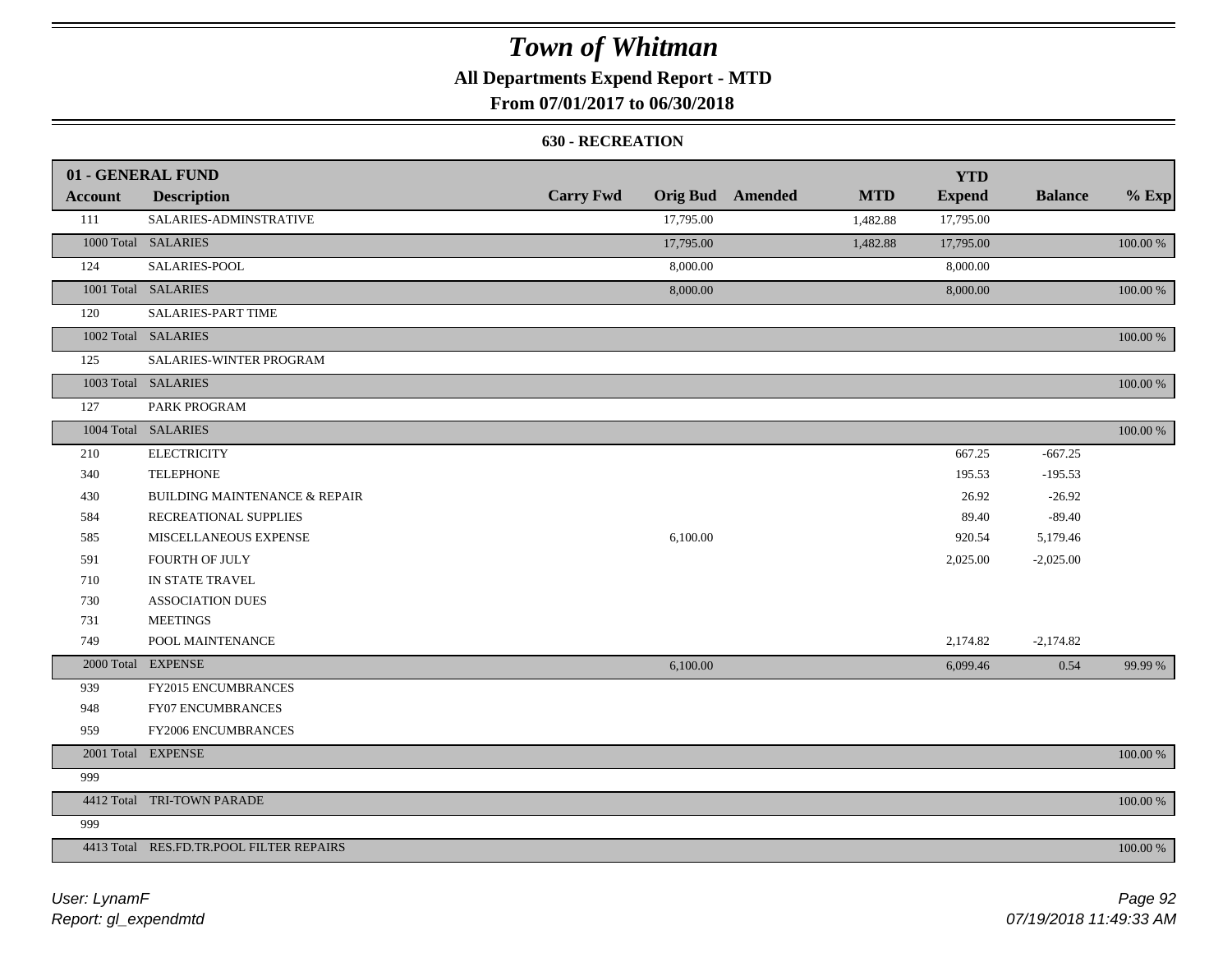## **All Departments Expend Report - MTD**

### **From 07/01/2017 to 06/30/2018**

#### **630 - RECREATION**

|            | 01 - GENERAL FUND                                   |                  |                 |         |            | <b>YTD</b>    |                |          |
|------------|-----------------------------------------------------|------------------|-----------------|---------|------------|---------------|----------------|----------|
| Account    | <b>Description</b>                                  | <b>Carry Fwd</b> | <b>Orig Bud</b> | Amended | <b>MTD</b> | <b>Expend</b> | <b>Balance</b> | % Exp    |
| 999        |                                                     |                  |                 |         |            |               |                |          |
| 4489 Total | A18STM11/00 PLAYGROUND REPAIRS                      |                  |                 |         |            |               |                | 100.00 % |
| 999        |                                                     |                  |                 |         |            |               |                |          |
|            | 4491 Total A14STM5/6/13REP/UPGR.POOL FILTRATION SYS |                  |                 |         |            |               |                | 100.00 % |
| 999        |                                                     |                  |                 |         |            |               |                |          |
|            | 4555 Total ESTABLISH PETTY CASH-PARK PROGRAM        |                  |                 |         |            |               |                | 100.00 % |
| 999        |                                                     |                  |                 |         |            |               |                |          |
|            | 4556 Total ESTABLISH PETTY CASH-POOL PROGRAM        |                  |                 |         |            |               |                | 100.00 % |
|            | <b>630 Total RECREATION</b>                         |                  | 31,895.00       |         | 1,482.88   | 31,894.46     | 0.54           |          |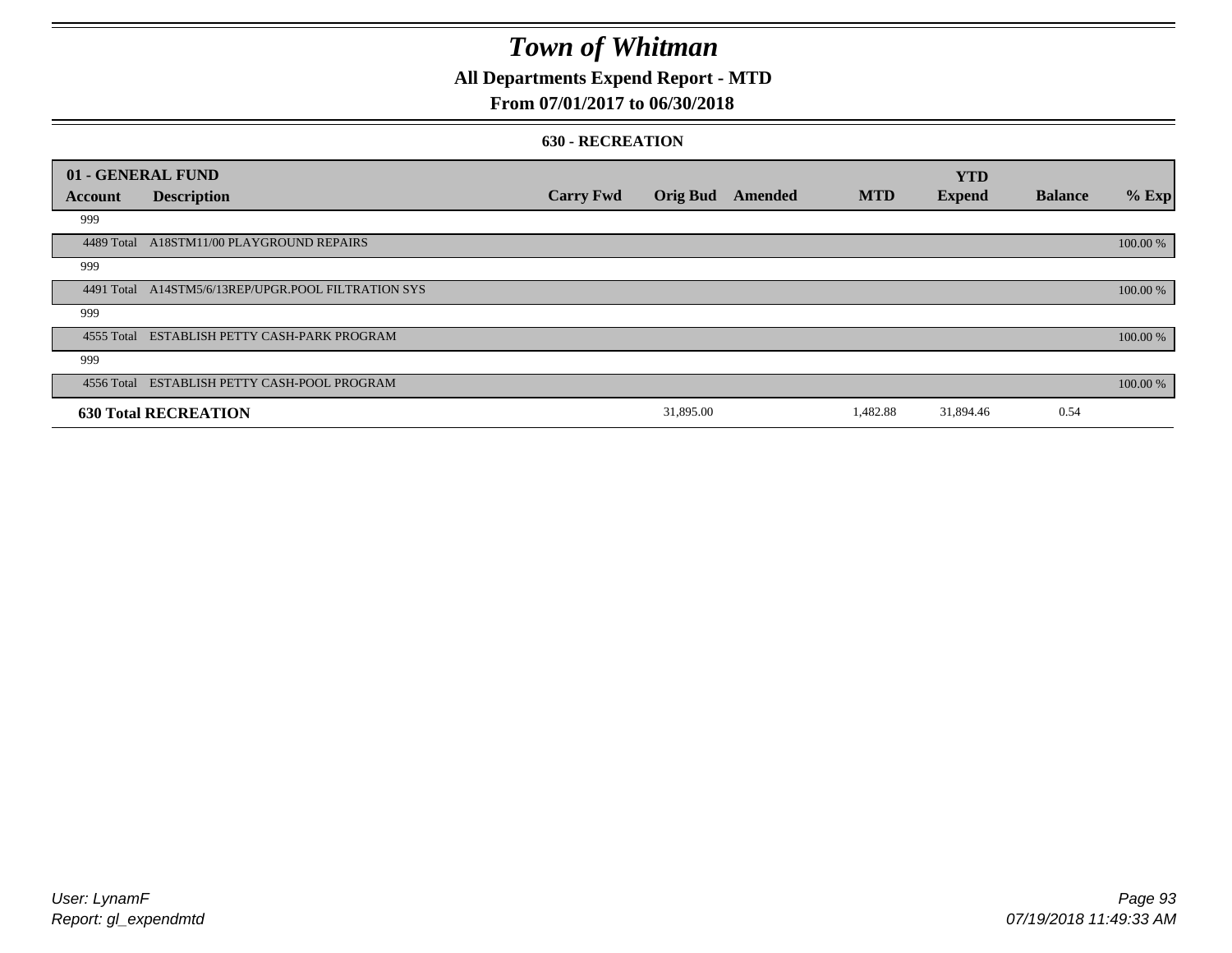**All Departments Expend Report - MTD**

**From 07/01/2017 to 06/30/2018**

### **650 - DPW-BANDSTAND & PARK MAINTENANCE**

|            | 01 - GENERAL FUND                          |                  |                 |         |            | <b>YTD</b>    |                |          |
|------------|--------------------------------------------|------------------|-----------------|---------|------------|---------------|----------------|----------|
| Account    | <b>Description</b>                         | <b>Carry Fwd</b> | <b>Orig Bud</b> | Amended | <b>MTD</b> | <b>Expend</b> | <b>Balance</b> | $%$ Exp  |
| 241        | RECREATIONAL FACILITIES MAINT.             |                  |                 |         |            |               |                |          |
| 460        | <b>GROUNDSKEEPING SUPPLIES</b>             |                  |                 |         |            |               |                |          |
| 585        | MISCELLANEOUS EXPENSE                      |                  | 2,000.00        |         | 721.95     | 1,708.69      | 291.31         |          |
|            | 2000 Total EXPENSE                         |                  | 2,000.00        |         | 721.95     | 1,708.69      | 291.31         | 85.43 %  |
| 999        |                                            | 21,089.00        |                 |         |            |               | 21,089.00      |          |
| 4485 Total | A.40ATM05/07PARK GRTS-TN.MATCH             | 21,089.00        |                 |         |            |               | 21,089.00      | 0.00 %   |
| 999        |                                            | 79,913.66        |                 |         | 3,625.00   | 44,997.99     | 34,915.67      |          |
| 4486 Total | A6 STM5/17 TOWN PARK UPGRADES              | 79,913.66        |                 |         | 3,625.00   | 44,997.99     | 34,915.67      | 56.30 %  |
| 999        |                                            |                  |                 |         |            |               |                |          |
| 4487 Total | A.19STM11/00 MSTR PLAN-TN.PARK             |                  |                 |         |            |               |                | 100.00 % |
| 999        |                                            |                  |                 |         |            |               |                |          |
| 4488 Total | A10STM5/14TOWN PARK ADA IMPROVE            |                  |                 |         |            |               |                | 100.00 % |
|            | 650 Total DPW-BANDSTAND & PARK MAINTENANCE | 101,002.66       | 2,000.00        |         | 4,346.95   | 46,706.68     | 56,295.98      |          |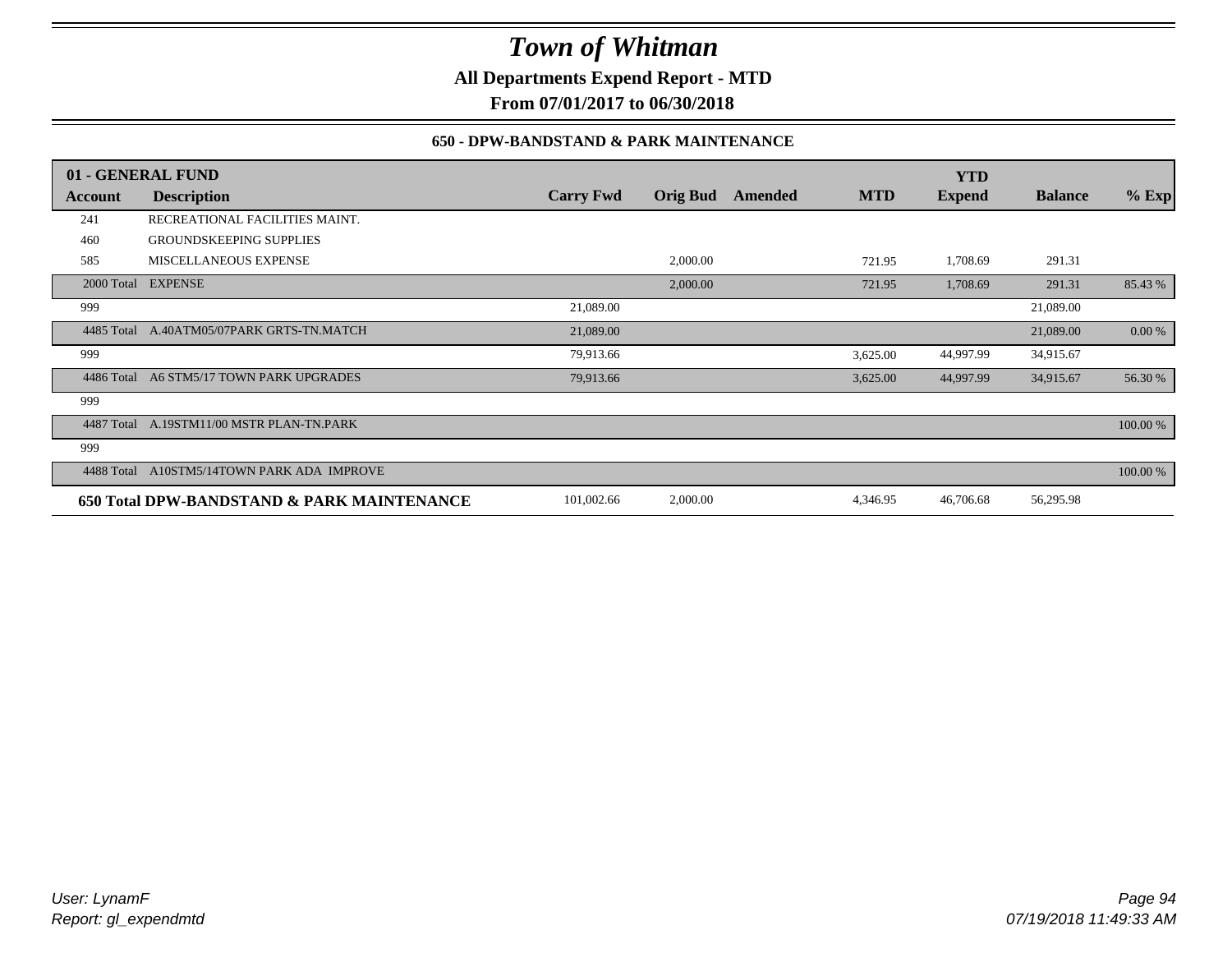**All Departments Expend Report - MTD**

**From 07/01/2017 to 06/30/2018**

### **651 - BANDSTAND MAINTENANCE**

| 01 - GENERAL FUND |                                            |                  |                  |            | <b>YTD</b>    |                |          |
|-------------------|--------------------------------------------|------------------|------------------|------------|---------------|----------------|----------|
| Account           | <b>Description</b>                         | <b>Carry Fwd</b> | Orig Bud Amended | <b>MTD</b> | <b>Expend</b> | <b>Balance</b> | $%$ Exp  |
| 585               | MISCELLANEOUS EXPENSE                      |                  |                  |            |               |                |          |
|                   | 2000 Total EXPENSE                         |                  |                  |            |               |                | 100.00 % |
| 999               |                                            |                  |                  |            |               |                |          |
|                   | 4488 Total A10STM5/14TOWN PARK ADA IMPROVE |                  |                  |            |               |                | 100.00 % |
|                   | <b>651 Total BANDSTAND MAINTENANCE</b>     |                  |                  |            |               |                |          |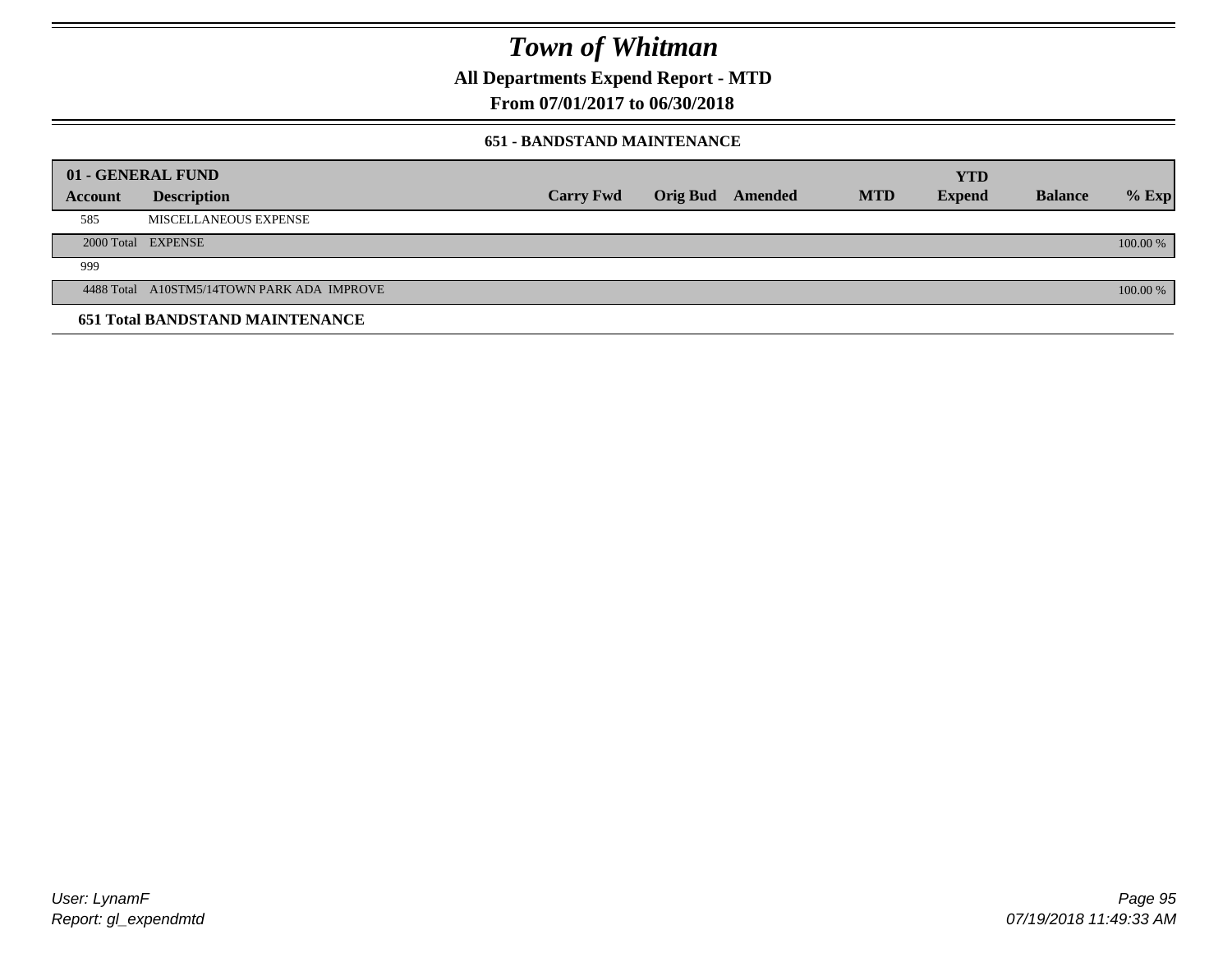**All Departments Expend Report - MTD**

**From 07/01/2017 to 06/30/2018**

### **691 - HISTORICAL COMMISSION**

|         | 01 - GENERAL FUND                               |                  |                 |                |            | <b>YTD</b>    |                |          |
|---------|-------------------------------------------------|------------------|-----------------|----------------|------------|---------------|----------------|----------|
| Account | <b>Description</b>                              | <b>Carry Fwd</b> | <b>Orig Bud</b> | <b>Amended</b> | <b>MTD</b> | <b>Expend</b> | <b>Balance</b> | $%$ Exp  |
| 420     | <b>OFFICE SUPPLIES</b>                          |                  |                 |                |            |               |                |          |
| 585     | MISCELLANEOUS EXPENSE                           |                  | 500.00          |                | 225.00     | 425.00        | 75.00          |          |
| 730     | <b>ASSOCIATION DUES</b>                         |                  |                 |                |            |               |                |          |
| 731     | <b>MEETINGS</b>                                 |                  |                 |                |            |               |                |          |
|         | 2000 Total EXPENSE                              |                  | 500.00          |                | 225.00     | 425.00        | 75.00          | 85.00 %  |
| 945     | FY2013 ENCUMBRANCES                             |                  |                 |                |            |               |                |          |
| 953     | <b>FY2009 ENCUMBRANCES</b>                      |                  |                 |                |            |               |                |          |
|         | 2001 Total EXPENSE                              |                  |                 |                |            |               |                | 100.00 % |
| 999     |                                                 |                  |                 |                |            |               |                |          |
|         | 4484 Total A.3STM5/13TN.HALL HIST.REG.MTCH.FNDS |                  |                 |                |            |               |                | 100.00 % |
|         | 691 Total HISTORICAL COMMISSION                 |                  | 500.00          |                | 225.00     | 425.00        | 75.00          |          |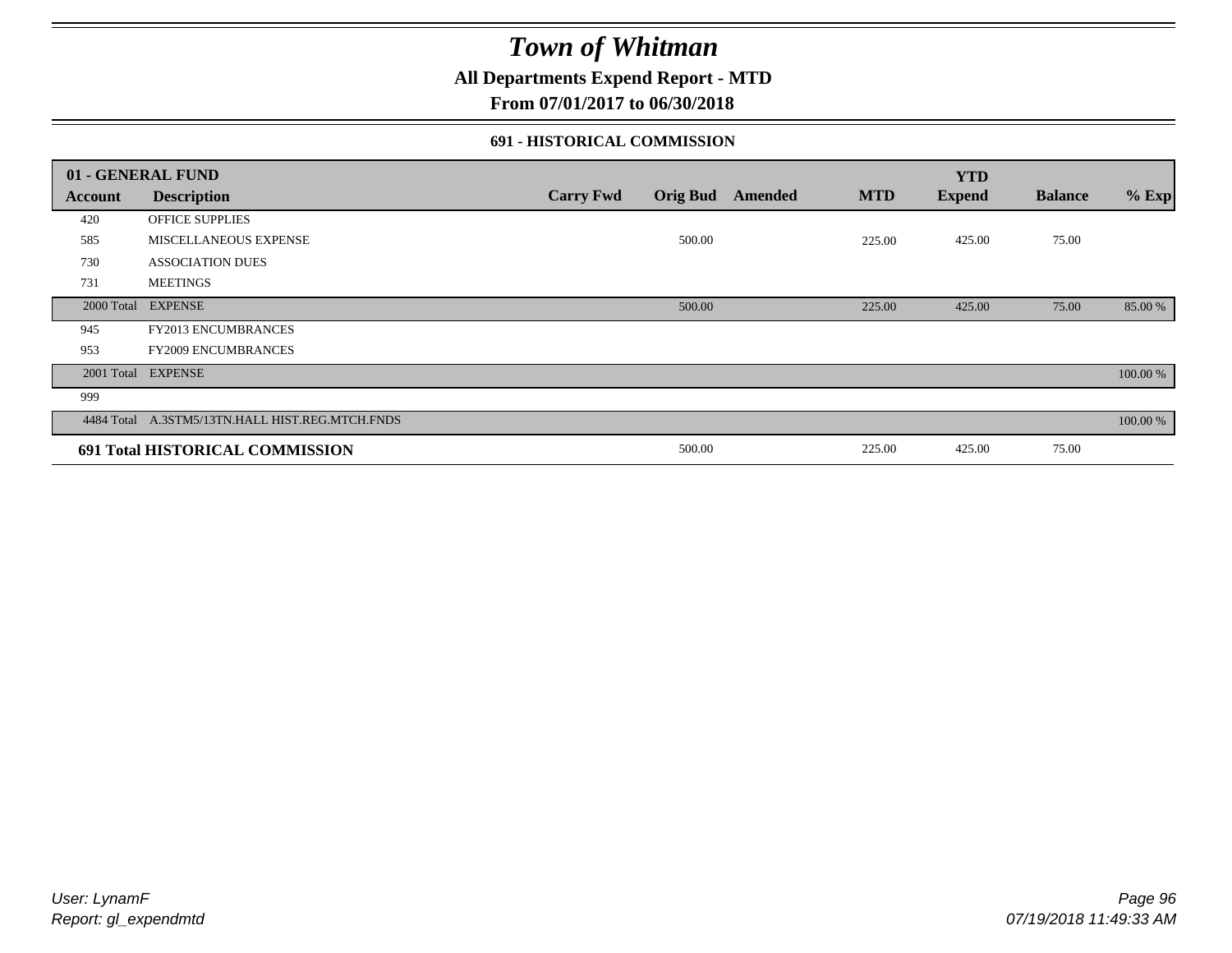## **All Departments Expend Report - MTD**

**From 07/01/2017 to 06/30/2018**

### **692 - MEMORIAL DAY**

|         | 01 - GENERAL FUND             |                  |                 |         |            | <b>YTD</b>    |                |          |
|---------|-------------------------------|------------------|-----------------|---------|------------|---------------|----------------|----------|
| Account | <b>Description</b>            | <b>Carry Fwd</b> | <b>Orig Bud</b> | Amended | <b>MTD</b> | <b>Expend</b> | <b>Balance</b> | $%$ Exp  |
| 585     | MISCELLANEOUS EXPENSE         |                  | 2,200.00        |         | 779.93     | 1.764.85      | 435.15         |          |
|         | 2000 Total EXPENSE            |                  | 2,200,00        |         | 779.93     | 1.764.85      | 435.15         | 80.22 %  |
| 945     | <b>FY2013 ENCUMBRANCES</b>    |                  |                 |         |            |               |                |          |
|         | 2001 Total EXPENSE            |                  |                 |         |            |               |                | 100.00 % |
|         | <b>692 Total MEMORIAL DAY</b> |                  | 2,200.00        |         | 779.93     | 1,764.85      | 435.15         |          |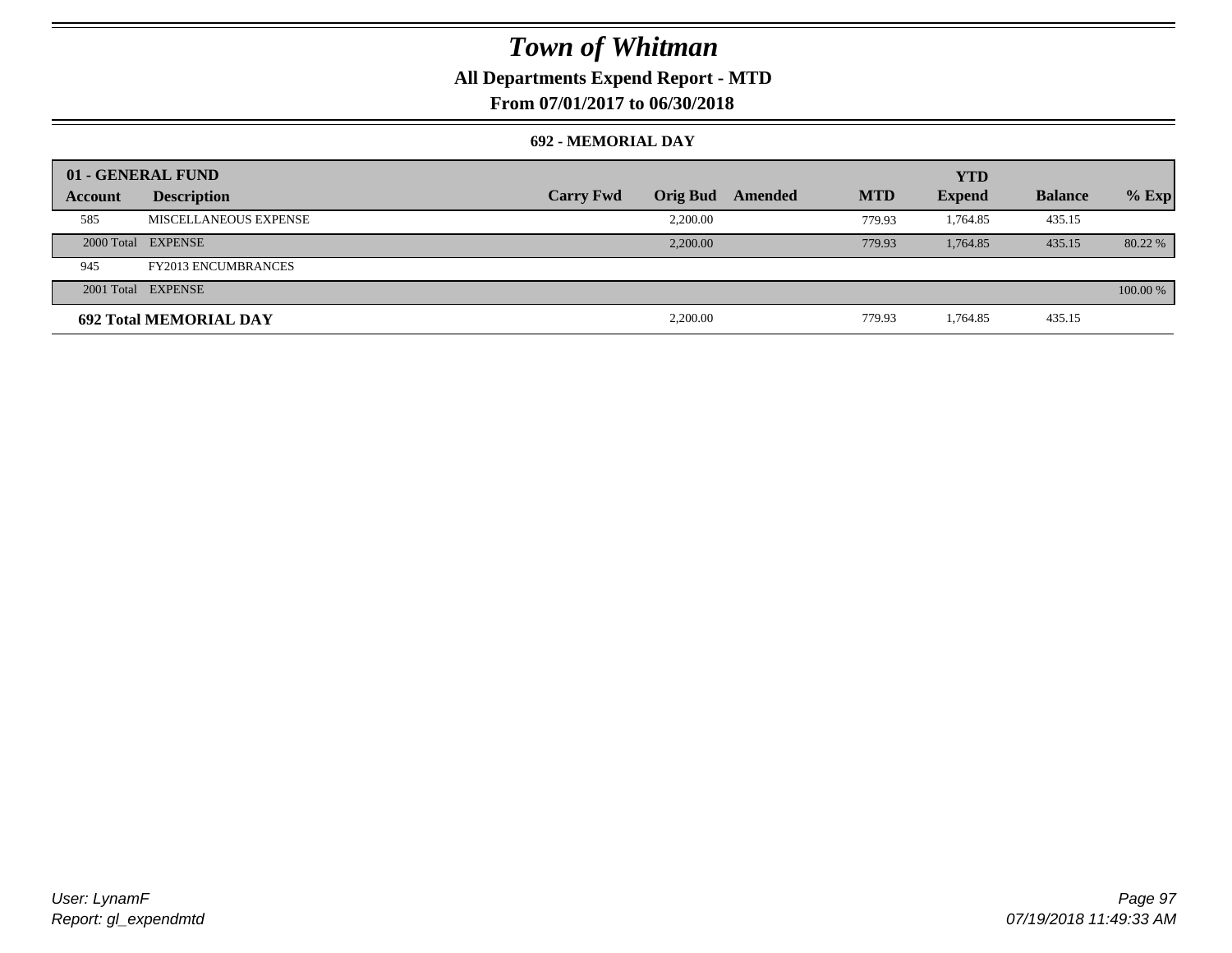**All Departments Expend Report - MTD**

**From 07/01/2017 to 06/30/2018**

### **693 - 125TH ANNIVERSARY CELEBRATION**

|         | 01 - GENERAL FUND                       |                  |                         |            | YTD           |                |          |
|---------|-----------------------------------------|------------------|-------------------------|------------|---------------|----------------|----------|
| Account | <b>Description</b>                      | <b>Carry Fwd</b> | <b>Orig Bud</b> Amended | <b>MTD</b> | <b>Expend</b> | <b>Balance</b> | $%$ Exp  |
| 585     | MISCELLANEOUS EXPENSE                   |                  |                         |            |               |                |          |
|         | 2000 Total EXPENSE                      |                  |                         |            |               |                | 100.00 % |
|         | 693 Total 125TH ANNIVERSARY CELEBRATION |                  |                         |            |               |                |          |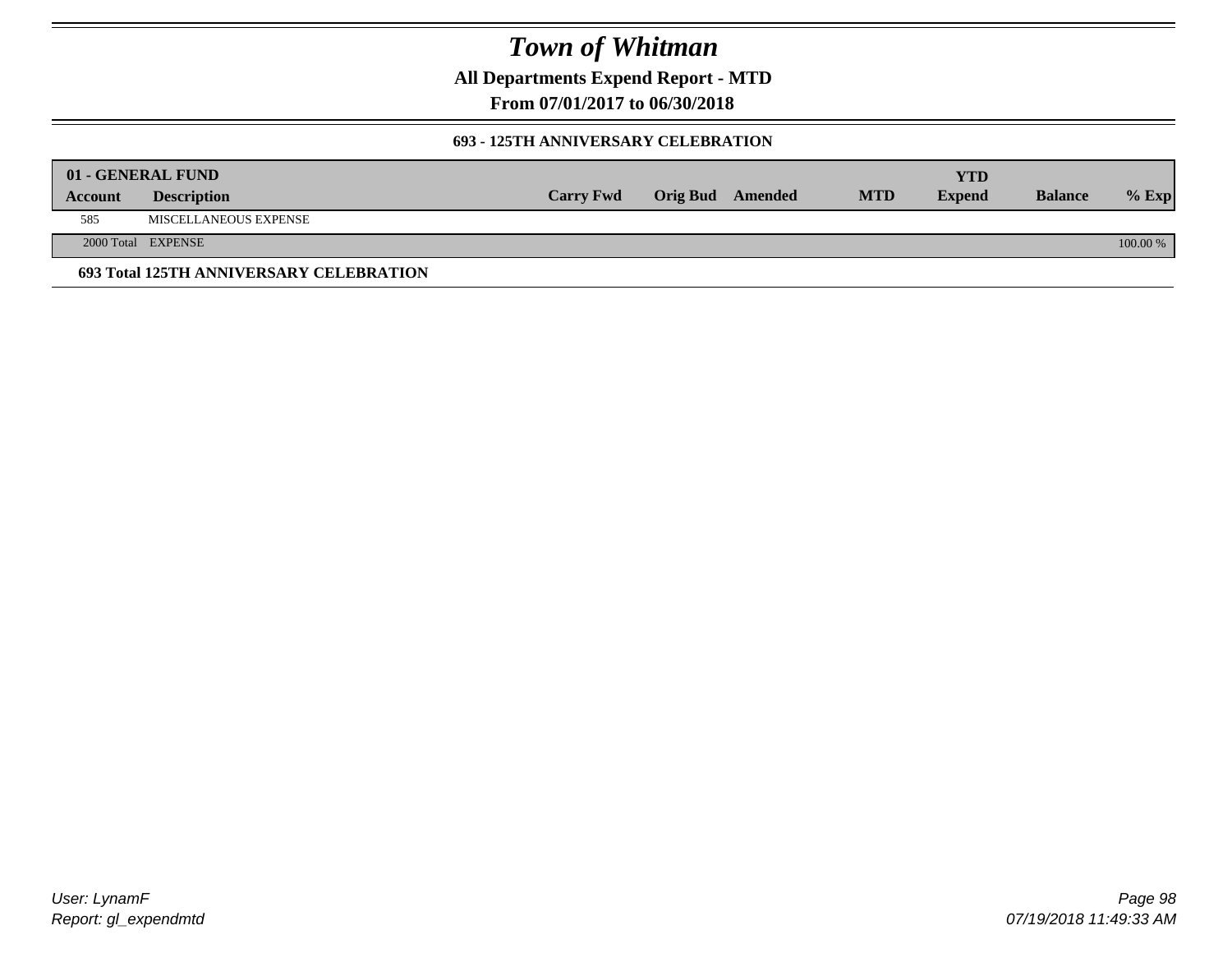## **All Departments Expend Report - MTD**

## **From 07/01/2017 to 06/30/2018**

### **710 - RETIREMENT OF DEBT**

|         | 01 - GENERAL FUND                                 |                  |            |                  |            | <b>YTD</b>    |                |             |
|---------|---------------------------------------------------|------------------|------------|------------------|------------|---------------|----------------|-------------|
| Account | <b>Description</b>                                | <b>Carry Fwd</b> |            | Orig Bud Amended | <b>MTD</b> | <b>Expend</b> | <b>Balance</b> | $%$ Exp     |
| 910     | MAT.PRIN.L.T.DEBT 6/1/2008                        |                  |            |                  |            |               |                |             |
| 911     | INT.LONG TERM DEBT WTR/SWR                        |                  |            |                  |            |               |                |             |
| 912     | MAT.PRIN.-L.TERM DEBT TN.BLDGS                    |                  |            |                  |            |               |                |             |
| 919     | INT.LONG TERM DEBT - WATER                        |                  |            |                  |            |               |                |             |
| 921     | MAT.PRIN.-REVENUE ANT.NOTES                       |                  |            |                  |            |               |                |             |
|         | 2000 Total EXPENSE                                |                  |            |                  |            |               |                | 100.00 %    |
| 912     | MAT.PRIN.-L.TERM DEBT TN.BLDGS                    |                  |            |                  |            |               |                |             |
| 922     | MAT.PRIN.-BANS-TH/POL/FIRE STA                    |                  |            |                  |            |               |                |             |
| 923     | PRINCIPAL LONG TERM - SEWER                       |                  |            |                  |            |               |                |             |
| 925     | <b>INTEREST TEMPORARY LOANS</b>                   |                  |            |                  |            |               |                |             |
|         | 2001 Total EXPENSE                                |                  |            |                  |            |               |                | 100.00 %    |
| 924     | DEBT MISCELLANEOUS - WATER                        |                  |            |                  |            |               |                |             |
|         | 2002 Total EXPENSE                                |                  |            |                  |            |               |                | 100.00 %    |
| 928     | A. 8 ATM 5/14 TITLE V LOAN PMT.                   |                  |            |                  |            |               |                |             |
| 929     | A.7 ATM 5/16 TITLE V LOAN PMN                     |                  |            |                  |            |               |                |             |
| 934     | A.11 ATM 5/17 TITLE V DEBT SERV                   |                  | 6,623.20   |                  |            | 5,873.20      | 750.00         |             |
| 936     | A.10 ATM 5/15 TITLE V LOAN PMN                    |                  |            |                  |            |               |                |             |
|         | 2003 Total EXPENSE                                |                  | 6,623.20   |                  |            | 5,873.20      | 750.00         | 88.67 %     |
| 912     | MAT.PRIN.-L.TERM DEBT TN.BLDGS                    |                  |            |                  |            |               |                |             |
| 916     | <b>INTEREST LONG TERM DEBT</b>                    |                  |            |                  |            |               |                |             |
|         | 4601 Total A.7 ATM 5/14 DEBT TN.BLDGS.POLICE STA. |                  |            |                  |            |               |                | $100.00~\%$ |
| 912     | MAT.PRIN.-L.TERM DEBT TN.BLDGS                    |                  |            |                  |            |               |                |             |
| 916     | INTEREST LONG TERM DEBT                           |                  |            |                  |            |               |                |             |
|         | 4602 Total A.8 ATM 5/15 DEBT SERV. TN.BLDGS.      |                  |            |                  |            |               |                | 100.00 %    |
| 912     | MAT.PRIN.-L.TERM DEBT TN.BLDGS                    |                  |            |                  |            |               |                |             |
| 916     | <b>INTEREST LONG TERM DEBT</b>                    |                  |            |                  |            |               |                |             |
|         | 4603 Total A.24 ATM5/16 DEBT SERV.TN.BLDGS        |                  |            |                  |            |               |                | 100.00 %    |
| 912     | MAT.PRIN.-L.TERM DEBT TN.BLDGS                    |                  | 165,000.00 |                  |            | 165,000.00    |                |             |
| 916     | <b>INTEREST LONG TERM DEBT</b>                    |                  | 5,208.75   |                  | 2,130.00   | 5,208.75      |                |             |
|         | 4604 Total A.10 ATM5/17 DEBT TN.BLDGS.            |                  | 170,208.75 |                  | 2.130.00   | 170,208.75    |                | 100.00 %    |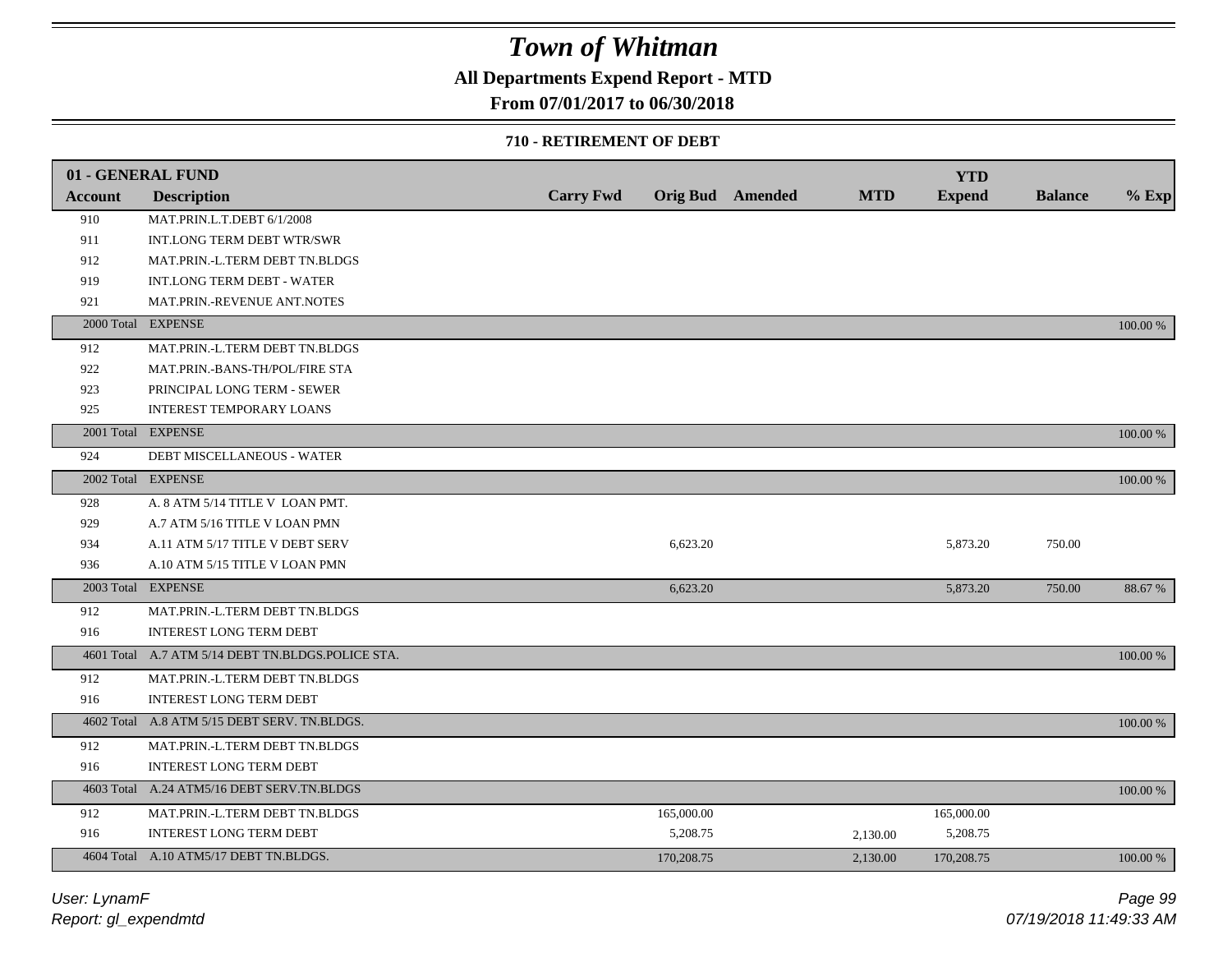**All Departments Expend Report - MTD**

**From 07/01/2017 to 06/30/2018**

### **710 - RETIREMENT OF DEBT**

|         | 01 - GENERAL FUND                                |                  |                 |                       | YTD           |                |            |
|---------|--------------------------------------------------|------------------|-----------------|-----------------------|---------------|----------------|------------|
| Account | <b>Description</b>                               | <b>Carry Fwd</b> | <b>Orig Bud</b> | <b>MTD</b><br>Amended | <b>Expend</b> | <b>Balance</b> | $%$ Exp    |
| 912     | MAT.PRIN.-L.TERM DEBT TN.BLDGS                   | 525,000.00       |                 |                       | 525,000.00    |                |            |
| 916     | <b>INTEREST LONG TERM DEBT</b>                   | 258,562.50       |                 |                       | 258,562.52    | $-0.02$        |            |
|         | 4605 Total A.12ATM5/17DEBT SERV.TN.BLDGS-POL.STA | 783,562.50       |                 |                       | 783,562.52    | $-0.02$        | $100.00\%$ |
|         | <b>710 Total RETIREMENT OF DEBT</b>              | 783,562.50       | 176,831.95      | 2,130.00              | 959,644.47    | 749.98         |            |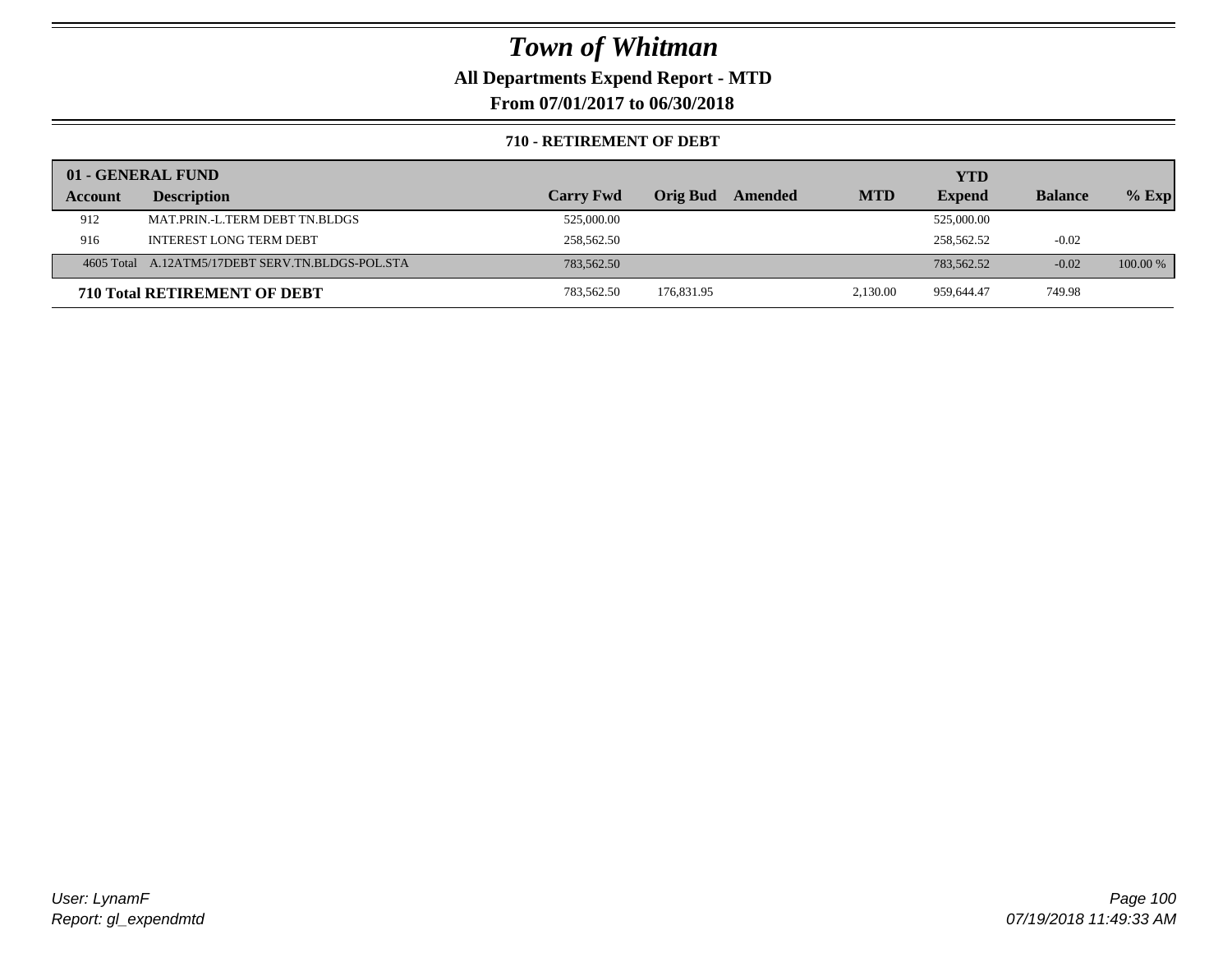**All Departments Expend Report - MTD**

## **From 07/01/2017 to 06/30/2018**

### **751 - INTEREST-LONG TERM DEBT**

|         | 01 - GENERAL FUND                 |                  |  |                  |            | <b>YTD</b>    |                |          |
|---------|-----------------------------------|------------------|--|------------------|------------|---------------|----------------|----------|
| Account | <b>Description</b>                | <b>Carry Fwd</b> |  | Orig Bud Amended | <b>MTD</b> | <b>Expend</b> | <b>Balance</b> | $%$ Exp  |
| 916     | <b>INTEREST LONG TERM DEBT</b>    |                  |  |                  |            |               |                |          |
| 917     | INTEREST LONG TERM DEBT-T.HALL    |                  |  |                  |            |               |                |          |
| 918     | INT.LONG TERM DEBT-LIBRARY        |                  |  |                  |            |               |                |          |
|         | 2000 Total EXPENSE                |                  |  |                  |            |               |                | 100.00 % |
|         | 751 Total INTEREST-LONG TERM DEBT |                  |  |                  |            |               |                |          |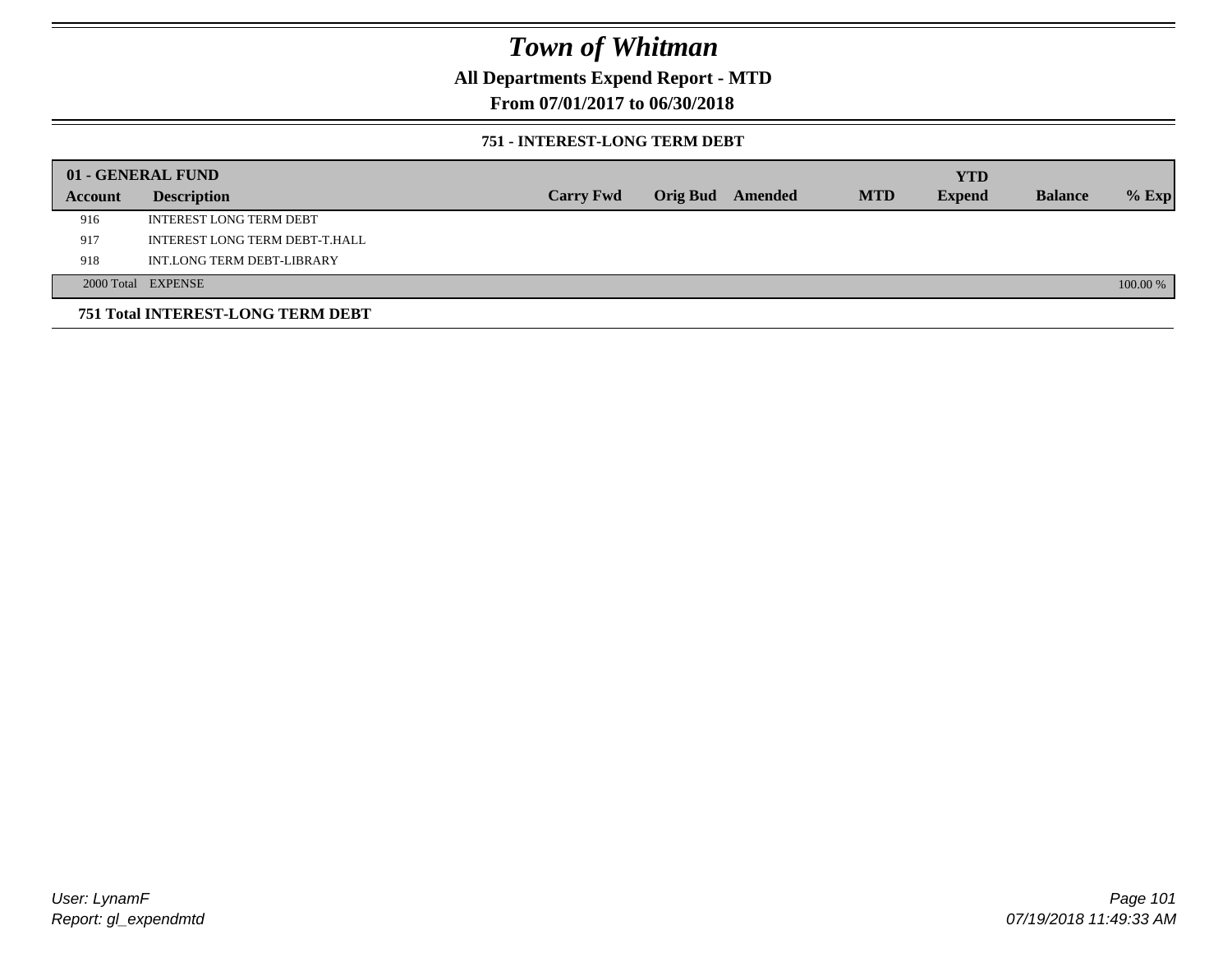**All Departments Expend Report - MTD**

**From 07/01/2017 to 06/30/2018**

### **752 - INTEREST-SHORT TERM DEBT**

|         | 01 - GENERAL FUND                  |                  |                 |         |            | <b>YTD</b>    |                |          |
|---------|------------------------------------|------------------|-----------------|---------|------------|---------------|----------------|----------|
| Account | <b>Description</b>                 | <b>Carry Fwd</b> | <b>Orig Bud</b> | Amended | <b>MTD</b> | <b>Expend</b> | <b>Balance</b> | $%$ Exp  |
| 925     | <b>INTEREST TEMPORARY LOANS</b>    |                  |                 |         |            |               |                |          |
| 927     | <b>INTEREST ON TAX ABATEMENTS</b>  |                  |                 |         |            |               |                |          |
| 951     | <b>DEBT ISSUANCE EXPENSE</b>       |                  |                 |         |            |               |                |          |
|         | 2000 Total EXPENSE                 |                  |                 |         |            |               |                | 100.00 % |
|         | 752 Total INTEREST-SHORT TERM DEBT |                  |                 |         |            |               |                |          |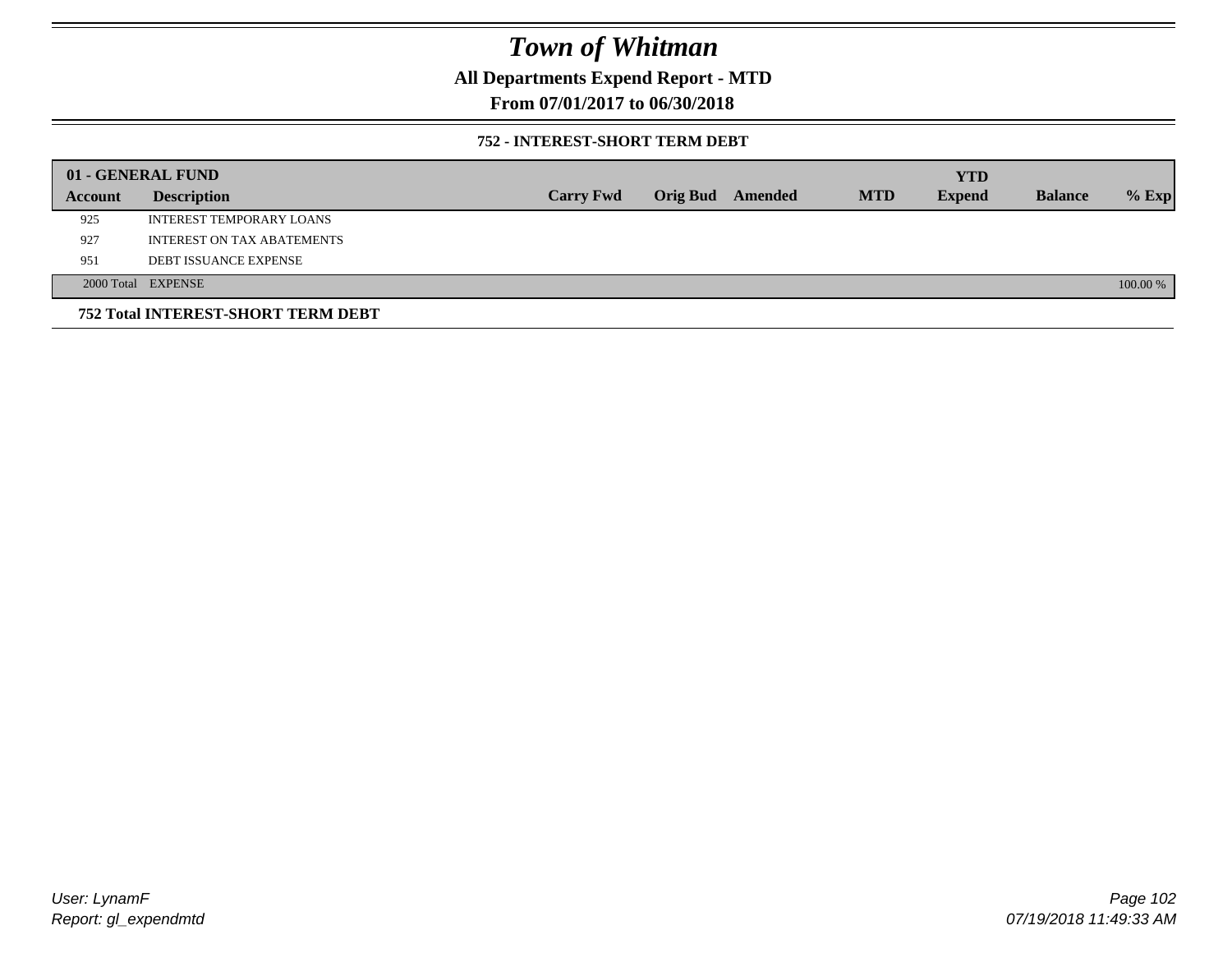**All Departments Expend Report - MTD**

**From 07/01/2017 to 06/30/2018**

### **760 - AGENCY & REGISTRATION FEES**

|         | 01 - GENERAL FUND                    |                  |                         |            | YTD           |                |          |
|---------|--------------------------------------|------------------|-------------------------|------------|---------------|----------------|----------|
| Account | <b>Description</b>                   | <b>Carry Fwd</b> | <b>Orig Bud</b> Amended | <b>MTD</b> | <b>Expend</b> | <b>Balance</b> | $%$ Exp  |
| 252     | <b>SERVICES</b>                      |                  |                         |            |               |                |          |
|         | 2000 Total EXPENSE                   |                  |                         |            |               |                | 100.00 % |
|         | 760 Total AGENCY & REGISTRATION FEES |                  |                         |            |               |                |          |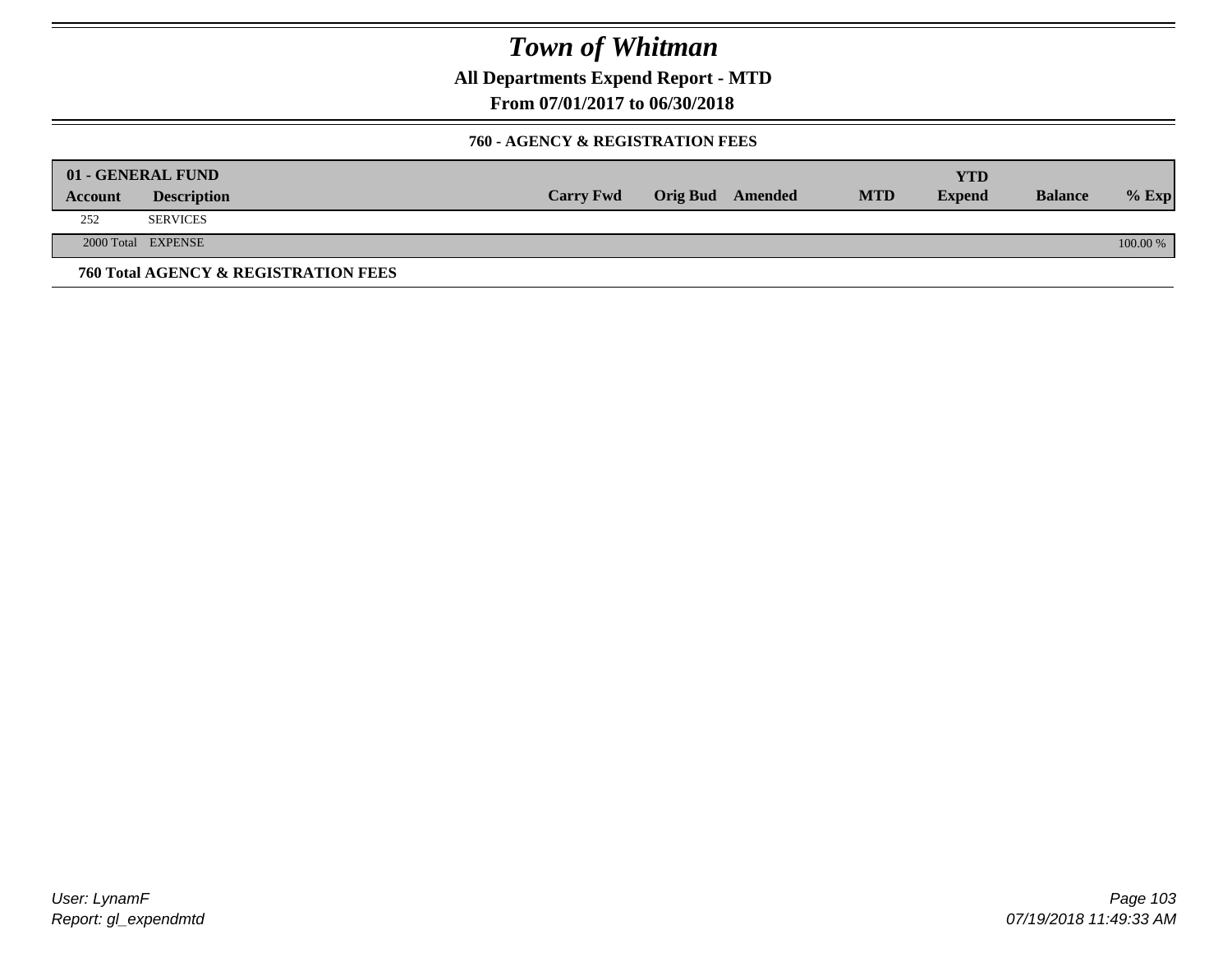## **All Departments Expend Report - MTD**

**From 07/01/2017 to 06/30/2018**

### **761 - DEBT ISSUE EXPENSE**

|         | 01 - GENERAL FUND                     |                  |                 |         |            | <b>YTD</b>    |                |         |
|---------|---------------------------------------|------------------|-----------------|---------|------------|---------------|----------------|---------|
| Account | <b>Description</b>                    | <b>Carry Fwd</b> | <b>Orig Bud</b> | Amended | <b>MTD</b> | <b>Expend</b> | <b>Balance</b> | $%$ Exp |
| 252     | <b>SERVICES</b>                       |                  | 2,000.00        |         | 550.00     | 716.66        | 1,283.34       |         |
| 255     | PRIOR YEAR ADJUSTMENT                 |                  |                 |         |            | 25.31         | $-25.31$       |         |
| 298     | RES FND TRAN. TITLE V DEBT ISSUE EXP. |                  |                 |         |            |               |                |         |
|         | 2000 Total EXPENSE                    |                  | 2,000.00        |         | 550.00     | 741.97        | 1,258.03       | 37.09 % |
|         | <b>761 Total DEBT ISSUE EXPENSE</b>   |                  | 2,000.00        |         | 550.00     | 741.97        | 1,258.03       |         |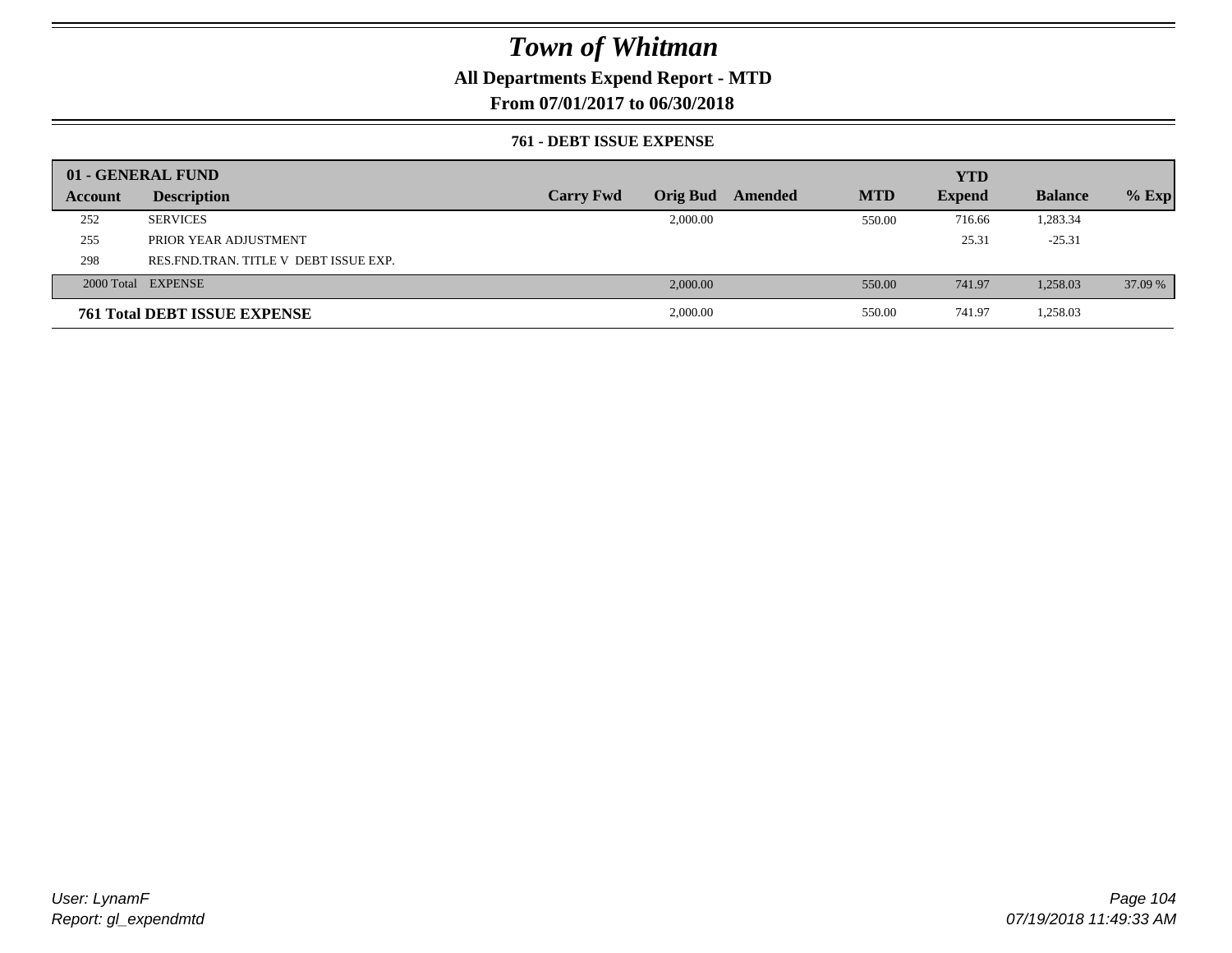## **All Departments Expend Report - MTD**

**From 07/01/2017 to 06/30/2018**

### **820 - STATE ASSESSMENTS**

|            | 01 - GENERAL FUND                  |                  |                 |         |            | <b>YTD</b>    |                |          |
|------------|------------------------------------|------------------|-----------------|---------|------------|---------------|----------------|----------|
| Account    | <b>Description</b>                 | <b>Carry Fwd</b> | <b>Orig Bud</b> | Amended | <b>MTD</b> | <b>Expend</b> | <b>Balance</b> | $%$ Exp  |
| 640        | AIR POLLUTION CONTROL DISTRICT     |                  | 3,964.00        |         | 323.00     | 3,964.00      |                |          |
| 2002 Total | <b>EXPENSE</b>                     |                  | 3,964.00        |         | 323.00     | 3,964.00      |                | 100.00 % |
| 642        | OLD COLONY PLANNING COUNCIL        |                  | 5,374.00        |         | 446.00     | 5,374.00      |                |          |
| 2003 Total | <b>EXPENSE</b>                     |                  | 5,374.00        |         | 446.00     | 5,374.00      |                | 100.00 % |
| 644        | REGIONAL TRANSPORTATION AUTH.      |                  | 22,798.00       |         | 1,898.00   | 22,798.00     |                |          |
| 2005 Total | <b>EXPENSE</b>                     |                  | 22,798.00       |         | 1,898.00   | 22,798.00     |                | 100.00 % |
| 645        | RMV NON-RENEWAL SURCHARGE          |                  | 21,820.00       |         | 1,811.00   | 21,820.00     |                |          |
| 2006 Total | <b>EXPENSE</b>                     |                  | 21,820.00       |         | 1,811.00   | 21,820.00     |                | 100.00 % |
| 646        | MOSQUITO CONTROL                   |                  | 27,622.00       |         | 2,289.00   | 27,622.00     |                |          |
| 2007 Total | <b>EXPENSE</b>                     |                  | 27,622.00       |         | 2,289.00   | 27,622.00     |                | 100.00 % |
| 647        | <b>MBTA</b>                        |                  | 74,577.00       |         | 6,212.00   | 74,577.00     |                |          |
| 2009 Total | <b>EXPENSE</b>                     |                  | 74,577.00       |         | 6,212.00   | 74,577.00     |                | 100.00 % |
|            | <b>820 Total STATE ASSESSMENTS</b> |                  | 156,155.00      |         | 12,979.00  | 156,155.00    |                |          |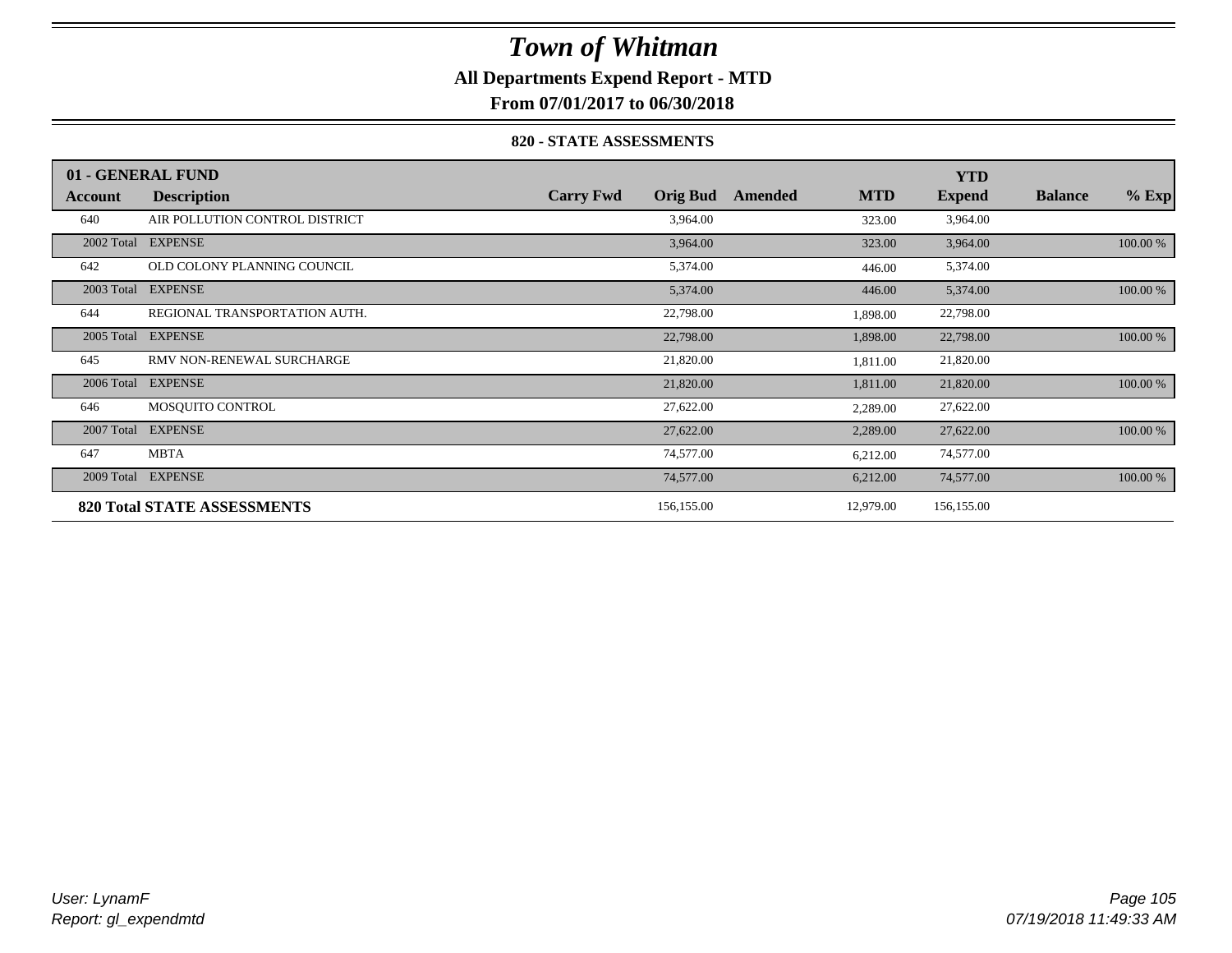**All Departments Expend Report - MTD**

**From 07/01/2017 to 06/30/2018**

### **830 - COUNTY ASSESSMENT**

|                | 01 - GENERAL FUND                  |                  |           |                  |            | YTD           |                |         |
|----------------|------------------------------------|------------------|-----------|------------------|------------|---------------|----------------|---------|
| <b>Account</b> | <b>Description</b>                 | <b>Carry Fwd</b> |           | Orig Bud Amended | <b>MTD</b> | <b>Expend</b> | <b>Balance</b> | $%$ Exp |
| 622            | <b>COUNTY TAX</b>                  |                  | 31,264.00 |                  |            | 31,263.99     | 0.01           |         |
|                | 2000 Total EXPENSE                 |                  | 31,264.00 |                  |            | 31,263.99     | 0.01           | 99.99 % |
|                | <b>830 Total COUNTY ASSESSMENT</b> |                  | 31,264.00 |                  |            | 31,263.99     | 0.01           |         |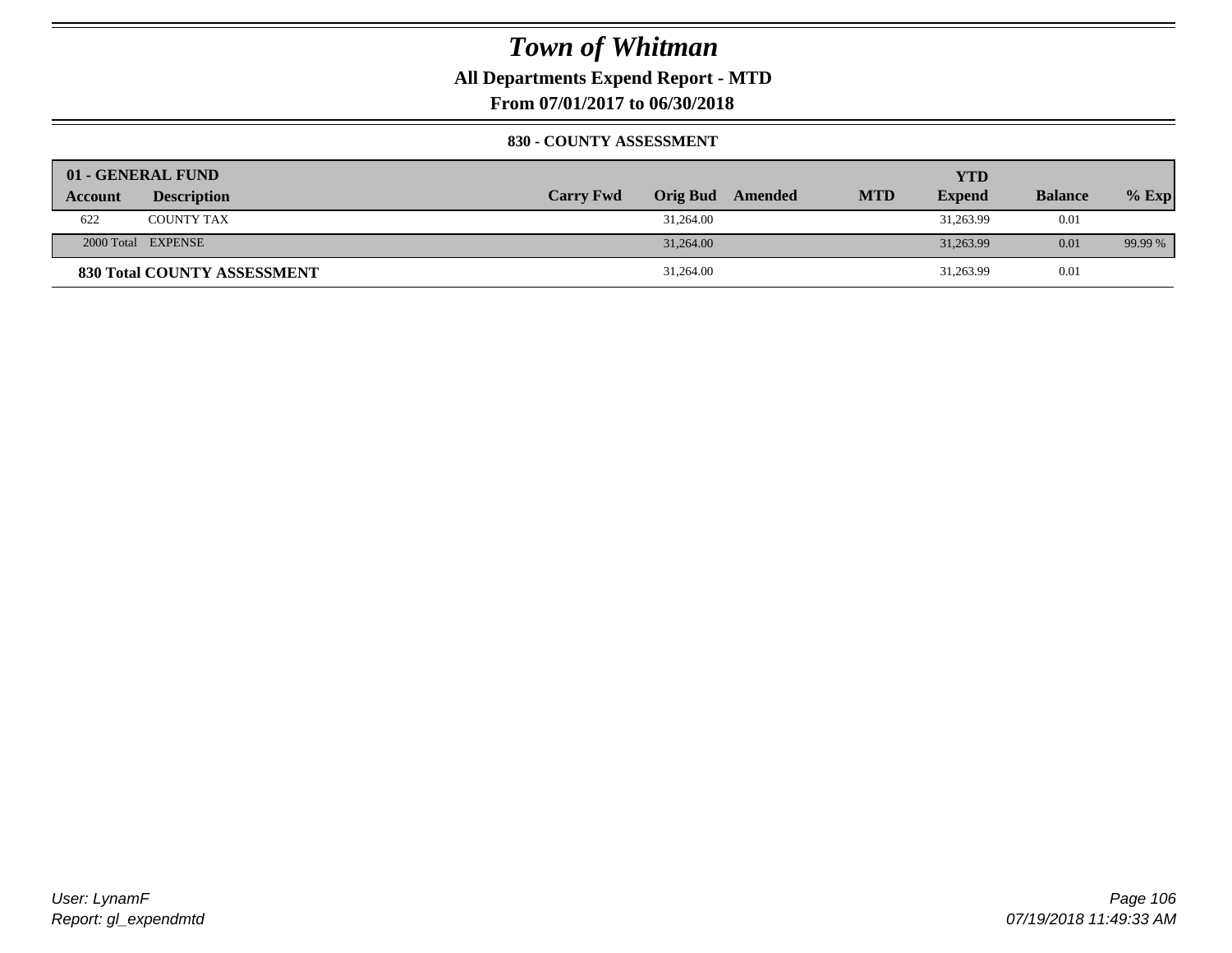## **All Departments Expend Report - MTD**

### **From 07/01/2017 to 06/30/2018**

### **870 - AGENCY**

| Account | 01 - GENERAL FUND<br><b>Description</b> | <b>Carry Fwd</b> | <b>Orig Bud</b> Amended | <b>MTD</b> | <b>YTD</b><br><b>Expend</b> | <b>Balance</b> | $%$ Exp  |
|---------|-----------------------------------------|------------------|-------------------------|------------|-----------------------------|----------------|----------|
| 899     | EXCHANGE ACCOUNT                        |                  |                         |            |                             |                |          |
|         | 2002 Total EXPENSE                      |                  |                         |            |                             |                | 100.00 % |
|         | <b>870 Total AGENCY</b>                 |                  |                         |            |                             |                |          |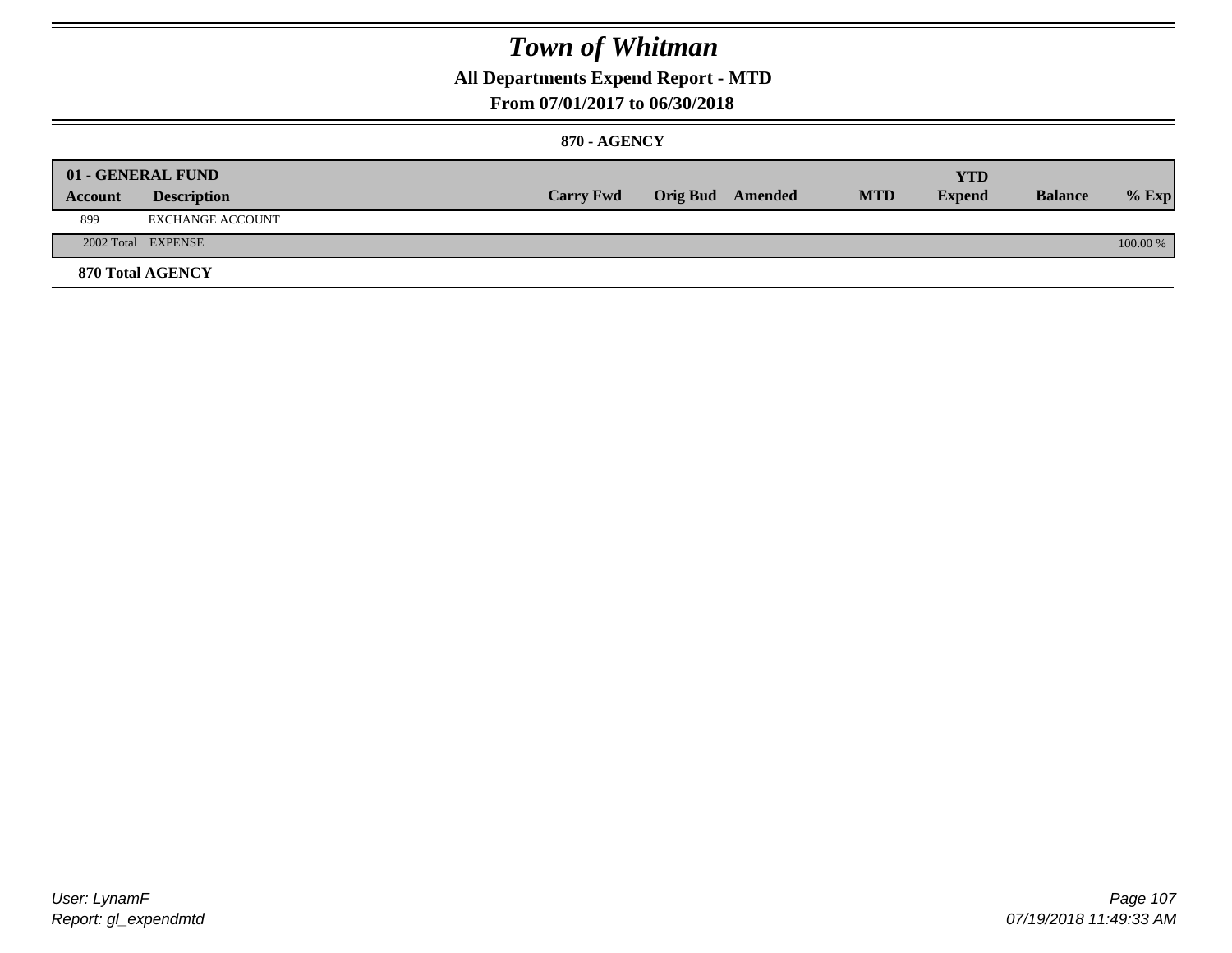**All Departments Expend Report - MTD**

**From 07/01/2017 to 06/30/2018**

### **877 - OFF-SITE STOR.RECORDS RETENT.**

|         | 01 - GENERAL FUND                       |                  |                         |            | <b>YTD</b>    |                |            |
|---------|-----------------------------------------|------------------|-------------------------|------------|---------------|----------------|------------|
| Account | <b>Description</b>                      | <b>Carry Fwd</b> | <b>Orig Bud</b> Amended | <b>MTD</b> | <b>Expend</b> | <b>Balance</b> | $%$ Exp    |
| 585     | MISCELLANEOUS EXPENSE                   |                  |                         |            |               |                |            |
|         | 2000 Total EXPENSE                      |                  |                         |            |               |                | $100.00\%$ |
|         | 877 Total OFF-SITE STOR.RECORDS RETENT. |                  |                         |            |               |                |            |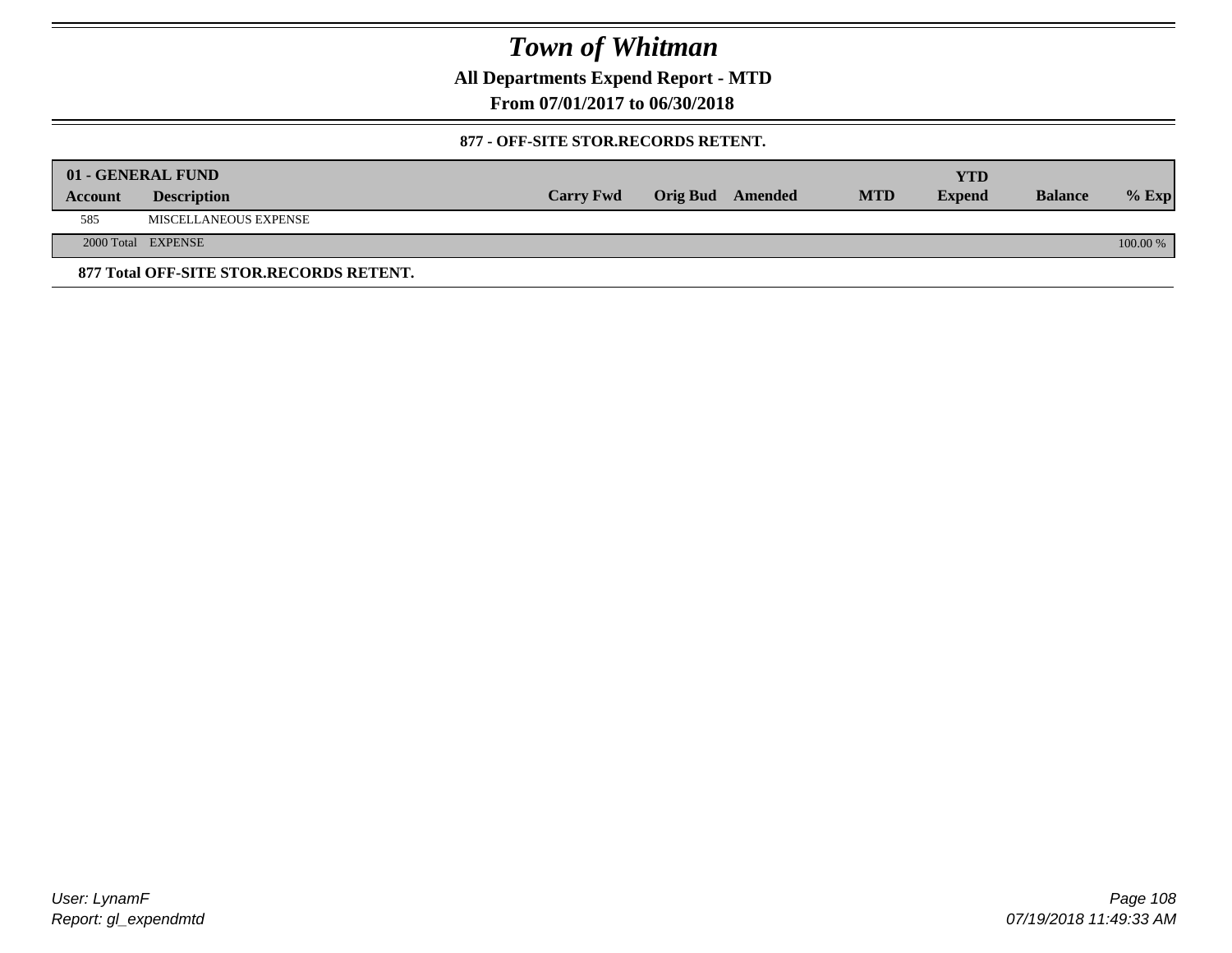### **All Departments Expend Report - MTD**

### **From 07/01/2017 to 06/30/2018**

#### **878 - OTHER FINANCING USES**

|         | 01 - GENERAL FUND                     |                  |                 |         |            | <b>YTD</b>    |                |          |
|---------|---------------------------------------|------------------|-----------------|---------|------------|---------------|----------------|----------|
| Account | <b>Description</b>                    | <b>Carry Fwd</b> | <b>Orig Bud</b> | Amended | <b>MTD</b> | <b>Expend</b> | <b>Balance</b> | $%$ Exp  |
| 401     | WTR/SWR CAPITAL PROJ. FUND            |                  |                 |         |            |               |                |          |
| 403     | <b>CAPITAL PROJECT FUND</b>           |                  |                 |         |            |               |                |          |
| 404     | <b>SPECIAL REVENUE FUND</b>           |                  |                 |         |            |               |                |          |
| 405     | WATER/SEWER ENTERPRISE FUND           |                  | 11.017.00       |         | 11.017.00  | 11.017.00     |                |          |
| 406     | <b>TRUST FUNDS</b>                    |                  | 140,000.00      |         |            | 140,000.00    |                |          |
| 407     | <b>AGENCY FUND</b>                    |                  |                 |         |            |               |                |          |
|         | 2100 Total INTERFUND TRANSFERS        |                  | 151,017.00      |         | 11,017.00  | 151,017.00    |                | 100.00 % |
|         | <b>878 Total OTHER FINANCING USES</b> |                  | 151,017.00      |         | 11.017.00  | 151,017.00    |                |          |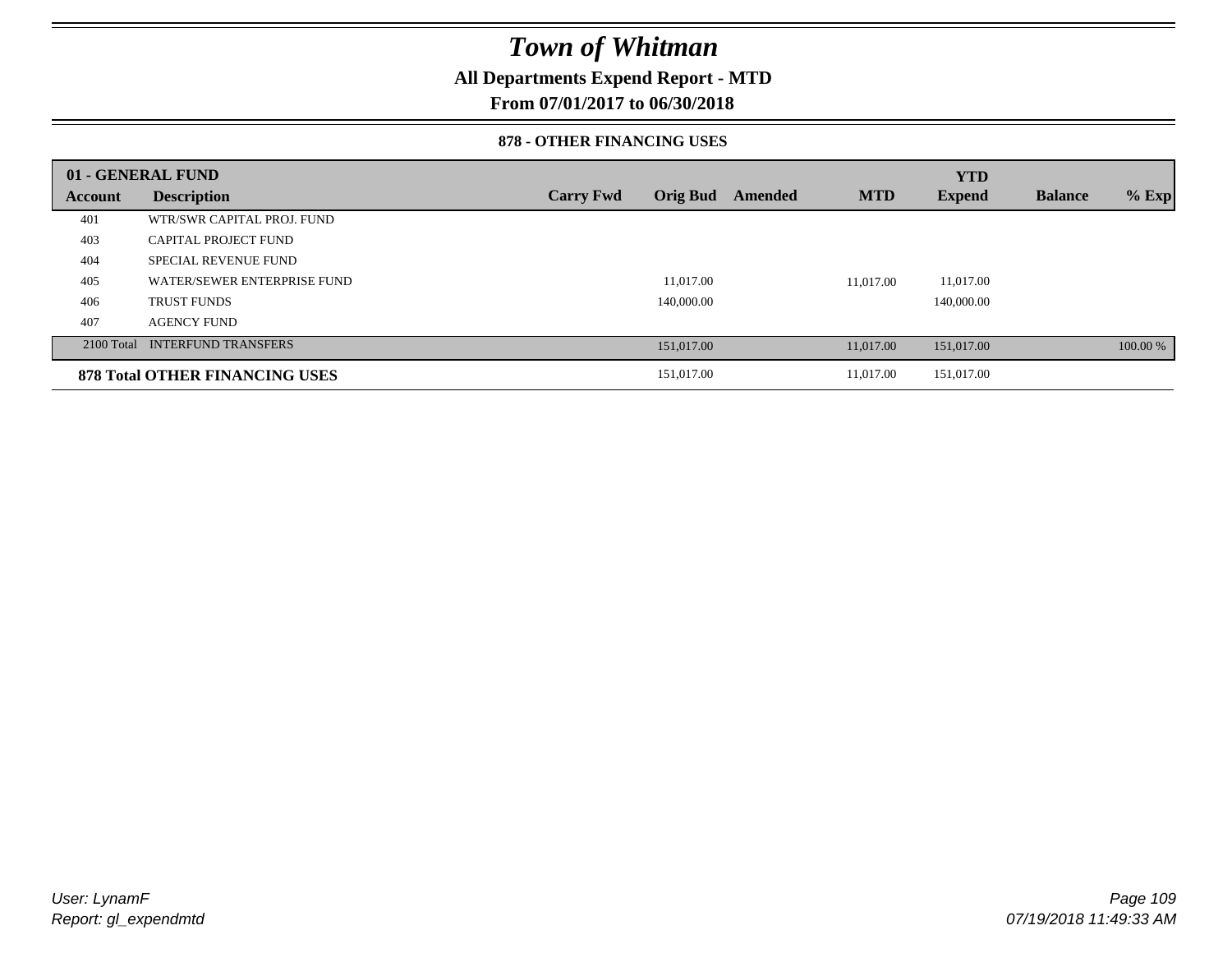### **All Departments Expend Report - MTD**

### **From 07/01/2017 to 06/30/2018**

#### **910 - UNPAID BILLS**

|         | 01 - GENERAL FUND          |                  |                  |            | <b>YTD</b>    |                |          |
|---------|----------------------------|------------------|------------------|------------|---------------|----------------|----------|
| Account | <b>Description</b>         | <b>Carry Fwd</b> | Orig Bud Amended | <b>MTD</b> | <b>Expend</b> | <b>Balance</b> | $%$ Exp  |
| 112     | <b>SALARIES</b>            |                  | 175.00           |            | 175.00        |                |          |
|         | 1000 Total SALARIES        |                  | 175.00           |            | 175.00        |                | 100.00 % |
| 585     | MISCELLANEOUS EXPENSE      |                  |                  |            |               |                |          |
|         | 2000 Total EXPENSE         |                  |                  |            |               |                | 100.00 % |
| 945     | <b>FY2013 ENCUMBRANCES</b> |                  |                  |            |               |                |          |
|         | 2001 Total EXPENSE         |                  |                  |            |               |                | 100.00 % |
|         | 910 Total UNPAID BILLS     |                  | 175.00           |            | 175.00        |                |          |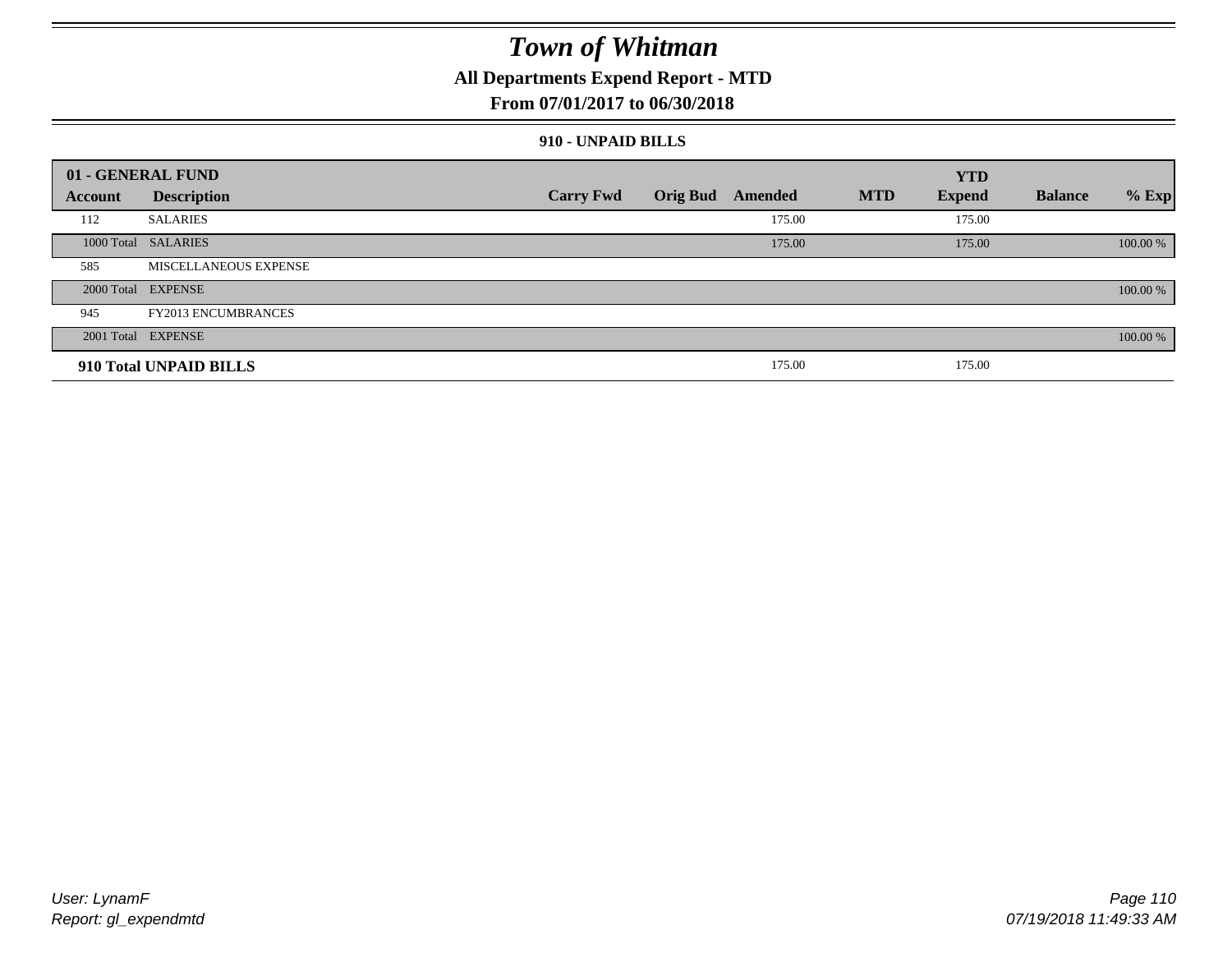### **All Departments Expend Report - MTD**

#### **From 07/01/2017 to 06/30/2018**

#### **911 - RETIREMENT**

|         | 01 - GENERAL FUND          |                  |                 |         |            | <b>YTD</b>    |                |          |
|---------|----------------------------|------------------|-----------------|---------|------------|---------------|----------------|----------|
| Account | <b>Description</b>         | <b>Carry Fwd</b> | <b>Orig Bud</b> | Amended | <b>MTD</b> | <b>Expend</b> | <b>Balance</b> | $%$ Exp  |
| 170     | <b>COUNTY RETIREMENT</b>   |                  | 1,878,591.00    |         |            | 1,878,591.00  |                |          |
|         | 2000 Total EXPENSE         |                  | 1,878,591.00    |         |            | 1,878,591.00  |                | 100.00 % |
| 169     | STATE RETIREMENT-SECT.59A  |                  |                 |         |            |               |                |          |
|         | 2001 Total EXPENSE         |                  |                 |         |            |               |                | 100.00 % |
| 943     | <b>FY2012 ENCUMBRANCES</b> |                  |                 |         |            |               |                |          |
|         | 2002 Total EXPENSE         |                  |                 |         |            |               |                | 100.00 % |
|         | 911 Total RETIREMENT       |                  | 1,878,591.00    |         |            | 1.878.591.00  |                |          |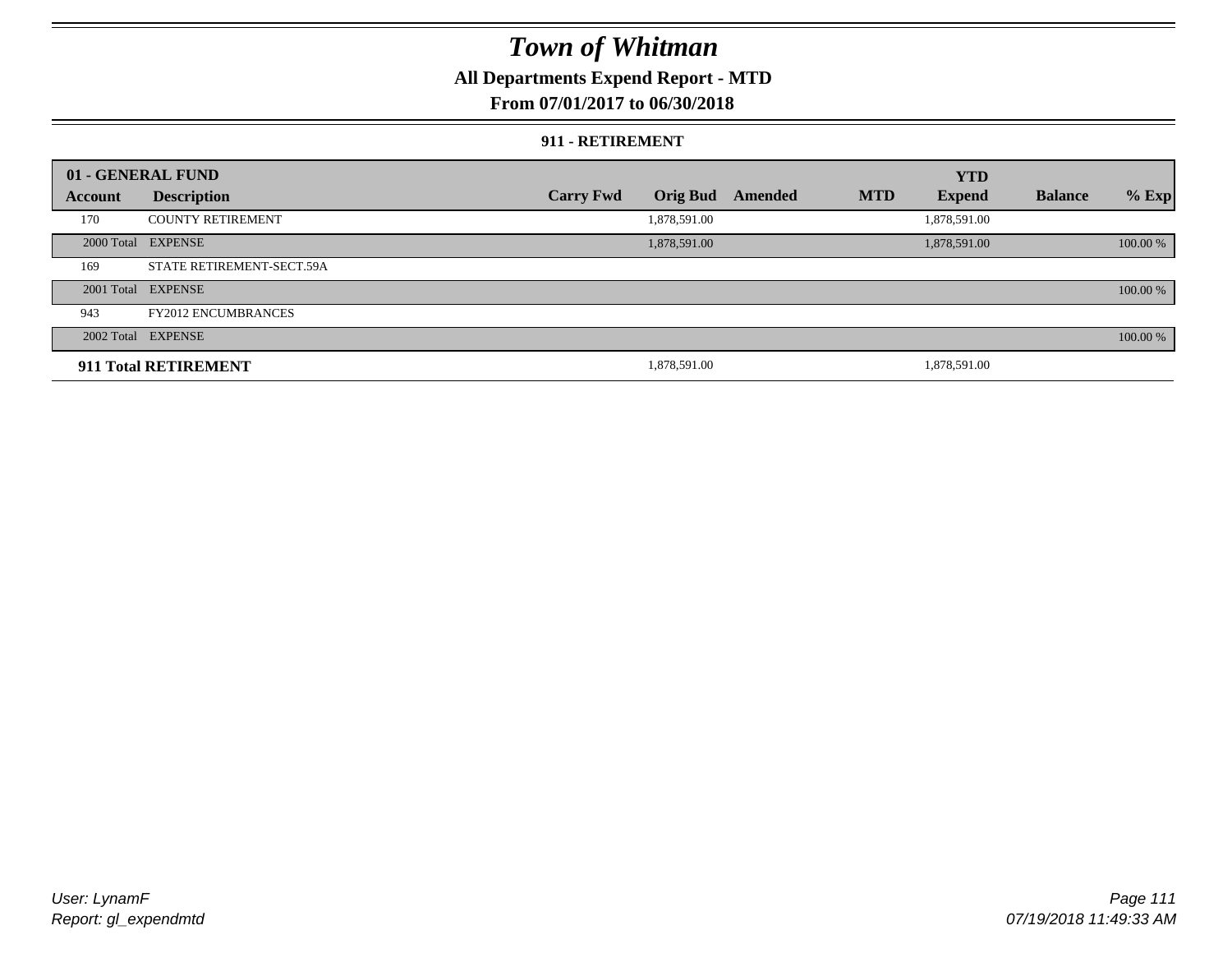**All Departments Expend Report - MTD**

**From 07/01/2017 to 06/30/2018**

#### **912 - WORKER'S COMPENSATION**

|         | 01 - GENERAL FUND               |                  |                  |            | <b>YTD</b>    |                |          |
|---------|---------------------------------|------------------|------------------|------------|---------------|----------------|----------|
| Account | <b>Description</b>              | <b>Carry Fwd</b> | Orig Bud Amended | <b>MTD</b> | <b>Expend</b> | <b>Balance</b> | $%$ Exp  |
| 171     | <b>WORKER'S COMPENSATION</b>    |                  |                  |            |               |                |          |
|         | 2000 Total EXPENSE              |                  |                  |            |               |                | 100.00 % |
|         | 912 Total WORKER'S COMPENSATION |                  |                  |            |               |                |          |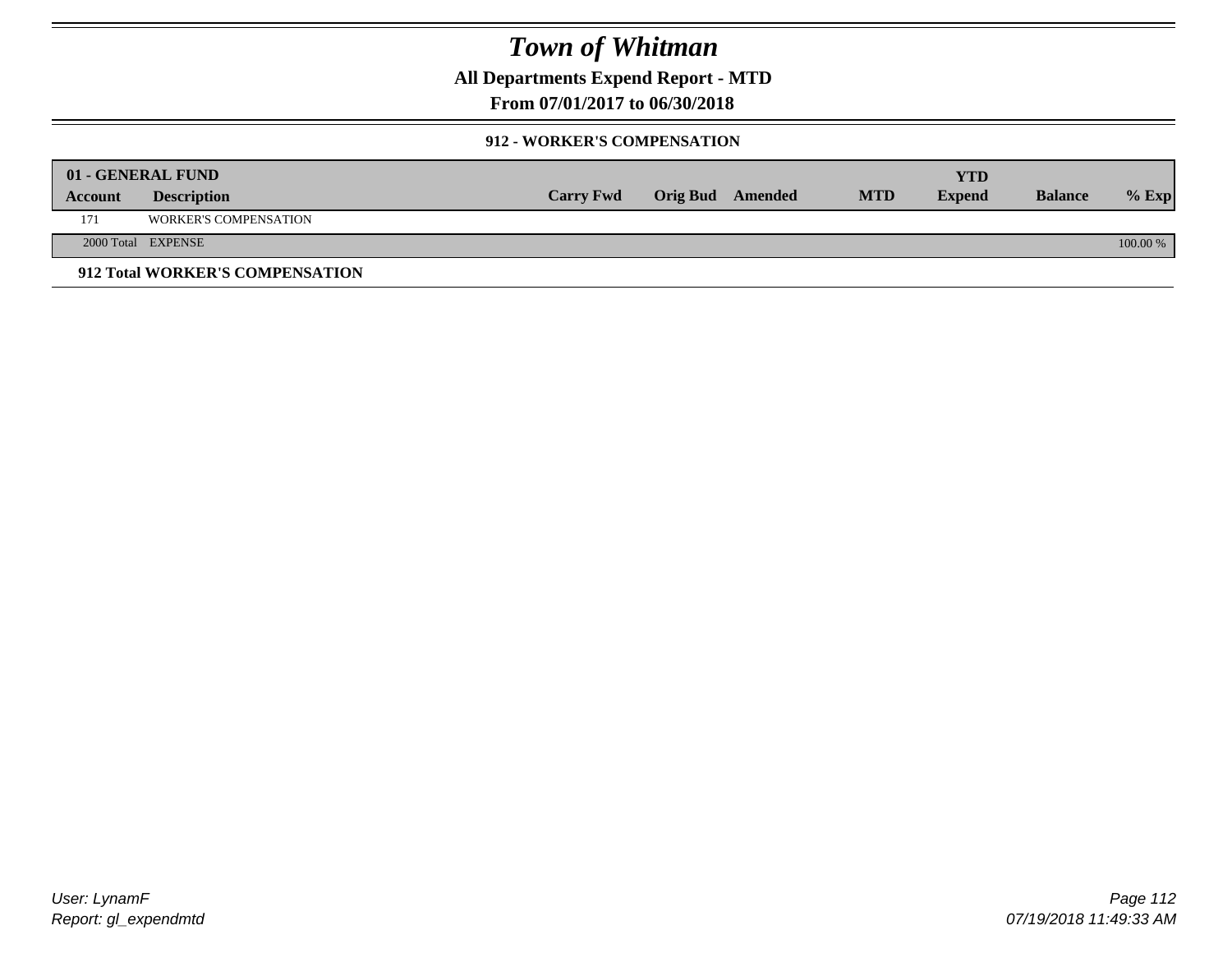**All Departments Expend Report - MTD**

**From 07/01/2017 to 06/30/2018**

#### **913 - UNEMPLOYMENT COMPENSATION**

|                | 01 - GENERAL FUND                   |                  |                 |          |            | <b>YTD</b>    |                |          |
|----------------|-------------------------------------|------------------|-----------------|----------|------------|---------------|----------------|----------|
| <b>Account</b> | <b>Description</b>                  | <b>Carry Fwd</b> | <b>Orig Bud</b> | Amended  | <b>MTD</b> | <b>Expend</b> | <b>Balance</b> | $%$ Exp  |
| 172            | UNEMPLOYMENT INSURANCE              |                  | 8,000.00        | 7,300.00 |            | 13,260.00     | 2,040.00       |          |
| 2000 Total     | <b>EXPENSE</b>                      |                  | 8,000.00        | 7,300.00 |            | 13,260.00     | 2,040.00       | 86.66%   |
| 939            | <b>FY2015 ENCUMBRANCES</b>          |                  |                 |          |            |               |                |          |
| 940            | <b>FY2016 ENCUMBRANCES</b>          |                  |                 |          |            |               |                |          |
| 948            | <b>FY07 ENCUMBRANCES</b>            |                  |                 |          |            |               |                |          |
| 958            | <b>FY2005 ENCUMBRANCES</b>          |                  |                 |          |            |               |                |          |
| 959            | <b>FY2006 ENCUMBRANCES</b>          |                  |                 |          |            |               |                |          |
| 943            | <b>FY2012 ENCUMBRANCES</b>          |                  |                 |          |            |               |                |          |
|                | 2001 Total EXPENSE                  |                  |                 |          |            |               |                | 100.00 % |
|                | 913 Total UNEMPLOYMENT COMPENSATION |                  | 8,000.00        | 7,300.00 |            | 13,260.00     | 2,040.00       |          |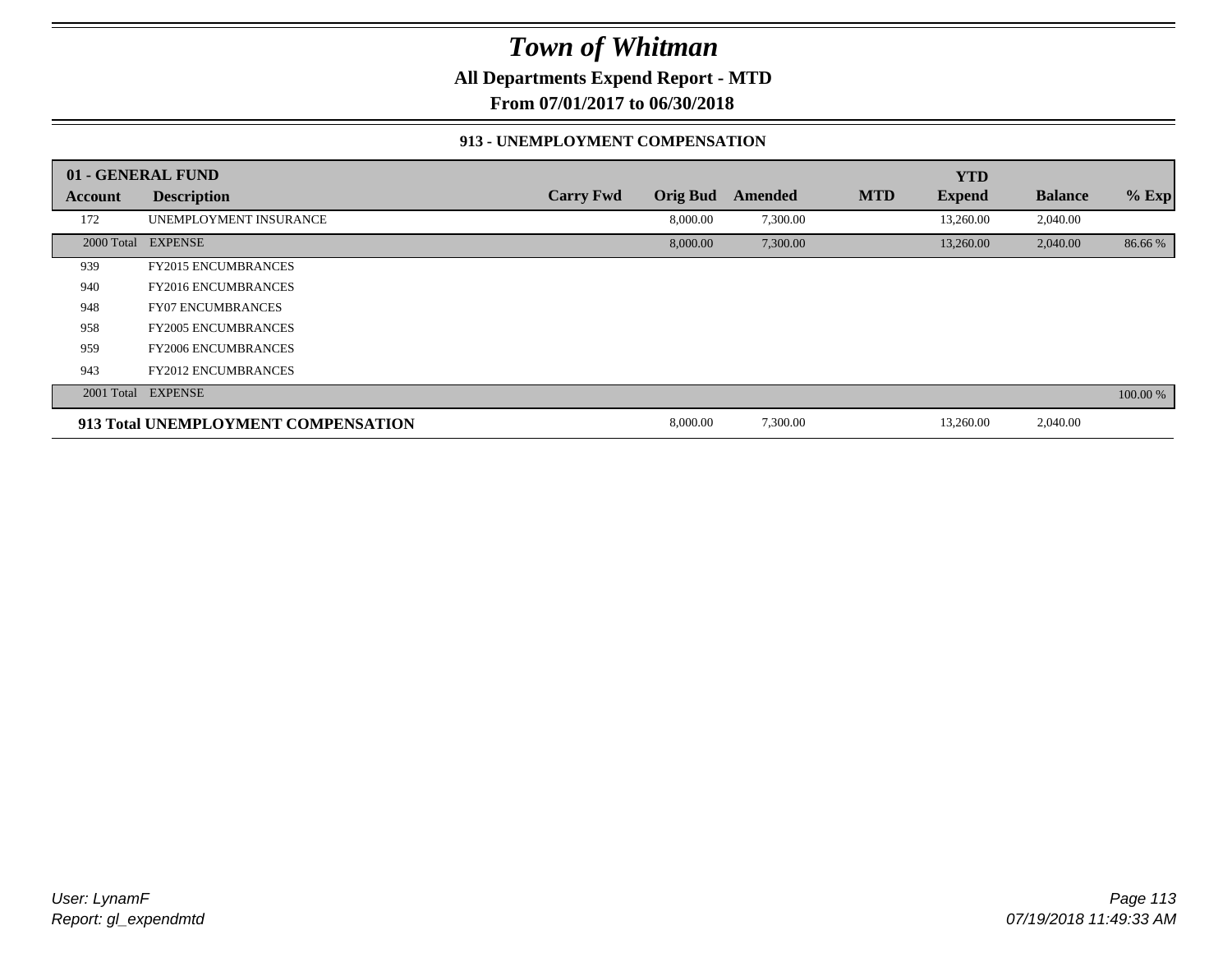**All Departments Expend Report - MTD**

**From 07/01/2017 to 06/30/2018**

#### **914 - HEALTH/LIFE INSURANCE-TOWN MATCH**

|            | 01 - GENERAL FUND                          |                  |                 |              |            | <b>YTD</b>    |                |         |
|------------|--------------------------------------------|------------------|-----------------|--------------|------------|---------------|----------------|---------|
| Account    | <b>Description</b>                         | <b>Carry Fwd</b> | <b>Orig Bud</b> | Amended      | <b>MTD</b> | <b>Expend</b> | <b>Balance</b> | $%$ Exp |
| 175        | LIFE INSURANCE                             |                  |                 |              |            | 8,883.38      | $-8,883.38$    |         |
| 180        | <b>FLEX BENEFITS FEES</b>                  |                  |                 |              | 240.00     | 1,480.00      | $-1,480.00$    |         |
| 181        | MANDATORY DEF.COMP.EXP.                    |                  |                 |              |            |               |                |         |
| 174        | <b>HEALTH INSURANCE</b>                    |                  | 1,491,000.00    | $-10,000.00$ |            | 1,306,203.09  | 174,796.91     |         |
| 2000 Total | <b>EXPENSE</b>                             |                  | 1,491,000.00    | $-10,000.00$ | 240.00     | 1,316,566.47  | 164,433.53     | 88.89%  |
| 941        | FY 2017 ENCUMBRANCES                       | 350.00           |                 |              |            |               | 350.00         |         |
| 945        | <b>FY2013 ENCUMBRANCES</b>                 |                  |                 |              |            |               |                |         |
| 949        | FY2014 ENCUMBRANCES                        |                  |                 |              |            |               |                |         |
| 953        | <b>FY2009 ENCUMBRANCES</b>                 |                  |                 |              |            |               |                |         |
| 958        | <b>FY2005 ENCUMBRANCES</b>                 |                  |                 |              |            |               |                |         |
| 943        | <b>FY2012 ENCUMBRANCES</b>                 |                  |                 |              |            |               |                |         |
| 2001 Total | <b>EXPENSE</b>                             | 350.00           |                 |              |            |               | 350.00         | 0.00 %  |
|            | 914 Total HEALTH/LIFE INSURANCE-TOWN MATCH | 350.00           | 1,491,000.00    | $-10,000.00$ | 240.00     | 1,316,566.47  | 164,783.53     |         |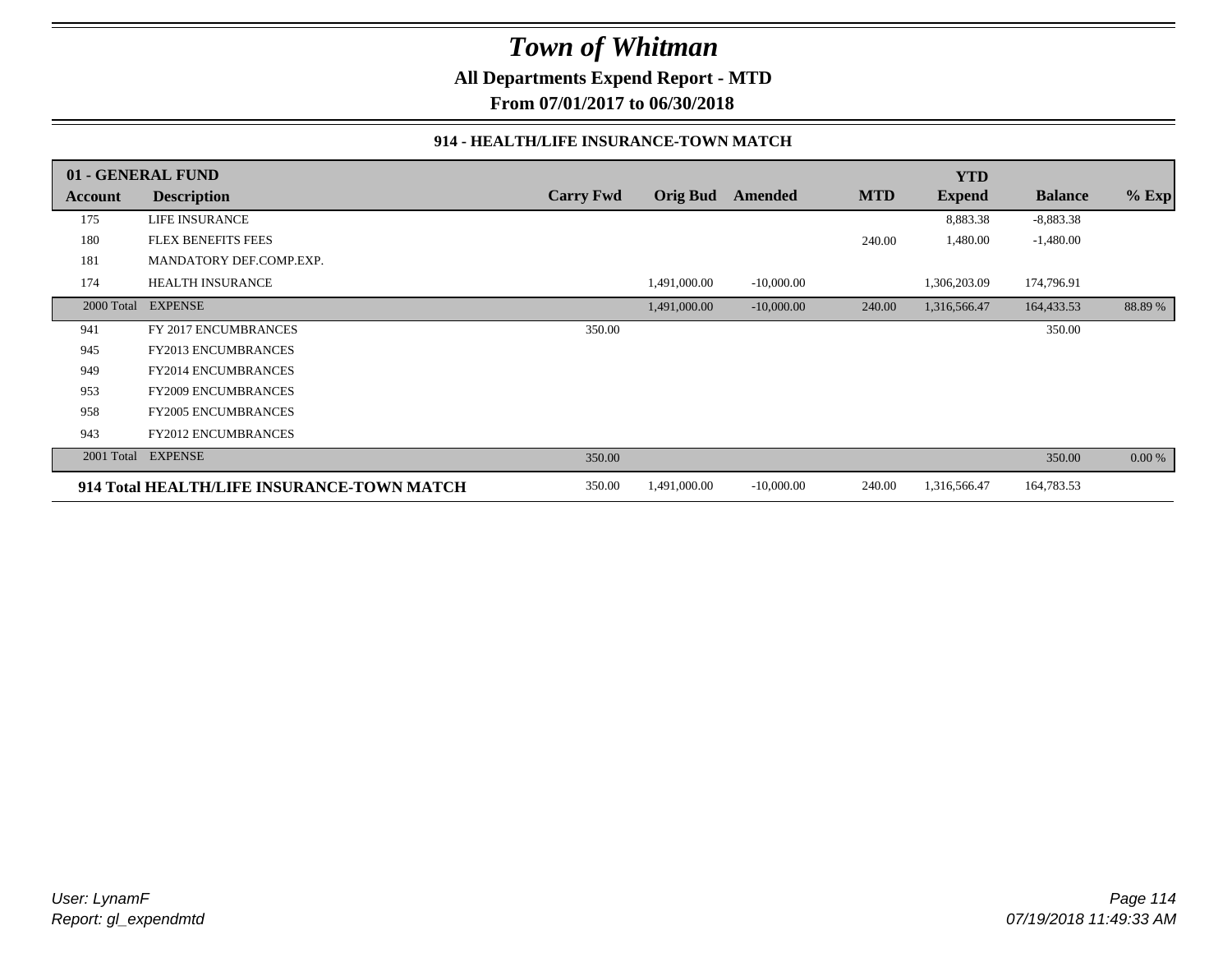**All Departments Expend Report - MTD**

**From 07/01/2017 to 06/30/2018**

#### **915 - OPEIU SICK LEAVE BUY-OUT**

| 01 - GENERAL FUND |                                    |                  |                         |            | <b>YTD</b>    |                |            |
|-------------------|------------------------------------|------------------|-------------------------|------------|---------------|----------------|------------|
| Account           | <b>Description</b>                 | <b>Carry Fwd</b> | <b>Orig Bud</b> Amended | <b>MTD</b> | <b>Expend</b> | <b>Balance</b> | $%$ Exp    |
| 112               | <b>SALARIES</b>                    |                  |                         |            |               |                |            |
|                   | 1000 Total SALARIES                |                  |                         |            |               |                | $100.00\%$ |
|                   | 915 Total OPEIU SICK LEAVE BUY-OUT |                  |                         |            |               |                |            |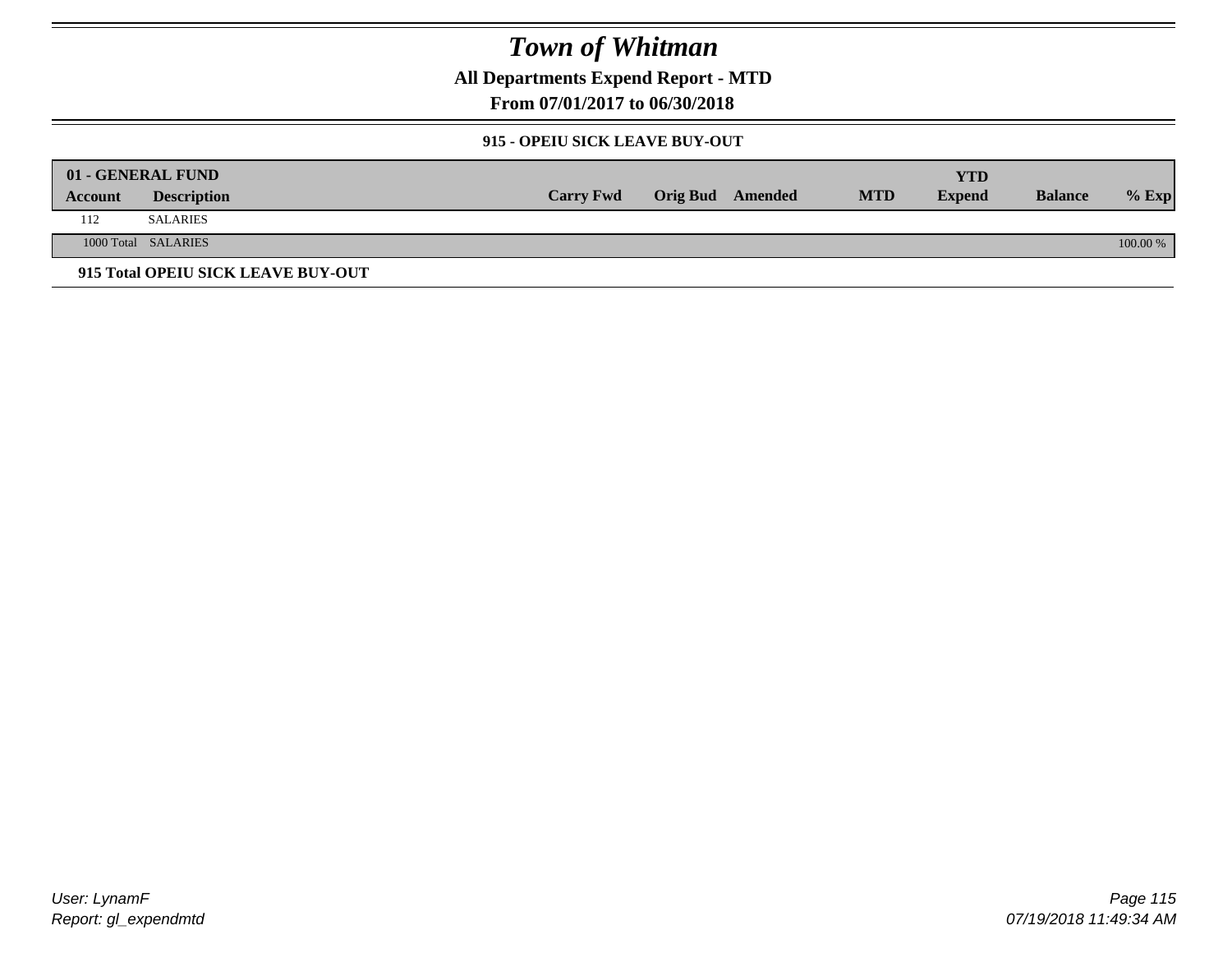**All Departments Expend Report - MTD**

**From 07/01/2017 to 06/30/2018**

#### **916 - OPEIU FY01 RETROACTIVE**

| 01 - GENERAL FUND |                                  |                  |                         |            | YTD           |                |          |
|-------------------|----------------------------------|------------------|-------------------------|------------|---------------|----------------|----------|
| Account           | <b>Description</b>               | <b>Carry Fwd</b> | <b>Orig Bud</b> Amended | <b>MTD</b> | <b>Expend</b> | <b>Balance</b> | $%$ Exp  |
| 112               | <b>SALARIES</b>                  |                  |                         |            |               |                |          |
|                   | 1000 Total SALARIES              |                  |                         |            |               |                | 100.00 % |
|                   | 916 Total OPEIU FY01 RETROACTIVE |                  |                         |            |               |                |          |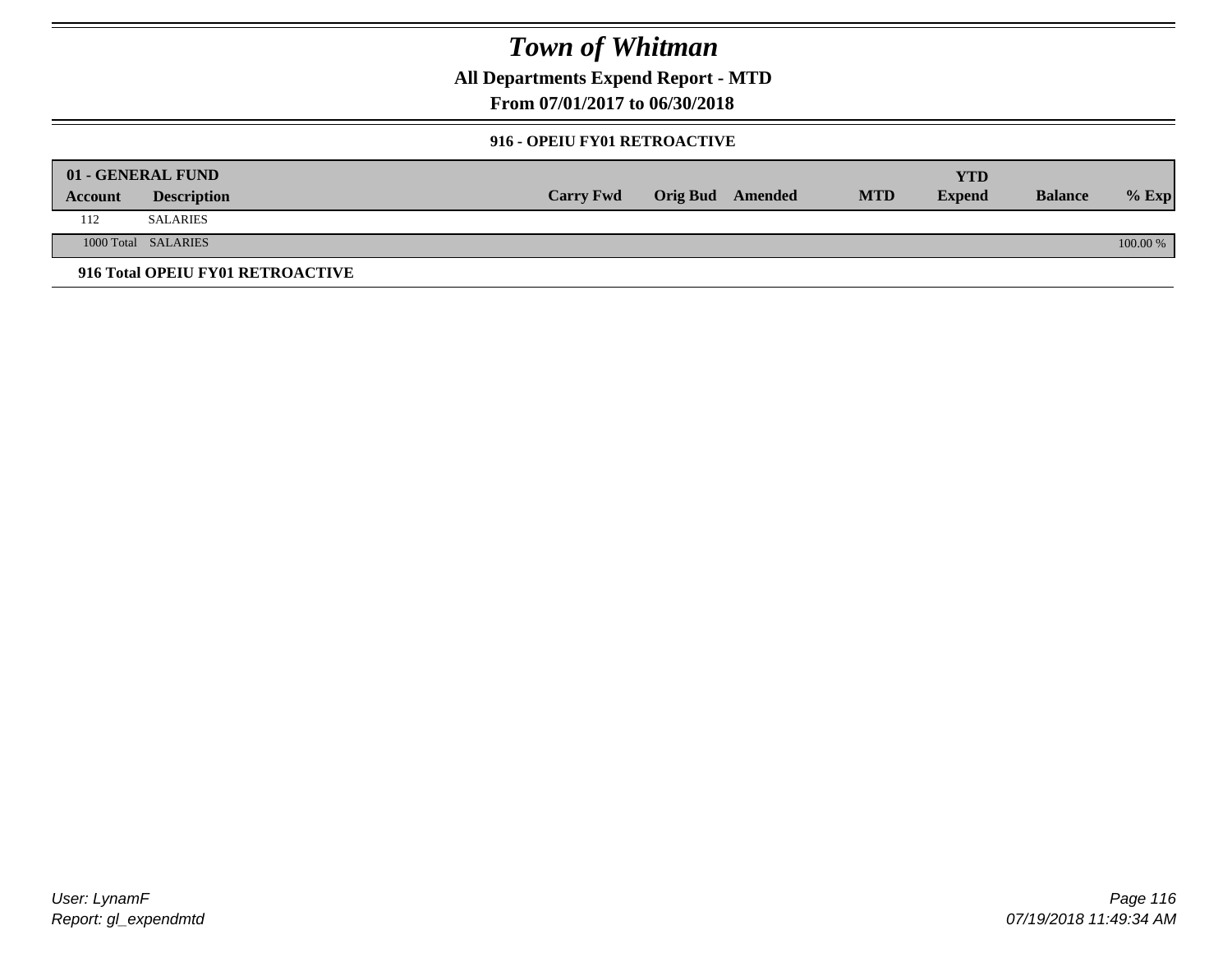**All Departments Expend Report - MTD**

**From 07/01/2017 to 06/30/2018**

### **917 - OPEIU DEPARTMENT HEAD COVERAGE**

|         | 01 - GENERAL FUND                        |                  |                         |            | <b>YTD</b>    |                |          |
|---------|------------------------------------------|------------------|-------------------------|------------|---------------|----------------|----------|
| Account | <b>Description</b>                       | <b>Carry Fwd</b> | <b>Orig Bud</b> Amended | <b>MTD</b> | <b>Expend</b> | <b>Balance</b> | $%$ Exp  |
| 112     | <b>SALARIES</b>                          |                  |                         |            |               |                |          |
|         | 1000 Total SALARIES                      |                  |                         |            |               |                | 100.00 % |
|         | 917 Total OPEIU DEPARTMENT HEAD COVERAGE |                  |                         |            |               |                |          |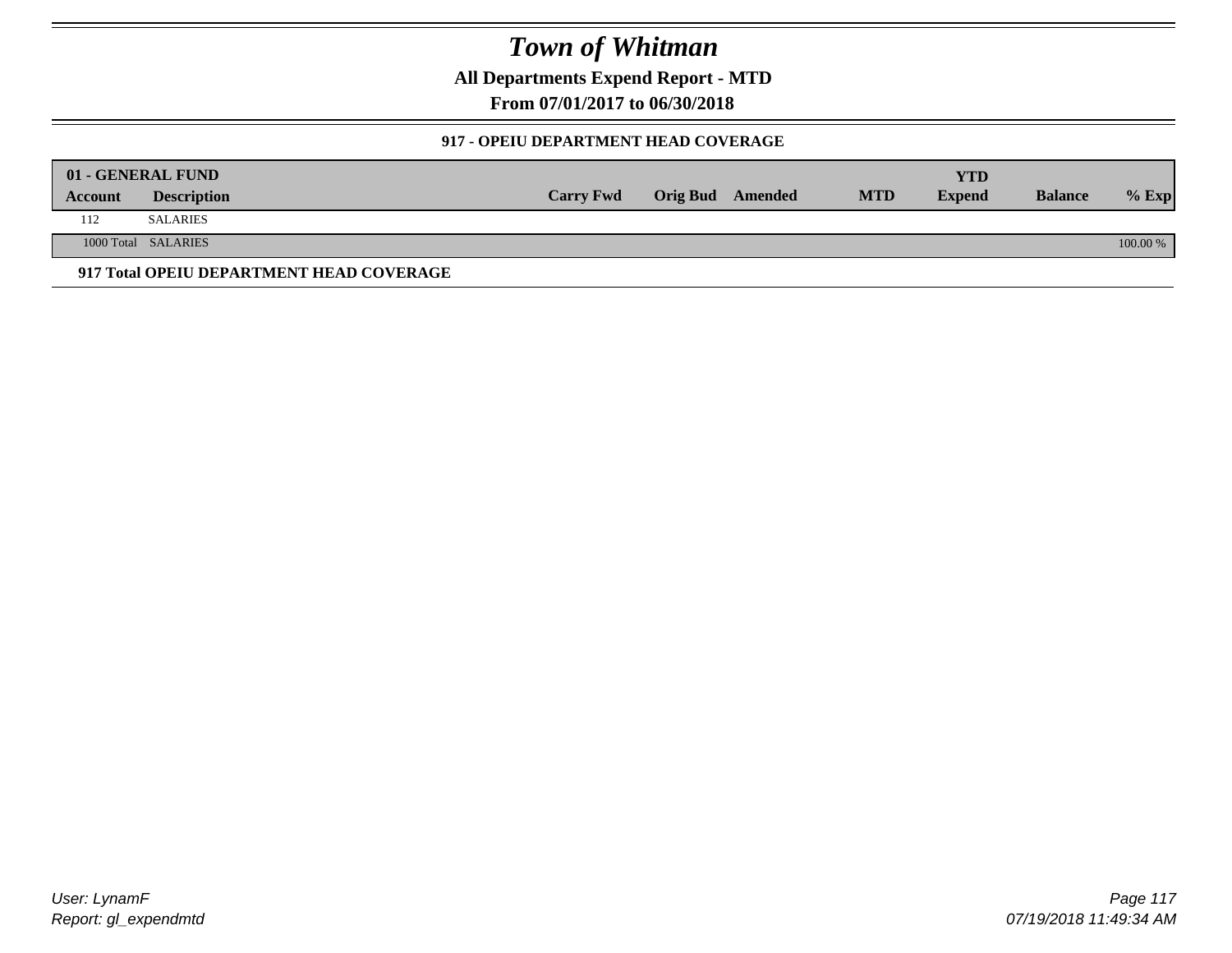### **All Departments Expend Report - MTD**

**From 07/01/2017 to 06/30/2018**

#### **919 - PAYROLL TAXES - TOWN MATCH**

|         | 01 - GENERAL FUND                    |                  |            |           |            | <b>YTD</b>    |                |          |
|---------|--------------------------------------|------------------|------------|-----------|------------|---------------|----------------|----------|
| Account | <b>Description</b>                   | <b>Carry Fwd</b> | Orig Bud   | Amended   | <b>MTD</b> | <b>Expend</b> | <b>Balance</b> | $%$ Exp  |
| 177     | F.I.C.A.                             |                  |            |           |            |               |                |          |
| 181     | MANDATORY DEF.COMP.EXP.              |                  |            |           |            | 960.00        | $-960.00$      |          |
| 176     | <b>MEDICARE TAX</b>                  |                  | 127,000.00 | 10,000.00 | 14.489.83  | 131,041.23    | 5,958.77       |          |
|         | 2000 Total EXPENSE                   |                  | 127,000.00 | 10,000.00 | 14,489.83  | 132,001.23    | 4,998.77       | 96.35 %  |
| 941     | FY 2017 ENCUMBRANCES                 |                  |            |           |            |               |                |          |
|         | 2001 Total EXPENSE                   |                  |            |           |            |               |                | 100.00 % |
|         | 919 Total PAYROLL TAXES - TOWN MATCH |                  | 127,000.00 | 10,000.00 | 14,489.83  | 132,001.23    | 4,998.77       |          |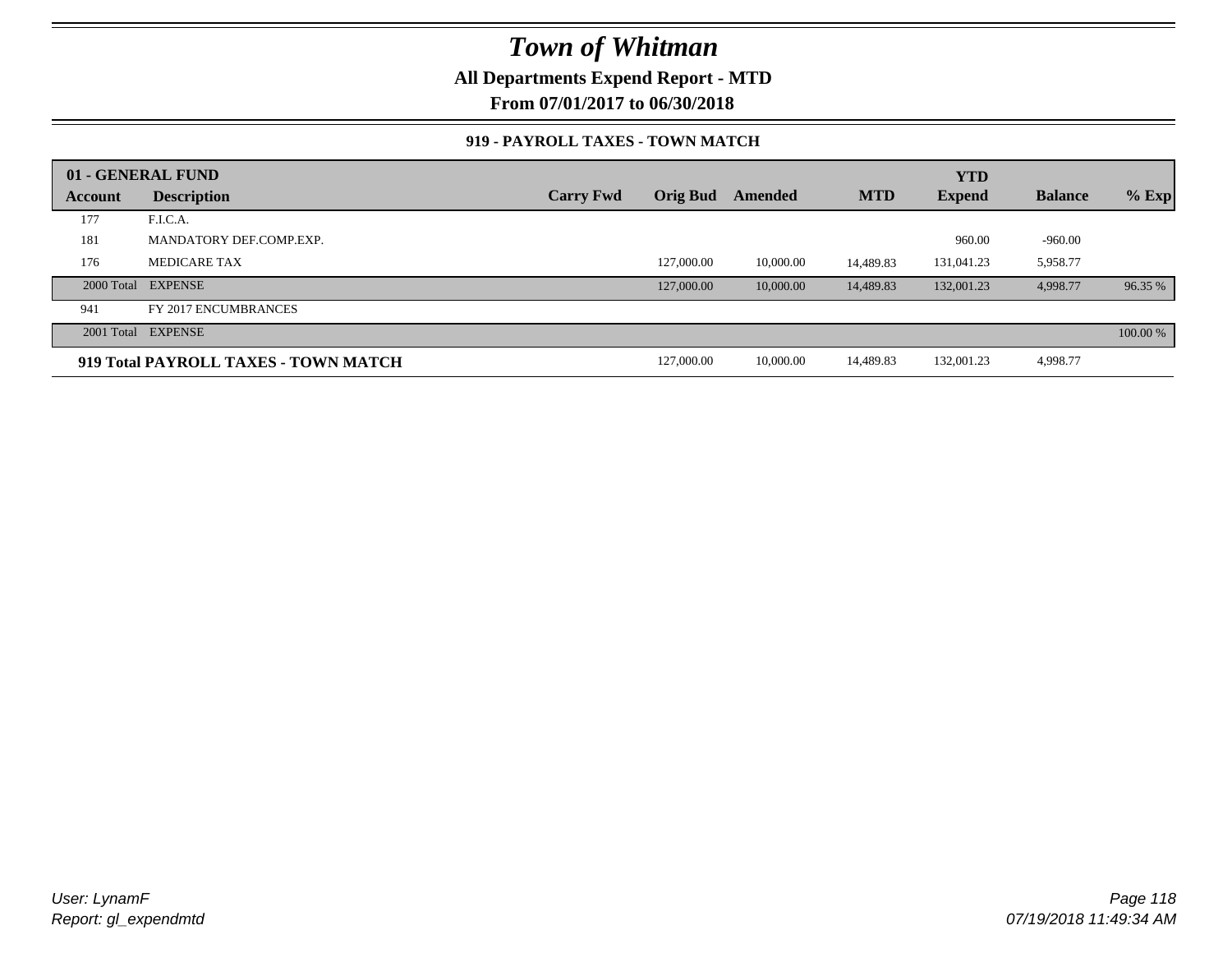### **All Departments Expend Report - MTD**

**From 07/01/2017 to 06/30/2018**

#### **945 - LIABILITY INSURANCE**

|                | 01 - GENERAL FUND                |                  |                 |                |            | <b>YTD</b>    |                |          |
|----------------|----------------------------------|------------------|-----------------|----------------|------------|---------------|----------------|----------|
| <b>Account</b> | <b>Description</b>               | <b>Carry Fwd</b> | <b>Orig Bud</b> | <b>Amended</b> | <b>MTD</b> | <b>Expend</b> | <b>Balance</b> | $%$ Exp  |
| 740            | <b>INSURANCE PREMIUMS</b>        |                  | 338,000.00      |                | 1,538.34   | 297,772.56    | 40,227.44      |          |
| 742            | <b>INSURANCE SEMINARS</b>        |                  |                 |                |            |               |                |          |
| 743            | <b>INSURANCE-BID ADVERTISING</b> |                  |                 |                |            |               |                |          |
|                | 2000 Total EXPENSE               |                  | 338,000.00      |                | 1,538.34   | 297,772.56    | 40,227.44      | 88.09 %  |
| 939            | <b>FY2015 ENCUMBRANCES</b>       |                  |                 |                |            |               |                |          |
| 943            | <b>FY2012 ENCUMBRANCES</b>       |                  |                 |                |            |               |                |          |
| 945            | <b>FY2013 ENCUMBRANCES</b>       |                  |                 |                |            |               |                |          |
|                | 2001 Total EXPENSE               |                  |                 |                |            |               |                | 100.00 % |
|                | 945 Total LIABILITY INSURANCE    |                  | 338,000.00      |                | 1,538.34   | 297,772.56    | 40,227.44      |          |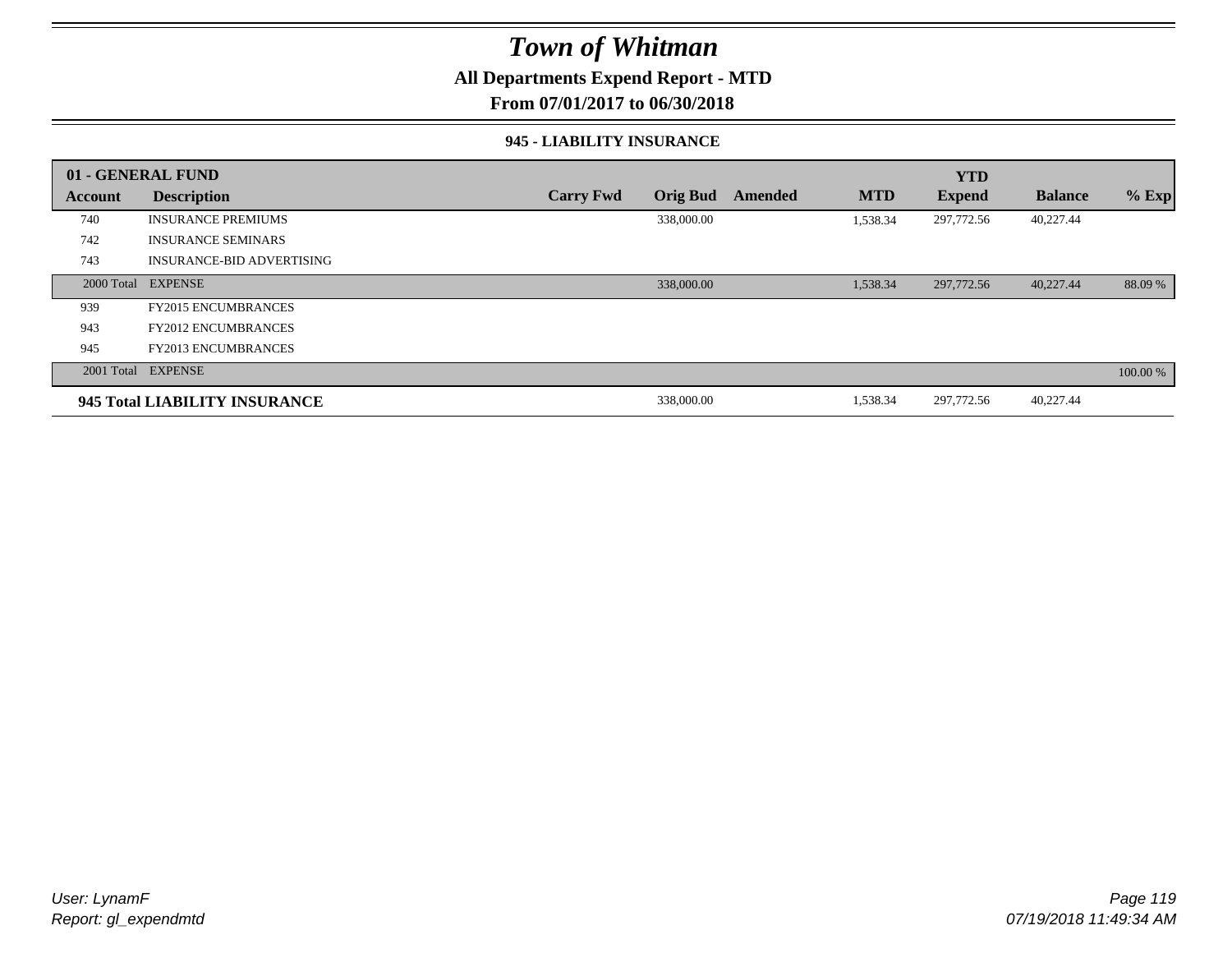**All Departments Expend Report - MTD**

### **From 07/01/2017 to 06/30/2018**

#### **996 - TRANSFERS TO TRUST FUNDS**

|         | 01 - GENERAL FUND                         |                  |                         |            | <b>YTD</b>    |                |            |
|---------|-------------------------------------------|------------------|-------------------------|------------|---------------|----------------|------------|
| Account | <b>Description</b>                        | <b>Carry Fwd</b> | <b>Orig Bud</b> Amended | <b>MTD</b> | <b>Expend</b> | <b>Balance</b> | $%$ Exp    |
| 999     |                                           |                  |                         |            |               |                |            |
|         | 4001 Total A8 ATM 5/16 O.P.E.B.TRUST FUND |                  |                         |            |               |                | $100.00\%$ |
| 999     |                                           |                  |                         |            |               |                |            |
|         | 4002 Total ART.1 STM 1/17/95              |                  |                         |            |               |                | 100.00 %   |
|         | 996 Total TRANSFERS TO TRUST FUNDS        |                  |                         |            |               |                |            |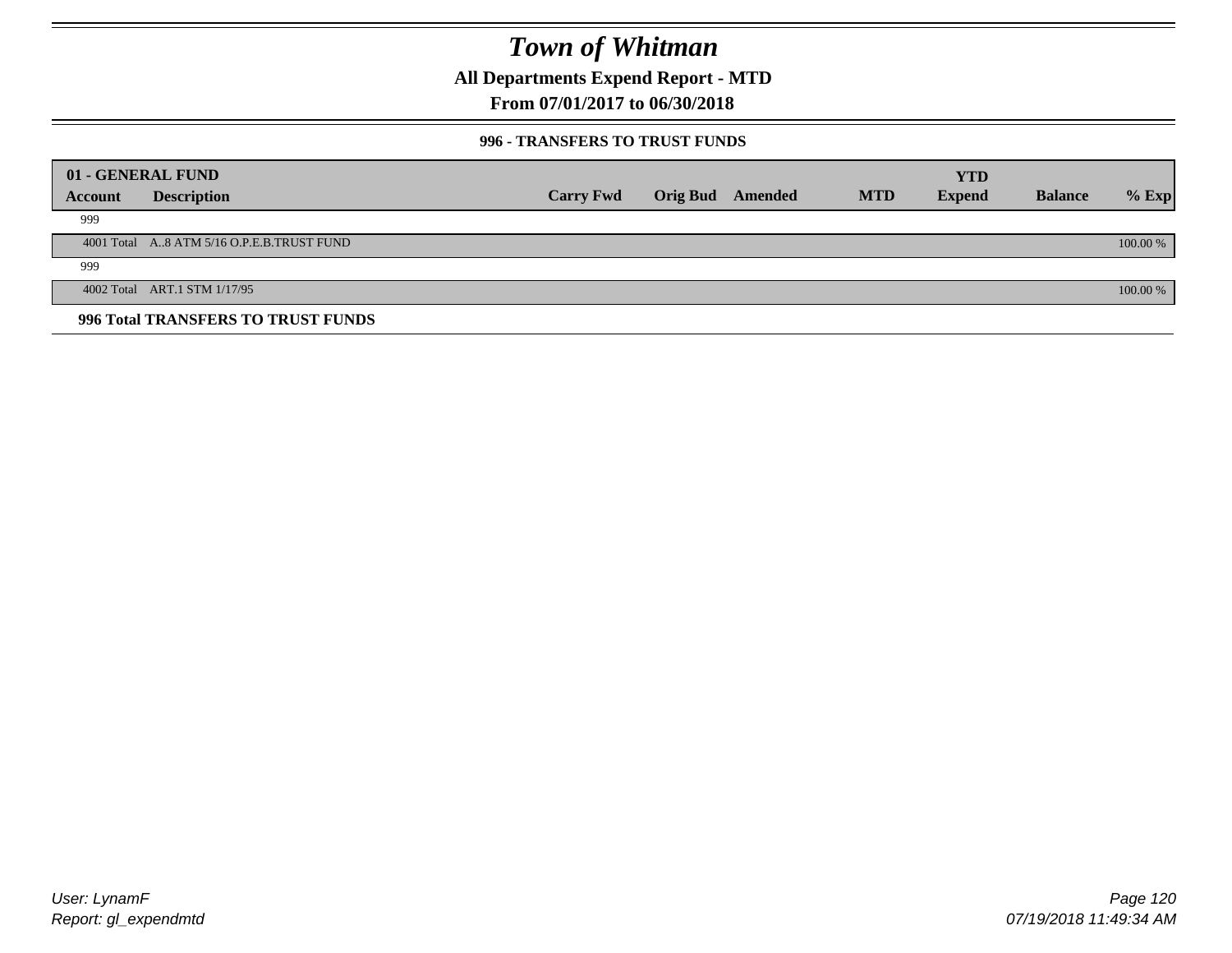**All Departments Expend Report - MTD**

**From 07/01/2017 to 06/30/2018**

#### **997 - TRANSFERS TO AGENCY FUND**

|         | 01 - GENERAL FUND                  |                  |               |            |              | YTD           |                |          |
|---------|------------------------------------|------------------|---------------|------------|--------------|---------------|----------------|----------|
| Account | <b>Description</b>                 | <b>Carry Fwd</b> | Orig Bud      | Amended    | <b>MTD</b>   | <b>Expend</b> | <b>Balance</b> | $%$ Exp  |
| 999     |                                    |                  |               |            |              |               |                |          |
|         | 4003 Total PRIOR YEAR ADJUSTMENT   |                  |               |            |              |               |                | 100.00 % |
|         | 997 Total TRANSFERS TO AGENCY FUND |                  |               |            |              |               |                |          |
|         | 01 Total GENERAL FUND              | 1,333,227.23     | 31,933,297.60 | 903,414.33 | 1,599,519.52 | 32,403,108.76 | 1,766,830.40   |          |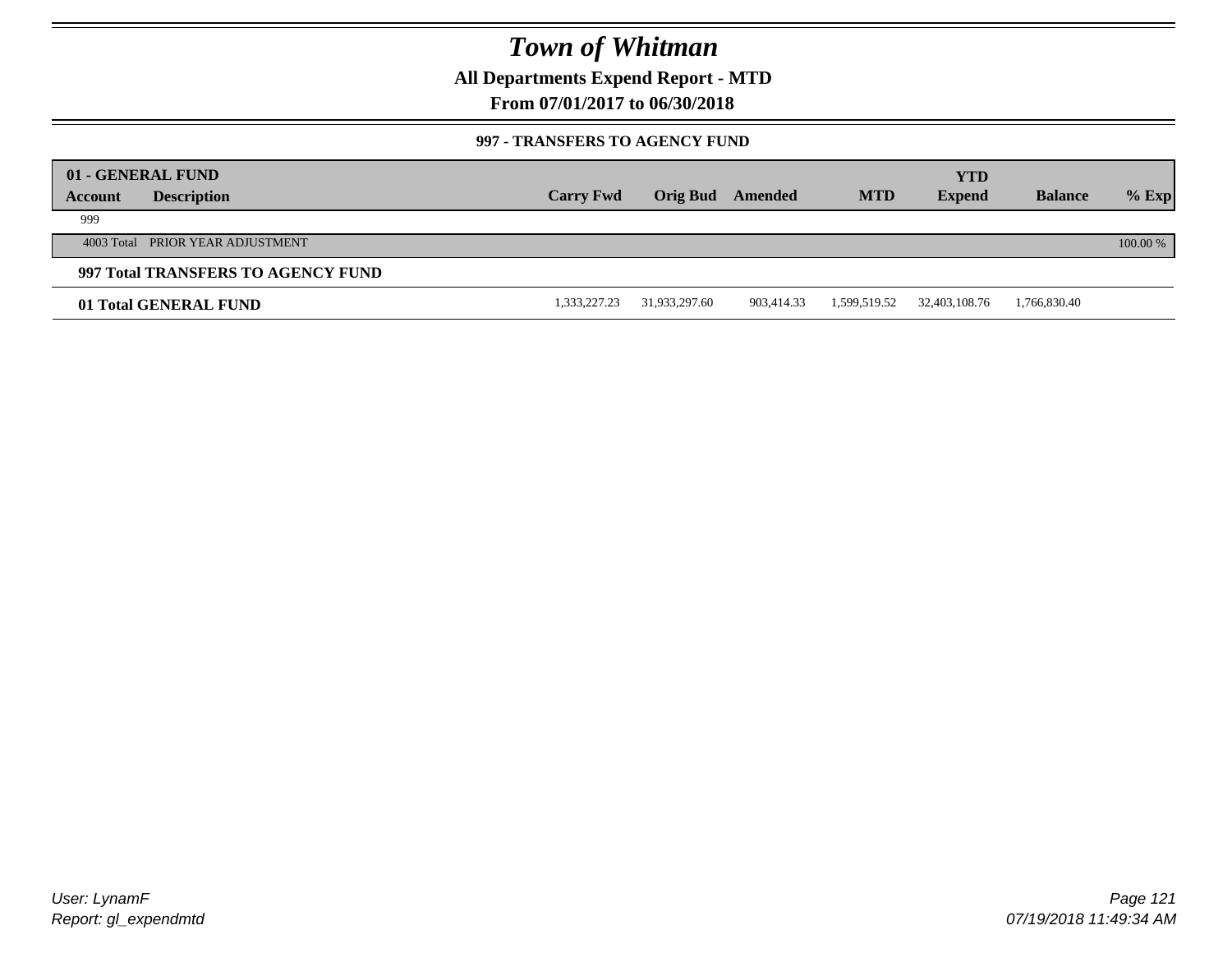**All Departments Expend Report - MTD**

**From 07/01/2017 to 06/30/2018**

#### **853 - PLANNING BOARD REVOLVING CH53G**

|         | <b>05 - SPECIAL REVENUE FUND</b>         |                  |                  |            | <b>YTD</b>    |                |             |
|---------|------------------------------------------|------------------|------------------|------------|---------------|----------------|-------------|
| Account | <b>Description</b>                       | <b>Carry Fwd</b> | Orig Bud Amended | <b>MTD</b> | <b>Expend</b> | <b>Balance</b> | $%$ Exp     |
| 359     | PL.BD.REV.WINDSOR EST.C44S53G            |                  |                  |            |               |                |             |
|         | 2004 Total EXPENSE                       |                  |                  |            |               |                | 100.00 %    |
| 360     | PL.BD.REV. DANECCA EST.C44S53G           |                  |                  |            |               |                |             |
|         | 2005 Total EXPENSE                       |                  |                  |            |               |                | 100.00 %    |
| 361     | PL.BD.REV.BUTTERNUT CH44 S53G            |                  |                  |            |               |                |             |
|         | 2007 Total EXPENSE                       |                  |                  |            |               |                | 100.00 %    |
| 362     | PL.BD.REV.OAKDALE FM.I C44S53G           |                  |                  |            |               |                |             |
|         | 2008 Total EXPENSE                       |                  |                  |            |               |                | $100.00~\%$ |
| 358     | PLANNG.BD.REV.R.R.AVE.CH44S53G           |                  |                  |            |               |                |             |
|         | 2009 Total EXPENSE                       |                  |                  |            |               |                | 100.00 %    |
| 364     | PLANNING BOARD                           |                  |                  |            |               |                |             |
|         | 2010 Total EXPENSE                       |                  |                  |            |               |                | $100.00~\%$ |
| 365     | PL.BD.RV.VICTORIA EST.CH44S53G           |                  |                  |            |               |                |             |
|         | 2011 Total EXPENSE                       |                  |                  |            |               |                | 100.00 %    |
| 369     | PL.BD.REV.MEADOWBROOK CH44S53G           |                  |                  |            |               |                |             |
|         | 2016 Total EXPENSE                       |                  |                  |            |               |                | 100.00 %    |
| 370     | PL.BD.RV.CATHERINE RD.CH44S53G           |                  |                  |            |               |                |             |
|         | 2017 Total EXPENSE                       |                  |                  |            |               |                | 100.00 %    |
| 371     | PL.BD.RV.J.YOUNG EST.CH44S53G            |                  |                  |            |               |                |             |
|         | 2018 Total EXPENSE                       |                  |                  |            |               |                | $100.00~\%$ |
| 372     | PL.BD.REV.ERIN ST.EXT.C44S53G            |                  |                  |            |               |                |             |
|         | 2019 Total EXPENSE                       |                  |                  |            |               |                | 100.00 %    |
| 373     | PL.BD.RV.HIGHLND ST.EX.C44S53G           |                  |                  |            |               |                |             |
|         | 2020 Total EXPENSE                       |                  |                  |            |               |                | 100.00 %    |
| 357     | PLANNG.BD.REV.HARV.LN.CH44S53G           |                  |                  |            |               |                |             |
|         | 2021 Total EXPENSE                       |                  |                  |            |               |                | 100.00 %    |
|         | 853 Total PLANNING BOARD REVOLVING CH53G |                  |                  |            |               |                |             |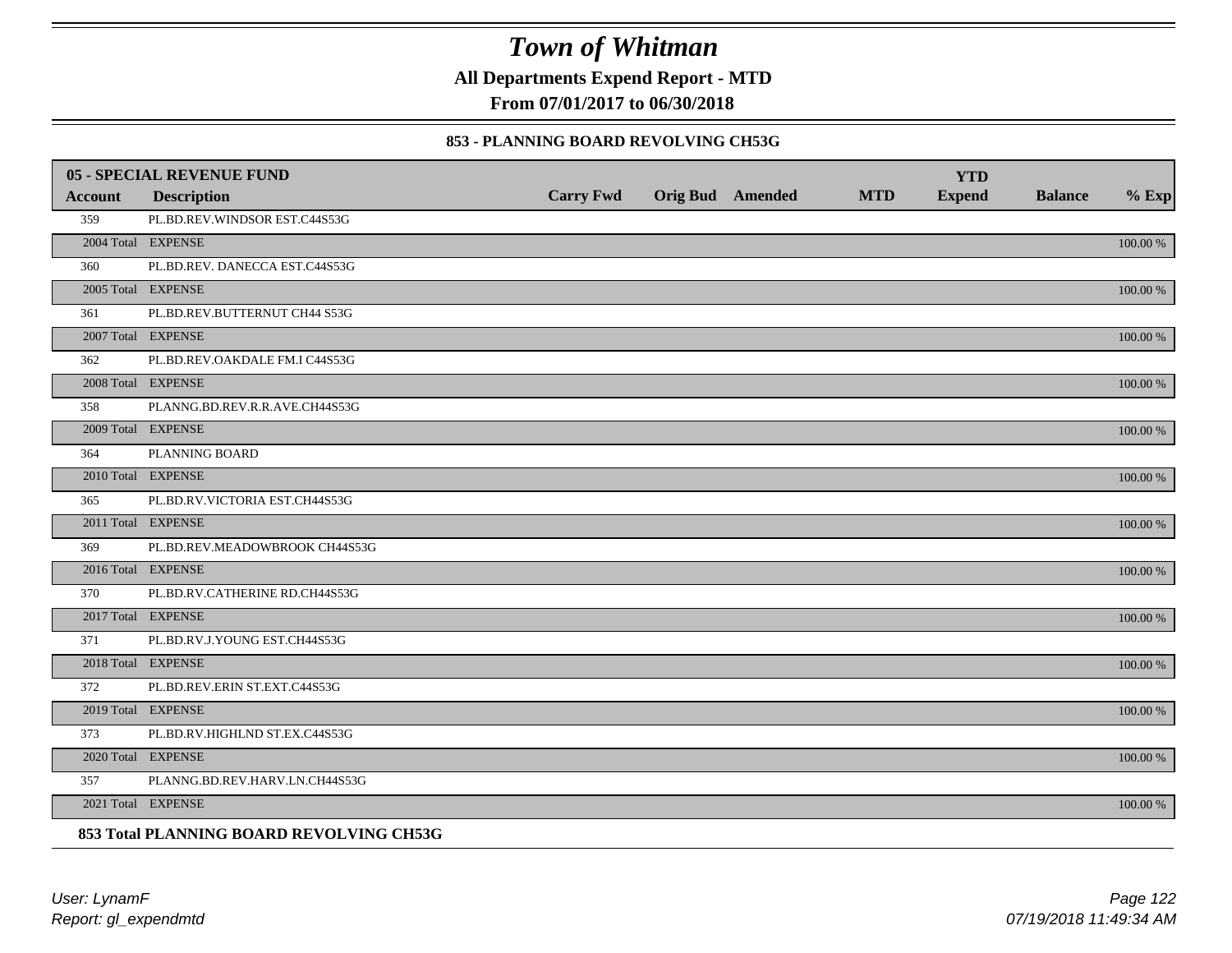**All Departments Expend Report - MTD**

**From 07/01/2017 to 06/30/2018**

### **855 - REVOLVING ACCOUNTS CH53E 1/2**

|                | 05 - SPECIAL REVENUE FUND              |                  |                            |            | <b>YTD</b>    |                |          |
|----------------|----------------------------------------|------------------|----------------------------|------------|---------------|----------------|----------|
| <b>Account</b> | <b>Description</b>                     | <b>Carry Fwd</b> | <b>Orig Bud</b><br>Amended | <b>MTD</b> | <b>Expend</b> | <b>Balance</b> | $%$ Exp  |
| 355            | C.O.A.PROGRAM REV. CH 53E 1/2          | 10,000.00        | 8,669.00                   | 1,132.20   | 6,556.55      | 12,112.45      |          |
| 2000 Total     | <b>EXPENSE</b>                         | 10,000.00        | 8,669.00                   | 1,132.20   | 6,556.55      | 12,112.45      | 35.11 %  |
| 356            | LIB.FINES & FEES REV.CH53E1/2          | 2,829.65         | 13,491.41                  | 2,080.97   | 15,242.76     | 1,078.30       |          |
| 2001 Total     | <b>EXPENSE</b>                         | 2,829.65         | 13,491.41                  | 2,080.97   | 15,242.76     | 1,078.30       | 93.39 %  |
| 363            | <b>CROSS CONN.TESTING EXPENSE</b>      |                  |                            |            |               |                |          |
| 2002 Total     | <b>EXPENSE</b>                         |                  |                            |            |               |                | 100.00 % |
| 350            | SEMLAC REV.CH44S53E1/2 (POLICE)        |                  | 5,460.00                   |            | 3,852.21      | 1,607.79       |          |
| 374            | PLANNING BOARD REV.C44 S53E1/2         | 60,927.68        | 35,436.00                  |            | 9,509.81      | 86,853.87      |          |
| 377            | PASSPORT PHOTO REV.CH44S53E1/2         | 3,000.00         | 1,800.00                   |            | 428.99        | 4,371.01       |          |
| 378            | FIRE ALARM REV.CH44S53E1/2             | 150.00           |                            |            |               | 150.00         |          |
| 379            | <b>MARIHUANA FINES CH44S53E1/2</b>     | 100.00           |                            |            |               | 100.00         |          |
|                | 2003 Total EXPENSE                     | 64,177.68        | 42,696.00                  |            | 13,791.01     | 93,082.67      | 12.90 %  |
|                | 855 Total REVOLVING ACCOUNTS CH53E 1/2 | 77,007.33        | 64,856.41                  | 3,213.17   | 35,590.32     | 106,273.42     |          |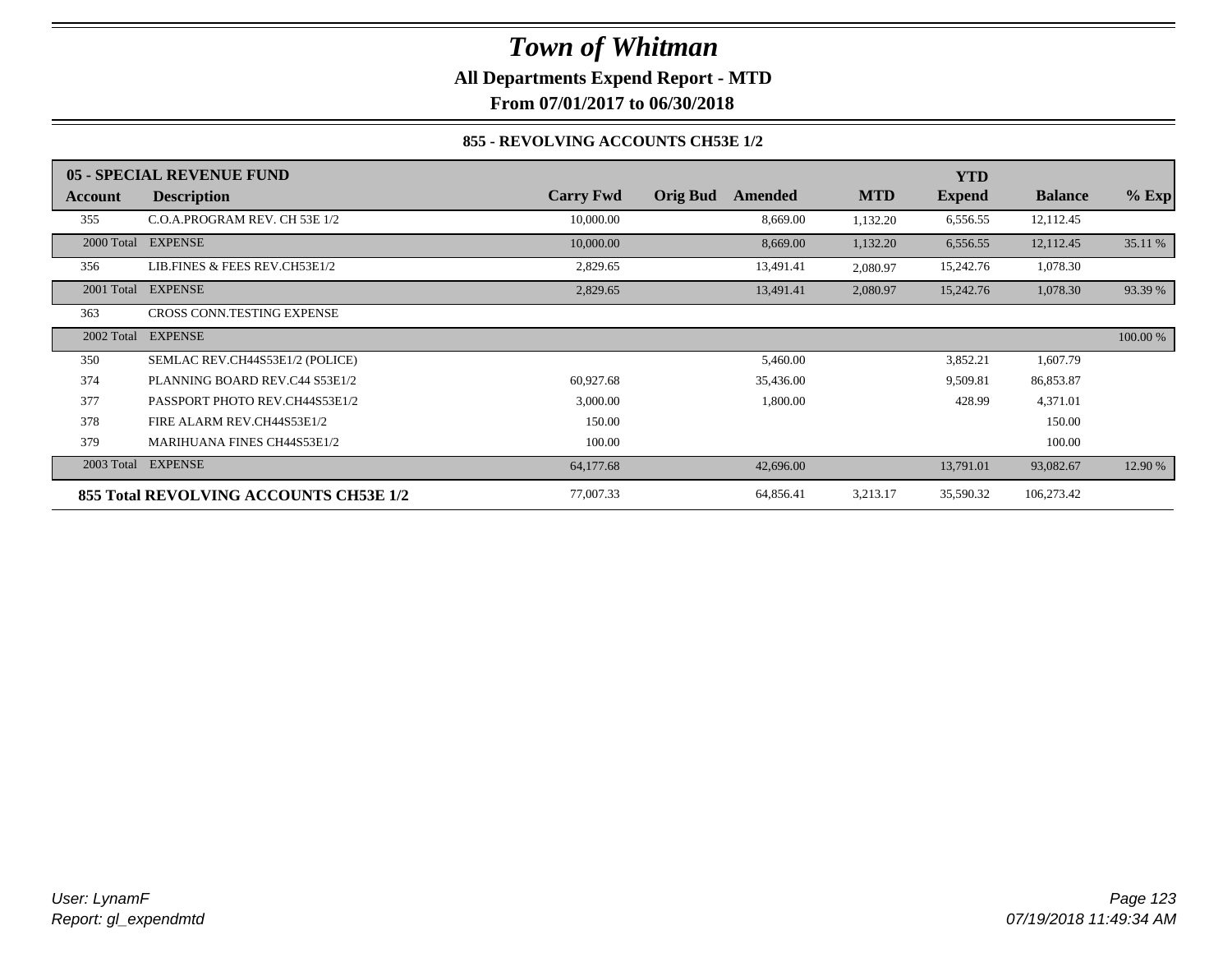**All Departments Expend Report - MTD**

**From 07/01/2017 to 06/30/2018**

### **857 - REVOLVING ACCOUNTS - MISC.**

|         | 05 - SPECIAL REVENUE FUND            |                  |          |          |            | YTD           |                |         |
|---------|--------------------------------------|------------------|----------|----------|------------|---------------|----------------|---------|
| Account | <b>Description</b>                   | <b>Carry Fwd</b> | Orig Bud | Amended  | <b>MTD</b> | <b>Expend</b> | <b>Balance</b> | $%$ Exp |
| 376     | WETLANDS PROT.FND.CH43S218A.97       | 38,664.79        |          | 2,012.50 | 3.047.69   | 3,297.69      | 37,379.60      |         |
|         | 2023 Total EXPENSE                   | 38,664.79        |          | 2.012.50 | 3.047.69   | 3.297.69      | 37,379.60      | 8.10 %  |
|         | 857 Total REVOLVING ACCOUNTS - MISC. | 38,664.79        |          | 2.012.50 | 3.047.69   | 3.297.69      | 37,379.60      |         |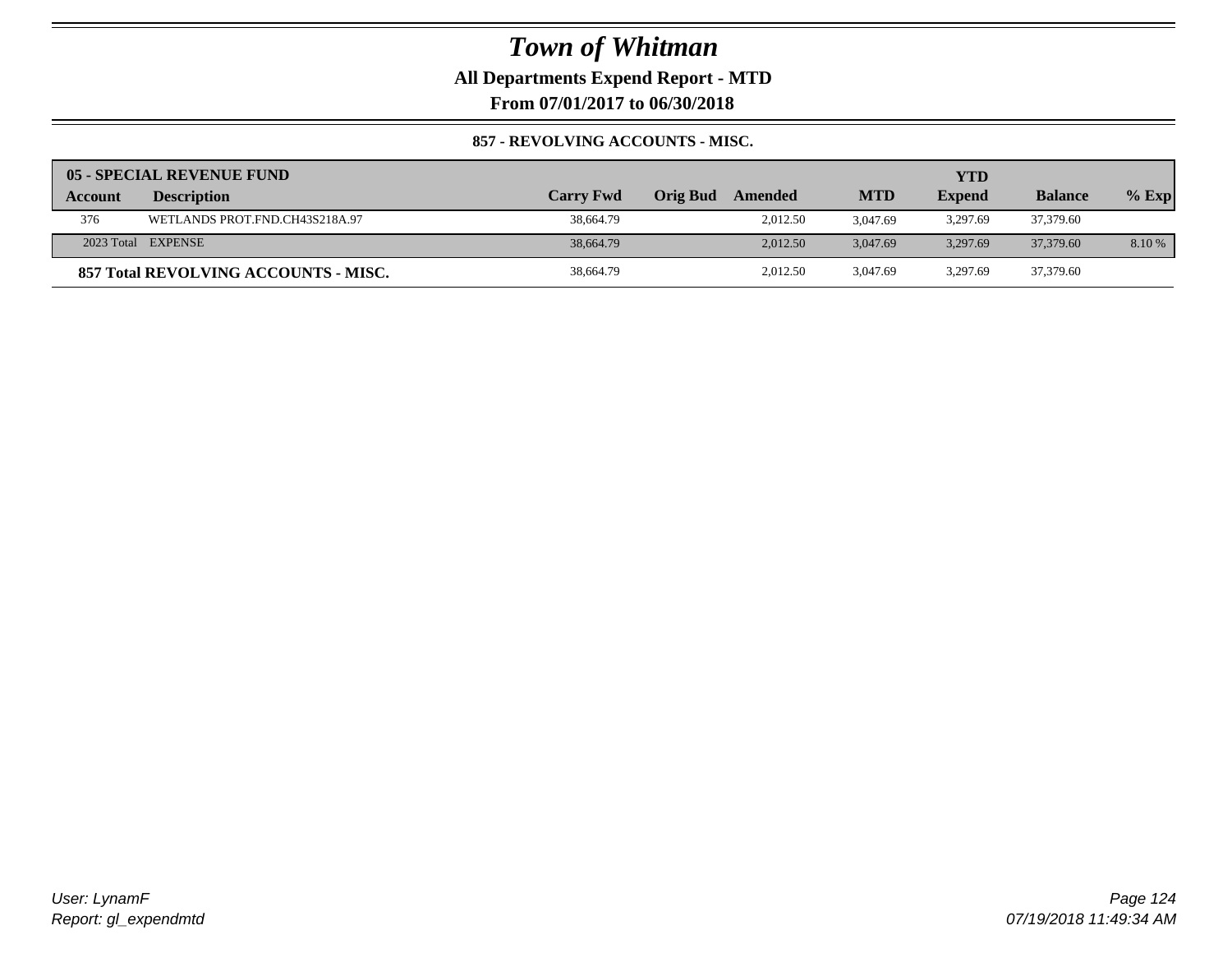**All Departments Expend Report - MTD**

**From 07/01/2017 to 06/30/2018**

#### **858 - APPEALS BD.REVOLVING S53G**

|         | 05 - SPECIAL REVENUE FUND           |                  |                  |            | YTD           |                |            |
|---------|-------------------------------------|------------------|------------------|------------|---------------|----------------|------------|
| Account | <b>Description</b>                  | <b>Carry Fwd</b> | Orig Bud Amended | <b>MTD</b> | <b>Expend</b> | <b>Balance</b> | $\%$ Exp   |
| 367     | APPEALS BD.-TWOCAN PROP. S53G       |                  |                  |            |               |                |            |
|         | 2014 Total EXPENSE                  |                  |                  |            |               |                | $100.00\%$ |
|         | 858 Total APPEALS BD.REVOLVING S53G |                  |                  |            |               |                |            |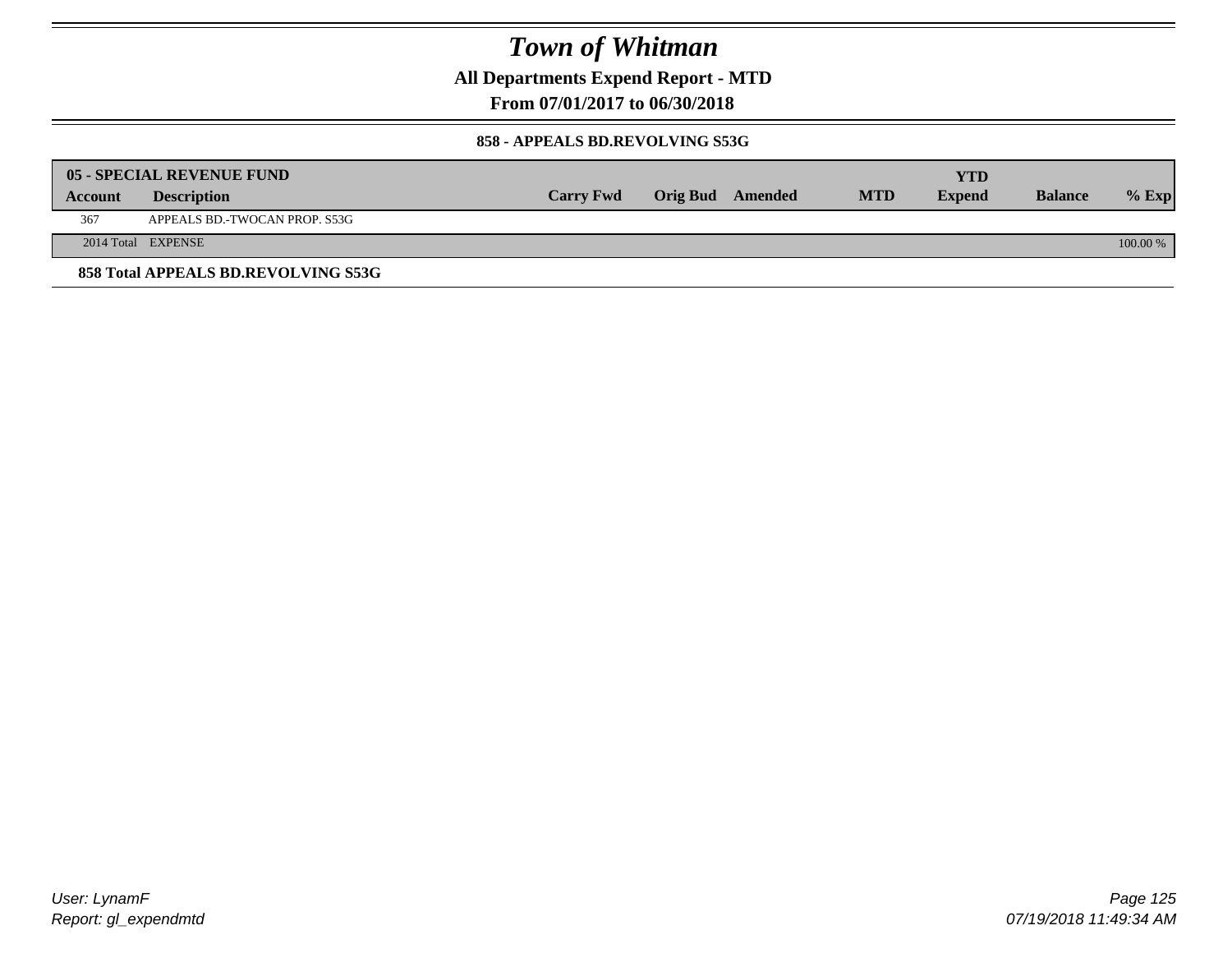**All Departments Expend Report - MTD**

**From 07/01/2017 to 06/30/2018**

#### **862 - RECREATION REVOLVING**

|                | 05 - SPECIAL REVENUE FUND        |                  |                         |            | <b>YTD</b>    |                |             |
|----------------|----------------------------------|------------------|-------------------------|------------|---------------|----------------|-------------|
| <b>Account</b> | <b>Description</b>               | <b>Carry Fwd</b> | <b>Orig Bud Amended</b> | <b>MTD</b> | <b>Expend</b> | <b>Balance</b> | $%$ Exp     |
| 010            | <b>BASKETBALL</b>                |                  |                         |            |               |                |             |
|                | 2000 Total EXPENSE               |                  |                         |            |               |                | $100.00~\%$ |
| 011            | <b>FIELD TRIP</b>                |                  |                         |            |               |                |             |
|                | 2001 Total EXPENSE               |                  |                         |            |               |                | 100.00 %    |
| 012            | <b>GOLF</b>                      |                  |                         |            |               |                |             |
|                | 2002 Total EXPENSE               |                  |                         |            |               |                | 100.00 %    |
| 013            | <b>RECREATION</b>                | 22,861.71        | 49,997.99               | 15,695.18  | 55,054.56     | 17,805.14      |             |
|                | 2003 Total EXPENSE               | 22,861.71        | 49,997.99               | 15,695.18  | 55,054.56     | 17,805.14      | 75.56 %     |
| 014            | PRESCHOOL                        |                  |                         |            |               |                |             |
|                | 2004 Total EXPENSE               |                  |                         |            |               |                | 100.00 %    |
| 015            | <b>TENNIS</b>                    |                  |                         |            |               |                |             |
|                | 2005 Total EXPENSE               |                  |                         |            |               |                | $100.00~\%$ |
| 016            | TAI CHI                          |                  |                         |            |               |                |             |
|                | 2006 Total EXPENSE               |                  |                         |            |               |                | 100.00 %    |
| 017            | <b>WOMENS GYM</b>                |                  |                         |            |               |                |             |
|                | 2007 Total EXPENSE               |                  |                         |            |               |                | $100.00~\%$ |
| 018            | <b>FIELD MAINT</b>               | 1,932.84         | 11,075.00               | 580.00     | 11,201.95     | 1,805.89       |             |
|                | 2008 Total EXPENSE               | 1,932.84         | 11,075.00               | 580.00     | 11,201.95     | 1,805.89       | 86.11 %     |
| 019            | ARTS & CRAFTS REVOLVING          |                  |                         |            |               |                |             |
|                | 2009 Total EXPENSE               |                  |                         |            |               |                | $100.00~\%$ |
| 020            | FIELD LIGHTING                   | 1.65             |                         |            |               | 1.65           |             |
|                | 2010 Total EXPENSE               | 1.65             |                         |            |               | 1.65           | 0.00 %      |
| 009            | PLAYGROUND                       |                  |                         |            |               |                |             |
|                | 2013 Total EXPENSE               |                  |                         |            |               |                | 100.00 %    |
| 033            | DANCE PROGRAMS                   |                  |                         |            |               |                |             |
|                | 2014 Total EXPENSE               |                  |                         |            |               |                | 100.00 %    |
| 056            | GUARANTEE DEP.REFND.-J. KELLEHER |                  |                         |            |               |                |             |
|                | 2015 Total EXPENSE               |                  |                         |            |               |                | 100.00 %    |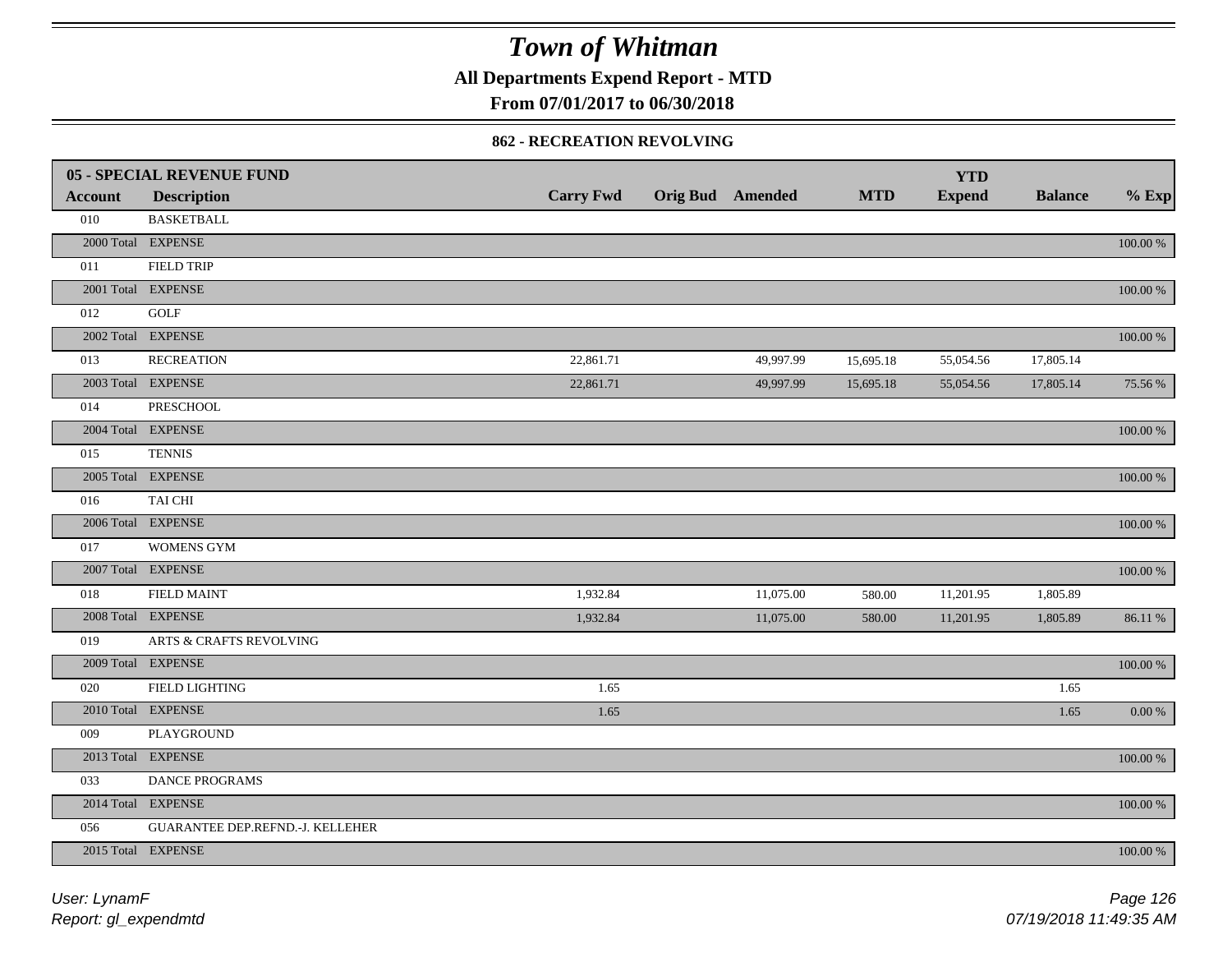**All Departments Expend Report - MTD**

**From 07/01/2017 to 06/30/2018**

#### **862 - RECREATION REVOLVING**

|         | 05 - SPECIAL REVENUE FUND             |                  |                         |           |            | <b>YTD</b>    |                |          |
|---------|---------------------------------------|------------------|-------------------------|-----------|------------|---------------|----------------|----------|
| Account | <b>Description</b>                    | <b>Carry Fwd</b> | <b>Orig Bud</b> Amended |           | <b>MTD</b> | <b>Expend</b> | <b>Balance</b> | $%$ Exp  |
| 216     | RECREATION-SUMMER PROGRAMS            |                  |                         |           |            |               |                |          |
|         | 2024 Total EXPENSE                    |                  |                         |           |            |               |                | 100.00 % |
| 217     | <b>RECREATION-WINTER PROGRAMS</b>     |                  |                         |           |            |               |                |          |
|         | 2025 Total EXPENSE                    |                  |                         |           |            |               |                | 100.00 % |
|         | <b>862 Total RECREATION REVOLVING</b> | 24,796.20        |                         | 61,072.99 | 16,275.18  | 66,256.51     | 19,612.68      |          |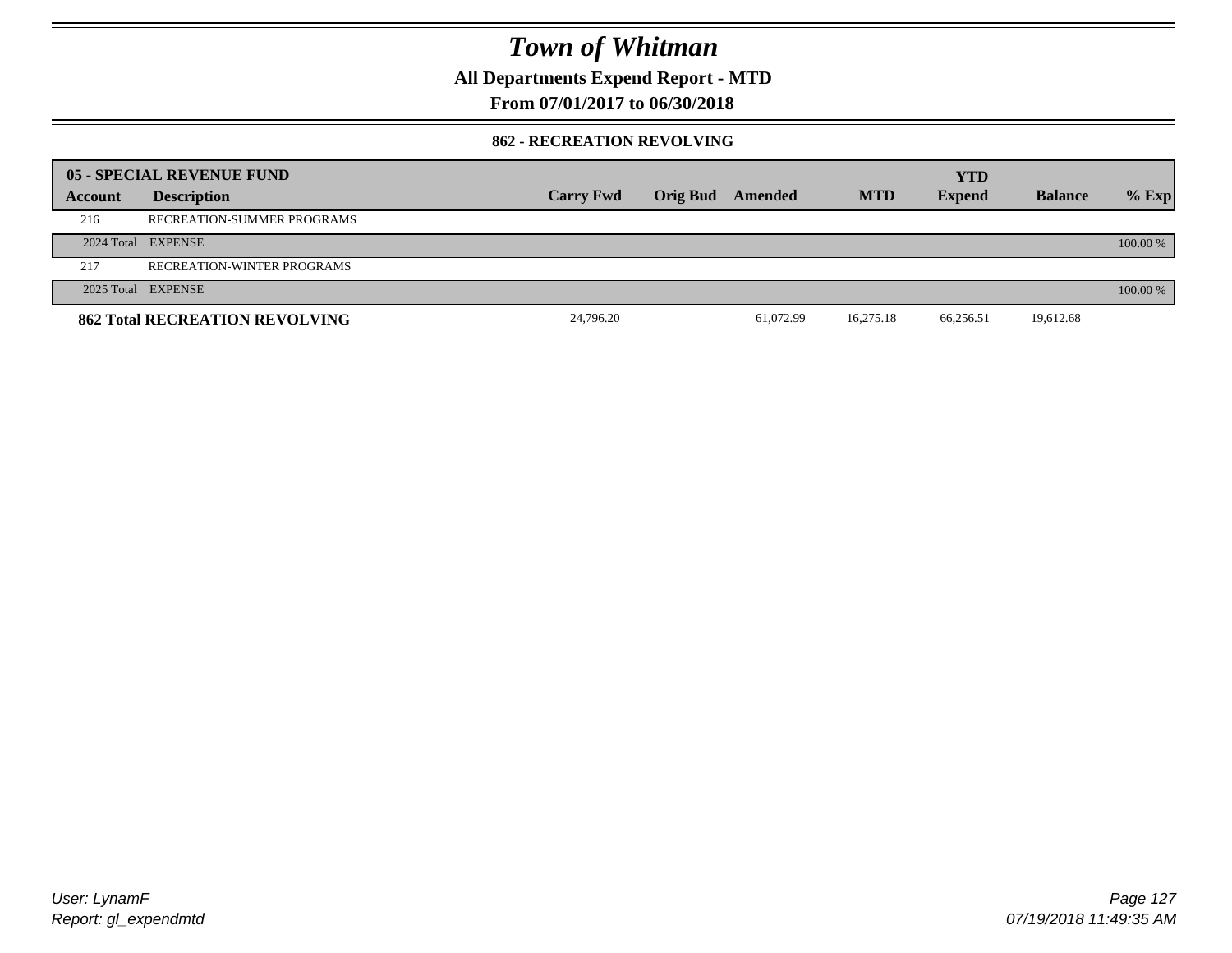### **All Departments Expend Report - MTD**

**From 07/01/2017 to 06/30/2018**

#### **875 - MISCELLANEOUS**

|            | 05 - SPECIAL REVENUE FUND          |                  |                         |          |            | <b>YTD</b>    |                |          |
|------------|------------------------------------|------------------|-------------------------|----------|------------|---------------|----------------|----------|
| Account    | <b>Description</b>                 | <b>Carry Fwd</b> | <b>Orig Bud</b> Amended |          | <b>MTD</b> | <b>Expend</b> | <b>Balance</b> | $%$ Exp  |
| 022        | POLICE DEPT.RESTITUTION            | 326.30           |                         | 100.00   |            |               | 426.30         |          |
| 023        | FIRE DEPT. RESTITUTION             |                  |                         |          |            |               |                |          |
| 025        | <b>DPW - RESTITUTION</b>           | 41.51            |                         |          |            | 12.09         | 29.42          |          |
| 047        | <b>LIBRARY RESTITUTION</b>         | 589.67           |                         | 1,326.73 | 922.10     | 922.10        | 994.30         |          |
| 2000 Total | <b>EXPENSE</b>                     | 957.48           |                         | 1,426.73 | 922.10     | 934.19        | 1,450.02       | 39.18 %  |
| 041        | <b>AMBULANCE REFUNDS</b>           |                  |                         |          |            | 1,179.46      | $-1,179.46$    |          |
| 2001 Total | <b>EXPENSE</b>                     |                  |                         |          |            | 1,179.46      | $-1,179.46$    | 100.00 % |
| 045        | PARKING TICKET REFUNDS             |                  |                         |          |            |               |                |          |
| 2002 Total | <b>EXPENSE</b>                     |                  |                         |          |            |               |                | 100.00 % |
| 049        | <b>INSURANCE PROCEEDS</b>          |                  |                         |          | 3,330.03   | 45,457.09     | $-45,457.09$   |          |
| 2003 Total | <b>EXPENSE</b>                     |                  |                         |          | 3,330.03   | 45,457.09     | $-45,457.09$   | 100.00 % |
| 259        | LIBRARY AWARD-HEALTH ACCESS 2009   | 28.88            |                         |          |            |               | 28.88          |          |
|            | 2004 Total EXPENSE                 | 28.88            |                         |          |            |               | 28.88          | 0.00 %   |
| 262        | FRIENDS OF WHITMAN PARK GRANT      | 244.99           |                         |          |            |               | 244.99         |          |
| 265        | NESTLE MATCH.GR.-WHITMAN PARK      | 4,550.55         |                         |          |            | 3,130.00      | 1,420.55       |          |
|            | 2005 Total EXPENSE                 | 4,795.54         |                         |          |            | 3,130.00      | 1,665.54       | 65.26 %  |
| 264        | MAYFL.MUN.HLTH.-WELLNESS GRANT     | 5.72             |                         | 50.00    | 50.00      | 50.00         | 5.72           |          |
|            | 2006 Total EXPENSE                 | 5.72             |                         | 50.00    | 50.00      | 50.00         | 5.72           | 89.73 %  |
| 266        | FIRE DEPT-ARSON REWARD PROGRAM     |                  |                         |          |            |               |                |          |
|            | 2007 Total EXPENSE                 |                  |                         |          |            |               |                | 100.00 % |
| 267        | TOWN ADM - MIIA ACCESS CARD SYSTEM |                  |                         | 5,000.00 | 5,000.00   | 5,000.00      |                |          |
|            | 2008 Total EXPENSE                 |                  |                         | 5,000.00 | 5,000.00   | 5,000.00      |                | 100.00 % |
|            | <b>875 Total MISCELLANEOUS</b>     | 5,787.62         |                         | 6,476.73 | 9,302.13   | 55,750.74     | -43,486.39     |          |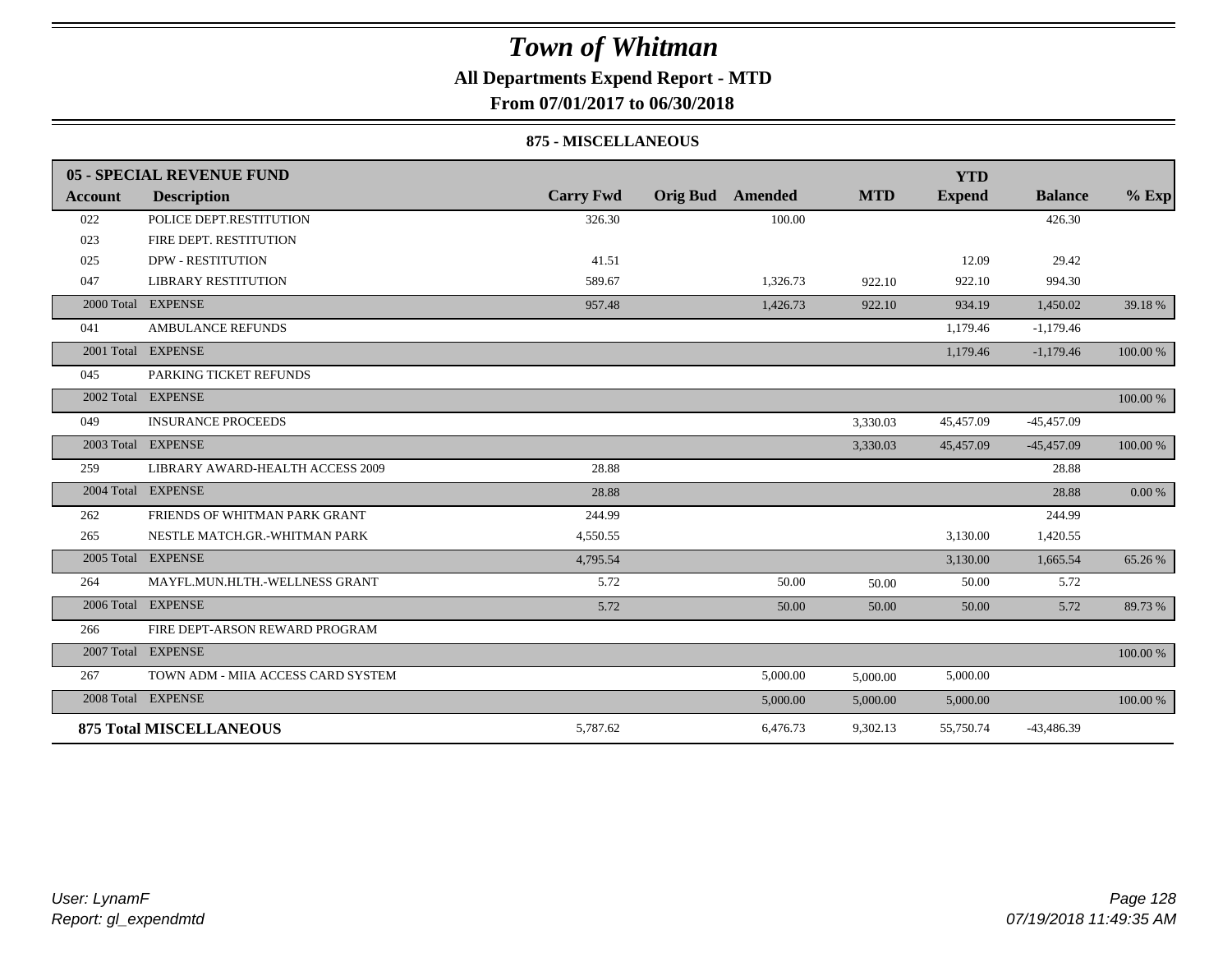**All Departments Expend Report - MTD**

**From 07/01/2017 to 06/30/2018**

#### **878 - OTHER FINANCING USES**

|         | 05 - SPECIAL REVENUE FUND             |                  |                  |            | YTD           |                |          |
|---------|---------------------------------------|------------------|------------------|------------|---------------|----------------|----------|
| Account | <b>Description</b>                    | <b>Carry Fwd</b> | Orig Bud Amended | <b>MTD</b> | <b>Expend</b> | <b>Balance</b> | $%$ Exp  |
| 400     | <b>GENERAL FUND</b>                   |                  | 1,494,638.37     |            | 1,494,638.37  |                |          |
|         | 2100 Total INTERFUND TRANSFERS        |                  | 1,494,638.37     |            | 1,494,638.37  |                | 100.00 % |
|         | <b>878 Total OTHER FINANCING USES</b> |                  | 1,494,638.37     |            | 494,638.37    |                |          |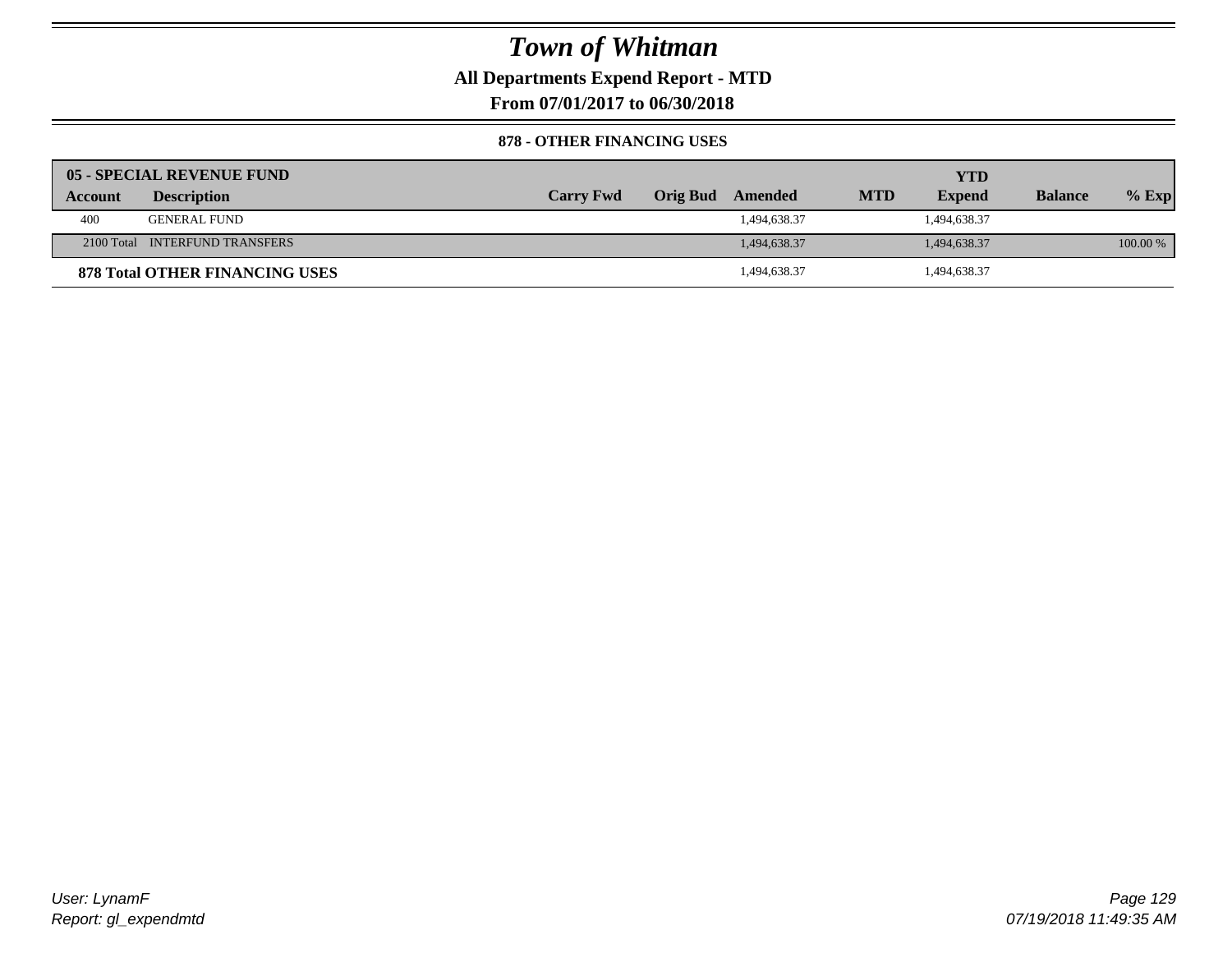**All Departments Expend Report - MTD**

**From 07/01/2017 to 06/30/2018**

#### **880 - FEDERAL GRANTS-TOWN**

|                | 05 - SPECIAL REVENUE FUND                |                  |                         |          |            | <b>YTD</b>    |                |             |
|----------------|------------------------------------------|------------------|-------------------------|----------|------------|---------------|----------------|-------------|
| <b>Account</b> | <b>Description</b>                       | <b>Carry Fwd</b> | <b>Orig Bud</b> Amended |          | <b>MTD</b> | <b>Expend</b> | <b>Balance</b> | $%$ Exp     |
| 218            | FED.GRANT-POL. CLICKIT OR TICK           | 12.60            |                         |          |            |               | 12.60          |             |
| 026            | FED.GRANT-COPS MORE                      |                  |                         |          |            |               |                |             |
| 057            | FED.GRANT-COPS IN SCHOOL                 |                  |                         |          |            |               |                |             |
| 084            | FED.GRANT-COPS FAST                      |                  |                         |          |            |               |                |             |
| 086            | FED.EQUIT.SHARING FNDS-DEPT.OF JUSTICE   | 0.14             |                         |          |            |               | 0.14           |             |
|                | 2002 Total EXPENSE                       | 12.74            |                         |          |            |               | 12.74          | $0.00\ \%$  |
| 075            | LSTA HEALTH INFORMATION GRANT            |                  |                         |          |            |               |                |             |
| 207            | FED.GRANT THRU ST.- HIGHWAY SAFETY       |                  |                         |          |            |               |                |             |
|                | 2005 Total EXPENSE                       |                  |                         |          |            |               |                | 100.00 %    |
| 099            | FED.GRANT TITLE IIIE OCPC                |                  |                         |          |            |               |                |             |
|                | 2006 Total EXPENSE                       |                  |                         |          |            |               |                | 100.00 %    |
| 600            | FED.GR.-THRU STATE-CERT FY09             |                  |                         |          |            |               |                |             |
| 601            | FY05 EMA-CITIZEN CORP/CERT GRA           |                  |                         |          |            |               |                |             |
| 607            | FED.GR-THRU ST.FFY13EMA-CIT.CORP/CERT    |                  |                         |          |            |               |                |             |
| 610            | FED.GRNT.-THRU ST.FY14 CIT.CORP.PROG.    |                  |                         |          |            |               |                |             |
|                | 2007 Total EXPENSE                       |                  |                         |          |            |               |                | $100.00~\%$ |
| 602            | LIB.EQUAL ACCESS GRANT                   |                  |                         |          |            |               |                |             |
| 606            | <b>FY11LIBRARIES FOR JOB SEEKERS GR.</b> | 27.71            |                         |          |            |               | 27.71          |             |
| 615            | FAIR GR.-MA HUMANITIES                   | 17.02            |                         |          |            |               | 17.02          |             |
| 616            | LIBRARY-FULL STEAM AHEAD GRANT           |                  |                         |          |            |               |                |             |
|                | 2008 Total EXPENSE                       | 44.73            |                         |          |            |               | 44.73          | 0.00 %      |
| 603            | FED.GRANT LOCAL PREP.GR.FY05             |                  |                         |          |            |               |                |             |
| 609            | FED.GRANT LOCAL PREP.GRNT.FY06           |                  |                         |          |            |               |                |             |
|                | 2009 Total EXPENSE                       |                  |                         |          |            |               |                | 100.00 %    |
| 604            | FED.GR.-FY04ASST.TO FIREFIGHTE           |                  |                         |          |            |               |                |             |
|                | 2010 Total EXPENSE                       |                  |                         |          |            |               |                | 100.00 %    |
| 608            | FED.GRANT-(SRAC)HOMELAND SECUR           |                  |                         |          |            |               |                |             |
| 612            | FED.GRNT-THRU STATE FY11 EMPG            |                  |                         |          |            |               |                |             |
| 613            | FED.GRNT-THRU STATE FY10 EMPG            |                  |                         |          |            |               |                |             |
| 614            | FED.GRNT-THRU STATE EMPG                 | $-3,220.00$      |                         | 3,220.00 |            | 3,220.00      | $-3,220.00$    |             |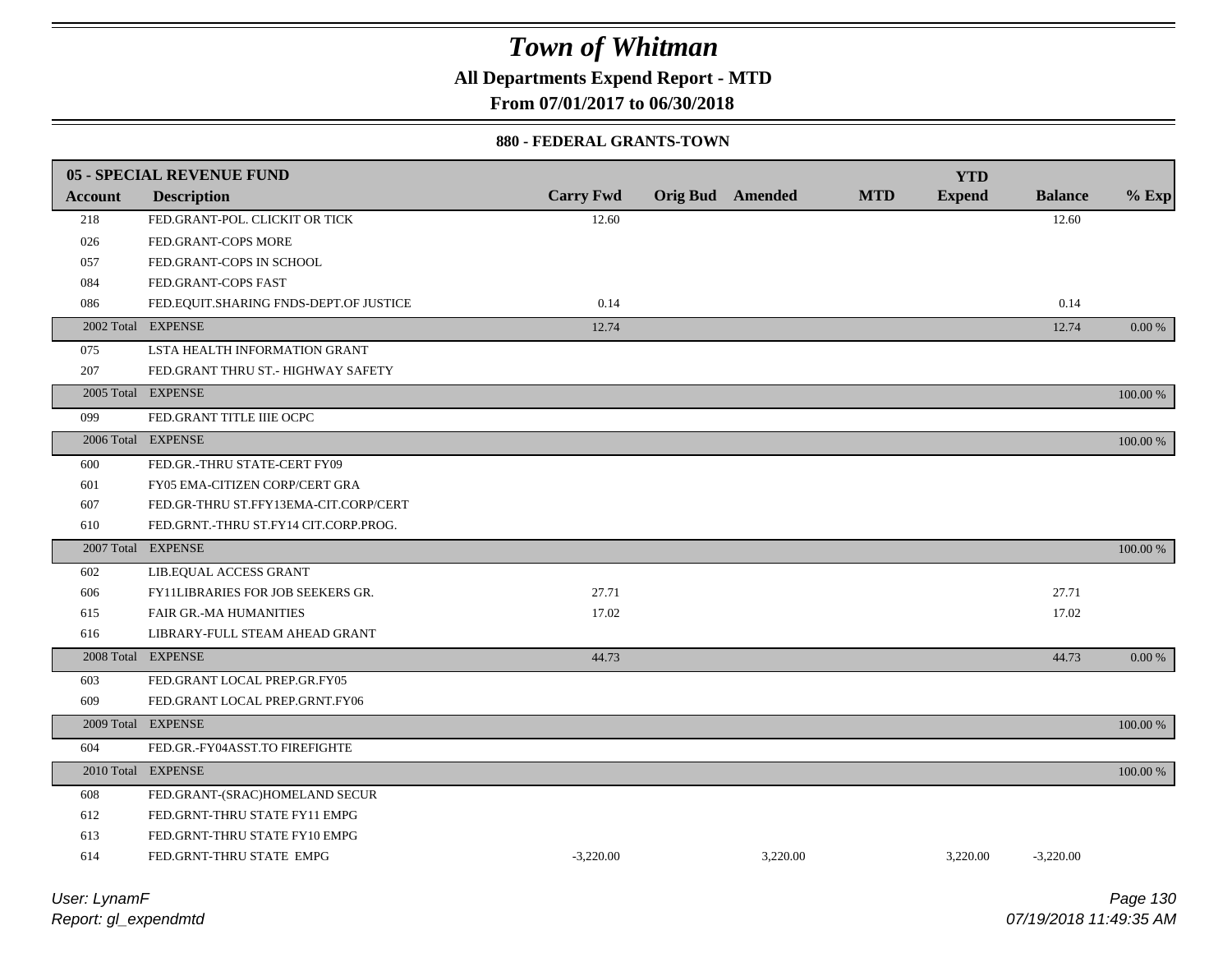**All Departments Expend Report - MTD**

**From 07/01/2017 to 06/30/2018**

#### **880 - FEDERAL GRANTS-TOWN**

| 05 - SPECIAL REVENUE FUND<br><b>Description</b><br>Account | <b>Carry Fwd</b> | Orig Bud<br>Amended | <b>MTD</b> | YTD<br><b>Expend</b> | <b>Balance</b> | $%$ Exp    |
|------------------------------------------------------------|------------------|---------------------|------------|----------------------|----------------|------------|
| 2011 Total EXPENSE                                         | $-3.220.00$      | 3,220.00            |            | 3.220.00             | $-3,220,00$    | $100.00\%$ |
| <b>880 Total FEDERAL GRANTS-TOWN</b>                       | $-3,162.53$      | 3,220.00            |            | 3,220.00             | $-3,162.53$    |            |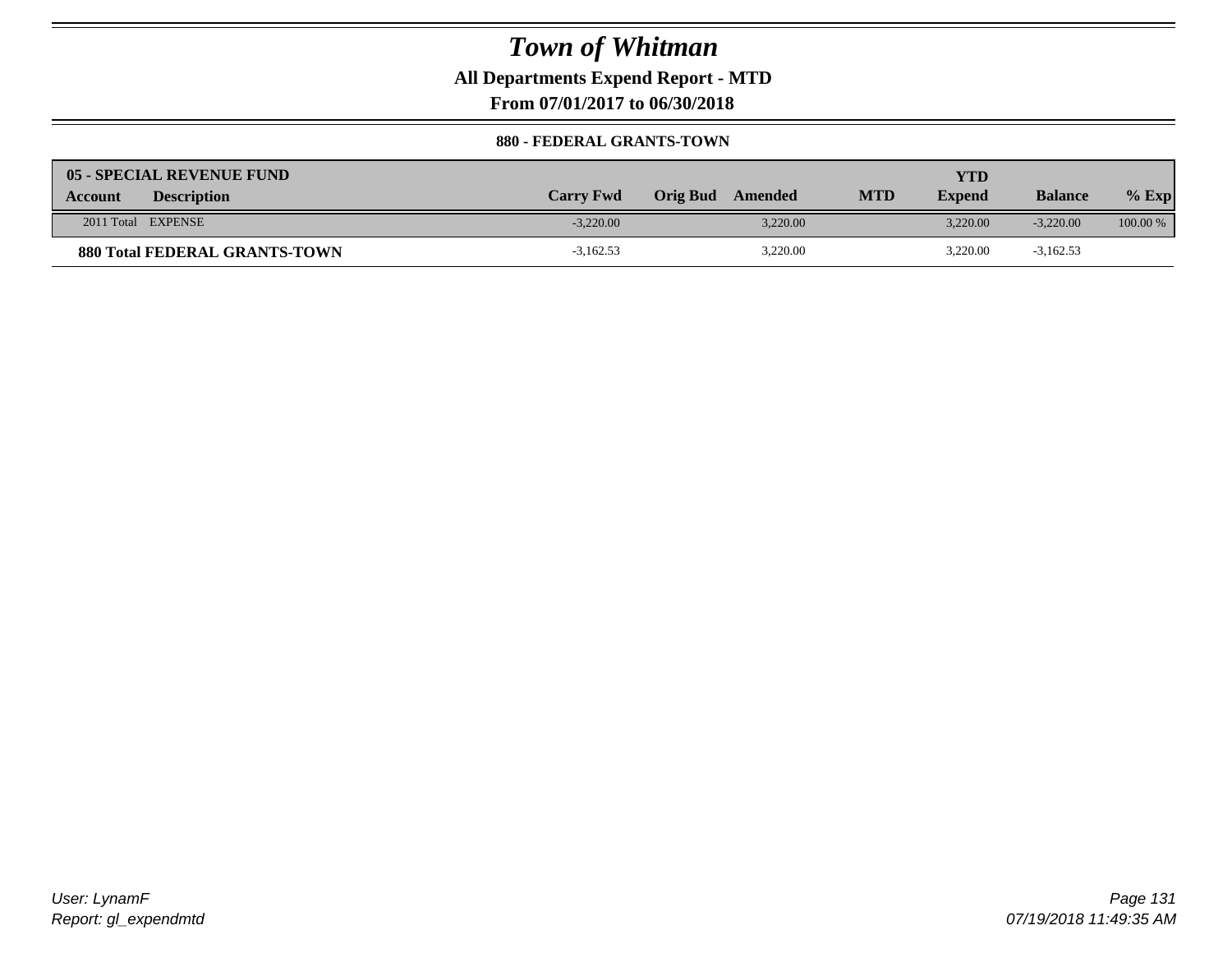**All Departments Expend Report - MTD**

**From 07/01/2017 to 06/30/2018**

#### **881 - FEDERAL REVENUE DIRECT**

|         | <b>05 - SPECIAL REVENUE FUND</b>        |                  |                  |            | YTD           |                |          |
|---------|-----------------------------------------|------------------|------------------|------------|---------------|----------------|----------|
| Account | <b>Description</b>                      | <b>Carry Fwd</b> | Orig Bud Amended | <b>MTD</b> | <b>Expend</b> | <b>Balance</b> | $%$ Exp  |
| 086     | FED.EQUIT.SHARING FNDS-DEPT.OF JUSTICE  |                  |                  |            |               |                |          |
|         | 2002 Total EXPENSE                      |                  |                  |            |               |                | 100.00 % |
|         | <b>881 Total FEDERAL REVENUE DIRECT</b> |                  |                  |            |               |                |          |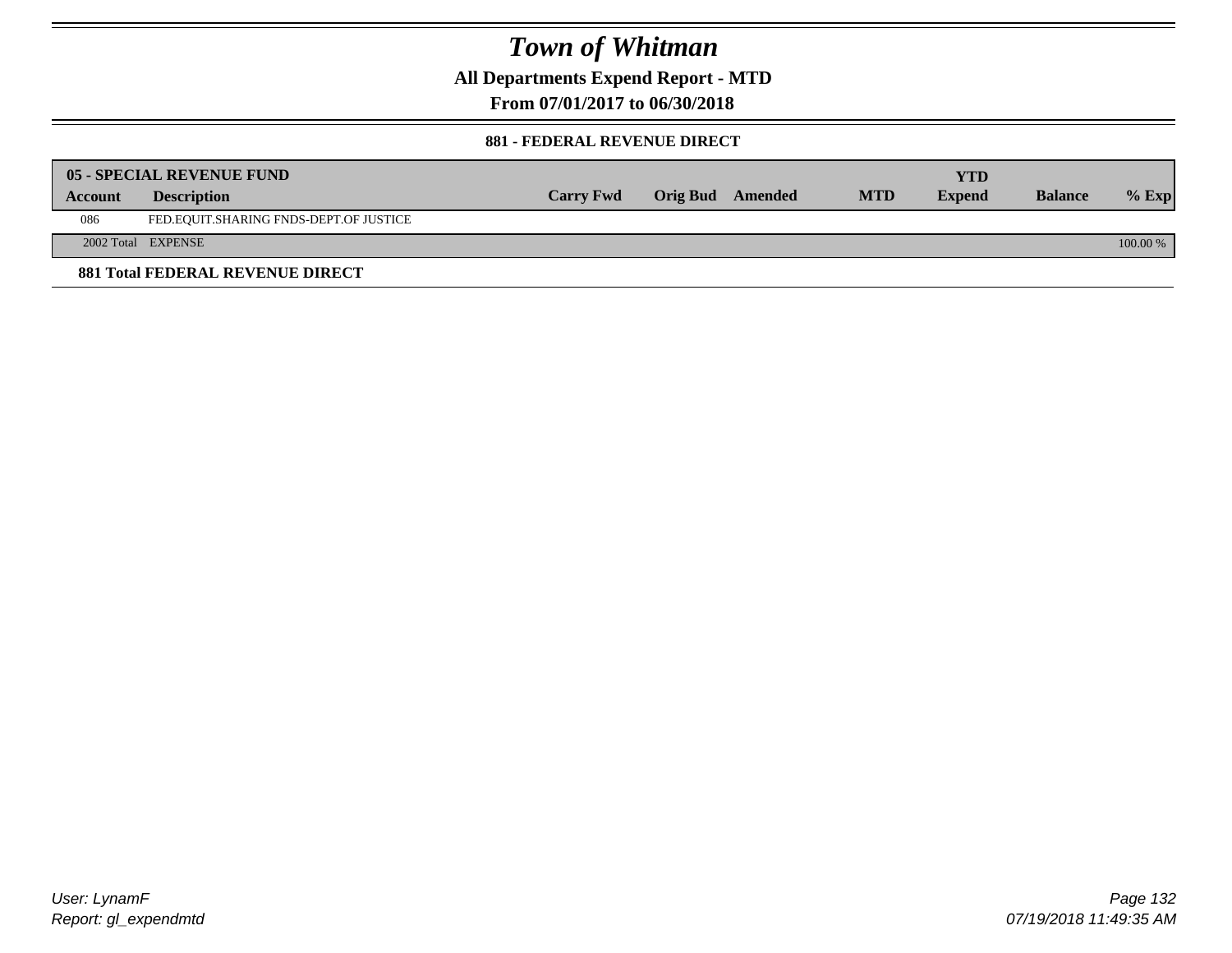**All Departments Expend Report - MTD**

**From 07/01/2017 to 06/30/2018**

#### **882 - STATE GRANTS-TOWN**

|                | 05 - SPECIAL REVENUE FUND         |                  |                         |            | <b>YTD</b>    |                |          |
|----------------|-----------------------------------|------------------|-------------------------|------------|---------------|----------------|----------|
| <b>Account</b> | <b>Description</b>                | <b>Carry Fwd</b> | <b>Orig Bud</b> Amended | <b>MTD</b> | <b>Expend</b> | <b>Balance</b> | $%$ Exp  |
| 061            | STATE MANDATE - POLLING HOURS     | 24,909.56        | 4,421.05                |            | 4,927.76      | 24,402.85      |          |
|                | 2000 Total EXPENSE                | 24,909.56        | 4,421.05                |            | 4,927.76      | 24,402.85      | 16.80 %  |
| 069            | <b>CHAPTER 90</b>                 |                  |                         |            |               |                |          |
| 070            | CHAPTER 811                       |                  |                         |            |               |                |          |
|                | 2001 Total EXPENSE                |                  |                         |            |               |                | 100.00 % |
| 065            | WHITMAN CULTURAL COUNCIL          | 6,231.59         | 6,604.08                | 2,155.00   | 8,255.00      | 4,580.67       |          |
|                | 2002 Total EXPENSE                | 6,231.59         | 6,604.08                | 2,155.00   | 8,255.00      | 4,580.67       | 64.31 %  |
| 073            | LIB. INCENTIVE/MUN. EQUAL.        | 2,024.54         | 20,737.00               | 1,474.48   | 22,713.60     | 47.94          |          |
|                | 2003 Total EXPENSE                | 2,024.54         | 20,737.00               | 1,474.48   | 22,713.60     | 47.94          | 99.78 %  |
| 074            | C.O.A.SERV.INCENT.GR(ELDER AFF    |                  |                         |            |               |                |          |
| 076            | SENIOR CIT.FORMULA GRANT          | 13,466.06        | 9,978.94                | 876.68     | 9,283.97      | 14,161.03      |          |
| 197            | OCES NUTRITION GRANT              | 2,330.87         |                         |            |               | 2,330.87       |          |
|                | 2004 Total EXPENSE                | 15,796.93        | 9,978.94                | 876.68     | 9,283.97      | 16,491.90      | 36.01 %  |
| 077            | D.A.R.E.                          |                  |                         |            |               |                |          |
| 078            | <b>BULLET-PROOF VESTS</b>         |                  |                         |            |               |                |          |
| 079            | CCJ-POLICE PUBLIC SFTY.EQUIP.     |                  |                         |            |               |                |          |
| 082            | <b>COMMUNITY POLICING</b>         |                  |                         |            |               |                |          |
| 083            | <b>GOV.ALLIANCE AGAINST DRUGS</b> |                  |                         |            |               |                |          |
|                | 2005 Total EXPENSE                |                  |                         |            |               |                | 100.00 % |
| 085            | WPAT TITLE 5 PROGRAM              | 12,304.78        |                         |            |               | 12,304.78      |          |
| 194            | SP.REV.WPAT TITLE 5 PROG.LOAN     | 5.00             |                         |            |               | 5.00           |          |
| 325            | ST.GRANT - B.O.H. PHEP FUNDS      | 906.55           | 2,337.78                | 90.98      | 1,091.76      | 2,152.57       |          |
| 326            | ST.GRANT - B.O.H. PHER 3          |                  |                         |            |               |                |          |
| 329            | ST.GR.LOCAL PUB.HLTH.MINI GR.2013 |                  |                         |            |               |                |          |
|                | 2006 Total EXPENSE                | 13,216.33        | 2,337.78                | 90.98      | 1,091.76      | 14,462.35      | 7.01 %   |
| 087            | MHC-HISTORICAL PROPERTIES         |                  |                         |            |               |                |          |
| 198            | CIVIL WAR MONUMENT                |                  |                         |            |               |                |          |
|                | 2007 Total EXPENSE                |                  |                         |            |               |                | 100.00 % |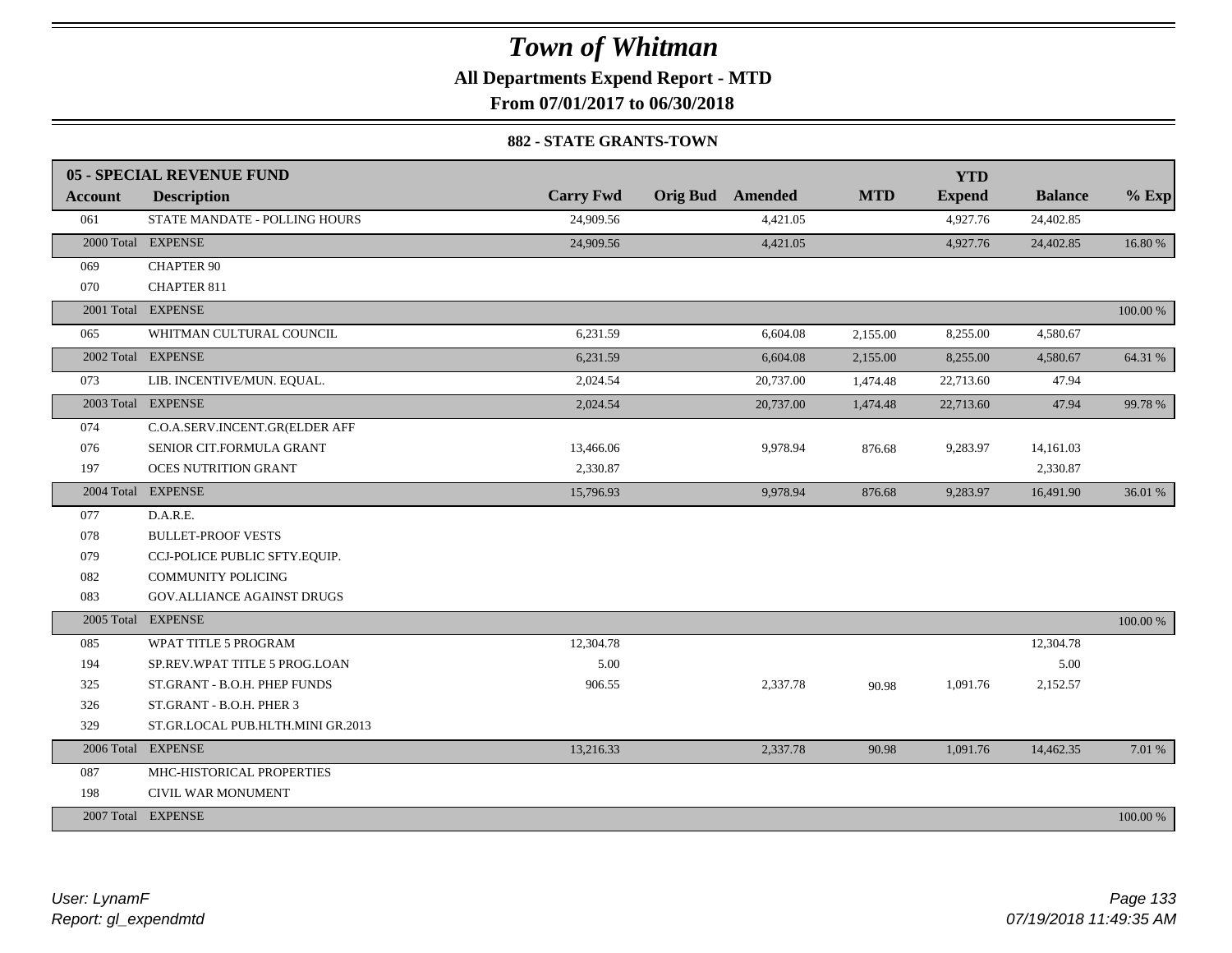**All Departments Expend Report - MTD**

**From 07/01/2017 to 06/30/2018**

#### **882 - STATE GRANTS-TOWN**

|                | 05 - SPECIAL REVENUE FUND          |                  |                 |                |            | <b>YTD</b>    |                |          |
|----------------|------------------------------------|------------------|-----------------|----------------|------------|---------------|----------------|----------|
| <b>Account</b> | <b>Description</b>                 | <b>Carry Fwd</b> | <b>Orig Bud</b> | <b>Amended</b> | <b>MTD</b> | <b>Expend</b> | <b>Balance</b> | $%$ Exp  |
| 089            | FIRE DEPT. S.A.F.E. GRANT          | 3,744.84         |                 | 6,123.00       | 1,539.90   | 7,659.43      | 2,208.41       |          |
| 189            | ST.GRANT-CCJ-FIRE EQUIPMENT        |                  |                 |                |            |               |                |          |
|                | 2008 Total EXPENSE                 | 3,744.84         |                 | 6,123.00       | 1,539.90   | 7,659.43      | 2,208.41       | 77.62 %  |
| 190            | ST.GR-GREEN COMMUNITIES-ENRGY GR.  |                  |                 | 197,408.00     |            | 197,328.00    | 80.00          |          |
| 191            | SUST.MAT.RECYC.GR.- CARTS          | 2.288.00         |                 | 6,600.00       |            | 5,038.00      | 3,850.00       |          |
| 192            | COMM.COMPACT-WAGE &CLASS STUDY     | 10,000.00        |                 |                |            | 10,000.00     |                |          |
| 193            | COMM.COMPACT--SOLAR DEVELPMENT     | 15,000.00        |                 |                | 160.00     | 5,480.00      | 9,520.00       |          |
| 199            | COMM.COMPACT-MFG.SITE DEVELOPMENT  | 15,000.00        |                 |                |            | 9,740.00      | 5,260.00       |          |
| 2009 Total     | <b>EXPENSE</b>                     | 42,288.00        |                 | 204,008.00     | 160.00     | 227,586.00    | 18,710.00      | 92.40 %  |
| 195            | PLYM.CNTY.GRNT.OPER.SAFE PROM      |                  |                 |                |            |               |                |          |
|                | 2010 Total EXPENSE                 |                  |                 |                |            |               |                | 100.00 % |
| 196            | FIRE-PUBLIC SAFETY EQUIPMENT       |                  |                 |                |            |               |                |          |
|                | 2011 Total EXPENSE                 |                  |                 |                |            |               |                | 100.00 % |
| 201            | ST.GRANT - FIREFIGHTING EQUIPM     |                  |                 |                |            |               |                |          |
|                | 2013 Total EXPENSE                 |                  |                 |                |            |               |                | 100.00 % |
| 202            | ST.GRANT-HOMELAND SECURITY         |                  |                 |                |            |               |                |          |
| 203            | MDPH-AMB.TASK FORCE GRANT          |                  |                 |                |            |               |                |          |
| 2014 Total     | <b>EXPENSE</b>                     |                  |                 |                |            |               |                | 100.00 % |
| 225            | ST.GR.MA.HIST.PRES.PARK LIGHT.     |                  |                 |                |            |               |                |          |
|                | 2015 Total EXPENSE                 |                  |                 |                |            |               |                | 100.00 % |
| 227            | ST.GRANT-MC/VFA EMA GRANT          |                  |                 |                |            |               |                |          |
|                | 2016 Total EXPENSE                 |                  |                 |                |            |               |                | 100.00 % |
|                | <b>882 Total STATE GRANTS-TOWN</b> | 108,211.79       |                 | 254,209.85     | 6,297.04   | 281,517.52    | 80,904.12      |          |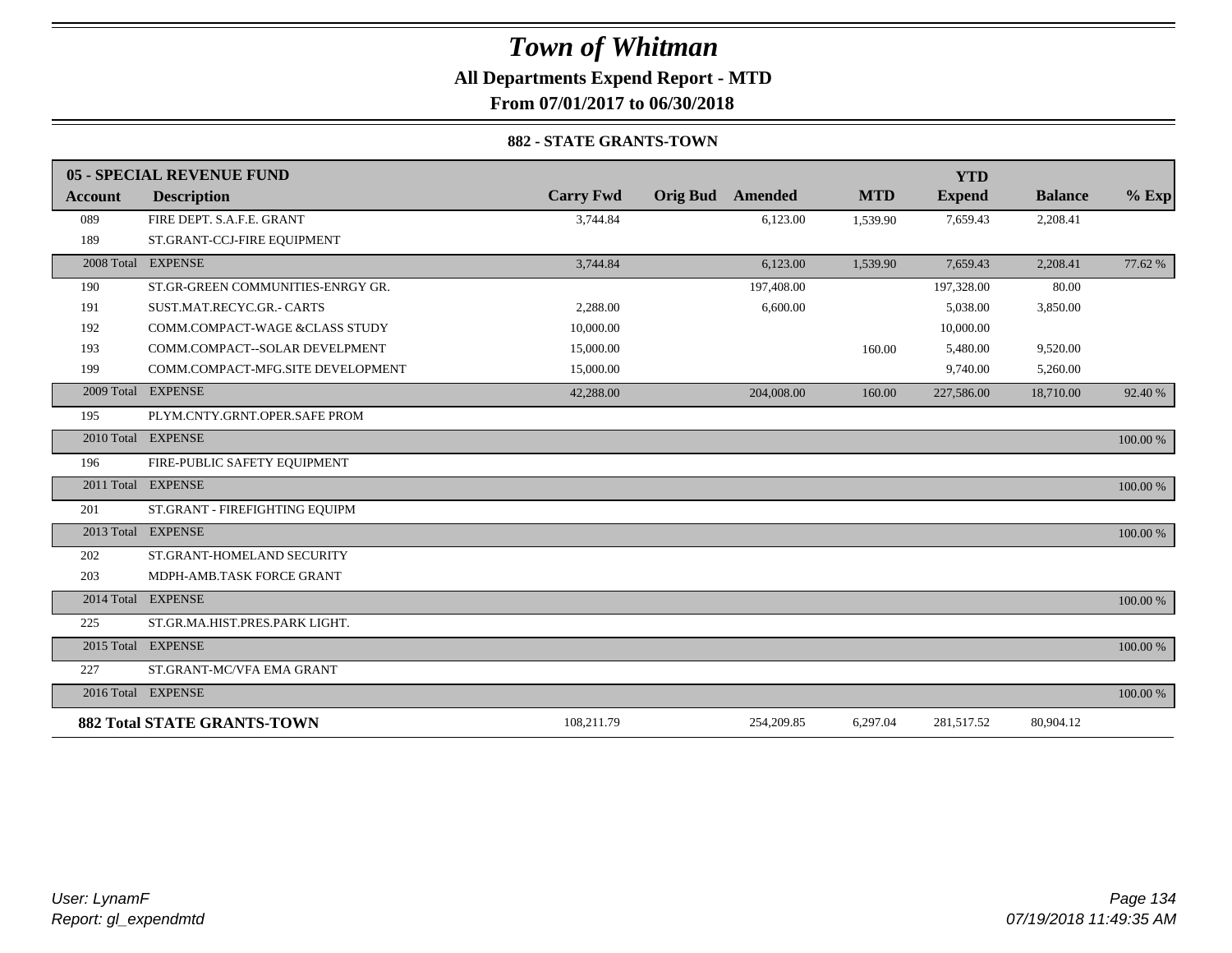### **All Departments Expend Report - MTD**

### **From 07/01/2017 to 06/30/2018**

#### **895 - GIFTS**

|                | <b>05 - SPECIAL REVENUE FUND</b>   |                  |                         |             | <b>YTD</b>    |                |            |
|----------------|------------------------------------|------------------|-------------------------|-------------|---------------|----------------|------------|
| <b>Account</b> | <b>Description</b>                 | <b>Carry Fwd</b> | <b>Orig Bud</b> Amended | <b>MTD</b>  | <b>Expend</b> | <b>Balance</b> | $%$ Exp    |
| 100            | <b>GIFT-COUNCIL ON AGING</b>       | 21,643.74        | 2.100.69                |             | 200.00        | 23,544.43      |            |
|                | 2000 Total EXPENSE                 | 21,643.74        | 2,100.69                |             | 200.00        | 23,544.43      | 0.84 %     |
| 101            | GIFT-RECREATION-POOL               | 26.28            |                         |             |               | 26.28          |            |
|                | 2001 Total EXPENSE                 | 26.28            |                         |             |               | 26.28          | 0.00%      |
| 102            | <b>GIFT-TOWN HALL</b>              | 20.01            | 275.00                  |             | 294.65        | 0.36           |            |
|                | 2003 Total EXPENSE                 | 20.01            | 275.00                  |             | 294.65        | 0.36           | 99.87 %    |
| 103            | <b>GIFTS-DARE PROGRAM</b>          |                  |                         |             |               |                |            |
|                | 2004 Total EXPENSE                 |                  |                         |             |               |                | 100.00 %   |
| 108            | <b>GIFT-FIRE DEPT</b>              | 180.81           | 1,655.00                | 150.00      | 699.04        | 1,136.77       |            |
| 256            | GIFT-EMERGENCY MANAGEMENT          | 615.36           |                         |             |               | 615.36         |            |
|                | 2005 Total EXPENSE                 | 796.17           | 1,655.00                | 150.00      | 699.04        | 1,752.13       | 28.51 %    |
| 104            | GIFT-RECREATION COMMISSION         | 20.45            |                         |             |               | 20.45          |            |
|                | 2006 Total EXPENSE                 | 20.45            |                         |             |               | 20.45          | 0.00 %     |
| 098            | <b>GIFT-GOLD STAR SIGN PROJECT</b> | 788.27           |                         |             |               | 788.27         |            |
| 105            | GIFT-HISTORICAL COMMISSION         | 89.52            | 200.00                  |             |               | 289.52         |            |
|                | 2007 Total EXPENSE                 | 877.79           | 200.00                  |             |               | 1,077.79       | $0.00\,\%$ |
| 107            | <b>GIFT-LEARN NOT TO BURN</b>      |                  |                         |             |               |                |            |
|                | 2008 Total EXPENSE                 |                  |                         |             |               |                | 100.00 %   |
| 160            | GIFT-DARE,CLASSROOM EDUCATION      | 12,370.08        |                         |             | 5,151.60      | 7,218.48       |            |
| 208            | POLICE DEPT.LOJACK GIFT ACCT.      | 1,720.00         |                         |             | 660.00        | 1,060.00       |            |
| 238            | GIFT-POLICE DEPT.                  |                  | 100.00                  |             |               | 100.00         |            |
|                | 2009 Total EXPENSE                 | 14,090.08        | 100.00                  |             | 5,811.60      | 8,378.48       | 40.95 %    |
| 161            | <b>GIFT-YOUTH CENTER</b>           | 39.66            |                         |             |               | 39.66          |            |
|                | 2010 Total EXPENSE                 | 39.66            |                         |             |               | 39.66          | 0.00 %     |
| 162            | GIFT-SMALL ANIMAL CONTROL          | 12,466.17        | 650.00                  | $-1,248.97$ | 5,919.13      | 7,197.04       |            |
| 185            | GIFT-SMALL ANIMAL CONT.-CAT US     |                  |                         |             |               |                |            |
|                | 2011 Total EXPENSE                 | 12,466.17        | 650.00                  | $-1,248.97$ | 5,919.13      | 7,197.04       | 45.12%     |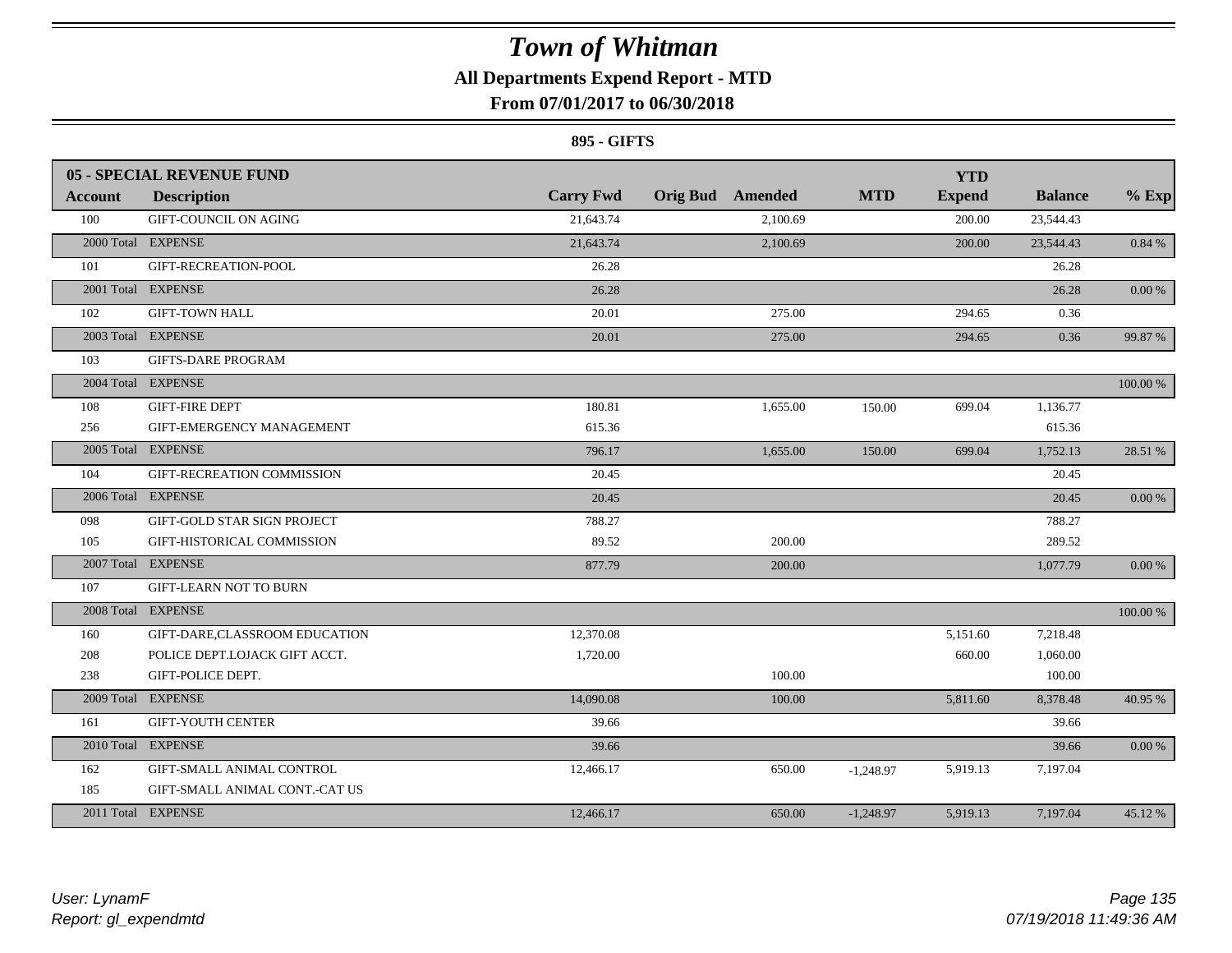### **All Departments Expend Report - MTD**

### **From 07/01/2017 to 06/30/2018**

#### **895 - GIFTS**

|                        | 05 - SPECIAL REVENUE FUND             |                  |                            |            | <b>YTD</b>    |                |          |
|------------------------|---------------------------------------|------------------|----------------------------|------------|---------------|----------------|----------|
| Account                | <b>Description</b>                    | <b>Carry Fwd</b> | <b>Orig Bud</b><br>Amended | <b>MTD</b> | <b>Expend</b> | <b>Balance</b> | $%$ Exp  |
| 163                    | GIFT-PLAYGROUND RESTORATION           | 587.65           | 889.36                     |            |               | 1,477.01       |          |
|                        | 2013 Total EXPENSE                    | 587.65           | 889.36                     |            |               | 1,477.01       | 0.00 %   |
| 106                    | <b>GIFT-LIBRARY GIFT FUND</b>         | 3,817.10         | 4,701.08                   | 2,383.11   | 7,125.38      | 1,392.80       |          |
| 166                    | <b>GIFT-LIBRARY LARGE PRINT BOOKS</b> |                  |                            |            |               |                |          |
|                        | 2014 Total EXPENSE                    | 3,817.10         | 4,701.08                   | 2,383.11   | 7,125.38      | 1,392.80       | 83.64 %  |
| 164                    | GIFT-RECREATION-BASKETBALL            |                  |                            |            |               |                |          |
|                        | 2015 Total EXPENSE                    |                  |                            |            |               |                | 100.00 % |
| 165                    | GIFT-R.ROSEN-POOL & BASKETBALL        |                  |                            |            |               |                |          |
|                        | 2016 Total EXPENSE                    |                  |                            |            |               |                | 100.00 % |
| 168                    | GIFT - NESTLE PLAYGROUND ACCT.        |                  |                            |            |               |                |          |
|                        | 2017 Total EXPENSE                    |                  |                            |            |               |                | 100.00 % |
| 109                    | GIFT-CONSERVATION COMMISSION          | 188.74           | 1,200.00                   |            |               | 1,388.74       |          |
| 205                    | <b>GIFT - PARK RESTORATION</b>        | 25.00            |                            |            |               | 25.00          |          |
|                        | 2018 Total EXPENSE                    | 213.74           | 1,200.00                   |            |               | 1,413.74       | 0.00 %   |
| 224                    | <b>GIFT - CULTURAL COUNCIL</b>        | 2,628.04         | 251.17                     | 150.00     | 837.50        | 2,041.71       |          |
|                        | 2019 Total EXPENSE                    | 2,628.04         | 251.17                     | 150.00     | 837.50        | 2,041.71       | 29.08 %  |
| 233                    | GIFT - PUB.LIB.MTCHG.INCENT.GR        | 142.41           |                            |            |               | 142.41         |          |
|                        | 2020 Total EXPENSE                    | 142.41           |                            |            |               | 142.41         | 0.00 %   |
| 235                    | GIFT - FIRE / HARVARD PILG. HEALTH    |                  |                            |            |               |                |          |
|                        | 2021 Total EXPENSE                    |                  |                            |            |               |                | 100.00 % |
| <b>895 Total GIFTS</b> |                                       | 57,369.29        | 12,022.30                  | 1,434.14   | 20,887.30     | 48,504.29      |          |
|                        | <b>05 Total SPECIAL REVENUE FUND</b>  | 308,674.49       | 1,898,509.15               | 39,569.35  | 1,961,158.45  | 246,025.19     |          |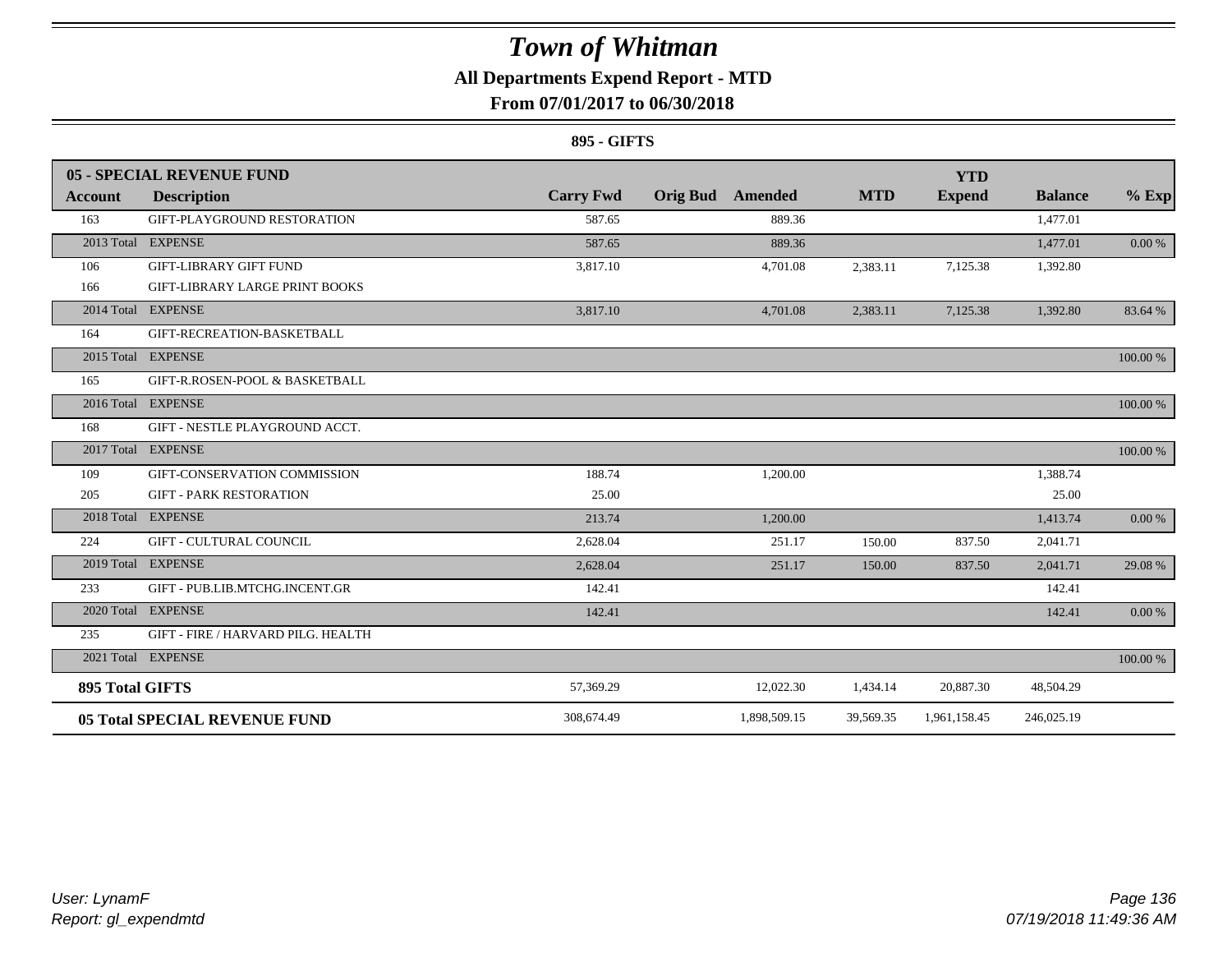**All Departments Expend Report - MTD**

**From 07/01/2017 to 06/30/2018**

#### **710 - RETIREMENT OF DEBT**

|         | <b>06 - CAPITAL PROJECTS FUND</b>     |                  |                  |            | <b>YTD</b>    |                |            |
|---------|---------------------------------------|------------------|------------------|------------|---------------|----------------|------------|
| Account | <b>Description</b>                    | <b>Carry Fwd</b> | Orig Bud Amended | <b>MTD</b> | <b>Expend</b> | <b>Balance</b> | $%$ Exp    |
| 922     | <b>MAT.PRIN.-BANS-TH/POL/FIRE STA</b> |                  |                  |            |               |                |            |
|         | 2001 Total EXPENSE                    |                  |                  |            |               |                | $100.00\%$ |
|         | 710 Total RETIREMENT OF DEBT          |                  |                  |            |               |                |            |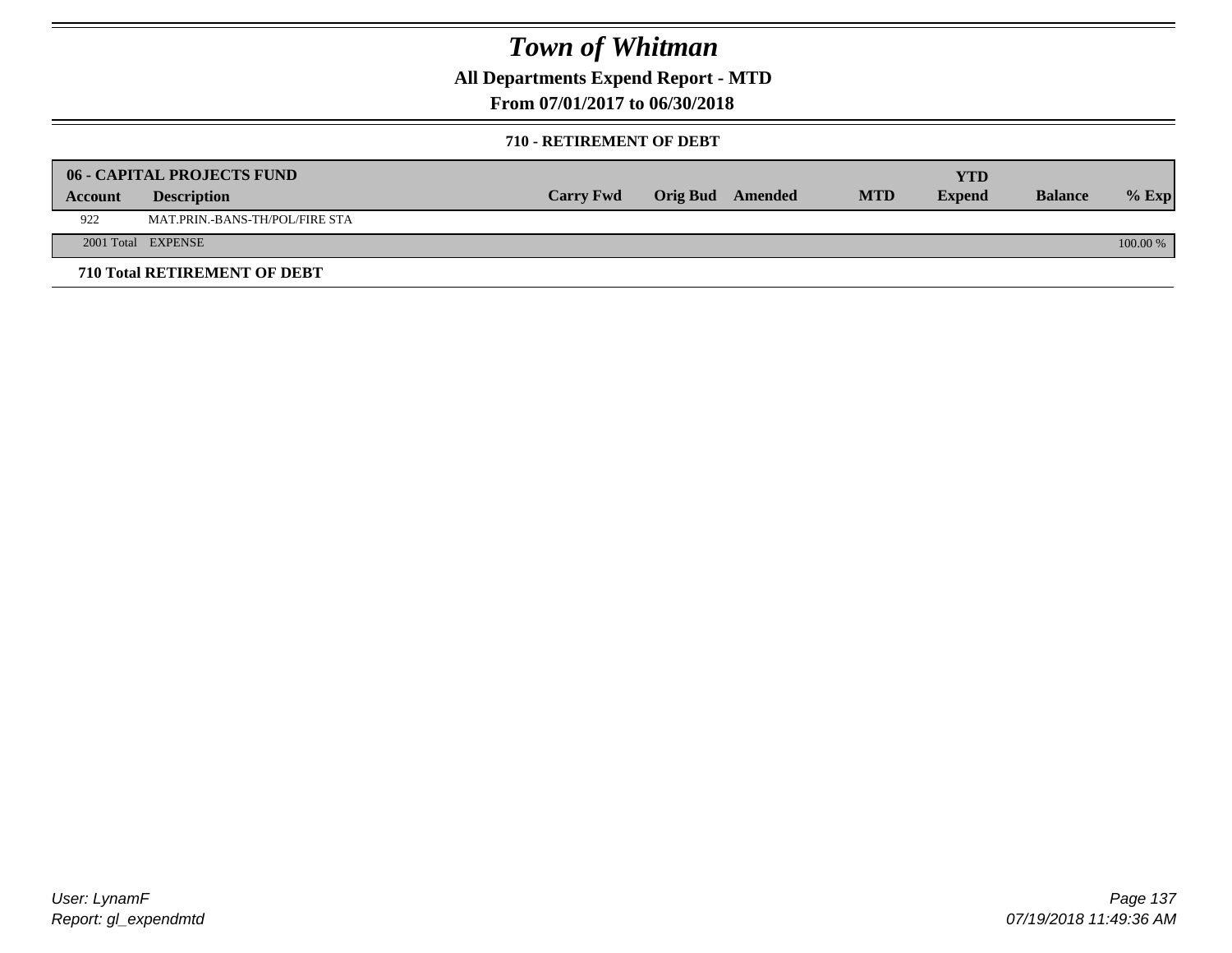### **All Departments Expend Report - MTD**

### **From 07/01/2017 to 06/30/2018**

#### **930 - CAPITAL PROJECTS**

|            | <b>06 - CAPITAL PROJECTS FUND</b>            |                  |                 |                |            | <b>YTD</b>    |                |          |
|------------|----------------------------------------------|------------------|-----------------|----------------|------------|---------------|----------------|----------|
| Account    | <b>Description</b>                           | <b>Carry Fwd</b> | <b>Orig Bud</b> | <b>Amended</b> | <b>MTD</b> | <b>Expend</b> | <b>Balance</b> | $%$ Exp  |
| 832        | PROJECT MANAGEMENT SERVICES                  |                  |                 |                |            |               |                |          |
| 833        | <b>EQUIPMENT &amp; FURNISHINGS</b>           |                  |                 |                |            |               |                |          |
| 834        | <b>ISSUANCE COSTS</b>                        |                  |                 |                |            |               |                |          |
| 835        | CAP.PROJ.-BUDGET ONLY                        |                  |                 |                |            |               |                |          |
| 836        | <b>FIRE STATION</b>                          |                  |                 |                |            |               |                |          |
| 837        | TOWN HALL - AIR CONDITIONING                 |                  |                 |                |            |               |                |          |
| 839        | POLICE STATION                               |                  |                 |                |            |               |                |          |
| 4510 Total | A.1STM11/08 CAP.PROJ-BLDGS                   |                  |                 |                |            |               |                | 100.00 % |
| 837        | TOWN HALL - AIR CONDITIONING                 |                  |                 |                |            |               |                |          |
|            | 4511 Total A.4 STM11/13 AIR COND.TOWN HALL   |                  |                 |                |            |               |                | 100.00 % |
| 837        | TOWN HALL - AIR CONDITIONING                 | 50,554.03        |                 |                |            | 10,656.50     | 39,897.53      |          |
|            | 4578 Total A.1 STM1/12/15 AIR COND.TOWN HALL | 50,554.03        |                 |                |            | 10,656.50     | 39,897.53      | 21.07 %  |
| 850        | ADDITIONAL EQUIPMENT                         |                  | 280,000.00      |                |            |               | 280,000.00     |          |
| 4617 Total | ART 2 STM 5_7_18: PURCHASE & UPDATE STRE     |                  | 280,000.00      |                |            |               | 280,000.00     | $0.00\%$ |
|            | 930 Total CAPITAL PROJECTS                   | 50,554.03        | 280,000.00      |                |            | 10,656.50     | 319,897.53     |          |
|            | 06 Total CAPITAL PROJECTS FUND               | 50,554.03        | 280,000.00      |                |            | 10.656.50     | 319,897.53     |          |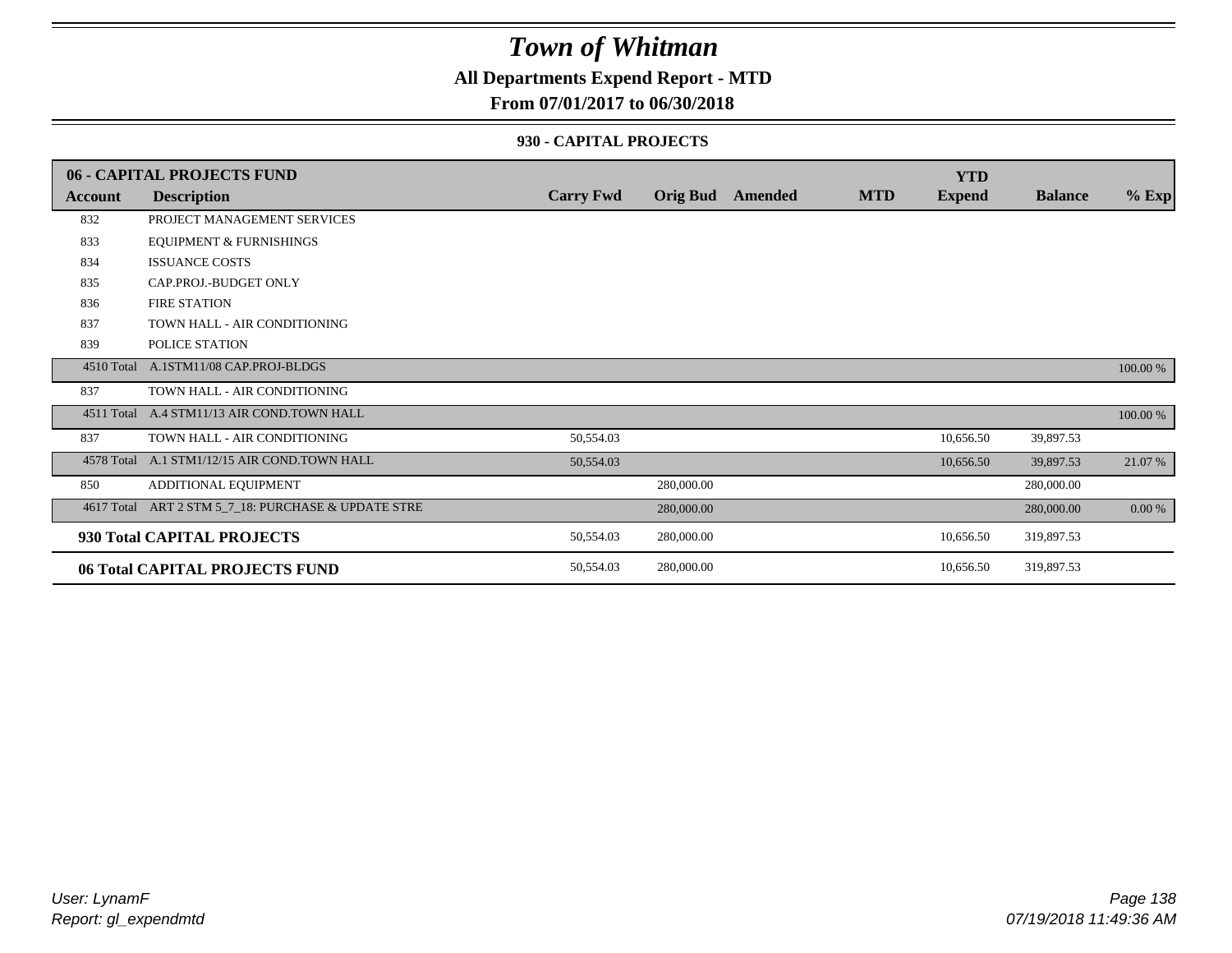**All Departments Expend Report - MTD**

**From 07/01/2017 to 06/30/2018**

#### **403 - DPW - SPECIAL ARTICLES**

|                | 07 - CHAPTER 90 HIGHWAY FUND                        |                  |             |                         |            | <b>YTD</b>    |                |           |
|----------------|-----------------------------------------------------|------------------|-------------|-------------------------|------------|---------------|----------------|-----------|
| <b>Account</b> | <b>Description</b>                                  | <b>Carry Fwd</b> |             | <b>Orig Bud</b> Amended | <b>MTD</b> | <b>Expend</b> | <b>Balance</b> | $%$ Exp   |
| 069            | <b>CHAPTER 90</b>                                   | 642.34           |             | 0.81                    |            |               | 643.15         |           |
| 070            | <b>CHAPTER 811</b>                                  |                  |             |                         |            |               |                |           |
|                | 2001 Total EXPENSE                                  | 642.34           |             | 0.81                    |            |               | 643.15         | $0.00 \%$ |
| 999            |                                                     |                  |             |                         |            |               |                |           |
|                | 4504 Total A14ATM 5/15 INSTALL TRAFFIC CNTRL.SIGNAL |                  |             |                         |            |               |                | 100.00 %  |
| 999            |                                                     | 213,562.16       |             |                         |            | 213,562.16    |                |           |
|                | 4506 Total A.9ATM5/16 CH.90 REPAIR STS.& S/WALKS    | 213,562.16       |             |                         |            | 213,562.16    |                | 100.00 %  |
| 999            |                                                     |                  |             |                         |            |               |                |           |
|                | 4521 Total WINTER RECOVERY ASSIST.FY15 MDOT         |                  |             |                         |            |               |                | 100.00 %  |
| 999            |                                                     |                  |             | 14,754.86               | 5,582.92   | 39,878.00     | $-25,123.14$   |           |
|                | 4522 Total COMPLETE STREETS GRANT -TIER 2           |                  |             | 14,754.86               | 5,582.92   | 39,878.00     | $-25,123.14$   | 270.27 %  |
| 999            |                                                     |                  |             |                         |            |               |                |           |
|                | 4525 Total A.25ATM5/13CONSTRUCT STS&SIDEWKS         |                  |             |                         |            |               |                | 100.00 %  |
| 999            |                                                     |                  | 333,217.20  |                         |            | 299,171.59    | 34,045.61      |           |
|                | 4529 Total A31ATM 5/17CH90 REPAIR STS.& S/WALKS     |                  | 333,217.20  |                         |            | 299,171.59    | 34,045.61      | 89.78%    |
| 999            |                                                     |                  |             |                         |            |               |                |           |
|                | 4531 Total A13 ATM 5/15 CH90 REPAIR STS.& S/WALKS   |                  |             |                         |            |               |                | 100.00 %  |
| 999            |                                                     | 9,921.00         | $-9,921.00$ |                         |            |               |                |           |
|                | 4533 Total A.32ATM5/16 CH90 PUR.6 WHEEL DMP.TRK.    | 9.921.00         | $-9,921.00$ |                         |            |               |                | 100.00 %  |
| 999            |                                                     |                  |             |                         |            |               |                |           |
|                | 4534 Total A.3 STM 11/13 CH90 REPAIR STS.& S/WALKS  |                  |             |                         |            |               |                | 100.00 %  |
| 999            |                                                     |                  |             |                         |            |               |                |           |
|                | 4535 Total A24ATM5/10CH90PUR.PRE-MIX HEATER TRAILER |                  |             |                         |            |               |                | 100.00 %  |
| 999            |                                                     |                  |             |                         |            |               |                |           |
|                | 4537 Total A15 ATM 5/15 CH 90 REPAIR STS.& S/WALKS  |                  |             |                         |            |               |                | 100.00 %  |
|                | <b>403 Total DPW - SPECIAL ARTICLES</b>             | 224,125.50       | 323,296.20  | 14,755.67               | 5,582.92   | 552,611.75    | 9,565.62       |           |
|                | 07 Total CHAPTER 90 HIGHWAY FUND                    | 224,125.50       | 323,296.20  | 14,755.67               | 5,582.92   | 552,611.75    | 9,565.62       |           |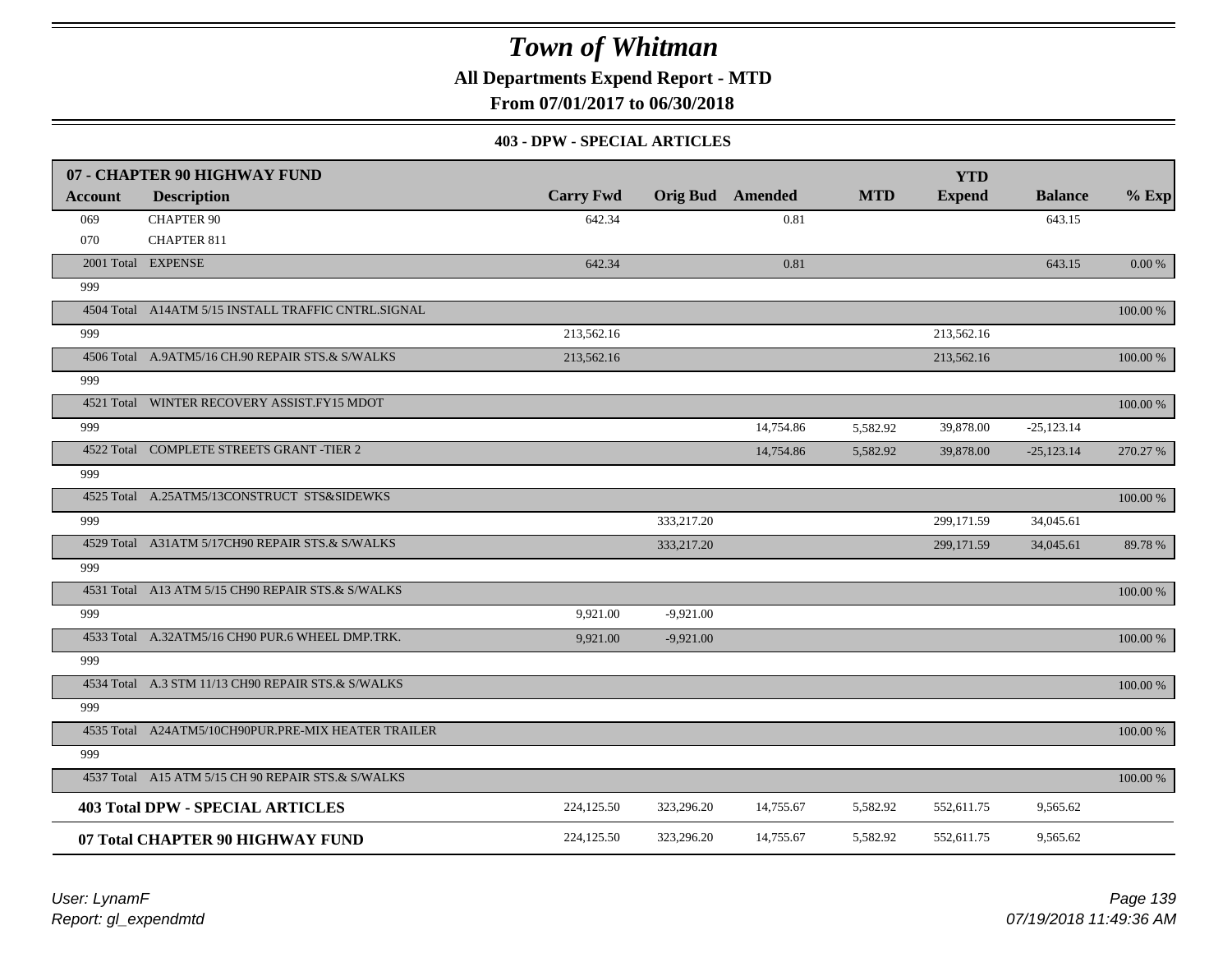### **All Departments Expend Report - MTD**

**From 07/01/2017 to 06/30/2018**

#### **852 - POLICE REVOLVING**

| 09 - AGENCY FUND |                                   |                  |                 |         |            | <b>YTD</b>    |                |            |
|------------------|-----------------------------------|------------------|-----------------|---------|------------|---------------|----------------|------------|
| Account          | <b>Description</b>                | <b>Carry Fwd</b> | <b>Orig Bud</b> | Amended | <b>MTD</b> | <b>Expend</b> | <b>Balance</b> | $%$ Exp    |
| 007              | <b>REGULAR DETAILS</b>            |                  |                 |         | 31,865.00  | 266,341.50    | $-266,341.50$  |            |
|                  | 1000 Total SALARIES               |                  |                 |         | 31,865.00  | 266, 341.50   | $-266,341.50$  | $100.00\%$ |
|                  | <b>852 Total POLICE REVOLVING</b> |                  |                 |         | 31,865.00  | 266, 341.50   | $-266,341.50$  |            |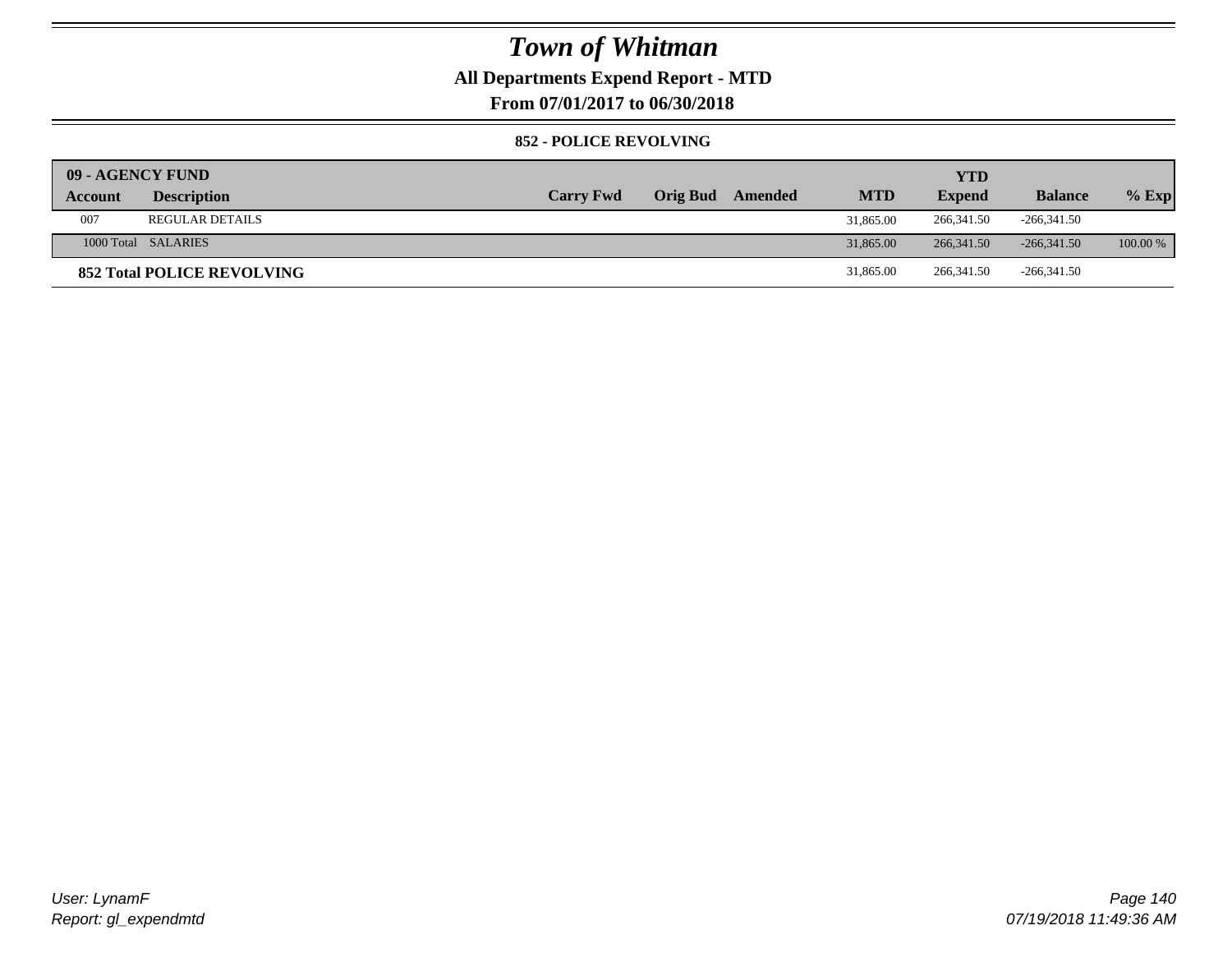**All Departments Expend Report - MTD**

**From 07/01/2017 to 06/30/2018**

#### **853 - PLANNING BOARD REVOLVING CH53G**

| 09 - AGENCY FUND |                                          |                  |                         |            | <b>YTD</b>    |                |             |
|------------------|------------------------------------------|------------------|-------------------------|------------|---------------|----------------|-------------|
| <b>Account</b>   | <b>Description</b>                       | <b>Carry Fwd</b> | <b>Orig Bud</b> Amended | <b>MTD</b> | <b>Expend</b> | <b>Balance</b> | $%$ Exp     |
| 359              | PL.BD.REV.WINDSOR EST.C44S53G            |                  |                         |            |               |                |             |
|                  | 2004 Total EXPENSE                       |                  |                         |            |               |                | 100.00 %    |
| 360              | PL.BD.REV. DANECCA EST.C44S53G           |                  |                         |            |               |                |             |
|                  | 2005 Total EXPENSE                       |                  |                         |            |               |                | 100.00 %    |
| 361              | PL.BD.REV.BUTTERNUT CH44 S53G            |                  |                         |            |               |                |             |
|                  | 2007 Total EXPENSE                       |                  |                         |            |               |                | $100.00~\%$ |
| 362              | PL.BD.REV.OAKDALE FM.I C44S53G           |                  |                         |            |               |                |             |
|                  | 2008 Total EXPENSE                       |                  |                         |            |               |                | 100.00 %    |
| 358              | PLANNG.BD.REV.R.R.AVE.CH44S53G           | 1,323.73         | 1.00                    |            |               | 1,324.73       |             |
|                  | 2009 Total EXPENSE                       | 1,323.73         | 1.00                    |            |               | 1,324.73       | 0.00 %      |
| 365              | PL.BD.RV.VICTORIA EST.CH44S53G           |                  |                         |            |               |                |             |
|                  | 2011 Total EXPENSE                       |                  |                         |            |               |                | $100.00~\%$ |
| 369              | PL.BD.REV.MEADOWBROOK CH44S53G           |                  |                         |            |               |                |             |
|                  | 2016 Total EXPENSE                       |                  |                         |            |               |                | 100.00 %    |
| 370              | PL.BD.RV.CATHERINE RD.CH44S53G           |                  |                         |            |               |                |             |
|                  | 2017 Total EXPENSE                       |                  |                         |            |               |                | 100.00 %    |
| 371              | PL.BD.RV.J.YOUNG EST.CH44S53G            |                  |                         |            |               |                |             |
|                  | 2018 Total EXPENSE                       |                  |                         |            |               |                | 100.00 %    |
| 372              | PL.BD.REV.ERIN ST.EXT.C44S53G            |                  |                         |            |               |                |             |
|                  | 2019 Total EXPENSE                       |                  |                         |            |               |                | 100.00 %    |
| 373              | PL.BD.RV.HIGHLND ST.EX.C44S53G           |                  |                         |            |               |                |             |
|                  | 2020 Total EXPENSE                       |                  |                         |            |               |                | 100.00 %    |
| 357              | PLANNG.BD.REV.HARV.LN.CH44S53G           |                  |                         |            |               |                |             |
|                  | 2021 Total EXPENSE                       |                  |                         |            |               |                | 100.00 %    |
|                  | 853 Total PLANNING BOARD REVOLVING CH53G | 1,323.73         | 1.00                    |            |               | 1,324.73       |             |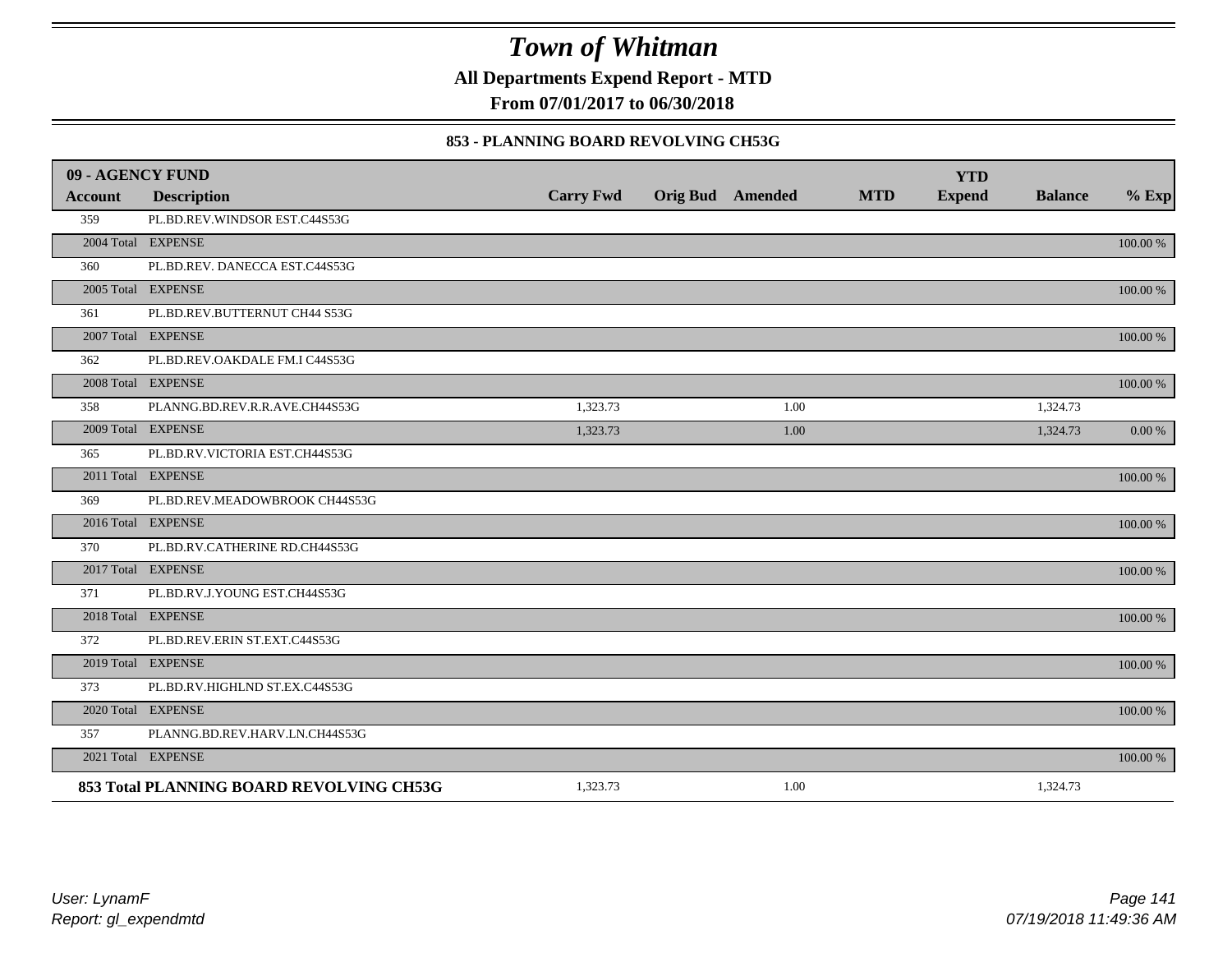### **All Departments Expend Report - MTD**

### **From 07/01/2017 to 06/30/2018**

#### **854 - DPW DETAILS**

|         | 09 - AGENCY FUND      |                  |                         |            | YTD           |                |            |
|---------|-----------------------|------------------|-------------------------|------------|---------------|----------------|------------|
| Account | <b>Description</b>    | <b>Carry Fwd</b> | <b>Orig Bud</b> Amended | <b>MTD</b> | <b>Expend</b> | <b>Balance</b> | $%$ Exp    |
| 007     | REGULAR DETAILS       |                  |                         |            |               |                |            |
|         | 1000 Total SALARIES   |                  |                         |            |               |                | $100.00\%$ |
|         | 854 Total DPW DETAILS |                  |                         |            |               |                |            |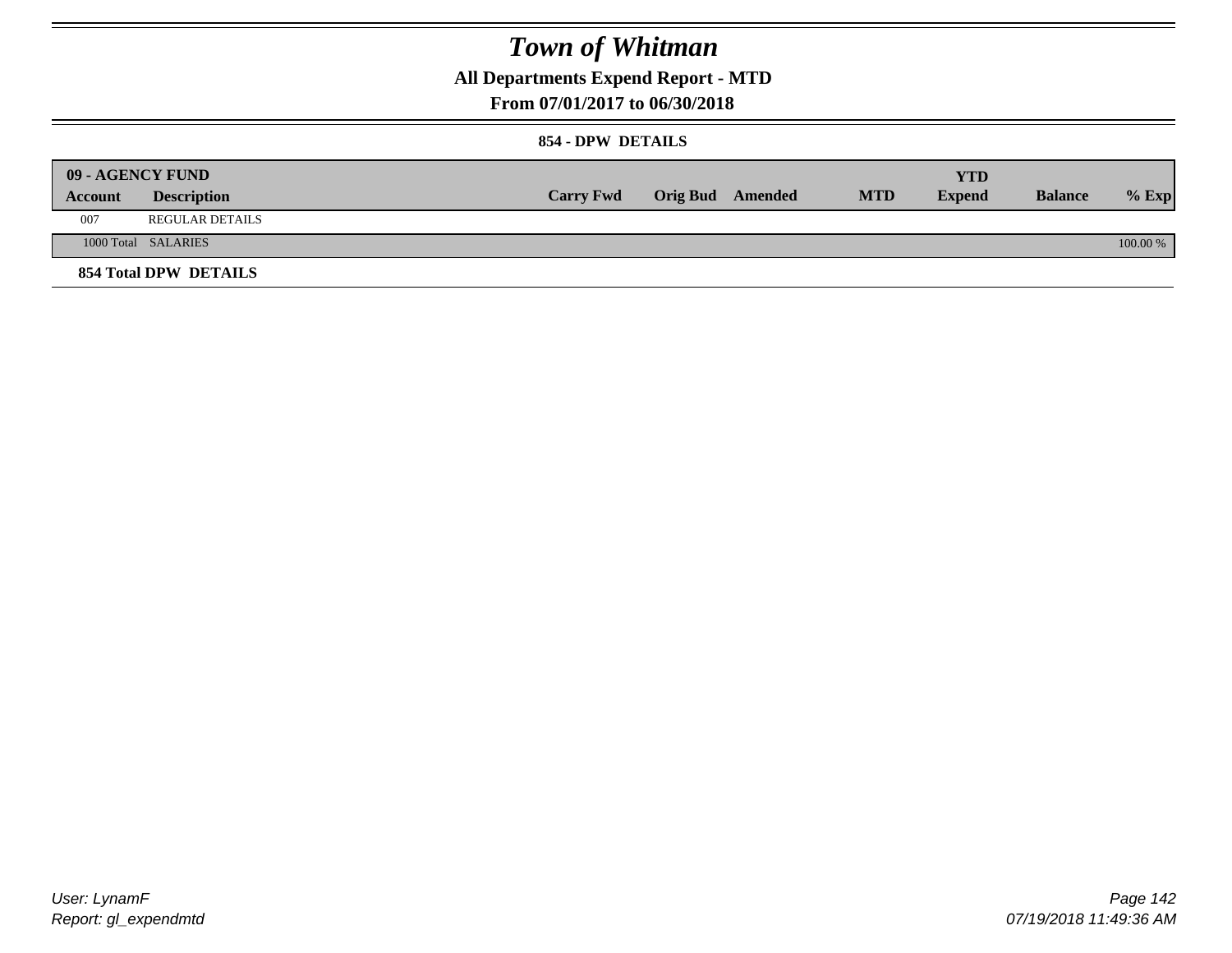### **All Departments Expend Report - MTD**

**From 07/01/2017 to 06/30/2018**

#### **856 - FIRE DETAILS**

| 09 - AGENCY FUND |                        |                  |                         |            | <b>YTD</b>    |                |            |
|------------------|------------------------|------------------|-------------------------|------------|---------------|----------------|------------|
| Account          | <b>Description</b>     | <b>Carry Fwd</b> | <b>Orig Bud</b> Amended | <b>MTD</b> | <b>Expend</b> | <b>Balance</b> | $%$ Exp    |
| 007              | <b>REGULAR DETAILS</b> |                  |                         | 3.648.00   | 30,240.00     | $-30,240.00$   |            |
|                  | 1000 Total SALARIES    |                  |                         | 3.648.00   | 30,240,00     | $-30.240.00$   | $100.00\%$ |
|                  | 856 Total FIRE DETAILS |                  |                         | 3,648.00   | 30,240.00     | $-30,240.00$   |            |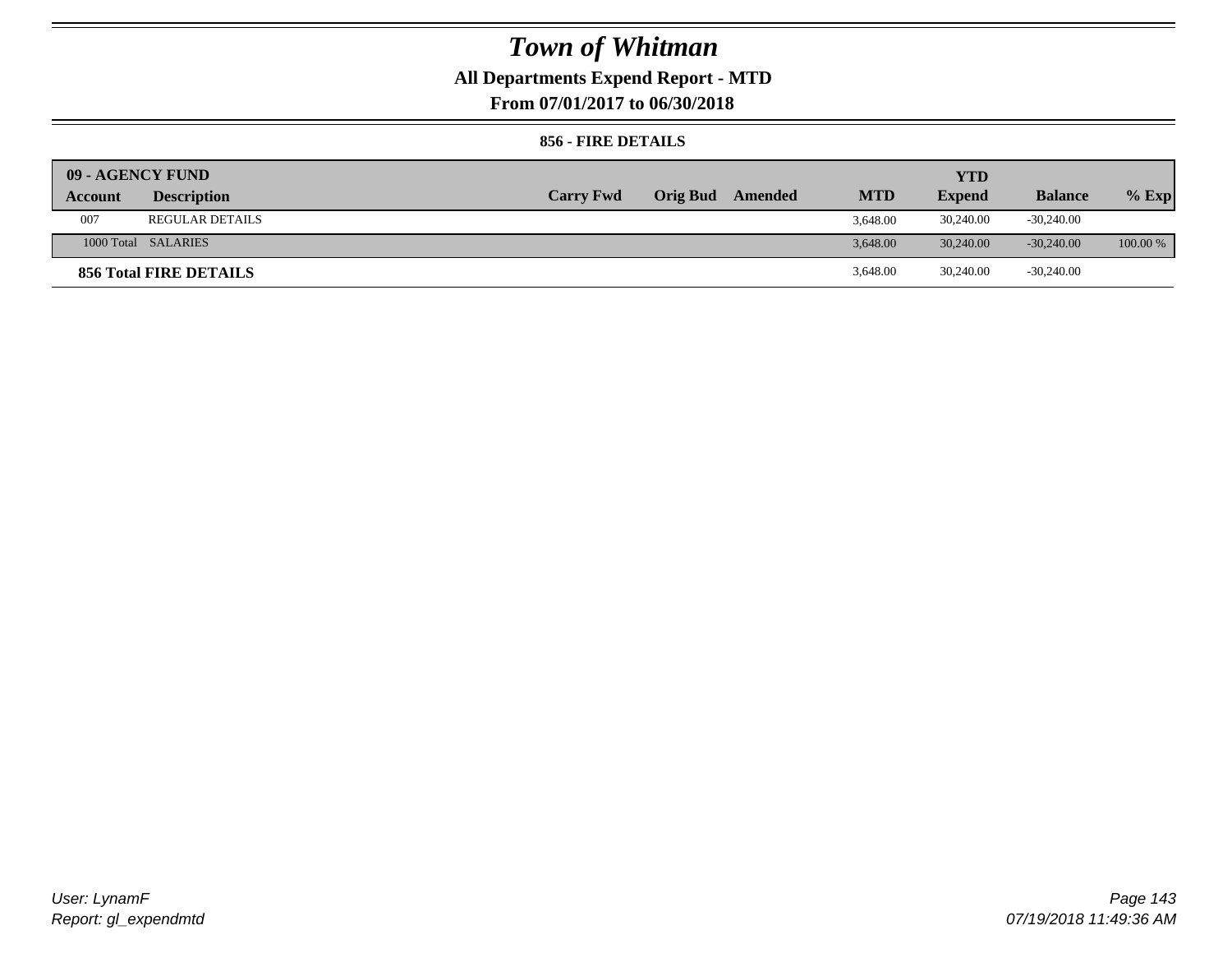**All Departments Expend Report - MTD**

**From 07/01/2017 to 06/30/2018**

#### **858 - APPEALS BD.REVOLVING S53G**

|         | 09 - AGENCY FUND                    |                  |                  |            | YTD           |                |            |
|---------|-------------------------------------|------------------|------------------|------------|---------------|----------------|------------|
| Account | <b>Description</b>                  | <b>Carry Fwd</b> | Orig Bud Amended | <b>MTD</b> | <b>Expend</b> | <b>Balance</b> | $%$ Exp    |
| 367     | APPEALS BD.-TWOCAN PROP. S53G       |                  |                  |            |               |                |            |
|         | 2014 Total EXPENSE                  |                  |                  |            |               |                | $100.00\%$ |
|         | 858 Total APPEALS BD.REVOLVING S53G |                  |                  |            |               |                |            |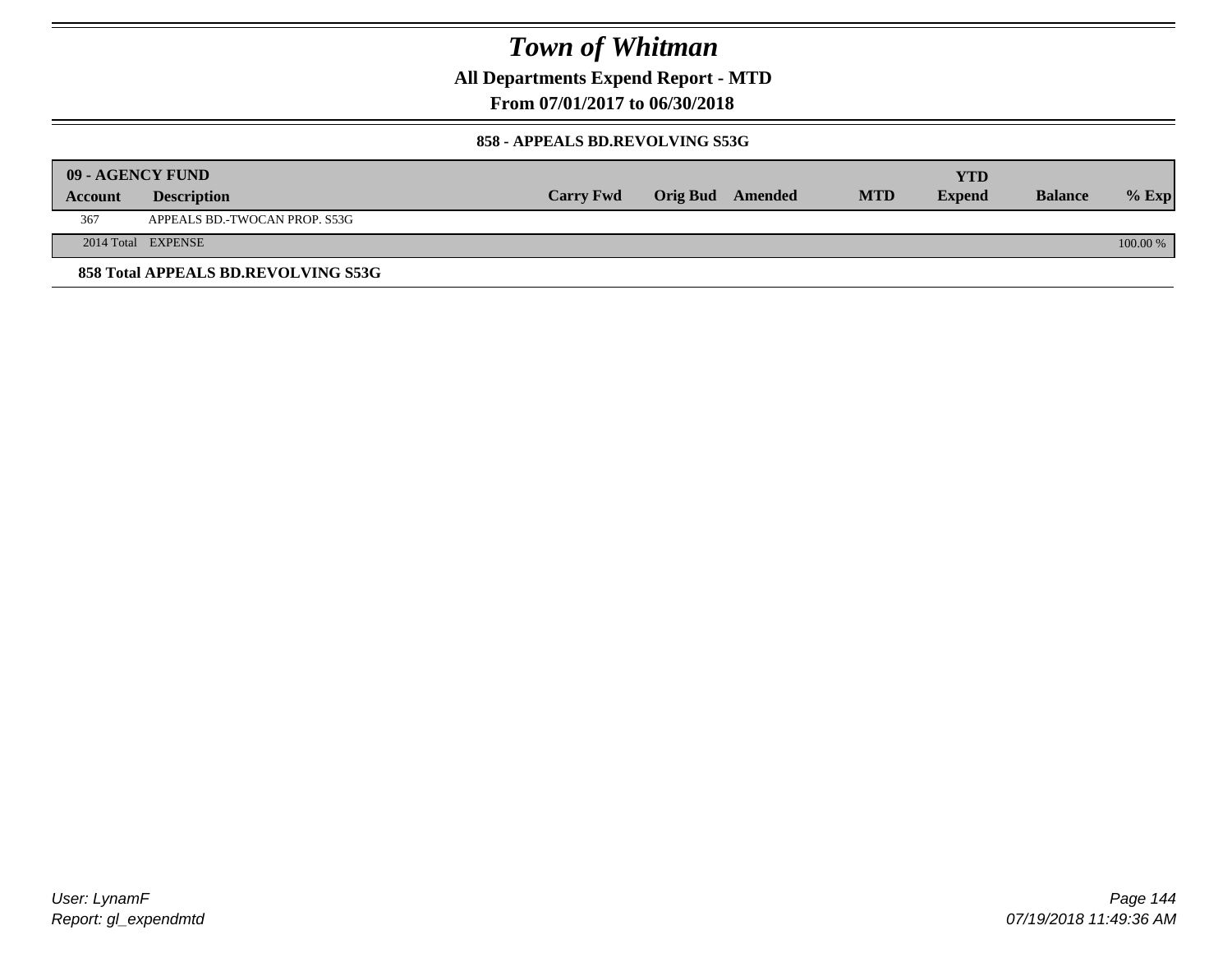## **All Departments Expend Report - MTD**

**From 07/01/2017 to 06/30/2018**

#### **870 - AGENCY**

| 09 - AGENCY FUND |                                   |                  |                         |            | <b>YTD</b>    |                 |          |
|------------------|-----------------------------------|------------------|-------------------------|------------|---------------|-----------------|----------|
| <b>Account</b>   | <b>Description</b>                | <b>Carry Fwd</b> | <b>Orig Bud</b> Amended | <b>MTD</b> | <b>Expend</b> | <b>Balance</b>  | $%$ Exp  |
| 030              | DEPUTY COLLECTOR'S FEES           |                  |                         | 10,217.00  | 61,156.00     | $-61,156.00$    |          |
|                  | 2000 Total EXPENSE                |                  |                         | 10,217.00  | 61,156.00     | $-61,156.00$    | 100.00 % |
| 031              | SPORTING LICENSES STATE           |                  |                         |            |               |                 |          |
| 032              | DUE TO STATE-GUN PERMITS          |                  |                         |            | 11,412.50     | $-11,412.50$    |          |
|                  | 2001 Total EXPENSE                |                  |                         |            | 11,412.50     | $-11,412.50$    | 100.00 % |
| 780              | F.I.C.A. WITHHOLDING              |                  |                         |            |               |                 |          |
| 781              | FEDERAL WITHHOLDING               |                  |                         | 114,771.90 | 1,109,287.46  | $-1,109,287.46$ |          |
| 782              | STATE WITHHOLDING                 |                  |                         | 47,789.33  | 419,323.04    | -419,323.04     |          |
| 783              | <b>COUNTY RETIREMENT</b>          |                  |                         | 147,219.70 | 732,042.17    | $-732,042.17$   |          |
| 785              | MEDICARE TAX WITHHOLDING          |                  |                         | 14,489.83  | 130,762.83    | $-130,762.83$   |          |
| 786              | <b>CREDIT UNION-TOWN</b>          |                  |                         | 51,880.00  | 528,387.07    | -528,387.07     |          |
| 788              | DEFERRED COMPENSATION-TOWN        |                  |                         | 27,590.00  | 287,332.00    | $-287,332.00$   |          |
| 790              | COURT ORDERED DEDUCTIONS          |                  |                         | 1,456.25   | 2,621.25      | $-2,621.25$     |          |
| 791              | <b>DUES-POLICE</b>                |                  |                         | 2,572.50   | 15,214.50     | $-15,214.50$    |          |
| 792              | <b>DUES-FIRE</b>                  |                  |                         | 4,800.00   | 27,000.00     | $-27,000.00$    |          |
| 793              | <b>DUES-DPW</b>                   |                  |                         | 1,398.60   | 8,671.80      | $-8,671.80$     |          |
| 794              | DUES-T.H.EMPLOYEES UNION          |                  |                         | 794.00     | 4,764.00      | $-4,764.00$     |          |
| 795              | DUES-T.H. EMPLOYEES-VOLUNTARY     |                  |                         |            |               |                 |          |
| 796              | <b>INSURANCE 1</b>                |                  |                         | 2.18       | 6,912.07      | $-6,912.07$     |          |
| 797              | <b>INSURANCE 2</b>                |                  |                         |            | 20,097.17     | $-20,097.17$    |          |
| 799              | <b>WAGE GARNISHMENTS</b>          |                  |                         |            | 26.87         | $-26.87$        |          |
| 800              | BLUE CARE-PREF.PROVIDER OPTION    |                  |                         |            | 64,043.52     | $-64,043.52$    |          |
| 801              | MASTER HEALTH PLUS-TOWN           |                  |                         |            |               |                 |          |
| 802              | <b>MASTER HEALTH PLUS-PENSION</b> |                  |                         |            |               |                 |          |
| 803              | <b>MEDEX</b>                      |                  |                         |            | 135,856.89    | -135,856.89     |          |
| 804              | PILGRIM-TOWN                      |                  |                         | 250.36     | 165,920.85    | $-165,920.85$   |          |
| 805              | TEFRA-TOWM                        |                  |                         |            |               |                 |          |
| 806              | CARVE OUT GROUPS-MEDICARE         |                  |                         |            |               |                 |          |
| 812              | MANDATORY DEFFR'D COMPENSATION    |                  |                         | 5,412.58   | 25,108.73     | $-25,108.73$    |          |
| 813              | DELTA DENTAL PLAN                 |                  |                         | 29.35      | 68,535.55     | $-68,535.55$    |          |
| 816              | CAFETERIA PLAN-FSA CARD FEE       |                  |                         | 49.68      | 294.63        | $-294.63$       |          |
| 818              | CAFETERIA BENEFITS-TOWN           |                  |                         | 3,990.37   | 42,257.63     | $-42,257.63$    |          |
|                  |                                   |                  |                         |            |               |                 |          |

*Report: gl\_expendmtd User: LynamF*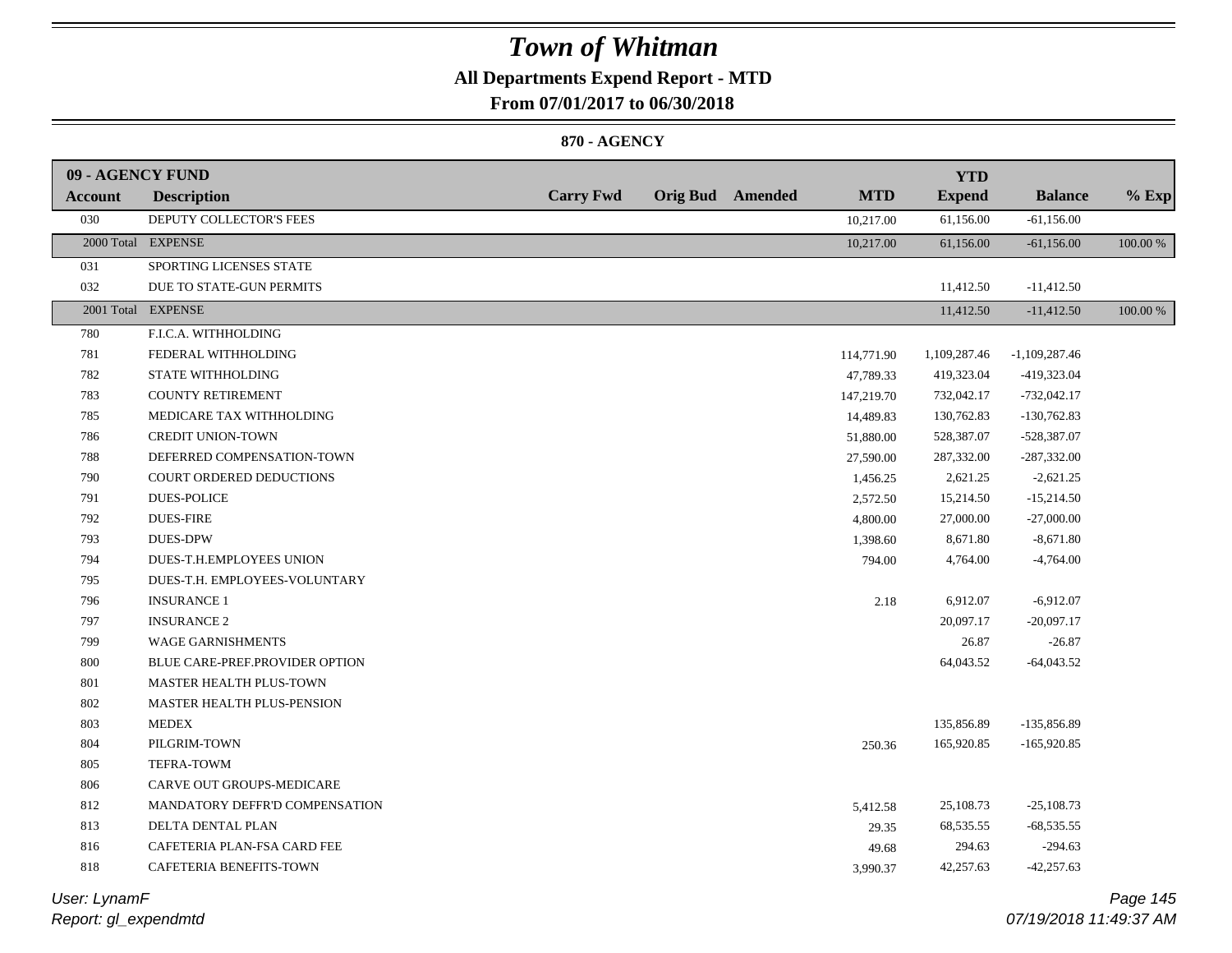## **All Departments Expend Report - MTD**

**From 07/01/2017 to 06/30/2018**

### **870 - AGENCY**

| 09 - AGENCY FUND |                                   |                  |                 |         |            | <b>YTD</b>    |                 |          |
|------------------|-----------------------------------|------------------|-----------------|---------|------------|---------------|-----------------|----------|
| Account          | <b>Description</b>                | <b>Carry Fwd</b> | <b>Orig Bud</b> | Amended | <b>MTD</b> | <b>Expend</b> | <b>Balance</b>  | $%$ Exp  |
| 819              | <b>TAXABLE FRINGE BENEFITS</b>    |                  |                 |         | 3,749.20   | 11,063.72     | $-11,063.72$    |          |
| 821              | NETWORK BLUE                      |                  |                 |         |            | 332,961.43    | $-332,961.43$   |          |
| 823              | <b>HPHC MEDICARE ENHANCE</b>      |                  |                 |         |            |               |                 |          |
| 824              | MPA - LEGAL DEFENSE FUND          |                  |                 |         |            |               |                 |          |
| 827              | <b>DUES - LIBRARY</b>             |                  |                 |         | 582.15     | 3,630.73      | $-3,630.73$     |          |
| 828              | NETWORK BLUE-RATE SAVER           |                  |                 |         |            | 68,392.55     | $-68,392.55$    |          |
| 829              | <b>HARVARD PILGRIM-RATE SAVER</b> |                  |                 |         |            | 3,085.20      | $-3,085.20$     |          |
| 881              | DIRECT DEPOSIT-PAYROLL            |                  |                 |         |            |               |                 |          |
| 899              | <b>EXCHANGE ACCOUNT</b>           |                  |                 |         |            | 38,045.96     | $-38,045.96$    |          |
|                  | 2002 Total EXPENSE                |                  |                 |         | 428,827.98 | 4,251,639.62  | $-4,251,639.62$ | 100.00 % |
|                  | <b>870 Total AGENCY</b>           |                  |                 |         | 439,044.98 | 4,324,208.12  | $-4,324,208.12$ |          |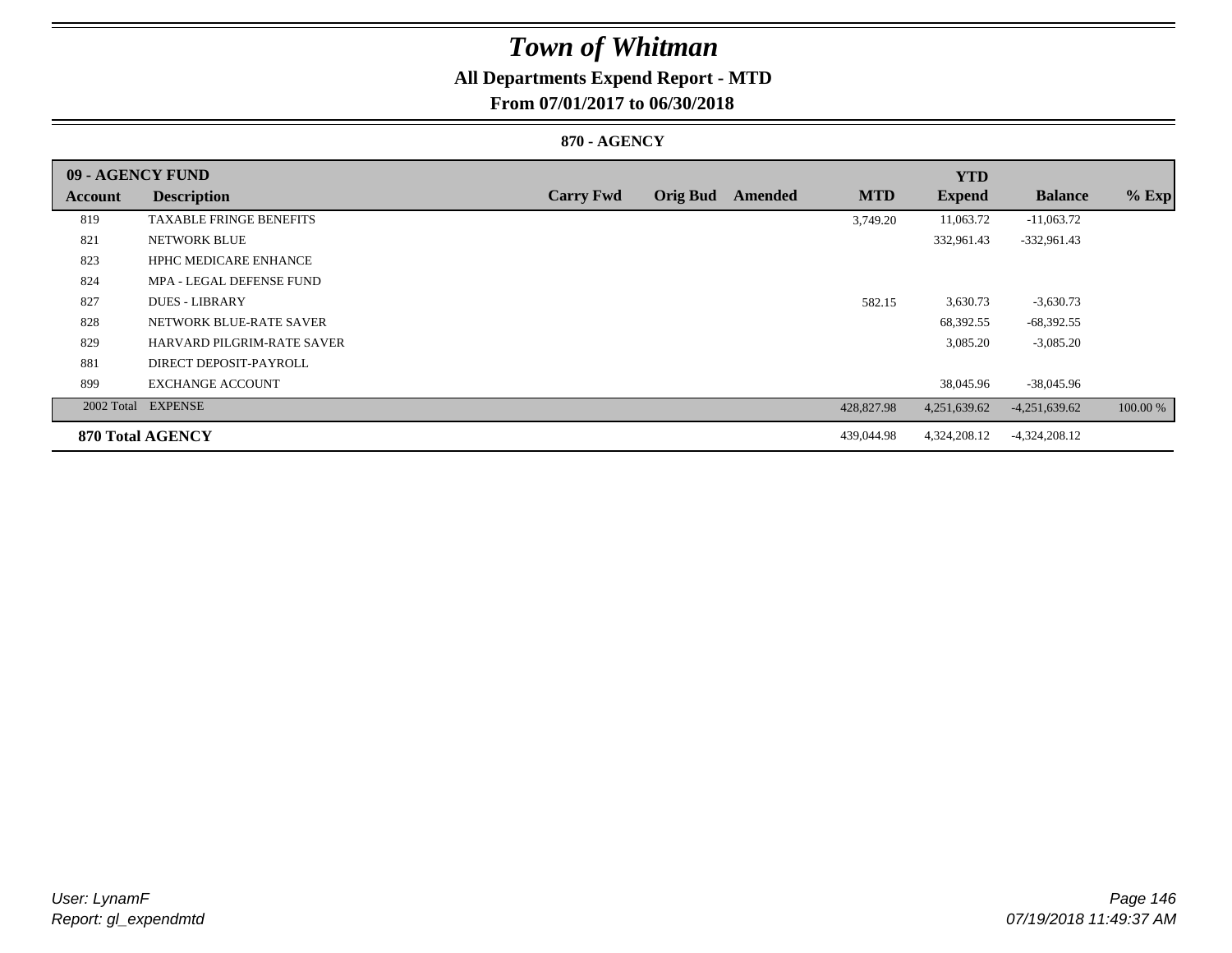**All Departments Expend Report - MTD**

**From 07/01/2017 to 06/30/2018**

#### **980 - PERFORMANCE BONDS**

|         | 09 - AGENCY FUND            |                  |                 |         |            | <b>YTD</b>    |                |          |
|---------|-----------------------------|------------------|-----------------|---------|------------|---------------|----------------|----------|
| Account | <b>Description</b>          | <b>Carry Fwd</b> | <b>Orig Bud</b> | Amended | <b>MTD</b> | <b>Expend</b> | <b>Balance</b> | $%$ Exp  |
| 364     | PLANNING BOARD              |                  |                 |         |            |               |                |          |
|         | 2004 Total EXPENSE          |                  |                 |         |            |               |                | 100.00 % |
|         | 980 Total PERFORMANCE BONDS |                  |                 |         |            |               |                |          |
|         | 09 Total AGENCY FUND        | 1,323.73         |                 | 1.00    | 474,557.98 | 4,620,789.62  | -4,619,464.89  |          |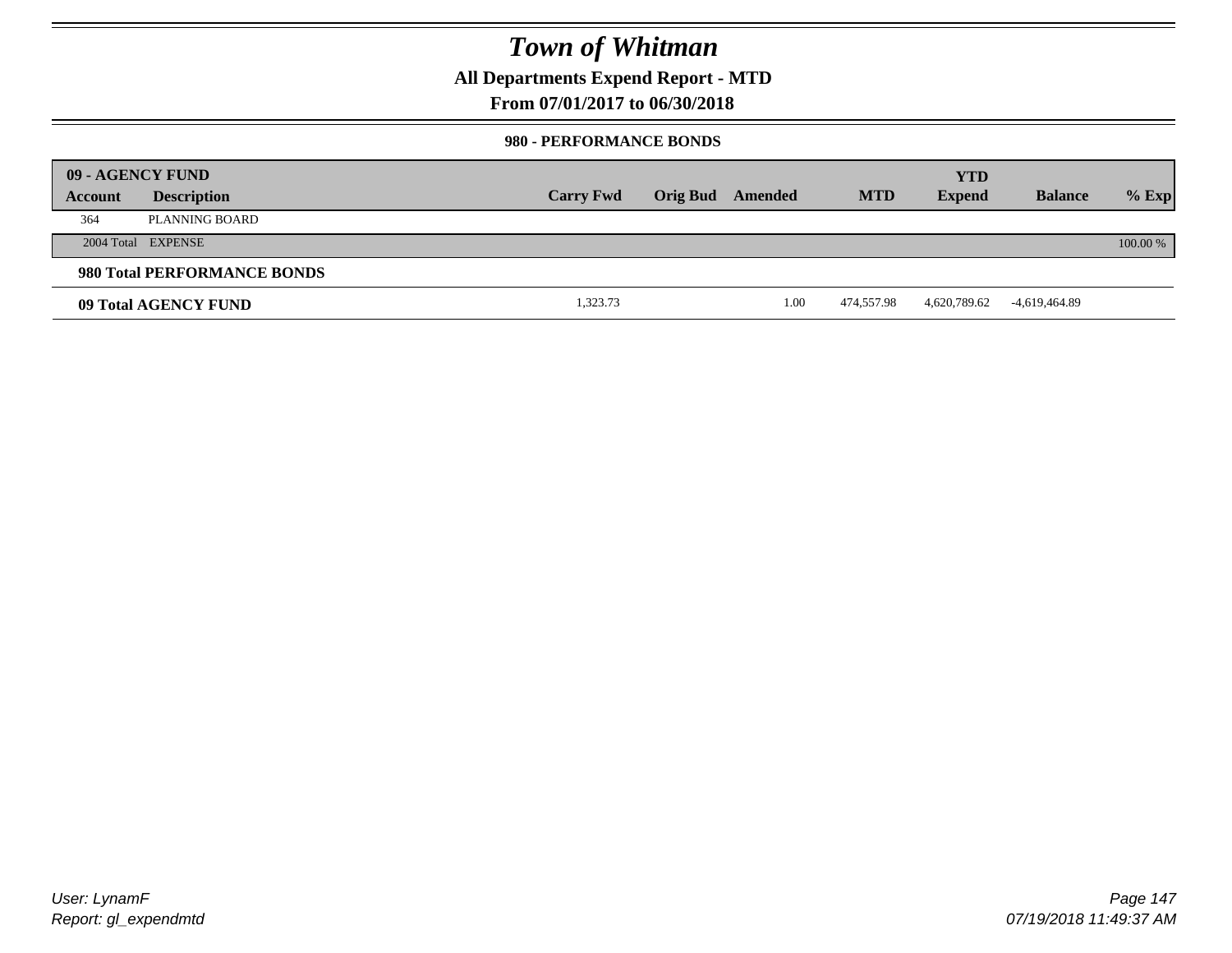## **All Departments Expend Report - MTD**

**From 07/01/2017 to 06/30/2018**

| 60 - WATER/SEWER ENTERPRISE FUND                    |                  |                     |            | <b>YTD</b>    |                |         |
|-----------------------------------------------------|------------------|---------------------|------------|---------------|----------------|---------|
| <b>Description</b><br>Account                       | <b>Carry Fwd</b> | Orig Bud<br>Amended | <b>MTD</b> | <b>Expend</b> | <b>Balance</b> | $%$ Exp |
| 999                                                 |                  | 323,144.58          |            |               | 323,144.58     |         |
| 4615 Total ART. 3 STM MAY 7, 2018: FY 19 WATER DEBT |                  | 323, 144. 58        |            |               | 323, 144. 58   | 0.00%   |
| 440 Total WATER/SEWER                               |                  | 323,144.58          |            |               | 323,144.58     |         |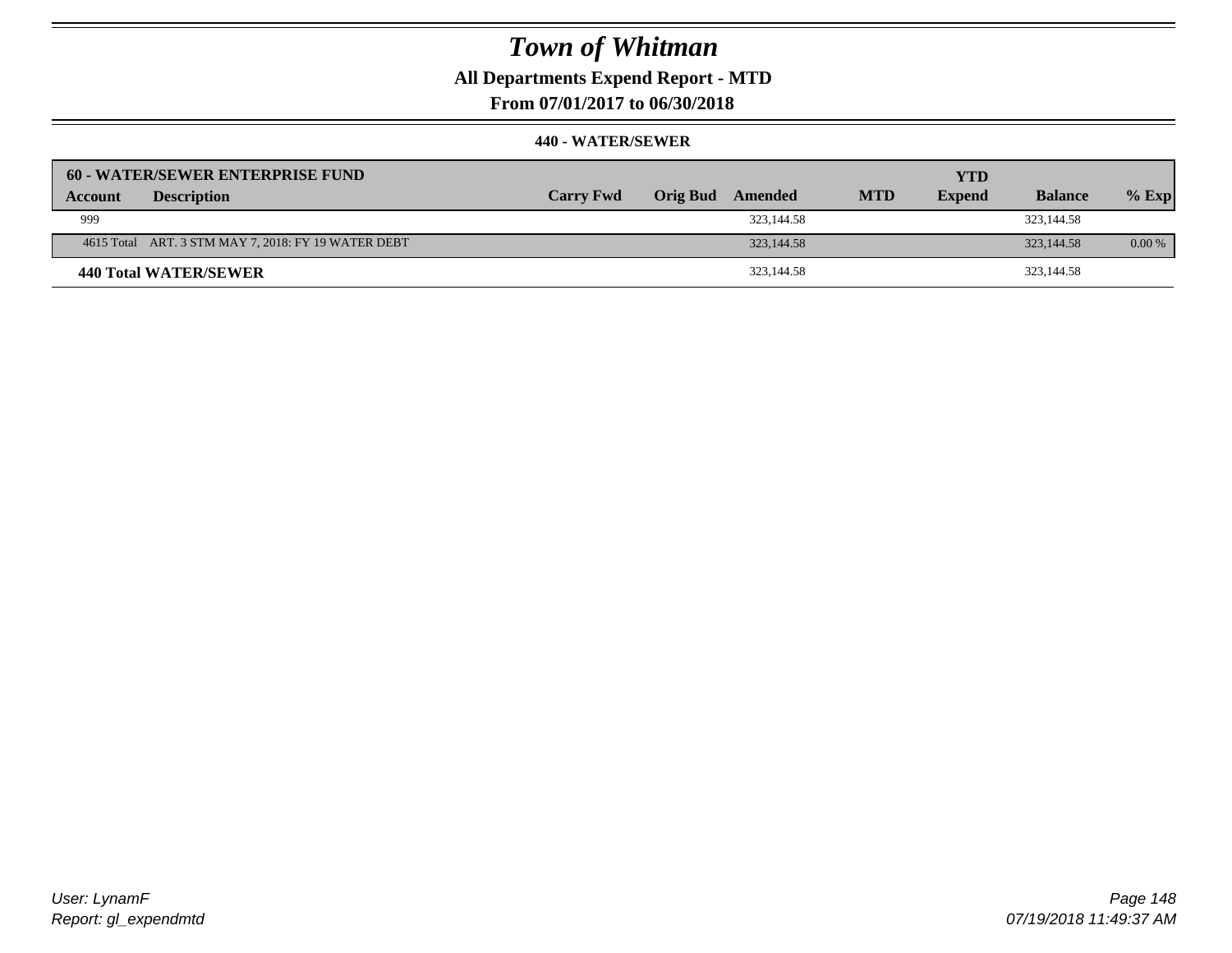## **All Departments Expend Report - MTD**

**From 07/01/2017 to 06/30/2018**

#### **440 - WATER/SEWER**

|         | 60 - WATER/SEWER ENTERPRISE FUND         |                  |                                       | <b>YTD</b>    |                |             |
|---------|------------------------------------------|------------------|---------------------------------------|---------------|----------------|-------------|
| Account | <b>Description</b>                       | <b>Carry Fwd</b> | <b>Orig Bud</b> Amended<br><b>MTD</b> | <b>Expend</b> | <b>Balance</b> | $%$ Exp     |
| 111     | SALARIES-ADMINSTRATIVE                   | 100,766.00       | 9,896.20                              | 100,766.00    |                |             |
| 112     | <b>SALARIES</b>                          |                  |                                       |               |                |             |
| 113     | DIVISIONAL LABOR-REGULAR                 | 465,472.00       | 38,420.48                             | 417,782.85    | 47,689.15      |             |
| 114     | DIVISIONAL LABOR-O.T.                    |                  | 2,076.87                              | 42,510.32     | $-42,510.32$   |             |
| 116     | <b>CLERICAL</b>                          | 49,031.00        | 4,712.75                              | 48,889.40     | 141.60         |             |
| 119     | SALARY-ASSIST.SUPERINTENDENT             |                  |                                       |               |                |             |
| 136     | POLICE DETAILS                           | 18,000.00        | 453.36                                | 10,687.51     | 7,312.49       |             |
| 144     | <b>EDUCATION INCENTIVE</b>               |                  | 1,887.20                              | 1,887.20      | $-1,887.20$    |             |
| 146     | SALARIES-LONGEVITY                       | 2,950.00         | 600.00                                | 2,950.00      |                |             |
| 222     | CDL LIC. / STIPEND                       | 1,504.00         |                                       | 1,504.00      |                |             |
| 228     | <b>CDL STIPEND - UNION</b>               |                  |                                       |               |                |             |
| 234     | SALARIES - UNUSED SICK & VAC. TIME       |                  |                                       |               |                |             |
|         | 1000 Total SALARIES                      | 637,723.00       | 58,046.86                             | 626,977.28    | 10,745.72      | 98.31 %     |
| 949     | FY2014 ENCUMBRANCES                      |                  |                                       |               |                |             |
|         | 1003 Total SALARIES                      |                  |                                       |               |                | $100.00~\%$ |
| 210     | <b>ELECTRICITY</b>                       | 73,000.00        | 4,710.12                              | 65,386.03     | 7,613.97       |             |
| 212     | <b>GAS (NATURAL)</b>                     | 20,000.00        | 177.43                                | 13,294.85     | 6,705.15       |             |
| 230     | <b>WATER PURCHASE</b>                    | 1,400,000.00     | 357,287.15                            | 1,377,949.30  | 22,050.70      |             |
| 243     | EQUIPMENT MAINTENANCE                    |                  |                                       |               |                |             |
| 309     | TECHNICAL SERVICES                       |                  |                                       |               |                |             |
| 340     | <b>TELEPHONE</b>                         | 9,000.00         | 238.17                                | 1,408.91      | 7,591.09       |             |
| 380     | DISPOSAL COSTS                           | 850,000.00       |                                       |               | 850,000.00     |             |
| 381     | PRIOR YEAR USER FEE                      |                  |                                       |               |                |             |
| 420     | <b>OFFICE SUPPLIES</b>                   |                  |                                       |               |                |             |
| 430     | <b>BUILDING MAINTENANCE &amp; REPAIR</b> | 50,000.00        | 5,252.94                              | 30,661.40     | 19,338.60      |             |
| 481     | <b>GASOLINE</b>                          | 2,500.00         |                                       | 1,261.76      | 1,238.24       |             |
| 530     | <b>CHEMICALS</b>                         | 70,000.00        | 11,297.68                             | 68,985.50     | 1,014.50       |             |
| 582     | <b>UNIFORMS</b>                          |                  | 711.37                                | 3,472.75      | $-3,472.75$    |             |
| 585     | MISCELLANEOUS EXPENSE                    | 15,000.00        | 505.18                                | 8,729.94      | 6,270.06       |             |
| 363     | CROSS CONN.TESTING EXPENSE               | 3,500.00         |                                       | 2,670.00      | 830.00         |             |
| 710     | IN STATE TRAVEL                          |                  |                                       |               |                |             |

*Report: gl\_expendmtd User: LynamF*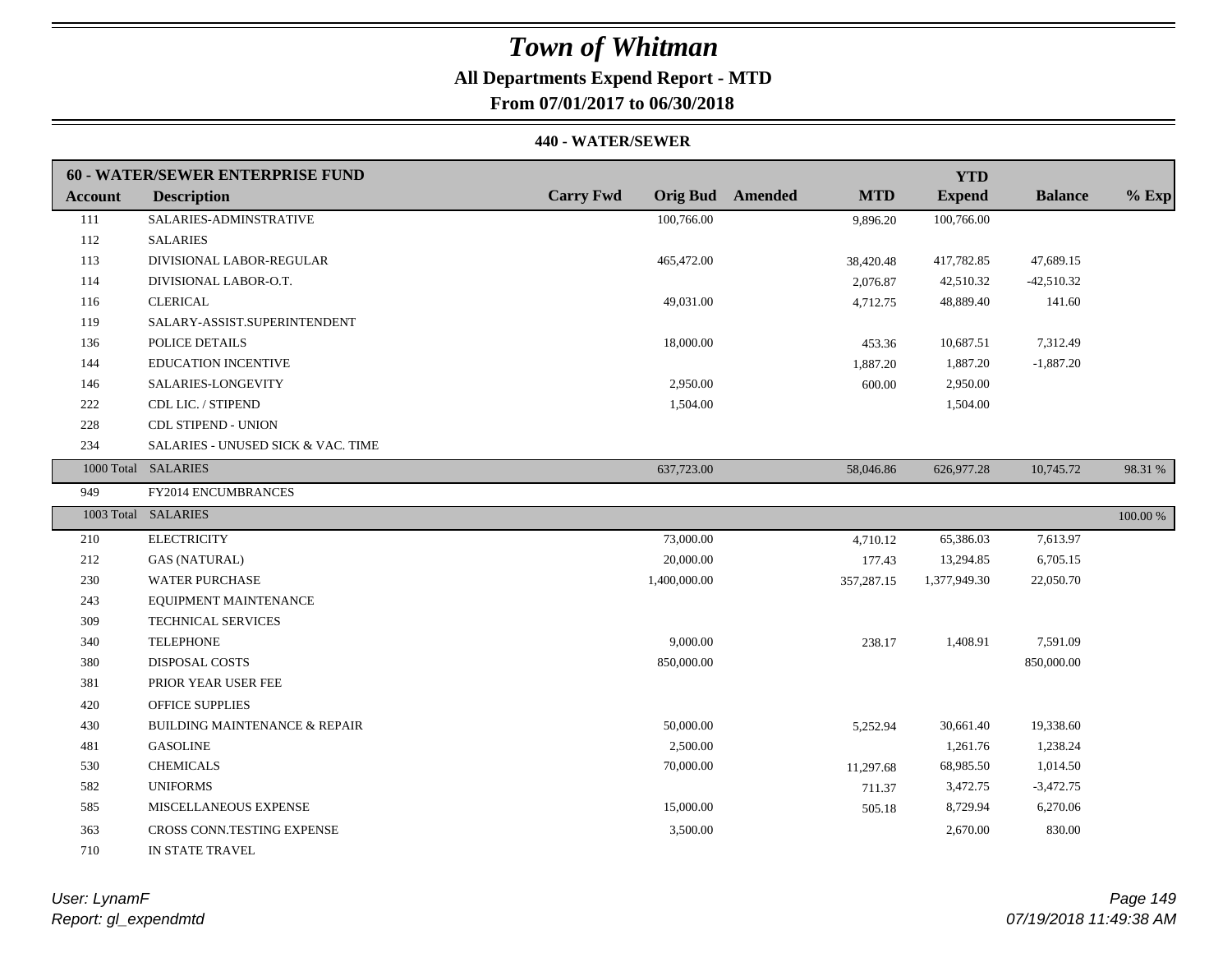## **All Departments Expend Report - MTD**

**From 07/01/2017 to 06/30/2018**

|                | 60 - WATER/SEWER ENTERPRISE FUND     |                  |                                       | <b>YTD</b>    |                |         |
|----------------|--------------------------------------|------------------|---------------------------------------|---------------|----------------|---------|
| <b>Account</b> | <b>Description</b>                   | <b>Carry Fwd</b> | <b>MTD</b><br><b>Orig Bud</b> Amended | <b>Expend</b> | <b>Balance</b> | $%$ Exp |
| 720            | OUT OF STATE TRAVEL                  |                  |                                       |               |                |         |
| 730            | <b>ASSOCIATION DUES</b>              |                  |                                       |               |                |         |
| 734            | AGENCY AND REGISTRATION FEES         |                  |                                       |               |                |         |
| 735            | <b>BANK CHARGES</b>                  | 3,800.00         | 366.34                                | 816.53        | 2,983.47       |         |
| 924            | DEBT MISCELLANEOUS - WATER           | 33,150.00        |                                       | 4,329.68      | 28,820.32      |         |
| 926            | DEBT MISCELLANEOUS-SEWER             |                  |                                       |               |                |         |
| 777            | <b>BUDGET RESERVE</b>                | 139,345.00       |                                       | 2,000.00      | 137,345.00     |         |
| 825            | LAND                                 |                  |                                       |               |                |         |
| 826            | <b>BUILDINGS</b>                     |                  |                                       |               |                |         |
| 830            | <b>PLANT</b>                         |                  |                                       |               |                |         |
| 840            | SITE IMPROVEMENT                     |                  |                                       |               |                |         |
| 850            | ADDITIONAL EQUIPMENT                 |                  |                                       |               |                |         |
| 875            | REPLACE EQUIPMENT                    |                  |                                       |               |                |         |
| 890            | <b>CAPITAL PROJECT</b>               |                  |                                       |               |                |         |
| 910            | MAT.PRIN.L.T.DEBT 6/1/2008           |                  |                                       |               |                |         |
| 911            | INT.LONG TERM DEBT WTR/SWR           | 95,060.13        |                                       | 93,187.50     | 1,872.63       |         |
| 913            | PRIN.-L.T. DEBT WTR.RE-FUNDED 3/8/12 | 45,000.00        |                                       | 45,000.00     |                |         |
| 914            | PRINCIPAL LONG TERM-WATER            | 300,515.28       |                                       | 300,515.28    |                |         |
| 915            | INT.LONG TERM DEBT-SEWER             | 7,658.27         |                                       | 7,658.26      | 0.01           |         |
| 916            | <b>INTEREST LONG TERM DEBT</b>       |                  |                                       |               |                |         |
| 919            | INT.LONG TERM DEBT - WATER           | 32,281.60        | 570.00                                | 32,261.60     | 20.00          |         |
| 925            | <b>INTEREST TEMPORARY LOANS</b>      |                  |                                       |               |                |         |
| 942            | SEWER PRIN.-L.T.DEBT 2030            | 24,831.18        |                                       | 24,831.18     |                |         |
| 944            | PRIN.LONG TERM-WTR/SWR               | 154,653.54       |                                       | 150,000.00    | 4,653.54       |         |
| 950            | <b>REPAYMENT OF BANS</b>             |                  |                                       |               |                |         |
| 951            | DEBT ISSUANCE EXPENSE                |                  |                                       |               |                |         |
| 955            | REPAYMENT OF GANS-PRINCIPAL          |                  |                                       |               |                |         |
| 957            | MAT.PRIN.-L.T.DEBT 1/15/2013         |                  |                                       |               |                |         |
| 960            | INDIRECT COSTS-TO GENERAL FUND       | 493,199.00       |                                       | 493,199.00    |                |         |
| 961            | INDIRECT COSTS-TO WATER ENT.FD       |                  |                                       |               |                |         |
|                | 2000 Total EXPENSE                   | 3,822,494.00     | 381,116.38                            | 2,727,619.47  | 1,094,874.53   | 71.35 % |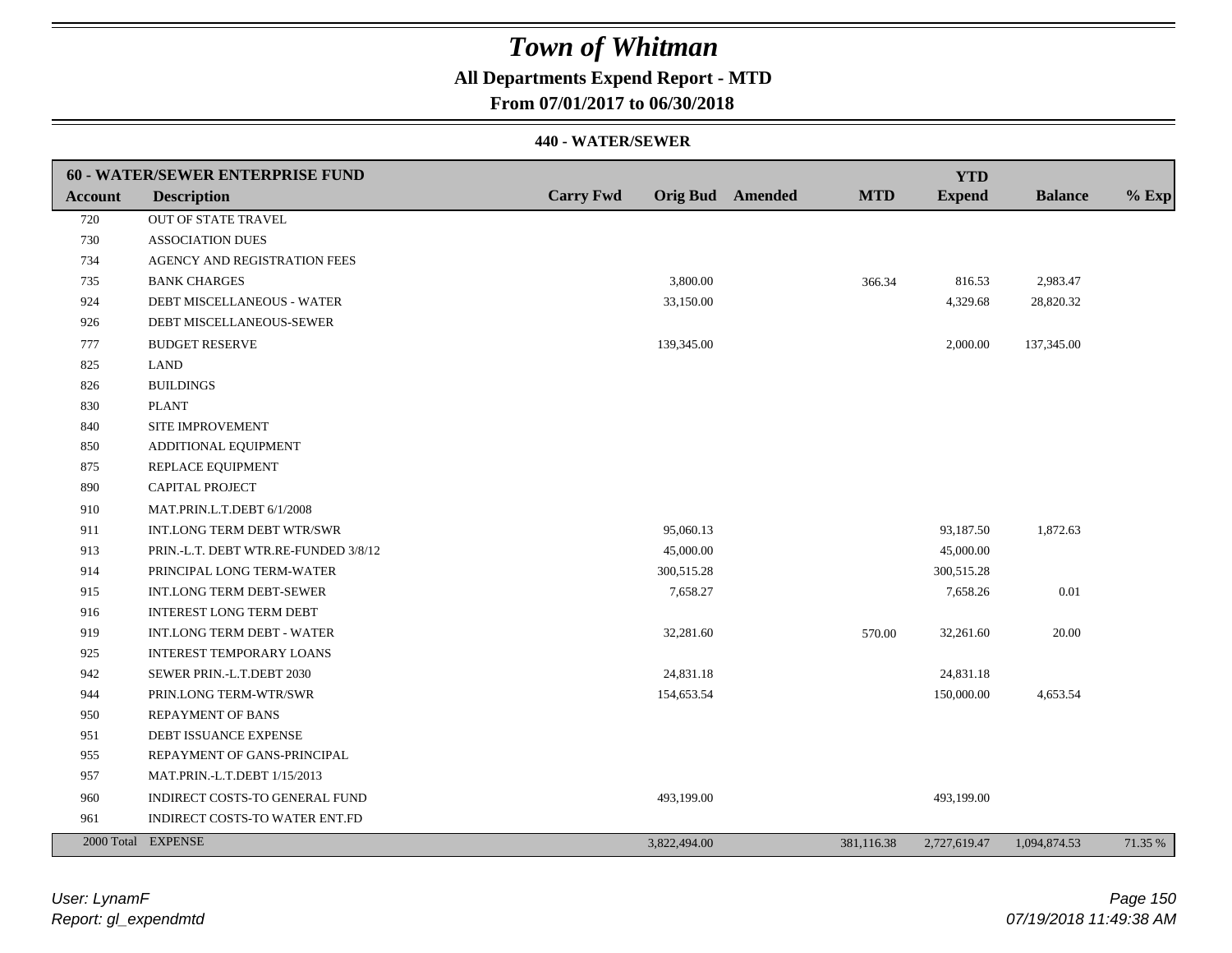## **All Departments Expend Report - MTD**

### **From 07/01/2017 to 06/30/2018**

|                | 60 - WATER/SEWER ENTERPRISE FUND                    |                  |           |                         |            | <b>YTD</b>    |                |            |
|----------------|-----------------------------------------------------|------------------|-----------|-------------------------|------------|---------------|----------------|------------|
| <b>Account</b> | <b>Description</b>                                  | <b>Carry Fwd</b> |           | <b>Orig Bud</b> Amended | <b>MTD</b> | <b>Expend</b> | <b>Balance</b> | $%$ Exp    |
| 956            | REPAYMENT OF BANS-PRINCIPAL                         |                  |           |                         |            |               |                |            |
|                | 2004 Total EXPENSE                                  |                  |           |                         |            |               |                | 100.00 %   |
| 962            | SEWER BOND REFUNDING EXPENSE                        |                  |           |                         |            |               |                |            |
|                | 2005 Total EXPENSE                                  |                  |           |                         |            |               |                | 100.00 %   |
| 311            | <b>COMPUTER SERVICES</b>                            |                  | 12,000.00 |                         |            | 5,439.46      | 6,560.54       |            |
| 344            | <b>POSTAGE</b>                                      |                  |           |                         |            | 5,734.47      | $-5,734.47$    |            |
|                | 2050 Total DATA PROCESSING AND MAILING              |                  | 12,000.00 |                         |            | 11,173.93     | 826.07         | 93.11 %    |
| 272            | <b>EQUIPMENT RENTAL</b>                             |                  |           |                         |            |               |                |            |
| 317            | <b>WATER TESTING</b>                                |                  |           |                         | 2,315.00   | 14,880.00     | $-14,880.00$   |            |
| 251            | <b>WATER MAINS</b>                                  |                  |           |                         | 1,450.46   | 8,169.84      | $-8,169.84$    |            |
| 253            | <b>HYDRANTS</b>                                     |                  |           |                         |            | 1,560.90      | $-1,560.90$    |            |
| 254            | <b>METERS</b>                                       |                  |           |                         | 2,426.66   | 7,204.40      | $-7,204.40$    |            |
| 582            | <b>UNIFORMS</b>                                     |                  |           |                         | 911.30     | 3,739.34      | $-3,739.34$    |            |
| 585            | <b>MISCELLANEOUS EXPENSE</b>                        |                  | 64,300.00 |                         | 1,700.70   | 13,601.66     | 50,698.34      |            |
|                | 2200 Total DIVISIONAL EXPENSE                       |                  | 64,300.00 |                         | 8,804.12   | 49,156.14     | 15,143.86      | 76.44 %    |
| 286            | <b>WATER LEAK DETECTION</b>                         |                  | 8,000.00  |                         |            |               | 8,000.00       |            |
|                | 2201 Total EXPENSE                                  |                  | 8,000.00  |                         |            |               | 8,000.00       | 0.00 %     |
| 999            |                                                     |                  |           |                         |            |               |                |            |
|                | 4469 Total A.27 ATM 5/13FR.R.E. PUR.JETTER MACHINE  |                  |           |                         |            |               |                | 100.00 %   |
| 911            | INT.LONG TERM DEBT WTR/SWR                          |                  |           |                         |            |               |                |            |
| 944            | PRIN.LONG TERM-WTR/SWR                              |                  |           |                         |            |               |                |            |
| 999            |                                                     |                  |           |                         |            |               |                |            |
|                | 4472 Total A.6STM5/15DEBT SER.FY16 1ST PMT.BNDS.R.E |                  |           |                         |            |               |                | 100.00 %   |
| 999            |                                                     | 25,000.00        |           |                         |            |               | 25,000.00      |            |
|                | 4473 Total A10STM5/15ENG.SERV.UNIDIR.FLSH.PR.R.E.   | 25,000.00        |           |                         |            |               | 25,000.00      | $0.00\ \%$ |
| 999            |                                                     |                  |           |                         |            |               |                |            |
|                | 4480 Total A31ATM5/16PUR2016CHEV.4W/D PICKUP W/PLOW |                  |           |                         |            |               |                | 100.00 %   |
| 999            |                                                     |                  |           |                         |            |               |                |            |
|                | 4482 Total A5STM5/15 DEBT SER.-TEMP.BORROWING-R.E.  |                  |           |                         |            |               |                | 100.00 %   |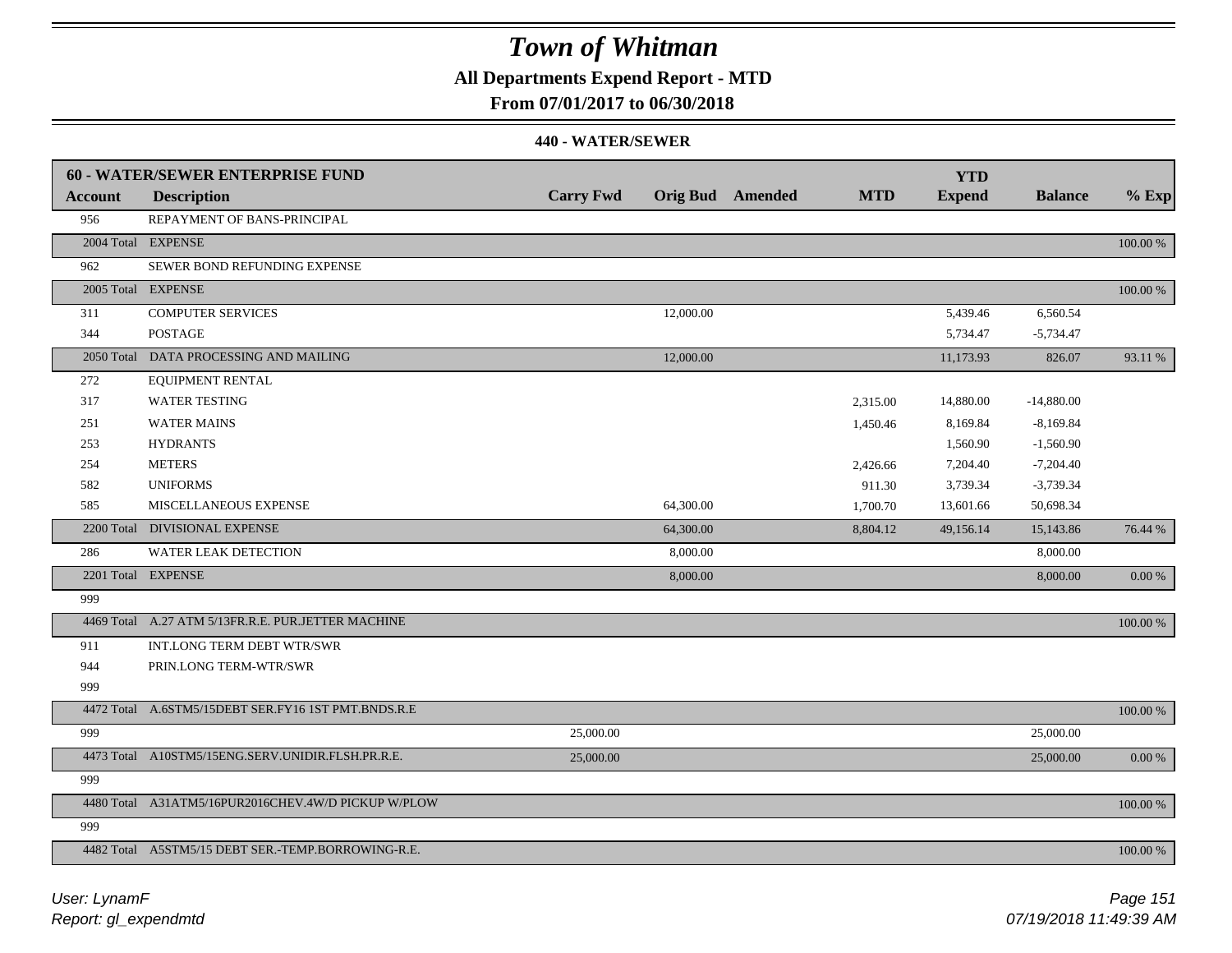## **All Departments Expend Report - MTD**

### **From 07/01/2017 to 06/30/2018**

|         | <b>60 - WATER/SEWER ENTERPRISE FUND</b>              |                  |                         |            | <b>YTD</b>    |                |             |
|---------|------------------------------------------------------|------------------|-------------------------|------------|---------------|----------------|-------------|
| Account | <b>Description</b>                                   | <b>Carry Fwd</b> | <b>Orig Bud</b> Amended | <b>MTD</b> | <b>Expend</b> | <b>Balance</b> | $%$ Exp     |
| 999     |                                                      |                  |                         |            |               |                |             |
|         | 4483 Total A.33ATM5/09RELIN.3500FT.PIPE/REP.MANHOLE  |                  |                         |            |               |                | $100.00~\%$ |
| 999     |                                                      | 59,587.24        |                         |            |               | 59,587.24      |             |
|         | 4532 Total A.20ATM5/12FR.R.EARN.TO REP.SEW.SYS       | 59,587.24        |                         |            |               | 59,587.24      | 0.00 %      |
| 999     |                                                      |                  |                         |            |               |                |             |
|         | 4538 Total A.31 ATM 5/10 50% PUR.E350 FORD CARGO VAN |                  |                         |            |               |                | 100.00 %    |
| 999     |                                                      | 116,392.00       |                         |            | 116,240.98    | 151.02         |             |
|         | 4539 Total A13STM5/15FR.R.E.SEW.SERV.BROCK-PR.YRS    | 116,392.00       |                         |            | 116,240.98    | 151.02         | 99.87 %     |
| 999     |                                                      |                  |                         |            |               |                |             |
|         | 4548 Total A.25ATM5/11FR.R.E. TO REP. WSTEWTR PUMPS  |                  |                         |            |               |                | 100.00 %    |
| 999     |                                                      | 1,257.00         |                         | 318.00     | 1,257.00      |                |             |
|         | 4560 Total A.30 ATM 5/10 REPAIR WASTEWTR.PUMPS       | 1,257.00         |                         | 318.00     | 1,257.00      |                | 100.00 %    |
| 999     |                                                      |                  |                         |            |               |                |             |
|         | 4562 Total A.30ATM5/16 REPLACE TRUCK BODY            |                  |                         |            |               |                | 100.00 %    |
| 999     |                                                      |                  |                         |            |               |                |             |
|         | 4577 Total DPW-SITE WORK & PERMIT/FACILITY IMPROV.   |                  |                         |            |               |                | $100.00~\%$ |
| 999     |                                                      |                  | 445,966.71              |            | 427,664.75    | 18,301.96      |             |
|         | 4579 Total A.5STM12/17 SWR.F.MAIN REP.& BY-PASS      |                  | 445,966.71              |            | 427,664.75    | 18,301.96      | 95.89 %     |
| 999     |                                                      | 20,000.00        |                         |            | 18,000.00     | 2,000.00       |             |
|         | 4606 Total Res.Fnd. Trans.-Engin.Costs Rte.18 & 27   | 20,000.00        |                         |            | 18,000.00     | 2,000.00       | 90.00 %     |
| 999     |                                                      | 420.00           |                         |            |               | 420.00         |             |
|         | 4608 Total A.21ATM5/12 FR.R.EARN.TO LEAK DETECT.     | 420.00           |                         |            |               | 420.00         | 0.00 %      |
| 999     |                                                      |                  |                         |            |               |                |             |
|         | 4609 Total A.21 ATM5/14 FR.R.E.PUR&INST.BACK-UP GEN  |                  |                         |            |               |                | 100.00 %    |
| 999     |                                                      | 5,265.09         |                         |            | 4,678.00      | 587.09         |             |
|         | 4610 Total A.22ATM5/14FR.R.E.REP.&REPL.EQ@PUMP STA.  | 5,265.09         |                         |            | 4,678.00      | 587.09         | 88.84 %     |
| 999     |                                                      |                  |                         |            |               |                |             |
|         | 4611 Total A2 STM 5/17 PRIOR YEAR BILL               |                  |                         |            |               |                | 100.00 %    |
|         |                                                      |                  |                         |            |               |                |             |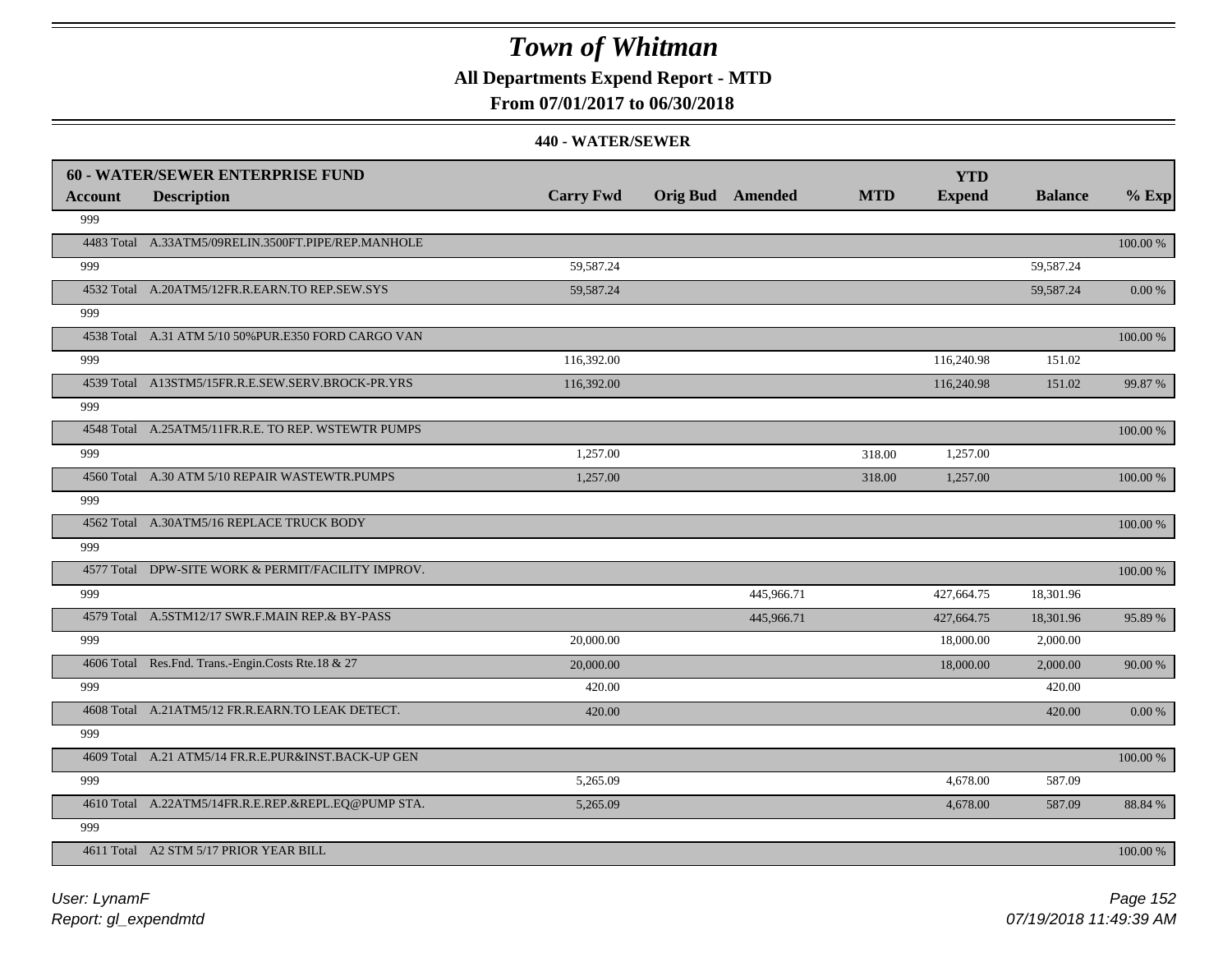## **All Departments Expend Report - MTD**

### **From 07/01/2017 to 06/30/2018**

|         | 60 - WATER/SEWER ENTERPRISE FUND               |                  |                 |            |            | <b>YTD</b>    |                |          |
|---------|------------------------------------------------|------------------|-----------------|------------|------------|---------------|----------------|----------|
| Account | <b>Description</b>                             | <b>Carry Fwd</b> | <b>Orig Bud</b> | Amended    | <b>MTD</b> | <b>Expend</b> | <b>Balance</b> | $%$ Exp  |
| 999     |                                                |                  |                 | 20,000.00  |            | 20,000.00     |                |          |
|         | 4612 Total A.3STM 12/17 PUR.WATER METERS       |                  |                 | 20,000.00  |            | 20,000.00     |                | 100.00 % |
| 999     |                                                |                  |                 | 485,000.00 | 60.867.92  | 73.847.80     | 411.152.20     |          |
|         | 4613 Total A.4STM12/17 SWR.EASEMNT SURVEYG ETC |                  |                 | 485,000.00 | 60.867.92  | 73,847.80     | 411.152.20     | 15.22 %  |
| 999     |                                                |                  |                 |            |            |               |                |          |
|         | 4614 Total A.30ATM 5/10 WASTEWTR.UPGRADES FY06 |                  |                 |            |            |               |                | 100.00 % |
|         | 440 Total WATER/SEWER                          | 227,921.33       | 4.544.517.00    | 950,966.71 | 509.153.28 | 4,076,615.35  | 1,646,789.69   |          |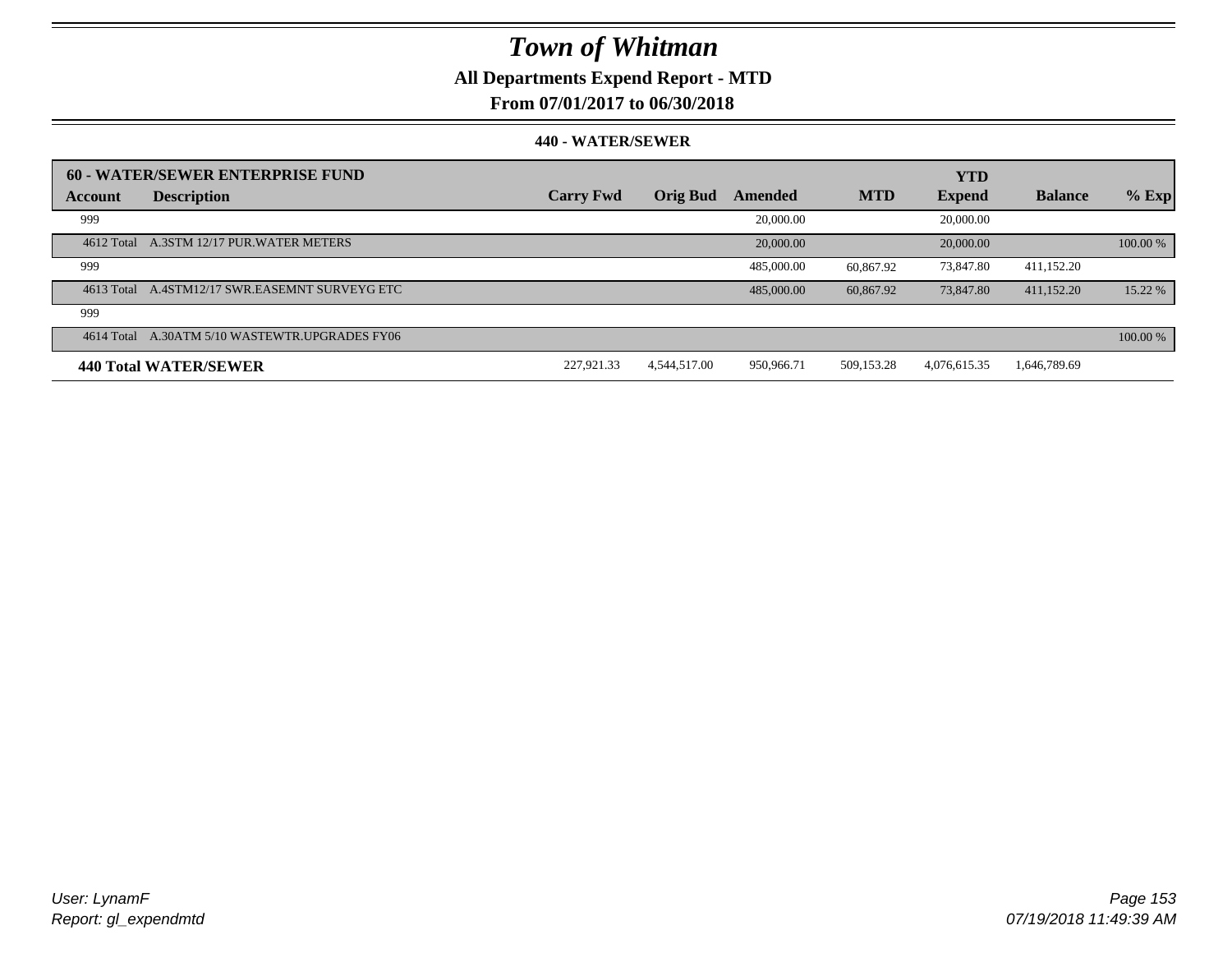**All Departments Expend Report - MTD**

### **From 07/01/2017 to 06/30/2018**

#### **441 - SEWER ENCUMBRANCE**

|                | <b>60 - WATER/SEWER ENTERPRISE FUND</b> |                  |                         |            | <b>YTD</b>    |                |          |
|----------------|-----------------------------------------|------------------|-------------------------|------------|---------------|----------------|----------|
| <b>Account</b> | <b>Description</b>                      | <b>Carry Fwd</b> | <b>Orig Bud</b> Amended | <b>MTD</b> | <b>Expend</b> | <b>Balance</b> | $%$ Exp  |
| 380            | <b>DISPOSAL COSTS</b>                   |                  |                         |            |               |                |          |
|                | 2000 Total EXPENSE                      |                  |                         |            |               |                | 100.00 % |
| 939            | FY2015 ENCUMBRANCES                     |                  |                         |            |               |                |          |
| 940            | FY2016 ENCUMBRANCES                     | 850,000.00       |                         |            | 686,200.37    | 163,799.63     |          |
| 943            | <b>FY2012 ENCUMBRANCES</b>              |                  |                         |            |               |                |          |
| 945            | FY2013 ENCUMBRANCES                     |                  |                         |            |               |                |          |
| 946            | FY2010 ENCUMBRANCES                     |                  |                         |            |               |                |          |
| 948            | <b>FY07 ENCUMBRANCES</b>                |                  |                         |            |               |                |          |
| 949            | FY2014 ENCUMBRANCES                     |                  |                         |            |               |                |          |
| 953            | <b>FY2009 ENCUMBRANCES</b>              |                  |                         |            |               |                |          |
| 958            | <b>FY2005 ENCUMBRANCES</b>              |                  |                         |            |               |                |          |
| 959            | <b>FY2006 ENCUMBRANCES</b>              |                  |                         |            |               |                |          |
| 965            | SEWER FY13 DISPOSAL COSTS ENCUMBERED    |                  |                         |            |               |                |          |
| 966            | SEWER FY14 DISPOSAL COSTS ENCUMBERED    |                  |                         |            |               |                |          |
| 967            | SEWER FY15 DISPOSAL COSTS ENCUMBERED    | 259,684.68       |                         |            |               | 259,684.68     |          |
| 941            | FY 2017 ENCUMBRANCES                    | 800,000.00       |                         |            | 596,131.32    | 203,868.68     |          |
|                | 2001 Total EXPENSE                      | 1,909,684.68     |                         |            | 1,282,331.69  | 627,352.99     | 67.14 %  |
| 765            | INDIR.COSTS DUE TO GEN.FD.FY95          |                  |                         |            |               |                |          |
| 766            | INDIR.COSTS DUE TO GEN.FD.FY96          |                  |                         |            |               |                |          |
| 767            | INDIR.COSTS DUE TO GEN.FD FY97          |                  |                         |            |               |                |          |
| 768            | INDIR.COSTS DUE TO GEN.FD.FY98          |                  |                         |            |               |                |          |
| 769            | INDIR.COSTS DUE TO GEN.FD.FY99          |                  |                         |            |               |                |          |
|                | 2002 Total EXPENSE                      |                  |                         |            |               |                | 100.00 % |
| 863            | IND.COSTS FY00 DUE TO GF-PR.YR          |                  |                         |            |               |                |          |
| 869            | INDIR.COSTS DUE TO G.FND-PR.YR          |                  |                         |            |               |                |          |
|                | 2003 Total EXPENSE                      |                  |                         |            |               |                | 100.00 % |
|                | <b>441 Total SEWER ENCUMBRANCE</b>      | 1,909,684.68     |                         |            | 1,282,331.69  | 627,352.99     |          |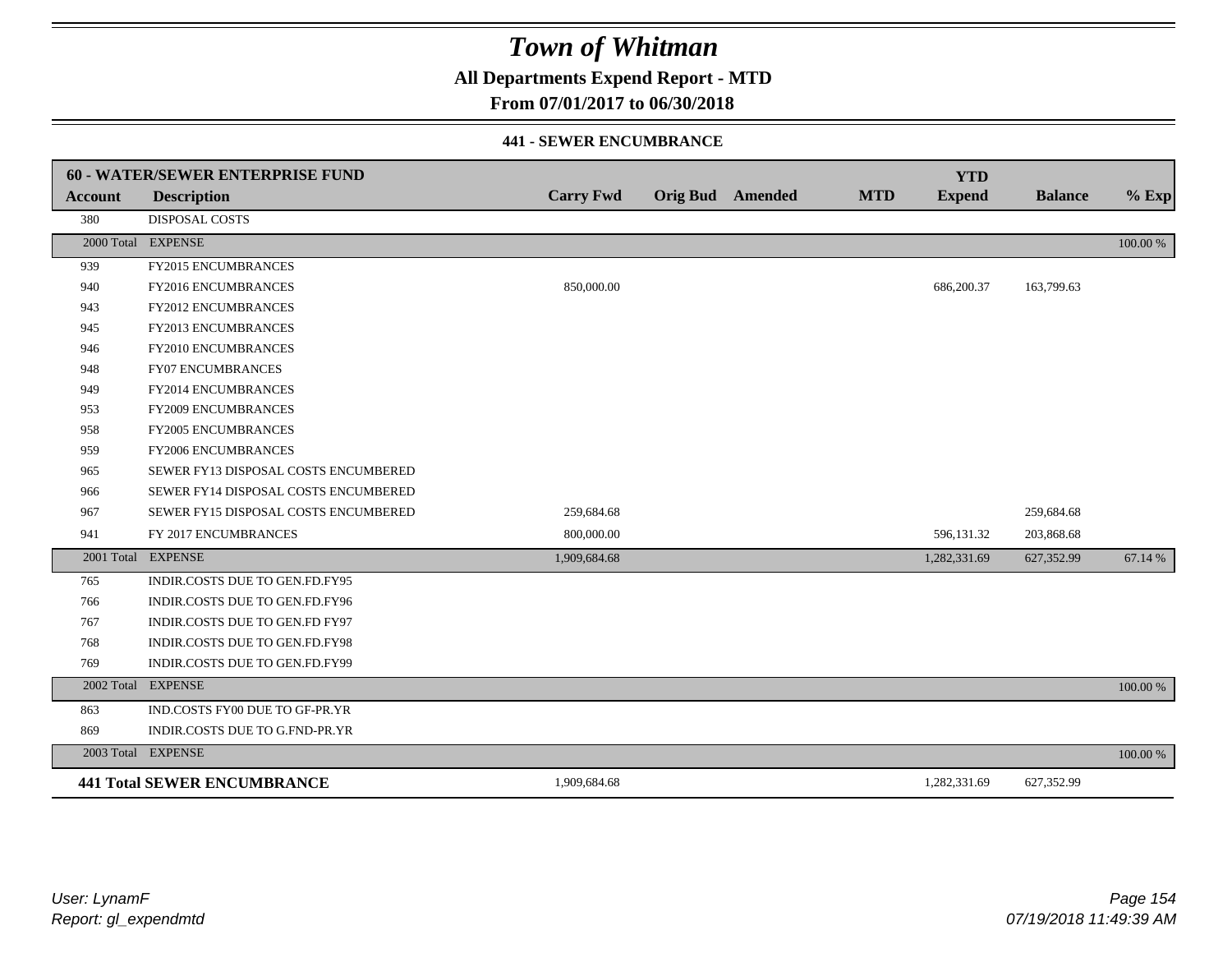**All Departments Expend Report - MTD**

## **From 07/01/2017 to 06/30/2018**

#### **451 - WATER ENCUMBRANCE**

|         | <b>60 - WATER/SEWER ENTERPRISE FUND</b> |                  |          |         |            | <b>YTD</b>    |                |          |
|---------|-----------------------------------------|------------------|----------|---------|------------|---------------|----------------|----------|
| Account | <b>Description</b>                      | <b>Carry Fwd</b> | Orig Bud | Amended | <b>MTD</b> | <b>Expend</b> | <b>Balance</b> | $%$ Exp  |
| 941     | FY 2017 ENCUMBRANCES                    | 60,000.00        |          |         |            | 39.902.57     | 20,097.43      |          |
|         | 2000 Total EXPENSE                      | 60,000,00        |          |         |            | 39.902.57     | 20,097.43      | 66.50 %  |
| 939     | <b>FY2015 ENCUMBRANCES</b>              |                  |          |         |            |               |                |          |
| 940     | <b>FY2016 ENCUMBRANCES</b>              |                  |          |         |            |               |                |          |
| 949     | <b>FY2014 ENCUMBRANCES</b>              |                  |          |         |            |               |                |          |
|         | 2001 Total EXPENSE                      |                  |          |         |            |               |                | 100.00 % |
|         | <b>451 Total WATER ENCUMBRANCE</b>      | 60,000.00        |          |         |            | 39,902.57     | 20,097.43      |          |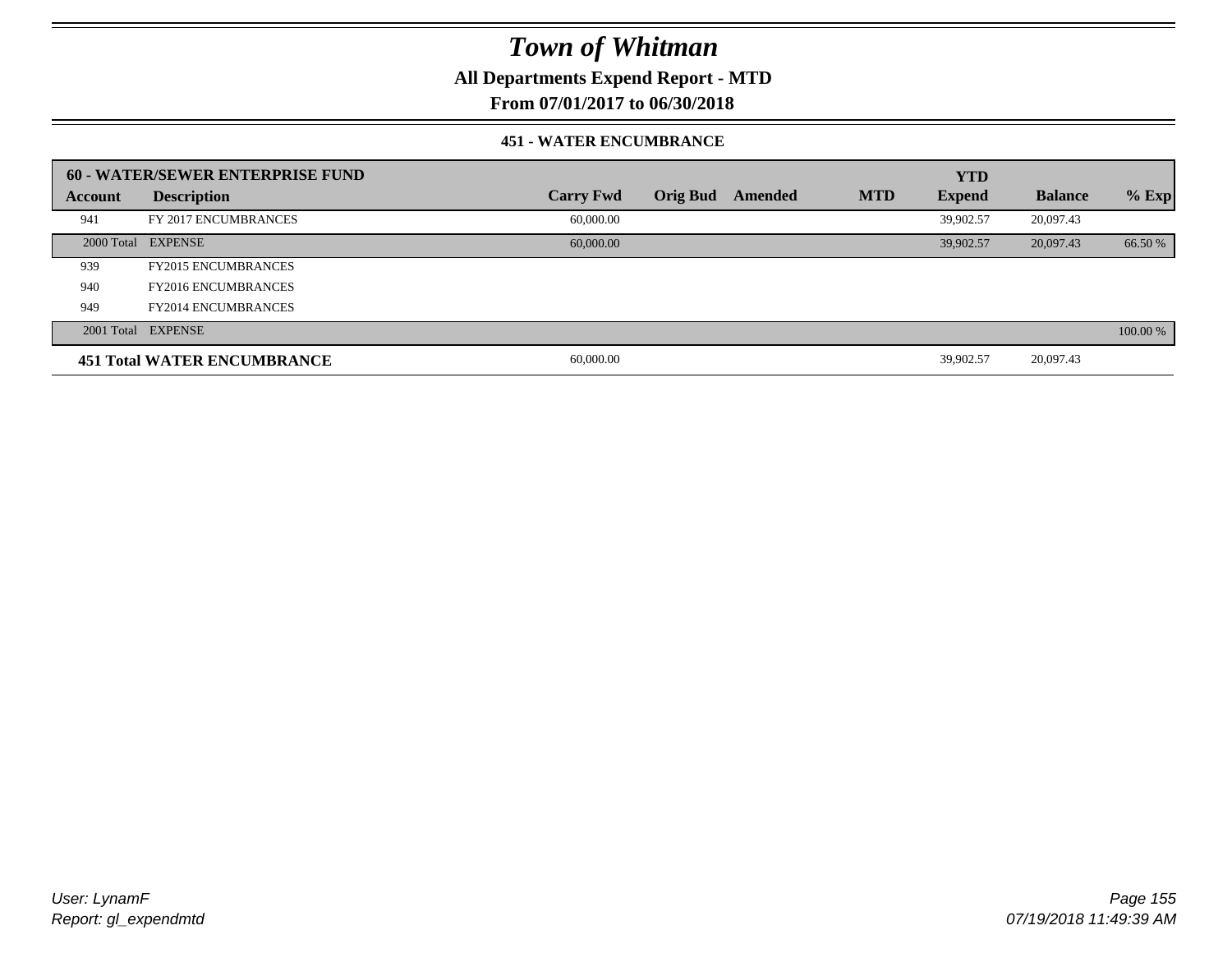## **All Departments Expend Report - MTD**

### **From 07/01/2017 to 06/30/2018**

|                 | <b>60 - WATER/SEWER ENTERPRISE FUND</b> |                  |                         |            | YTD           |                |            |
|-----------------|-----------------------------------------|------------------|-------------------------|------------|---------------|----------------|------------|
| Account         | <b>Description</b>                      | <b>Carry Fwd</b> | <b>Orig Bud</b> Amended | <b>MTD</b> | <b>Expend</b> | <b>Balance</b> | $%$ Exp    |
| 005             | <b>TRASH FEE REFUNDS</b>                |                  |                         |            |               |                |            |
| 1997 Total 1997 |                                         |                  |                         |            |               |                | $100.00\%$ |
|                 | <b>850 Total TAX REFUNDS</b>            |                  |                         |            |               |                |            |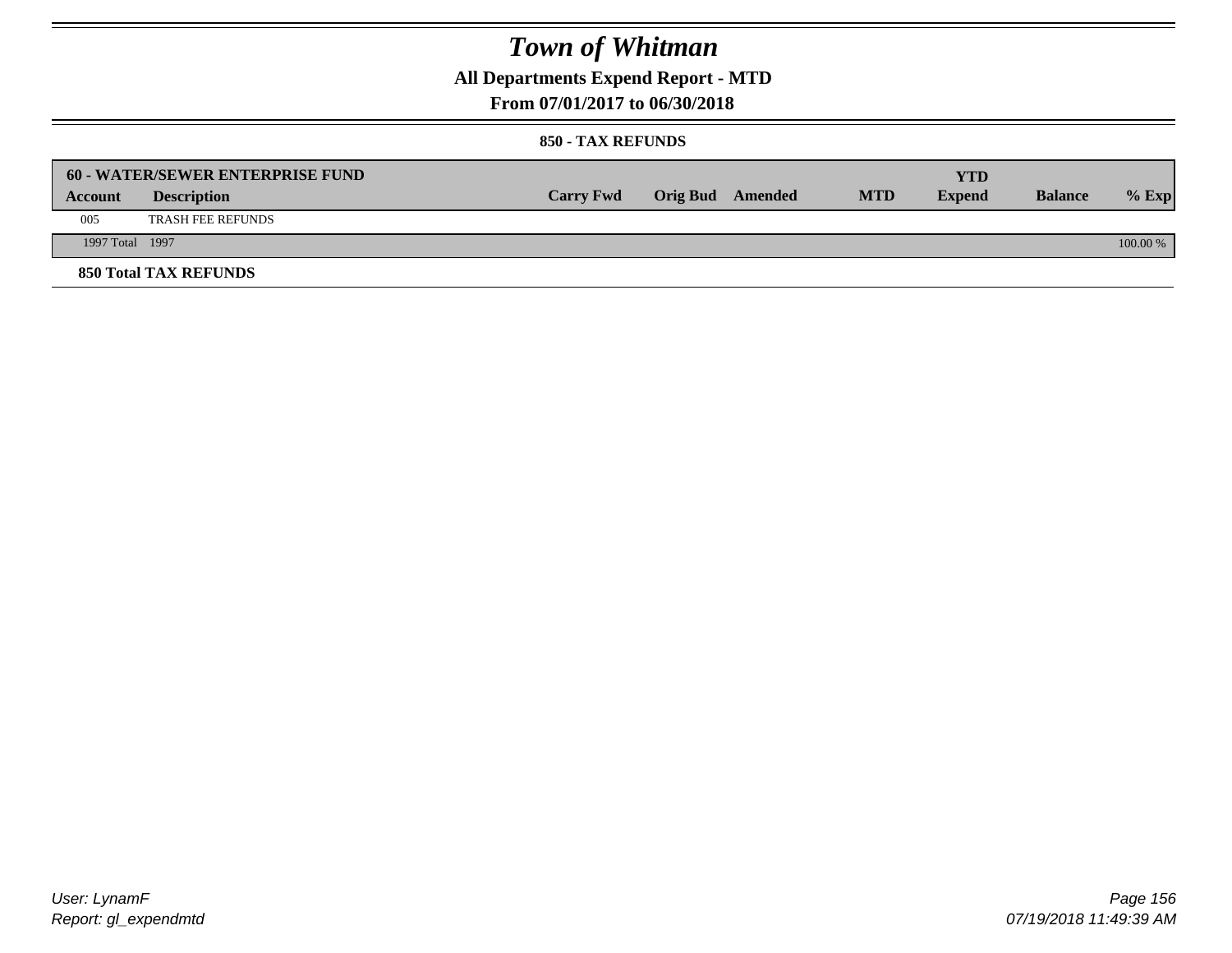**All Departments Expend Report - MTD**

**From 07/01/2017 to 06/30/2018**

#### **851 - FIRE REVOLVING**

|         | 60 - WATER/SEWER ENTERPRISE FUND |                  |                  |            | YTD           |                |          |
|---------|----------------------------------|------------------|------------------|------------|---------------|----------------|----------|
| Account | <b>Description</b>               | <b>Carry Fwd</b> | Orig Bud Amended | <b>MTD</b> | <b>Expend</b> | <b>Balance</b> | $%$ Exp  |
| 008     | <b>SEWER DETAILS</b>             |                  |                  |            |               |                |          |
|         | 1000 Total SALARIES              |                  |                  |            |               |                | 100.00 % |
|         | <b>851 Total FIRE REVOLVING</b>  |                  |                  |            |               |                |          |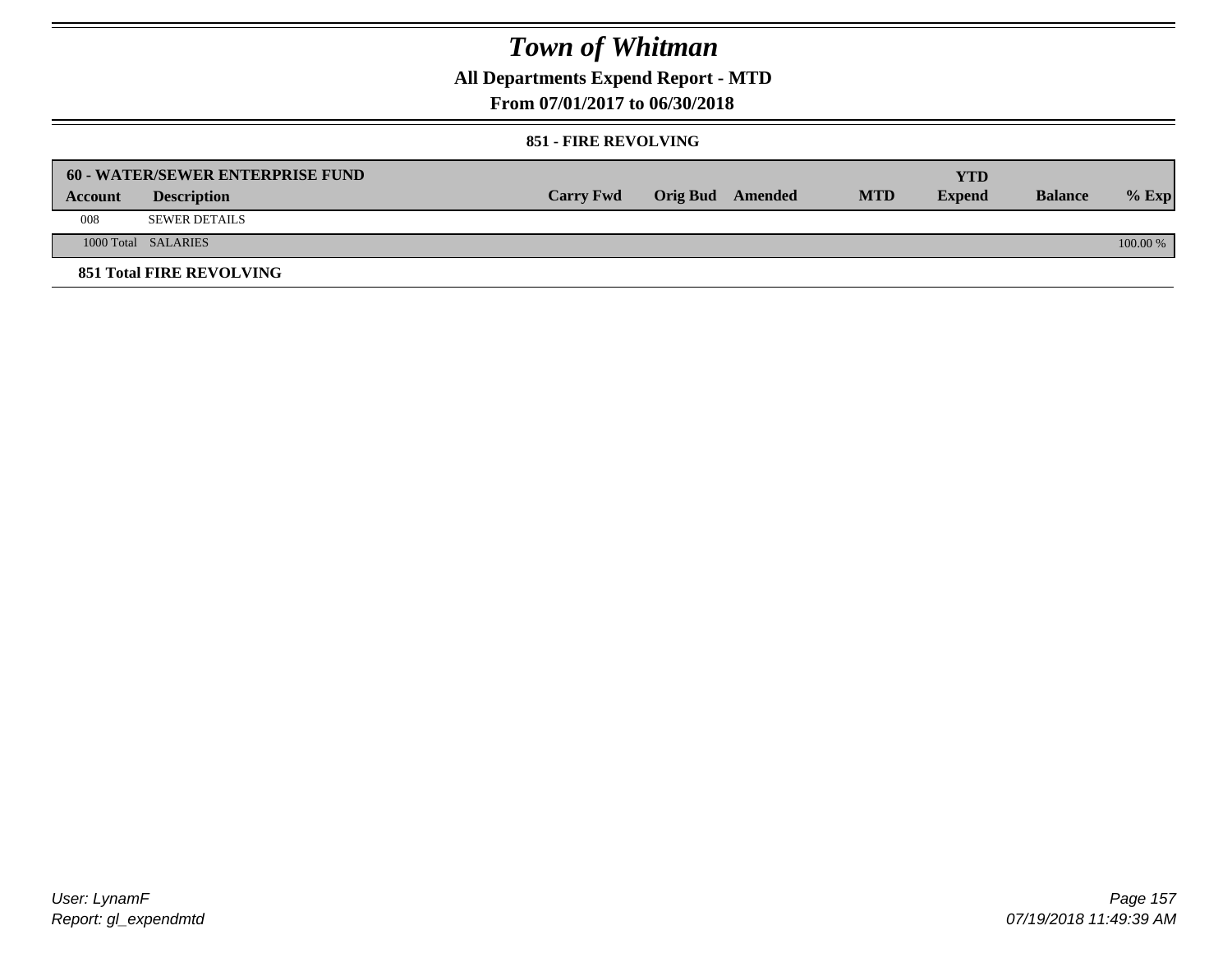**All Departments Expend Report - MTD**

### **From 07/01/2017 to 06/30/2018**

#### **852 - POLICE REVOLVING**

|         | 60 - WATER/SEWER ENTERPRISE FUND  |                  |                  |            | <b>YTD</b>    |                |            |
|---------|-----------------------------------|------------------|------------------|------------|---------------|----------------|------------|
| Account | <b>Description</b>                | <b>Carry Fwd</b> | Orig Bud Amended | <b>MTD</b> | <b>Expend</b> | <b>Balance</b> | $%$ Exp    |
| 008     | <b>SEWER DETAILS</b>              |                  |                  |            |               |                |            |
|         | 1000 Total SALARIES               |                  |                  |            |               |                | $100.00\%$ |
|         | <b>852 Total POLICE REVOLVING</b> |                  |                  |            |               |                |            |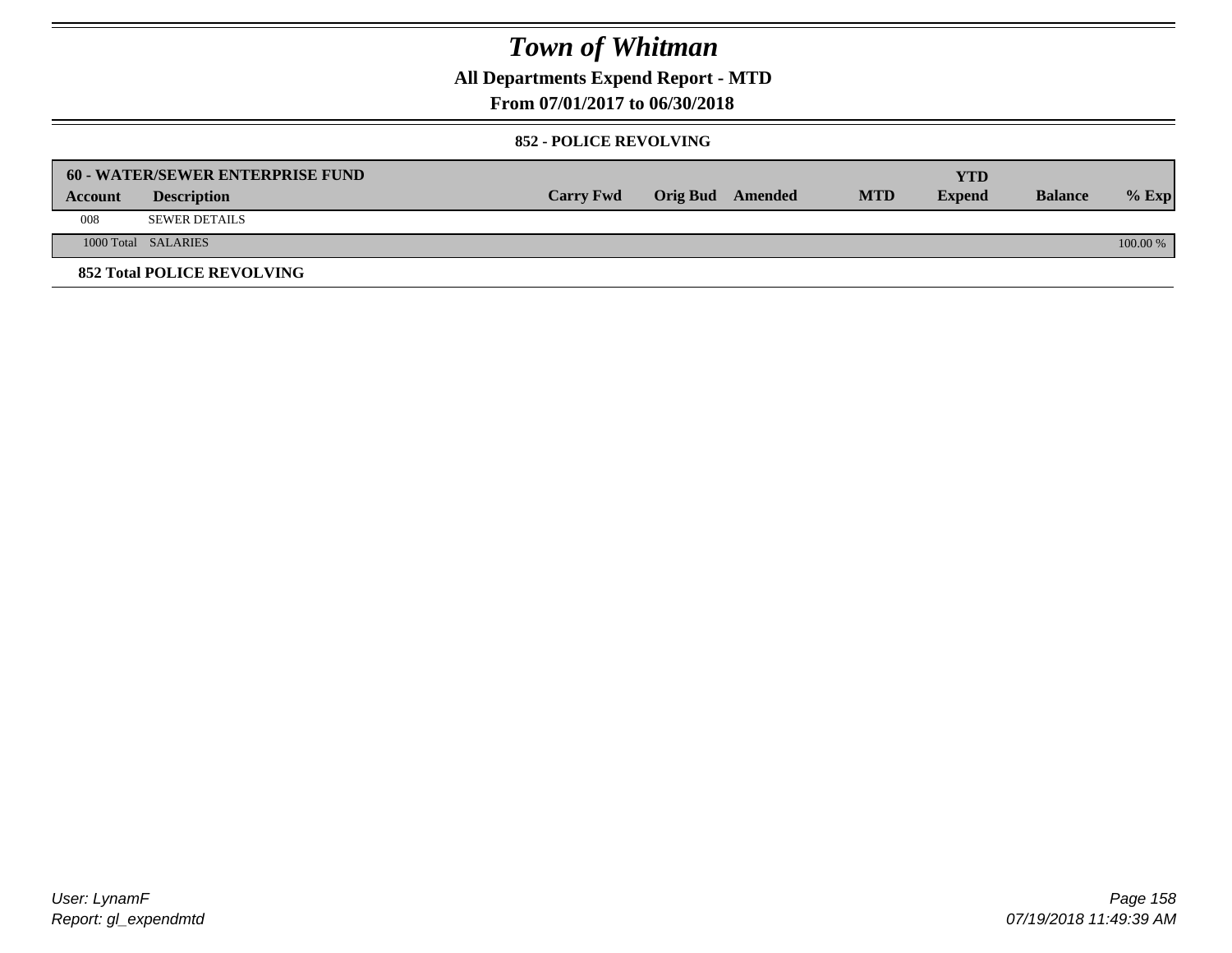## **All Departments Expend Report - MTD**

### **From 07/01/2017 to 06/30/2018**

#### **870 - AGENCY**

|         | <b>60 - WATER/SEWER ENTERPRISE FUND</b> |                  |                 |         |            | <b>YTD</b>    |                |          |
|---------|-----------------------------------------|------------------|-----------------|---------|------------|---------------|----------------|----------|
| Account | <b>Description</b>                      | <b>Carry Fwd</b> | <b>Orig Bud</b> | Amended | <b>MTD</b> | <b>Expend</b> | <b>Balance</b> | $%$ Exp  |
| 027     | <b>GUAR DEPOSIT INTEREST-REFUND</b>     |                  |                 |         |            |               |                |          |
| 029     | <b>GUARANTEED DEPOSITS REFUNDED</b>     |                  |                 |         |            |               |                |          |
| 055     | <b>GUARANTEED DEP.J.TASSINARI</b>       |                  |                 |         |            |               |                |          |
| 056     | <b>GUARANTEE DEP.REFND.-J. KELLEHER</b> |                  |                 |         |            |               |                |          |
| 059     | <b>GUARANTEE DEPOSITS FORFIETED</b>     |                  |                 |         |            |               |                |          |
| 236     | GUAR.DEPOSITS REFUNDED-CONSTR.TECH.     |                  |                 |         |            |               |                |          |
| 237     | <b>GUARENTEE DEPOSITS REFUNDED</b>      |                  |                 |         |            |               |                |          |
| 410     | GUAR.DEP.REFNDED-R. Robertson           |                  |                 |         |            |               |                |          |
|         | 2000 Total EXPENSE                      |                  |                 |         |            |               |                | 100.00 % |
| 899     | <b>EXCHANGE ACCOUNT</b>                 |                  |                 |         |            |               |                |          |
|         | 2002 Total EXPENSE                      |                  |                 |         |            |               |                | 100.00 % |
|         | <b>870 Total AGENCY</b>                 |                  |                 |         |            |               |                |          |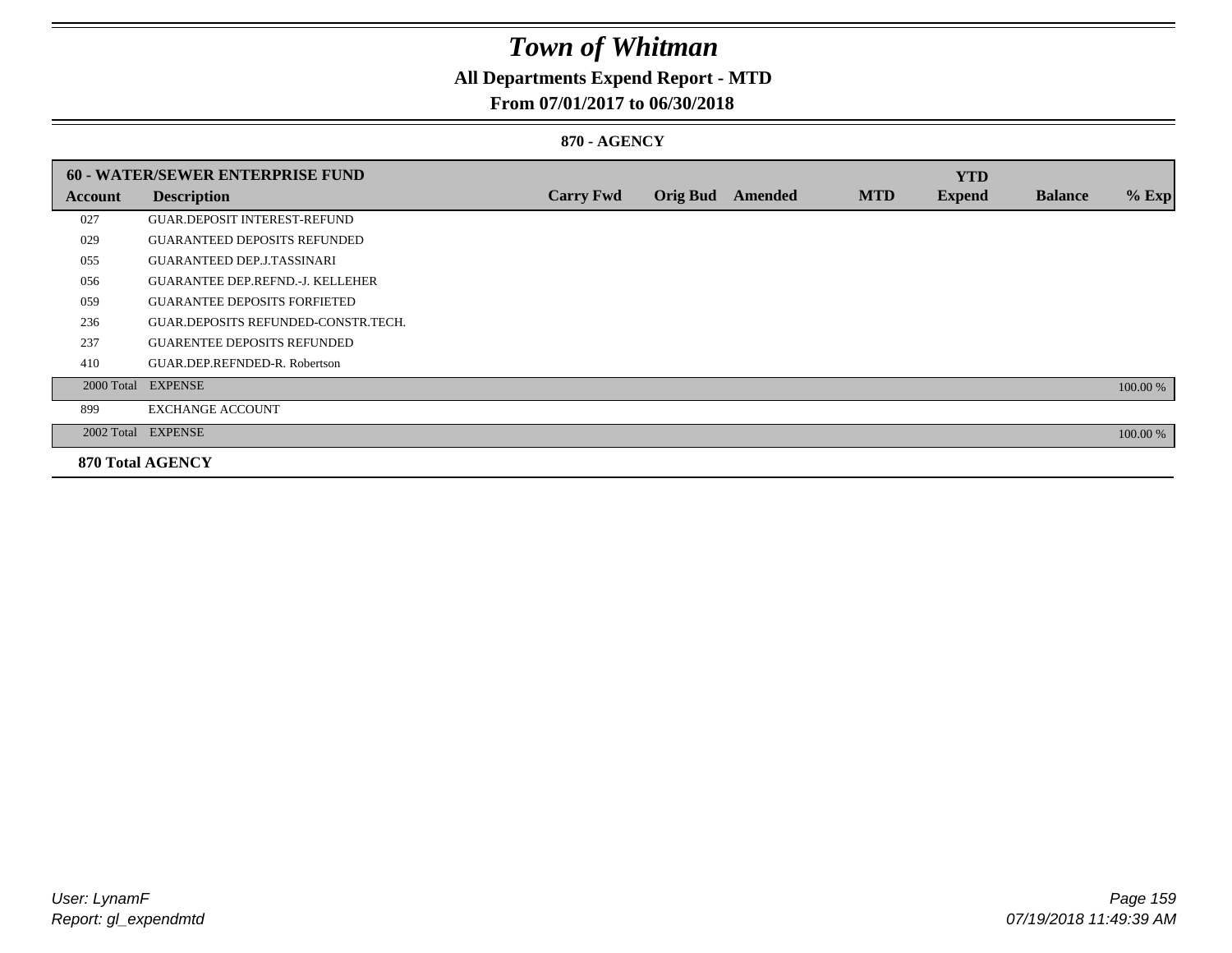**All Departments Expend Report - MTD**

## **From 07/01/2017 to 06/30/2018**

#### **873 - USER CHARGES REFUNDS**

|                 | 60 - WATER/SEWER ENTERPRISE FUND |                  |                         |            | <b>YTD</b>    |                |             |
|-----------------|----------------------------------|------------------|-------------------------|------------|---------------|----------------|-------------|
| <b>Account</b>  | <b>Description</b>               | <b>Carry Fwd</b> | <b>Orig Bud</b> Amended | <b>MTD</b> | <b>Expend</b> | <b>Balance</b> | $%$ Exp     |
| 053             | SEWER RATES REFUNDS              |                  |                         |            |               |                |             |
| 1999 Total 1999 |                                  |                  |                         |            |               |                | 100.00 %    |
| 053             | SEWER RATES REFUNDS              |                  |                         |            |               |                |             |
|                 | 2001 Total EXPENSE               |                  |                         |            |               |                | 100.00 %    |
| 053             | SEWER RATES REFUNDS              |                  |                         |            |               |                |             |
|                 | 2002 Total EXPENSE               |                  |                         |            |               |                | 100.00 %    |
| 053             | <b>SEWER RATES REFUNDS</b>       |                  |                         |            |               |                |             |
|                 | 2003 Total EXPENSE               |                  |                         |            |               |                | 100.00 %    |
| 053             | SEWER RATES REFUNDS              |                  |                         |            |               |                |             |
| 178             | SEWER LIEN REFUNDS               |                  |                         |            |               |                |             |
|                 | 2004 Total EXPENSE               |                  |                         |            |               |                | 100.00 %    |
| 053             | <b>SEWER RATES REFUNDS</b>       |                  |                         |            |               |                |             |
| 178             | SEWER LIEN REFUNDS               |                  |                         |            |               |                |             |
|                 | 2005 Total EXPENSE               |                  |                         |            |               |                | 100.00 %    |
| 053             | SEWER RATES REFUNDS              |                  |                         |            |               |                |             |
|                 | 2006 Total EXPENSE               |                  |                         |            |               |                | 100.00 %    |
| 053             | <b>SEWER RATES REFUNDS</b>       |                  |                         |            |               |                |             |
| 178             | SEWER LIEN REFUNDS               |                  |                         |            |               |                |             |
|                 | 2007 Total EXPENSE               |                  |                         |            |               |                | 100.00 %    |
| 053             | SEWER RATES REFUNDS              |                  |                         |            |               |                |             |
| 178             | SEWER LIEN REFUNDS               |                  |                         |            |               |                |             |
|                 | 2008 Total EXPENSE               |                  |                         |            |               |                | 100.00 %    |
| 053             | SEWER RATES REFUNDS              |                  |                         |            |               |                |             |
| 178             | SEWER LIEN REFUNDS               |                  |                         |            |               |                |             |
|                 | 2009 Total EXPENSE               |                  |                         |            |               |                | 100.00 %    |
| 053             | SEWER RATES REFUNDS              |                  |                         |            |               |                |             |
| 178             | SEWER LIEN REFUNDS               |                  |                         |            |               |                |             |
|                 | 2010 Total EXPENSE               |                  |                         |            |               |                | $100.00~\%$ |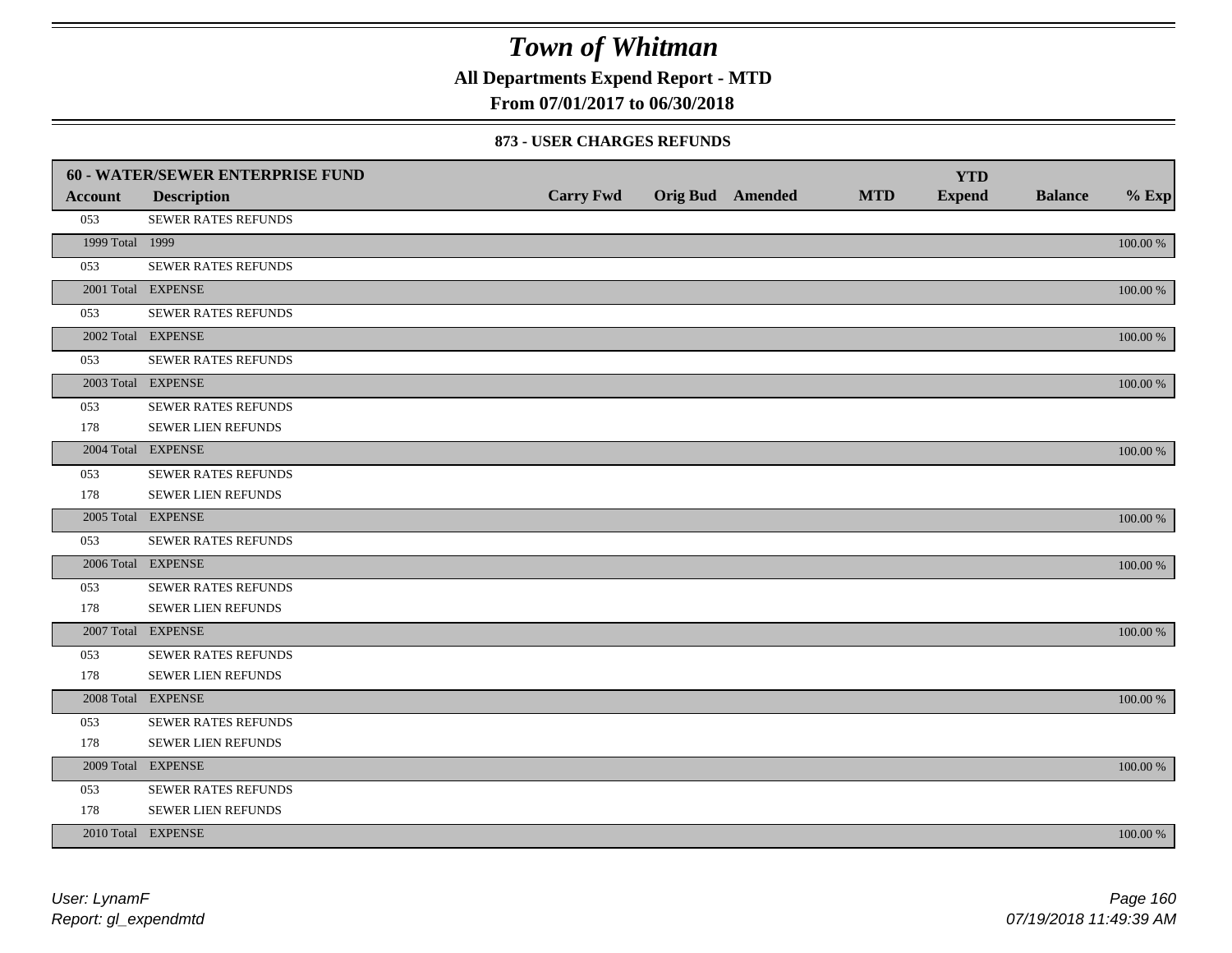**All Departments Expend Report - MTD**

## **From 07/01/2017 to 06/30/2018**

#### **873 - USER CHARGES REFUNDS**

|                | <b>60 - WATER/SEWER ENTERPRISE FUND</b> |                  |                         |            | <b>YTD</b>    |                |          |
|----------------|-----------------------------------------|------------------|-------------------------|------------|---------------|----------------|----------|
| <b>Account</b> | <b>Description</b>                      | <b>Carry Fwd</b> | <b>Orig Bud</b> Amended | <b>MTD</b> | <b>Expend</b> | <b>Balance</b> | $%$ Exp  |
| 053            | SEWER RATES REFUNDS                     |                  |                         |            |               |                |          |
|                | 2011 Total EXPENSE                      |                  |                         |            |               |                | 100.00 % |
| 053            | SEWER RATES REFUNDS                     |                  |                         |            |               |                |          |
| 178            | SEWER LIEN REFUNDS                      |                  |                         |            |               |                |          |
|                | 2012 Total EXPENSE                      |                  |                         |            |               |                | 100.00 % |
| 053            | SEWER RATES REFUNDS                     |                  |                         |            |               |                |          |
| 173            | WATER LIEN REFUNDS                      |                  |                         |            |               |                |          |
| 178            | SEWER LIEN REFUNDS                      |                  |                         |            |               |                |          |
|                | 2013 Total EXPENSE                      |                  |                         |            |               |                | 100.00 % |
| 046            | <b>WATER RATES REFUNDS</b>              |                  |                         |            |               |                |          |
| 053            | SEWER RATES REFUNDS                     |                  |                         |            |               |                |          |
| 173            | WATER LIEN REFUNDS                      |                  |                         |            |               |                |          |
| 178            | <b>SEWER LIEN REFUNDS</b>               |                  |                         |            |               |                |          |
|                | 2014 Total EXPENSE                      |                  |                         |            |               |                | 100.00 % |
| 046            | <b>WATER RATES REFUNDS</b>              |                  |                         |            |               |                |          |
| 053            | SEWER RATES REFUNDS                     |                  |                         |            |               |                |          |
| 173            | <b>WATER LIEN REFUNDS</b>               |                  |                         |            |               |                |          |
| 178            | <b>SEWER LIEN REFUNDS</b>               |                  |                         |            |               |                |          |
|                | 2015 Total EXPENSE                      |                  |                         |            |               |                | 100.00 % |
| 046            | <b>WATER RATES REFUNDS</b>              |                  |                         |            |               |                |          |
| 053            | SEWER RATES REFUNDS                     |                  |                         |            |               |                |          |
| 173            | WATER LIEN REFUNDS                      |                  |                         |            |               |                |          |
| 178            | SEWER LIEN REFUNDS                      |                  |                         |            |               |                |          |
|                | 2016 Total EXPENSE                      |                  |                         |            |               |                | 100.00 % |
| 046            | WATER RATES REFUNDS                     |                  |                         |            | 1,808.74      | $-1,808.74$    |          |
| 053            | <b>SEWER RATES REFUNDS</b>              |                  |                         |            | 986.10        | $-986.10$      |          |
| 173            | WATER LIEN REFUNDS                      |                  |                         |            |               |                |          |
| 178            | <b>SEWER LIEN REFUNDS</b>               |                  |                         |            |               |                |          |
|                | 2017 Total EXPENSE                      |                  |                         |            | 2,794.84      | $-2,794.84$    | 100.00 % |
|                |                                         |                  |                         |            |               |                |          |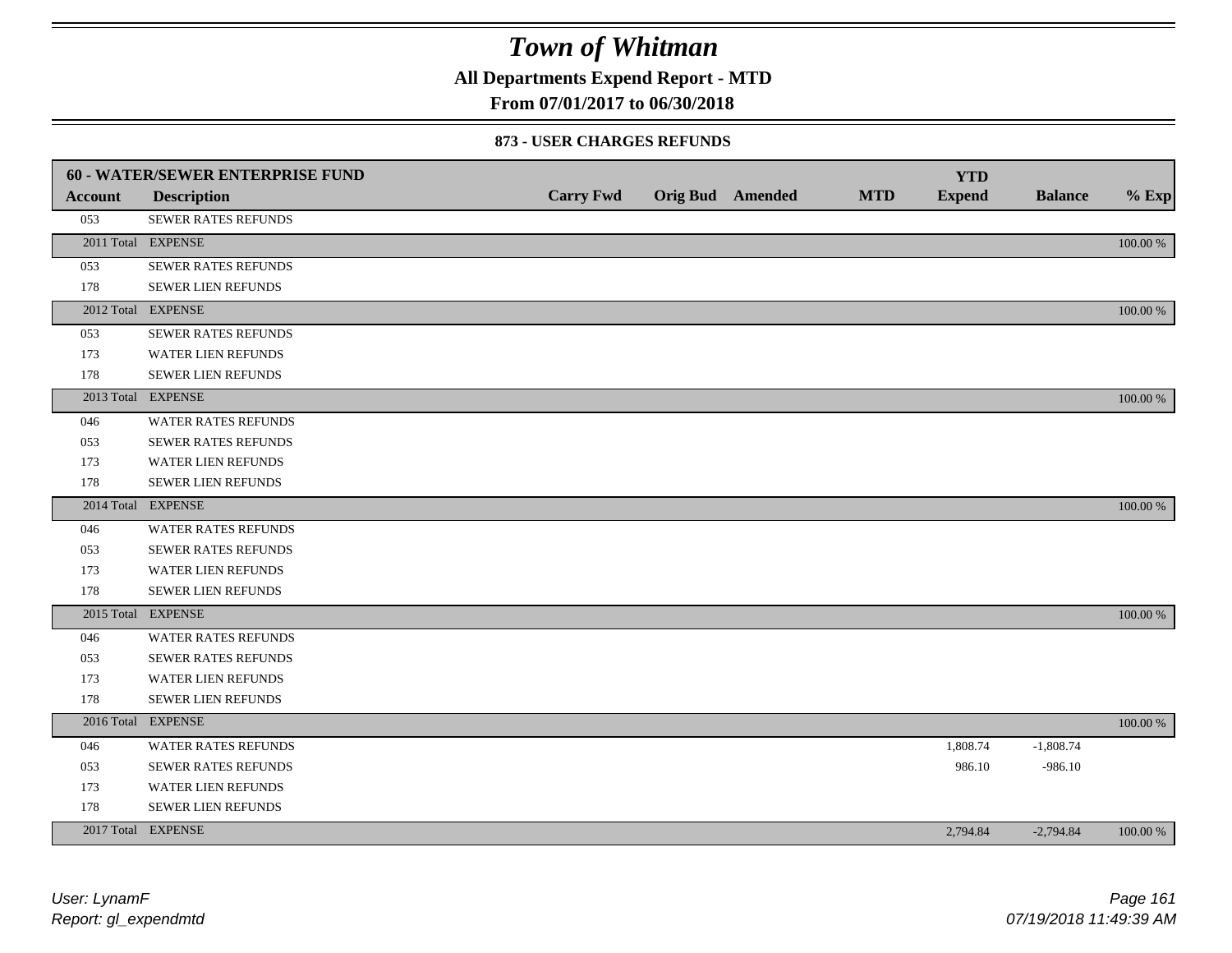## **All Departments Expend Report - MTD**

### **From 07/01/2017 to 06/30/2018**

#### **873 - USER CHARGES REFUNDS**

|         | 60 - WATER/SEWER ENTERPRISE FUND |                  |                 |         |            | <b>YTD</b>    |                |          |
|---------|----------------------------------|------------------|-----------------|---------|------------|---------------|----------------|----------|
| Account | <b>Description</b>               | <b>Carry Fwd</b> | <b>Orig Bud</b> | Amended | <b>MTD</b> | <b>Expend</b> | <b>Balance</b> | $%$ Exp  |
| 046     | <b>WATER RATES REFUNDS</b>       |                  |                 |         |            | 326.62        | $-326.62$      |          |
| 053     | <b>SEWER RATES REFUNDS</b>       |                  |                 |         |            | 492.20        | $-492.20$      |          |
| 173     | WATER LIEN REFUNDS               |                  |                 |         |            |               |                |          |
| 178     | <b>SEWER LIEN REFUNDS</b>        |                  |                 |         |            |               |                |          |
|         | 2018 Total EXPENSE               |                  |                 |         |            | 818.82        | $-818.82$      | 100.00 % |
|         | 873 Total USER CHARGES REFUNDS   |                  |                 |         |            | 3,613.66      | $-3,613.66$    |          |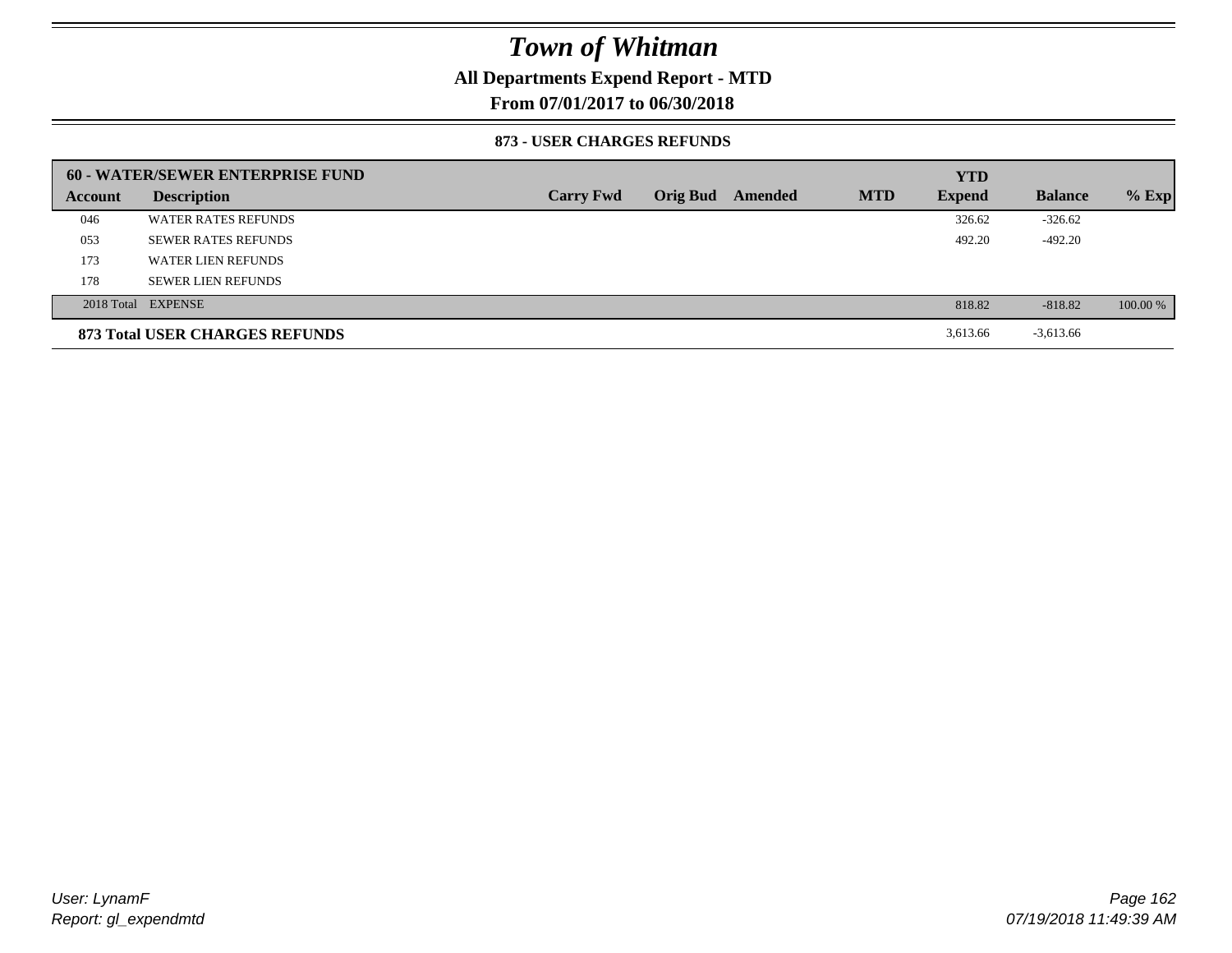## **All Departments Expend Report - MTD**

**From 07/01/2017 to 06/30/2018**

#### **875 - MISCELLANEOUS**

|         | 60 - WATER/SEWER ENTERPRISE FUND |                  |                  |            | <b>YTD</b>    |                |            |
|---------|----------------------------------|------------------|------------------|------------|---------------|----------------|------------|
| Account | <b>Description</b>               | <b>Carry Fwd</b> | Orig Bud Amended | <b>MTD</b> | <b>Expend</b> | <b>Balance</b> | $%$ Exp    |
| 044     | <b>REFUNDS-PRIOR YEARS</b>       |                  |                  |            | 300.00        | $-300.00$      |            |
| 080     | WTR/SWR REFUNDS-PEN.&INT.        |                  |                  |            |               |                |            |
|         | 2000 Total EXPENSE               |                  |                  |            | 300.00        | $-300.00$      | $100.00\%$ |
|         | <b>875 Total MISCELLANEOUS</b>   |                  |                  |            | 300.00        | $-300.00$      |            |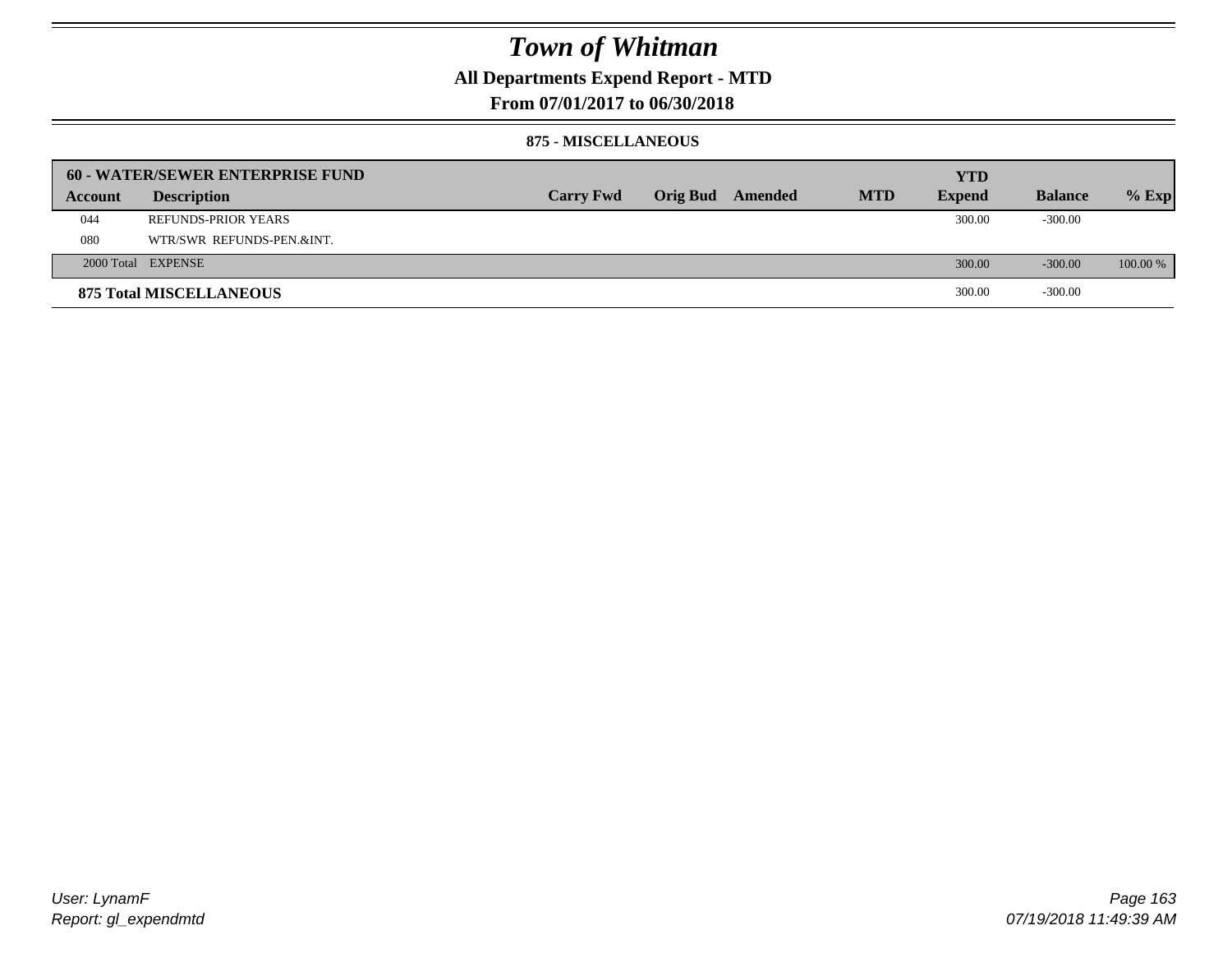**All Departments Expend Report - MTD**

**From 07/01/2017 to 06/30/2018**

#### **878 - OTHER FINANCING USES**

|              | 60 - WATER/SEWER ENTERPRISE FUND      |                  |                 |              |            | <b>YTD</b>    |                 |          |
|--------------|---------------------------------------|------------------|-----------------|--------------|------------|---------------|-----------------|----------|
| Account      | <b>Description</b>                    | <b>Carry Fwd</b> | <b>Orig Bud</b> | Amended      | <b>MTD</b> | <b>Expend</b> | <b>Balance</b>  | $%$ Exp  |
| 400          | <b>GENERAL FUND</b>                   |                  |                 |              |            |               |                 |          |
| 401          | WTR/SWR CAPITAL PROJ. FUND            |                  |                 |              |            | 2,800,000,00  | $-2,800,000.00$ |          |
| $2100$ Total | <b>INTERFUND TRANSFERS</b>            |                  |                 |              |            | 2,800,000,00  | $-2,800,000,00$ | 100.00 % |
| 501          | PREMIUM ON SALE OF BONDS              |                  |                 |              |            | 223,098.42    | $-223.098.42$   |          |
|              | 2101 Total INTERFUND TRANSFERS        |                  |                 |              |            | 223,098.42    | $-223.098.42$   | 100.00 % |
|              | <b>878 Total OTHER FINANCING USES</b> |                  |                 |              |            | 3,023,098.42  | $-3,023,098.42$ |          |
|              | 60 Total WATER/SEWER ENTERPRISE FUND  | 2,197,606.01     | 4,544,517.00    | 1,274,111.29 | 509,153.28 | 8,425,861.69  | -409,627.39     |          |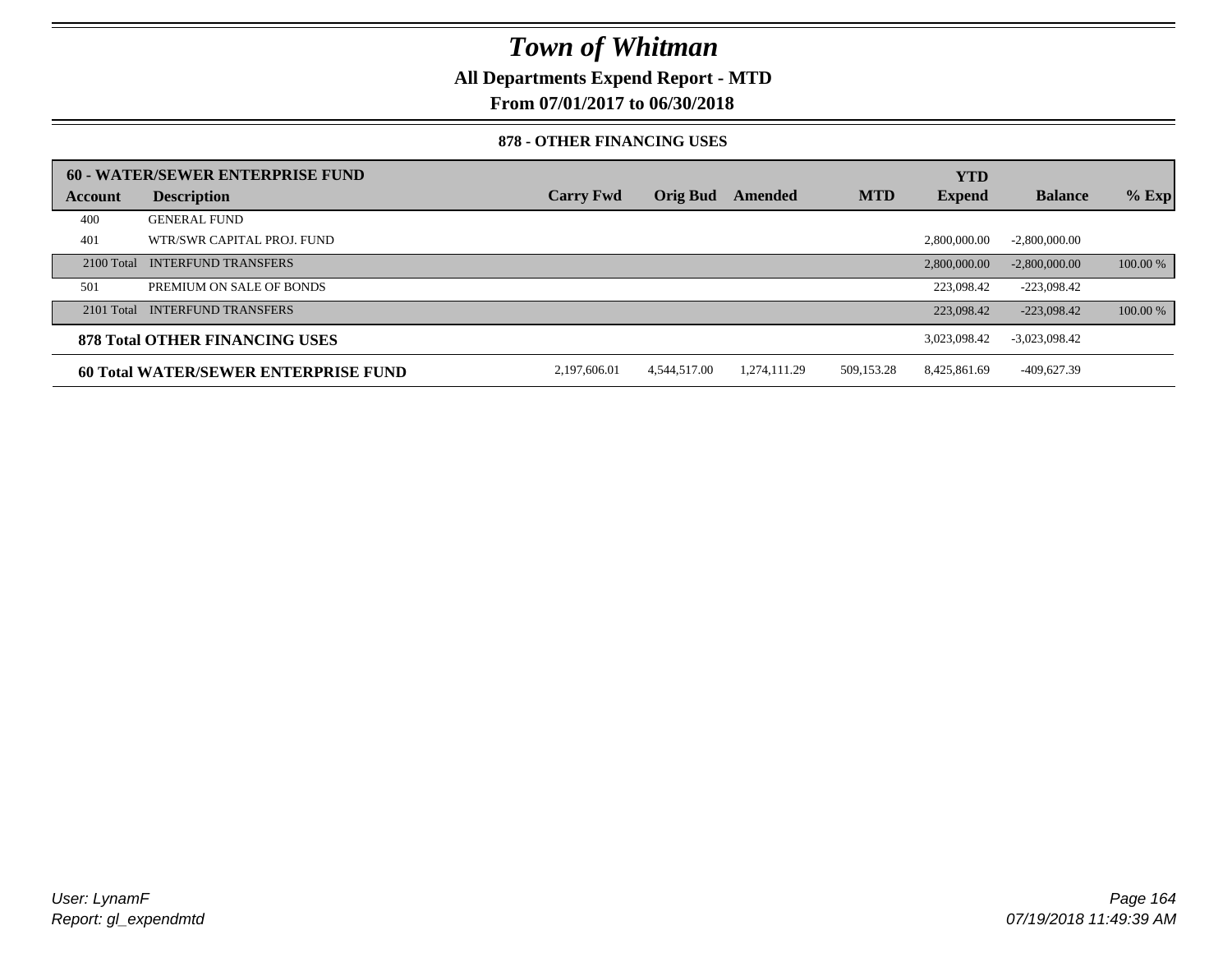**All Departments Expend Report - MTD**

**From 07/01/2017 to 06/30/2018**

#### **878 - OTHER FINANCING USES**

|                | 62 - WATER/SEWER ENT.CAP.PROJ.FUND    |                  |                  |            | YTD           |                |            |
|----------------|---------------------------------------|------------------|------------------|------------|---------------|----------------|------------|
| <b>Account</b> | <b>Description</b>                    | <b>Carry Fwd</b> | Orig Bud Amended | <b>MTD</b> | <b>Expend</b> | <b>Balance</b> | $%$ Exp    |
| 950            | <b>REPAYMENT OF BANS</b>              |                  |                  |            |               |                |            |
|                | 2000 Total EXPENSE                    |                  |                  |            |               |                | $100.00\%$ |
|                | <b>878 Total OTHER FINANCING USES</b> |                  |                  |            |               |                |            |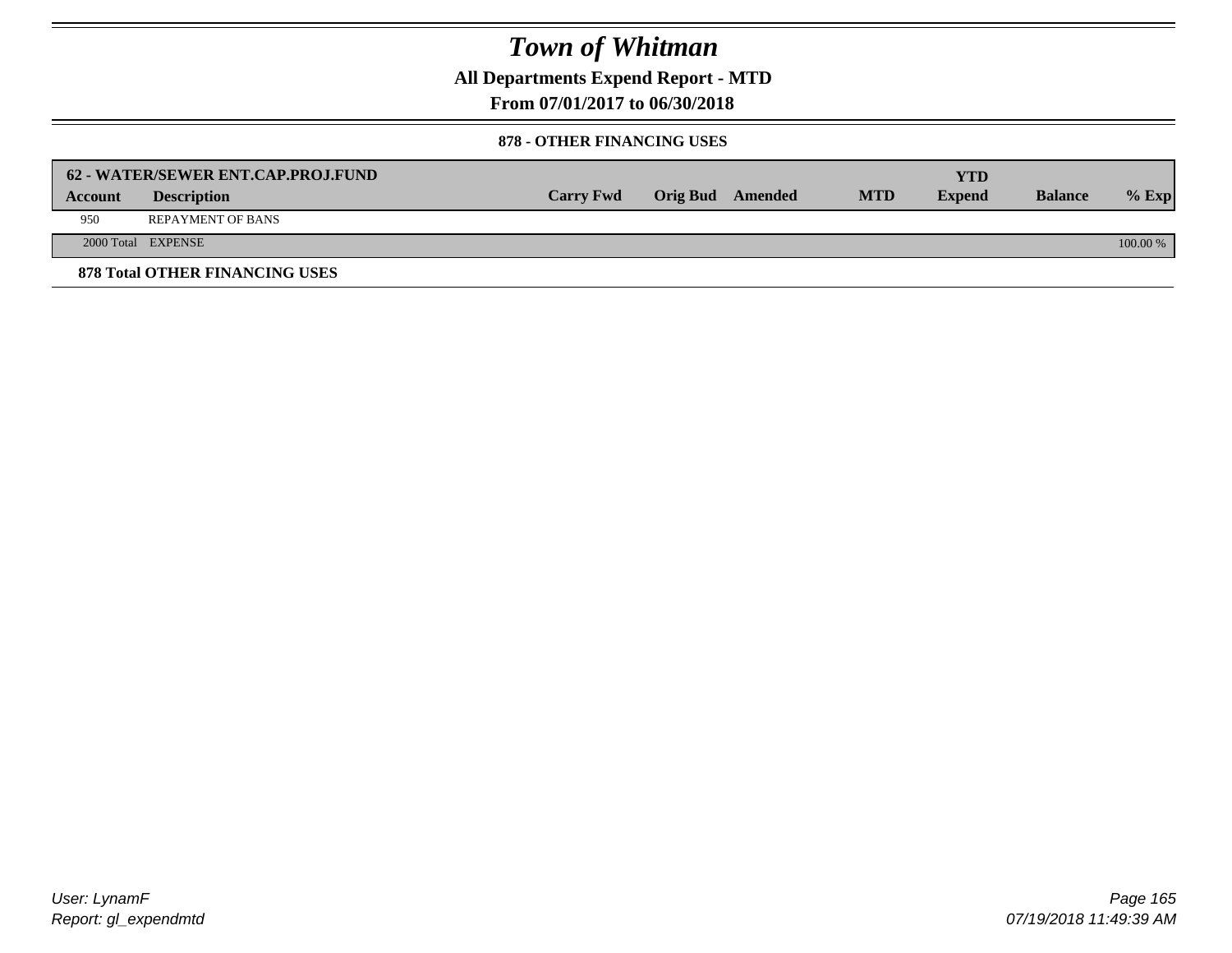**All Departments Expend Report - MTD**

**From 07/01/2017 to 06/30/2018**

#### **930 - CAPITAL PROJECTS**

|            | 62 - WATER/SEWER ENT.CAP.PROJ.FUND     |                  |                 |              |            | <b>YTD</b>    |                |          |
|------------|----------------------------------------|------------------|-----------------|--------------|------------|---------------|----------------|----------|
| Account    | <b>Description</b>                     | <b>Carry Fwd</b> | <b>Orig Bud</b> | Amended      | <b>MTD</b> | <b>Expend</b> | <b>Balance</b> | $%$ Exp  |
| 925        | <b>INTEREST TEMPORARY LOANS</b>        |                  |                 |              |            |               |                |          |
| 2000 Total | <b>EXPENSE</b>                         |                  |                 |              |            |               |                | 100.00 % |
| 999        |                                        | 414,357.84       |                 |              |            | 345,458.33    | 68,899.51      |          |
| 4515 Total | A.30 ATM5/13 WATER MAIN PROJECT        | 414,357.84       |                 |              |            | 345,458.33    | 68,899.51      | 83.37 %  |
| 999        |                                        |                  |                 | 1,500,000.00 |            |               | 1,500,000.00   |          |
| 4588 Total | A2STM12/17DPW2018WTR.MAIN PROJ.        |                  |                 | 1,500,000.00 |            |               | 1,500,000.00   | 0.00 %   |
| 999        |                                        |                  |                 | 1,500,000.00 |            | 600.00        | 1,499,400.00   |          |
| 4589 Total | A2STM12/17DPW2018WTR.METERS PROJ       |                  |                 | 1,500,000.00 |            | 600.00        | 1,499,400.00   | 0.04%    |
|            | 930 Total CAPITAL PROJECTS             | 414,357.84       |                 | 3,000,000.00 |            | 346,058.33    | 3,068,299.51   |          |
|            | 62 Total WATER/SEWER ENT.CAP.PROJ.FUND | 414,357.84       |                 | 3,000,000.00 |            | 346,058.33    | 3,068,299.51   |          |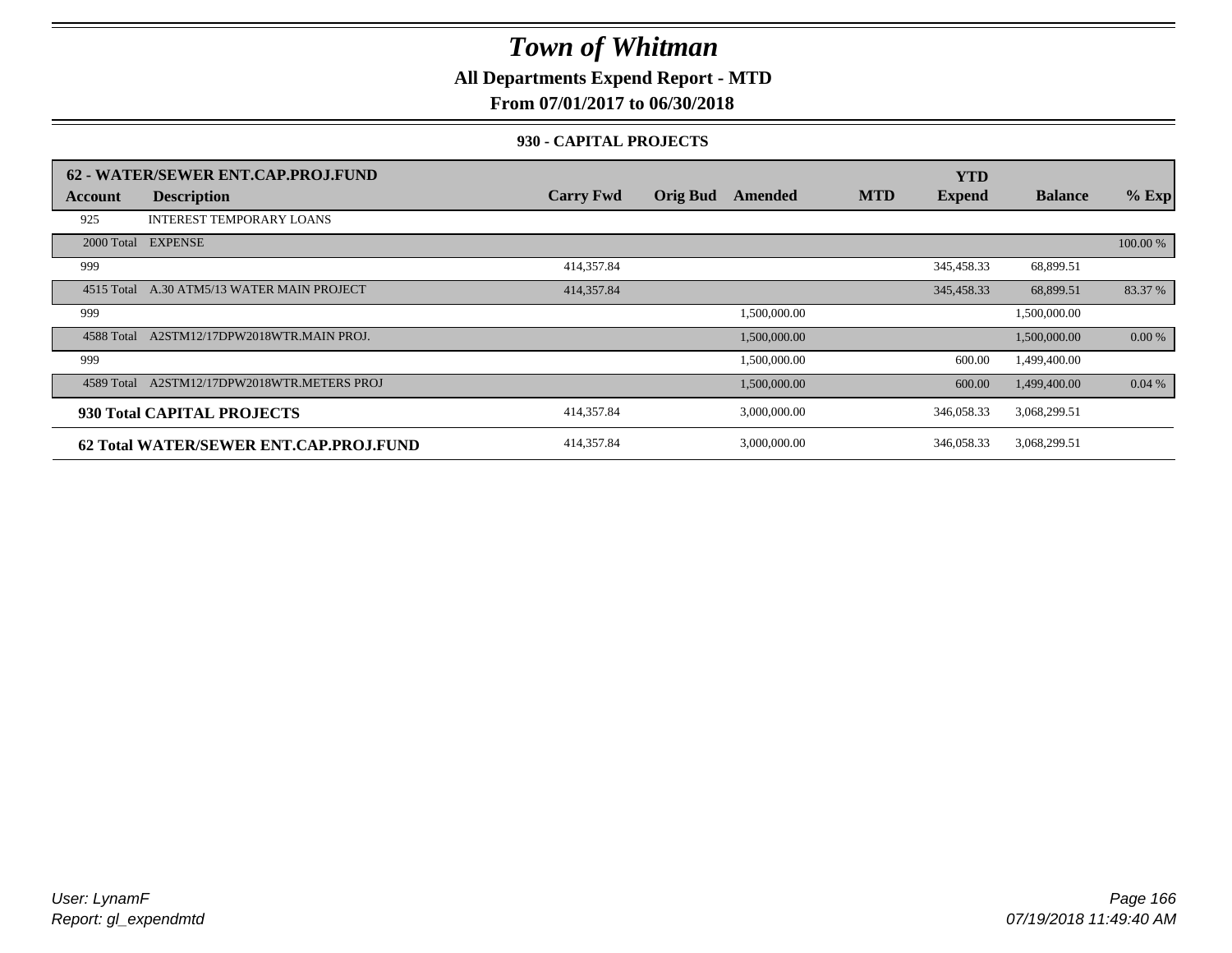**All Departments Expend Report - MTD**

**From 07/01/2017 to 06/30/2018**

#### **878 - OTHER FINANCING USES**

|         | 70 - SEWER ENTERPRISE-REFUNDED                 |                  |                 |         |            | <b>YTD</b>    |                |          |
|---------|------------------------------------------------|------------------|-----------------|---------|------------|---------------|----------------|----------|
| Account | <b>Description</b>                             | <b>Carry Fwd</b> | <b>Orig Bud</b> | Amended | <b>MTD</b> | <b>Expend</b> | <b>Balance</b> | $%$ Exp  |
| 999     |                                                |                  |                 |         |            |               |                |          |
|         | 2000 Total EXPENSE                             |                  |                 |         |            |               |                | 100.00 % |
|         | <b>878 Total OTHER FINANCING USES</b>          |                  |                 |         |            |               |                |          |
|         | <b>70 Total SEWER ENTERPRISE-REFUNDED DEBT</b> |                  |                 |         |            |               |                |          |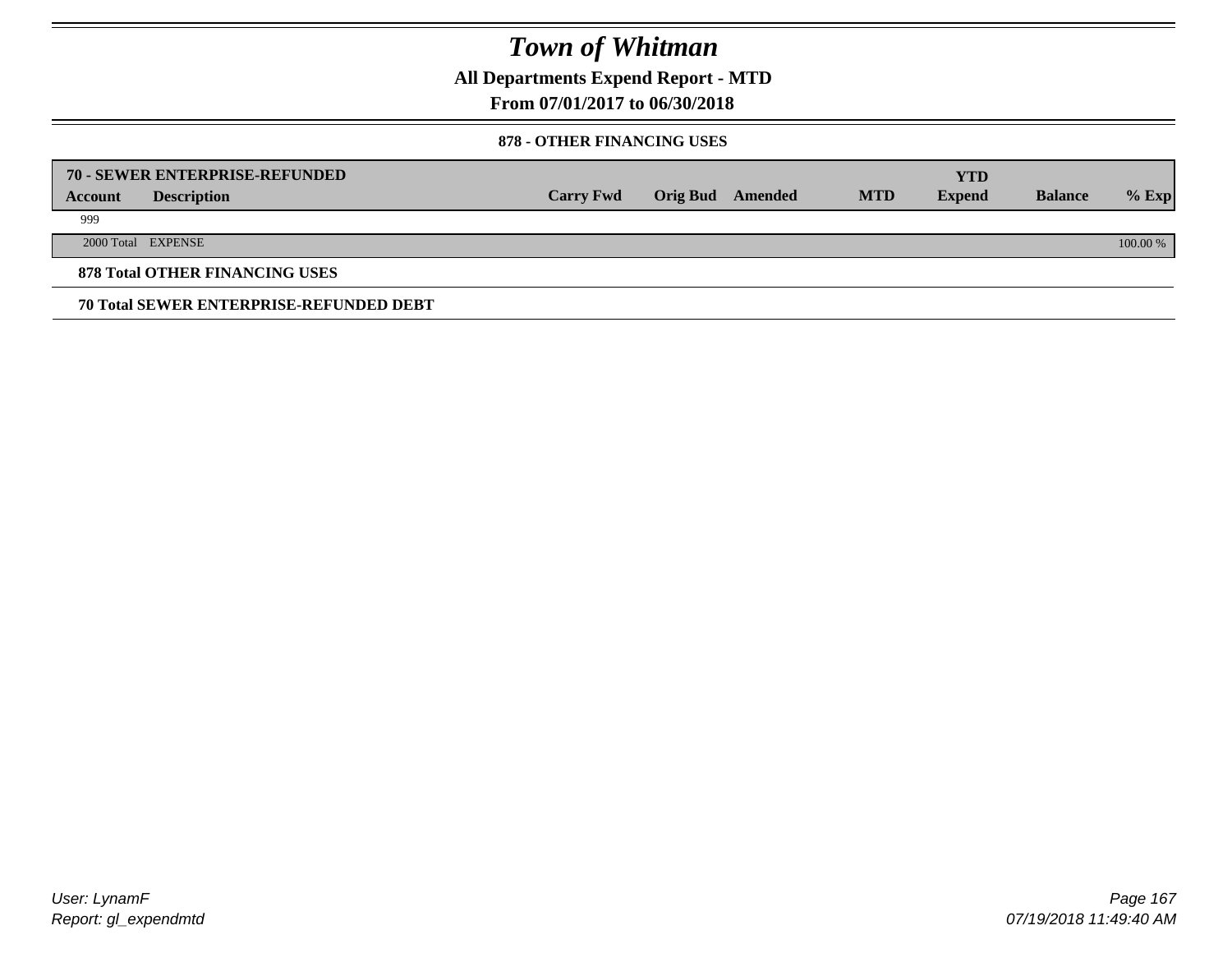## **All Departments Expend Report - MTD**

### **From 07/01/2017 to 06/30/2018**

#### **998 - TRUST FUNDS**

| Account | 83 - TRUST FUNDS - EXPENDABLE<br><b>Description</b> | <b>Carry Fwd</b> | <b>Orig Bud</b> Amended | <b>MTD</b> | <b>YTD</b><br><b>Expend</b> | <b>Balance</b> | $%$ Exp     |
|---------|-----------------------------------------------------|------------------|-------------------------|------------|-----------------------------|----------------|-------------|
| 999     |                                                     |                  |                         |            |                             |                |             |
|         | 8301 Total WILMOT V. EVERSON RECREATION             |                  |                         |            |                             |                | $100.00~\%$ |
| 999     |                                                     |                  |                         |            | 3,000.00                    | $-3,000.00$    |             |
|         | 8302 Total ELLEN CONWAY SPELLMAN FUND               |                  |                         |            | 3,000.00                    | $-3,000.00$    | $100.00~\%$ |
| 999     |                                                     |                  |                         |            |                             |                |             |
|         | 8303 Total PRESTON GURNEY JEWELL FUND               |                  |                         |            |                             |                | 100.00 %    |
| 999     |                                                     |                  |                         |            |                             |                |             |
|         | 8304 Total HELEN L. POOLE SCHOOL FUND               |                  |                         |            |                             |                | $100.00~\%$ |
| 999     |                                                     |                  |                         |            |                             |                |             |
|         | 8305 Total CHARLES POOLE HIGH SCH.FUND              |                  |                         |            |                             |                | 100.00 %    |
| 999     |                                                     |                  |                         |            |                             |                |             |
|         | 8306 Total CARRIE POOLE HIGH SCH.FUND               |                  |                         |            |                             |                | $100.00~\%$ |
| 999     |                                                     |                  |                         |            |                             |                |             |
|         | 8307 Total GEOGAN NEEDY FUND                        |                  |                         |            |                             |                | 100.00 %    |
| 999     |                                                     |                  |                         |            |                             |                |             |
|         | 8308 Total BENJAMIN & LUCY CHURCHILL FUND           |                  |                         |            |                             |                | 100.00 %    |
| 999     |                                                     |                  |                         |            |                             |                |             |
|         | 8309 Total ANNA CLIFFORD HOWARD FUND                |                  |                         |            |                             |                | $100.00~\%$ |
| 999     |                                                     |                  |                         |            |                             |                |             |
|         | 8310 Total J.C. GILBERT FOUNTAIN FUND               |                  |                         |            |                             |                | 100.00 %    |
| 999     |                                                     |                  |                         |            |                             |                |             |
|         | 8311 Total HIGH STREET CEMETERY FUND                |                  |                         |            |                             |                | 100.00 %    |
| 999     |                                                     |                  |                         |            |                             |                |             |
|         | 8312 Total MOUNT ZION CEMETERY FUND                 |                  |                         |            |                             |                | 100.00 %    |
| 999     |                                                     |                  |                         |            |                             |                |             |
|         | 8313 Total WORLD WAR II MEMORIAL FUND               |                  |                         |            |                             |                | $100.00~\%$ |
| 999     |                                                     |                  |                         |            |                             |                |             |
|         | 8314 Total GAR ARTIFACTS FUND                       |                  |                         |            |                             |                | $100.00~\%$ |

*Report: gl\_expendmtd User: LynamF*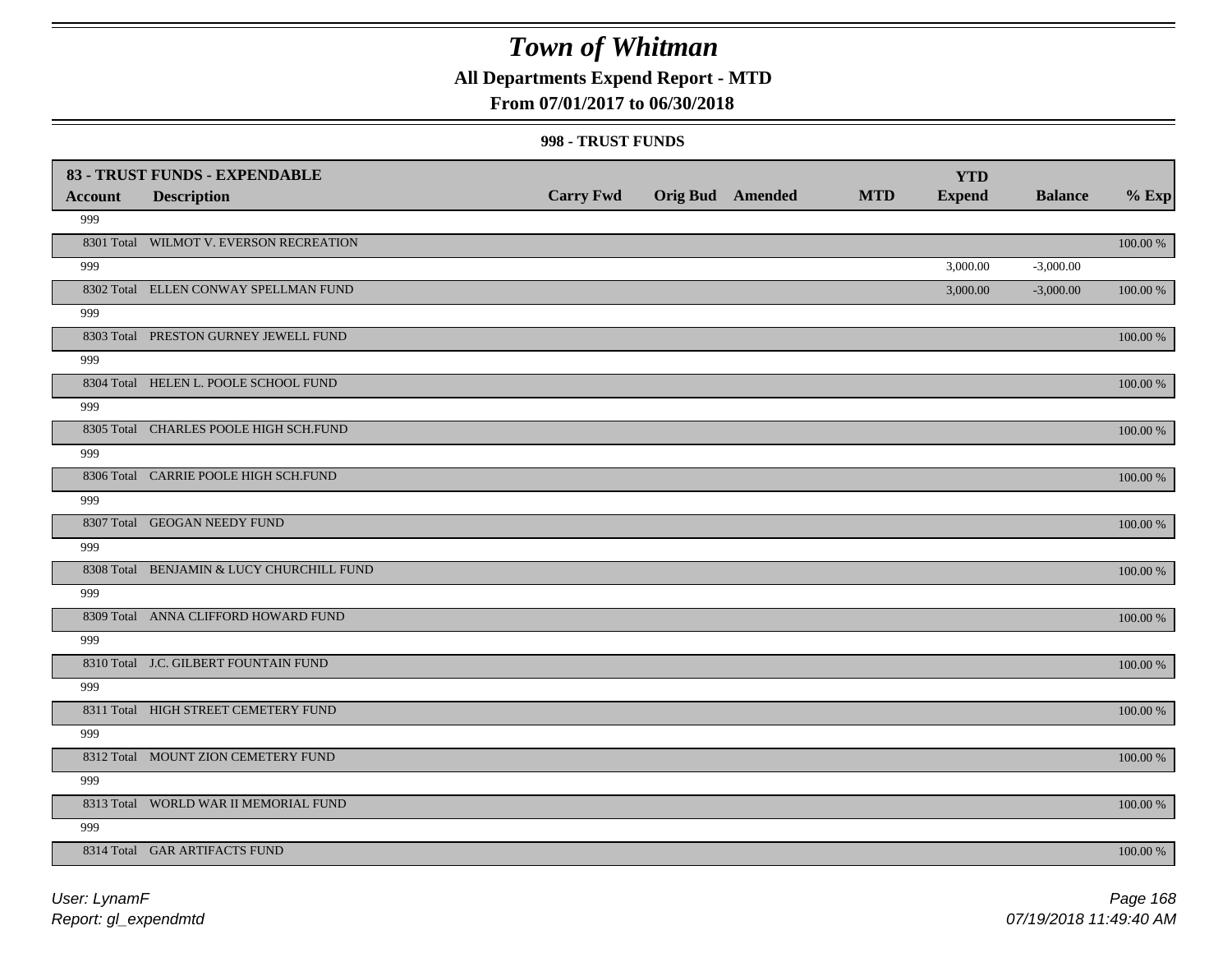## **All Departments Expend Report - MTD**

### **From 07/01/2017 to 06/30/2018**

#### **998 - TRUST FUNDS**

|                | 83 - TRUST FUNDS - EXPENDABLE             |                  |                         |            | <b>YTD</b>    |                |             |
|----------------|-------------------------------------------|------------------|-------------------------|------------|---------------|----------------|-------------|
| <b>Account</b> | <b>Description</b>                        | <b>Carry Fwd</b> | <b>Orig Bud</b> Amended | <b>MTD</b> | <b>Expend</b> | <b>Balance</b> | $%$ Exp     |
| 999            |                                           |                  |                         |            |               |                |             |
|                | 8315 Total BATH HOUSE PROJECT FUND        |                  |                         |            |               |                | 100.00 %    |
| 999            |                                           |                  |                         |            |               |                |             |
|                | 8316 Total STABILIZATION FUND             |                  |                         |            |               |                | 100.00 %    |
| 999            |                                           |                  |                         |            |               |                |             |
|                | 8317 Total TOWN HALL RESTORATION FUND     |                  |                         |            |               |                | 100.00 %    |
| 999            |                                           |                  |                         |            |               |                |             |
|                | 8318 Total BICENTENNIAL VITALIZATION FUND |                  |                         |            |               |                | 100.00 %    |
| 999            |                                           |                  |                         |            |               |                |             |
|                | 8319 Total CONSERVATION FUND              |                  |                         |            |               |                | 100.00 %    |
| 999            |                                           |                  |                         |            |               |                |             |
|                | 8320 Total M.ANNIS PEARSON LIBRARY FUND   |                  |                         |            |               |                | 100.00 %    |
| 999            |                                           |                  |                         |            |               |                |             |
|                | 8321 Total ABBEY CHAMPNEY LIBRARY FUND    |                  |                         |            |               |                | 100.00 %    |
| 999            |                                           |                  |                         |            |               |                |             |
|                | 8322 Total BURRILL LIB.FND-(EXP.INC.ONLY) |                  |                         |            |               |                | 100.00 %    |
| 999            |                                           |                  |                         |            | 15,000.00     | $-15,000.00$   |             |
|                | 8323 Total BURRILL LIB.FND-CAP.PROJECTS   |                  |                         |            | 15,000.00     | $-15,000.00$   | $100.00~\%$ |
| 999            |                                           |                  |                         |            |               |                |             |
|                | 8324 Total ANNA CLIFFORD LIBRARY FUND     |                  |                         |            |               |                | $100.00~\%$ |
| 999            |                                           |                  |                         |            |               |                |             |
|                | 8325 Total CARRIE E. POOLE LIBRARY FUND   |                  |                         |            |               |                | $100.00~\%$ |
| 999            |                                           |                  |                         |            |               |                |             |
|                | 8326 Total WILLIAM POOLE LIBRARY FUND     |                  |                         |            |               |                | 100.00 %    |
| 999            |                                           |                  |                         |            |               |                |             |
|                | 8327 Total CHARLES H. POOLE LIBRARY FUND  |                  |                         |            |               |                | 100.00 %    |
| 999            |                                           |                  |                         |            |               |                |             |
|                | 8328 Total HIRAM POOLE LIBRARY FUND       |                  |                         |            |               |                | 100.00 %    |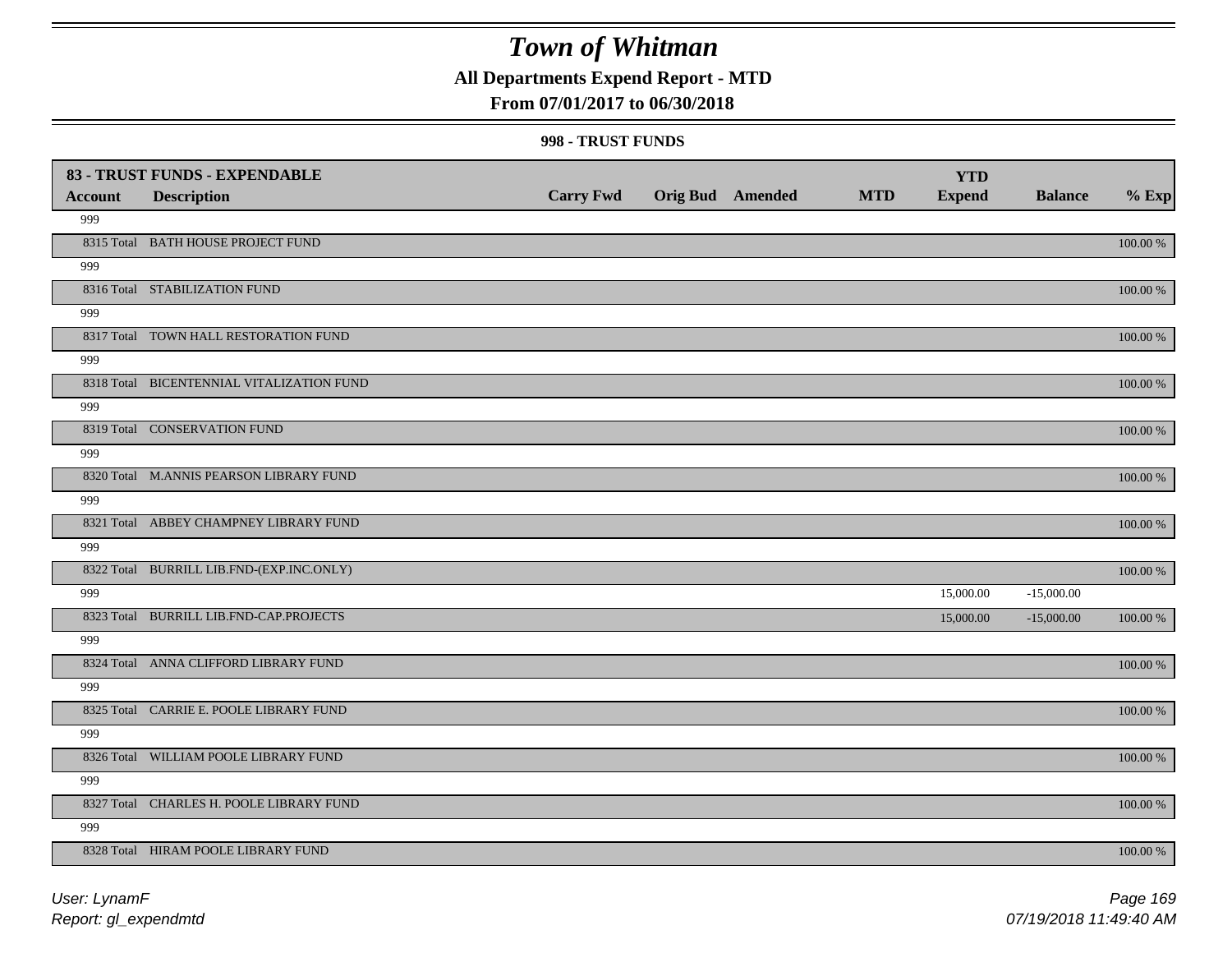## **All Departments Expend Report - MTD**

### **From 07/01/2017 to 06/30/2018**

#### **998 - TRUST FUNDS**

| <b>Account</b> | 83 - TRUST FUNDS - EXPENDABLE<br><b>Description</b> | <b>Carry Fwd</b> | <b>Orig Bud</b> Amended | <b>MTD</b> | <b>YTD</b><br><b>Expend</b> | <b>Balance</b> | $%$ Exp     |
|----------------|-----------------------------------------------------|------------------|-------------------------|------------|-----------------------------|----------------|-------------|
| 999            |                                                     |                  |                         |            |                             |                |             |
|                | 8329 Total MABEL RAND LIBRARY FUND                  |                  |                         |            |                             |                | 100.00 %    |
| 999            |                                                     |                  |                         |            |                             |                |             |
|                | 8330 Total LEO F.RYAN LIBRARY TRUST FUND            |                  |                         |            |                             |                | 100.00 %    |
| 999            |                                                     |                  |                         |            |                             |                |             |
|                | 8331 Total ANNA CLIFFORD HOWARD RELIEF              |                  |                         |            |                             |                | 100.00 %    |
| 999            |                                                     |                  |                         |            |                             |                |             |
|                | 8332 Total SARAH POOLE LIBRARY FUND                 |                  |                         |            |                             |                | 100.00 %    |
| 999            |                                                     |                  |                         |            |                             |                |             |
|                | 8333 Total LYDIA POOLE LIBRARY FUND                 |                  |                         |            |                             |                | 100.00 %    |
| 999            |                                                     |                  |                         |            |                             |                |             |
|                | 8334 Total LOUIS SHARP LIBRARY FUND                 |                  |                         |            |                             |                | 100.00 %    |
| 999            |                                                     |                  |                         |            |                             |                |             |
|                | 8335 Total DANIEL REED LIBRARY FUND                 |                  |                         |            |                             |                | 100.00 %    |
| 999            |                                                     |                  |                         |            | 500.00                      | $-500.00$      |             |
|                | 8336 Total C & L BURRILL SCHOLARSHIP FUND           |                  |                         |            | 500.00                      | $-500.00$      | 100.00 %    |
| 999            |                                                     |                  |                         |            | 40.00                       | $-40.00$       |             |
|                | 8337 Total W.J. & A.C. HOWARD SCHOLARSHIP           |                  |                         |            | 40.00                       | $-40.00$       | 100.00 %    |
| 999            |                                                     |                  |                         |            |                             |                |             |
|                | 8338 Total CHARLES POOLE ORGAN FUND                 |                  |                         |            |                             |                | 100.00 %    |
| 999            |                                                     |                  |                         |            |                             |                |             |
|                | 8339 Total HELENE POOLE LIBRARY FUND                |                  |                         |            |                             |                | $100.00~\%$ |
| 999            |                                                     |                  |                         |            |                             |                |             |
|                | 8340 Total E.P.FITZGIBBONS PERPETUAL CARE           |                  |                         |            |                             |                | 100.00 %    |
| 999            |                                                     |                  |                         |            |                             |                |             |
|                | 8341 Total M.M.FITZGIBBONS, PERPETUAL CARE          |                  |                         |            |                             |                | 100.00 %    |
| 999            |                                                     |                  |                         |            |                             |                |             |
|                | 8342 Total SAMUEL HUTCHINSON PERPETUAL C.           |                  |                         |            |                             |                | 100.00 %    |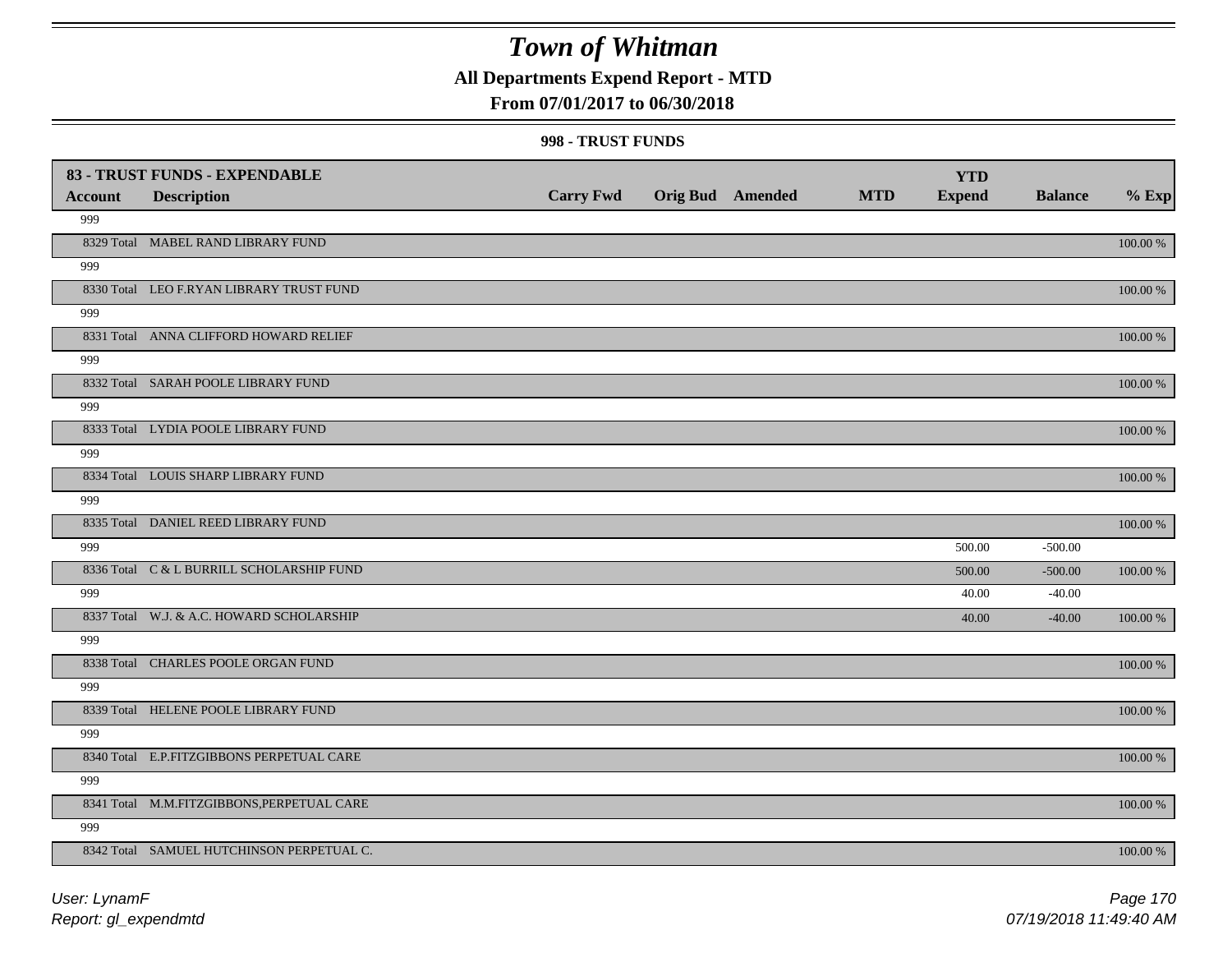## **All Departments Expend Report - MTD**

### **From 07/01/2017 to 06/30/2018**

#### **998 - TRUST FUNDS**

| <b>Account</b> | 83 - TRUST FUNDS - EXPENDABLE<br><b>Description</b> | <b>Carry Fwd</b> | <b>Orig Bud</b> Amended | <b>MTD</b> | <b>YTD</b><br><b>Expend</b> | <b>Balance</b> | $%$ Exp     |
|----------------|-----------------------------------------------------|------------------|-------------------------|------------|-----------------------------|----------------|-------------|
| 999            |                                                     |                  |                         |            |                             |                |             |
|                | 8343 Total J.A.&W.A.MURPHY PERPETUAL CARE           |                  |                         |            |                             |                | 100.00 %    |
| 999            |                                                     |                  |                         |            |                             |                |             |
|                | 8344 Total LUCIA RYAN, PERPETUAL CARE               |                  |                         |            |                             |                | 100.00 %    |
| 999            |                                                     |                  |                         |            |                             |                |             |
|                | 8345 Total JOHN F. GURNEY, PERPETUAL CARE           |                  |                         |            |                             |                | 100.00 %    |
| 999            |                                                     |                  |                         |            |                             |                |             |
|                | 8346 Total WILLIAM H. FOGARTY, PERPETUAL C          |                  |                         |            |                             |                | 100.00 %    |
| 999            |                                                     |                  |                         |            |                             |                |             |
|                | 8348 Total BANDSTAND RESTORATION FUND               |                  |                         |            |                             |                | 100.00 %    |
| 999            |                                                     |                  |                         |            |                             |                |             |
|                | 8350 Total MARY E. PIERCE CONSTRUCTION FD           |                  |                         |            |                             |                | 100.00 %    |
| 999            |                                                     |                  |                         |            | 2,625.00                    | $-2,625.00$    |             |
|                | 8351 Total MARY E. PIERCE LIBRARY FUND              |                  |                         |            | 2,625.00                    | $-2,625.00$    | 100.00 %    |
| 999            |                                                     |                  |                         |            |                             |                |             |
|                | 8352 Total CLAIMS TRUST FUND                        |                  |                         |            |                             |                | 100.00 %    |
| 999            |                                                     |                  |                         |            | 7,925.59                    | $-7,925.59$    |             |
|                | 8353 Total LAW ENFORCEMENT TRUST FUND               |                  |                         |            | 7,925.59                    | $-7,925.59$    | 100.00 %    |
| 999            |                                                     |                  |                         |            |                             |                |             |
|                | 8354 Total HENNING W. HANSON BEQUEST-COA            |                  |                         |            |                             |                | 100.00 %    |
| 999            |                                                     |                  |                         |            |                             |                |             |
|                | 8355 Total HENNING W.HANSON BEQUEST-LIBR.           |                  |                         |            |                             |                | $100.00~\%$ |
| 999            |                                                     |                  |                         |            | 2,470.00                    | $-2,470.00$    |             |
|                | 8357 Total B.G.GUERRA LIBRARY TRUST FUND            |                  |                         |            | 2,470.00                    | $-2,470.00$    | 100.00 %    |
|                | 998 Total TRUST FUNDS                               |                  |                         |            | 31,560.59                   | $-31,560.59$   |             |
|                | 83 Total TRUST FUNDS - EXPENDABLE                   |                  |                         |            | 31,560.59                   | $-31,560.59$   |             |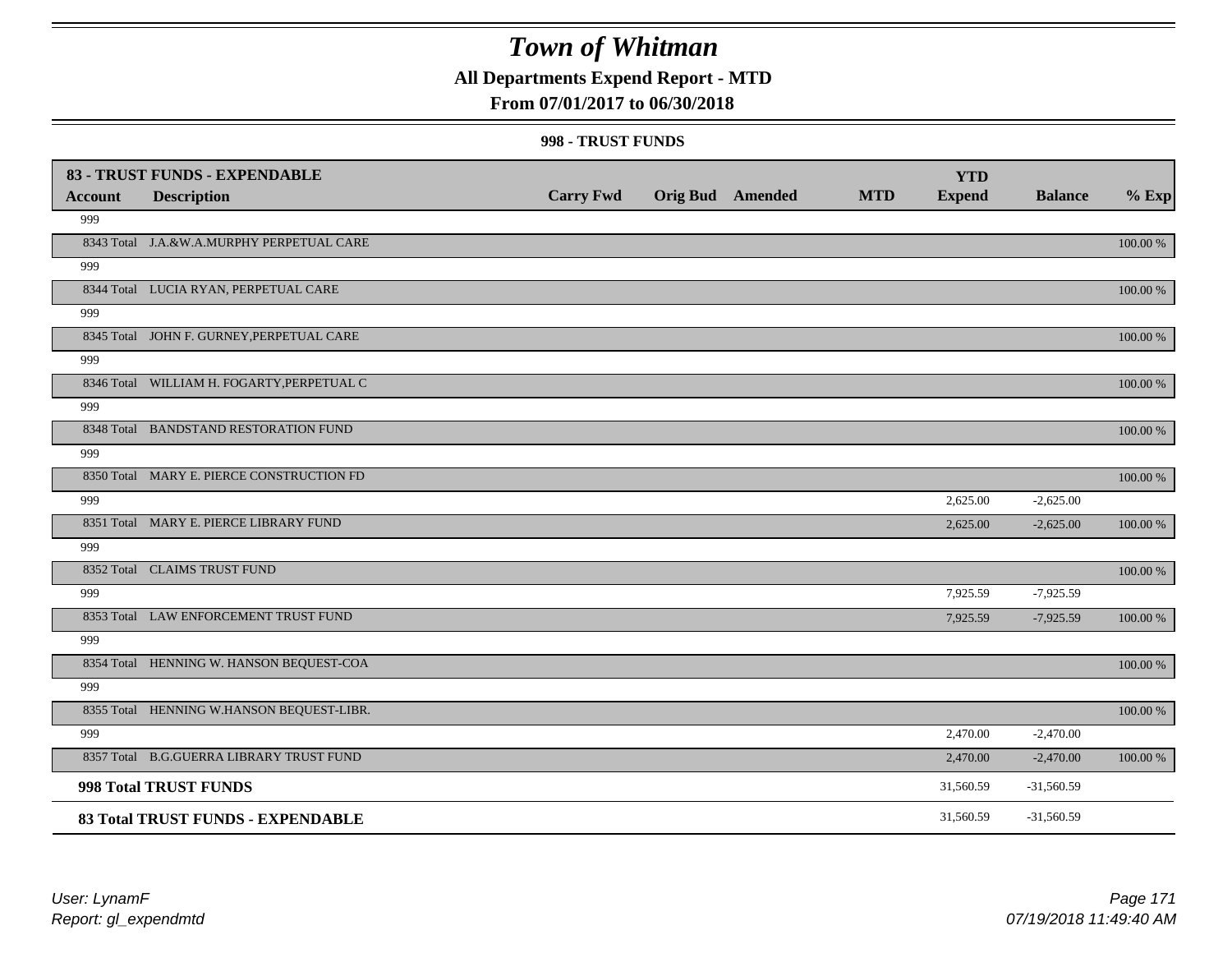**All Departments Expend Report - MTD**

### **From 07/01/2017 to 06/30/2018**

#### **820 - STATE ASSESSMENTS**

|                | 91 - GENERAL LEDGER EXPENSE ACCTS  |                  |                         |            | <b>YTD</b>    |                |          |
|----------------|------------------------------------|------------------|-------------------------|------------|---------------|----------------|----------|
| <b>Account</b> | <b>Description</b>                 | <b>Carry Fwd</b> | <b>Orig Bud</b> Amended | <b>MTD</b> | <b>Expend</b> | <b>Balance</b> | $%$ Exp  |
| 631            | <b>SPECIAL EDUCATION</b>           |                  |                         |            |               |                |          |
|                | 2000 Total EXPENSE                 |                  |                         |            |               |                | 100.00 % |
| 634            | MOTOR VEHICLE EXCISE BILLS         |                  |                         |            |               |                |          |
|                | 2001 Total EXPENSE                 |                  |                         |            |               |                | 100.00 % |
| 640            | AIR POLLUTION CONTROL DISTRICT     |                  |                         |            |               |                |          |
|                | 2002 Total EXPENSE                 |                  |                         |            |               |                | 100.00 % |
| 642            | OLD COLONY PLANNING COUNCIL        |                  |                         |            |               |                |          |
|                | 2003 Total EXPENSE                 |                  |                         |            |               |                | 100.00 % |
| 643            | PARKING SURCHARGE                  |                  |                         |            |               |                |          |
|                | 2004 Total EXPENSE                 |                  |                         |            |               |                | 100.00 % |
| 644            | REGIONAL TRANSPORTATION AUTH.      |                  |                         |            |               |                |          |
|                | 2005 Total EXPENSE                 |                  |                         |            |               |                | 100.00 % |
| 645            | RMV NON-RENEWAL SURCHARGE          |                  |                         |            |               |                |          |
|                | 2006 Total EXPENSE                 |                  |                         |            |               |                | 100.00 % |
| 646            | MOSQUITO CONTROL                   |                  |                         |            |               |                |          |
|                | 2007 Total EXPENSE                 |                  |                         |            |               |                | 100.00 % |
| 648            | CRIMINAL JUSTICE TRAINING          |                  |                         |            |               |                |          |
|                | 2008 Total EXPENSE                 |                  |                         |            |               |                | 100.00 % |
| 647            | <b>MBTA</b>                        |                  |                         |            |               |                |          |
|                | 2009 Total EXPENSE                 |                  |                         |            |               |                | 100.00 % |
|                | <b>820 Total STATE ASSESSMENTS</b> |                  |                         |            |               |                |          |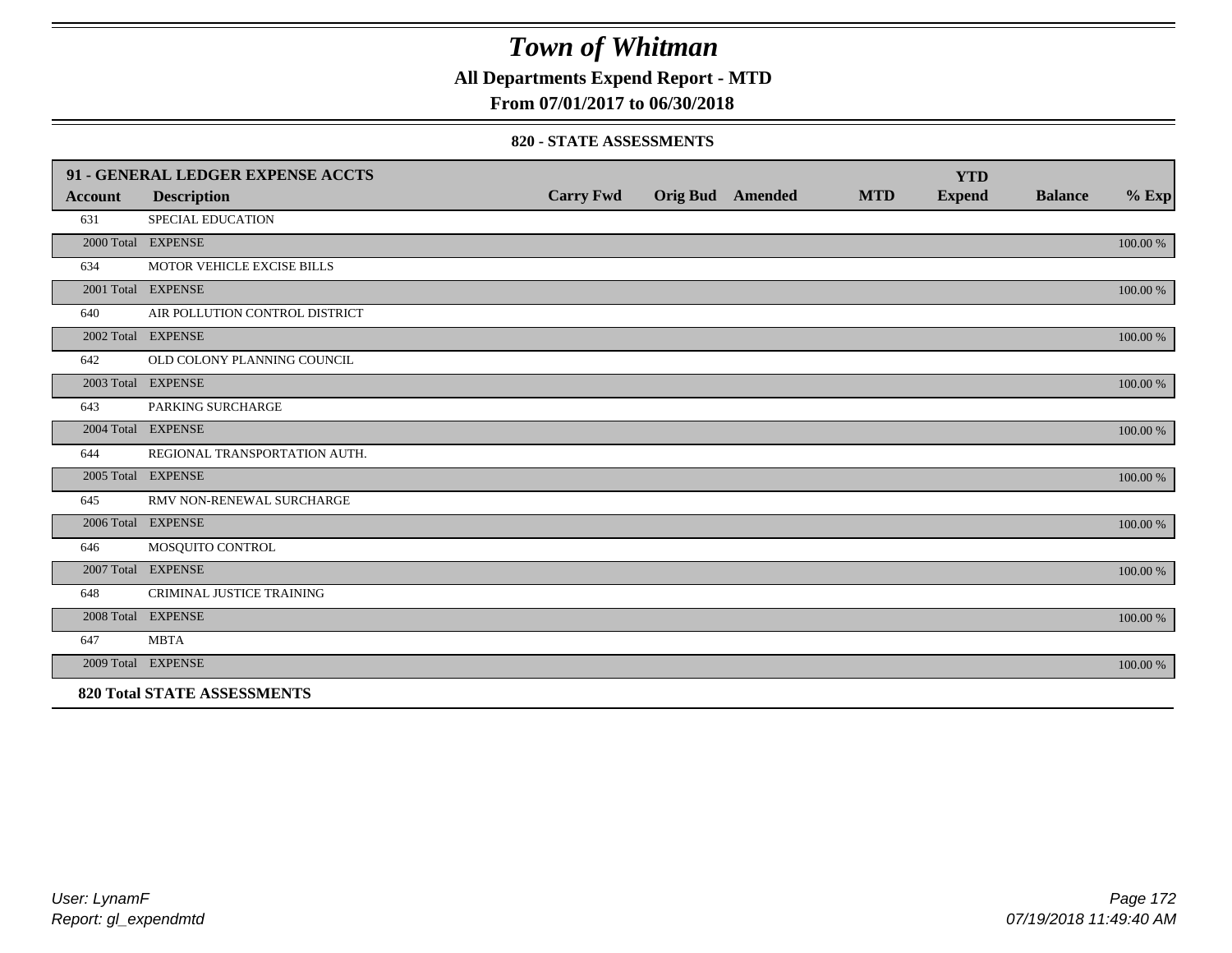**All Departments Expend Report - MTD**

**From 07/01/2017 to 06/30/2018**

#### **830 - COUNTY ASSESSMENT**

|         | 91 - GENERAL LEDGER EXPENSE ACCTS |                  |                  |            | <b>YTD</b>    |                |            |
|---------|-----------------------------------|------------------|------------------|------------|---------------|----------------|------------|
| Account | <b>Description</b>                | <b>Carry Fwd</b> | Orig Bud Amended | <b>MTD</b> | <b>Expend</b> | <b>Balance</b> | $%$ Exp    |
| 622     | <b>COUNTY TAX</b>                 |                  |                  |            |               |                |            |
|         | 2000 Total EXPENSE                |                  |                  |            |               |                | $100.00\%$ |
|         | 830 Total COUNTY ASSESSMENT       |                  |                  |            |               |                |            |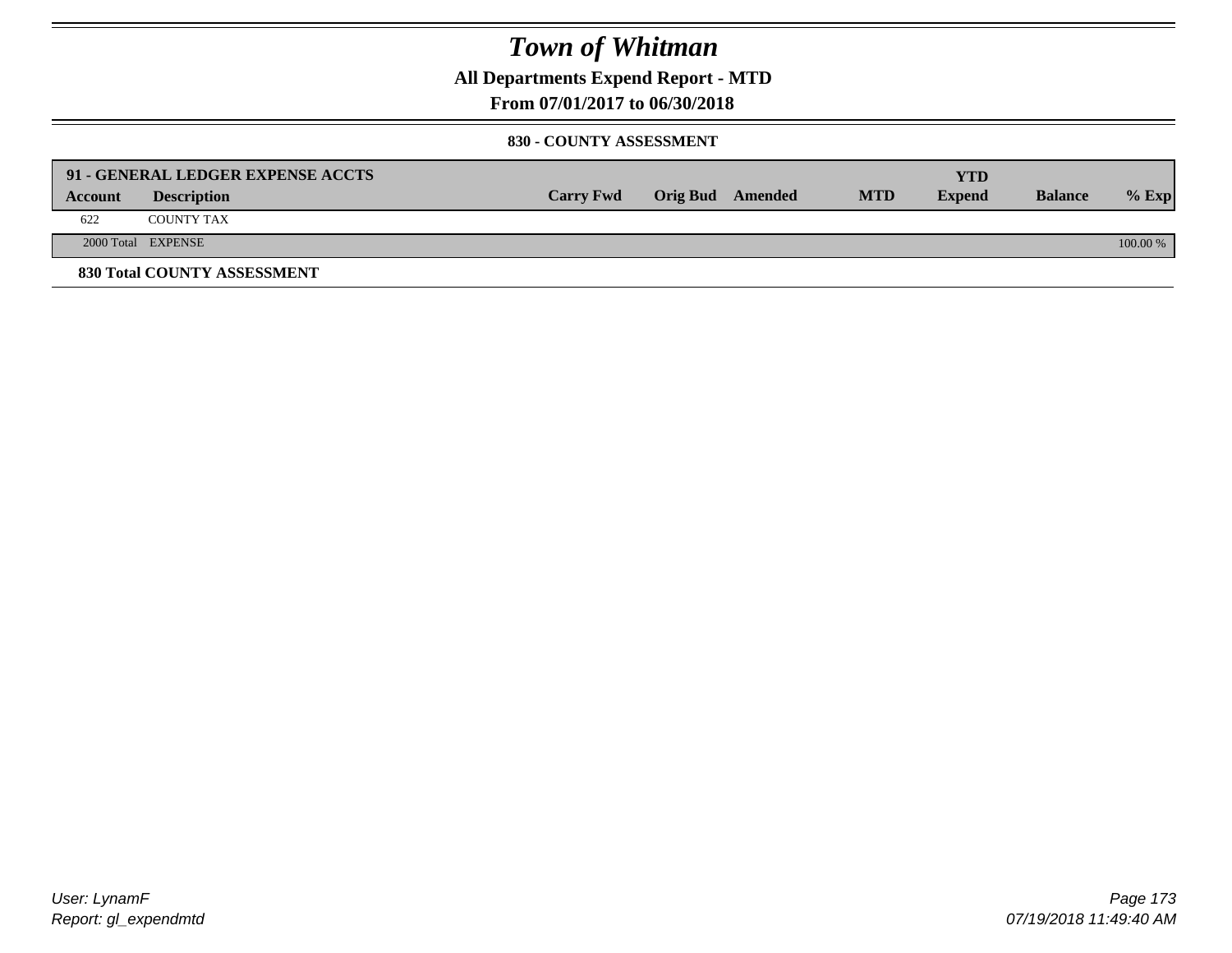## **All Departments Expend Report - MTD**

### **From 07/01/2017 to 06/30/2018**

#### **850 - TAX REFUNDS**

|                 | 91 - GENERAL LEDGER EXPENSE ACCTS |                  |                         |            | <b>YTD</b>    |                |             |
|-----------------|-----------------------------------|------------------|-------------------------|------------|---------------|----------------|-------------|
| <b>Account</b>  | <b>Description</b>                | <b>Carry Fwd</b> | <b>Orig Bud</b> Amended | <b>MTD</b> | <b>Expend</b> | <b>Balance</b> | $%$ Exp     |
| 003             | MOTOR VEHICLE EXCISE              |                  |                         |            |               |                |             |
| 1984 Total 1984 |                                   |                  |                         |            |               |                | 100.00 %    |
| 003             | MOTOR VEHICLE EXCISE              |                  |                         |            |               |                |             |
| 1985 Total 1985 |                                   |                  |                         |            |               |                | 100.00 %    |
| 003             | MOTOR VEHICLE EXCISE              |                  |                         |            |               |                |             |
| 1986 Total 1986 |                                   |                  |                         |            |               |                | 100.00 %    |
| 001             | PERSONAL PROPERTY TAX             |                  |                         |            |               |                |             |
| 003             | MOTOR VEHICLE EXCISE              |                  |                         |            |               |                |             |
| 1987 Total 1987 |                                   |                  |                         |            |               |                | 100.00 %    |
| 001             | PERSONAL PROPERTY TAX             |                  |                         |            |               |                |             |
| 003             | MOTOR VEHICLE EXCISE              |                  |                         |            |               |                |             |
| 1988 Total 1988 |                                   |                  |                         |            |               |                | 100.00 %    |
| 002             | REAL ESTATE TAX                   |                  |                         |            |               |                |             |
| 003             | MOTOR VEHICLE EXCISE              |                  |                         |            |               |                |             |
| 1989 Total 1989 |                                   |                  |                         |            |               |                | 100.00 %    |
| 001             | PERSONAL PROPERTY TAX             |                  |                         |            |               |                |             |
| 002             | <b>REAL ESTATE TAX</b>            |                  |                         |            |               |                |             |
| 003             | MOTOR VEHICLE EXCISE              |                  |                         |            |               |                |             |
| 1990 Total 1990 |                                   |                  |                         |            |               |                | 100.00 %    |
| 001             | PERSONAL PROPERTY TAX             |                  |                         |            |               |                |             |
| 002             | REAL ESTATE TAX                   |                  |                         |            |               |                |             |
| 003             | MOTOR VEHICLE EXCISE              |                  |                         |            |               |                |             |
| 1991 Total 1991 |                                   |                  |                         |            |               |                | $100.00~\%$ |
| 001             | PERSONAL PROPERTY TAX             |                  |                         |            |               |                |             |
| 003             | MOTOR VEHICLE EXCISE              |                  |                         |            |               |                |             |
| 1992 Total 1992 |                                   |                  |                         |            |               |                | 100.00 %    |
| 001             | PERSONAL PROPERTY TAX             |                  |                         |            |               |                |             |
| 002             | REAL ESTATE TAX                   |                  |                         |            |               |                |             |
| 003             | MOTOR VEHICLE EXCISE              |                  |                         |            |               |                |             |
| 005             | TRASH FEE REFUNDS                 |                  |                         |            |               |                |             |
| User: LynamF    |                                   |                  |                         |            |               |                | Page 174    |

*Report: gl\_expendmtd*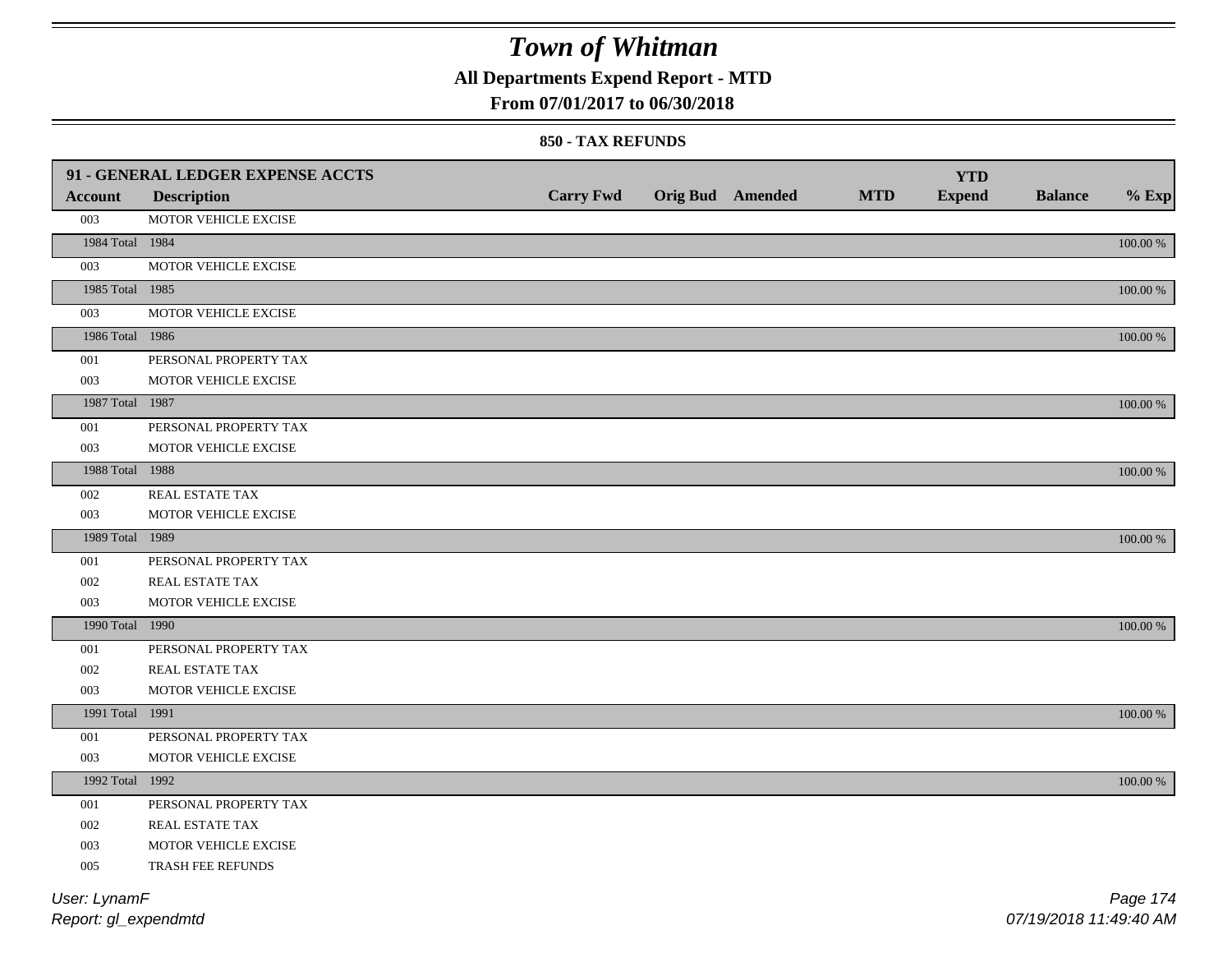## **All Departments Expend Report - MTD**

### **From 07/01/2017 to 06/30/2018**

|                 | 91 - GENERAL LEDGER EXPENSE ACCTS |                  |                  |            | <b>YTD</b>    |                |             |
|-----------------|-----------------------------------|------------------|------------------|------------|---------------|----------------|-------------|
| <b>Account</b>  | <b>Description</b>                | <b>Carry Fwd</b> | Orig Bud Amended | <b>MTD</b> | <b>Expend</b> | <b>Balance</b> | $%$ Exp     |
| 006             | TRASH LIEN REFUNDS                |                  |                  |            |               |                |             |
| 1993 Total 1993 |                                   |                  |                  |            |               |                | $100.00~\%$ |
| 001             | PERSONAL PROPERTY TAX             |                  |                  |            |               |                |             |
| 002             | REAL ESTATE TAX                   |                  |                  |            |               |                |             |
| 003             | MOTOR VEHICLE EXCISE              |                  |                  |            |               |                |             |
| 005             | TRASH FEE REFUNDS                 |                  |                  |            |               |                |             |
| 006             | TRASH LIEN REFUNDS                |                  |                  |            |               |                |             |
| 1994 Total 1994 |                                   |                  |                  |            |               |                | 100.00 %    |
| 001             | PERSONAL PROPERTY TAX             |                  |                  |            |               |                |             |
| 002             | REAL ESTATE TAX                   |                  |                  |            |               |                |             |
| 003             | MOTOR VEHICLE EXCISE              |                  |                  |            |               |                |             |
| 1995 Total 1995 |                                   |                  |                  |            |               |                | 100.00 %    |
| 001             | PERSONAL PROPERTY TAX             |                  |                  |            |               |                |             |
| 002             | REAL ESTATE TAX                   |                  |                  |            |               |                |             |
| 003             | MOTOR VEHICLE EXCISE              |                  |                  |            |               |                |             |
| 1996 Total 1996 |                                   |                  |                  |            |               |                | 100.00 %    |
| 001             | PERSONAL PROPERTY TAX             |                  |                  |            |               |                |             |
| 002             | REAL ESTATE TAX                   |                  |                  |            |               |                |             |
| 003             | MOTOR VEHICLE EXCISE              |                  |                  |            |               |                |             |
| 005             | TRASH FEE REFUNDS                 |                  |                  |            |               |                |             |
| 1997 Total 1997 |                                   |                  |                  |            |               |                | 100.00 %    |
| 001             | PERSONAL PROPERTY TAX             |                  |                  |            |               |                |             |
| 002             | REAL ESTATE TAX                   |                  |                  |            |               |                |             |
| 003             | MOTOR VEHICLE EXCISE              |                  |                  |            |               |                |             |
| 1998 Total 1998 |                                   |                  |                  |            |               |                | 100.00 %    |
| 001             | PERSONAL PROPERTY TAX             |                  |                  |            |               |                |             |
| 002             | REAL ESTATE TAX                   |                  |                  |            |               |                |             |
| 003             | MOTOR VEHICLE EXCISE              |                  |                  |            |               |                |             |
| 1999 Total 1999 |                                   |                  |                  |            |               |                | 100.00 %    |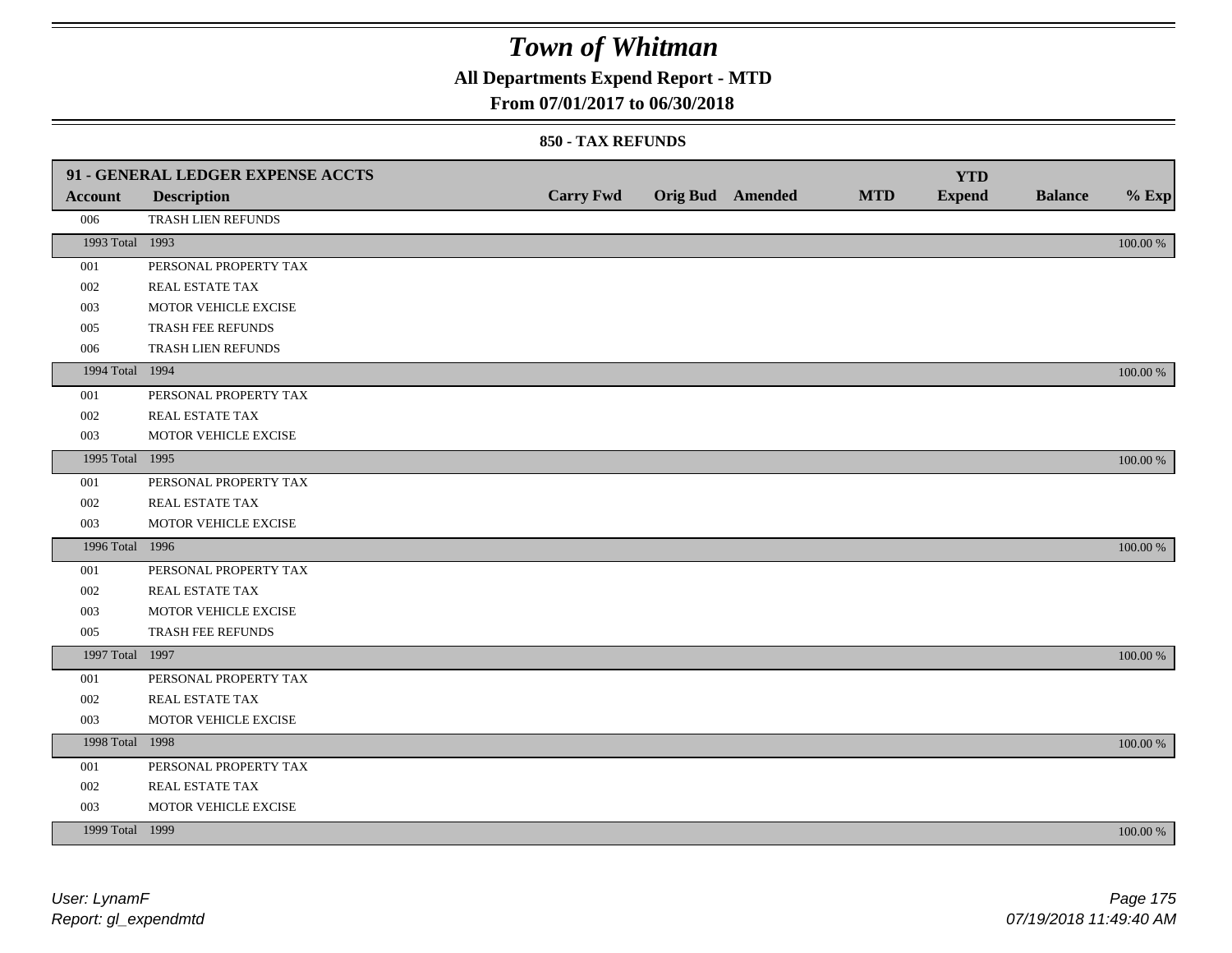## **All Departments Expend Report - MTD**

### **From 07/01/2017 to 06/30/2018**

|                | 91 - GENERAL LEDGER EXPENSE ACCTS |                  |                         |            | <b>YTD</b>    |                |             |
|----------------|-----------------------------------|------------------|-------------------------|------------|---------------|----------------|-------------|
| <b>Account</b> | <b>Description</b>                | <b>Carry Fwd</b> | <b>Orig Bud</b> Amended | <b>MTD</b> | <b>Expend</b> | <b>Balance</b> | $%$ Exp     |
| 001            | PERSONAL PROPERTY TAX             |                  |                         |            |               |                |             |
| 002            | REAL ESTATE TAX                   |                  |                         |            |               |                |             |
| 003            | MOTOR VEHICLE EXCISE              |                  |                         |            |               |                |             |
|                | 2000 Total EXPENSE                |                  |                         |            |               |                | 100.00 %    |
| 001            | PERSONAL PROPERTY TAX             |                  |                         |            |               |                |             |
| 002            | REAL ESTATE TAX                   |                  |                         |            |               |                |             |
| 003            | MOTOR VEHICLE EXCISE              |                  |                         |            |               |                |             |
|                | 2001 Total EXPENSE                |                  |                         |            |               |                | 100.00 %    |
| 001            | PERSONAL PROPERTY TAX             |                  |                         |            |               |                |             |
| 002            | REAL ESTATE TAX                   |                  |                         |            |               |                |             |
| 003            | MOTOR VEHICLE EXCISE              |                  |                         |            |               |                |             |
| 004            | <b>BOAT EXCISE</b>                |                  |                         |            |               |                |             |
|                | 2002 Total EXPENSE                |                  |                         |            |               |                | 100.00 %    |
| 001            | PERSONAL PROPERTY TAX             |                  |                         |            |               |                |             |
| 002            | REAL ESTATE TAX                   |                  |                         |            |               |                |             |
| 003            | MOTOR VEHICLE EXCISE              |                  |                         |            |               |                |             |
| 004            | <b>BOAT EXCISE</b>                |                  |                         |            |               |                |             |
| 006            | TRASH LIEN REFUNDS                |                  |                         |            |               |                |             |
|                | 2003 Total EXPENSE                |                  |                         |            |               |                | 100.00 %    |
| 001            | PERSONAL PROPERTY TAX             |                  |                         |            |               |                |             |
| 002            | REAL ESTATE TAX                   |                  |                         |            |               |                |             |
| 003            | MOTOR VEHICLE EXCISE              |                  |                         |            |               |                |             |
| 004            | <b>BOAT EXCISE</b>                |                  |                         |            |               |                |             |
|                | 2004 Total EXPENSE                |                  |                         |            |               |                | 100.00 %    |
| 001            | PERSONAL PROPERTY TAX             |                  |                         |            |               |                |             |
| 002            | REAL ESTATE TAX                   |                  |                         |            |               |                |             |
| 003            | MOTOR VEHICLE EXCISE              |                  |                         |            |               |                |             |
| 004            | <b>BOAT EXCISE</b>                |                  |                         |            |               |                |             |
|                | 2005 Total EXPENSE                |                  |                         |            |               |                | $100.00~\%$ |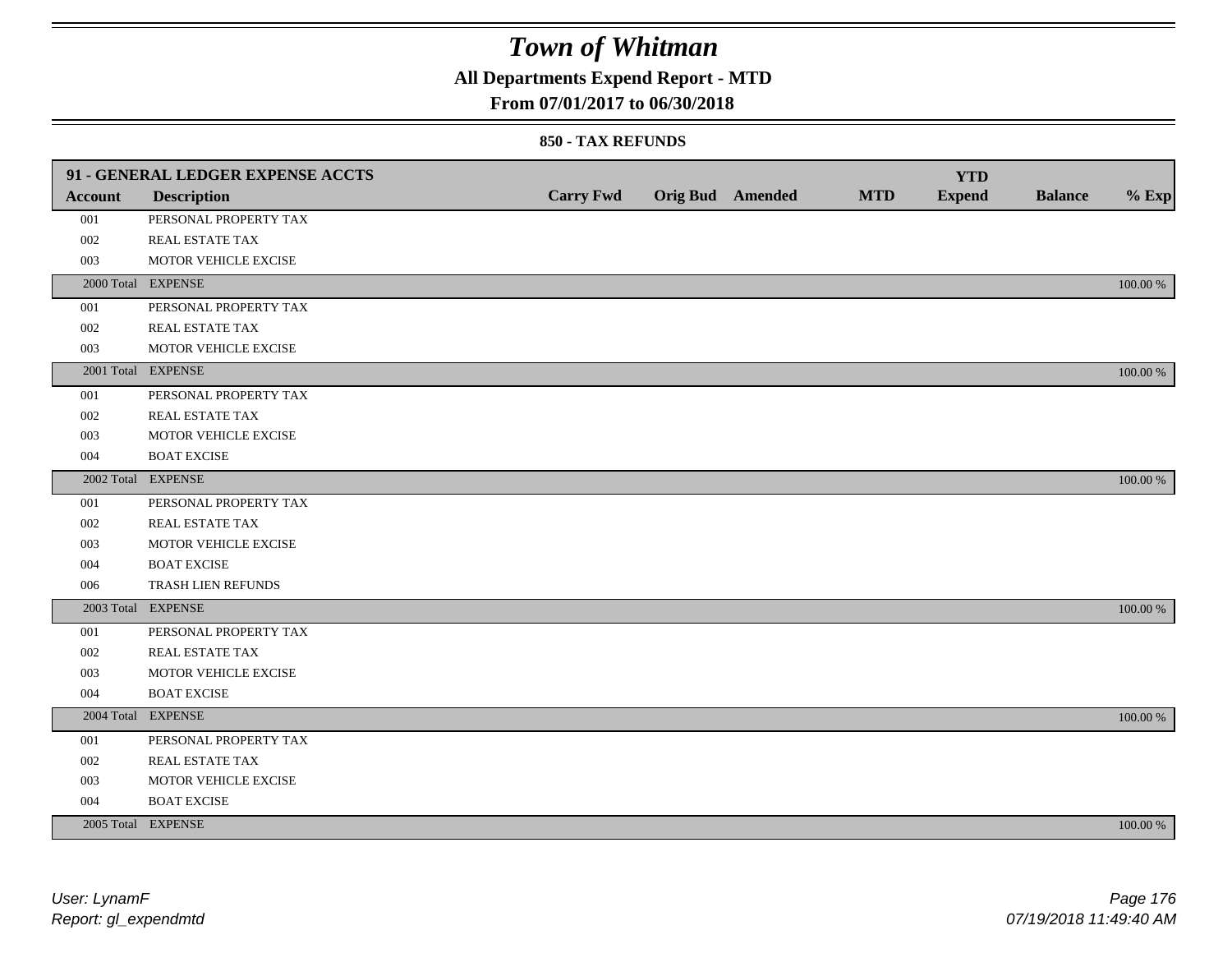## **All Departments Expend Report - MTD**

### **From 07/01/2017 to 06/30/2018**

|         | 91 - GENERAL LEDGER EXPENSE ACCTS |                  |                         |            | <b>YTD</b>    |                |             |
|---------|-----------------------------------|------------------|-------------------------|------------|---------------|----------------|-------------|
| Account | <b>Description</b>                | <b>Carry Fwd</b> | <b>Orig Bud</b> Amended | <b>MTD</b> | <b>Expend</b> | <b>Balance</b> | $%$ Exp     |
| 001     | PERSONAL PROPERTY TAX             |                  |                         |            |               |                |             |
| 002     | REAL ESTATE TAX                   |                  |                         |            |               |                |             |
| 003     | MOTOR VEHICLE EXCISE              |                  |                         |            |               |                |             |
| 004     | <b>BOAT EXCISE</b>                |                  |                         |            |               |                |             |
|         | 2006 Total EXPENSE                |                  |                         |            |               |                | 100.00 %    |
| 001     | PERSONAL PROPERTY TAX             |                  |                         |            |               |                |             |
| 002     | REAL ESTATE TAX                   |                  |                         |            |               |                |             |
| 003     | MOTOR VEHICLE EXCISE              |                  |                         |            |               |                |             |
| 004     | <b>BOAT EXCISE</b>                |                  |                         |            |               |                |             |
|         | 2007 Total EXPENSE                |                  |                         |            |               |                | 100.00 %    |
| 001     | PERSONAL PROPERTY TAX             |                  |                         |            |               |                |             |
| 002     | REAL ESTATE TAX                   |                  |                         |            |               |                |             |
| 003     | MOTOR VEHICLE EXCISE              |                  |                         |            |               |                |             |
| 004     | <b>BOAT EXCISE</b>                |                  |                         |            |               |                |             |
|         | 2008 Total EXPENSE                |                  |                         |            |               |                | 100.00 %    |
| 001     | PERSONAL PROPERTY TAX             |                  |                         |            |               |                |             |
| 002     | <b>REAL ESTATE TAX</b>            |                  |                         |            |               |                |             |
| 003     | MOTOR VEHICLE EXCISE              |                  |                         |            |               |                |             |
| 004     | <b>BOAT EXCISE</b>                |                  |                         |            |               |                |             |
|         | 2009 Total EXPENSE                |                  |                         |            |               |                | 100.00 %    |
| 001     | PERSONAL PROPERTY TAX             |                  |                         |            |               |                |             |
| 002     | REAL ESTATE TAX                   |                  |                         |            |               |                |             |
| 003     | MOTOR VEHICLE EXCISE              |                  |                         |            |               |                |             |
|         | 2010 Total EXPENSE                |                  |                         |            |               |                | 100.00 %    |
| 001     | PERSONAL PROPERTY TAX             |                  |                         |            |               |                |             |
| 002     | REAL ESTATE TAX                   |                  |                         |            |               |                |             |
| 003     | MOTOR VEHICLE EXCISE              |                  |                         |            |               |                |             |
|         | 2011 Total EXPENSE                |                  |                         |            |               |                | $100.00~\%$ |
| 001     | PERSONAL PROPERTY TAX             |                  |                         |            |               |                |             |
| 002     | REAL ESTATE TAX                   |                  |                         |            |               |                |             |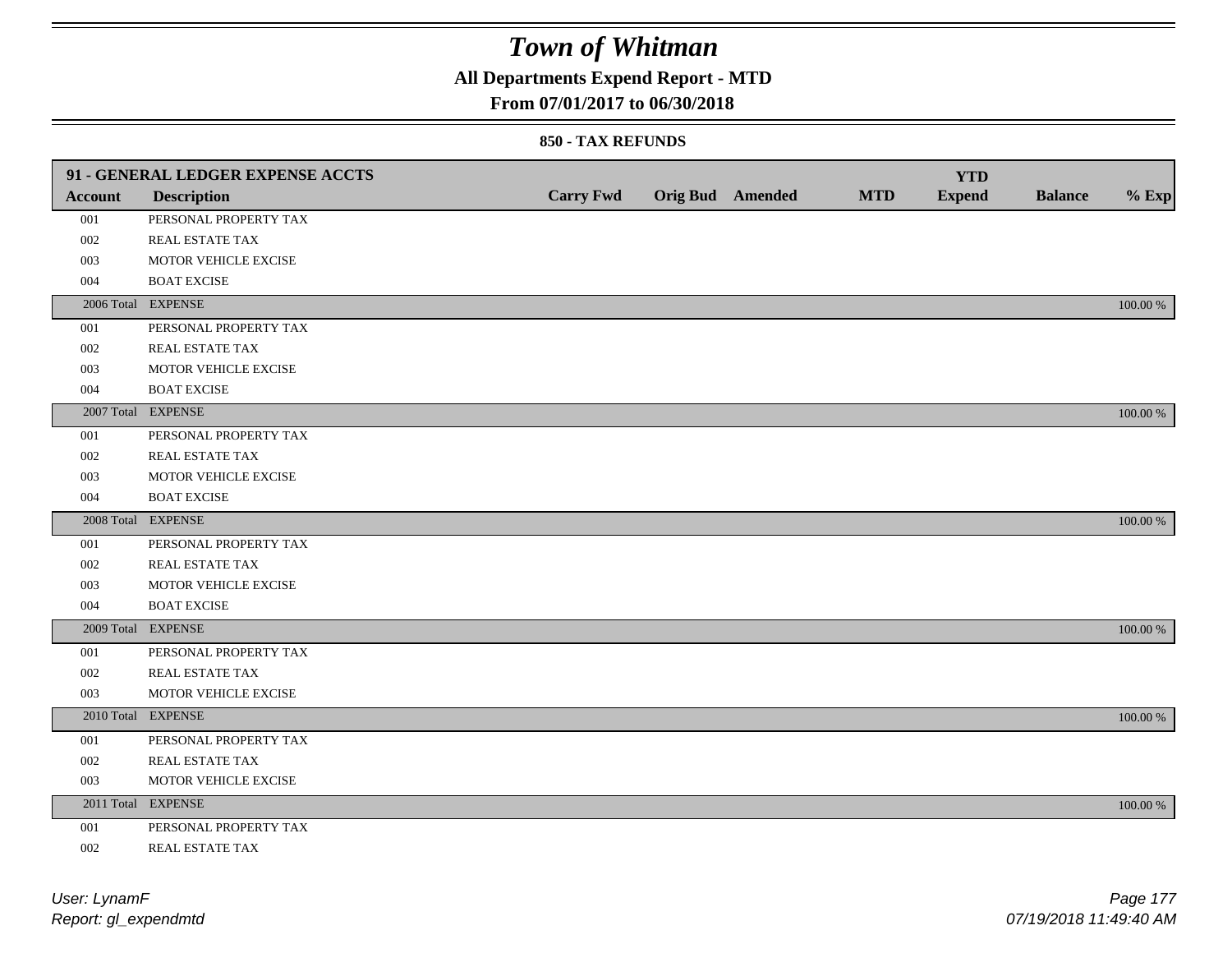## **All Departments Expend Report - MTD**

### **From 07/01/2017 to 06/30/2018**

| <b>Account</b> | 91 - GENERAL LEDGER EXPENSE ACCTS<br><b>Description</b> | <b>Carry Fwd</b> | Orig Bud Amended | <b>MTD</b> | <b>YTD</b><br><b>Expend</b> | <b>Balance</b> | $%$ Exp  |
|----------------|---------------------------------------------------------|------------------|------------------|------------|-----------------------------|----------------|----------|
| 003            | MOTOR VEHICLE EXCISE                                    |                  |                  |            |                             |                |          |
|                | 2012 Total EXPENSE                                      |                  |                  |            |                             |                | 100.00 % |
| 001            | PERSONAL PROPERTY TAX                                   |                  |                  |            |                             |                |          |
| 002            | REAL ESTATE TAX                                         |                  |                  |            |                             |                |          |
| 003            | MOTOR VEHICLE EXCISE                                    |                  |                  |            |                             |                |          |
| 004            | <b>BOAT EXCISE</b>                                      |                  |                  |            |                             |                |          |
|                | 2013 Total EXPENSE                                      |                  |                  |            |                             |                | 100.00 % |
| 001            | PERSONAL PROPERTY TAX                                   |                  |                  |            |                             |                |          |
| 002            | REAL ESTATE TAX                                         |                  |                  |            |                             |                |          |
| 003            | MOTOR VEHICLE EXCISE                                    |                  |                  |            |                             |                |          |
| 004            | <b>BOAT EXCISE</b>                                      |                  |                  |            |                             |                |          |
|                | 2014 Total EXPENSE                                      |                  |                  |            |                             |                | 100.00 % |
| 001            | PERSONAL PROPERTY TAX                                   |                  |                  |            |                             |                |          |
| 002            | REAL ESTATE TAX                                         |                  |                  |            |                             |                |          |
| 003            | MOTOR VEHICLE EXCISE                                    |                  |                  |            | 567.51                      | $-567.51$      |          |
| 004            | <b>BOAT EXCISE</b>                                      |                  |                  |            |                             |                |          |
|                | 2015 Total EXPENSE                                      |                  |                  |            | 567.51                      | $-567.51$      | 100.00 % |
| 001            | PERSONAL PROPERTY TAX                                   |                  |                  |            |                             |                |          |
| 002            | REAL ESTATE TAX                                         |                  |                  |            | 1,488.33                    | $-1,488.33$    |          |
| 003            | MOTOR VEHICLE EXCISE                                    |                  |                  |            | 1,919.99                    | $-1,919.99$    |          |
| 004            | <b>BOAT EXCISE</b>                                      |                  |                  |            |                             |                |          |
|                | 2016 Total EXPENSE                                      |                  |                  |            | 3,408.32                    | $-3,408.32$    | 100.00 % |
| 001            | PERSONAL PROPERTY TAX                                   |                  |                  |            | 19.90                       | $-19.90$       |          |
| 002            | REAL ESTATE TAX                                         |                  |                  |            | 20,026.57                   | $-20,026.57$   |          |
| 003            | MOTOR VEHICLE EXCISE                                    |                  |                  | 114.06     | 27,146.89                   | $-27,146.89$   |          |
| 004            | <b>BOAT EXCISE</b>                                      |                  |                  |            |                             |                |          |
|                | 2017 Total EXPENSE                                      |                  |                  | 114.06     | 47,193.36                   | $-47,193.36$   | 100.00 % |
| 001            | PERSONAL PROPERTY TAX                                   |                  |                  |            |                             |                |          |
| 002            | REAL ESTATE TAX                                         |                  |                  | 3,403.36   | 6,421.20                    | $-6,421.20$    |          |
| 003            | MOTOR VEHICLE EXCISE                                    |                  |                  | 4,555.03   | 14,086.29                   | $-14,086.29$   |          |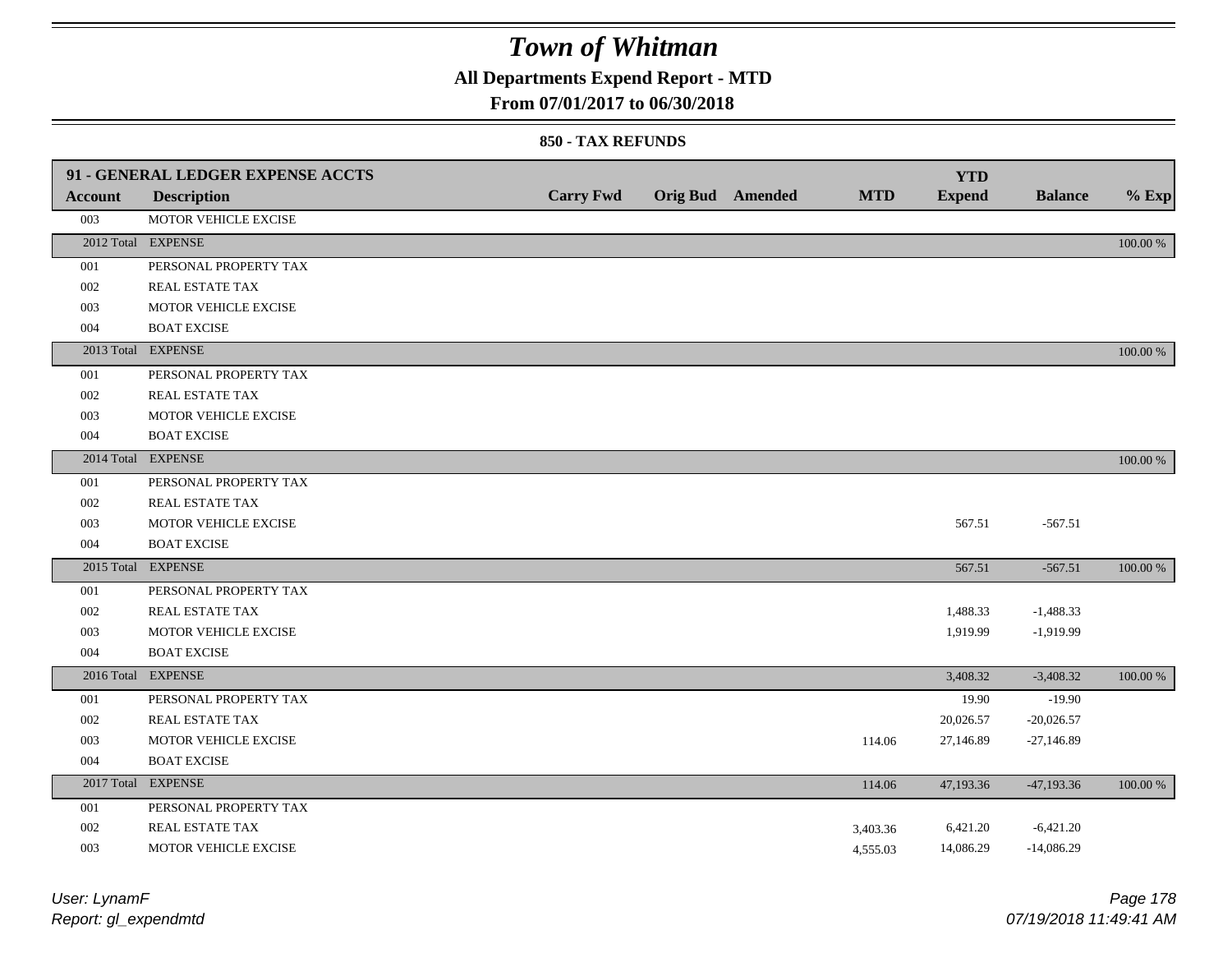## **All Departments Expend Report - MTD**

**From 07/01/2017 to 06/30/2018**

|         | 91 - GENERAL LEDGER EXPENSE ACCTS |                  |                         |            | YTD           |                |            |
|---------|-----------------------------------|------------------|-------------------------|------------|---------------|----------------|------------|
| Account | <b>Description</b>                | <b>Carry Fwd</b> | <b>Orig Bud</b> Amended | <b>MTD</b> | <b>Expend</b> | <b>Balance</b> | $%$ Exp    |
| 004     | <b>BOAT EXCISE</b>                |                  |                         | 10.00      | 10.00         | $-10.00$       |            |
|         | 2018 Total EXPENSE                |                  |                         | 7.968.39   | 20.517.49     | $-20.517.49$   | $100.00\%$ |
|         | 850 Total TAX REFUNDS             |                  |                         | 8,082.45   | 71,686.68     | $-71,686.68$   |            |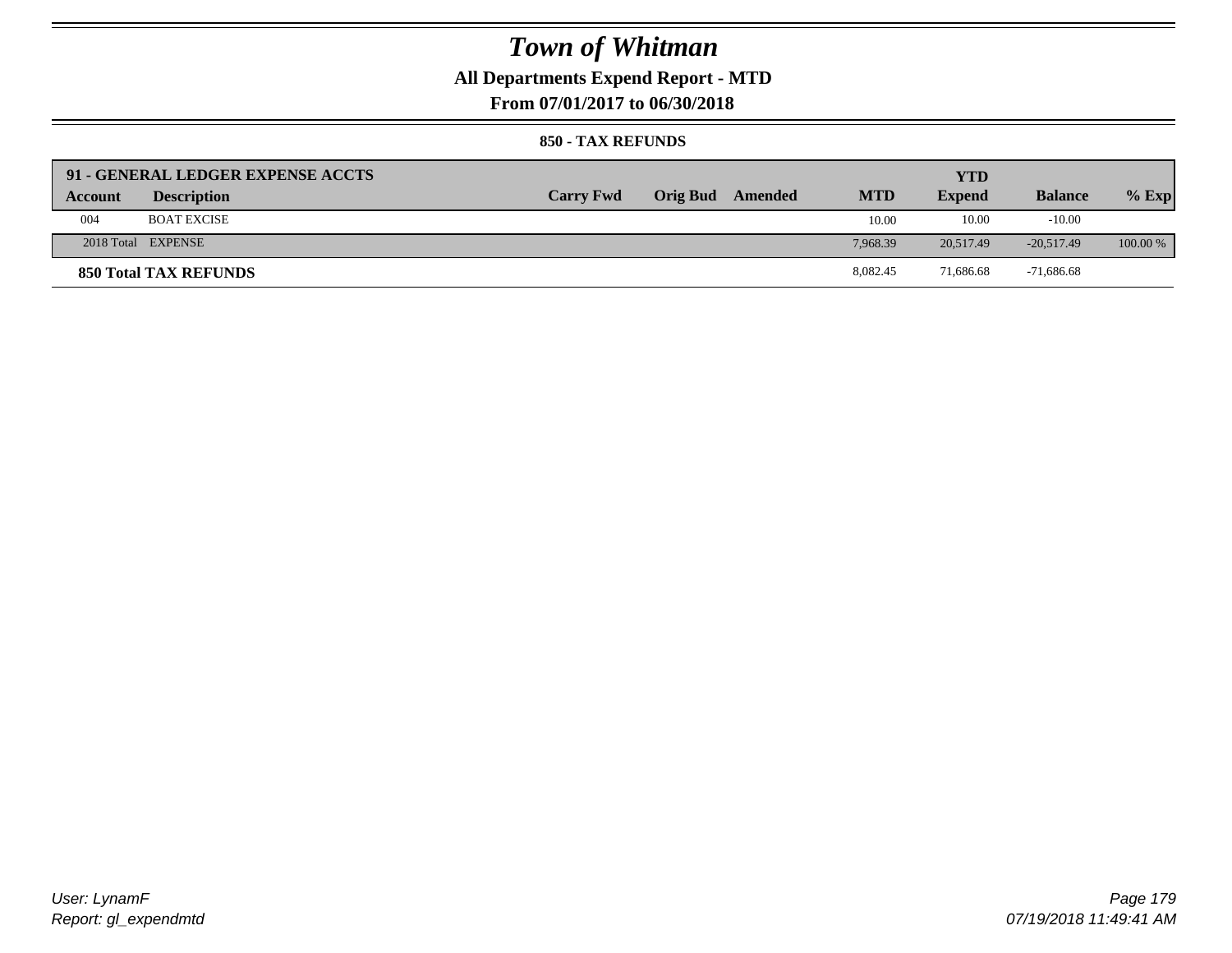## **All Departments Expend Report - MTD**

### **From 07/01/2017 to 06/30/2018**

#### **870 - AGENCY**

|         | 91 - GENERAL LEDGER EXPENSE ACCTS |                  |                         |            | <b>YTD</b>    |                |          |
|---------|-----------------------------------|------------------|-------------------------|------------|---------------|----------------|----------|
| Account | <b>Description</b>                | <b>Carry Fwd</b> | <b>Orig Bud</b> Amended | <b>MTD</b> | <b>Expend</b> | <b>Balance</b> | $%$ Exp  |
| 899     | <b>EXCHANGE ACCOUNT</b>           |                  |                         |            |               |                |          |
|         | 2001 Total EXPENSE                |                  |                         |            |               |                | 100.00 % |
| 028     | MASS.CRUSHING & RECYCLING         |                  |                         |            |               |                |          |
| 033     | <b>DANCE PROGRAMS</b>             |                  |                         |            |               |                |          |
|         | 2012 Total EXPENSE                |                  |                         |            |               |                | 100.00 % |
|         | 870 Total AGENCY                  |                  |                         |            |               |                |          |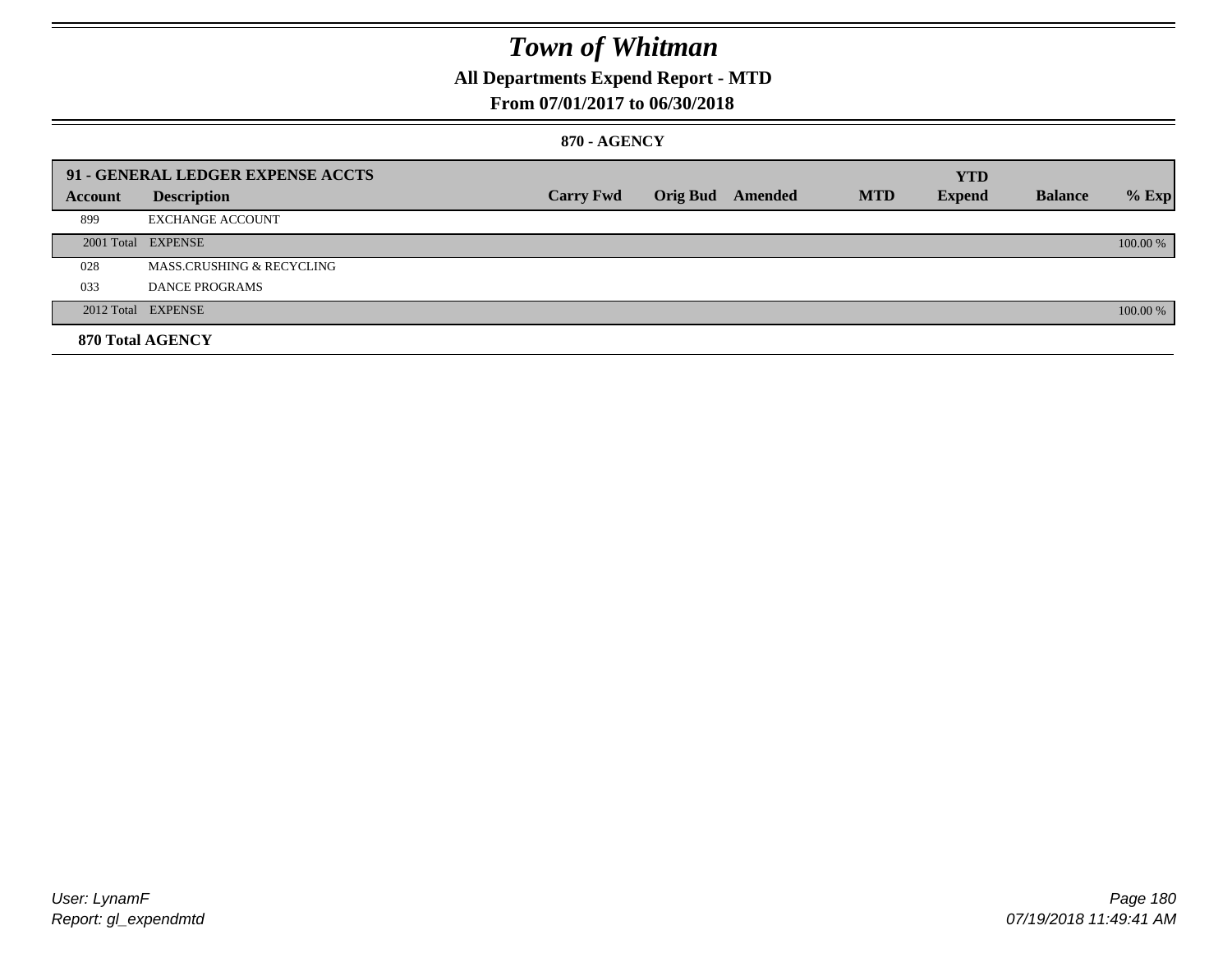**All Departments Expend Report - MTD**

## **From 07/01/2017 to 06/30/2018**

### **873 - USER CHARGES REFUNDS**

|            | 91 - GENERAL LEDGER EXPENSE ACCTS |                  |                  |            | <b>YTD</b>    |                |          |
|------------|-----------------------------------|------------------|------------------|------------|---------------|----------------|----------|
| Account    | <b>Description</b>                | <b>Carry Fwd</b> | Orig Bud Amended | <b>MTD</b> | <b>Expend</b> | <b>Balance</b> | $%$ Exp  |
| 006        | TRASH LIEN REFUNDS                |                  |                  |            |               |                |          |
| 021        | <b>2014 TRASH FEE REFUNDS</b>     |                  |                  |            |               |                |          |
|            | 2000 Total EXPENSE                |                  |                  |            |               |                | 100.00 % |
| 006        | <b>TRASH LIEN REFUNDS</b>         |                  |                  |            |               |                |          |
|            | 2012 Total EXPENSE                |                  |                  |            |               |                | 100.00 % |
| 005        | <b>TRASH FEE REFUNDS</b>          |                  |                  |            |               |                |          |
| 006        | TRASH LIEN REFUNDS                |                  |                  |            |               |                |          |
| 2015 Total | <b>EXPENSE</b>                    |                  |                  |            |               |                | 100.00 % |
| 005        | TRASH FEE REFUNDS                 |                  |                  |            |               |                |          |
| 006        | TRASH LIEN REFUNDS                |                  |                  |            |               |                |          |
|            | 2016 Total EXPENSE                |                  |                  |            |               |                | 100.00 % |
| 005        | TRASH FEE REFUNDS                 |                  |                  |            |               |                |          |
| 006        | TRASH LIEN REFUNDS                |                  |                  |            |               |                |          |
|            | 2017 Total EXPENSE                |                  |                  |            |               |                | 100.00 % |
| 005        | <b>TRASH FEE REFUNDS</b>          |                  |                  | 249.60     | 249.60        | $-249.60$      |          |
| 006        | TRASH LIEN REFUNDS                |                  |                  |            |               |                |          |
|            | 2018 Total EXPENSE                |                  |                  | 249.60     | 249.60        | $-249.60$      | 100.00 % |
|            | 873 Total USER CHARGES REFUNDS    |                  |                  | 249.60     | 249.60        | $-249.60$      |          |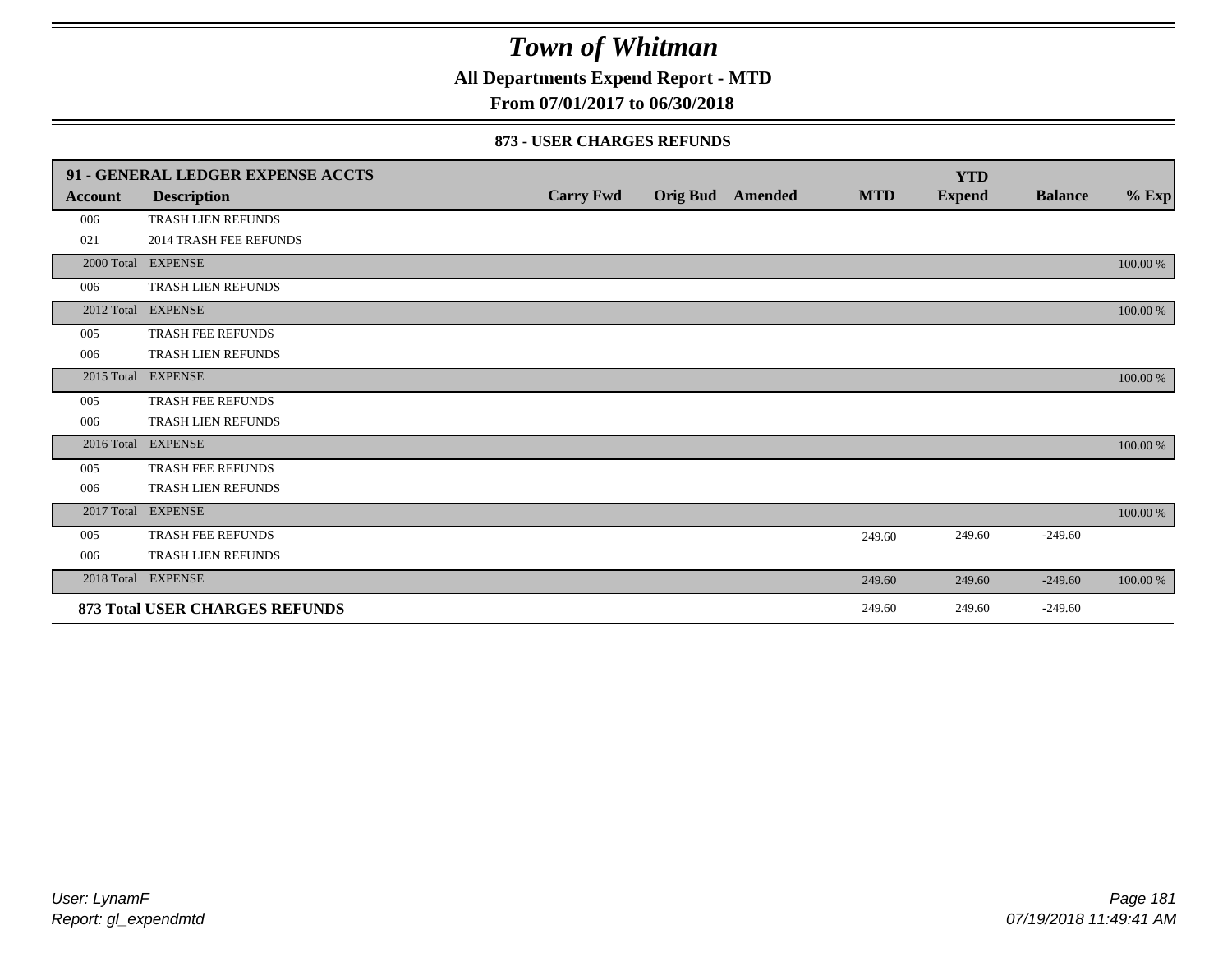**All Departments Expend Report - MTD**

### **From 07/01/2017 to 06/30/2018**

#### **875 - MISCELLANEOUS**

|                 | 91 - GENERAL LEDGER EXPENSE ACCTS |                  |                         |            | <b>YTD</b>    |                |          |
|-----------------|-----------------------------------|------------------|-------------------------|------------|---------------|----------------|----------|
| <b>Account</b>  | <b>Description</b>                | <b>Carry Fwd</b> | <b>Orig Bud</b> Amended | <b>MTD</b> | <b>Expend</b> | <b>Balance</b> | $%$ Exp  |
| 046             | WATER RATES REFUNDS               |                  |                         |            |               |                |          |
| 1997 Total 1997 |                                   |                  |                         |            |               |                | 100.00 % |
| 046             | <b>WATER RATES REFUNDS</b>        |                  |                         |            |               |                |          |
| 1998 Total 1998 |                                   |                  |                         |            |               |                | 100.00 % |
| 046             | <b>WATER RATES REFUNDS</b>        |                  |                         |            |               |                |          |
| 1999 Total 1999 |                                   |                  |                         |            |               |                | 100.00 % |
| 034             | PREMIUM SALE OF BONDS             |                  |                         |            |               |                |          |
| 035             | <b>INTEREST ON SALE OF BONDS</b>  |                  |                         |            |               |                |          |
| 036             | <b>GRANT ANTICIPATION NOTES</b>   |                  |                         |            |               |                |          |
| 038             | REVENUE ANTICIPATION NOTES        |                  |                         |            |               |                |          |
| 039             | BOND ANTICIPATION NOTES           |                  |                         |            |               |                |          |
| 042             | <b>BOARD OF APPEALS REFUNDS</b>   |                  |                         |            |               |                |          |
| 043             | BUILDING INSPECTOR REFUNDS        |                  |                         |            |               |                |          |
| 044             | REFUNDS-PRIOR YEARS               |                  |                         |            | $-929.00$     | 929.00         |          |
| 045             | PARKING TICKET REFUNDS            |                  |                         |            |               |                |          |
| 046             | <b>WATER RATES REFUNDS</b>        |                  |                         |            |               |                |          |
| 052             | <b>TAILINGS</b>                   |                  |                         |            |               |                |          |
| 071             | COLLECTORS OVER/SHORT             |                  |                         |            |               |                |          |
| 080             | WTR/SWR REFUNDS-PEN.&INT.         |                  |                         |            |               |                |          |
| 081             | WATER RATES REFUNDS FY95          |                  |                         |            |               |                |          |
| 090             | MUNICIPAL LIEN REFUNDS            |                  |                         |            |               |                |          |
| 093             | WATER RATES REFUNDS FY96          |                  |                         |            |               |                |          |
| 635             | <b>COLLECTORS FEES-REFUNDS</b>    |                  |                         |            | 10.00         | $-10.00$       |          |
| 636             | EXCISE INTEREST-REFUNDS           |                  |                         |            |               |                |          |
|                 | 2000 Total EXPENSE                |                  |                         |            | $-919.00$     | 919.00         | 100.00 % |
| 021             | 2014 TRASH FEE REFUNDS            |                  |                         |            |               |                |          |
| 025             | <b>DPW - RESTITUTION</b>          |                  |                         |            |               |                |          |
| 058             | TRASH FEE REFUNDS FY2000          |                  |                         |            |               |                |          |
| 063             | TRASH FEE REFUNDS FY02            |                  |                         |            |               |                |          |
| 064             | TRASH FEE REFUNDS FY2001          |                  |                         |            |               |                |          |
| 091             | TRASH FEE REFUNDS FY03            |                  |                         |            |               |                |          |

*Report: gl\_expendmtd User: LynamF*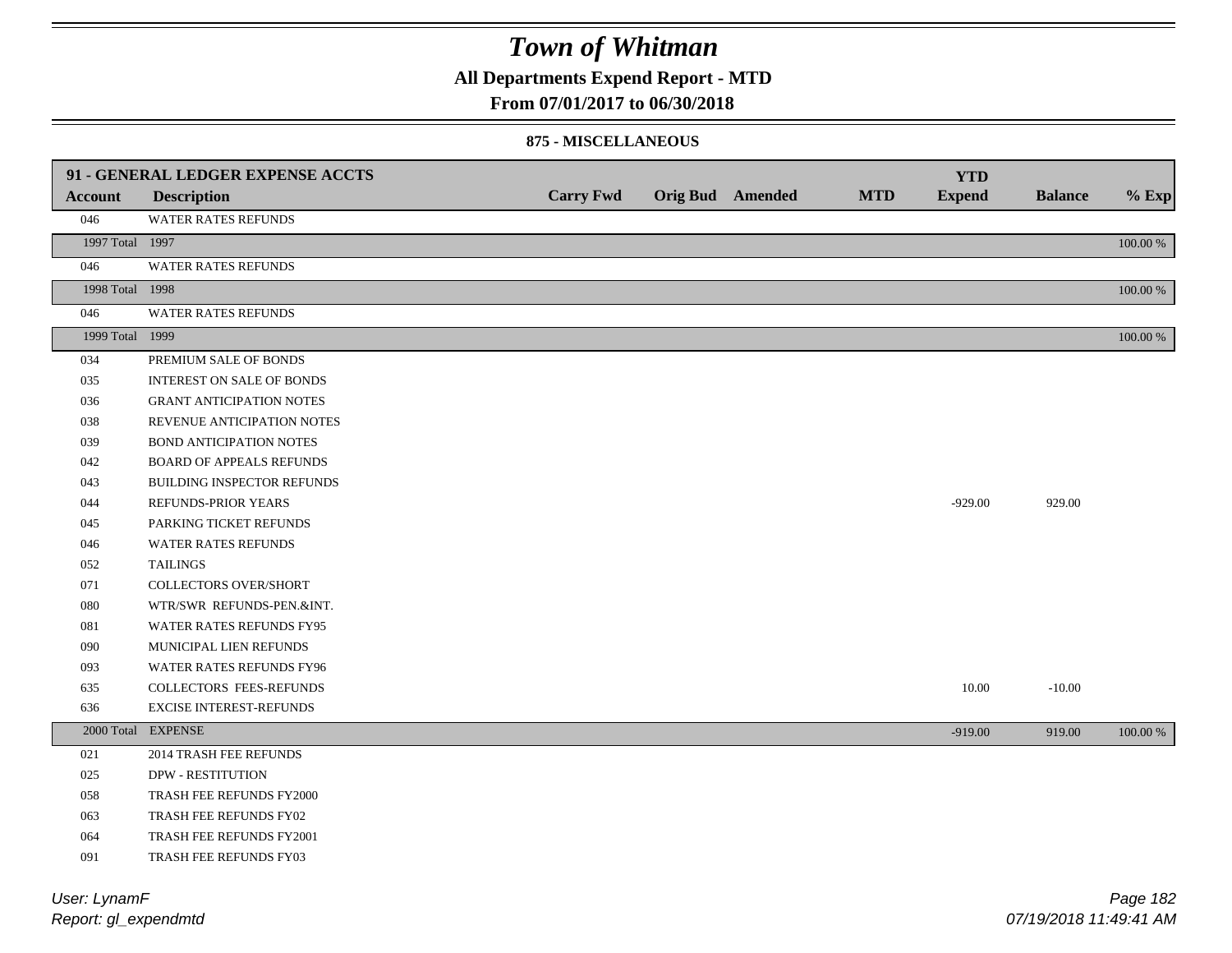## **All Departments Expend Report - MTD**

### **From 07/01/2017 to 06/30/2018**

### **875 - MISCELLANEOUS**

|         | 91 - GENERAL LEDGER EXPENSE ACCTS |                  |                         |            | <b>YTD</b>    |                |          |
|---------|-----------------------------------|------------------|-------------------------|------------|---------------|----------------|----------|
| Account | <b>Description</b>                | <b>Carry Fwd</b> | <b>Orig Bud</b> Amended | <b>MTD</b> | <b>Expend</b> | <b>Balance</b> | $%$ Exp  |
| 092     | TRASH FEE REFUNDS FY2004          |                  |                         |            |               |                |          |
| 094     | TRASH LIEN REFUNDS FY2004         |                  |                         |            |               |                |          |
| 095     | TRASH LIEN REFUNDS FY95           |                  |                         |            |               |                |          |
| 096     | TRASH LIEN REFUNDS FY96           |                  |                         |            |               |                |          |
| 187     | TRASH LIEN REFUNDS 2005           |                  |                         |            |               |                |          |
| 206     | TRASH FEE REFUNDS 2005            |                  |                         |            |               |                |          |
| 209     | <b>TRASH FEE REFUNDS 2006</b>     |                  |                         |            |               |                |          |
| 223     | TRASH LIEN REFUNDS 2006           |                  |                         |            |               |                |          |
| 226     | TRASH FEE REFUNDS 2007            |                  |                         |            |               |                |          |
| 229     | TRASH LIEN REFUNDS 2007           |                  |                         |            |               |                |          |
| 231     | <b>2008 TRASH FEE REFUNDS</b>     |                  |                         |            |               |                |          |
| 232     | 2008 TRASH LIEN REFUNDS           |                  |                         |            |               |                |          |
| 257     | <b>2009 TRASH FEE REFUNDS</b>     |                  |                         |            |               |                |          |
| 258     | <b>2009 TRASH LIEN REFUNDS</b>    |                  |                         |            |               |                |          |
| 260     | 2010 TRASH FEE REFUNDS            |                  |                         |            |               |                |          |
| 261     | 2011 TRASH FEE REFUNDS            |                  |                         |            |               |                |          |
| 263     | <b>2012 TRASH FEE REFUNDS</b>     |                  |                         |            |               |                |          |
| 327     | <b>2013 TRASH FEE REFUNDS</b>     |                  |                         |            |               |                |          |
| 328     | 2013 TRASH LIEN REFUNDS           |                  |                         |            |               |                |          |
|         | 2001 Total EXPENSE                |                  |                         |            |               |                | 100.00 % |
|         | <b>875 Total MISCELLANEOUS</b>    |                  |                         |            | $-919.00$     | 919.00         |          |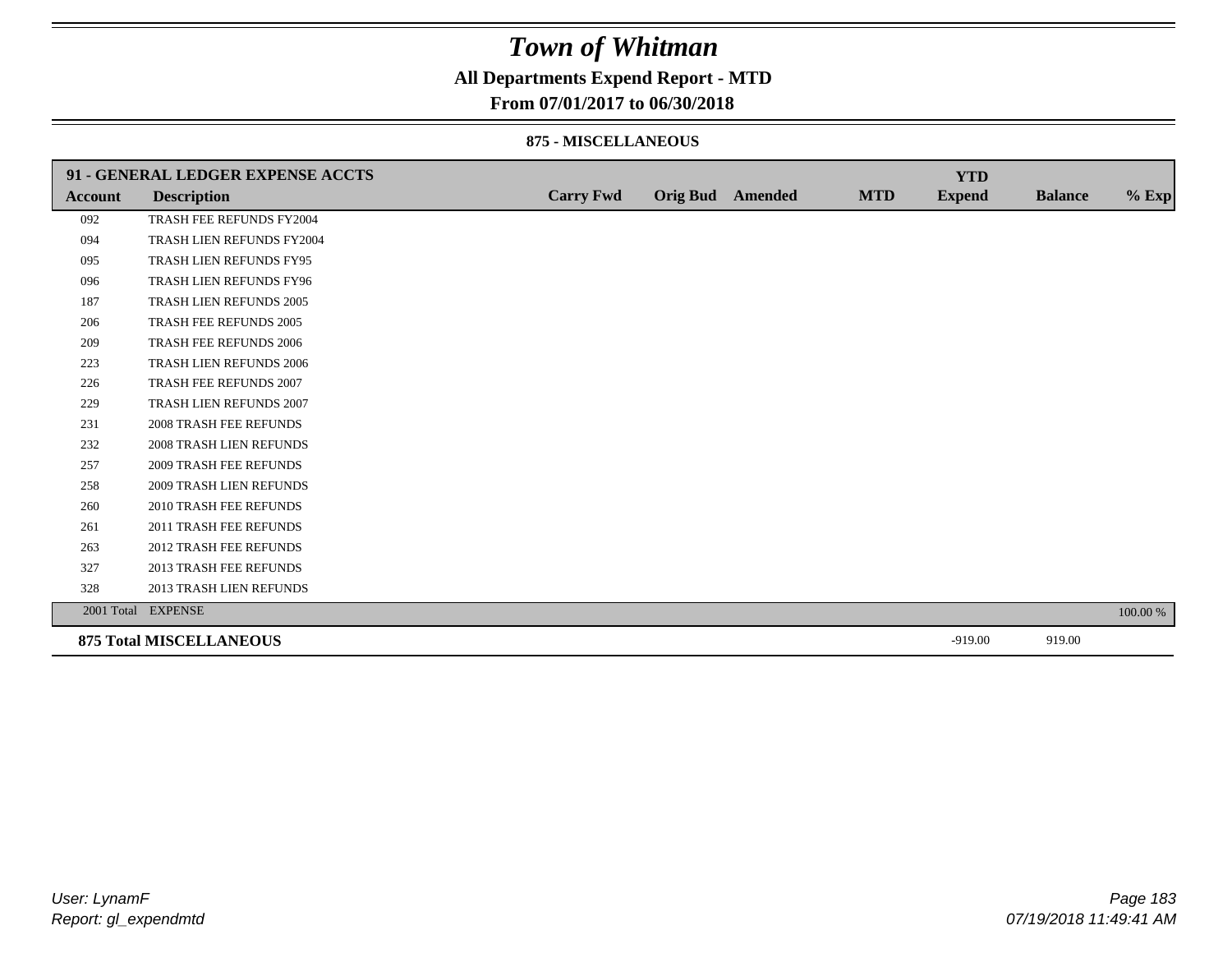## **All Departments Expend Report - MTD**

### **From 07/01/2017 to 06/30/2018**

### **876 - INVESTMENTS**

|         | 91 - GENERAL LEDGER EXPENSE ACCTS       |                  |                 |                |            | <b>YTD</b>    |                |          |
|---------|-----------------------------------------|------------------|-----------------|----------------|------------|---------------|----------------|----------|
| Account | <b>Description</b>                      | <b>Carry Fwd</b> | <b>Orig Bud</b> | <b>Amended</b> | <b>MTD</b> | <b>Expend</b> | <b>Balance</b> | $%$ Exp  |
| 287     | <b>AUXILIARY POLICE EXPENSE</b>         |                  |                 |                |            |               |                |          |
| 288     | REPURCHASE AGREE.NOTES-GENERAL          |                  |                 |                |            |               |                |          |
| 289     | REPUR.AGREE.NOTES-DPW CHAP811           |                  |                 |                |            |               |                |          |
| 290     | <b>INVESTMENT CD'S-GENERAL</b>          |                  |                 |                |            |               |                |          |
| 293     | PROGRAMMING SERV.& SUPPLIES             |                  |                 |                |            |               |                |          |
| 294     | <b>INVEST. CD'S-CHAPTER 811</b>         |                  |                 |                |            |               |                |          |
| 295     | INVEST. CD'S-SCHOOL LUNCH               |                  |                 |                |            |               |                |          |
| 298     | RES. FND. TRAN. TITLE V DEBT ISSUE EXP. |                  |                 |                |            |               |                |          |
| 299     | REPUR.AGREE.NOTES-DPW CHAP.90           |                  |                 |                |            |               |                |          |
|         | 2000 Total EXPENSE                      |                  |                 |                |            |               |                | 100.00 % |
|         | <b>876 Total INVESTMENTS</b>            |                  |                 |                |            |               |                |          |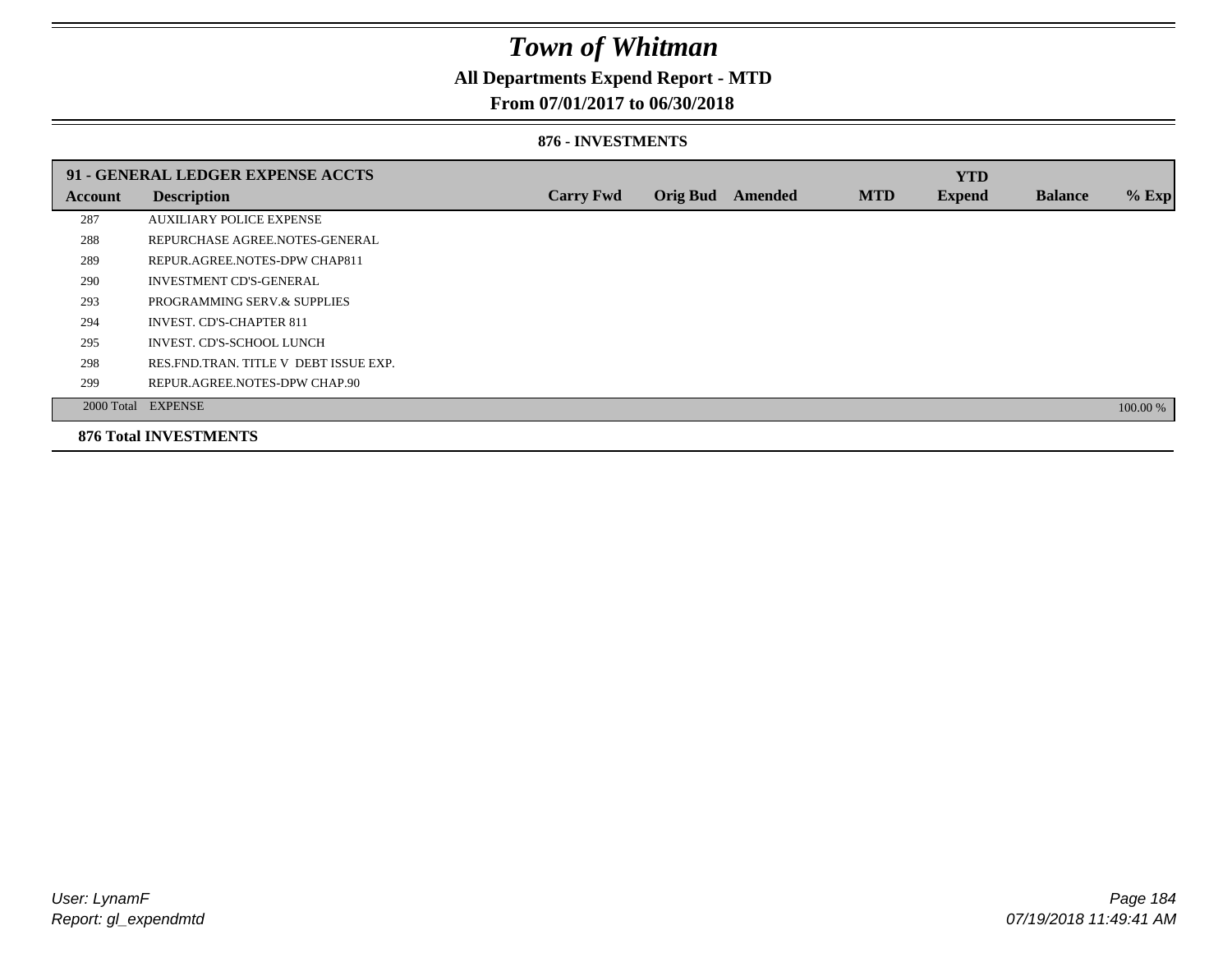**All Departments Expend Report - MTD**

## **From 07/01/2017 to 06/30/2018**

### **878 - OTHER FINANCING USES**

|                | 91 - GENERAL LEDGER EXPENSE ACCTS     |                  |                 |         |            | <b>YTD</b>    |                |          |
|----------------|---------------------------------------|------------------|-----------------|---------|------------|---------------|----------------|----------|
| <b>Account</b> | <b>Description</b>                    | <b>Carry Fwd</b> | <b>Orig Bud</b> | Amended | <b>MTD</b> | <b>Expend</b> | <b>Balance</b> | $%$ Exp  |
| 409            | <b>REFUNDED BONDS</b>                 |                  |                 |         |            |               |                |          |
| 2000 Total     | <b>EXPENSE</b>                        |                  |                 |         |            |               |                | 100.00 % |
| 401            | WTR/SWR CAPITAL PROJ. FUND            |                  |                 |         |            |               |                |          |
| 404            | <b>SPECIAL REVENUE FUND</b>           |                  |                 |         |            |               |                |          |
| 2100 Total     | <b>INTERFUND TRANSFERS</b>            |                  |                 |         |            |               |                | 100.00 % |
| 402            | STABILIZATION FUND                    |                  |                 |         |            |               |                |          |
| 2101 Total     | <b>INTERFUND TRANSFERS</b>            |                  |                 |         |            |               |                | 100.00 % |
| 403            | <b>CAPITAL PROJECT FUND</b>           |                  |                 |         |            |               |                |          |
|                | 2102 Total INTERFUND TRANSFERS        |                  |                 |         |            |               |                | 100.00 % |
|                | <b>878 Total OTHER FINANCING USES</b> |                  |                 |         |            |               |                |          |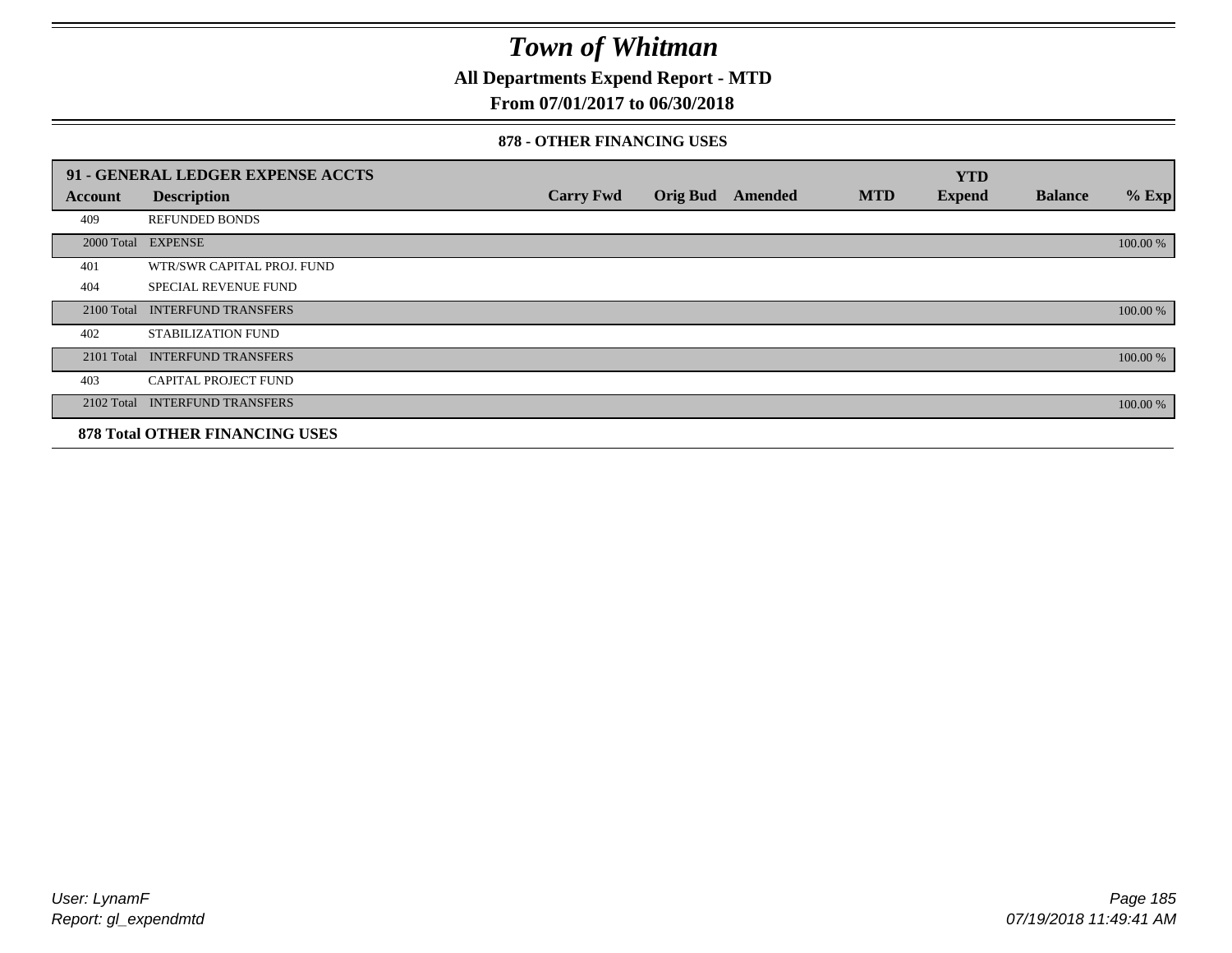**All Departments Expend Report - MTD**

**From 07/01/2017 to 06/30/2018**

### **883 - DARE GRANT DIST.W-H REG.SCHOOL**

|         | 91 - GENERAL LEDGER EXPENSE ACCTS        |                  |                         |            | <b>YTD</b>    |                |          |
|---------|------------------------------------------|------------------|-------------------------|------------|---------------|----------------|----------|
| Account | <b>Description</b>                       | <b>Carry Fwd</b> | <b>Orig Bud</b> Amended | <b>MTD</b> | <b>Expend</b> | <b>Balance</b> | $%$ Exp  |
| 112     | <b>SALARIES</b>                          |                  |                         |            |               |                |          |
| 585     | MISCELLANEOUS EXPENSE                    |                  |                         |            |               |                |          |
|         | 2000 Total EXPENSE                       |                  |                         |            |               |                | 100.00 % |
|         | 883 Total DARE GRANT DIST.W-H REG.SCHOOL |                  |                         |            |               |                |          |
|         | 91 Total GENERAL LEDGER EXPENSE ACCTS    |                  |                         | 8.332.05   | 71.017.28     | -71,017.28     |          |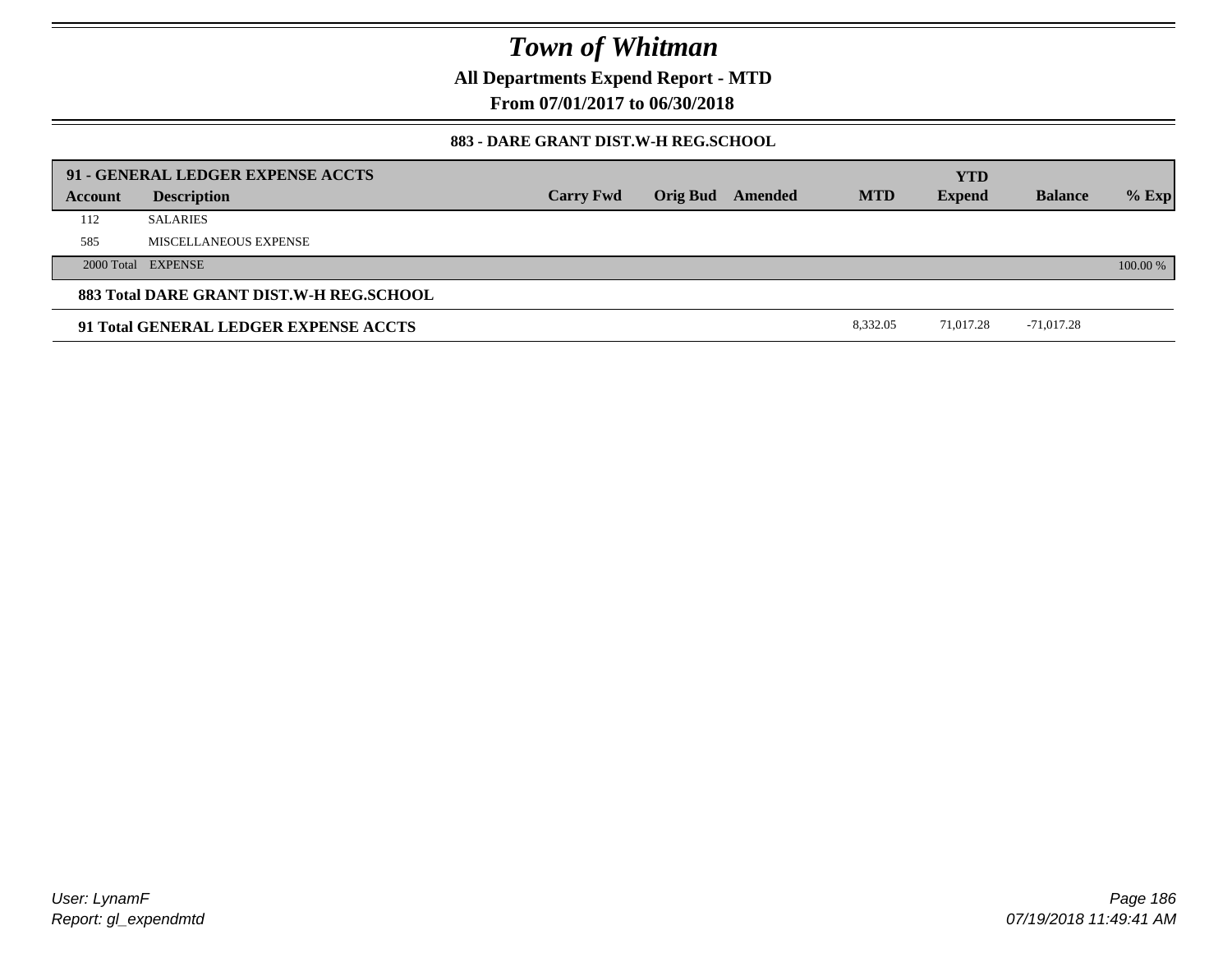**All Departments Expend Report - MTD**

**From 07/01/2017 to 06/30/2018**

### **878 - OTHER FINANCING USES**

|         | 98 - CABLE ACCESS CORPORATION             |                  |                  |            | <b>YTD</b>    |                |            |
|---------|-------------------------------------------|------------------|------------------|------------|---------------|----------------|------------|
| Account | <b>Description</b>                        | <b>Carry Fwd</b> | Orig Bud Amended | <b>MTD</b> | <b>Expend</b> | <b>Balance</b> | $%$ Exp    |
| 405     | WATER/SEWER ENTERPRISE FUND               |                  |                  |            |               |                |            |
|         | 2104 Total DISTRIBUTION TO CABLE ACCESS C |                  |                  |            |               |                | $100.00\%$ |
|         | <b>878 Total OTHER FINANCING USES</b>     |                  |                  |            |               |                |            |